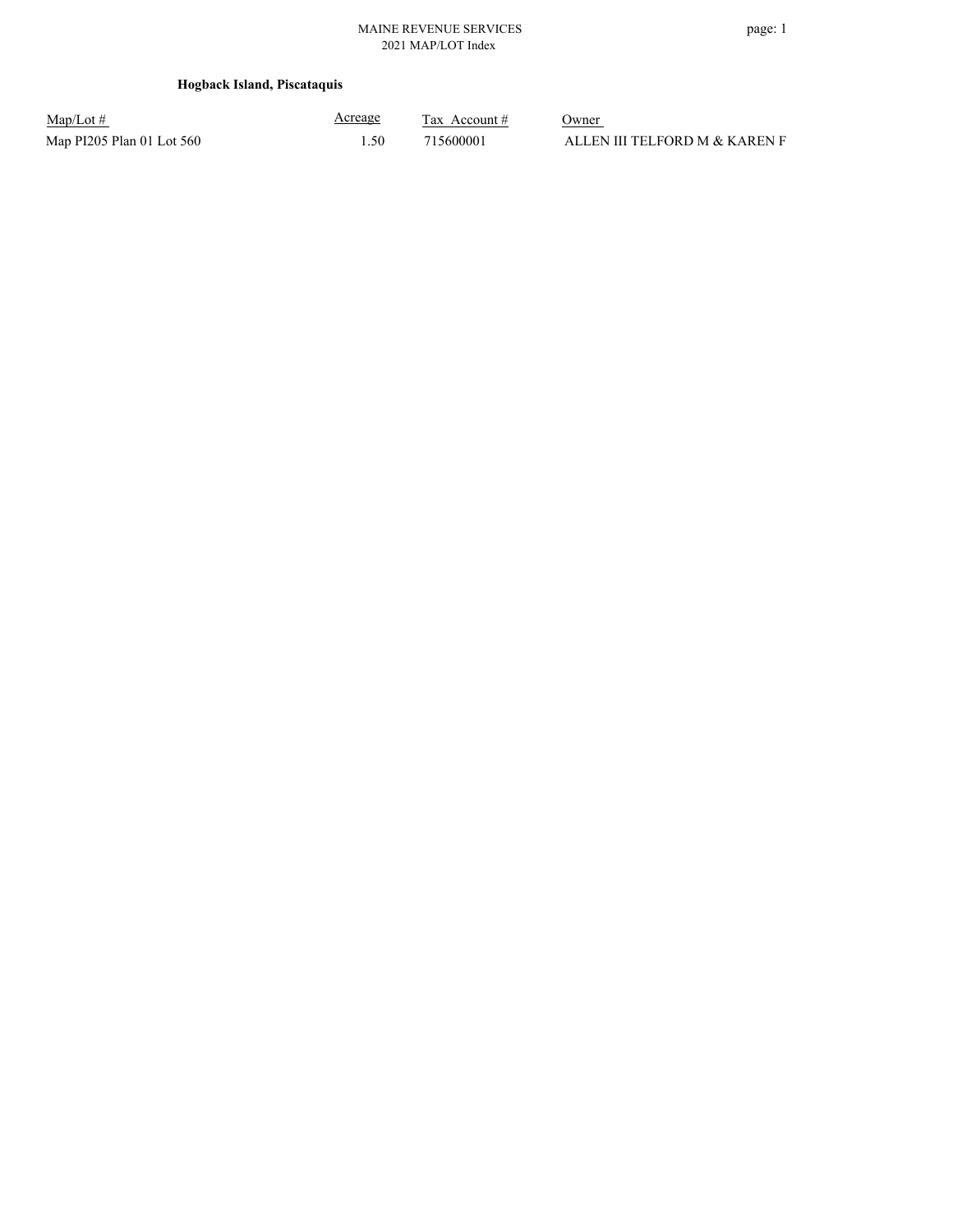# **T6 R8 NWP, Piscataquis**

| Map/Lot#<br>Map PI001                               | Acreage<br>0.00 | Tax Account#<br>218270005 | Owner<br><b>EMERA MAINE</b>                 |
|-----------------------------------------------------|-----------------|---------------------------|---------------------------------------------|
| Map PI001                                           | 0.00            | 218270024P                | <b>GRANT STANLEY E &amp; DONNA E</b>        |
| Map PI001                                           | 0.00            | 218270039P                | <b>DIRECTV LLC</b>                          |
| Map PI001 Plan 01 Lot 1 33 Plan 02 Lot 1            | 4,769.00        | 218272005                 | ELLIOTSVILLE PLANTATION INC                 |
| Map PI001 Plan 01 Lot 2 3                           | 200.00          | 218270071                 | PENOBSCOT INDIAN NATION                     |
| Map PI001 Plan 01 Lot 4 5 6 Plan 02 Lot<br>2        | 2,699.40        | 218270016                 | PENOBSCOT INDIAN NATION                     |
| Map PI001 Plan 01 Lot 7 8 9.1 10                    | 466.00          | 218272018                 | AMC MAINE WOODS INITIATIVE LLC              |
| Map PI001 Plan 01 Lot 9                             | 870.00          | 218270047                 | CONSERVATION FUND, THE                      |
| Map PI001 Plan 01 Lot 9                             | 0.00            | 218270089                 | ROSEBUSH ROBERT L                           |
| Map PI001 Plan 01 Lot 11                            | 9.00            | 218270068                 | MAINE STATE OF                              |
| Map PI001 Plan 01 Lot 12 13                         | 115.00          | 218270072                 | PENOBSCOT INDIAN NATION                     |
| Map PI001 Plan 01 Lot 14                            | 9.67            | 218270097                 | <b>GRANT DONNA E</b>                        |
| Map PI001 Plan 01 Lot 15                            | 139.00          | 218270098                 | PENOBSCOT INDIAN NATION                     |
| Map PI001 Plan 01 Lot 16                            | 118.00          | 218270026                 | FOULKES GALE E LIVING TRUST                 |
| Map PI001 Plan 01 Lot 17                            | 2.63            | 218270034                 | <b>FOULKES GALE E &amp; PAUL N TRUSTEES</b> |
| Map PI001 Plan 01 Lot 18                            | 2.75            | 218270035                 | <b>FOULKES GALE E</b>                       |
| Map PI001 Plan 01 Lot 19 20 21 22 Plan<br>02 Lot 17 | 266.00          | 218272003                 | PISC COUNTY SOIL & WATER CONSERVATIO        |
| Map PI001 Plan 01 Lot 23                            | 2.75            | 218270018                 | CARRIER ROGER E & KATHLEEN A                |
| Map PI001 Plan 01 Lot 24                            | 29.64           | 218270002                 | SMITH BRADFORD S                            |
| Map PI001 Plan 01 Lot 24.1                          | 32.00           | 218270126                 | CARRIER ROGER E & KATHLEEN A                |
| Map PI001 Plan 01 Lot 25 26                         | 334.00          | 218270069                 | PENOBSCOT INDIAN NATION                     |
| Map PI001 Plan 01 Lot 26.1                          | 2.00            | 218270124                 | MITCHELL CHRISTOPHER                        |
| Map PI001 Plan 01 Lot 26.2                          | 4.00            | 218270129                 | NELSON DONALD R JR                          |
| Map PI001 Plan 01 Lot 27.1                          | 42.71           | 218270087                 | COBB CODY J                                 |
| Map PI001 Plan 01 Lot 27.1                          | 0.00            | 218270135                 | THERIAULT GLORIA                            |
| Map PI001 Plan 01 Lot 27.11                         | 12.29           | 218270117                 | CHAMPEON JOSEPH E                           |
| Map PI001 Plan 01 Lot 27.2                          | 18.05           | 218270115                 | MANNISTO BARBARA E & DAVID A                |
| Map PI001 Plan 01 Lot 27.21                         | 24.00           | 218270106                 | CONLOGUE HAZEN IV & MARCIA YOUNG            |
| Map PI001 Plan 01 Lot 27.22                         | 2.95            | 218270109                 | <b>BISHOP PETER B SR</b>                    |
| Map PI001 Plan 01 Lot 28                            | 0.75            | 218270054                 | SLAGLE VINCENT J & STACEY J                 |
| Map PI001 Plan 01 Lot 29                            | 70.00           | 218270041                 | MANNISTO DAVID & BARBARA                    |
| Map PI001 Plan 01 Lot 30                            | 198.50          | 218270030                 | FOULKES GALE E LIVING TRUST                 |
| Map PI001 Plan 01 Lot 31                            | 82.00           | 218270099                 | WORSTER TODD M & BETHANY M                  |
| Map PI001 Plan 01 Lot 32 33.1                       | 735.00          | 218272021                 | PENOBSCOT INDIAN NATION                     |
| Map PI001 Plan 02 Lot 2.1                           | 0.60            | 218270125                 | SCRIBNER SHAWN E                            |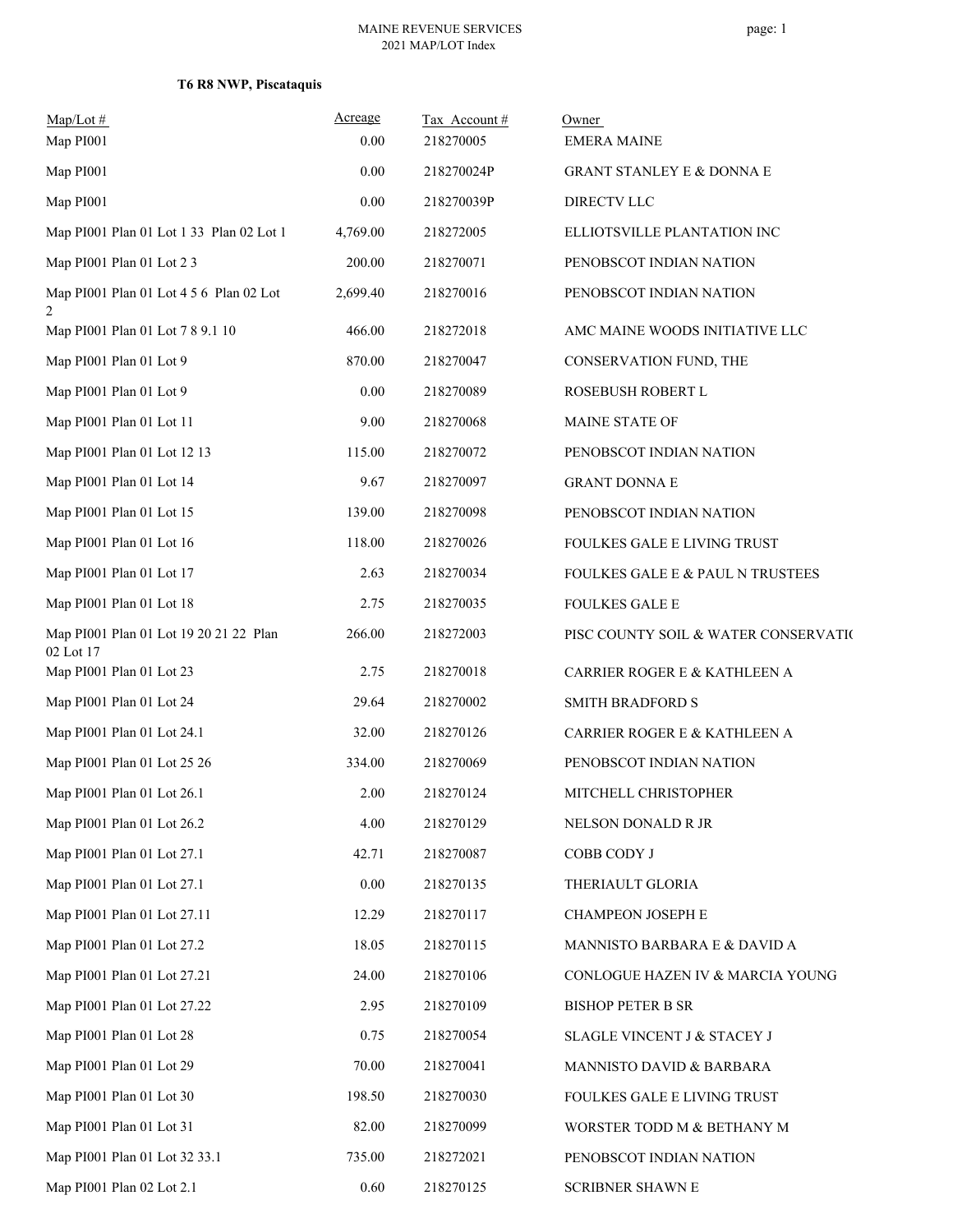# **T6 R8 NWP, Piscataquis**

| $Map/Lot \#$<br>Map PI001 Plan 02 Lot 3 | Acreage<br>367.00 | Tax Account#<br>218270080 | Owner<br>AMES FAMILY LAND CO LLC    |
|-----------------------------------------|-------------------|---------------------------|-------------------------------------|
| Map PI001 Plan 02 Lot 4.1               | 12.20             | 218270062                 | CASEY LINETTE K                     |
| Map PI001 Plan 02 Lot 4.2               | 22.40             | 218270061                 | LOVEJOY MICHAEL & DANIELLE L CHAMPE |
| Map PI001 Plan 02 Lot 4.3               | 34.30             | 218270036                 | FRAZIER JOLINE K                    |
| Map PI001 Plan 02 Lot 5                 | 83.45             | 218270063                 | <b>LARSON DENNIS E</b>              |
| Map PI001 Plan 02 Lot 6.1               | 0.75              | 218270006                 | <b>BANKER CAROL A</b>               |
| Map PI001 Plan 02 Lot 6.2               | 16.00             | 218270092                 | <b>ROGERS CRAIG</b>                 |
| Map PI001 Plan 02 Lot 7                 | 16.73             | 218270023                 | EMERY WILLARD A ET AL               |
| Map PI001 Plan 02 Lot 7.1               | 16.73             | 218272006                 | EMERY MAURICE D ET AL               |
| Map PI001 Plan 02 Lot 8.1               | 1.00              | 218270008                 | WORMALD BRENT F                     |
| Map PI001 Plan 02 Lot 8.2               | 4.00              | 218270108                 | EMERY WILLARD A                     |
| Map PI001 Plan 02 Lot 9                 | 69.00             | 218270027                 | FOULKES GALE E LIVING TRUST         |
| Map PI001 Plan 02 Lot 10                | 0.00              | 218270037P                | MALLOWES EDWARD A & PAMELA J        |
| Map PI001 Plan 02 Lot 10                | 102.00            | 218270045                 | MALLOWES EDWARD A & PAMELA J        |
| Map PI001 Plan 02 Lot 11                | 50.00             | 218272007                 | WILLINSKI DOUGLAS A                 |
| Map PI001 Plan 02 Lot 12                | 38.00             | 218270028                 | RANDALL THELMA L & ERIC L           |
| Map PI001 Plan 02 Lot 12.1              | 5.00              | 218270136                 | RANDALL THELMA L & ERIC L           |
| Map PI001 Plan 02 Lot 13                | 63.50             | 218270111                 | WEILER IRVIN W                      |
| Map PI001 Plan 02 Lot 14                | 146.00            | 218270013                 | MALLOWES EDWARD & PAMELA            |
| Map PI001 Plan 02 Lot 14.1 20.3 20.4    | 79.20             | 218270110                 | LEE ROBERT C & MARY LOU             |
| Map PI001 Plan 02 Lot 15                | 0.04              | 218270079                 | LOVEJOY MICHAEL                     |
| Map PI001 Plan 02 Lot 16                | 36.00             | 218270086                 | <b>SANCHEZ RIKKI</b>                |
| Map PI001 Plan 02 Lot 16.1              | 37.27             | 218270130                 | MALLOWES EDWARD A & PAMELA J        |
| Map PI001 Plan 02 Lot 18                | 50.00             | 218270019                 | JONES DONNA M                       |
| Map PI001 Plan 02 Lot 19                | 48.00             | 218270046                 | JONES DONNA M & JOHN                |
| Map PI001 Plan 02 Lot 20.1              | 5.00              | 218270073                 | LEE KATHERINE A PERSOANL REP        |
| Map PI001 Plan 02 Lot 20.2              | 59.81             | 218270078                 | EKHOLM GLORIA                       |
| Map PI001 Plan 02 Lot 21                | 59.42             | 218270093                 | THOMAS SUSIE D                      |
| Map PI001 Plan 02 Lot 22 28.1 29        | 73.15             | 218270057                 | PETERLE GEORGE                      |
| Map PI001 Plan 02 Lot 23.1 26 27        | 80.00             | 218270095                 | THOMAS SUSIE D                      |
| Map PI001 Plan 02 Lot 23.2              | 20.00             | 218270105                 | YOUNG THOMAS & EVA                  |
| Map PI001 Plan 02 Lot 23.2              | 0.00              | 218270116                 | EASTERN MAINE RAILWAY               |
| Map PI001 Plan 02 Lot 24                | 58.00             | 218270075                 | JOHNSON JEREMIAH R                  |
| Map PI001 Plan 02 Lot 25                | 115.00            | 218270083                 | $\operatorname{JTI}$ LLC            |
| Map PI001 Plan 02 Lot 28 32 34          | 9.00              | 218270004                 | CUNNINGHAM JOHN N                   |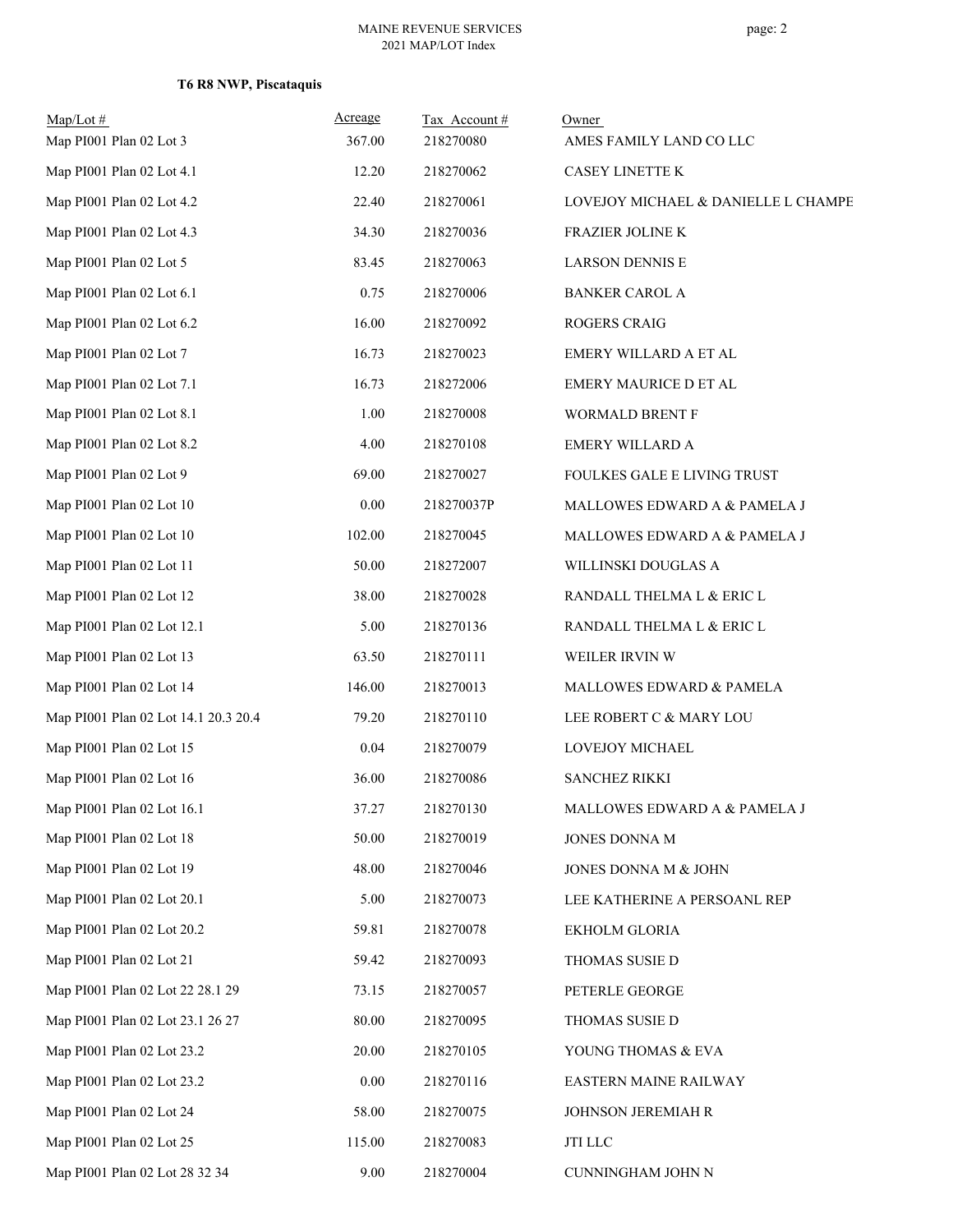| $Map/Lot$ #                           | Acreage | Tax Account# | Owner                                       |
|---------------------------------------|---------|--------------|---------------------------------------------|
| Map PI001 Plan 02 Lot 30              | 40.00   | 218270020    | <b>LACROIX STEVEN E</b>                     |
| Map PI001 Plan 02 Lot 31              | 75.00   | 218270003    | <b>LACROIX STEVEN</b>                       |
| Map PI001 Plan 02 Lot 33              | 9.00    | 218270059    | <b>LAPOINTE EDWARD</b>                      |
| Map PI001 Plan 02 Lot 35              | 21.50   | 218270119    | FOULKES PAUL N INC                          |
| Map PI001 Plan 02 Lot 35.1            | 144.10  | 218270039    | WADO MORRILL VIRGINIA E                     |
| Map PI001 Plan 02 Lot 35.11           | 18.40   | 218270137    | MORRILL LAWRENCE G & DONNA M                |
| Map PI001 Plan 02 Lot 35.12           | 14.98   | 218272004    | DURANT GARY D & KAREN M                     |
| Map PI001 Plan 02 Lot 35.13           | 15.00   | 218272019    | LANDRY ERIKA M & LUKE                       |
| Map PI001 Plan 02 Lot 36              | 42.00   | 218270121    | CARROLL MICHAEL & KELLEY                    |
| Map PI001 Plan 02 Lot 36.1 39 41      | 59.00   | 218272012    | PERRON KATHY L & RENE D                     |
| Map PI001 Plan 02 Lot 37              | 0.15    | 218272002    | PISCATAQUIS LODGE #44 AF & AM               |
| Map PI001 Plan 02 Lot 38              | 37.00   | 218272009    | CARROLL MICHAEL & KELLEY                    |
| Map PI001 Plan 02 Lot 40 41.3         | 60.00   | 218272011    | GRAVES WILLIAM L III & WENDY L              |
| Map PI001 Plan 02 Lot 41.1            | 3.50    | 218272008    | <b>SMALL PETER A &amp; VALERIE R</b>        |
| Map PI001 Plan 02 Lot 41.2            | 53.00   | 218272010    | FOULKES GALE E & PAUL N TRUSTEES            |
| Map PI001 Plan 02 Lot 42              | 0.63    | 218270091    | <b>BLAKE RACHEL</b>                         |
| Map PI001 Plan 02 Lot 43 44           | 61.00   | 218270031    | FOULKES GALE E LIVING TRUST                 |
| Map PI001 Plan 02 Lot 45 61           | 575.00  | 218272015    | COOVER ADAM B                               |
| Map PI001 Plan 02 Lot 45.1 45.2 49 51 | 290.70  | 218270001    | PARDA EDWARD & JACQUELINE                   |
| Map PI001 Plan 02 Lot 46              | 15.00   | 218270066    | <b>FOULKES GALE E &amp; PAUL N TRUSTEES</b> |
| Map PI001 Plan 02 Lot 47              | 14.50   | 218270029    | FOULKES GALE E & PAUL N TRUSTEES            |
| Map PI001 Plan 02 Lot 48              | 9.00    | 218270067    | <b>FOULKES GALE E &amp; PAUL N TRUSTEES</b> |
| Map PI001 Plan 02 Lot 50              | 14.00   | 218270032    | FOULKES GALE E LIVING TRUST                 |
| Map PI001 Plan 02 Lot 52.1            | 16.70   | 218270064    | LEEMAN FRANK R $\&$ GRACE E                 |
| Map PI001 Plan 02 Lot 52.2            | 13.88   | 218270025    | SCHEEL GARY D & SUSAN D                     |
| Map PI001 Plan 02 Lot 52.21           | 4.80    | 218272017    | TRASK TROY & KERRY                          |
| Map PI001 Plan 02 Lot 53              | 10.00   | 218270037    | WORCESTER FRED & SUSAN                      |
| Map PI001 Plan 02 Lot 54.1            | 44.45   | 218270094    | THOMAS HUGH M JR ET AL                      |
| Map PI001 Plan 02 Lot 54.2            | 2.55    | 218270096    | WHITE ROSE I & RICHARD A                    |
| Map PI001 Plan 02 Lot 55              | 6.00    | 218270011    | COOVER ADAM B                               |
| Map PI001 Plan 02 Lot 55.1            | 1.60    | 218270118    | STUBBS SAVANNAH SHAYE PR                    |
| Map PI001 Plan 02 Lot 55.2            | 3.16    | 218270128    | LOUGEE WALTER & LINDA                       |
| Map PI001 Plan 02 Lot 55.3            | 14.27   | 218272020    | SCHROEDER GRETA M & MICHAEL A POUNC         |
| Map PI001 Plan 02 Lot 56 57           | 100.00  | 218270042    | FOWLES SHANNON L                            |
| Map PI001 Plan 02 Lot 58              | 40.00   | 218270033    | FOULKES GALE E LIVING TRUST                 |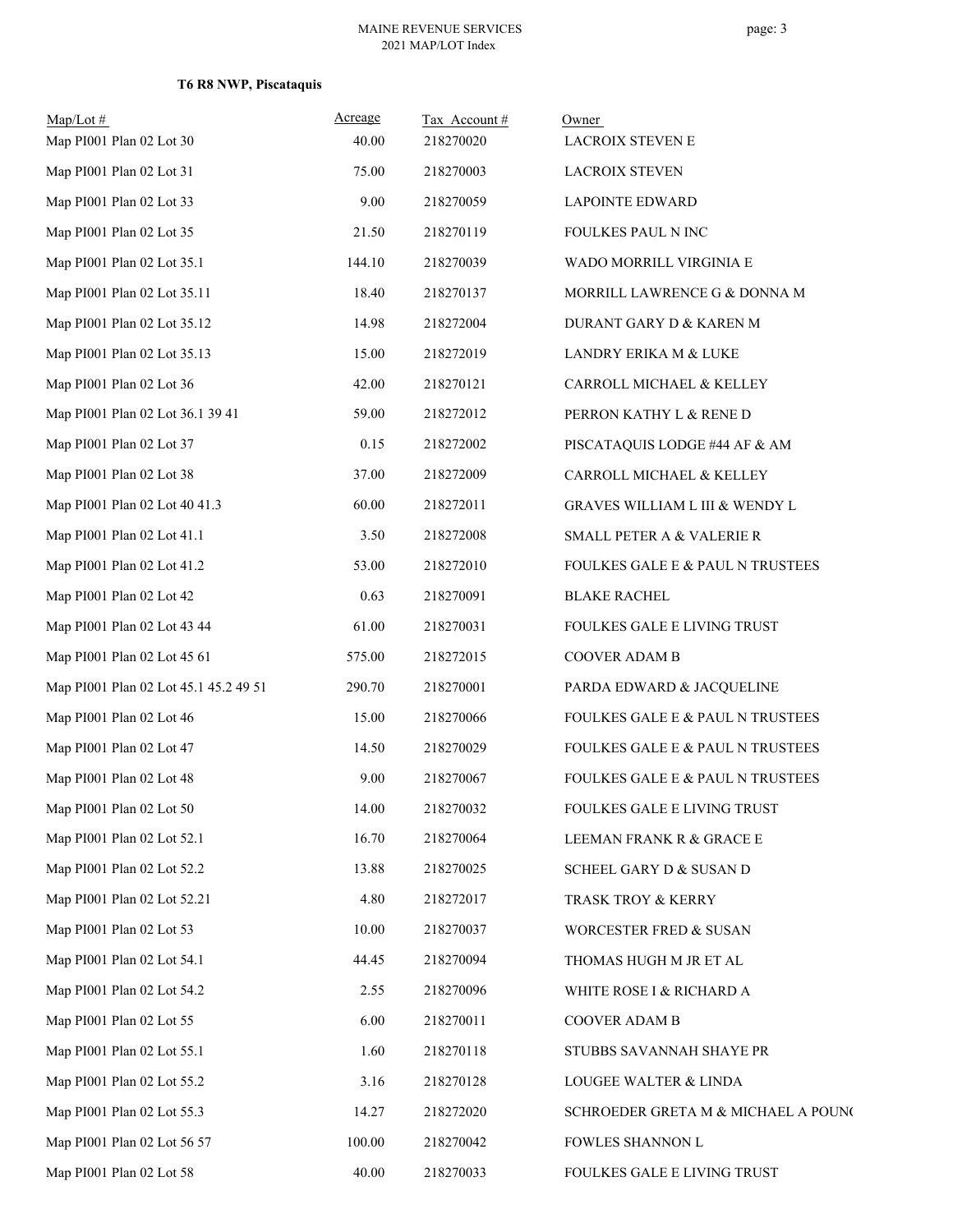# **T6 R8 NWP, Piscataquis**

| $Map/Lot \#$               | Acreage | Tax Account# | Owner                                |
|----------------------------|---------|--------------|--------------------------------------|
| Map PI001 Plan 02 Lot 59   | 753.25  | 218270070    | PENOBSCOT INDIAN NATION              |
| Map PI001 Plan 02 Lot 59.1 | 0.90    | 218270127    | <b>SCRIBNER SHAWN E</b>              |
| Map PI001 Plan 02 Lot 59.2 | 0.85    | 218270131    | PENOBSCOT INDIAN NATION              |
| Map PI001 Plan 02 Lot 60   | 100.00  | 218270056    | <b>GARDNER LAND CO INC</b>           |
| Map PI001 Plan 03 Lot 1    | 0.37    | 218270014    | CUNNINGHAM JOHN N                    |
| Map PI001 Plan 03 Lot 2    | 1.71    | 218270133    | CRIST CHRISTINA & ANDREW & ROUSSEL A |
| Map PI001 Plan 03 Lot 2.1  | 1.37    | 218270122    | ROUSSEL JOHN J & ANNA M              |
| Map PI001 Plan 03 Lot 2.2  | 4.00    | 218270132    | CRIST CHRISTINA & ANDREW & ROUSSEL A |
| Map PI001 Plan 03 Lot 3    | 5.00    | 218270074    | CRIST CHRISTINA & ANDREW & ROUSSEL A |
| Map PI001 Plan 03 Lot 4    | 0.26    | 218270060    | CASEY LINETTE K                      |
| Map PI001 Plan 03 Lot 5    | 3.00    | 218270090    | LARSON DENNIS E & IRENE C            |
| Map PI001 Plan 03 Lot 6.1  | 0.50    | 218270104    | <b>WORSTER DAVID</b>                 |
| Map PI001 Plan 03 Lot 6.2  | 2.00    | 218270102    | <b>BRAEDYN PATRICIA D</b>            |
| Map PI001 Plan 03 Lot 7    | 2.13    | 218270040    | HAYES JAMES K PR                     |
| Map PI001 Plan 03 Lot 8    | 1.00    | 218270101    | WORSTER ALLEN W & ALLEN W JR         |
| Map PI001 Plan 03 Lot 9    | 1.00    | 218270012    | CAMPBELL HAROLD F ET AL              |
| Map PI001 Plan 03 Lot 10   | 1.00    | 218270024    | HERBEST KELLY JO                     |
| Map PI001 Plan 03 Lot 11   | 1.00    | 218270103    | <b>LOVEJOY TONI</b>                  |
| Map PI001 Plan 03 Lot 12   | 1.50    | 218270017    | DECHANE ADA B                        |
| Map PI001 Plan 03 Lot 13   | 1.25    | 218270055    | <b>CAMOUS KIM</b>                    |
| Map PI001 Plan 03 Lot 14   | 1.00    | 218270100    | ALLEN TERREN & JEREMIAH              |
| Map PI001 Plan 03 Lot 15   | 0.23    | 218270114    | BROWNVILLE WATER DEPT                |
| Map PI001 Plan 03 Lot 16   | 1.00    | 218270076    | EMERY WILLARD A & RENA A             |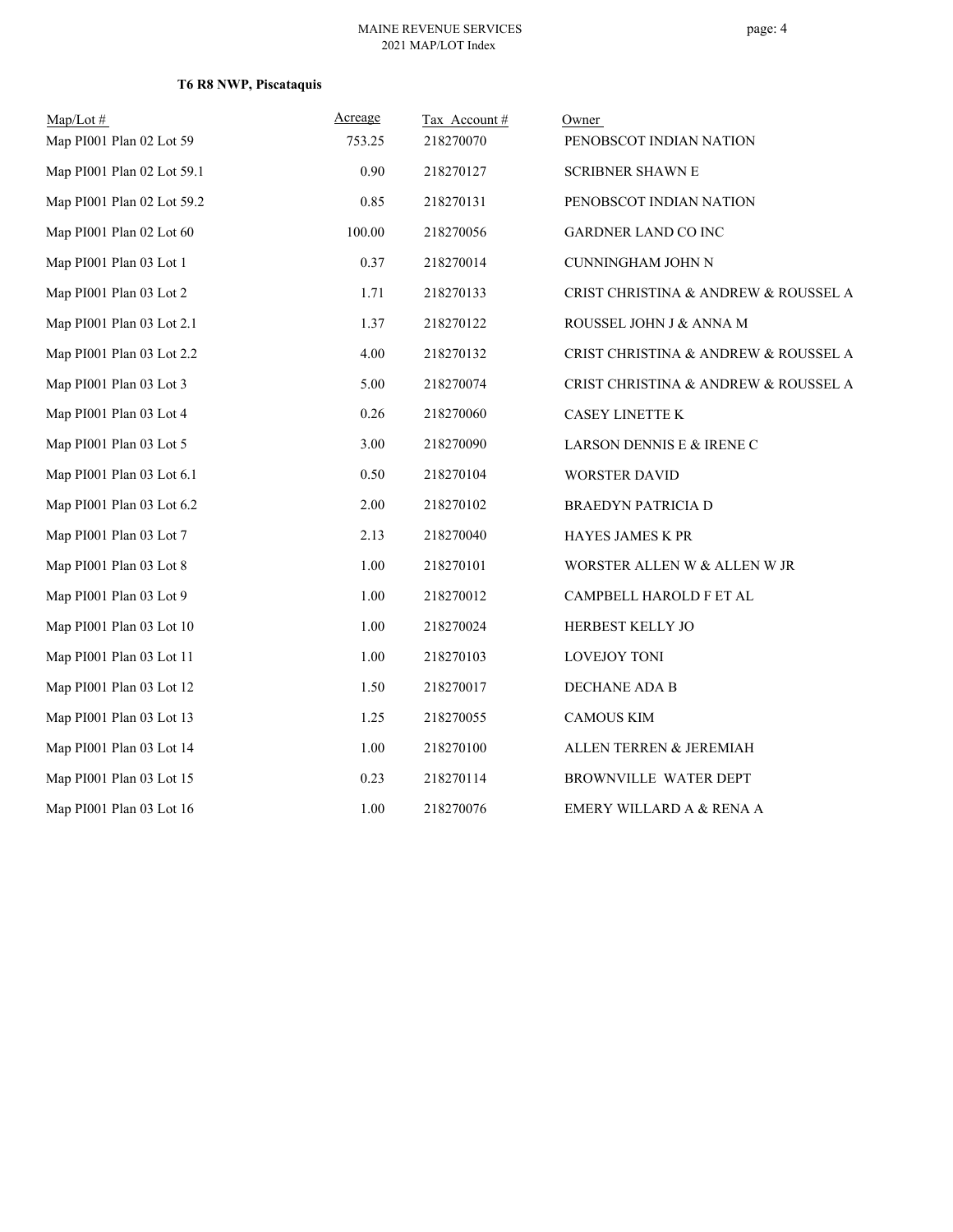# **T4 R9 NWP, Piscataquis**

| $Map/Lot$ #               | Acreage  | Tax Account# | Owner                                  |
|---------------------------|----------|--------------|----------------------------------------|
| Map PI002 Plan 01 Lot 1   | 9,073.90 | 218450008    | <b>BAYROOT LLC</b>                     |
| Map PI002 Plan 01 Lot 1   | 0.00     | 218450015P   | SHIELDS LEIGHTON E JR & KATHERINE M V. |
| Map PI002 Plan 01 Lot 1   | $0.00\,$ | 218450018    | WIBBY WAYNE W                          |
| Map PI002 Plan 01 Lot 1   | 0.00     | 218450019    | GALLAGHER HANNA ALIX YORK, TRUSTEE     |
| Map PI002 Plan 01 Lot 1   | 0.00     | 218450024    | DONOVAN THOMAS J JR                    |
| Map PI002 Plan 01 Lot 1   | $0.00\,$ | 218450026    | EDWARDS LAUREL E & ELISE M TRUSTEES    |
| Map PI002 Plan 01 Lot 1   | 0.00     | 218450027    | MCCANN JEFFREY & NANCY                 |
| Map PI002 Plan 01 Lot 1   | 0.00     | 218450028    | MCCARTNEY GARRETT                      |
| Map PI002 Plan 01 Lot 1   | 0.00     | 218450029    | MCCLANAHAN TED & TIMOTHY P &           |
| Map PI002 Plan 01 Lot 1   | 0.00     | 218450030    | O REILLY ELAINE C & JOSEPH E           |
| Map PI002 Plan 01 Lot 1   | $0.00\,$ | 218450030    | O REILLY JAN ALISON                    |
| Map PI002 Plan 01 Lot 1   | 0.00     | 218450030    | O REILLY THOMAS & LAUREN               |
| Map PI002 Plan 01 Lot 1   | 0.00     | 218450030    | O REILLY DANIEL                        |
| Map PI002 Plan 01 Lot 1   | $0.00\,$ | 218450032    | O'REILLY THOMAS & LAUREN               |
| Map PI002 Plan 01 Lot 1   | 0.00     | 218450038    | BELANGER ADAM J & ELISABETH BORG       |
| Map PI002 Plan 01 Lot 1   | 0.00     | 218450049    | SHIELDS LEIGHTON E JR & KATHERINE M V. |
| Map PI002 Plan 01 Lot 1   | 0.00     | 218452006    | MAINE STATE OF                         |
| Map PI002 Plan 01 Lot 1   | 0.00     | 218452007    | BLUETREE LAND HOLDINGS LLC             |
| Map PI002 Plan 01 Lot 1.1 | 41.00    | 218452008    | <b>BAYROOT LLC</b>                     |
| Map PI002 Plan 01 Lot 1.2 | 0.00     | 218450005    | FOUST MATT, JONATHAN, WILLIAM & VIRG   |
| Map PI002 Plan 01 Lot 1.2 | 0.00     | 218450014    | CONNORS ETHEL & ANDREW HOLLOWAY        |
| Map PI002 Plan 01 Lot 1.2 | $0.00\,$ | 218450025    | HENRY NANCY                            |
| Map PI002 Plan 01 Lot 1.2 | $0.00\,$ | 218450048    | SPEAR WALTER J                         |
| Map PI002 Plan 01 Lot 1.2 | 0.00     | 218450051    | CONNORS ETHEL & ANDREW HOLLOWAY        |
| Map PI002 Plan 01 Lot 1.2 | 0.00     | 218450052    | HENRY NANCY                            |
| Map PI002 Plan 01 Lot 1.2 | 6,030.00 | 218452002    | MAINE STATE OF                         |
| Map PI002 Plan 01 Lot 1.2 | 0.00     | 218452005    | MAINE STATE OF                         |
| Map PI002 Plan 01 Lot 1.3 | 2,256.00 | 218452010    | MAINE STATE OF                         |
| Map PI002 Plan 01 Lot 1.4 | 0.00     | 218450037    | SCHOODIC COVE CONDOMINIUM ASSOCIAT     |
| Map PI002 Plan 01 Lot 1.4 | 0.00     | 218450040    | GLADYS R SWAN REVOCABLE LIVING TRUS    |
| Map PI002 Plan 01 Lot 1.4 | 0.00     | 218450041    | WALTERS SUSAN E & DANIEL H             |
| Map PI002 Plan 01 Lot 1.4 | 0.00     | 218450043    | BELANGER DONALD J & LISA G             |
| Map PI002 Plan 01 Lot 1.4 | 16.66    | 218452011    | SCHOODIC COVE CONDOMINIUM ASSOCIAT     |
| Map PI002 Plan 01 Lot 1.5 | 0.97     | 218450002    | MOORE ROGER A                          |
| Map PI002 Plan 01 Lot 2   | $0.00\,$ | 218450006    | BEHUNIAK JOHN A JR & CYNTHIA           |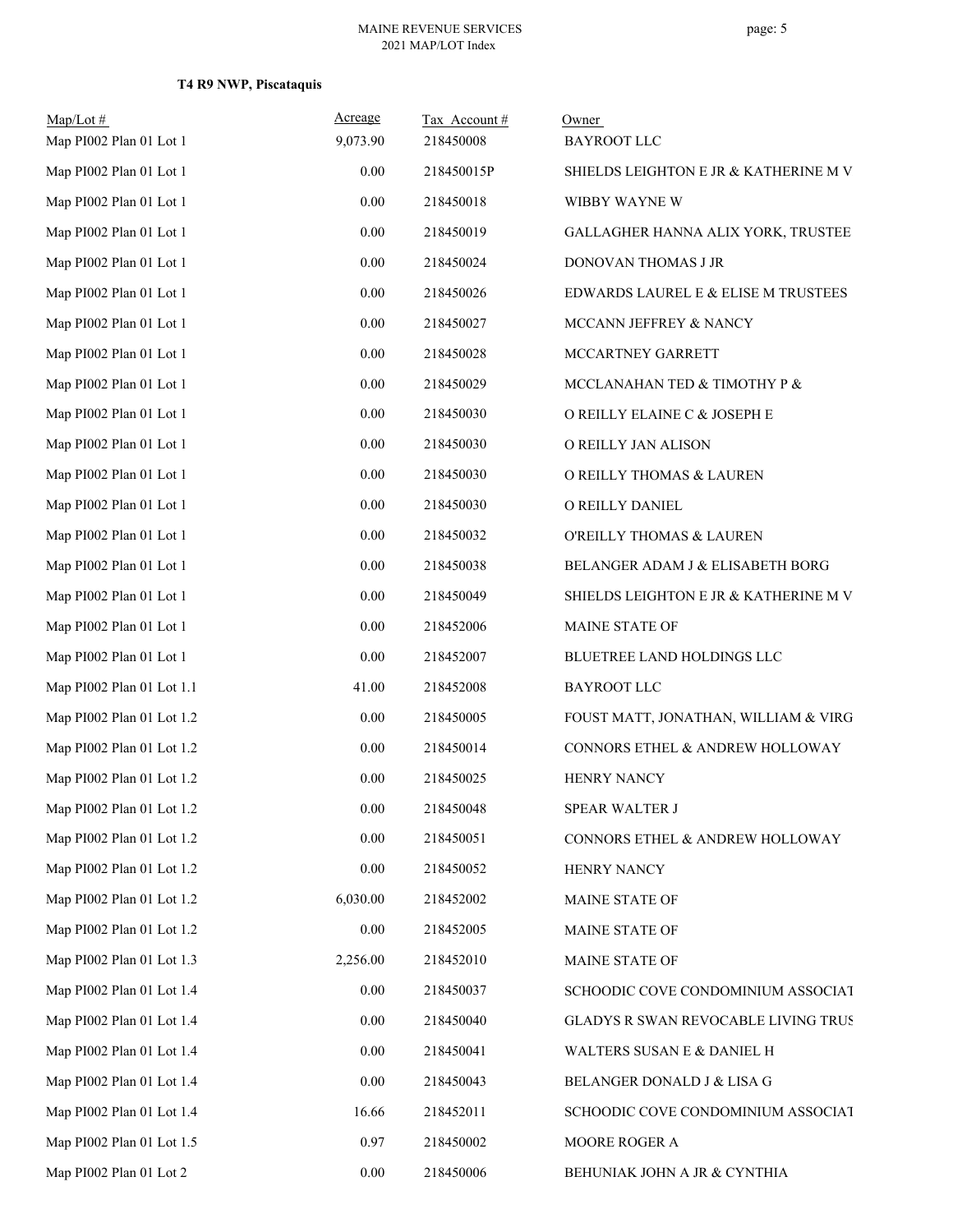# **T4 R9 NWP, Piscataquis**

| $Map/Lot \#$              | Acreage  | Tax Account # | Owner                                  |
|---------------------------|----------|---------------|----------------------------------------|
| Map PI002 Plan 01 Lot 2   | 0.00     | 218450009     | <b>DUFFY DAVID</b>                     |
| Map PI002 Plan 01 Lot 2   | $0.00\,$ | 218450010     | <b>CLARK EDWARD E</b>                  |
| Map PI002 Plan 01 Lot 2   | 0.00     | 218450011     | <b>JONES BARRY &amp; NADINE</b>        |
| Map PI002 Plan 01 Lot 2   | 0.00     | 218450012     | COLE CINDY L                           |
| Map PI002 Plan 01 Lot 2   | 0.00     | 218450013     | COLE RODNEY W & DEBORAH J              |
| Map PI002 Plan 01 Lot 2   | 0.00     | 218450015     | WARDWELL ROBERT                        |
| Map PI002 Plan 01 Lot 2   | $0.00\,$ | 218450016     | MACOMBER WILLIAM G II                  |
| Map PI002 Plan 01 Lot 2   | $0.00\,$ | 218450017     | STEVENS WILLIAM & WILLIAM C            |
| Map PI002 Plan 01 Lot 2   | 0.00     | 218450020     | WASHBURN LEIGH J                       |
| Map PI002 Plan 01 Lot 2   | 0.00     | 218450021     | <b>LEEMAN ROGER A</b>                  |
| Map PI002 Plan 01 Lot 2   | 0.00     | 218450031     | <b>HAYES BARRY</b>                     |
| Map PI002 Plan 01 Lot 2   | 0.00     | 218450042     | DOW ANDREW & CAROL ANNE                |
| Map PI002 Plan 01 Lot 2   | 6,342.78 | 218452001     | MAINE STATE OF                         |
| Map PI002 Plan 01 Lot 3   | 0.00     | 218450004     | <b>EMERA MAINE</b>                     |
| Map PI002 Plan 01 Lot 3   | 494.00   | 218452003     | MAINE STATE OF                         |
| Map PI002 Plan 01 Lot 4   | 10.46    | 218450050     | CHILDS ALBERT J                        |
| Map PI002 Plan 01 Lot 4.1 | 4.54     | 218452012     | DANCOES THOMAS C & LYNETTE K           |
| Map PI002 Plan 01 Lot 5   | 1.50     | 218450034     | ROBSON WILLIAM M TRUSTEE ET AL         |
| Map PI002 Plan 01 Lot 6   | 1.50     | 218450023     | HUESTON MICHAEL J JR & MICHAEL F REIN. |
| Map PI002 Plan 01 Lot 7   | 16.00    | 218452004     | DURANT JEFFREY C & ROBERT A            |
| Map PI002 Plan 01 Lot 7.1 | 1.03     | 218450039     | WHITE R MICHAEL                        |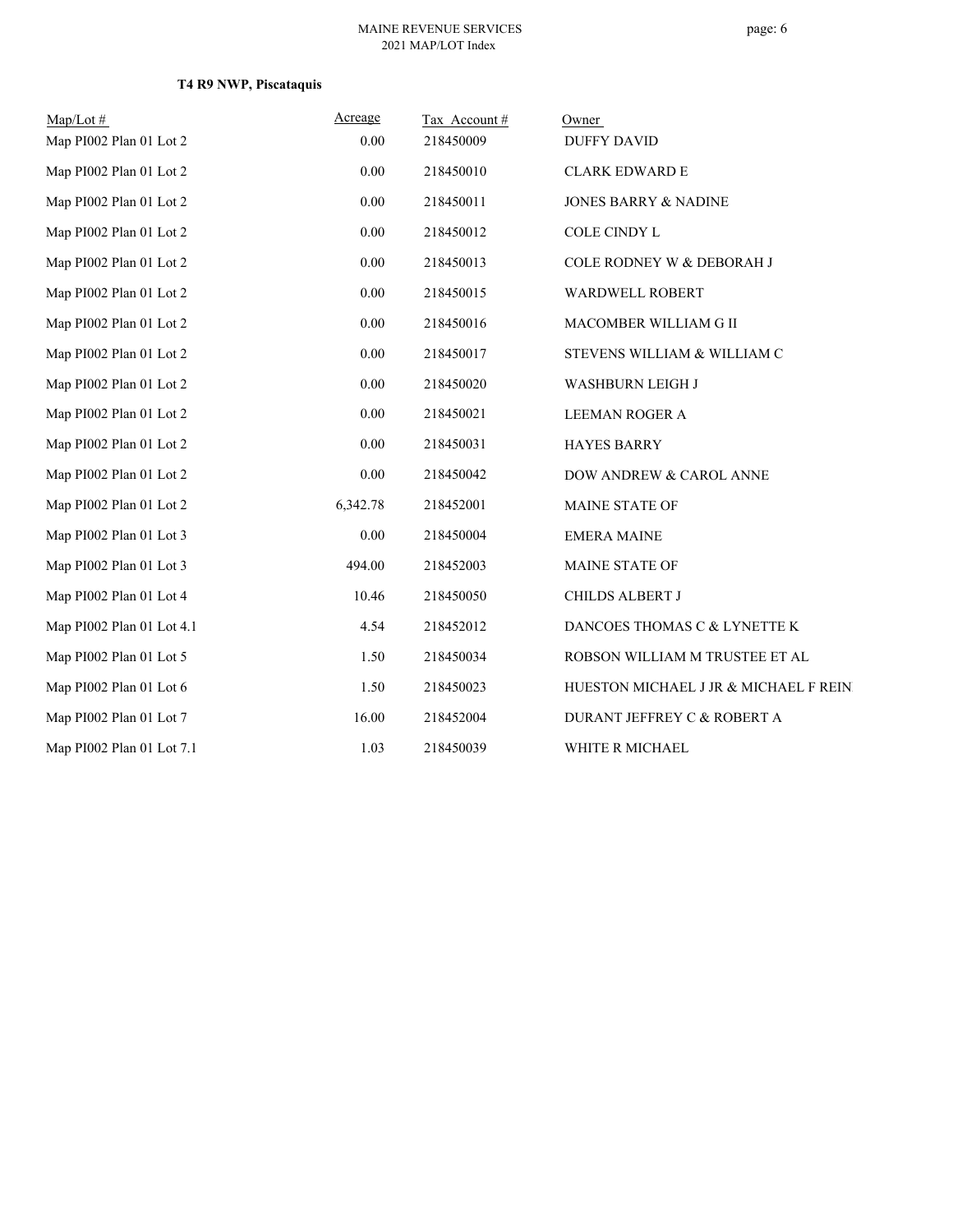| $Map/Lot$ #<br>Map PI003   | Acreage<br>0.00 | Tax Account#<br>218530009 | Owner<br><b>EMERA MAINE</b>           |
|----------------------------|-----------------|---------------------------|---------------------------------------|
| Map PI003 Plan 01 Lot 1    | 0.00            | 218530040P                | MAINE FIBER COMPANY INC               |
| Map PI003 Plan 01 Lot 1    | 9,162.00        | 218530089                 | CONSERVATION FUND, THE                |
| Map PI003 Plan 01 Lot 1    | 0.00            | 218530149                 | <b>BIRCH RUSSELL K</b>                |
| Map PI003 Plan 01 Lot 2    | $0.00\,$        | 218530160                 | <b>MAYNARD JOHN</b>                   |
| Map PI003 Plan 01 Lot 2 3  | 11,415.36       | 218530190                 | PRENTISS & CARLISLE CO INC ET AL      |
| Map PI003 Plan 01 Lot 3    | 0.00            | 218530112                 | LOVEJOY KENNETH E                     |
| Map PI003 Plan 01 Lot 3    | 4.84            | 218530236                 | LEE ANDREW G & JULIE ANN              |
| Map PI003 Plan 01 Lot 3.1  | 1.00            | 218530247                 | GERRISH RONALD, BRETT & LANCE         |
| Map PI003 Plan 01 Lot 3.2  | 2.75            | 218530248                 | DOIRON RICHARD J & BONNIE             |
| Map PI003 Plan 01 Lot 3.3  | 17.80           | 218530250                 | MELANSON JAMES E & CAROL A            |
| Map PI003 Plan 01 Lot 3.4  | 6.91            | 218530253                 | GIBBS RODNEY & STEPHANIE              |
| Map PI003 Plan 01 Lot 4    | 955.00          | 218530224                 | MCCRILLIS TIMBERLAND LLC              |
| Map PI003 Plan 01 Lot 4    | 0.00            | 218530249                 | SBA TOWERS IX LLC                     |
| Map PI003 Plan 01 Lot 4.1  | 5.00            | 218530246                 | OCONNOR MICHAEL J & RICHARD B DEWIT   |
| Map PI003 Plan 01 Lot 5    | 95.50           | 218530142                 | WOOD CHARLES E & JACQUELINE           |
| Map PI003 Plan 01 Lot 5.3  | 1.02            | 218530068                 | PLEASANT RIVER CROSSING LLC           |
| Map PI003 Plan 01 Lot 6    | 11.50           | 218530230                 | <b>FOSS ERIC F</b>                    |
| Map PI003 Plan 01 Lot 6.1  | 7.50            | 218530229                 | FRENCH MICHAEL & KIMBERLY TRUSTEES    |
| Map PI003 Plan 01 Lot 6.2  | 1.00            | 218530116                 | MONAHAN RICHARD A                     |
| Map PI003 Plan 01 Lot 7    | 1.00            | 218530143                 | WOOD CHARLES E & JACQUELINE           |
| Map PI003 Plan 01 Lot 18   | 1.18            | 218530024                 | DONLEY MICHAEL J & FRANCES KAY        |
| Map PI003 Plan 02 Lot 1.5  | 1.18            | 218530243                 | EBEEMEE POND FIRE ROAD 5 LOT OWNERS   |
| Map PI003 Plan 02 Lot 26   | 1.17            | 218530203                 | HIGGINS BRIAN K, STEPHEN A ALMEIDA    |
| Map PI003 Plan 02 Lot 27   | 0.63            | 218530057                 | COOMBS PETER E TRUSTEE                |
| Map PI003 Plan 02 Lot 28   | 0.47            | 218530169                 | HARMON LEE E & MARY E                 |
| Map PI003 Plan 02 Lot 29   | 0.62            | 218530182                 | SWATLING STEVEN H SR                  |
| Map PI003 Plan 02 Lot 30   | 0.97            | 218530101                 | OGDEN JUDY M, ARTHUR G & JULIE HERBES |
| Map PI003 Plan 02 Lot 31   | 1.18            | 218530021                 | MCCORMICK RICKY J & HOLLY M           |
| Map PI003 Plan 02 Lot 32   | 1.42            | 218530020                 | <b>GOULET TIMOTHY A &amp; DARCY R</b> |
| Map PI003 Plan 02 Lot 33   | 0.99            | 218530125                 | ATRIPALDI ANDREW M                    |
| Map PI003 Plan 02 Lot 33.1 | 0.91            | 218530254                 | ATRIPALDI ANDREW M                    |
| Map PI003 Plan 02 Lot 34   | 0.98            | 218530148                 | ATRIPALDI ANDREW M                    |
| Map PI003 Plan 02 Lot 35   | 1.25            | 218530007                 | SIERUTA MARY B & WILLIAM J            |
| Map PI003 Plan 02 Lot 36   | 0.92            | 218530003                 | NILES JUDITH A                        |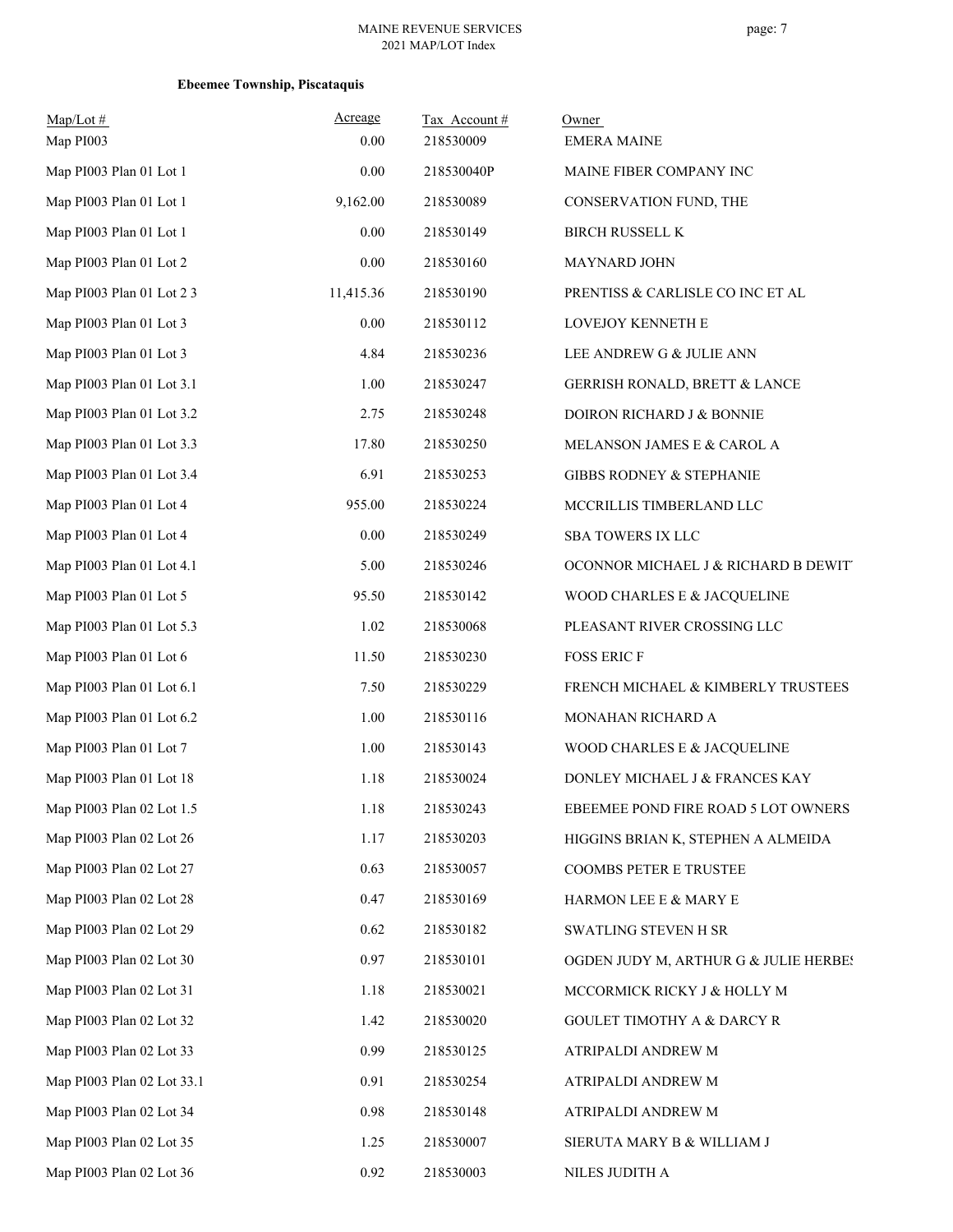| $Map/Lot$ #<br>Map PI003 Plan 02 Lot 37 | Acreage<br>0.97 | Tax Account#<br>218530087 | Owner<br>HOUSE MICHAEL H            |
|-----------------------------------------|-----------------|---------------------------|-------------------------------------|
| Map PI003 Plan 02 Lot 38                | 0.66            | 218530131                 | BLANCHETTE JESSE S & KERRIE L       |
| Map PI003 Plan 02 Lot 39                | 0.57            | 218530071                 | PLOURDE PETER A                     |
| Map PI003 Plan 02 Lot 40                | 0.66            | 218530152                 | WHELDEN ANN M                       |
| Map PI003 Plan 02 Lot 41                | 0.52            | 218530150                 | ROSE PATRICIA ANN                   |
| Map PI003 Plan 02 Lot 42                | 0.59            | 218530039                 | OBER ROSALIE C TRUSTEE              |
| Map PI003 Plan 02 Lot 43                | 0.79            | 218530040                 |                                     |
| Map PI003 Plan 02 Lot 44                | 0.65            | 218530028                 | <b>BARTEK JOSEPH R</b>              |
|                                         |                 |                           | D'ATTILIO DAVID F & CAMI S          |
| Map PI003 Plan 02 Lot 45                | 0.54            | 218530033                 | CAREY MICHAEL A                     |
| Map PI003 Plan 02 Lot 46                | 0.65            | 218530105                 | MCLAUGHLIN EVERETT                  |
| Map PI003 Plan 02 Lot 47                | 0.66            | 218530139                 | SANBORN MERLENE J                   |
| Map PI003 Plan 02 Lot 48                | 0.69            | 218530091                 | PETERS ANDREW L JR & LUKE D RICE    |
| Map PI003 Plan 02 Lot 49                | 0.20            | 218530137                 | WETHERELL WARREN & CAROL STROUT     |
| Map PI003 Plan 02 Lot 59.2              | $0.00\,$        | 218530056                 | PERKINS JAMES                       |
| Map PI003 Plan 03 Lot 1                 | 0.56            | 218530171                 | STANCHFIELD DONNA ET AL             |
| Map PI003 Plan 03 Lot 1.1               | 1.02            | 218530226                 | AHEARN JOHN E & EVELYN              |
| Map PI003 Plan 03 Lot 1.2               | 2.62            | 218530242                 | EBEEMEE POND FIRE ROAD 5 LOT OWNERS |
| Map PI003 Plan 03 Lot 1.3               | 1.42            | 218530241                 | EBEEMEE POND FIRE ROAD 5 LOT OWNERS |
| Map PI003 Plan 03 Lot 1.4               | 0.55            | 218530239                 | EBEEMEE POND FIRE ROAD 5 LOT OWNERS |
| Map PI003 Plan 03 Lot 2                 | 0.33            | 218530046                 | <b>BROOKS FRANK H</b>               |
| Map PI003 Plan 03 Lot 3                 | 0.27            | 218530066                 | HARMON MARIE T                      |
| Map PI003 Plan 03 Lot 3.2               | 8.62            | 218530240                 | EBEEMEE POND FIRE ROAD 5 LOT OWNERS |
| Map PI003 Plan 03 Lot 4                 | 0.53            | 218530146                 | RYDZY JOSEPH W                      |
| Map PI003 Plan 03 Lot 5                 | 0.70            | 218530180                 | FRECHETTE JAMES M & MELANIE S       |
| Map PI003 Plan 03 Lot 6                 | 0.48            | 218530103                 | MILLER RICHARD R & PAMELA J         |
| Map PI003 Plan 03 Lot 7                 | 0.38            | 218530041                 | MORRIS WILLIAM J                    |
| Map PI003 Plan 03 Lot 8                 | 0.46            | 218530110                 | LONDON JUDITH M                     |
| Map PI003 Plan 03 Lot 9                 | 0.70            | 218530161                 | SPANSWICK NANCY                     |
| Map PI003 Plan 03 Lot 10                | 0.95            | 218530025                 | BROWN DALE E & DIANNE L             |
| Map PI003 Plan 03 Lot 11                | 0.88            | 218530084                 | BOOBAR TIMOTHY P & DEBRA M          |
| Map PI003 Plan 03 Lot 12                | 1.02            | 218530082                 | FOURNIER JOHN C & BARBARA A         |
| Map PI003 Plan 03 Lot 13                | 0.99            | 218530217                 | COTE DARRELL D                      |
| Map PI003 Plan 03 Lot 14                | 0.98            | 218530004                 | AMES KEVIN G & LISA A AARRESTAD     |
| Map PI003 Plan 03 Lot 15                | 0.62            | 218530052                 | THIBAULT ROLAND A                   |
| Map PI003 Plan 03 Lot 16 17             | 2.53            | 218530081                 | GORMLEY BETTY I PERSONAL REP        |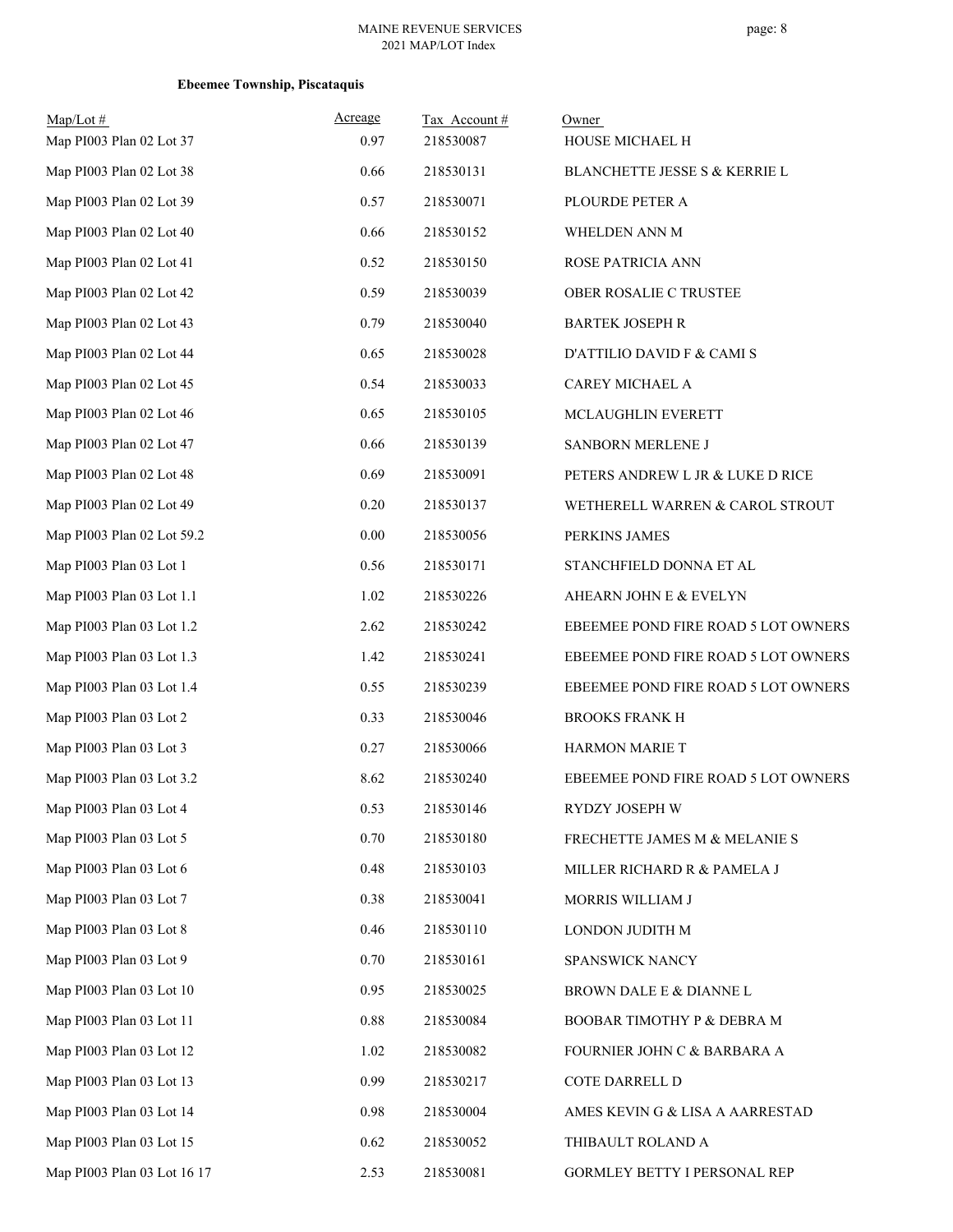| $Map/Lot \#$<br>Map PI003 Plan 03 Lot 18 | Acreage<br>0.95 | Tax Account#<br>218530141 | Owner<br>HERO JOHN RICHARD JR TRUSTEE |
|------------------------------------------|-----------------|---------------------------|---------------------------------------|
| Map PI003 Plan 03 Lot 19                 | 0.60            | 218530120                 | OLSSON DAVID R & LINDA S              |
| Map PI003 Plan 03 Lot 20                 | 0.52            | 218530204                 | YOUNG BRUCE A TRUSTEE                 |
| Map PI003 Plan 03 Lot 21                 | 0.71            | 218530065                 | WEBB JACK R                           |
| Map PI003 Plan 03 Lot 22                 | 0.50            | 218530213                 | <b>HALL THOMAS J</b>                  |
| Map PI003 Plan 03 Lot 23 24 25           | 0.87            | 218530006                 | ROBERTS GLEN E & ROSEMARIE TRUSTEES   |
| Map PI003 Plan 03 Lot 50                 | 0.51            | 218530042                 | MONAHAN RICHARD A                     |
| Map PI003 Plan 03 Lot 51                 | 0.65            | 218530225                 | DAVIS CAROL M LIVING TRUST            |
| Map PI003 Plan 03 Lot 52                 | 0.74            | 218530045                 | PORTER ARDIS L & DALE H               |
| Map PI003 Plan 03 Lot 53                 | 0.66            | 218530094                 | VAN KNOWE DOUGLAS & TRUDY             |
| Map PI003 Plan 03 Lot 54                 | 0.79            | 218530075                 | DOWNES JAMES W                        |
| Map PI003 Plan 03 Lot 55                 | 0.91            | 218530170                 | GIEL JAMES F & JOYCE B TRUSTEES       |
| Map PI003 Plan 03 Lot 56                 | 0.69            | 218530111                 | RUSSELL ETHEL ANN                     |
| Map PI003 Plan 03 Lot 57                 | 0.69            | 218530198                 | JOHN L WESTNEY JR TRUST               |
| Map PI003 Plan 03 Lot 58                 | 0.82            | 218530115                 | MORRIS DAVID J                        |
| Map PI003 Plan 03 Lot 60                 | 0.48            | 218530126                 | <b>BLAKE MICHAEL &amp; MARIE</b>      |
| Map PI003 Plan 03 Lot 61                 | 0.63            | 218530017                 | <b>BLUE KAREN E</b>                   |
| Map PI003 Plan 03 Lot 62                 | 0.52            | 218530010                 | WINNE ROBERT & CYNTHIA J              |
| Map PI003 Plan 03 Lot 63                 | 0.49            | 218530104                 | <b>DEAN CAROL</b>                     |
| Map PI003 Plan 03 Lot 64 65 66           | 1.11            | 218530147                 | PIERCE KIMBERLEY L & BRIAN D TRUSTEES |
| Map PI003 Plan 03 Lot 67                 | 0.81            | 218530023                 | SANTONI LAURA B & RACHEL C SALINARDI  |
| Map PI003 Plan 03 Lot 68                 | 0.61            | 218530086                 | VALENTE TORRY P & PETER M             |
| Map PI003 Plan 03 Lot 69                 | 0.54            | 218530136                 | RICKER GLENN M & DARLENE R            |
| Map PI003 Plan 03 Lot 70                 | 0.62            | 218530076                 | NOYES STEPHEN S & TINA L              |
| Map PI003 Plan 03 Lot 71                 | 0.55            | 218530029                 | <b>GRIFFIN ELOISE &amp; FREDERICK</b> |
| Map PI003 Plan 03 Lot 72                 | 0.44            | 218530048                 | MURRAY ROGER & BONITA                 |
| Map PI003 Plan 03 Lot 73                 | 0.52            | 218530165                 | SMITH RODNEY D & DIANE L              |
| Map PI003 Plan 03 Lot 74                 | 0.70            | 218530097                 | MANFRIDA LYNN M                       |
| Map PI003 Plan 03 Lot 75                 | 0.81            | 218530001                 | ADAMS BARBARA                         |
| Map PI003 Plan 03 Lot 76                 | 0.84            | 218530019                 | QUIRK RICHARD J III & MAURA L         |
| Map PI003 Plan 03 Lot 77                 | 0.56            | 218530018                 | TONER JAMES D SR & CHERYL E           |
| Map PI003 Plan 04 Lot 1 1.1              | 1.68            | 218530013                 | CAREY REBECCA L                       |
| Map PI003 Plan 04 Lot 2                  | 1.09            | 218530199                 | ROSE DENNIS E                         |
| Map PI003 Plan 04 Lot 3                  | 1.03            | 218530174                 | ROSE CHERYL M                         |
| Map PI003 Plan 04 Lot 4                  | 3.20            | 218530237                 | EBEEMEE ISLAND OWNERS ASSOC           |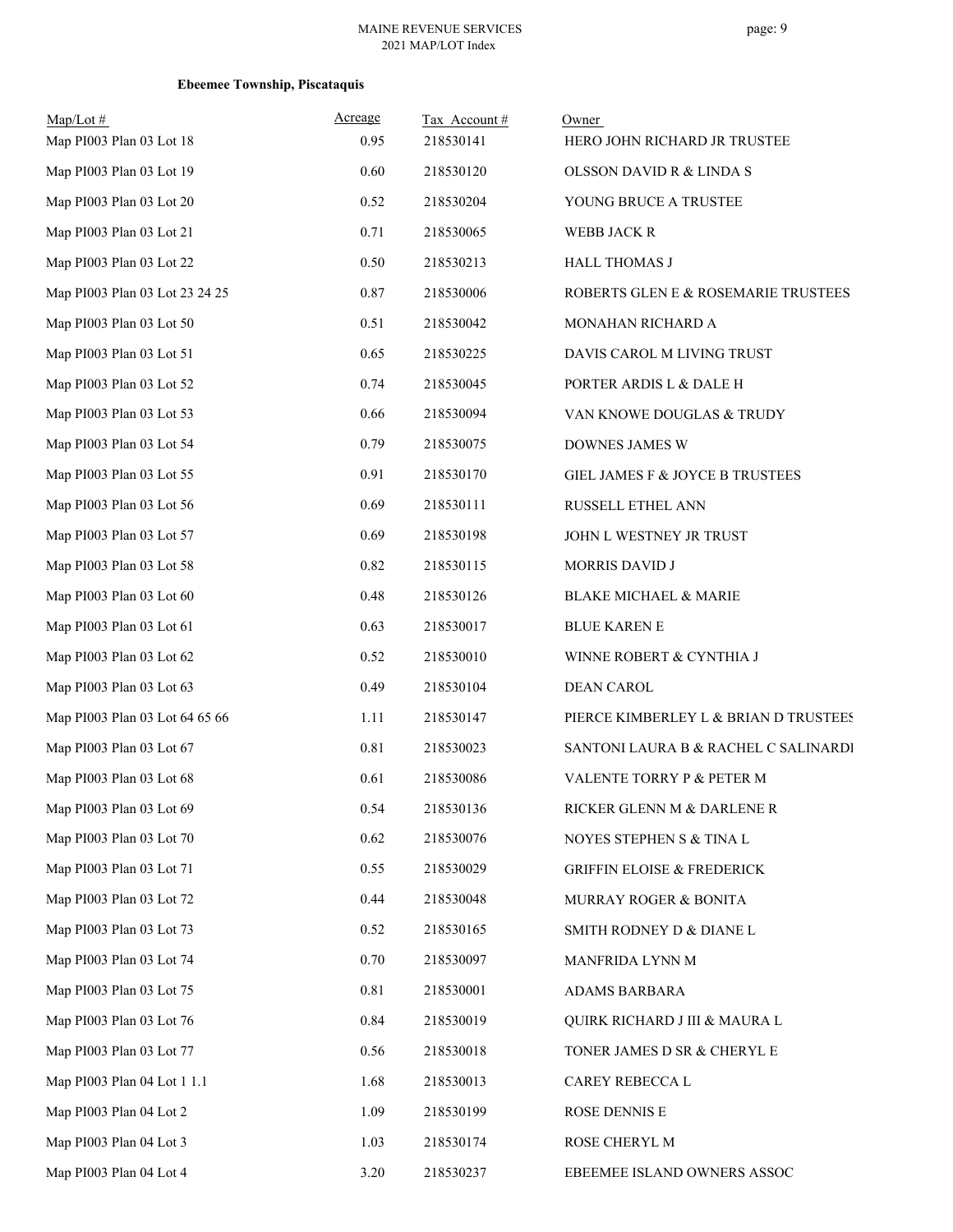| $Map/Lot$ #<br>Map PI003 Plan 04 Lot 5 | Acreage<br>1.01 | Tax Account#<br>218530085 | Owner<br>DELLENBAUGH MARGARET R     |
|----------------------------------------|-----------------|---------------------------|-------------------------------------|
| Map PI003 Plan 04 Lot 6 6.1            | 4.81            | 218530172                 | STELMOK GERALD F & ANDREA W MYERS   |
| Map PI003 Plan 04 Lot 7                | 1.87            | 218530050                 | ALLEN JAMES T & ERIN J              |
| Map PI003 Plan 04 Lot 8                | 2.44            | 218530098                 | <b>SCAMMON CHESTER HERBERT</b>      |
| Map PI003 Plan 04 Lot 10               | 0.68            | 218530008                 | WITHAM MICHAEL & HOLLY WASHBURN,    |
| Map PI003 Plan 04 Lot 11               | 1.23            | 218530117                 | WORCESTER RONDA M                   |
| Map PI003 Plan 04 Lot 12               | 0.91            | 218530102                 | MURCH CLIFFORD R JR & LISA A        |
| Map PI003 Plan 04 Lot 13 13.1          | 7.18            | 218530036                 | CARON SANDRA L                      |
| Map PI003 Plan 04 Lot 14               | 0.57            | 218530176                 | ANDERSON BRENT                      |
| Map PI003 Plan 04 Lot 15               | 2.73            | 218530157                 | JAY GLENWOOD C ET AL                |
| Map PI003 Plan 04 Lot 16               | 2.89            | 218530119                 | MURCH MICHAEL J & JULIE A           |
| Map PI003 Plan 04 Lot 17               | 1.35            | 218530127                 | WHEELER ALLEN & JANE                |
| Map PI003 Plan 04 Lot 18               | 1.76            | 218530030                 | RUSSELL WENDELL F, JUANITA V        |
| Map PI003 Plan 04 Lot 19               | 1.12            | 218530118                 | NAZLIAN ROBERT L & JEFFREY C HATCH  |
| Map PI003 Plan 04 Lot 20               | 1.17            | 218530188                 | KARKER JANE D & ARTHUR L            |
| Map PI003 Plan 04 Lot 21               | 1.05            | 218530043                 | OLIVARES CIRO T                     |
| Map PI003 Plan 04 Lot 22               | 1.95            | 218530238                 | AINSLIE VICKI JUNE                  |
| Map PI003 Plan 04 Lot 23               | 2.91            | 218530251                 | STELMOK NOAH & LAURA                |
| Map PI003 Plan 05 Lot 1                | 0.87            | 218530032                 | CARROLL LISA B                      |
| Map PI003 Plan 05 Lot 2                | 0.70            | 218530096                 | MELANSON ADRICK J & DENISE M        |
| Map PI003 Plan 05 Lot 3                | 0.69            | 218530027                 | JACKSON MICHAEL R & KARLYN A        |
| Map PI003 Plan 05 Lot 4                | 0.67            | 218530069                 | LEE ROBERT & KATHLEEN               |
| Map PI003 Plan 05 Lot 5                | $0.80\,$        | 218530156                 | <b>GIBBS RODNEY &amp; STEPHANIE</b> |
| Map PI003 Plan 05 Lot 6                | 0.85            | 218530244                 | EBEEMEE WEST FIRE ROAD 3 LOT OWNERS |
| Map PI003 Plan 05 Lot 7                | 0.70            | 218530114                 | ROSEBUSH ROBERT L & DOROTHY M       |
| Map PI003 Plan 05 Lot 8                | 0.62            | 218530145                 | STURGEON THOMAS C & DIANE C         |
| Map PI003 Plan 05 Lot 9                | 0.57            | 218530092                 | STURGEON THOMAS C & DIANE C         |
| Map PI003 Plan 05 Lot 10               | 0.51            | 218530113                 | MELANSON JAMES E & CAROL A          |
| Map PI003 Plan 05 Lot 11               | 0.51            | 218530210                 | <b>FARRAR BERT W &amp; SUSAN E</b>  |
| Map PI003 Plan 05 Lot 12               | 0.73            | 218530130                 | MELANSON JAMES E & CAROL A          |
| Map PI003 Plan 05 Lot 13               | 0.69            | 218530022                 | LARSON DENNIS E & IRENE C           |
| Map PI003 Plan 05 Lot 14               | 0.66            | 218530058                 | ENGLISH D ALLEN ET AL               |
| Map PI003 Plan 05 Lot 15               | 0.65            | 218530186                 | ENGLISH SAM C & CHERYL L            |
| Map PI003 Plan 05 Lot 16               | 0.65            | 218530054                 | <b>CURRY JAMES &amp; JULIE A</b>    |
| Map PI003 Plan 05 Lot 17               | 0.67            | 218530196                 | MELANSON JAMES E & CAROL A          |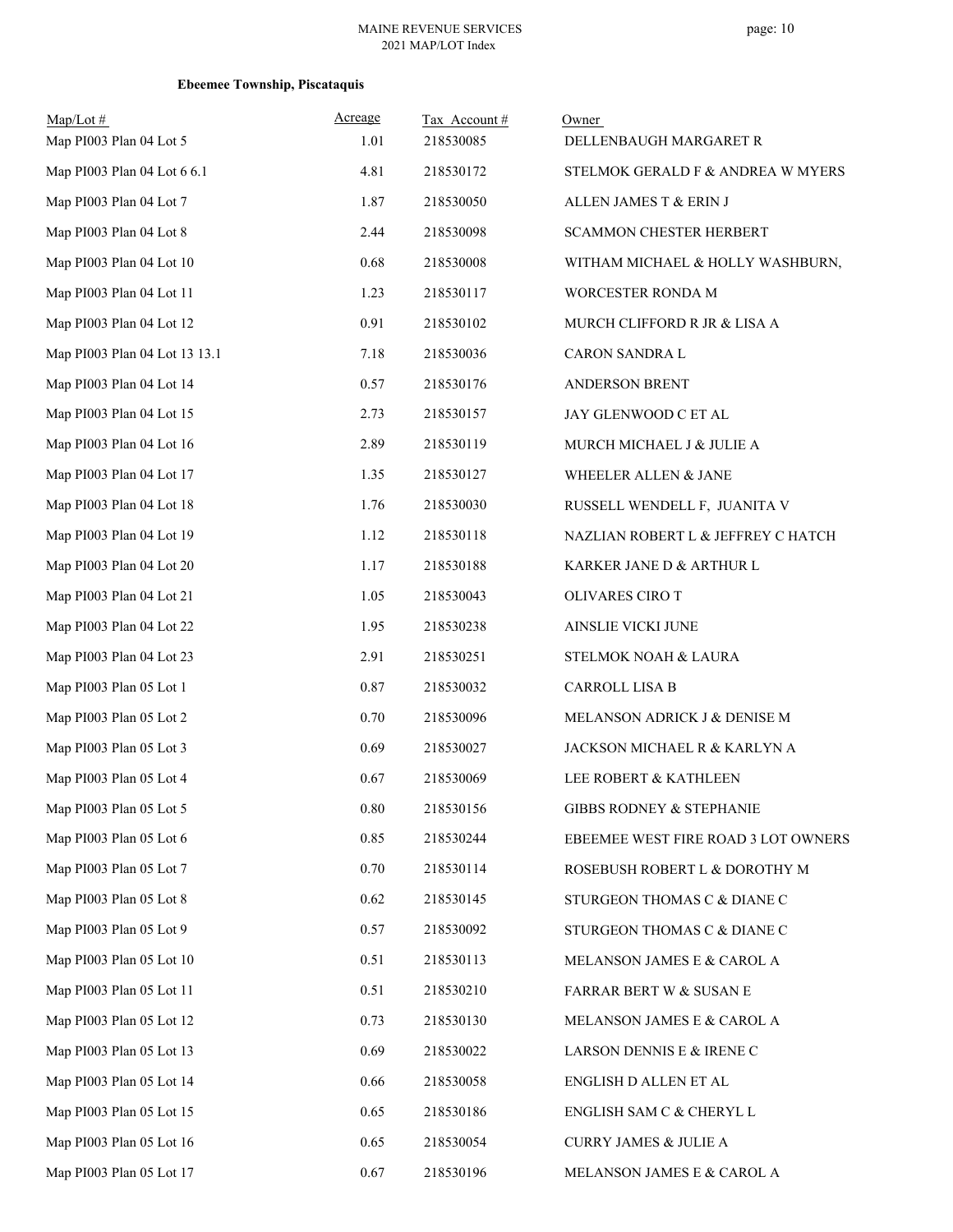| Map/Lot#<br>Map PI003 Plan 06 Lot 18 | Acreage<br>0.66 | Tax Account#<br>218530031 | Owner<br>BRYANT ROBERT L & MEDORA R; GARY R; I |
|--------------------------------------|-----------------|---------------------------|------------------------------------------------|
| Map PI003 Plan 06 Lot 19             | 0.76            | 218530077                 | CROSSMAN JONI L & DONALD J                     |
| Map PI003 Plan 06 Lot 20             | 0.76            | 218530109                 | LOCKHART ERIC A & ROBERT A                     |
| Map PI003 Plan 06 Lot 21             | 0.71            | 218530063                 | POOLE CINDY                                    |
| Map PI003 Plan 06 Lot 22             | 0.44            | 218530227                 | ROSEBUSH DONALD A                              |
| Map PI003 Plan 06 Lot 23             | 0.67            | 218530151                 | STEVENS CARON A                                |
| Map PI003 Plan 06 Lot 24             | 0.51            | 218530155                 | ROSEBUSH DANIEL J                              |
| Map PI003 Plan 06 Lot 25             | 0.32            | 218530159                 | <b>BURBY GREGORY L</b>                         |
| Map PI003 Plan 06 Lot 26             | 0.42            | 218530168                 | ROSEBUSH WILLIAM A & JESSICA M                 |
| Map PI003 Plan 06 Lot 28             | 0.49            | 218530060                 | <b>ROSEBUSH MARK</b>                           |
| Map PI003 Plan 06 Lot 29             | 0.57            | 218530002                 | ALDERMAN WILLIAM N                             |
| Map PI003 Plan 06 Lot 30             | 0.60            | 218530083                 | <b>LOMBARDY RICHARD</b>                        |
| Map PI003 Plan 06 Lot 31             | 0.78            | 218530154                 | ROSEBUSH CRAIG                                 |
| Map PI003 Plan 06 Lot 32             | 1.10            | 218530153                 | <b>JAMO MICHELLE A</b>                         |
| Map PI003 Plan 06 Lot 33             | 0.83            | 218530067                 | SWANDAL DIANE L                                |
| Map PI003 Plan 06 Lot 34             | 0.70            | 218530158                 | <b>SIKES LYNN</b>                              |
| Map PI003 Plan 06 Lot 35             | 0.00            | 218530122                 | WILSON HARRY M II & HARRY M III                |
| Map PI003 Plan 07 Lot 1              | 0.36            | 218530035                 | WILLIAMS ROGER L & RHONDA L                    |
| Map PI003 Plan 07 Lot 2              | 0.48            | 218530128                 | <b>BOOTH CLEON &amp; DORA</b>                  |
| Map PI003 Plan 07 Lot 3              | 0.95            | 218530212                 | RICHARDSON ROLAND                              |
| Map PI003 Plan 07 Lot 4              | 1.25            | 218530059                 | RAINIER NANCY FITCH, MALCOLM R &               |
| Map PI003 Plan 07 Lot 5              | 0.80            | 218530026                 | PAYETTE JASON K, STEVEN W PAYETTE, JAI         |
| Map PI003 Plan 07 Lot 6              | 0.90            | 218530088                 | LAGRANGE CHERYL A & COLIN D                    |
| Map PI003 Plan 07 Lot 7 8 9          | 2.71            | 218530245                 | CAYOT FAMILY CAMP TRUST                        |
| Map PI003 Plan 07 Lot 11             | 1.15            | 218530051                 | ELLINGSON JOHN E & CARLA B                     |
| Map PI003 Plan 07 Lot 12             | 1.29            | 218530037                 | CARON SANDRA L                                 |
| Map PI003 Plan 07 Lot 13             | 1.02            | 218530106                 | CARON CHARLES A & PETER J,                     |
| Map PI003 Plan 07 Lot 14             | 0.82            | 218530163                 | PELLETIER GARY O & JENNIFER L                  |
| Map PI003 Plan 07 Lot 15             | 0.64            | 218530061                 | <b>BERRY EDWIN J</b>                           |
| Map PI003 Plan 07 Lot 16             | 0.67            | 218530055                 | MCDONALD JOHN H & MICHAEL DAVID                |
| Map PI003 Plan 07 Lot 17             | 0.66            | 218530034                 | HEATH RAYMOND H & RUTH L                       |
| Map PI003 Plan 07 Lot 18             | 0.61            | 218530005                 | <b>BERG HEATHER G</b>                          |
| Map PI003 Plan 07 Lot 19             | 0.59            | 218530179                 | <b>BERG ROBERT A</b>                           |
| Map PI003 Plan 07 Lot 20             | 0.91            | 218530144                 | PEAKES GARY S & DAVID H                        |
| Map PI003 Plan 07 Lot 22             | 1.20            | 218530078                 | BOYNTON JOSHUA P & RACHEL K TRUSTEE            |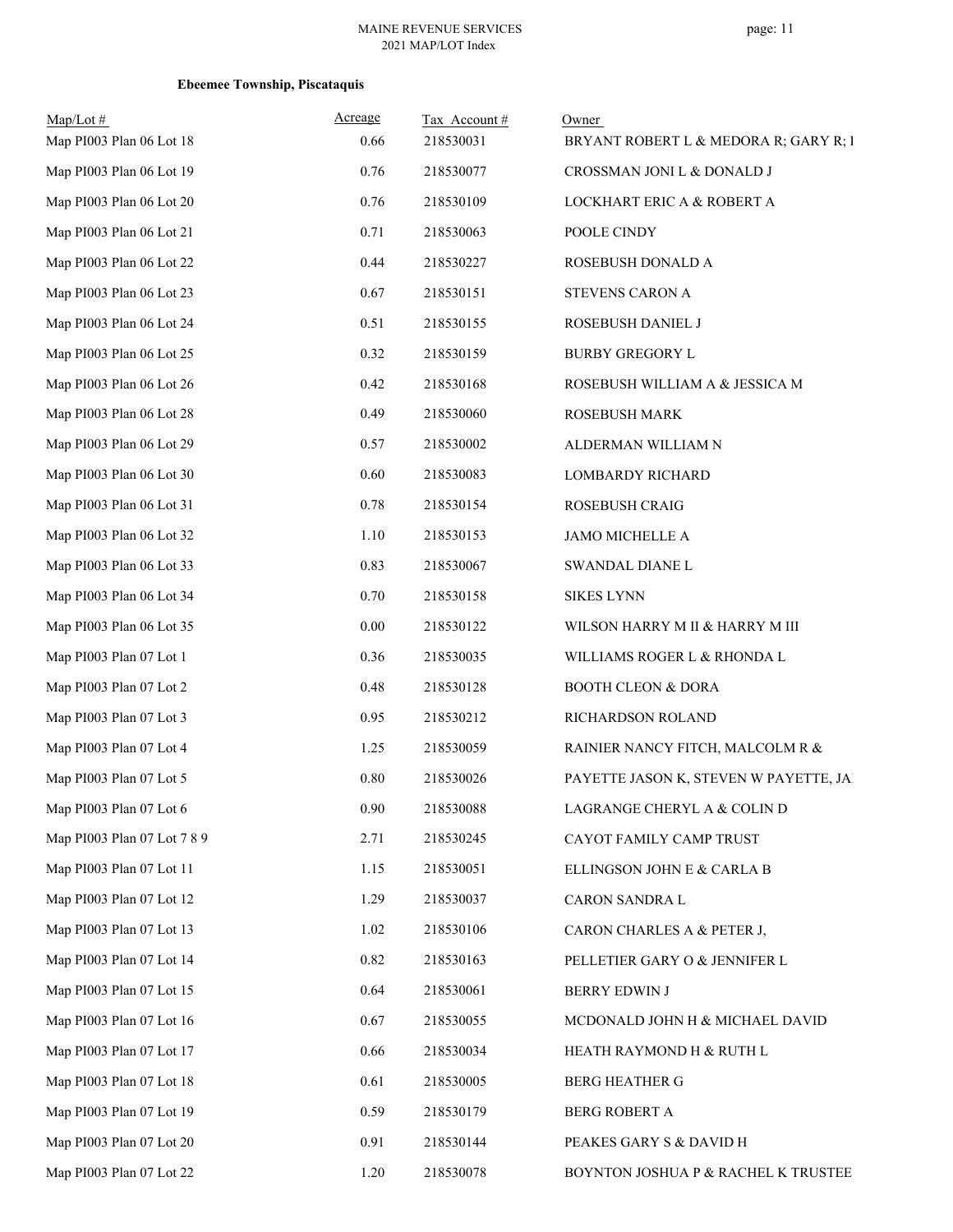| Map/Lot#<br>Map PI003 Plan 07 Lot 22.1 | Acreage<br>1.27 | Tax Account#<br>218530235 | Owner<br>AKESSON ROBERT & PATRICIA A    |
|----------------------------------------|-----------------|---------------------------|-----------------------------------------|
| Map PI003 Plan 07 Lot 23               | 0.50            | 218530123                 | <b>BOLDOG FERENC &amp; MARTA</b>        |
| Map PI003 Plan 07 Lot 24               | 0.88            | 218530215                 | HEAL DUANE C JR                         |
| Map PI003 Plan 08 Lot 1                | 0.42            | 218530185                 | HARTMAN FREDERICK J & TRACI L           |
| Map PI003 Plan 08 Lot 2                | 1.18            | 218530205                 | FOLSOM BRAUNDA & GREGORY A              |
| Map PI003 Plan 08 Lot 3                | 0.68            | 218530132                 | <b>CURTIS TIMOTHY G</b>                 |
| Map PI003 Plan 08 Lot 4                | 0.93            | 218530044                 | WARDWELL WALLACE E JR                   |
| Map PI003 Plan 08 Lot 5                | 1.00            | 218530166                 | BECK BRADLEY D & HAROLD W BATEMAN       |
| Map PI003 Plan 08 Lot 6                | 0.78            | 218530038                 | THORNTON BARBARA J                      |
| Map PI003 Plan 08 Lot 7                | 1.14            | 218530187                 | BLANCHETTE PHILIP A & LESLEY I          |
| Map PI003 Plan 08 Lot 8                | 0.94            | 218530197                 | WELDON MICHAEL L & ELAINE F             |
| Map PI003 Plan 08 Lot 9                | 0.91            | 218530200                 | YOUNG RUSSELL H & ELIZABETH A           |
| Map PI003 Plan 08 Lot 10               | 0.92            | 218530093                 | FREEMAN JOHN P                          |
| Map PI003 Plan 08 Lot 11               | 1.49            | 218530011                 | <b>SMITH OTTO B</b>                     |
| Map PI003 Plan 08 Lot 12               | 0.92            | 218530047                 | KELSEY PAUL A, GORDON PRENTISS, DAVII   |
| Map PI003 Plan 08 Lot 13               | 0.92            | 218530162                 | ST LOUIS THOMAS F ET AL                 |
| Map PI003 Plan 08 Lot 14               | 1.03            | 218530231                 | <b>BOULTON RICHARD A &amp; SUSAN R</b>  |
| Map PI003 Plan 08 Lot 15               | 0.93            | 218530079                 | BERGERON CRAIG S                        |
| Map PI003 Plan 08 Lot 16               | 0.92            | 218530080                 | ANDERSON MICHAEL L                      |
| Map PI003 Plan 08 Lot 17               | 0.99            | 218530095                 | BROWN MELISSA D & JOHN W TROYAN         |
| Map PI003 Plan 08 Lot 19               | 1.06            | 218530178                 | <b>EASTMAN SEAN PR</b>                  |
| Map PI003 Plan 08 Lot 20               | 1.06            | 218530072                 | ORMSBY RAYMOND P & JEFFREY A MCGOW      |
| Map PI003 Plan 08 Lot 21               | 1.41            | 218530012                 | WARDWELL WALLACE E JR & JOAN A          |
| Map PI003 Plan 08 Lot 22               | 0.96            | 218530167                 | SMALL LAURENCE G & DONNA D              |
| Map PI003 Plan 08 Lot 23               | 1.21            | 218530053                 | EATON FRED G JR & BETSEY F              |
| Map PI003 Plan 08 Lot 24               | 1.39            | 218530138                 | JENSEN BRIAN LYNDA                      |
| Map PI003 Plan 08 Lot 25               | 1.15            | 218530015                 | BISHOP DANIEL E & DANIEL J              |
| Map PI003 Plan 08 Lot 26               | 0.88            | 218530121                 | LEE GEORGE W & GAIL H                   |
| Map PI003 Plan 08 Lot 27               | 1.82            | 218530099                 | GOODELL JULIE A & TRUE C RIDLEY JR      |
| Map PI003 Plan 08 Lot 28               | 0.92            | 218530181                 | MSCISZ JENNIFER                         |
| Map PI003 Plan 08 Lot 29               | 0.50            | 218530216                 | COBURN LINDA M, ROBERT M, MICHAEL V,    |
| Map PI003 Plan 08 Lot 30               | 0.72            | 218530184                 | VAN KNOWE JEFFREY M                     |
| Map PI003 Plan 08 Lot 31               | 0.50            | 218530177                 | SULLIVAN DAVID C, PHYLLIS L, & DANIEL ( |
| Map PI003 Plan 08 Lot 32               | 0.60            | 218530074                 | BLANCHETTE PAUL O & ROBERTA M TRUST     |
| Map PI003 Plan 08 Lot 33               | 0.33            | 218530049                 | BREWER WILLIAM H & DEANE R              |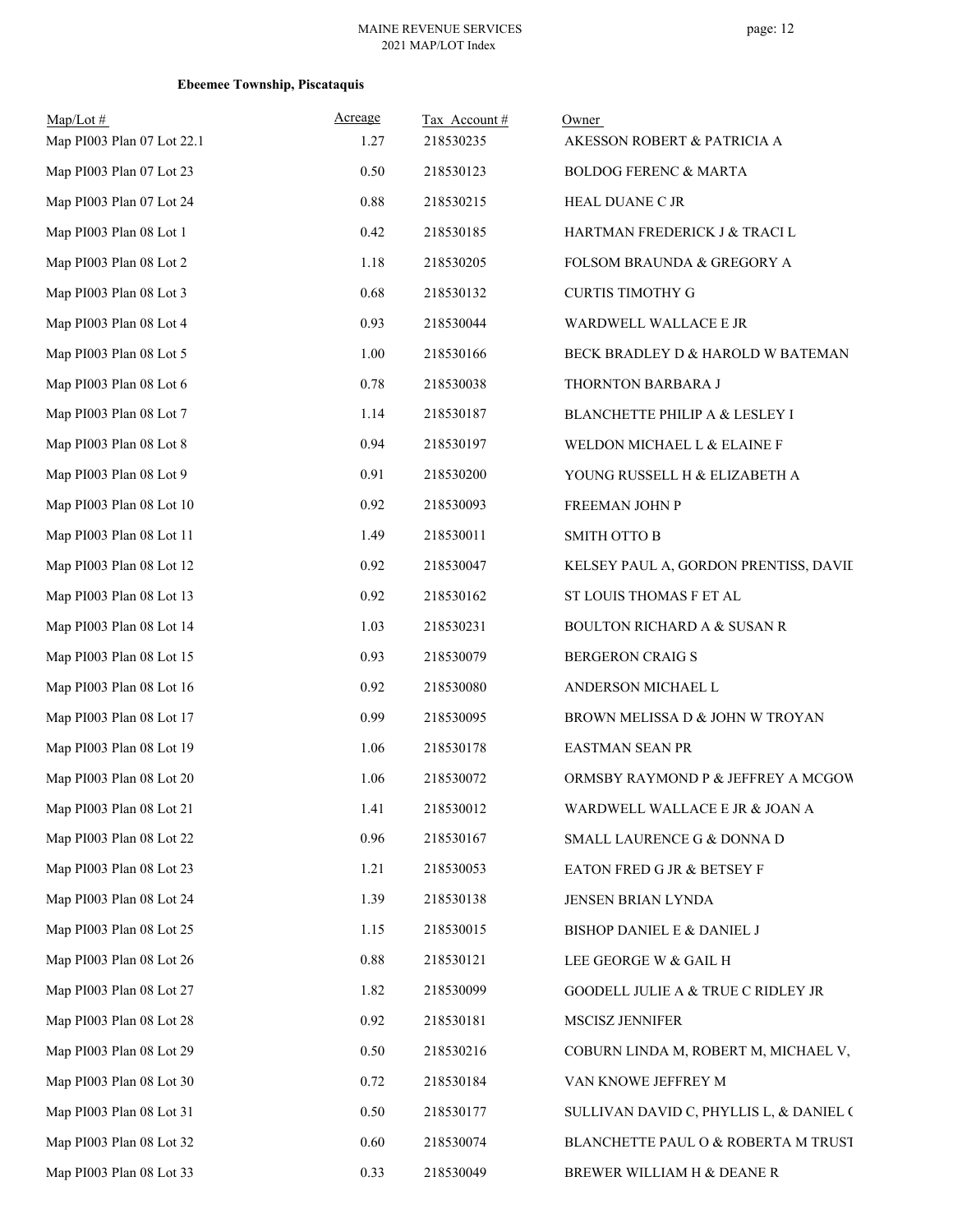#### MAINE REVENUE SERVICES 2021 MAP/LOT Index

page: 13

| $Map/Lot \#$             | Acreage | Tax Account # | Owner                                |
|--------------------------|---------|---------------|--------------------------------------|
| Map PI003 Plan 08 Lot 34 | 0.74    | 218530175     | STOUT ANTHONY A                      |
| Map PI003 Plan 08 Lot 35 | 0.70    | 218530134     | NAPIER MARIA C & KRISTIN R MCPARTLIN |
| Map PI003 Plan 08 Lot 37 | 0.79    | 218530135     | CHAPMAN JOHN A & TERRY B             |
| Map PI003 Plan 08 Lot 59 | 0.63    | 218530183     | FLYNN KEVIN T                        |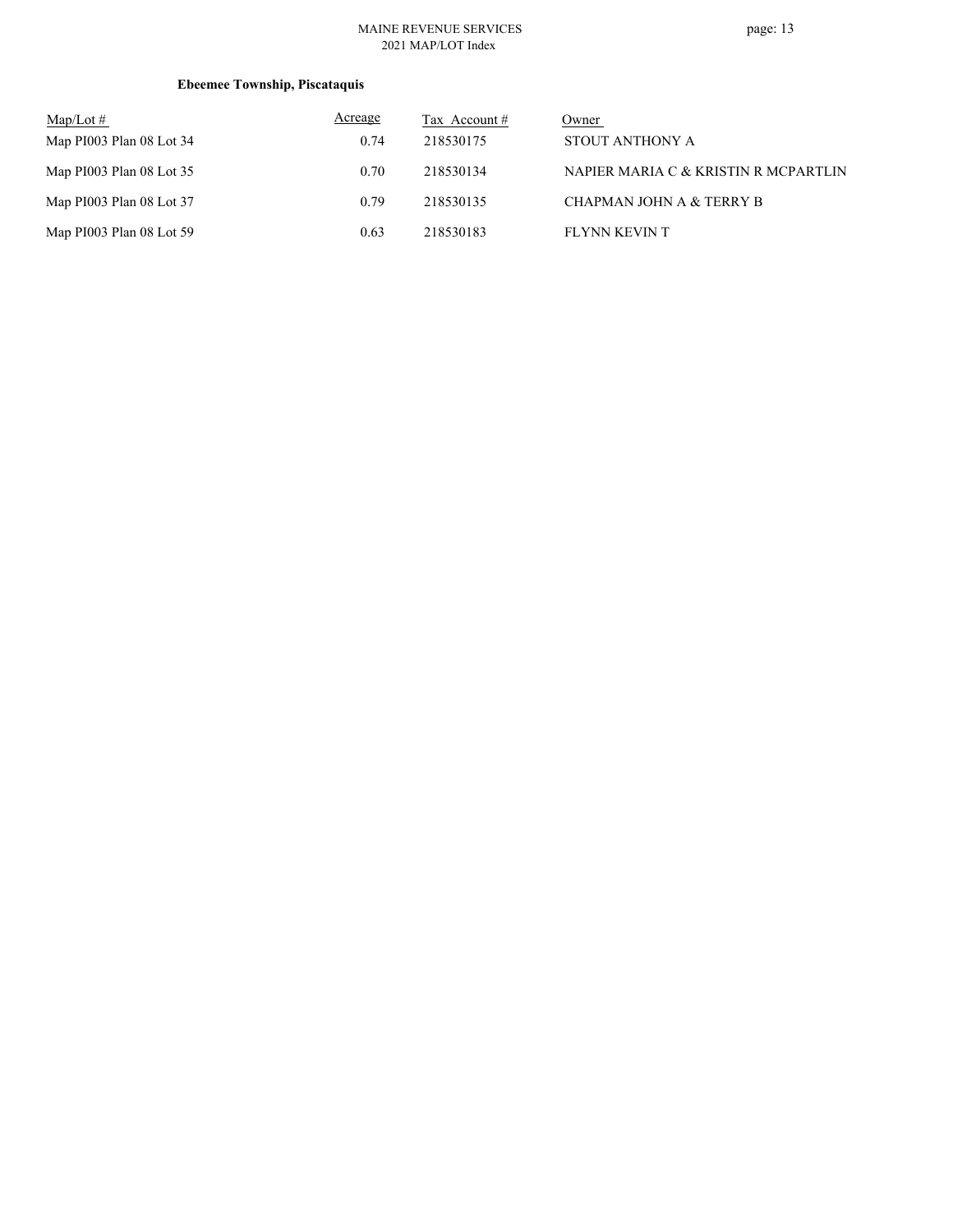# **T6 R9 NWP, Piscataquis**

| $Map/Lot \#$<br>Map PI004 Plan 01 Lot 1 | Acreage<br>0.00 | Tax Account#<br>218120005 | Owner<br>MURDOCH HUGH W              |
|-----------------------------------------|-----------------|---------------------------|--------------------------------------|
|                                         |                 |                           |                                      |
| Map PI004 Plan 01 Lot 1                 | 0.00            | 218120019                 | NORTH MAINE WOOD ASSOC               |
| Map PI004 Plan 01 Lot 1                 | 0.00            | 218120034                 | THE CONSERVATION FUND                |
| Map PI004 Plan 01 Lot 1 2               | 16,160.50       | 218122002                 | CONSERVATION FUND, THE               |
| Map PI004 Plan 01 Lot 1.1               | 3,892.00        | 218122004                 | AMC MAINE WOODS INITIATIVE LLC       |
| Map PI004 Plan 01 Lot 2                 | $0.00\,$        | 218120022                 | BAKER DONALD M                       |
| Map PI004 Plan 01 Lot 3                 | 70.00           | 218120018                 | CHARLAND RONALD T & ANITA A          |
| Map PI004 Plan 01 Lot 4                 | 25.00           | 218120002                 | BINETTE DAVID R & CRAIG D            |
| Map PI004 Plan 01 Lot 4.1               | 25.00           | 218122003                 | PRENTISS SCOTT F                     |
| Map PI004 Plan 01 Lot 57                | 116.00          | 218120017                 | <b>BINETTE DAVID R &amp; CRAIG D</b> |
| Map PI004 Plan 01 Lot 6                 | 50.00           | 218120001                 | BINETTE DAVID R & CRAIG D            |
| Map PI004 Plan 01 Lot 8 9               | 110.00          | 218120015                 | ZIOBRON MELISSA H ET AL              |
| Map PI004 Plan 01 Lot 10 11             | 4,938.00        | 218120016                 | ELLIOTSVILLE PLANTATION INC          |
| Map PI004 Plan 02 Lot 1                 | 5.50            | 218122001                 | MAINE STATE OF                       |
| Map PI004 Plan 03 Lot 1                 | 0.69            | 218120004                 | <b>CYR RUTH</b>                      |
| Map PI004 Plan 03 Lot 2                 | 0.48            | 218120029                 | HAMSTEAD KATHY REED & ALISA REED WI  |
| Map PI004 Plan 03 Lot 3                 | 0.32            | 218120030                 | DUFFETT NEALE A & DEBORAH J          |
| Map PI004 Plan 03 Lot 4                 | 0.38            | 218120027                 | PRATLEY KENNETH R, HUGH W MURDOCH,   |
| Map PI004 Plan 03 Lot 5                 | 0.00            | 218120028                 | MILLER BRET                          |
| Map PI004 Plan 03 Lot 6                 | 2.86            | 218120035                 | SMITH STUART G                       |
| Map PI004 Plan 03 Lot 7                 | 3.84            | 218120009                 | <b>SMITH LOWELL S TTE</b>            |
| Map PI004 Plan 03 Lot 8                 | 0.91            | 218120010                 | MCAULIFFE SEAN T & JUDITH C TRUSTEES |
| Map PI004 Plan 03 Lot 9                 | 0.58            | 218120003                 | JRRAW LLC                            |
| Map PI004 Plan 03 Lot 11                | 0.71            | 218120006                 | RUSSELL SHIRLEY & TIMOTHY            |
| Map PI004 Plan 03 Lot 12                | 1.42            | 218120023                 | TAYLOR CAMP THE                      |
| Map PI004 Plan 03 Lot 13                | 1.34            | 218120021                 | MCPHERSON MARK H & MICHELE S         |
| Map PI004 Plan 03 Lot 14                | 1.26            | 218120032                 | ROGERS RICHARD K & CAROL A           |
| Map PI004 Plan 03 Lot 15                | 1.51            | 218120033                 | <b>ERSKINE ROBERT</b>                |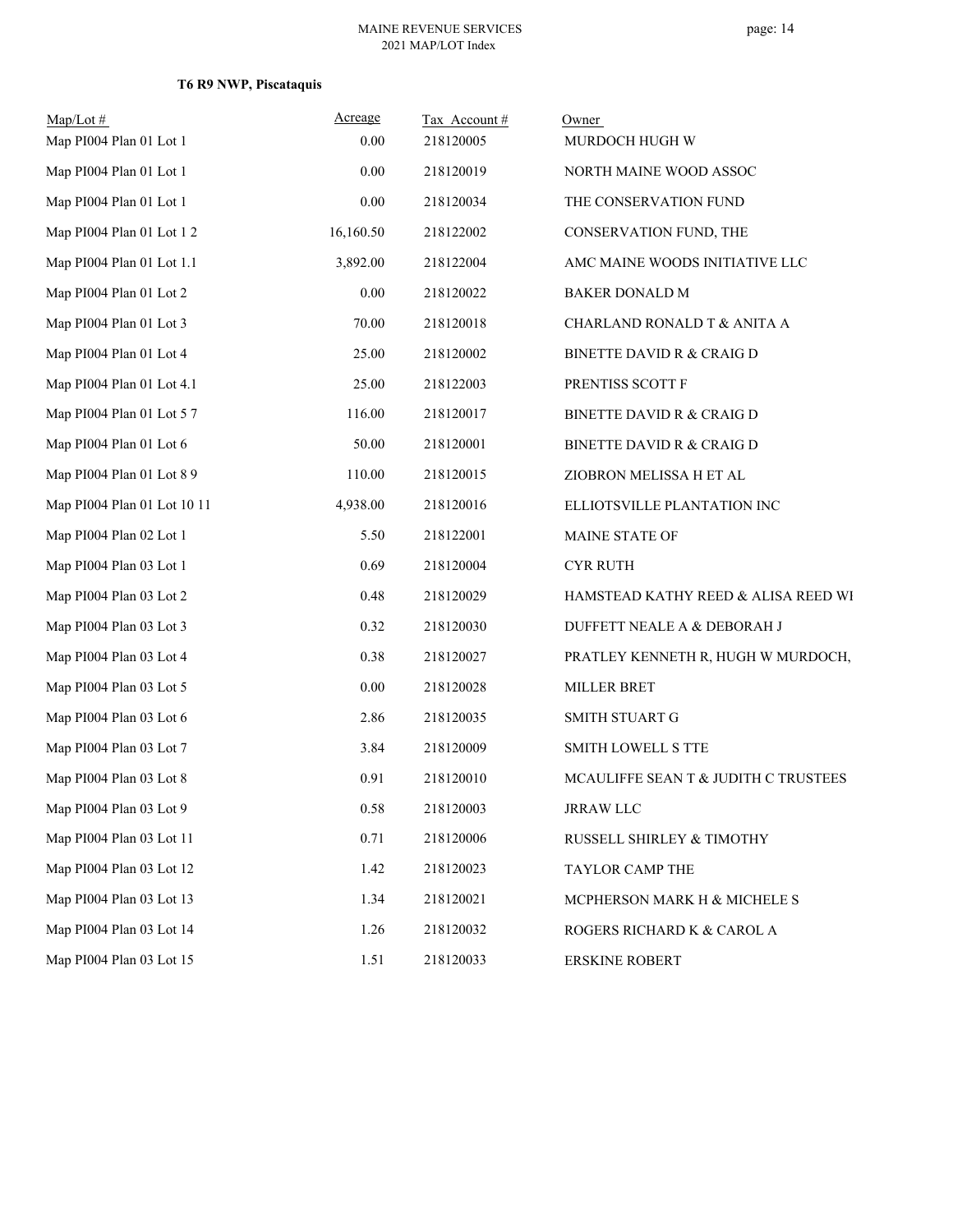# **T7 R10 NWP, Piscataquis**

| $Map/Lot \#$                | Acreage   | Tax Account# | Owner                              |
|-----------------------------|-----------|--------------|------------------------------------|
| Map PI005                   | 0.00      | 218020004P   | BERRY RICHARD DBA BLACKSTRAP TOWEF |
| Map PI005                   | 0.00      | 218020005P   | PENOBSCOT INDIAN NATION            |
| Map PI005                   | 0.00      | 218020006P   | AMC MAINE WOODS INITIATIVE LLC     |
| Map PI005 Plan 01 Lot 1     | 10,546.00 | 218020001    | PINE STATE TIMBERLANDS LLC         |
| Map PI005 Plan 01 Lot 1     | 0.00      | 218020014    | MAINE HIGH ADVENTURE               |
| Map PI005 Plan 01 Lot 1     | 0.00      | 218020015    | PENOBSCOT INDIAN NATION            |
| Map PI005 Plan 01 Lot 1     | 0.00      | 218020016    | <b>BLACKSTRAP TOWER LLC</b>        |
| Map PI005 Plan 01 Lot 1.1 6 | 3,180.46  | 218020012    | UNITED STATES OF AMERICA           |
| Map PI005 Plan 01 Lot 1.2   | 1,218.00  | 218022004    | <b>MAINE STATE OF</b>              |
| Map PI005 Plan 01 Lot 1.3   | 1,574.00  | 218022005    | MAINE APPALACHIAN TRAIL LAND TRUST |
| Map PI005 Plan 01 Lot 2     | 0.00      | 218020004    | AMC MAINE WOODS INITIATIVE LLC     |
| Map PI005 Plan 01 Lot 2     | 7,888.00  | 218020008    | AMC MAINE WOODS INITIATIVE LLC     |
| Map PI005 Plan 01 Lot 2.1   | 171.00    | 218022003    | AMC MAINE WOODS INITIATIVE LLC     |
| Map PI005 Plan 01 Lot 3     | 2,926.00  | 218020009    | AMC MAINE WOODS INITIATIVE LLC     |
| Map PI005 Plan 01 Lot 4     | 0.00      | 218020002    | <b>HAMLIN DAVID E</b>              |
| Map PI005 Plan 01 Lot 4     | 960.00    | 218022002    | <b>MAINE STATE OF</b>              |
| Map PI005 Plan 01 Lot 5     | 27.00     | 218022001    | UNITED STATES OF AMERICA           |
| Map PI005 Plan 01 Lot 6     | 0.12      | 218020013    | <b>BLACKSTRAP TOWER LLC</b>        |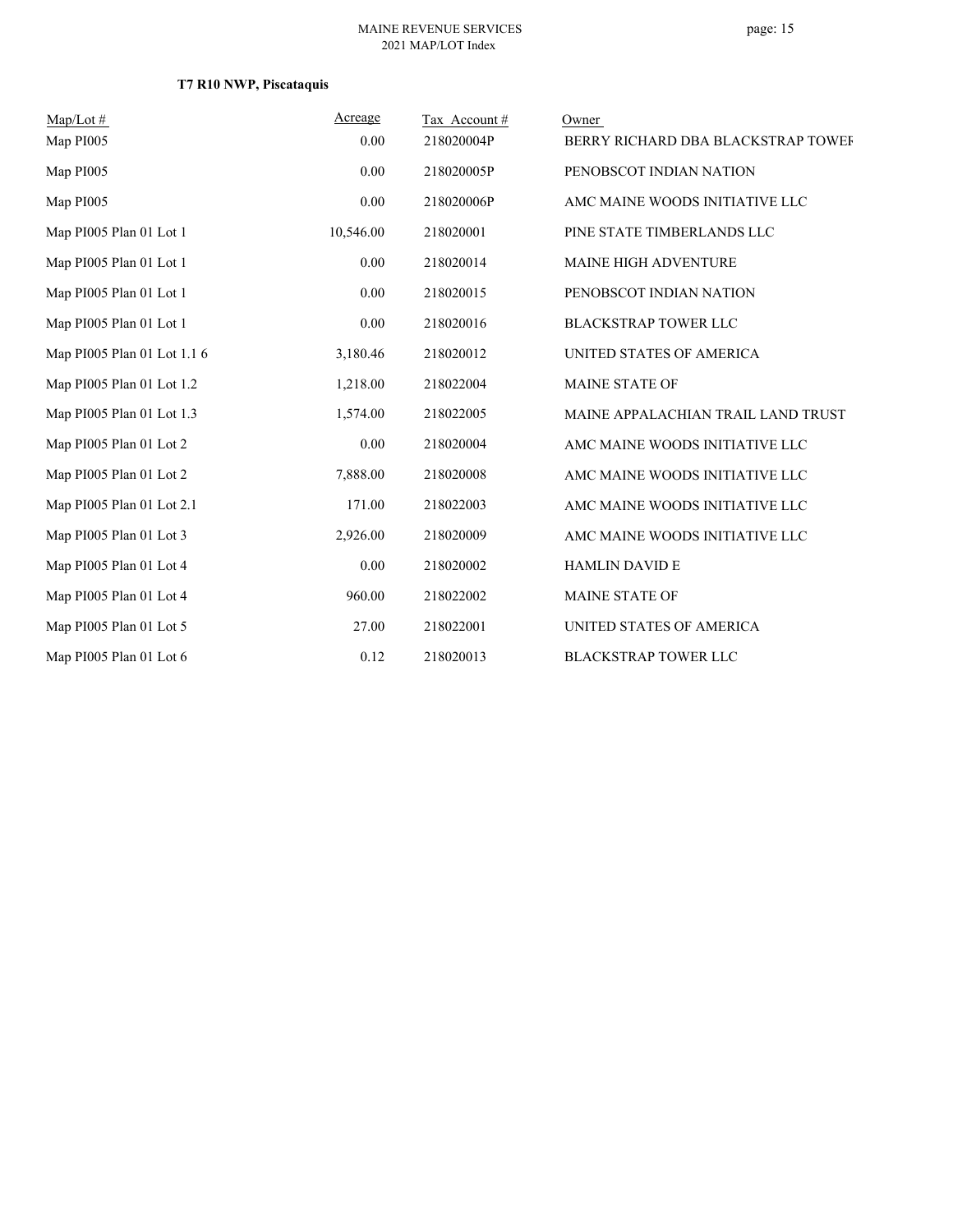# **T8 R10 NWP, Piscataquis**

| $Map/Lot \#$                                   | Acreage   | Tax Account# | Owner                               |
|------------------------------------------------|-----------|--------------|-------------------------------------|
| Map PI006 Plan 01 Lot 1                        | 0.00      | 218030005    | <b>HALEY DANA</b>                   |
| Map PI006 Plan 01 Lot 1                        | 0.00      | 218030012    | LONG POND CAMP LLC                  |
| Map PI006 Plan 01 Lot 1                        | 10,088.80 | 218030016    | AMC MAINE WOODS INITIATIVE LLC      |
| Map PI006 Plan 01 Lot 1                        | 0.00      | 218030030    | <b>CLARK JAN</b>                    |
| Map PI006 Plan 01 Lot 1.1                      | 11.80     | 218030026    | HORSESHOE POND LLC                  |
| Map PI006 Plan 01 Lot 1.2                      | 20.50     | 218030013    | ELEPHANT MOUNTAIN LLC               |
| Map PI006 Plan 01 Lot 1.3                      | 17.00     | 218030033    | RENSHAW JOHN C & JEAN D             |
| Map PI006 Plan 01 Lot 1.4                      | 130.00    | 218030038    | AMC MAINE WOODS INITIATIVE LLC      |
| Map PI006 Plan 01 Lot 2                        | 16,176.50 | 218030017    | WEYERHAEUSER COMPANY                |
| Map PI006 Plan 01 Lot 2                        | $0.00\,$  | 218030032    | NORTH MAINE WOOD ASSOC              |
| Map PI006 Plan 01 Lot 2.1                      | 0.55      | 218030023    | LUSSIER AVIS TRUSTEE                |
| Map PI006 Plan 01 Lot 2.2                      | 0.69      | 218030002    | HUBBARD DAVID W & MICHAEL W GOURLA  |
| Map PI006 Plan 01 Lot 2.3                      | 1.61      | 218030008    | WALDEN CAMERON M & SUZANNE M        |
| Map PI006 Plan 01 Lot 2.4                      | 1.00      | 218030031    | YOUNG ROBERT B & MARTINE            |
| Map PI006 Plan 01 Lot 2.5                      | 0.90      | 218030004    | MCKEAN ELIZABETH ET AL              |
| Map PI006 Plan 01 Lot 2.6                      | 185.00    | 218030039    | WEYERHAEUSER NR COMPANY             |
| Map PI006 Plan 01 Lot 3                        | 0.43      | 218030022    | WALDEN FAMILY CAMPS LLC             |
| Map PI006 Plan 01 Lot 4                        | 0.00      | 218030006    | HOFBAUER JOHN F                     |
| Map PI006 Plan 01 Lot 4                        | 0.69      | 218030020    | WEYERHAEUSER COMPANY                |
| Map PI006 Plan 02 Lot 1 2 3 5 6 7 8 9 10<br>11 | 2.76      | 218030035    | WEYERHAEUSER COMPANY                |
| Map PI006 Plan 02 Lot 4                        | 0.23      | 218030015    | <b>BURROUGHS ELIZABETH P</b>        |
| Map PI006 Plan 02 Lot 14                       | 0.92      | 218030014    | <b>ROBINSON ROBIN</b>               |
| Map PI006 Plan 02 Lot 16                       | 0.90      | 218030001    | AMBROSINO PIERRE A & EMILY J AYOOB  |
| Map PI006 Plan 02 Lot 17                       | 0.92      | 218030009    | COPP CHRISTOPHER J                  |
| Map PI006 Plan 02 Lot 18                       | 0.92      | 218030010    | CHAMBERLAIN DEANE M & MELISSA, WILL |
| Map PI006 Plan 02 Lot 20                       | 1.30      | 218030011    | CHAMBERLAIN DEANE M                 |
| Map PI006 Plan 02 Lot 23                       | 0.92      | 218030024    | DURETTE JULIA G                     |
| Map PI006 Plan 02 Lot 24 24.1 24.2             | 2.90      | 218030025    | BETWEEN THE RIVERS NATURE CENTER    |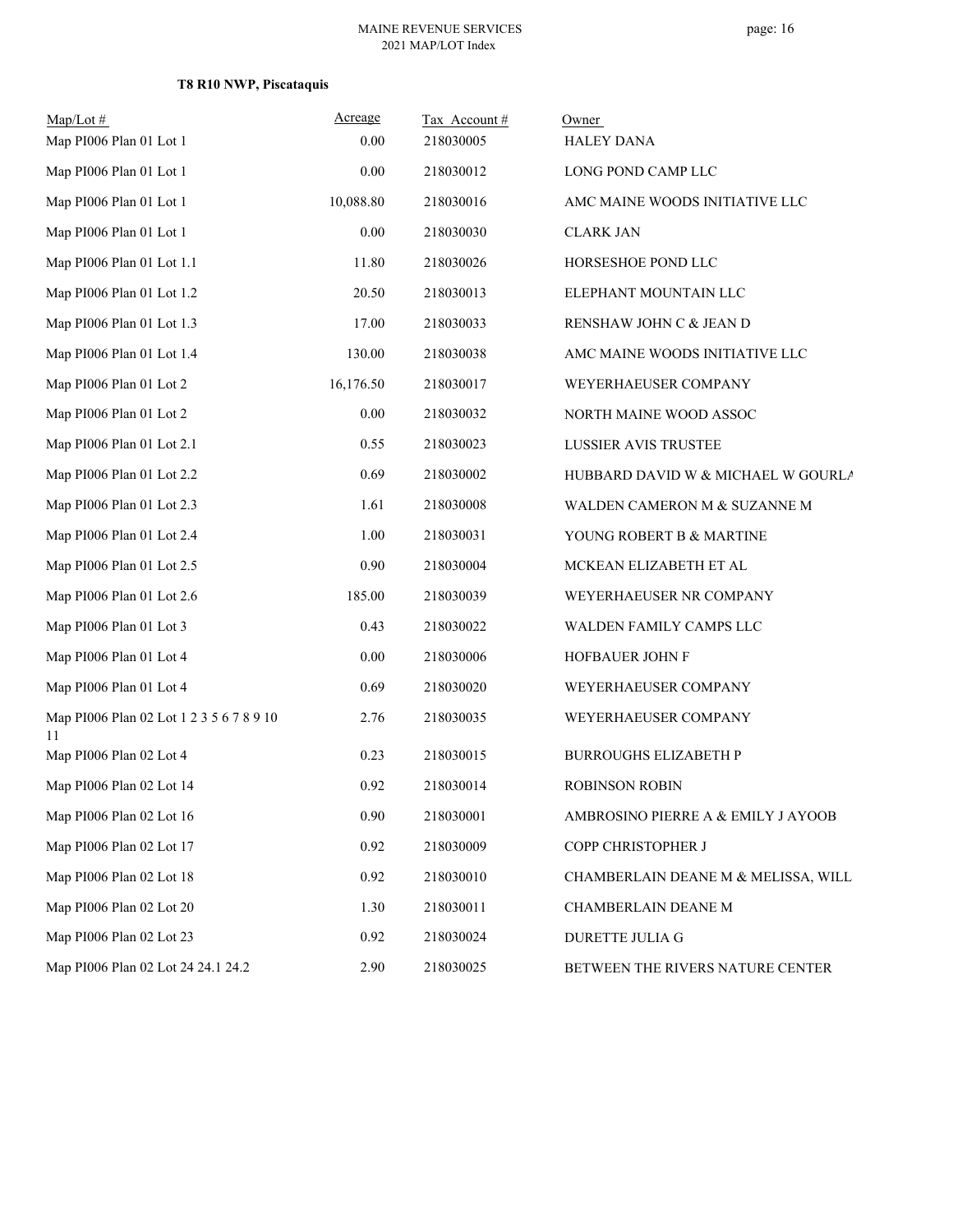| $Map/Lot \#$<br>Map PI007          | Acreage<br>0.00 | Tax Account#<br>218110033 | Owner<br>CENTRAL MAINE POWER CO      |
|------------------------------------|-----------------|---------------------------|--------------------------------------|
| Map PI007                          | $0.00\,$        | 218110054P                | CENTRAL MAINE POWER CO               |
| Map PI007 Plan 01 Lot 1 1.1        | 1.74            | 218110170                 | SILVERSTEIN MARTIN J & AUDREY J      |
| Map PI007 Plan 01 Lot 1.2          | 0.74            | 218112003                 | SMITH KEITH A & VALORIE S STARBIRD   |
| Map PI007 Plan 01 Lot 2 3.1        | 1.30            | 218110235                 | <b>OUELLETTE THOMAS N</b>            |
| Map PI007 Plan 01 Lot 2            | 0.11            | 218110250                 | DAVIS WAYNE & ANN                    |
| Map PI007 Plan 01 Lot 3.2          | 0.95            | 218110185                 | LEVESQUE MICHAEL C & JANE A          |
| Map PI007 Plan 01 Lot 4            | 0.94            | 218110045                 | <b>WARREN CRAIG S</b>                |
| Map PI007 Plan 01 Lot 5            | 0.35            | 218110180                 | PELLETIER E THOMAS & DIANNE E        |
| Map PI007 Plan 01 Lot 6            | 0.79            | 218110060                 | OLSEN HERBERT & DIANA L              |
| Map PI007 Plan 01 Lot 7            | 0.56            | 218110278                 | OLSEN HERBERT & DIANA L              |
| Map PI007 Plan 01 Lot 7.1          | 0.55            | 218110105                 | DOBBIN JOHN E & REBECCA C            |
| Map PI007 Plan 01 Lot 8            | 0.40            | 218110209                 | WALSH KATHERINE B                    |
| Map PI007 Plan 01 Lot 9 10         | 0.78            | 218110026                 | FOSS REALTY LLC                      |
| Map PI007 Plan 01 Lot 11           | 0.52            | 218110075                 | <b>DUPUIS BRIAN R</b>                |
| Map PI007 Plan 01 Lot 11.1         | 0.59            | 218110264                 | CLARK GLORIA M & JOHN M & JEANNE MAI |
| Map PI007 Plan 01 Lot 11.2 11.3 12 | 1.40            | 218110044                 | FITZPATRICK PAUL J & MIMI D          |
| Map PI007 Plan 01 Lot 13 14        | 0.75            | 218110125                 | KLIEM JOHN C                         |
| Map PI007 Plan 01 Lot 15           | 0.50            | 218110039                 | KLIEM PETER O & ANN WOLFF            |
| Map PI007 Plan 01 Lot 16           | 0.50            | 218110034                 | CLAIR CORNELIA S                     |
| Map PI007 Plan 01 Lot 17           | 0.33            | 218110221                 | HARFORDS POINT PROPERTIES            |
| Map PI007 Plan 01 Lot 18           | 0.35            | 218110069                 | FINNEGAN LIAM M & DONALD R           |
| Map PI007 Plan 01 Lot 19           | 0.91            | 218110070                 | FLAVIN TIMOTHY E & ROBERT A          |
| Map PI007 Plan 01 Lot 20           | 0.58            | 218110156                 | DOUGHTY SCOTT W                      |
| Map PI007 Plan 01 Lot 21           | 0.82            | 218110072                 | MARTINES JOHN R TRUSTEE              |
| Map PI007 Plan 01 Lot 21.1 22      | 0.57            | 218110158                 | PERRY MATTHEW B                      |
| Map PI007 Plan 01 Lot 23           | 0.40            | 218110161                 | ADELAIDE KETCHUM                     |
| Map PI007 Plan 01 Lot 23           | 0.40            | 218110161                 | PERRY THOMAS & CONSTANCE M           |
| Map PI007 Plan 01 Lot 24 25.1      | 0.50            | 218110187                 | SEVEY JAMES M & SOPHIE               |
| Map PI007 Plan 01 Lot 25           | 0.15            | 218110199                 | BARTLEY W L & ROWENA                 |
| Map PI007 Plan 01 Lot 26           | 0.50            | 218110016                 | <b>BARTLEY ROWENA M</b>              |
| Map PI007 Plan 01 Lot 27           | 0.30            | 218110219                 | WORTMAN FAMILY TRUST                 |
| Map PI007 Plan 01 Lot 28           | 0.52            | 218110035                 | CLENDENNING ROWENA E & COLBY E TRUS  |
| Map PI007 Plan 01 Lot 29           | 0.50            | 218110177                 | WOODARD FRANKLIN E & JEAN M          |
| Map PI007 Plan 01 Lot 30           | 0.22            | 218110071                 | FORWARD SHEILA E TRUSTEE             |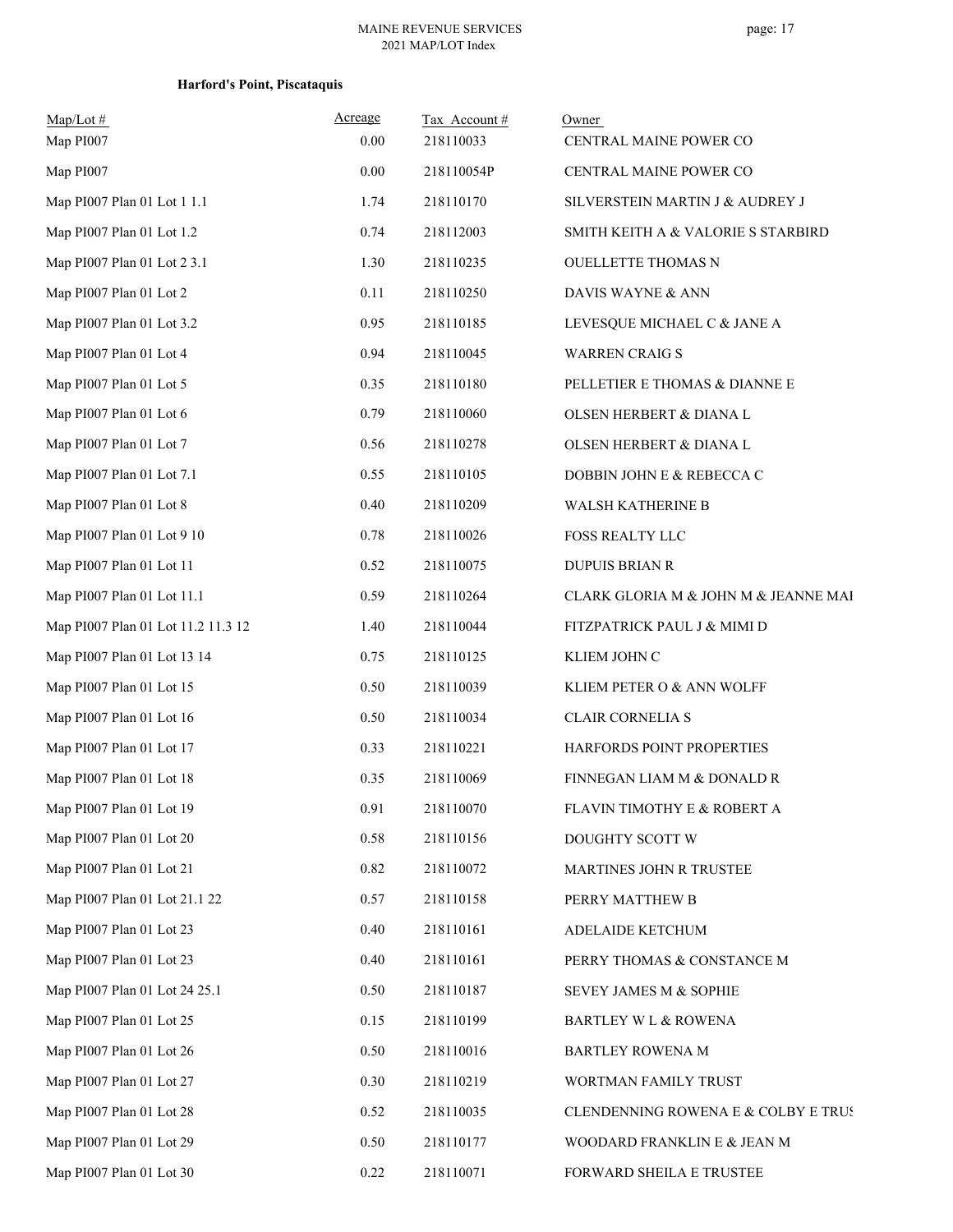| $Map/Lot \#$                                                          | Acreage  | Tax Account# | Owner                                |
|-----------------------------------------------------------------------|----------|--------------|--------------------------------------|
| Map PI007 Plan 01 Lot 31                                              | 0.22     | 218110080    | <b>BARTLEY ELAINE M</b>              |
| Map PI007 Plan 01 Lot 32                                              | $0.38\,$ | 218110063    | WHITE KATHRYN                        |
| Map PI007 Plan 01 Lot 33                                              | 1.00     | 218110254    | PARKING LOT HARFORDS POINT           |
| Map PI007 Plan 01 Lot 34                                              | 1.46     | 218110190    | <b>NEVINS SUSAN S</b>                |
| Map PI007 Plan 01 Lot 35                                              | 0.85     | 218110138    | MCFALLS NATALIE                      |
| Map PI007 Plan 01 Lot 36                                              | 1.60     | 218110133    | MAINES MICHAEL & HEATHER             |
| Map PI007 Plan 01 Lot 37 38                                           | 2.36     | 218110172    | REED KENNETH L II & LAVERNE          |
| Map PI007 Plan 01 Lot 37.1                                            | 2.24     | 218110253    | OROAK JONNIE W & SUSAN R ET AL       |
| Map PI007 Plan 01 Lot 39                                              | 0.94     | 218110004    | ANCONA PETER T & JAMES P             |
| Map PI007 Plan 01 Lot 40                                              | 0.87     | 218110142    | MERRILL DANA T TRUSTEE               |
| Map PI007 Plan 01 Lot 41                                              | 0.85     | 218110001    | BACA GARY L & LOUISE M               |
| Map PI007 Plan 01 Lot 42                                              | 0.17     | 218110174    | HOLMES MARY R & MELISSA D            |
| Map PI007 Plan 01 Lot 43                                              | 0.37     | 218110023    | HOLMES MICHAEL D & MARY R            |
| Map PI007 Plan 01 Lot 44                                              | 0.74     | 218110218    | 124 SOUTH SHORE ROAD LLC             |
| Map PI007 Plan 01 Lot 45                                              | 0.61     | 218110117    | <b>JAMISON CHRISTINA</b>             |
| Map PI007 Plan 01 Lot 46 47                                           | 0.92     | 218110171    | OROAK JONNIE W & SUSAN R ET AL       |
| Map PI007 Plan 01 Lot 48.1 48.2 48.3                                  | 1.00     | 218110157    | STREETER STEVEN M & KRISTEEN K TRUST |
| Map PI007 Plan 01 Lot 48.12 48.13                                     | 0.64     | 218110015    | HOLMES MICHAEL D & MARY R            |
| Map PI007 Plan 01 Lot 48.4                                            | 0.20     | 218110007    | STREETER MATTHEW S                   |
| Map PI007 Plan 01 Lot 48.5                                            | 0.40     | 218110267    | BARTLETT MARK C & KYLE J             |
| Map PI007 Plan 01 Lot 48.6                                            | 0.27     | 218110266    | BARTLETT ROBERT J & SANDRA L SCHULTZ |
| Map PI007 Plan 01 Lot 49                                              | 3.31     | 218110051    | DAVIS WAYNE & ANN                    |
| Map PI007 Plan 01 Lot 50.1 156 157 158<br>159 160 161 162 163 164 165 | 10.07    | 218110049    | DAVIS WAYNE & ANN                    |
| Map PI007 Plan 01 Lot 50.2                                            | 0.92     | 218110017    | MORIN CHRISTOPHER & MONICA           |
| Map PI007 Plan 01 Lot 51                                              | 0.37     | 218110064    | EMERSON JACQUELINE A & JAMES P       |
| Map PI007 Plan 01 Lot 52                                              | 1.72     | 218110220    | JOLICOEUR TYLER E & GRETEL BRETON    |
| Map PI007 Plan 01 Lot 53                                              | 0.11     | 218110012    | HUNTSMAN WARREN & PATRICIA           |
| Map PI007 Plan 01 Lot 54                                              | 0.20     | 218110166    | MURRAY PATRICIA L ET AL              |
| Map PI007 Plan 01 Lot 55                                              | 0.12     | 218110067    | ARCHER DAVID C & MARIE E             |
| Map PI007 Plan 01 Lot 56                                              | 0.50     | 218110168    | PRITHAM ROBIN M                      |
| Map PI007 Plan 01 Lot 57                                              | 0.92     | 218110211    | WHITNEY RICHARD L ET AL              |
| Map PI007 Plan 01 Lot 57.1 57.2 58                                    | 0.60     | 218110212    | WHITNEY DOUGLAS H                    |
| Map PI007 Plan 01 Lot 59                                              | 0.47     | 218110118    | <b>JAMISON CHRISTINA</b>             |
| Map PI007 Plan 01 Lot 60                                              | 0.48     | 218110193    | CAMPBELL JOLYNN D, JEFFREY D CAMPBEI |
| Map PI007 Plan 01 Lot 61                                              | 0.43     | 218110194    | CAMPBELL JOLYNN D, JEFFREY D CAMPBEI |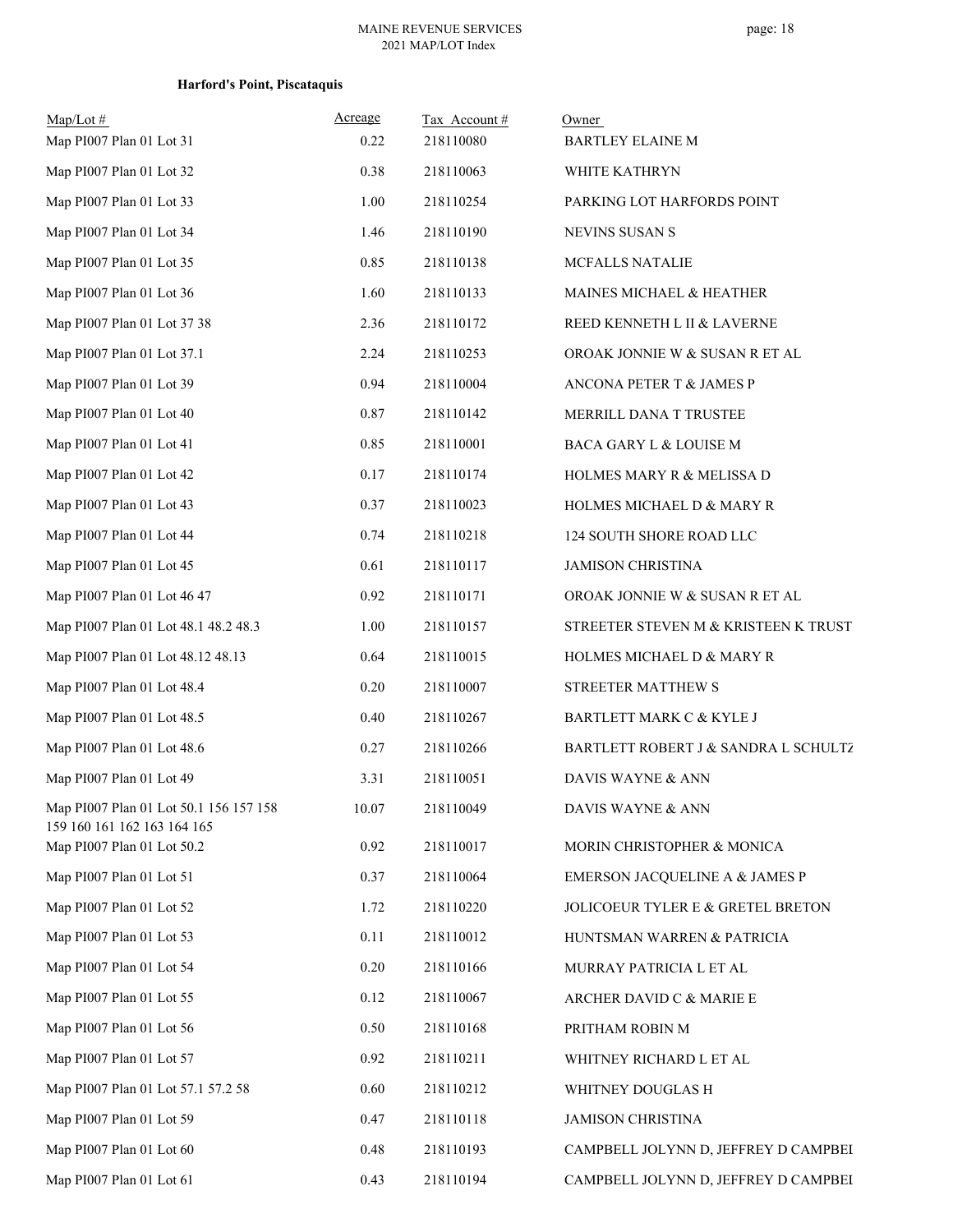| $Map/Lot \#$<br>Map PI007 Plan 01 Lot 62 | Acreage<br>0.48 | Tax Account#<br>218110013 | Owner<br>KOPEC SCOTT E & RACHEL F     |
|------------------------------------------|-----------------|---------------------------|---------------------------------------|
| Map PI007 Plan 01 Lot 63                 | 0.86            | 218110087                 | FREDERICK BRIAN G ET AL               |
| Map PI007 Plan 01 Lot 64.1               | 0.86            | 218110022                 | BREWSTER JOHN & ELEANOR TRUSTEES      |
| Map PI007 Plan 01 Lot 64.2               | 0.92            | 218110076                 | KOPEC RACHEL F TRUSTEE                |
| Map PI007 Plan 01 Lot 65                 | 0.96            | 218110227                 | FREDERICK BRIAN G                     |
| Map PI007 Plan 01 Lot 65.1               | 0.12            | 218112010                 | KOPEC RACHEL F TRUSTEE                |
| Map PI007 Plan 01 Lot 66.1               | 0.96            | 218110021                 | BREWSTER JOHN & ELEANOR               |
| Map PI007 Plan 01 Lot 66.2               | 0.96            | 218110077                 |                                       |
| Map PI007 Plan 01 Lot 67                 |                 |                           | FREDERICK BRIAN G                     |
|                                          | 0.30            | 218110065                 | ERKKINEN WAYNE E TRUSTEE              |
| Map PI007 Plan 01 Lot 68                 | 0.49            | 218110056                 | HEWETT RUSSELL C & VANDY E            |
| Map PI007 Plan 01 Lot 69.1               | 0.57            | 218110055                 | HEWETT RUSSELL C & VANDY E            |
| Map PI007 Plan 01 Lot 69.2               | 0.08            | 218110259                 | PISCATAQUIS COUNTY OF                 |
| Map PI007 Plan 01 Lot 70                 | 0.33            | 218110097                 | MAHANEY KARLENE J                     |
| Map PI007 Plan 01 Lot 71                 | 0.70            | 218110098                 | MAHANEY KARLENE J                     |
| Map PI007 Plan 01 Lot 72                 | 0.30            | 218110066                 | FARNSWORTH FAMILY TRUST               |
| Map PI007 Plan 01 Lot 73                 | 0.36            | 218110197                 | MCHUGH BETH ANN                       |
| Map PI007 Plan 01 Lot 74                 | 0.70            | 218110198                 | BENSON WILLIAM D                      |
| Map PI007 Plan 01 Lot 74.1 76            | 0.70            | 218110054                 | CARROLL JOHN H & TIMOTHY K & DANIEL I |
| Map PI007 Plan 01 Lot 75                 | 0.46            | 218110119                 | <b>BAKKEN DEBORAH</b>                 |
| Map PI007 Plan 01 Lot 77.1 78 79.1       | 0.32            | 218110108                 | BEAL NANCY & CHRISTOPHER & CARL & RI  |
| Map PI007 Plan 01 Lot 77.2 79 80         | 1.26            | 218110201                 | MABEE DONNA M & KIMBERLEY J TARALLI   |
| Map PI007 Plan 01 Lot 81                 | 0.16            | 218110032                 | ROBERTS WILLIAM E & AMY A             |
| Map PI007 Plan 01 Lot 82                 | 0.17            | 218110082                 | ROBERTS WILLIAM E & AMY A             |
| Map PI007 Plan 01 Lot 83                 | 1.70            | 218110169                 | SMITH KEITH A & VALORIE S STARBIRD    |
| Map PI007 Plan 01 Lot 84.1               | 0.50            | 218110255                 | HEWETT RUSSELL C & VANDY E            |
| Map PI007 Plan 01 Lot 84.2               | 0.53            | 218110276                 | HEWETT RUSSELL C & VANDY E            |
| Map PI007 Plan 01 Lot 85                 | 0.52            | 218110030                 | OCONNOR ARTHUR J                      |
| Map PI007 Plan 01 Lot 86                 | 0.35            | 218110059                 | OLSEN HERBERT & DIANA L               |
| Map PI007 Plan 01 Lot 87                 | 0.35            | 218110122                 | <b>SCALES ALAN E &amp; JENNIFER H</b> |
| Map PI007 Plan 01 Lot 88                 | 0.35            | 218110179                 | SCALES ALAN E & JENNIFER H            |
| Map PI007 Plan 01 Lot 89 90              | 0.68            | 218110164                 | WALLACE JONATHAN W & JEFFREY A        |
| Map PI007 Plan 01 Lot 91                 | 0.34            | 218110135                 | MANSON RICHARD A                      |
| Map PI007 Plan 01 Lot 92                 | 0.33            | 218110160                 | MANSON RICHARD A                      |
| Map PI007 Plan 01 Lot 93 94              | 0.63            | 218110042                 | MCMANUS MARION E                      |
| Map PI007 Plan 01 Lot 95                 | 0.31            | 218110136                 | LEBLANC ROBERT G                      |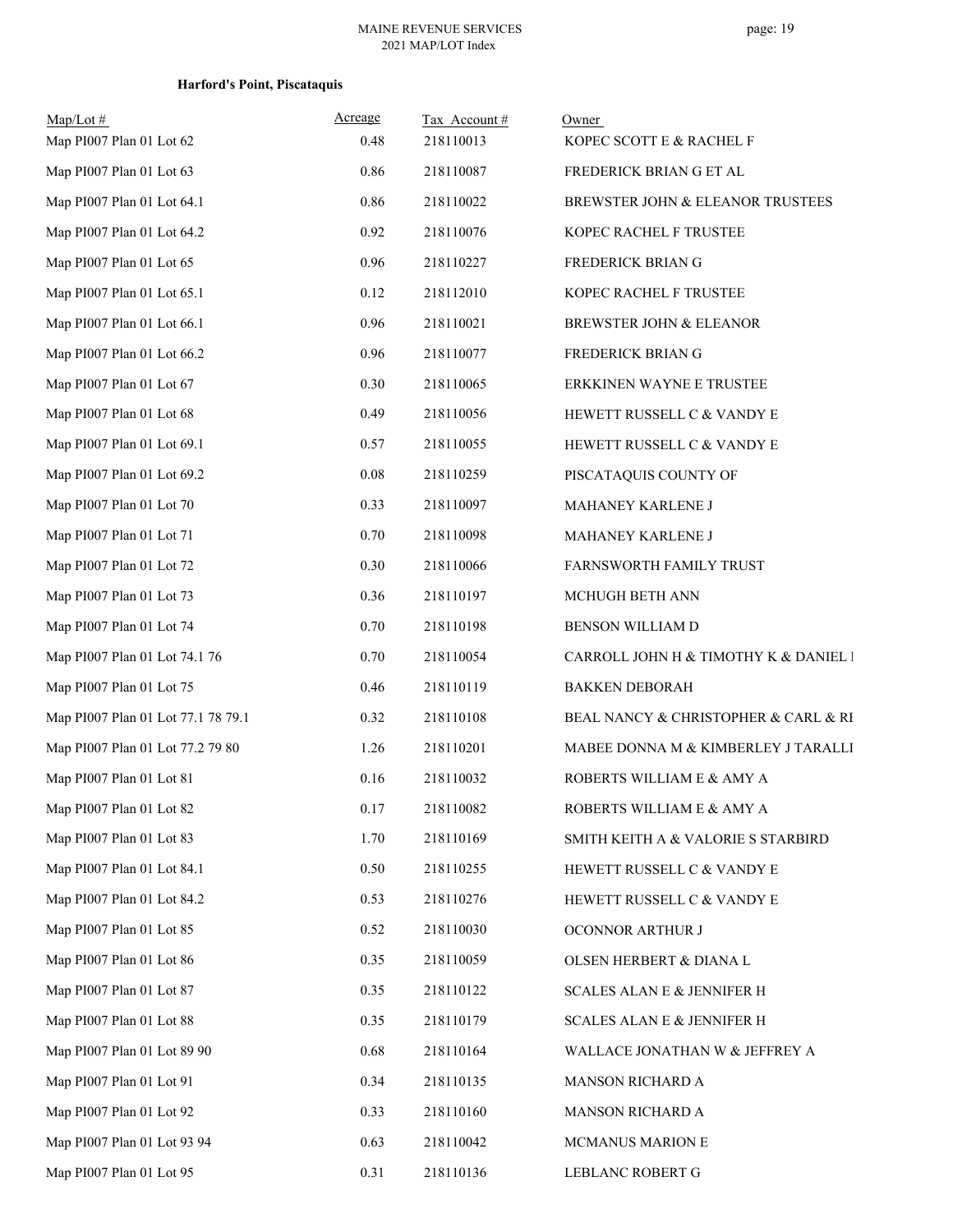| $Map/Lot$ #                                      | Acreage | Tax Account# | Owner                                |
|--------------------------------------------------|---------|--------------|--------------------------------------|
| Map PI007 Plan 01 Lot 96 97                      | 0.67    | 218110165    | PETER FRANK J ET AL                  |
| Map PI007 Plan 01 Lot 98 99                      | 0.69    | 218110062    | MAILEY RICHARD H JR & BARBARA E MAIL |
| Map PI007 Plan 01 Lot 100 101 102 103            | 2.18    | 218110134    | MANSON RICHARD A                     |
| Map PI007 Plan 01 Lot 104 144                    | 0.47    | 218110043    | SANBORN JOHN R JR & SANDRA L         |
| Map PI007 Plan 01 Lot 105                        | 0.47    | 218110031    | WARD MICHAEL B                       |
| Map PI007 Plan 01 Lot 106                        | 0.50    | 218112009    | HANSON STEPHEN M & DONNA J           |
| Map PI007 Plan 01 Lot 107 108                    | 1.02    | 218110162    | <b>CRABTREE CLAYTON TRUSTEE</b>      |
| Map PI007 Plan 01 Lot 109                        | 0.60    | 218110203    | <b>SANBORN RYAN</b>                  |
| Map PI007 Plan 01 Lot 110 111                    | 1.02    | 218110208    | <b>NOYES PETER R</b>                 |
| Map PI007 Plan 01 Lot 112 113                    | 0.98    | 218110052    | DAVIS WAYNE & ANN                    |
| Map PI007 Plan 01 Lot 114 137                    | 1.76    | 218110121    | PRATT RICHARD L & ELLEN J            |
| Map PI007 Plan 01 Lot 115                        | 0.46    | 218110131    | LANE RICHARD E & MARY L              |
| Map PI007 Plan 01 Lot 116 117                    | 1.17    | 218110046    | <b>NOYES PETER R</b>                 |
| Map PI007 Plan 01 Lot 118 119                    | 1.17    | 218110167    | HENDRICKSON THOMAS & CAROLYN         |
| Map PI007 Plan 01 Lot 120                        | 0.73    | 218110257    | WHITNEY WAYNE S & MARIE A            |
| Map PI007 Plan 01 Lot 121 122 123 126            | 4.00    | 218110127    | KLIEM PETER O                        |
| Map PI007 Plan 01 Lot 124                        | 0.50    | 218110273    | KLIEM PETER CARL                     |
| Map PI007 Plan 01 Lot 125                        | 1.14    | 218110189    | DETHLEFSEN GARY M & GLORIA           |
| Map PI007 Plan 01 Lot 127 128 143                | 1.78    | 218110137    | SINCLAIR JOHN DAVID & BELINDA MARY   |
| Map PI007 Plan 01 Lot 129 130                    | 1.00    | 218110178    | RUTYNA LINDA G                       |
| Map PI007 Plan 01 Lot 131 132                    | 1.08    | 218110116    | BEAL CHRISTOHER M                    |
| Map PI007 Plan 01 Lot 133 138                    | 1.21    | 218110050    | BOND SCOTT R & DIANE C SHOSTAK       |
| Map PI007 Plan 01 Lot 134 135 136                | 2.00    | 218110226    | CUTLIP MICHAEL & SUSAN               |
| Map PI007 Plan 01 Lot 139 140 141 153<br>154 155 | 2.91    | 218110149    | HUGHES KEVIN T & DEBRA J TRUSTEES    |
| Map PI007 Plan 01 Lot 142                        | 0.46    | 218110041    | FITZPATRICK PAUL W & ANITA L         |
| Map PI007 Plan 01 Lot 146                        | 0.18    | 218110025    | TIBBETTS DENNIS A & DENISE B         |
| Map PI007 Plan 01 Lot 147                        | 0.15    | 218110061    | SHOOK JOAN PERS REP OF JOHN EATON    |
| Map PI007 Plan 01 Lot 150 151 152                | 1.45    | 218110053    | DAVIS WAYNE & ANN                    |
| Map PI007 Plan 02 Lot 00                         | 0.00    | 218110262    | CENTRAL MAINE & QUEBEC RAILWAYS US   |
| Map PI007 Plan 02 Lot 1                          | 1.04    | 218110213    | KEACH RANDALL                        |
| Map PI007 Plan 02 Lot 2                          | 0.27    | 218110094    | <b>KEACH RANDALL</b>                 |
| Map PI007 Plan 02 Lot 3                          | 0.07    | 218110091    | FORWARD SHEILA E TRUSTEE             |
| Map PI007 Plan 02 Lot 3                          | 0.07    | 218110091    | STONE DAWN M & HOWARD R              |
| Map PI007 Plan 02 Lot 4                          | 0.52    | 218110095    | STONE DAWN M & HOWARD R              |
| Map PI007 Plan 02 Lot 5                          | 0.43    | 218110090    | STONE DAWN M & HOWARD R              |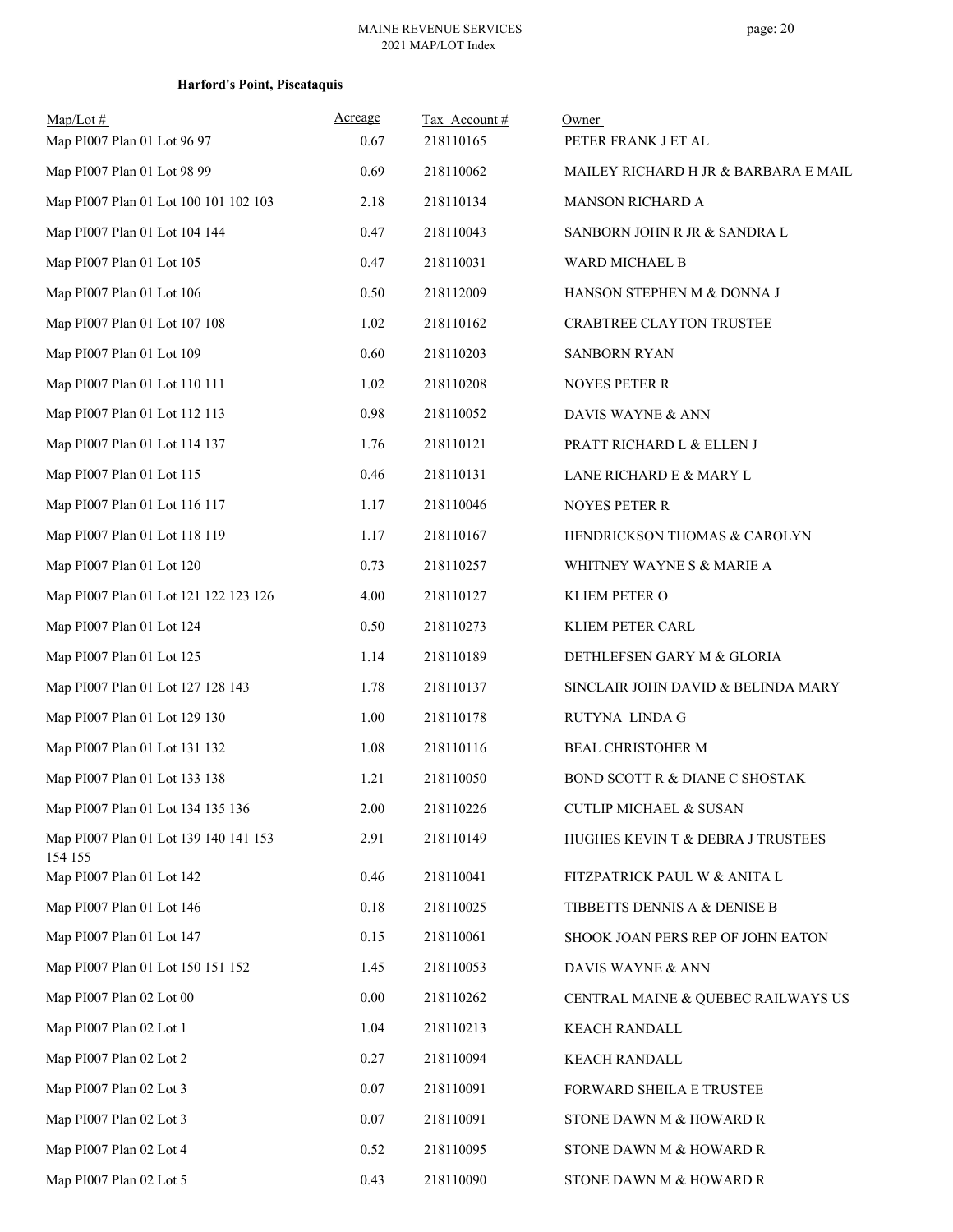| $Map/Lot$ #<br>Map PI007 Plan 02 Lot 6              | Acreage<br>0.46 | Tax Account#<br>218110073 | Owner<br>FORWARD SHEILA E TRUSTEE     |
|-----------------------------------------------------|-----------------|---------------------------|---------------------------------------|
| Map PI007 Plan 02 Lot 7                             | 1.00            | 218110120                 | JOHNSON JON L & MARY JO YOST TRUSTEE: |
| Map PI007 Plan 02 Lot 7.1 8 49.12                   | 4.07            | 218110175                 | HAYDEN LYNN                           |
| Map PI007 Plan 02 Lot 9                             | 1.61            | 218110074                 | FORWARD SHEILA E TRUSTEE              |
| Map PI007 Plan 02 Lot 10.1 10.3 10.4 11             | 1.62            | 218110210                 | WARD ERIC P & JENNY L TRUSTEES        |
| Map PI007 Plan 02 Lot 10.2                          | 0.91            | 218110215                 | SPERLING ARNOLD & CHARMIAN            |
| Map PI007 Plan 02 Lot 11.1 11.2 12.1<br>49.62 49.63 | 5.05            | 218110284                 | SPITZER MARK B & LEAH S               |
| Map PI007 Plan 02 Lot 12 49.61                      | 2.80            | 218110283                 | <b>BAKER FAMILY TRUST</b>             |
| Map PI007 Plan 02 Lot 13                            | 0.43            | 218110150                 | CONNORS BARRY M & CYNTHIA E           |
| Map PI007 Plan 02 Lot 14.1                          | 0.50            | 218110081                 | SQUIERS WILLIAM G & ISA M             |
| Map PI007 Plan 02 Lot 14.2                          | 0.32            | 218110109                 | SQUIERS WILLIAM G & ISA M             |
| Map PI007 Plan 02 Lot 15                            | 1.44            | 218110018                 | DOUGHTY WILLIAM S                     |
| Map PI007 Plan 02 Lot 16                            | 0.92            | 218110019                 | DOUGHTY WILLIAM S                     |
| Map PI007 Plan 02 Lot 16.1                          | 0.92            | 218112004                 | CONWAY ANDY F & KIM L                 |
| Map PI007 Plan 02 Lot 17                            | 0.50            | 218110111                 | HICKCOX EDWARD F                      |
| Map PI007 Plan 02 Lot 18                            | 0.42            | 218110155                 | NUTT JERRY E & WANDA                  |
| Map PI007 Plan 02 Lot 19                            | 0.87            | 218110110                 | BAGINSKI DAVID J & DEBORAH M          |
| Map PI007 Plan 02 Lot 20                            | 0.51            | 218110103                 | <b>BARTLETT ROBERT &amp; KATHE</b>    |
| Map PI007 Plan 02 Lot 21                            | 0.46            | 218110151                 | HARFORDS POINT LLC                    |
| Map PI007 Plan 02 Lot 22                            | 0.51            | 218110002                 | ALTIMORE SHIRLEY C                    |
| Map PI007 Plan 02 Lot 23                            | 0.41            | 218110096                 | <b>GOW JOHN &amp; MARYANN</b>         |
| Map PI007 Plan 02 Lot 24                            | 0.50            | 218110153                 | OLIVER DARLENE D                      |
| Map PI007 Plan 02 Lot 25                            | 0.25            | 218110088                 | OLIVER DARLENE D                      |
| Map PI007 Plan 02 Lot 26                            | 0.44            | 218110047                 | MILLER PAUL W & BEVERLY H             |
| Map PI007 Plan 02 Lot 27                            | 1.05            | 218110048                 | MILLER PAUL W & BEVERLY H             |
| Map PI007 Plan 02 Lot 28.1                          | 0.50            | 218110083                 | <b>GAUVIN DARRALYN</b>                |
| Map PI007 Plan 02 Lot 28.2                          | 0.49            | 218110229                 | ALTIMORE FRED CUST OF ALTIMORE L A &  |
| Map PI007 Plan 02 Lot 29 30                         | 1.00            | 218110040                 | LANDER PHILIP A & MARILYN R           |
| Map PI007 Plan 02 Lot 31                            | 0.50            | 218110147                 | FARRINGTON WARREN W JR                |
| Map PI007 Plan 02 Lot 32.1                          | 3.31            | 218110154                 | MOOSE EYELAND SCREECH LLC             |
| Map PI007 Plan 02 Lot 32.11                         | 1.37            | 218112002                 | WEBSTER JODY J & CHRISTINE E          |
| Map PI007 Plan 02 Lot 32.2 32.3                     | 1.32            | 218110280                 | HERLING DOUGLAS A & LINDA K           |
| Map PI007 Plan 02 Lot 32.21 32.22 32.31<br>35       | 2.38            | 218110182                 | <b>SANDERS JUDITH</b>                 |
| Map PI007 Plan 02 Lot 33 34                         | 1.36            | 218110079                 | FRENCH JOHN A ET AL                   |
| Map PI007 Plan 02 Lot 36                            | $0.17\,$        | 218110261                 | K O'DONNELL REALTY TRUST              |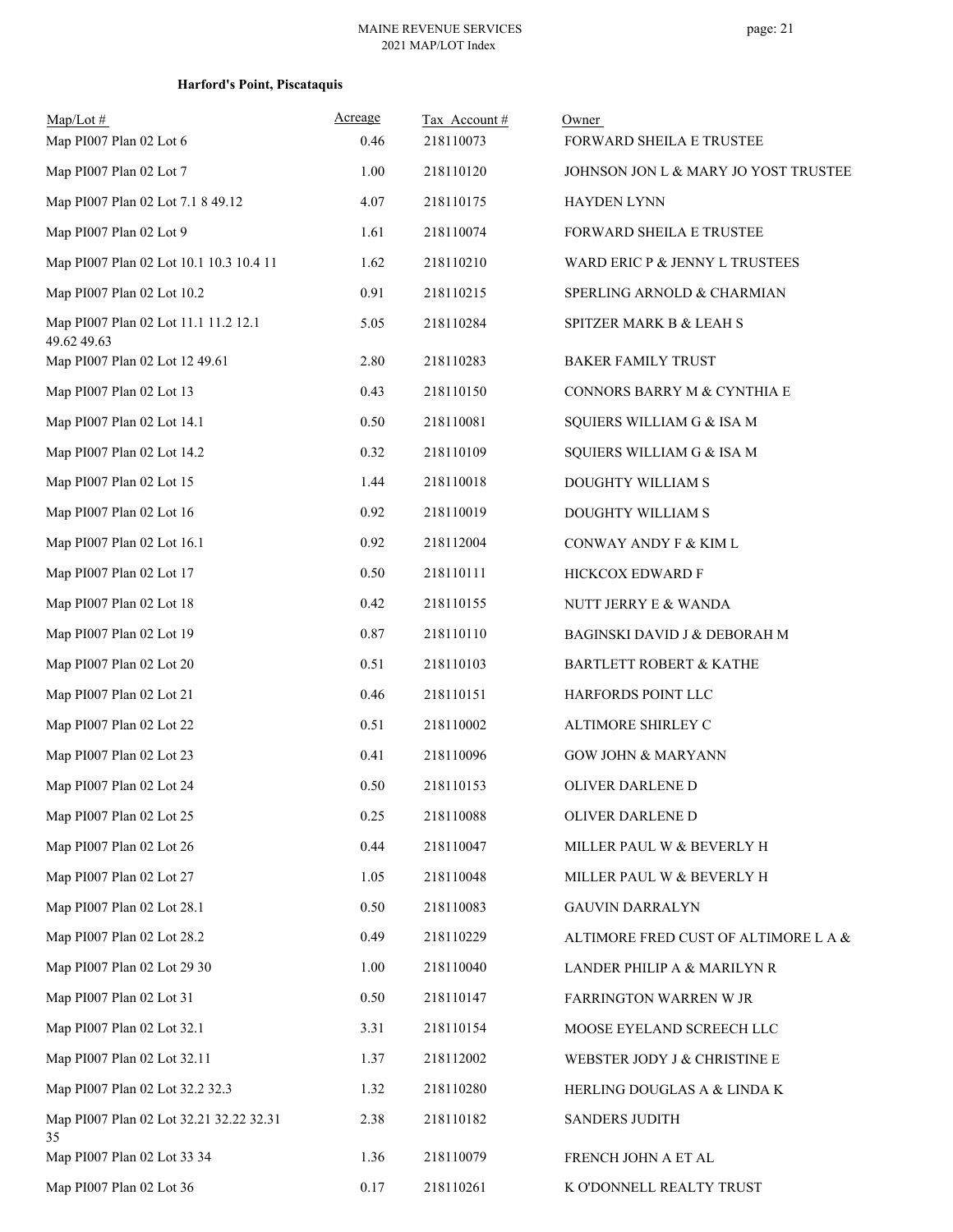| $Map/Lot$ #<br>Map PI007 Plan 02 Lot 37 | Acreage<br>1.26 | Tax Account#<br>218110271 | Owner<br>HOWELL DAISYE H TRUSTEE          |
|-----------------------------------------|-----------------|---------------------------|-------------------------------------------|
| Map PI007 Plan 02 Lot 38                | 0.95            | 218110140                 | HOWELL DAISYE H TRUSTEE                   |
| Map PI007 Plan 02 Lot 39 46.1           | 0.66            | 218110008                 | DAVIS WAYNE C & C ANN MERRIFIELD          |
| Map PI007 Plan 02 Lot 40                | 0.54            | 218110009                 | DAVIS WAYNE C & C ANN MERRIFIELD          |
| Map PI007 Plan 02 Lot 41                | 0.44            | 218110181                 | SANDERS JAMES M TRUSTEE                   |
| Map PI007 Plan 02 Lot 42                | 0.24            | 218110183                 | SANDERS JAMES M TRUSTEE                   |
| Map PI007 Plan 02 Lot 42.1 46.2         | 1.15            | 218110277                 | ENRIGHT SHAWN J & ANDREA J                |
| Map PI007 Plan 02 Lot 43 43.1           | 0.10            | 218110260                 | ENRIGHT SHAWN J & ANDREA J                |
| Map PI007 Plan 02 Lot 44                | 0.30            | 218110029                 | O'DONNELL BRIGID & JOAN B LOECHL TRUS     |
| Map PI007 Plan 02 Lot 45                | 0.40            | 218110011                 | FENN RUTH A & CHRISTOPHER G               |
| Map PI007 Plan 02 Lot 46                | 1.03            | 218110184                 | K O'DONNELL REALTY TRUST                  |
| Map PI007 Plan 02 Lot 46.3              | 0.75            | 218112011                 | FENN CHRISTOPHER G & RUTH A               |
| Map PI007 Plan 02 Lot 47                | 2.80            | 218110114                 | HILTON BIRGITT K& KAREN H FRESNE & CE     |
| Map PI007 Plan 02 Lot 48.1 49.1 67      | 46.96           | 218110084                 | FREDERICK BRIAN G ET AL                   |
| Map PI007 Plan 02 Lot 48.2              | 0.44            | 218110248                 | QUIMBY JAMES E & CYNTHIA L                |
| Map PI007 Plan 02 Lot 48.3 57 58 59     | 0.99            | 218110145                 | FEUCHT TERRY R & LINDA B                  |
| Map PI007 Plan 02 Lot 48.4              | 0.92            | 218110192                 | FISHER CHARLES J JR & PATRICIA W          |
| Map PI007 Plan 02 Lot 48.5              | 0.92            | 218110240                 | WEISER JANICE B                           |
| Map PI007 Plan 02 Lot 48.6              | 0.92            | 218110242                 | FREDERICK BRIAN G                         |
| Map PI007 Plan 02 Lot 48.7              | 0.92            | 218110245                 | FREDERICK BRIAN GERRISH                   |
| Map PI007 Plan 02 Lot 49.10             | 1.38            | 218110244                 | HILLS ROBERT A                            |
| Map PI007 Plan 02 Lot 49.11             | 1.31            | 218110246                 | <b>BUTTERFIELD ERIC S &amp; KIMERLE P</b> |
| Map PI007 Plan 02 Lot 49.12             | 0.92            | 218110279                 | WARD ERIC P & JENNY L TRUSTEES            |
| Map PI007 Plan 02 Lot 49.2              | 0.92            | 218110020                 | KNOWLDEN CHARLES F JR & JEANNE M          |
| Map PI007 Plan 02 Lot 49.3 49.4 60      | 1.01            | 218110191                 | FOSS JEFFREY & ELIZABETH                  |
| Map PI007 Plan 02 Lot 49.5              | 0.91            | 218110112                 | HILLS ROBERT A                            |
| Map PI007 Plan 02 Lot 49.6              | 0.98            | 218110176                 | WARD ERIC P & JENNY L TRUSTEES            |
| Map PI007 Plan 02 Lot 49.7              | 0.92            | 218110239                 | FEUCHT LINDA B                            |
| Map PI007 Plan 02 Lot 49.8              | 0.46            | 218110241                 | BUTTERFIELD ERIC S & KIMERLE P            |
| Map PI007 Plan 02 Lot 49.9              | 0.92            | 218110243                 | BARTLETT ROBERT W & KATHE M               |
| Map PI007 Plan 02 Lot 50 54 56          | 0.90            | 218110036                 | BROOKS JOSEPH R & THERESA D               |
| Map PI007 Plan 02 Lot 51                | 0.08            | 218112001                 | PISCATAQUIS COUNTY INHABITANTS            |
| Map PI007 Plan 02 Lot 52                | 0.42            | 218110141                 | WRIGHT ROBIN K                            |
| Map PI007 Plan 02 Lot 53                | 0.31            | 218110251                 | FEUCHT TERRY R & LINDA B                  |
| Map PI007 Plan 02 Lot 55                | 0.34            | 218110037                 | KENNEDY HUGH J & THOMAS LANDRY            |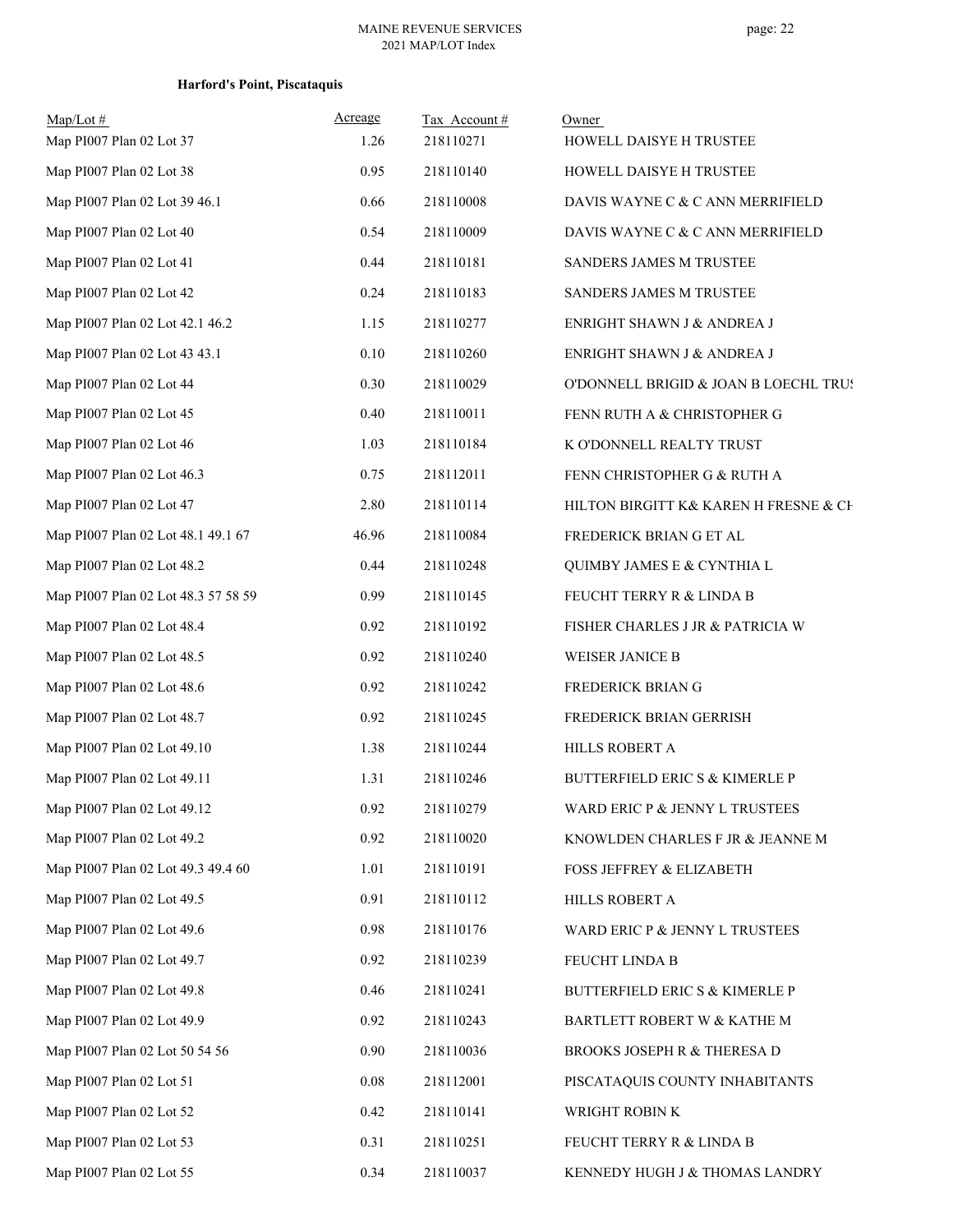| $Map/Lot \#$                                  | Acreage<br>0.22 | Tax Account#<br>218110038 | Owner                                     |
|-----------------------------------------------|-----------------|---------------------------|-------------------------------------------|
| Map PI007 Plan 02 Lot 61.1                    |                 |                           | KENNEDY HUGH J & THOMAS LANDRY            |
| Map PI007 Plan 02 Lot 61.2                    | 0.27            | 218110216                 | WOODRUFF JOHN H TRUSTEE                   |
| Map PI007 Plan 02 Lot 62                      | 0.61            | 218110217                 | WOODRUFF JOHN H TRUSTEE                   |
| Map PI007 Plan 02 Lot 63 63.1                 | 1.36            | 218110028                 | <b>BUTTERFIELD ERIC S &amp; KIMERLE P</b> |
| Map PI007 Plan 02 Lot 64 65                   | 1.95            | 218110027                 | GILMORE JOSEPH M JR & KRISTIN             |
| Map PI007 Plan 02 Lot 66.1 69                 | 0.80            | 218110010                 | HINGLEY DANIEL B SUSAN T                  |
| Map PI007 Plan 02 Lot 66.21                   | 0.34            | 218110173                 | BOOKER, ROBERT A; MARJORY S; WILLIAM      |
| Map PI007 Plan 02 Lot 66.22                   | 0.41            | 218110200                 | BENEVENTO CHARLES J & MININA F            |
| Map PI007 Plan 02 Lot 66.3                    | 0.31            | 218110196                 | KENNEDY MARY P & MICHAEL J TRUSTEES       |
| Map PI007 Plan 02 Lot 68                      | 16.00           | 218110214                 | KLIEM PETER O                             |
| Map PI007 Plan 02 Lot 70                      | 0.90            | 218110102                 | ELSAESSER FREDERICK & SUSAN               |
| Map PI007 Plan 02 Lot 71 75 Plan 03 Lot<br>12 | 0.00            | 218110055P                | KLIEM PETER O                             |
| Map PI007 Plan 02 Lot 71 75 Plan 03 Lot<br>12 | 74.50           | 218110123                 | KLIEM PETER O                             |
| Map PI007 Plan 02 Lot 72                      | 0.85            | 218110159                 | BRUEN PETER H & MARY DONLON BRUEN         |
| Map PI007 Plan 02 Lot 73                      | 0.32            | 218110113                 | WILLIAMS PAUL J                           |
| Map PI007 Plan 02 Lot 74                      | 0.48            | 218110057                 | <b>BUCHTER EDYTHE P</b>                   |
| Map PI007 Plan 02 Lot 76                      | 0.10            | 218110024                 | CONNELLY JOHN & TERENCE HIGGINS TTEI      |
| Map PI007 Plan 02 Lot 77                      | 0.07            | 218110152                 | HASKELL CLAY C & ELISSA                   |
| Map PI007 Plan 02 Lot 78                      | 0.06            | 218110130                 | <b>LANDER DUANE R</b>                     |
| Map PI007 Plan 03 Lot 3                       | 1.65            | 218110128                 | CIRULLI GLORIA L & MICHAEL                |
| Map PI007 Plan 03 Lot 3.1                     | 1.00            | 218112007                 | LANDER JONATHAN S                         |
| Map PI007 Plan 03 Lot 3.11                    | 1.16            | 218110282                 | SIEGER JOHN W                             |
| Map PI007 Plan 03 Lot 3.2                     | 1.65            | 218112005                 | FRAZER ERIC & MARJORIE DROPPA             |
| Map PI007 Plan 03 Lot 3.3                     | 0.70            | 218112006                 | CIRULLI GLORIA L & MICHAEL                |
| Map PI007 Plan 03 Lot 4                       | 0.46            | 218110129                 | FRAZER ERIC & MARJORIE DROPPA             |
| Map PI007 Plan 03 Lot 4.1                     | 0.10            | 218110281                 | <b>LANDER JONATHAN S</b>                  |
| Map PI007 Plan 03 Lot 4.11                    | 0.10            | 218112008                 | SIEGER JOHN W                             |
| Map PI007 Plan 03 Lot 5 6                     | 0.65            | 218110101                 | KLIEM PETER O                             |
| Map PI007 Plan 03 Lot 7                       | 2.95            | 218110099                 | KLIEM PETER O                             |
| Map PI007 Plan 03 Lot 8 9                     | 16.50           | 218110068                 | RICHARDSON SCOTT W & BARBARA J            |
| Map PI007 Plan 03 Lot 10                      | 9.70            | 218110258                 | LAVIGNE JULIA L; SHEILA F &               |
| Map PI007 Plan 03 Lot 10.1 26                 | 2.45            | 218110263                 | WALLACE ESTHER M                          |
| Map PI007 Plan 03 Lot 11 12                   | 3.50            | 218110186                 | BAIGUY DONALD R & DANNY MACFADYEN         |
| Map PI007 Plan 04 Lot 1                       | 2.00            | 218110206                 | CONABOY MICHAEL J & SANDRA S TRUSTE!      |
| Map PI007 Plan 04 Lot 1                       | 0.00            | 218110270                 | CENTRAL MAINE & QUEBEC RAILWAYS US        |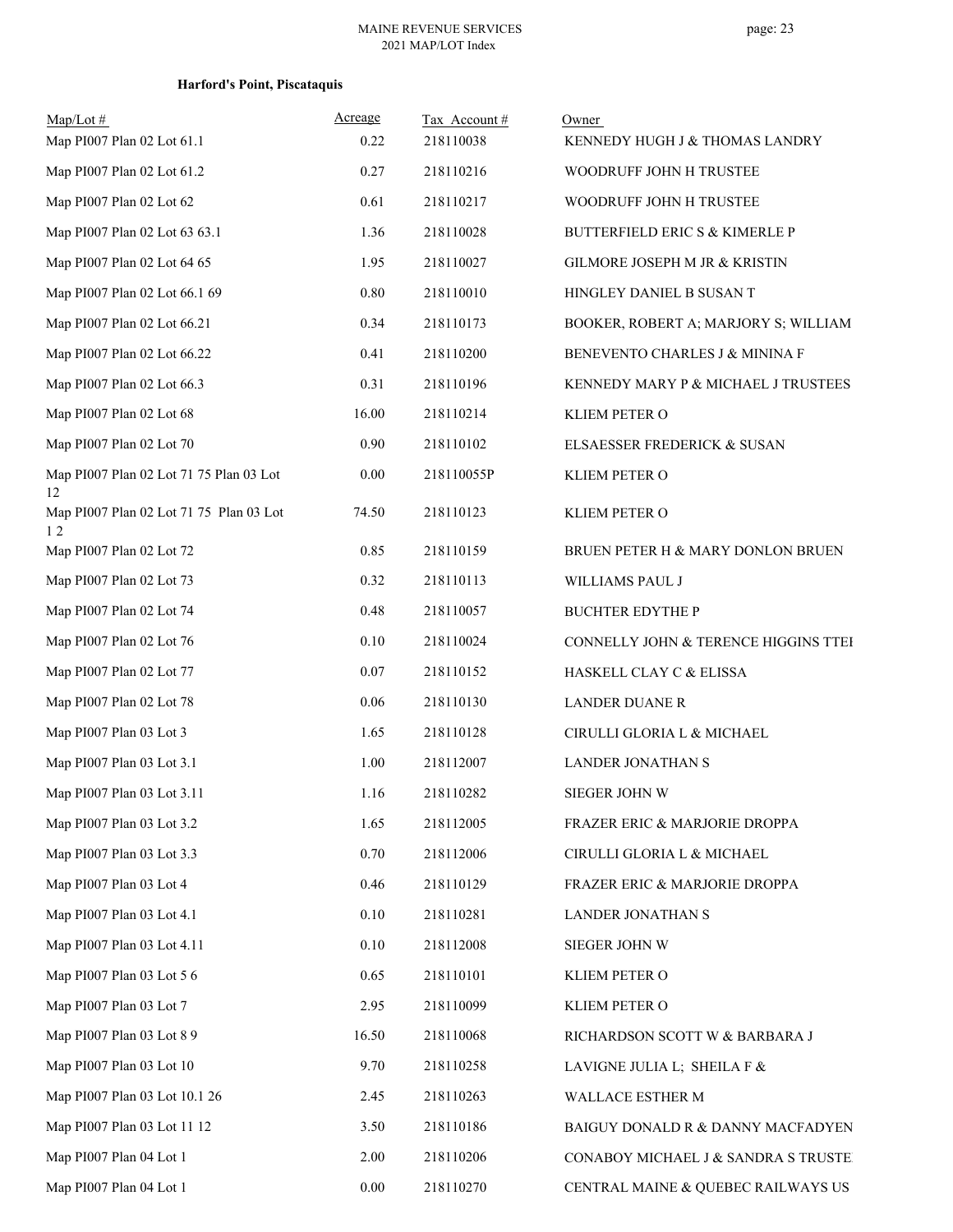#### MAINE REVENUE SERVICES 2021 MAP/LOT Index

| $Map/Lot \#$                 | Acreage | Tax Account # | Owner                                  |
|------------------------------|---------|---------------|----------------------------------------|
| Map PI007 Plan 04 Lot 2      | 0.52    | 218110089     | WINTERS DALE M ET AL                   |
| Map PI007 Plan 04 Lot 3 12   | 1.18    | 218110236     | <b>FRECHETTE BELINDA &amp; MAURICE</b> |
| Map PI007 Plan 04 Lot 4 11   | 1.63    | 218110205     | <b>WALLACE ESTHER M</b>                |
| Map PI007 Plan 04 Lot 5 10   | 1.71    | 218110269     | JACKSON STEPHEN R & THERESA BOETTNE    |
| Map PI007 Plan 04 Lot 67     | 1.92    | 218110003     | LIBBY BRAD, TRUSTEE                    |
| Map PI007 Plan 04 Lot 8 9 13 | 2.77    | 218110204     | <b>HAGFORS TIMOTHY S</b>               |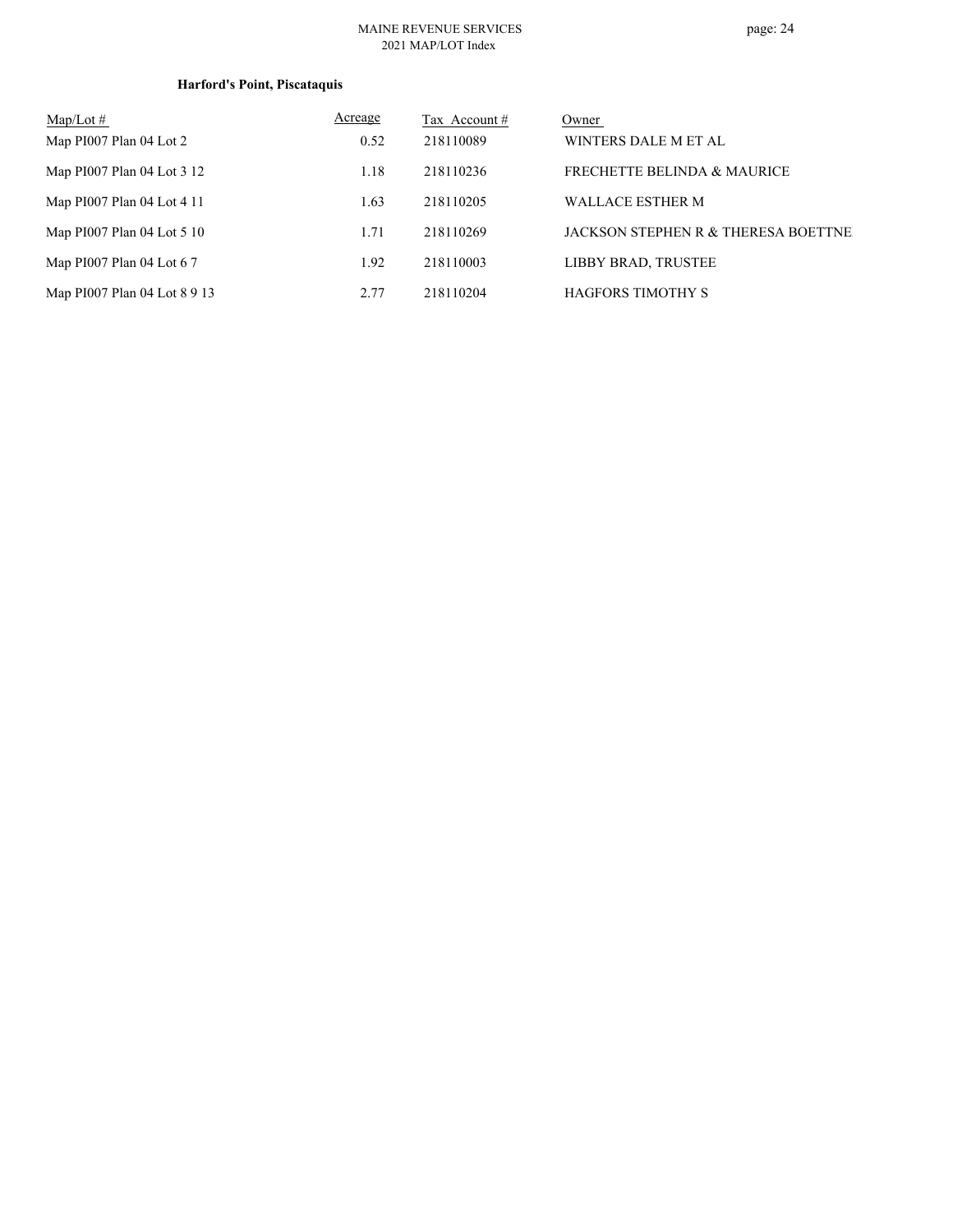| $Map/Lot$ #<br>Map PI008                | Acreage<br>0.00 | Tax Account#<br>218160001P | Owner<br><b>BRETONS STORE</b>        |
|-----------------------------------------|-----------------|----------------------------|--------------------------------------|
| Map PI008                               | 0.00            | 218160004P                 | THE MAINE WATER CO                   |
| Map PI008                               | 0.00            | 218160007P                 | CANDELORO FERNANDO A & MARIE ANN     |
| Map PI008                               | 0.00            | 218160012P                 | NORTHCORP                            |
| Map PI008                               | 0.00            | 218160023                  | CENTRAL MAINE POWER CO               |
| Map PI008                               | 0.00            | 218160025P                 | WHITNEY DOUG                         |
| Map PI008                               | 0.00            | 218160027P                 | FLAT TRAILS LLC                      |
| Map PI008 Plan 01 Lot                   | 0.00            | 218160047                  | THE MAINE WATER CO                   |
| Map PI008 Plan 01 Lot                   | 1.00            | 218160231                  | GREENVILLE PARTNERS LLC              |
| Map PI008 Plan 01 Lot 1                 | 0.00            | 218160038                  | MOSHER JUDITH                        |
| Map PI008 Plan 01 Lot 1                 | 0.00            | 218160156                  | MENDES MANUEL R II                   |
| Map PI008 Plan 01 Lot 1 4 5 6 6.1       | 12,214.50       | 218160157                  | PENOBSCOT FOREST LLC                 |
| Map PI008 Plan 01 Lot 1                 | 0.00            | 218160230                  | CENTRAL MAINE & QUEBEC RAILWAYS US   |
| Map PI008 Plan 01 Lot 2                 | 5,004.00        | 218160210                  | MAINE STATE OF                       |
| Map PI008 Plan 01 Lot 2.1               | 4.29            | 218160021                  | HAM ROBERT F & KATHLEEN M HENNING    |
| Map PI008 Plan 01 Lot 2.10              | 1.10            | 218160022                  | BUXTON JERRE L JR & ANN M            |
| Map PI008 Plan 01 Lot 2.11              | 1.02            | 218160065                  | <b>ELKIN PAUL R</b>                  |
| Map PI008 Plan 01 Lot 2.12              | 0.88            | 218160016                  | HARLOW SCOTT A & MARK L              |
| Map PI008 Plan 01 Lot 2.2               | 4.92            | 218160049                  | <b>HAM ROBERT F</b>                  |
| Map PI008 Plan 01 Lot 2.3               | 0.45            | 218160074                  | MAINE STATE OF                       |
| Map PI008 Plan 01 Lot 2.4               | 0.52            | 218160068                  | RICHARDSON SCOTT W & BARBARA         |
| Map PI008 Plan 01 Lot 2.5               | 0.52            | 218160061                  | PHILLIPS ALLEN H                     |
| Map PI008 Plan 01 Lot 2.6 2.8           | 11.67           | 218160214                  | BAKER CHARLES S & ALLEN PHILLIPS     |
| Map PI008 Plan 01 Lot 2.7               | 0.52            | 218160005                  | <b>BAKER CHARLES S</b>               |
| Map PI008 Plan 01 Lot 2.9               | 2.56            | 218160073                  | SEELEY FREDERICK                     |
| Map PI008 Plan 01 Lot 3                 | 0.00            | 218160020                  | CENTRAL MAINE & QUEBEC RAILWAYS US   |
| Map PI008 Plan 01 Lot 3                 | 0.00            | 218160046                  | THE MAINE WATER CO                   |
| Map PI008 Plan 01 Lot 3                 | 0.00            | 218160143                  | WARD MICHAEL A, CHARLIE, CHRISTOPHEF |
| Map PI008 Plan 01 Lot 3                 | 0.00            | 218160144                  | MCNINCH FLOYD S JR                   |
| Map PI008 Plan 01 Lot 3                 | 0.00            | 218160151                  | YOUNG LEE K                          |
| Map PI008 Plan 01 Lot 3                 | 0.00            | 218160184                  | WEYERHAEUSER COMPANY                 |
| Map PI008 Plan 01 Lot 3                 | 7,562.02        | 218162002                  | MAINE STATE OF                       |
| Map PI008 Plan 01 Lot 3.1               | 0.24            | 218160256                  | TURNER GARY C                        |
| Map PI008 Plan 01 Lot 3.2 Plan 05 Lot 9 | 4.59            | 218160018                  | BENEVENTO CHARLES J                  |
| Map PI008 Plan 01 Lot 6                 | 0.00            | 218160211                  | <b>CUMMINGS NORMAN JR</b>            |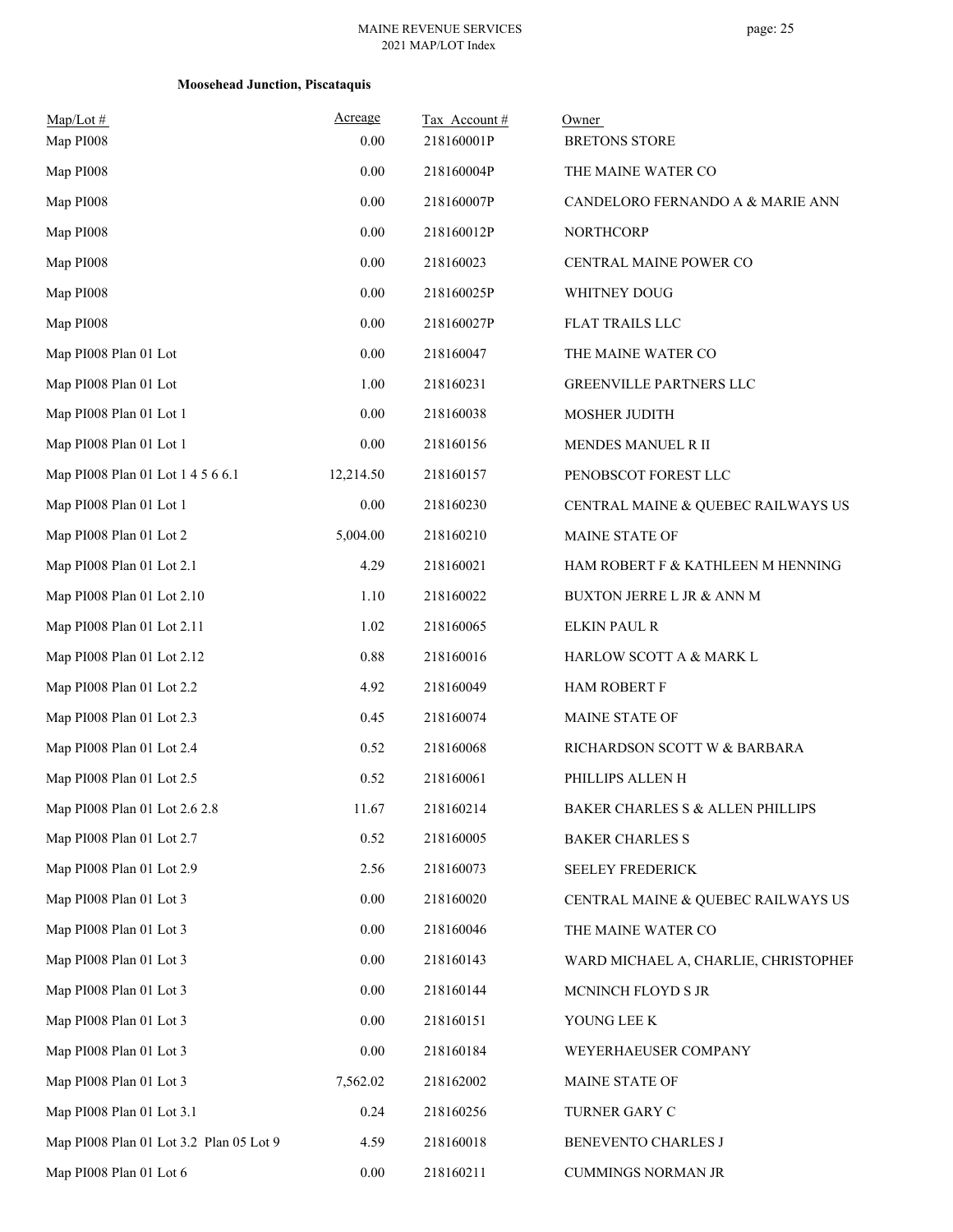| $Map/Lot$ #<br>Map PI008 Plan 01 Lot 6 | Acreage<br>0.00 | Tax Account#<br>218160215 | Owner<br>O'NEILL THOMAS J JR                     |
|----------------------------------------|-----------------|---------------------------|--------------------------------------------------|
| Map PI008 Plan 01 Lot 7                | 46.00           | 218160045                 | KLIEM PETER O                                    |
| Map PI008 Plan 02 Lot 1                | 2.19            | 218160092                 | PROVOST STEPHEN C                                |
| Map PI008 Plan 02 Lot 1                | 2.19            | 218160093                 | FISHER PATRICIA A                                |
| Map PI008 Plan 02 Lot 1                | 2.19            | 218160094                 | <b>GREEN JOHN E &amp; KATHLEEN L &amp; AMY K</b> |
| Map PI008 Plan 02 Lot 1                | 2.19            | 218160095                 | WELCH EDNA M TRUSTEE                             |
| Map PI008 Plan 02 Lot 1                | 2.19            | 218160096                 | <b>EMMONS GREGORY</b>                            |
| Map PI008 Plan 02 Lot 1                | 2.19            | 218160097                 | LAROCHE LEVI J & ANDREA H                        |
| Map PI008 Plan 02 Lot 1                | 2.19            | 218160098                 | TOMPKINS SETH A                                  |
| Map PI008 Plan 02 Lot 1                | 2.19            | 218160099                 | CALDERWOOD JEAN                                  |
| Map PI008 Plan 02 Lot 1                | 2.19            | 218160100                 | KINNEY LINDA M & MICHAEL R                       |
| Map PI008 Plan 02 Lot 1                | 2.19            | 218160101                 | PARADIS & BUSH REALTY                            |
| Map PI008 Plan 02 Lot 1                | 2.19            | 218160102                 | DWYER DANE C & GAIL HC                           |
| Map PI008 Plan 02 Lot 1                | 2.19            | 218160103                 | OCONNELL DIANE                                   |
| Map PI008 Plan 02 Lot 1                | 2.19            | 218160104                 | COOKE WARREN F & CATHERINE M                     |
| Map PI008 Plan 02 Lot 1                | 2.19            | 218160105                 | <b>SCHACHT HELEN</b>                             |
| Map PI008 Plan 02 Lot 1                | 2.19            | 218160106                 | SMAHA DIANNE BP & AUDREY T ARDINGER              |
| Map PI008 Plan 02 Lot 1                | 2.19            | 218160107                 | BAYERDORFFER DANIEL P & DOMINIQUE N              |
| Map PI008 Plan 02 Lot 1                | 2.19            | 218160108                 | CORRO LEE A & ROSEMARY                           |
| Map PI008 Plan 02 Lot 1                | 2.19            | 218160109                 | RANGER JOEL D                                    |
| Map PI008 Plan 02 Lot 1                | 2.19            | 218160110                 | <b>SCALES JOHN D JR &amp; SUSAN</b>              |
| Map PI008 Plan 02 Lot 1                | 2.19            | 218160111                 | MORELAND DONNA L                                 |
| Map PI008 Plan 02 Lot 1                | 2.19            | 218160112                 | PICCIRILLI JOHN M, GINA M & CHRISTINA M          |
| Map PI008 Plan 02 Lot 1                | 2.19            | 218160113                 | TURNER KIRBY & JUDY                              |
| Map PI008 Plan 02 Lot 1                | 2.19            | 218160114                 | <b>B &amp; T WHITNEY LLC</b>                     |
| Map PI008 Plan 02 Lot 1                | 2.19            | 218160115                 | KELLENBERGER WAYNE J & ANNE L, TRUST             |
| Map PI008 Plan 02 Lot 1                | 2.19            | 218160117                 | SNELL WAYNE & SHIRLEY & SHANA L CIRU             |
| Map PI008 Plan 02 Lot 1                | 2.19            | 218160118                 | ADAMS BETTY L REVOCABLE TRUST                    |
| Map PI008 Plan 02 Lot 1                | 2.19            | 218160119                 | ALLEN LYLE M III & TYLER M                       |
| Map PI008 Plan 02 Lot 1                | 2.19            | 218160120                 | HARTMANN DAVID D & ALICIA M STONE                |
| Map PI008 Plan 02 Lot 1                | 2.19            | 218160121                 | <b>GODSON KIM ALLAIRE</b>                        |
| Map PI008 Plan 02 Lot 1                | 2.19            | 218160122                 | NYER KENNETH LLOYD                               |
| Map PI008 Plan 02 Lot 1                | 2.19            | 218160123                 | BURKE MICHAEL F & ROBERTA L                      |
| Map PI008 Plan 02 Lot 1                | 2.19            | 218160125                 | WHEELDEN RICHARD P & CORINNE N TRUS'             |
| Map PI008 Plan 02 Lot 1                | 2.19            | 218160126                 | SAULTER MICHAEL S                                |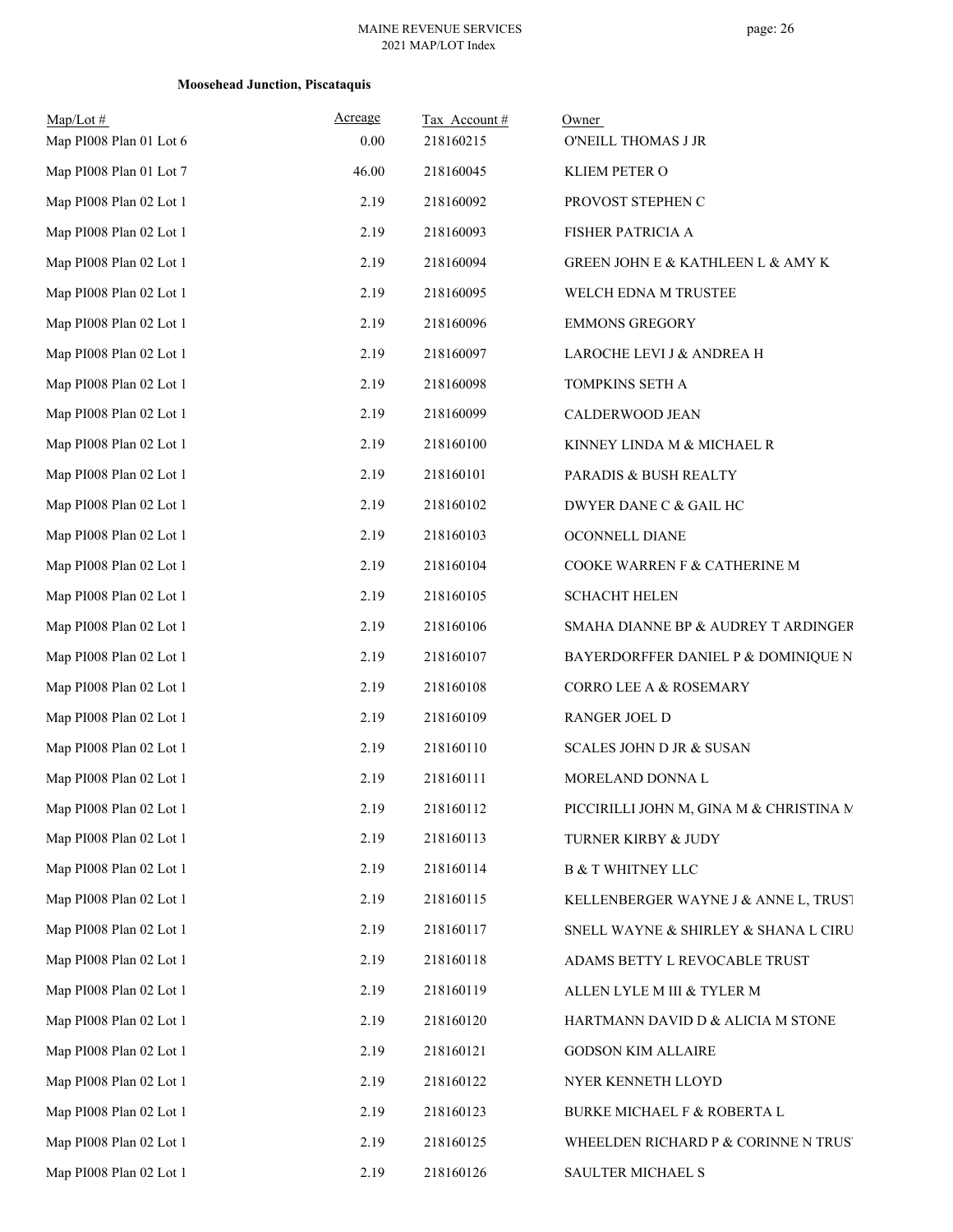#### MAINE REVENUE SERVICES 2021 MAP/LOT Index

## page: 27

| $Map/Lot$ #<br>Map PI008 Plan 02 Lot 1 | Acreage<br>2.19 | Tax Account#<br>218160127 | Owner<br>MEZENTSEV ANTON               |
|----------------------------------------|-----------------|---------------------------|----------------------------------------|
| Map PI008 Plan 02 Lot 1                | 2.19            | 218160128                 | <b>BEHRING RUTH W</b>                  |
| Map PI008 Plan 02 Lot 1                | 2.19            | 218160129                 | KENNEDY THOMAS F                       |
| Map PI008 Plan 02 Lot 1                | 2.19            | 218160130                 | DAIGLE DIANE E & CARROLL GAGNON        |
| Map PI008 Plan 02 Lot 1                | 2.19            | 218160131                 | OTT EDWARD R & CATHERINE R             |
| Map PI008 Plan 02 Lot 1                | 2.19            | 218160132                 | SDG INVESTORS LLC                      |
| Map PI008 Plan 02 Lot 1                | 2.19            | 218160133                 | COTA DONALD T & RAE L MOORE            |
| Map PI008 Plan 02 Lot 1                | 2.19            | 218160134                 | DWYER THAD S & DEBORAH C               |
| Map PI008 Plan 02 Lot 1                | 2.19            | 218160185                 | <b>GALLAGHER ERIC F &amp; EILEEN</b>   |
| Map PI008 Plan 02 Lot 1                | 2.19            | 218160200                 | REIDENBACH FREDERICK T TRUSTEE         |
| Map PI008 Plan 02 Lot 1                | 2.19            | 218160257                 | COOKE WARREN F & CATHERINE M           |
| Map PI008 Plan 02 Lot 1.2              | 0.00            | 218160028P                | MASON STEVE O INC                      |
| Map PI008 Plan 02 Lot 2.1              | 2.09            | 218160077                 | FOOTE ELIZABETH L                      |
| Map PI008 Plan 02 Lot 2.1              | 2.09            | 218160078                 | BREWSTER PAMELA A TRUSTEE              |
| Map PI008 Plan 02 Lot 2.1              | 2.09            | 218160080                 | HOLDEN ANNE E & JUDITH L ROWELL        |
| Map PI008 Plan 02 Lot 2.1              | 2.09            | 218160081                 | <b>GRANT STEPHANIE E &amp; AARON J</b> |
| Map PI008 Plan 02 Lot 2.1              | 2.09            | 218160082                 | MURPHY CAROLINE C & KATHRYN TWITCH     |
| Map PI008 Plan 02 Lot 2.1              | 2.09            | 218160083                 | ECONOMY MATTHEW T & ALLISON A          |
| Map PI008 Plan 02 Lot 2.1              | 2.09            | 218160084                 | TORNQUIST SALLY                        |
| Map PI008 Plan 02 Lot 2.1              | 2.09            | 218160085                 | ECONOMY JOHN D & BARBARA H             |
| Map PI008 Plan 02 Lot 2.1              | 2.09            | 218160086                 | MCCARTHY TERRANCE J TRUSTEE            |
| Map PI008 Plan 02 Lot 2.1              | 2.09            | 218160087                 | <b>BRADFORD JOYCE M</b>                |
| Map PI008 Plan 02 Lot 2.1              | 2.09            | 218160088                 | TURNER NANCY R                         |
| Map PI008 Plan 02 Lot 2.1              | 2.09            | 218160089                 | BICKFORD GRANT R & PATSY L LAUFMAN     |
| Map PI008 Plan 02 Lot 2.1              | 2.09            | 218160196                 | MURPHY CAROLINE C & KATHRYN TWITCH     |
| Map PI008 Plan 02 Lot 2.2              | 6.27            | 218160025                 | SQUAW MOUNTAIN PIONEERS #2             |
| Map PI008 Plan 02 Lot 2.2              | 6.27            | 218160025                 | SQUAW MOUNTAIN PIONEERS #1             |
| Map PI008 Plan 02 Lot 3                | 2.65            | 218160026                 | SQUAW MOUNTAIN PIONEERS #2             |
| Map PI008 Plan 02 Lot 3                | 2.65            | 218160026                 | SQUAW MOUNTAIN PIONEERS #1             |
| Map PI008 Plan 02 Lot 4                | 6.58            | 218160027                 | SQUAW MOUNTAIN PIONEERS #2             |
| Map PI008 Plan 02 Lot 4                | 6.58            | 218160027                 | SQUAW MOUNTAIN PIONEERS #1             |
| Map PI008 Plan 02 Lot 5                | 4.79            | 218160028                 | SQUAW MOUNTAIN PIONEERS #2             |
| Map PI008 Plan 02 Lot 5                | 4.79            | 218160028                 | SQUAW MOUNTAIN PIONEERS #1             |
| Map PI008 Plan 02 Lot 6                | 41.93           | 218160029                 | SQUAW MOUNTAIN PIONEERS #2             |
| Map PI008 Plan 02 Lot 6                | 41.93           | 218160029                 | SQUAW MOUNTAIN PIONEERS #1             |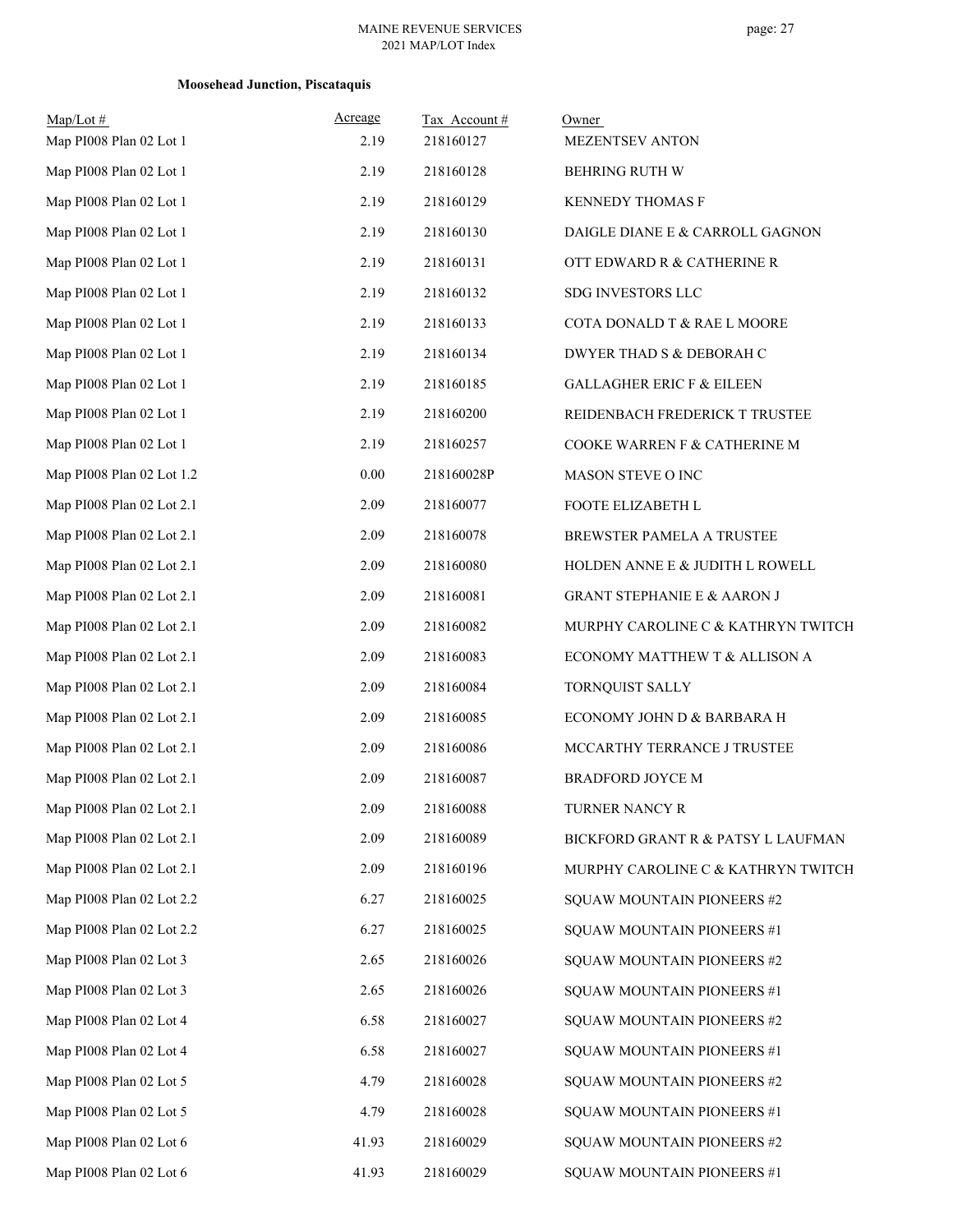| $Map/Lot$ #<br>Map PI008 Plan 02 Lot 6.2 | Acreage<br>3.20 | Tax Account#<br>218160174 | Owner                                   |
|------------------------------------------|-----------------|---------------------------|-----------------------------------------|
|                                          | 0.78            |                           | CIRULLI ANTHONY M & SHANA L             |
| Map PI008 Plan 02 Lot 6.21               |                 | 218160205                 | CRAFTS JEFFERY H & JOY MCNAUGHTON       |
| Map PI008 Plan 02 Lot 6.22               | 2.00            | 218160216                 | NOYES JEFFREY W                         |
| Map PI008 Plan 02 Lot 6.23               | 1.25            | 218160237                 | PRATT GABRIEL A & HANNAH V              |
| Map PI008 Plan 02 Lot 6.24               | 1.35            | 218160217                 | <b>GEROW LLOYD &amp; MELANIE</b>        |
| Map PI008 Plan 02 Lot 6.24               | 0.32            | 218160234                 | CM SQUAW MOUNTAIN PIONEERS II           |
| Map PI008 Plan 02 Lot 6.24               | 0.32            | 218160234                 | SQUAW MOUNTAIN PIONEERS I               |
| Map PI008 Plan 02 Lot 6.25               | 0.96            | 218162003                 | RICHARD REBECCA                         |
| Map PI008 Plan 02 Lot 8                  | 1.30            | 218160219                 | KLIEM PETER O                           |
| Map PI008 Plan 03 Lot 1                  | 0.51            | 218160057                 | <b>MANZI ANTONIO JR</b>                 |
| Map PI008 Plan 03 Lot 2                  | 0.46            | 218160050                 | <b>BORMAN MATTHEW B</b>                 |
| Map PI008 Plan 03 Lot 3                  | 0.47            | 218160066                 | <b>BELMONT JORDAN</b>                   |
| Map PI008 Plan 03 Lot 4                  | 0.46            | 218160056                 | GREENWOOD BEN A & MICHAELLA E GILBE     |
| Map PI008 Plan 03 Lot 5                  | 0.47            | 218160030                 | SIMPSON WILLIAM C                       |
| Map PI008 Plan 03 Lot 6                  | 0.51            | 218160141                 | WINSLOW ALFRED Y III                    |
| Map PI008 Plan 03 Lot 7                  | 0.50            | 218160001                 | ATHORN PHILLIP C MARY L STEFANIK        |
| Map PI008 Plan 03 Lot 8                  | 0.47            | 218160035                 | ARSENAULT JAMES                         |
| Map PI008 Plan 03 Lot 9                  | 0.48            | 218160051                 | COLE DONALD A & LINDA D                 |
| Map PI008 Plan 03 Lot 10                 | 0.46            | 218160037                 | TARTACHNY PAUL G & MARTHA M             |
| Map PI008 Plan 03 Lot 11                 | 0.46            | 218160059                 | SNOW PETER D & LINDA J                  |
| Map PI008 Plan 03 Lot 12                 | 0.47            | 218160040                 | GILBERT JERI-ANN & DENNIS A GOULET JR   |
| Map PI008 Plan 03 Lot 13                 | 0.46            | 218160136                 | HODGKIN RICHARD & SHEILA                |
| Map PI008 Plan 03 Lot 14                 | 0.46            | 218160148                 | WOOD DAVID L & JOYCE A FRATTURO TRUS    |
| Map PI008 Plan 03 Lot 15                 | 0.48            | 218160225                 | <b>BOISVERT WILLIAM &amp; BETTY LOU</b> |
| Map PI008 Plan 03 Lot 16                 | 0.47            | 218160036                 | TAYLOR JASON A & LAUREN A               |
| Map PI008 Plan 03 Lot 17                 | 0.46            | 218160039                 | KEEFE KERRY D & MARLA J                 |
| Map PI008 Plan 03 Lot 18                 | 0.68            | 218160053                 | DIANGELO JOSEPH F JR & BETTE J          |
| Map PI008 Plan 03 Lot 19                 | 0.60            | 218160003                 | INGRAHAM WILLIAM E & JUNE & SCOTT       |
| Map PI008 Plan 03 Lot 20                 | 0.56            | 218160146                 | <b>LOMBERTO JASON</b>                   |
| Map PI008 Plan 03 Lot 21                 | 0.46            | 218160062                 | <b>KEENAN SCOTT</b>                     |
| Map PI008 Plan 03 Lot 22                 | 0.47            | 218160007                 | FOURNIER BRENT J & DARCIE L             |
| Map PI008 Plan 03 Lot 23                 | 0.47            | 218160071                 | <b>AUCLAIR LORRAINE</b>                 |
| Map PI008 Plan 03 Lot 24                 | 0.48            | 218160142                 | KING JANICE L                           |
| Map PI008 Plan 03 Lot 25                 | 0.62            | 218160149                 | COOPER ROY A                            |
| Map PI008 Plan 03 Lot 26                 | 0.46            | 218160032                 | FARRINGTON LAWRENCE D & JANICE E        |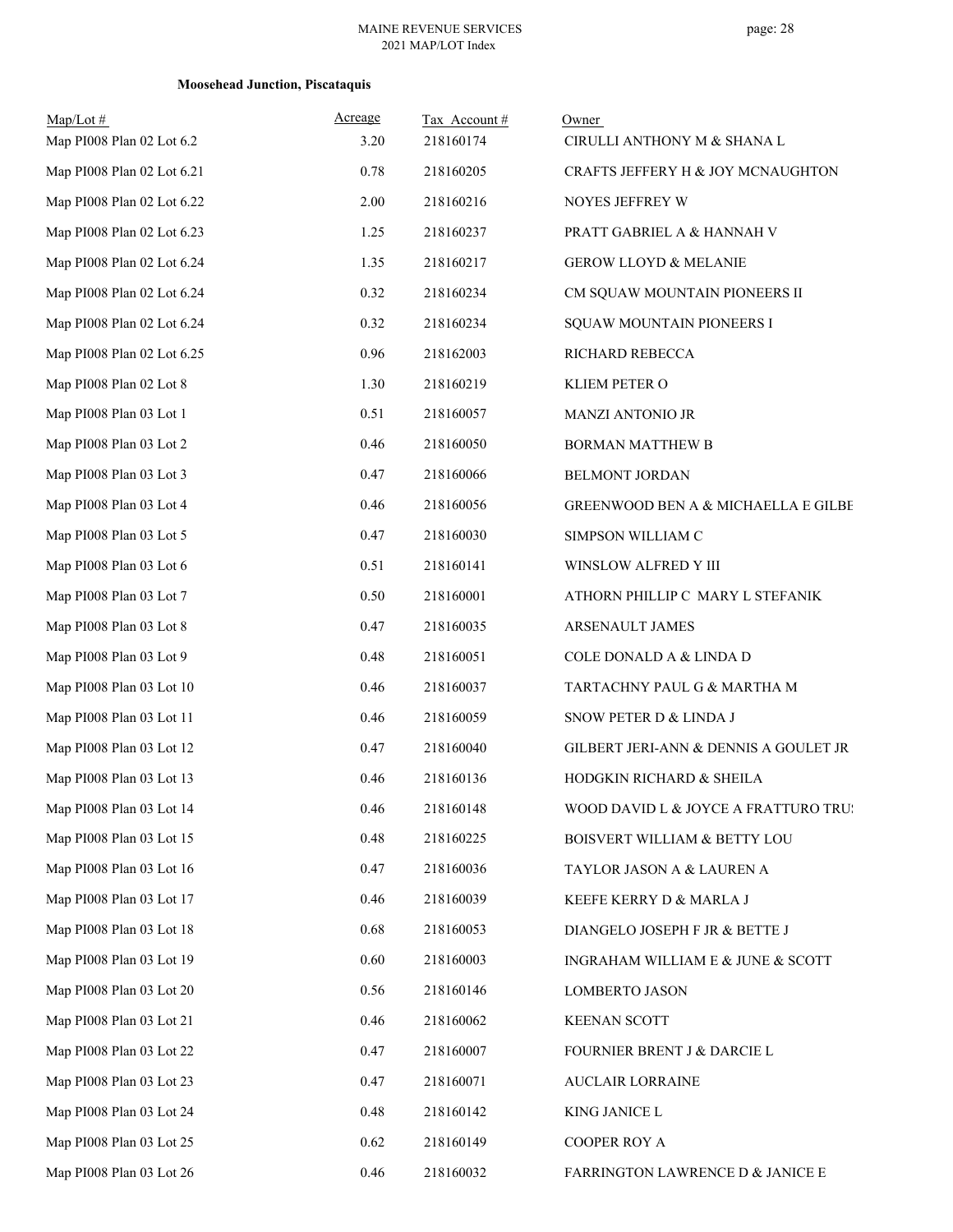#### MAINE REVENUE SERVICES 2021 MAP/LOT Index

| $Map/Lot$ #                     | Acreage | Tax Account# | Owner                                |
|---------------------------------|---------|--------------|--------------------------------------|
| Map PI008 Plan 03 Lot 27        | 0.46    | 218160034    | CASTONGUAY JENNIFER PAGE             |
| Map PI008 Plan 04 Lot 1 1.12    | 26.82   | 218160251    | THERIAULT LAURA A                    |
| Map PI008 Plan 04 Lot 1.1       | 24.50   | 218160233    | LOCONTE ANTHONY C                    |
| Map PI008 Plan 04 Lot 1.10      | 1.20    | 218160249    | ERKKINEN WAYNE E TRUSTEE             |
| Map PI008 Plan 04 Lot 1.11      | 1.27    | 218160253    | LANDER DUANE R, JONATHAN S & JASON M |
| Map PI008 Plan 04 Lot 1.13      | 1.26    | 218160254    | FRANZE WILLIAM E JR TRUSTEE          |
| Map PI008 Plan 04 Lot 1.14      | 1.34    | 218160252    | AIRIKA-B LLC                         |
| Map PI008 Plan 04 Lot 1.15      | 2.10    | 218160255    | GONNEVILLE REYNALD J TRUSTEE         |
| Map PI008 Plan 04 Lot 1.2       | 2.73    | 218160239    | BENEVENTO CHARLES J                  |
| Map PI008 Plan 04 Lot 1.3 10.1  | 3.28    | 218162004    | MIKE THERIAULT CONSTRUCTION LLC      |
| Map PI008 Plan 04 Lot 1.4       | 2.75    | 218160242    | <b>FLAT TRAILS LLC</b>               |
| Map PI008 Plan 04 Lot 1.5       | 2.10    | 218160241    | MIKE THERIAULT CONSTRUCTION LLC      |
| Map PI008 Plan 04 Lot 1.6       | 1.50    | 218160238    | MOOSEHEAD EXCAVATION & SEPTIC SERVI  |
| Map PI008 Plan 04 Lot 1.61      | 3.78    | 218162007    | KINEO PROPERTIES LLC                 |
| Map PI008 Plan 04 Lot 1.7       | 1.64    | 218160042    | JENNISON MARK E                      |
| Map PI008 Plan 04 Lot 1.8       | 2.72    | 218160247    | M & S INVESTMENTS LLC                |
| Map PI008 Plan 04 Lot 1.9       | 2.25    | 218160248    | MASON WILLIAM O                      |
| Map PI008 Plan 04 Lot 2         | 2.24    | 218160058    | NADEAU RICHARD                       |
| Map PI008 Plan 04 Lot 3         | 0.63    | 218160207    | WIESE GEORGE JR & JILL K             |
| Map PI008 Plan 04 Lot 3.1       | 0.36    | 218160223    | MORONG ANNE L & TIMOTHY R            |
| Map PI008 Plan 04 Lot 4 5.1 6   | 1.51    | 218160245    | R A CUMMINGS INC                     |
| Map PI008 Plan 04 Lot 5         | 1.00    | 218160195    | VIC-SAM HOLDINGS LLC                 |
| Map PI008 Plan 04 Lot 5.1 7.1 8 | 1.34    | 218160015    | BRETON PAUL H JR                     |
| Map PI008 Plan 04 Lot 7         | 0.33    | 218160145    | VIC-SAM HOLDINGS LLC                 |
| Map PI008 Plan 04 Lot 9         | 1.76    | 218160014    | CANDELORO FERNANDO A & MARIE ANN     |
| Map PI008 Plan 04 Lot 10        | 2.07    | 218160250    | PISCATAQUIS, COUNTY OF               |
| Map PI008 Plan 04 Lot 12        | 0.17    | 218160150    | MCNINCH FLOYD S JR                   |
| Map PI008 Plan 04 Lot 13        | 0.55    | 218160041    | <b>GREENVILLE TOWN</b>               |
| Map PI008 Plan 04 Lot 14        | 0.05    | 218160044    | <b>BALANCE WELLNESS CENTER</b>       |
| Map PI008 Plan 04 Lot 15.1      | 0.06    | 218160173    | DIPALMA CHRISTOPHER                  |
| Map PI008 Plan 04 Lot 15.2      | 0.21    | 218160004    | BARNES BRIAN C & KRISTEN M           |
| Map PI008 Plan 04 Lot 15.3      | 0.12    | 218160172    | TREFETHEN CHRISTINA & RANDELL W      |
| Map PI008 Plan 04 Lot 15.4      | 1.13    | 218160006    | SNOWDON KENNETH L JR & FAITH         |
| Map PI008 Plan 04 Lot 15.5      | 0.20    | 218160158    | LAMBERT MARK A & SHERYL A            |
| Map PI008 Plan 04 Lot 16        | 0.72    | 218160244    | CENTRAL MAINE & QUEBEC RAILWAYS US   |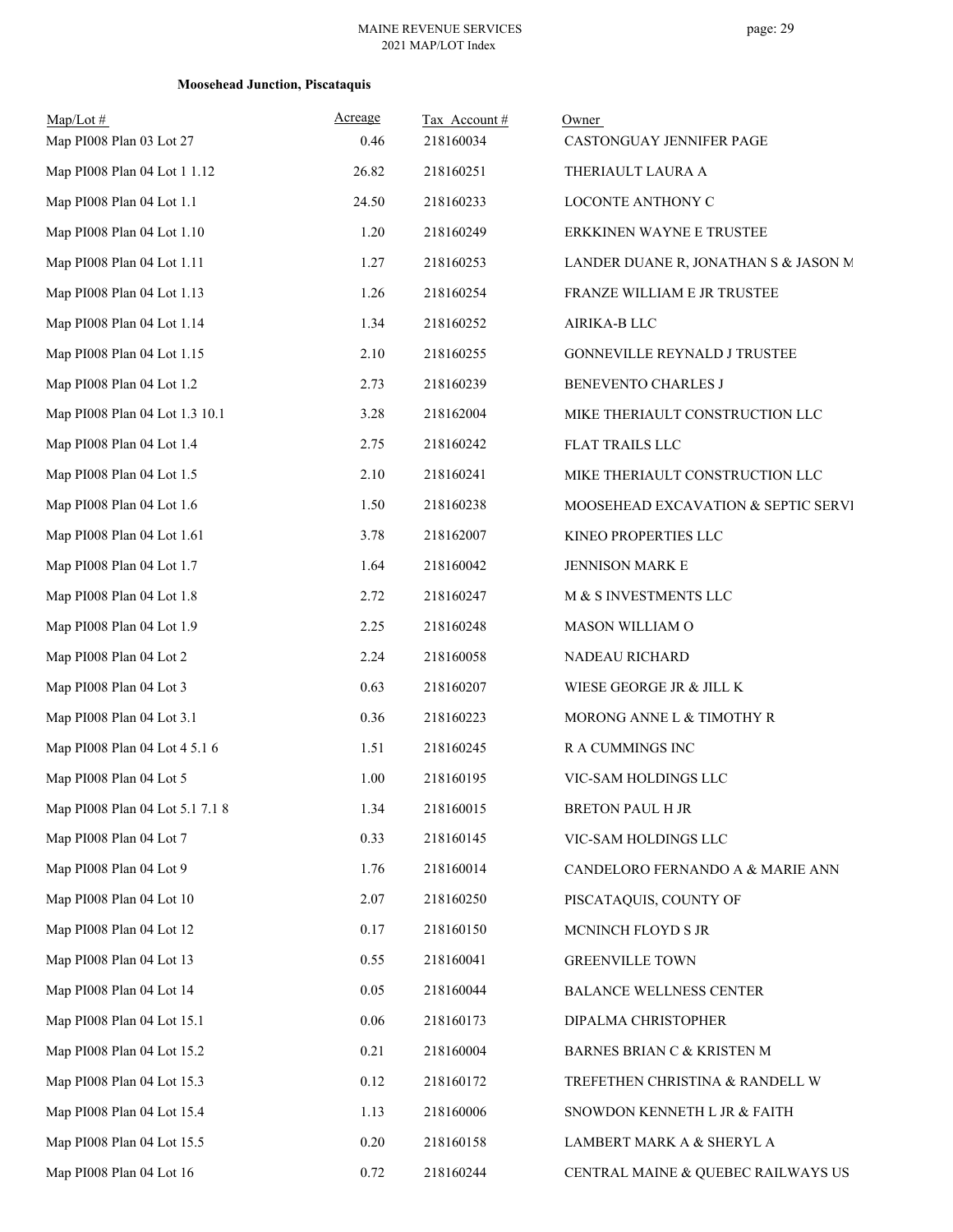#### MAINE REVENUE SERVICES 2021 MAP/LOT Index

# page: 30

| Map/Lot $#$              | Acreage | Tax Account # | Owner                                  |
|--------------------------|---------|---------------|----------------------------------------|
| Map PI008 Plan 04 Lot 17 | 0.06    | 218160054     | MCNINCH FLOYD S JR                     |
| Map PI008 Plan 05 Lot 1  | 0.47    | 218160017     | HAROLD M CIMORELLI & ELIZABETH A CIM   |
| Map PI008 Plan 05 Lot 2  | 0.46    | 218160063     | <b>BIERMANN FRANCES A</b>              |
| Map PI008 Plan 05 Lot 3  | 0.47    | 218160064     | <b>BIERMANN FRED T ET AL</b>           |
| Map PI008 Plan 05 Lot 4  | 0.49    | 218160024     | KNUDSEN GLADYS K                       |
| Map PI008 Plan 05 Lot 5  | 0.46    | 218160060     | PERKINS WARREN P II                    |
| Map PI008 Plan 05 Lot 6  | 0.49    | 218160012     | <b>LOWE MATTHEW &amp; LYSE</b>         |
| Map PI008 Plan 05 Lot 7  | 0.69    | 218160013     | <b>GALLANT DUSTIN A &amp; AMANDA F</b> |
| Map PI008 Plan 05 Lot 8  | 0.46    | 218162001     | WELCH STEVEN W & CHRISTINE I           |
| Map PI008 Plan 05 Lot 10 | 5.66    | 218160043     | <b>NORTHCORP</b>                       |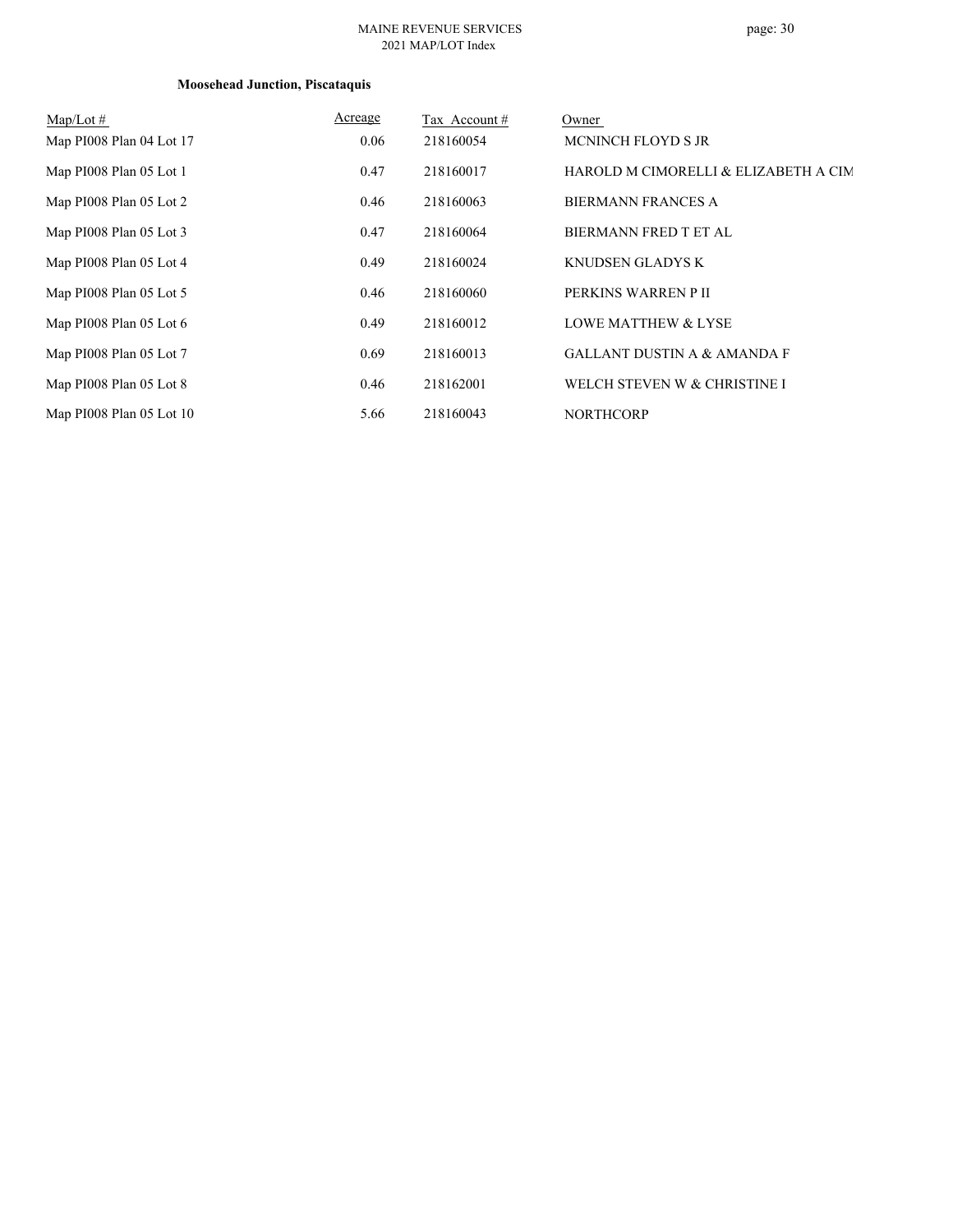### **Big Moose Township, Piscataquis**

| $Map/Lot$ #<br>Map PI009                     | Acreage<br>0.00 | Tax Account#<br>218010005P | Owner<br>SNELL WAYNE R & SHIRLEY C      |
|----------------------------------------------|-----------------|----------------------------|-----------------------------------------|
| Map PI009                                    | 0.00            | 218010006P                 |                                         |
| Map PI009 Plan 01 Lot                        | 274.00          | 218010004                  | MOUNTAIN INC<br>CENTRAL MAINE POWER CO  |
| Map PI009 Plan 01 Lot 1                      | 4,105.00        | 218010029                  |                                         |
|                                              | 0.00            |                            | WEYERHAEUSER COMPANY                    |
| Map PI009 Plan 01 Lot 1                      |                 | 218010052                  | <b>KEACH RANDALL</b>                    |
| Map PI009 Plan 01 Lot 1.1                    | 3.10            | 218010049                  | WEYERHAEUSER COMPANY                    |
| Map PI009 Plan 01 Lot 1.10                   | 200.00          | 218012021                  | WEYERHAEUSER NR COMPANY                 |
| Map PI009 Plan 01 Lot 1.11                   | 3,069.00        | 218012018                  | WEYERHAEUSER NR COMPANY                 |
| Map PI009 Plan 01 Lot 1.12                   | 2,166.00        | 218012019                  | WEYERHAEUSER COMPANY                    |
| Map PI009 Plan 01 Lot 1.13                   | 1,021.00        | 218012020                  | WEYERHAEUSER NR COMPANY                 |
| Map PI009 Plan 01 Lot 1.14                   | 180.00          | 218012022                  | WEYERHAEUSER COMPANY                    |
| Map PI009 Plan 01 Lot 1.2                    | 5.80            | 218010050                  | KLIEM PETER O                           |
| Map PI009 Plan 01 Lot 1.3                    | 153.00          | 218010054                  | KENNEBEC WATER POWER CO                 |
| Map PI009 Plan 01 Lot 1.4 1.5                | 1,487.00        | 218010070                  | MAINE STATE OF                          |
| Map PI009 Plan 01 Lot 1.6                    | 2.86            | 218012004                  | DALTON NATHAN                           |
| Map PI009 Plan 01 Lot 1.61                   | 3.14            | 218012010                  | THE POINT GROUP LLC                     |
| Map PI009 Plan 01 Lot 1.7                    | 11.40           | 218012017                  | LANDER JONATHAN S                       |
| Map PI009 Plan 01 Lot 1.71                   | 2.70            | 218010077                  | SIEGER JOHN W                           |
| Map PI009 Plan 01 Lot 1.8 Plan 02 Lot<br>167 | 75.46           | 218010079                  | CENTRAL MAINE POWER CO                  |
| Map PI009 Plan 01 Lot 1.9                    | 16.32           | 218010080                  | WARD ERIC P & JENNY L TRUSTEES          |
| Map PI009 Plan 01 Lot 1.91                   | 11.18           | 218012033                  | WAY BRUCE K & MELISSA M                 |
| Map PI009 Plan 01 Lot 2.1                    | 3,444.00        | 218010024                  | OFLC INC                                |
| Map PI009 Plan 01 Lot 2.1                    | $0.00\,$        | 218010081                  | <b>GREENVILLE TOWN</b>                  |
| Map PI009 Plan 01 Lot 2.10                   | 46.34           | 218012031                  | HARRISON WILLIAM B                      |
| Map PI009 Plan 01 Lot 2.11                   | 1.84            | 218010082                  | MAINE STATE OF (IF&W)                   |
| Map PI009 Plan 01 Lot 2.12                   | 20.23           | 218012007                  | <b>BRENNAN JENNIFER</b>                 |
| Map PI009 Plan 01 Lot 2.121                  | 5.24            | 218012009                  | $\hbox{C}$ & $\hbox{E}$ REAL ESTATE LLC |
| Map PI009 Plan 01 Lot 2.122                  | 2.67            | 218012024                  | BRENNAN JENNIFER                        |
| Map PI009 Plan 01 Lot 2.123 2.124            | 5.73            | 218012023                  | <b>BRENNAN JENNIFER</b>                 |
| Map PI009 Plan 01 Lot 2.125                  | 1.27            | 218012029                  | COTA ANDREW J & BRENDA C                |
| Map PI009 Plan 01 Lot 2.13 2.14 2.15         | 36.00           | 218012008                  | BREEZY POINT II LLC                     |
| Map PI009 Plan 01 Lot 2.16                   | 3.43            | 218012013                  | TAKE IT EASY COVE LLC                   |
| Map PI009 Plan 01 Lot 2.161 2.162            | 4.80            | 218012011                  | MOSKOVITZ ADAM N                        |
| Map PI009 Plan 01 Lot 2.163                  | 2.31            | 218012016                  | MCGOWAN SHAWN B                         |
| Map PI009 Plan 01 Lot 2.164                  | 3.27            | 218012032                  | MCGOWAN SHAWN B                         |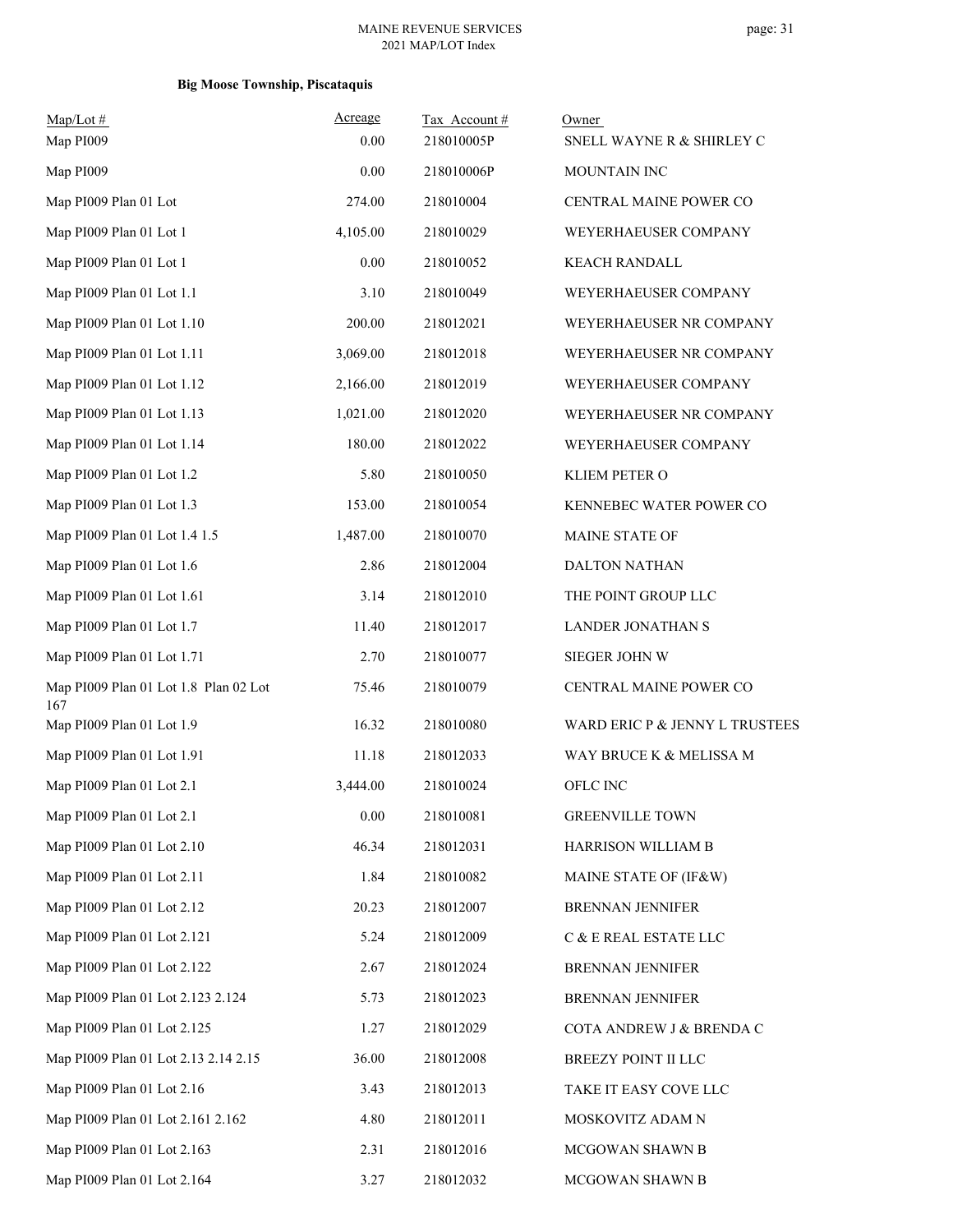### **Big Moose Township, Piscataquis**

| $Map/Lot$ #                          | Acreage  | Tax Account# | Owner                                   |
|--------------------------------------|----------|--------------|-----------------------------------------|
| Map PI009 Plan 01 Lot 2.17 2.18 2.19 | 555.00   | 218012015    | MOSKOVITZ ADAM N                        |
| Map PI009 Plan 01 Lot 2.191          | 9.18     | 218012026    | OFLC INC                                |
| Map PI009 Plan 01 Lot 2.1911         | 2.42     | 218012030    | SHIRLAND JEFFERY J & KRISTEN N          |
| Map PI009 Plan 01 Lot 2.2            | 1,204.00 | 218010047    | MOUNTAIN INC                            |
| Map PI009 Plan 01 Lot 2.3            | 12.22    | 218012003    | MOUNTAIN INC                            |
| Map PI009 Plan 01 Lot 2.4            | 2.75     | 218010048    | MAINE STATE OF                          |
| Map PI009 Plan 01 Lot 2.5            | 986.00   | 218010067    | NORTHERN WOODLANDS                      |
| Map PI009 Plan 01 Lot 2.51           | 10.00    | 218010083    | MOOSEHEAD 15 LLC                        |
| Map PI009 Plan 01 Lot 3              | 960.00   | 218012001    | MAINE STATE OF                          |
| Map PI009 Plan 01 Lot 4              | 874.00   | 218010025    | FRESNE KAREN H & CHRISTINE H CRAMER     |
| Map PI009 Plan 01 Lot 5              | 19.00    | 218010026    | FRESNE KAREN H & CHRISTINE H CRAMER     |
| Map PI009 Plan 01 Lot 6              | 1.00     | 218010012    | KENNEBEC WATER POWER CO                 |
| Map PI009 Plan 01 Lot 7              | 2.31     | 218010008    | SNELL SCOTT C & ALLISON                 |
| Map PI009 Plan 01 Lot 11             | 4.30     | 218010007    | SNELL SCOTT C & ALLISON                 |
| Map PI009 Plan 01 Lot 11             | 0.00     | 218012006    | MAINE FOREST SERVICE                    |
| Map PI009 Plan 01 Lot 12             | 0.30     | 218010034    | CENTRAL MAINE POWER CO                  |
| Map PI009 Plan 01 Lot 13             | 5.70     | 218010053    | CENTRAL MAINE POWER CO                  |
| Map PI009 Plan 01 Lot 14             | 0.60     | 218010010    | GOODRIDGE LARRY G & SARA M              |
| Map PI009 Plan 01 Lot 15             | 4.38     | 218010073    | CENTRAL MAINE & QUEBEC RAILWAYS US      |
| Map PI009 Plan 01 Lot 16             | 2.27     | 218010074    | CENTRAL MAINE & QUEBEC RAILWAYS US      |
| Map PI009 Plan 02 Lot 1 2 3          | 0.48     | 218010027    | MOSES ERIC & CORTNEY LYFORD             |
| Map PI009 Plan 02 Lot 3.1 4 5        | 0.53     | 218010009    | BATES KEVIN & ALISON JOANN GARDINER     |
| Map PI009 Plan 02 Lot 6 7 8 9        | 0.64     | 218010005    | COCHRANE DOUGLAS                        |
| Map PI009 Plan 02 Lot 10             | 1.00     | 218010028    | RILEY BRYNN; RILEY PATRICK E III; SUSAN |
| Map PI009 Plan 02 Lot 101 110 111    | 1.69     | 218010016    | JONES RONALD A & CAROL A                |
| Map PI009 Plan 02 Lot 101 110 111    | 1.69     | 218010016    | DYER JAYNE                              |
| Map PI009 Plan 02 Lot 101 110 111    | 1.69     | 218010016    | SWAN WILLIAM D & KAREN M                |
| Map PI009 Plan 02 Lot 101 110 111    | 1.69     | 218010016    | COTA MICHELE L & DAVID E                |
| Map PI009 Plan 02 Lot 101 110 111    | 1.69     | 218010016    | DYER KEVIN J & DIANE C                  |
| Map PI009 Plan 02 Lot 101 110 111    | 1.69     | 218010016    | MCKUSICK KENT C                         |
| Map PI009 Plan 02 Lot 101 110 111    | 1.69     | 218010016    | GAGNE CHRISTINA L                       |
| Map PI009 Plan 02 Lot 102            | 0.52     | 218010001    | SWAN WILLIAM D & KAREN M                |
| Map PI009 Plan 02 Lot 103            | 0.48     | 218010036    | JONES RONALD A & CAROL A                |
| Map PI009 Plan 02 Lot 104            | 0.68     | 218010037    | GAGNE CHRISTINA L                       |
| Map PI009 Plan 02 Lot 105            | 0.48     | 218010035    | DYER KEVIN J & DIANE C                  |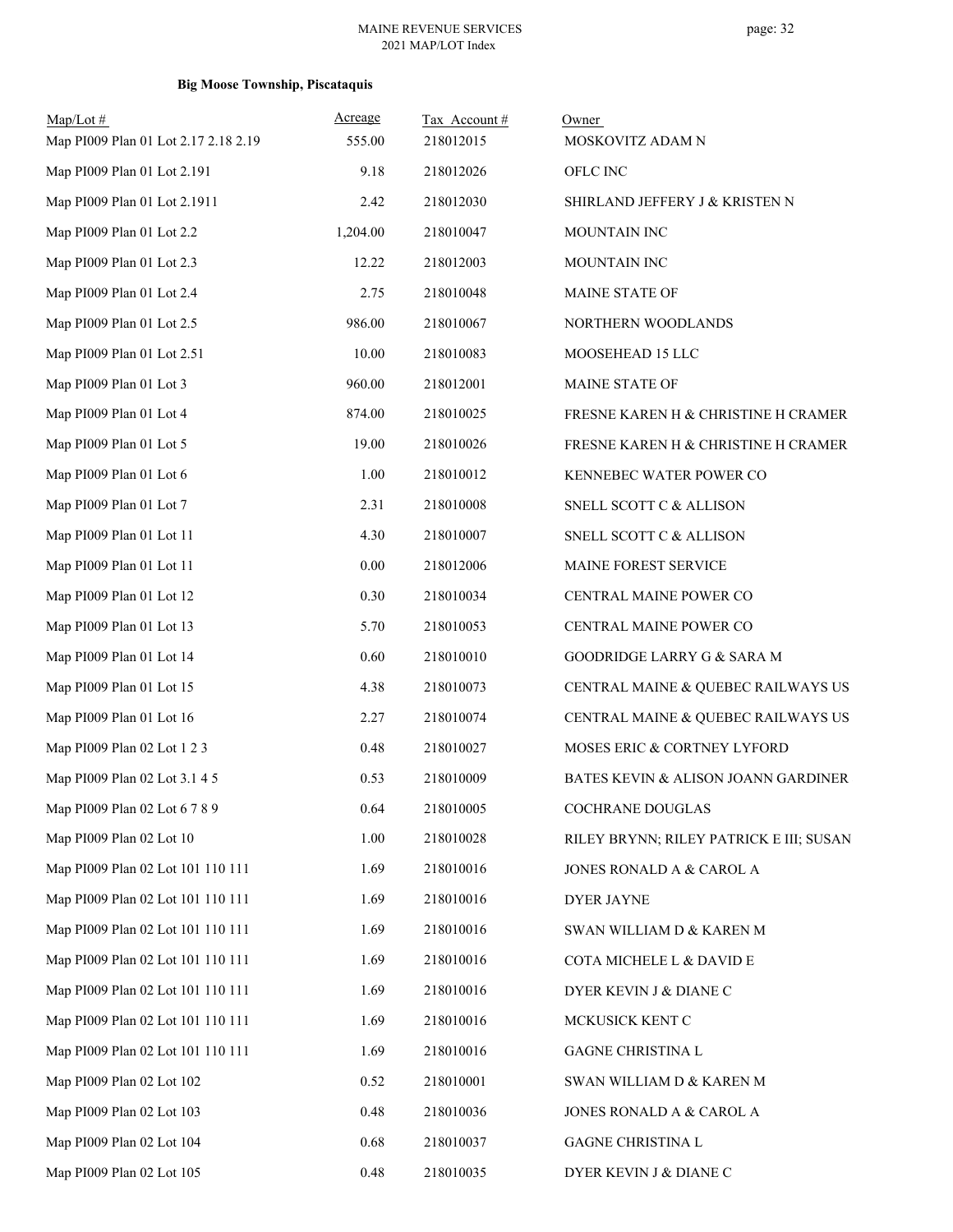# page: 33

### **Big Moose Township, Piscataquis**

| Map/Lot#                      | Acreage | Tax Account# | Owner                                  |
|-------------------------------|---------|--------------|----------------------------------------|
| Map PI009 Plan 02 Lot 106     | 0.94    | 218010038    | COTA MICHELE L & DAVID E               |
| Map PI009 Plan 02 Lot 107 108 | 0.92    | 218010015    | MCKUSICK KENT C                        |
| Map PI009 Plan 02 Lot 109     | 0.52    | 218010011    | <b>DYER JAYNE</b>                      |
| Map PI009 Plan 02 Lot 167     | 0.00    | 218010039    | WITHAM WAYNE                           |
| Map PI009 Plan 03 Lot         | 0.00    | 218010078    | CENTRAL MAINE & QUEBEC RAILWAYS US     |
| Map PI009 Plan 03 Lot 1       | 1.01    | 218010072    | JANNERY MICHAEL G & SUSAN NICHOLS TF   |
| Map PI009 Plan 03 Lot 2       | 1.10    | 218010051    | POTTS DAVID A & ELIZABETH R            |
| Map PI009 Plan 03 Lot 3       | 1.10    | 218010076    | SAWYER KEVIN C & DIANA L               |
| Map PI009 Plan 03 Lot 4       | 1.10    | 218010066    | DERON SCOTT J & PATTI A                |
| Map PI009 Plan 03 Lot 5       | 1.10    | 218010056    | SULLIVAN DANIEL J                      |
| Map PI009 Plan 03 Lot 6       | 1.10    | 218010065    | SULLIVAN DANIEL J                      |
| Map PI009 Plan 03 Lot 7       | 1.01    | 218010064    | <b>FAIRBANK ANN &amp; STUART</b>       |
| Map PI009 Plan 03 Lot 8       | 1.01    | 218010063    | PATRY DANIEL P & KIMBERLY A            |
| Map PI009 Plan 03 Lot 9       | 1.19    | 218010062    | PATRY DANIEL J & KAREN L               |
| Map PI009 Plan 03 Lot 10      | 1.30    | 218010061    | PATRY DANIEL P & KIMBERLY A            |
| Map PI009 Plan 03 Lot 11      | 2.00    | 218010057    | BUSH JANE J & NATHAN DANE III TRUSTEES |
| Map PI009 Plan 03 Lot 12      | 1.30    | 218010060    | KERDAVID MARCEL E JR & TINA L          |
| Map PI009 Plan 03 Lot 13      | 2.50    | 218010068    | SAWYER DIANA L & KEVIN C               |
| Map PI009 Plan 03 Lot 14      | 1.30    | 218010055    | SAWYER KEVIN C & DIANE L               |
| Map PI009 Plan 03 Lot 15      | 1.30    | 218010075    | PROSSER SHELDON & YVONNE               |
| Map PI009 Plan 03 Lot 16      | 1.90    | 218010058    | PROSSER SHELDON T & YVONNE T           |
| Map PI009 Plan 03 Lot 17      | 3.00    | 218010059    | BIG SQUAW POINT MAINTENANCE CORP       |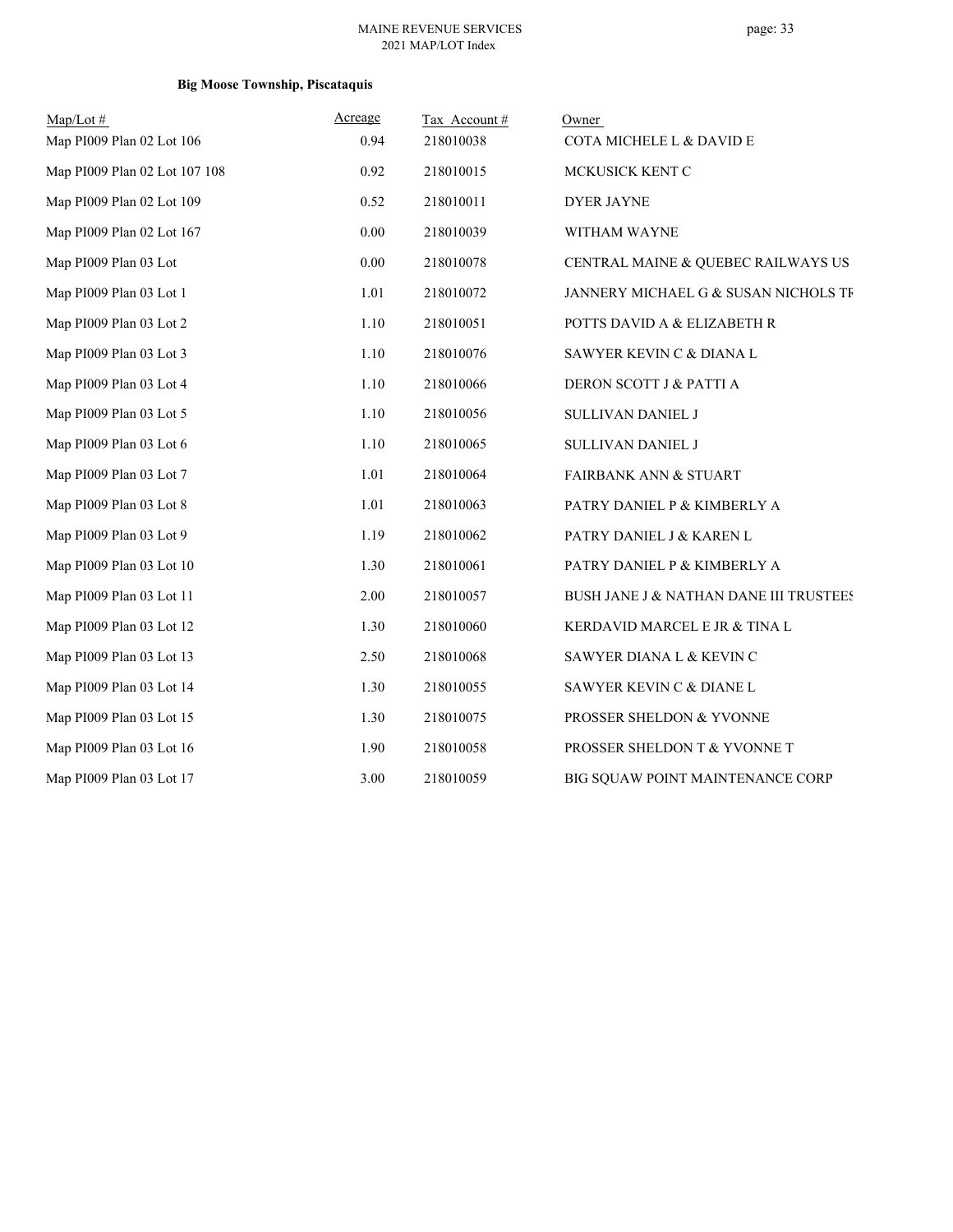# **T1 R9 WELS, Piscataquis**

| $Map/Lot$ #<br>Map PI010  | Acreage<br>0.00 | Tax Account#<br>218330011 | Owner<br><b>EMERA MAINE</b>          |
|---------------------------|-----------------|---------------------------|--------------------------------------|
| Map PI010                 | 0.00            | 218330034P                | BIG MOOSE INN CABINS & CAMPGROUND IN |
| Map PI010 Plan 01 Lot 1 2 | 12,558.09       | 218330131                 | KATAHDIN FOREST MANAGEMENT LLC       |
| Map PI010 Plan 01 Lot 1   | 1.00            | 218330266                 | FARQUHAR GORDON E JR & JANET M       |
| Map PI010 Plan 01 Lot 1   | 1.28            | 218330271                 | DOE SHARON L & JOHN A                |
| Map PI010 Plan 01 Lot 1   | 1.34            | 218330315                 | PREBLE WALDO C                       |
| Map PI010 Plan 01 Lot 1   | $0.00\,$        | 218330322                 | DENSING GEORGE & KATHRYN             |
| Map PI010 Plan 01 Lot 1   | $0.00\,$        | 218330382                 | WILLIAMS HOLBROOK                    |
| Map PI010 Plan 01 Lot 1   | $0.00\,$        | 218330462                 | GREAT LAKES HYDRO AMERICA LLC        |
| Map PI010 Plan 01 Lot 1 2 | $0.00\,$        | 218330467                 | KATAHDIN TIMBERLANDS LLC             |
| Map PI010 Plan 01 Lot 1   | 12.51           | 218330470                 | KATAHDIN FOREST MANAGEMENT LLC       |
| Map PI010 Plan 01 Lot 1   | 0.00            | 218330474                 | KATAHDIN TIMBERLANDS LLC             |
| Map PI010 Plan 01 Lot 1   | 0.50            | 218330478                 | CYR DAVID P, ELIZABETH A & SHAWN M   |
| Map PI010 Plan 01 Lot 1.1 | 8,921.08        | 218330469                 | GREAT LAKES HYDRO AMERICA LLC        |
| Map PI010 Plan 01 Lot 1.2 | 85.00           | 218330472                 | HAMMOND RIDGE DEVELOPMENT CO LLC     |
| Map PI010 Plan 01 Lot 1.3 | 3.23            | 218330489                 | NAVARRO JACK                         |
| Map PI010 Plan 01 Lot 1.4 | 64.77           | 218330465                 | CYR DAVID P, ELIZABETH A & SHAWN M   |
| Map PI010 Plan 01 Lot 1.5 | 12.05           | 218330491                 | LEPERE FRANK J                       |
| Map PI010 Plan 01 Lot 2   | $0.00\,$        | 218330122                 | KATAHDIN FOREST MANAGEMENT LLC       |
| Map PI010 Plan 01 Lot 2.1 | 9.00            | 218330475                 | <b>BEARS NATHAN B</b>                |
| Map PI010 Plan 01 Lot 3   | 20.70           | 218330480                 | ABBOTT MICHAEL DAVID                 |
| Map PI010 Plan 01 Lot 22  | 0.38            | 218330076                 | NAVARRO BARBARA W                    |
| Map PI010 Plan 02 Lot 1   | 0.64            | 218330128                 | DOW JOYCE G, DONALD A III,           |
| Map PI010 Plan 02 Lot 3   | 0.73            | 218330158                 | ALBERT LINDA J, RONALD J HEWS        |
| Map PI010 Plan 02 Lot 4   | 0.58            | 218330269                 | MORRISON JAY P, LYNN A CROSBY        |
| Map PI010 Plan 02 Lot 5   | 0.69            | 218330398                 | PLOURDE JAMES S & KELLY J            |
| Map PI010 Plan 02 Lot 6   | 0.87            | 218330004                 | AIMO ROBERT G & CAROLYN J RICKER     |
| Map PI010 Plan 02 Lot 7   | 1.01            | 218330392                 | DROGGITIS DENNIS J & SEANA M         |
| Map PI010 Plan 02 Lot 10  | 1.13            | 218330390                 | BLOOD WILLIAM H & NICOLE C           |
| Map PI010 Plan 02 Lot 11  | 0.83            | 218330005                 | DOUGHTY C MARK & TAMMIE L            |
| Map PI010 Plan 02 Lot 12  | 1.91            | 218330411                 | WEATHERBEE BETH M & HEATH D TRUSTEI  |
| Map PI010 Plan 02 Lot 13  | 3.00            | 218330497                 | MORRISON NICOLE & JON & BRANDY & TIM |
| Map PI010 Plan 02 Lot 17  | 0.70            | 218330438                 | ALLEN DOUGLAS M & ILZE S PETERSONS   |
| Map PI010 Plan 02 Lot 20  | 5.11            | 218330412                 | SPAULDING SCOTT S & PAMELA J FISCHER |
| Map PI010 Plan 02 Lot 25  | 1.57            | 218330458                 | FILAURO CAROLYN B TRUST              |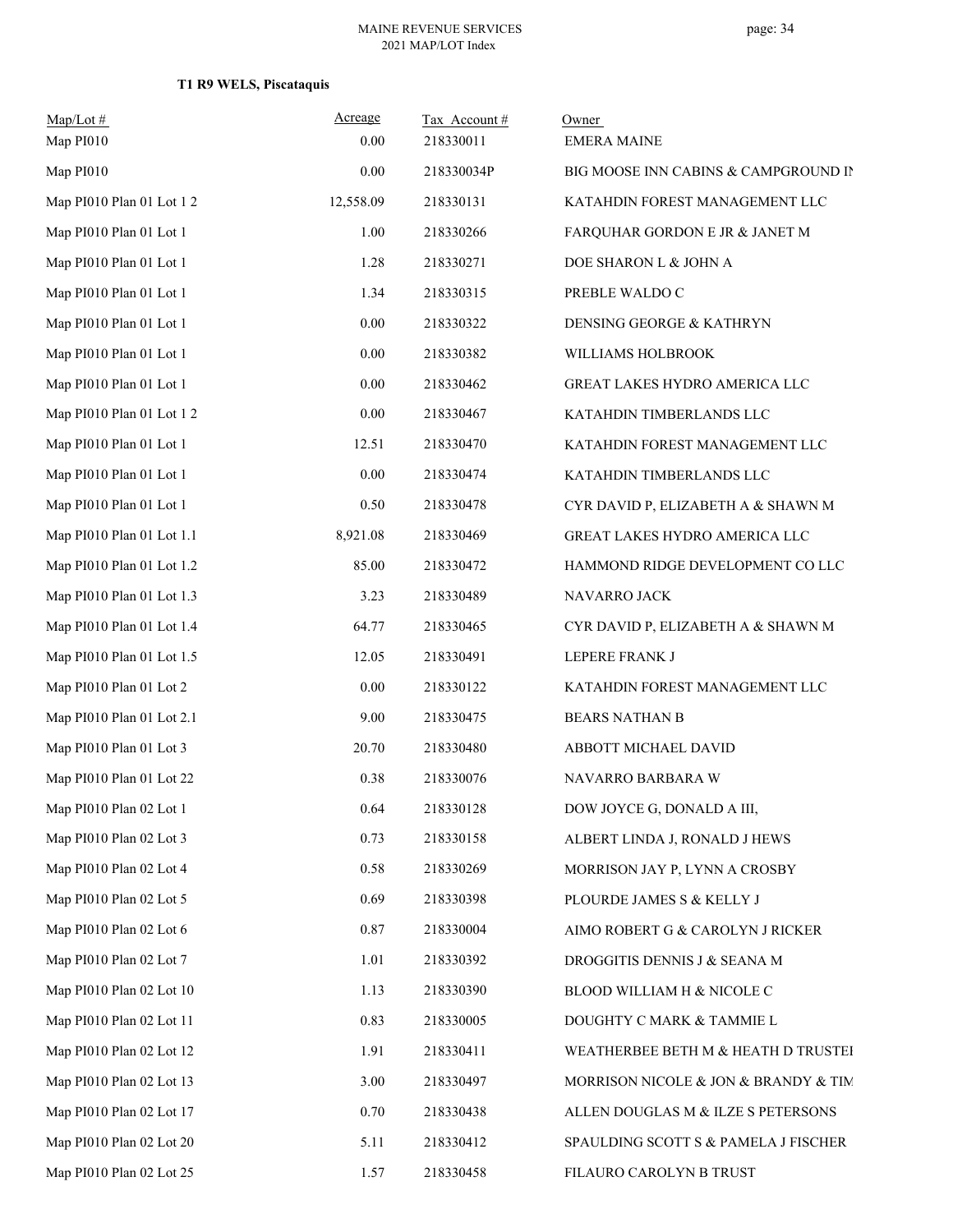# **T1 R9 WELS, Piscataquis**

| $Map/Lot$ #<br>Map PI010 Plan 03 Lot 1 | Acreage<br>0.40 | Tax Account#<br>218330189 | Owner<br>LANDRY RICHARD M & LEE ANN GODDARD |
|----------------------------------------|-----------------|---------------------------|---------------------------------------------|
| Map PI010 Plan 03 Lot 2                | 0.30            | 218330309                 | FISKE DALE M & MARGARET R                   |
| Map PI010 Plan 03 Lot 3                | 0.99            | 218330030                 | WEYMOUTH PAUL D & SHANNON M                 |
| Map PI010 Plan 03 Lot 4 5              | 0.92            | 218330031                 | WHITAKER DANIEL & LISA                      |
| Map PI010 Plan 03 Lot 5.999            | 5.70            | 218330500                 | <b>GONYA CHRISTEL M &amp; TRAVIS</b>        |
| Map PI010 Plan 03 Lot 6 7.2            | 0.68            | 218330292                 | GATCH MELVIN V & CAROL S                    |
| Map PI010 Plan 03 Lot 7 8              | 0.74            | 218330293                 | ORDWAY MICHAEL T & SARA C                   |
| Map PI010 Plan 03 Lot 9                | 1.03            | 218330406                 | COFFEY TIMOTHY & PAULA M                    |
| Map PI010 Plan 03 Lot 10               | 0.54            | 218330408                 | PRINCE BRIAN G & LYNN M                     |
| Map PI010 Plan 03 Lot 10.2             | 0.48            | 218330323                 | LIGHTNING POINT LLC                         |
| Map PI010 Plan 03 Lot 11               | $0.80\,$        | 218330017                 | LONEY ROGER A & HELEN E                     |
| Map PI010 Plan 03 Lot 12.2 13          | 0.70            | 218330238                 | MERRILL ORRIN H                             |
| Map PI010 Plan 03 Lot 14               | 1.03            | 218330180                 | MAGOUN BENJAMIN S ET AL                     |
| Map PI010 Plan 03 Lot 16               | 0.96            | 218330328                 | STEWART STANLEY J                           |
| Map PI010 Plan 03 Lot 17               | 1.34            | 218330224                 | LEWIS COLLEEN A & MELANIE A ANASOUL!        |
| Map PI010 Plan 03 Lot 18               | 3.40            | 218330490                 | COFFEY TIMOTHY & PAULA M                    |
| Map PI010 Plan 03 Lot 21               | 0.96            | 218330003                 | ADAMS STEVEN W, SUSAN J JOYNER,             |
| Map PI010 Plan 03 Lot 22.2 23          | 0.90            | 218330009                 | DEETZ TIMOTHY R & SHAUNA M                  |
| Map PI010 Plan 03 Lot 24               | 0.94            | 218330486                 | KATAHDIN FOREST MANAGEMENT LLC              |
| Map PI010 Plan 03 Lot 24.1             | 4.80            | 218330485                 | SEEFRIED ALEXANDER F III & JOSEPH C ET.     |
| Map PI010 Plan 03 Lot 24.2             | 3.30            | 218330498                 | ENTRUST GROUP INC FBO ET AL                 |
| Map PI010 Plan 03 Lot 26               | 0.83            | 218330006                 | LAVOIE DAVID J & HELENE M LANGLEY           |
| Map PI010 Plan 03 Lot 28               | 20.87           | 218330483                 | MCDANIEL HAROLD E                           |
| Map PI010 Plan 03 Lot 29 30            | 1.00            | 218330401                 | FARQUHAR SCOTT C & ANNE S                   |
| Map PI010 Plan 03 Lot 32               | 1.32            | 218330153                 | ABBOTT DAVID A & LINDA L                    |
| Map PI010 Plan 03 Lot 33.2 34          | 1.12            | 218330353                 | JAMO JOHN G & NANCY M                       |
| Map PI010 Plan 03 Lot 41               | 1.07            | 218330141                 | HALLETT ROBERT J JR & JANET                 |
| Map PI010 Plan 03 Lot 48               | 1.50            | 218330127                 | HOCK MICHAEL L & KATHLEEN G SULLIVAL        |
| Map PI010 Plan 03 Lot 62 63.2 63.3     | 5.20            | 218330358                 | LEPERE FRANK J                              |
| Map PI010 Plan 03 Lot 65               | 0.76            | 218330410                 | <b>BOSSIE RONALD P &amp; RUTH E</b>         |
| Map PI010 Plan 03 Lot 66 67.2          | 0.94            | 218330087                 | COULOMBE CHRISTIAN J, AARON I & COREY       |
| Map PI010 Plan 03 Lot 67 68            | 0.79            | 218330193                 | DELANEY KAREN & LLOYD                       |
| Map PI010 Plan 03 Lot 70               | 0.80            | 218330247                 | DARLING WILLIAM A                           |
| Map PI010 Plan 03 Lot 71               | 0.83            | 218330337                 | PERRY GEORGE D & SUSAN D                    |
| Map PI010 Plan 03 Lot 74               | 0.78            | 218330150                 | HAYES TERRANCE L & MARSHA A                 |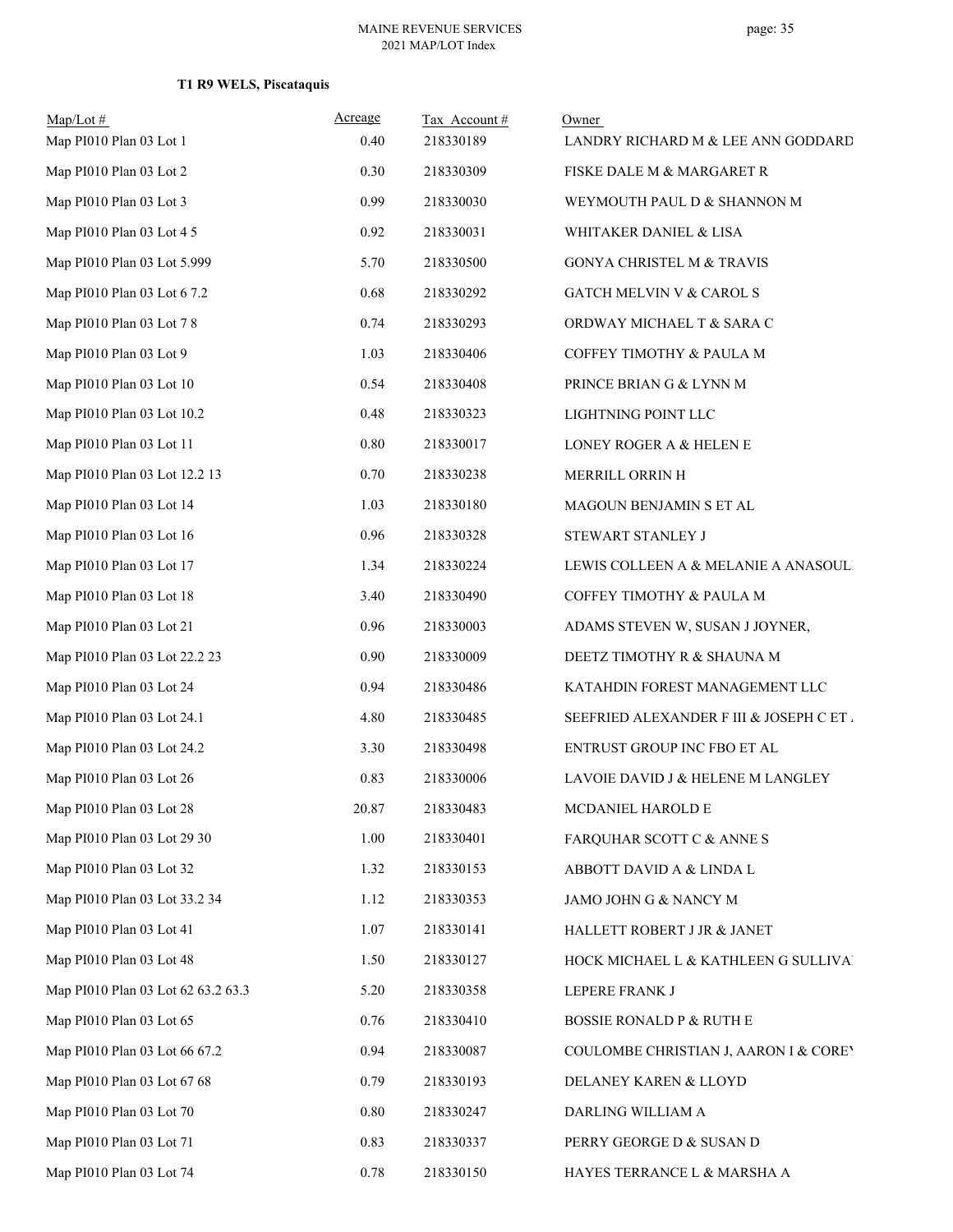| $Map/Lot$ #<br>Map PI010 Plan 03 Lot 75 | Acreage<br>0.67 | Tax Account#<br>218330493 | Owner<br>HAYES TERRANCE L & MARSHA A  |
|-----------------------------------------|-----------------|---------------------------|---------------------------------------|
| Map PI010 Plan 04 Lot 1                 | 0.70            | 218330239                 | VIOLETTE NANCY A & DANIEL J           |
| Map PI010 Plan 04 Lot 2                 | 1.10            | 218330407                 | HALL GREGORY D & SUZANNE              |
| Map PI010 Plan 04 Lot 3                 | 1.00            | 218330294                 | VOICECHOVSKI DIMITRI & RAE RANDO TRU  |
| Map PI010 Plan 04 Lot 4                 | 1.20            | 218330145                 | SEEFRIED ALEXANDER F & CATHLEEN M     |
| Map PI010 Plan 04 Lot 5                 | 0.21            | 218330267                 | MCAVOY DAVID E & CAROL L W            |
| Map PI010 Plan 04 Lot 6                 | 0.53            | 218330245                 | WILSON KRISTINA M & JENNIFER L BIANCO |
| Map PI010 Plan 04 Lot 7                 | 1.00            | 218330303                 | WALSH DAVID F & JULIE A LLOYD WALSH   |
| Map PI010 Plan 04 Lot 9                 | 0.52            | 218330265                 | KUTCHER DAVID & LORRAINE              |
| Map PI010 Plan 04 Lot 10                | 0.50            | 218330285                 | BRATTLIE KENNETH S & LAUREN A         |
| Map PI010 Plan 04 Lot 11                | 0.58            | 218330027                 | BARRY LEONARD M & MARTHA H & STEVEI   |
| Map PI010 Plan 04 Lot 13                | 0.40            | 218330202                 | IPPOLITI JUDE N & LINDA M             |
| Map PI010 Plan 04 Lot 14                | 0.30            | 218330052                 | BROOKER HARRY C & SUSAN M             |
| Map PI010 Plan 04 Lot 15                | 0.55            | 218330209                 | BRYANT STANWOOD K JR & LAURIE E       |
| Map PI010 Plan 04 Lot 17                | 0.65            | 218330321                 | DAVENPORT ELDEN M & DAPHNE G WILSO!   |
| Map PI010 Plan 04 Lot 19                | 1.33            | 218330257                 | <b>NEAL NANCY</b>                     |
| Map PI010 Plan 04 Lot 21                | 0.70            | 218330108                 | CARROLL WILLIAM F & NANCY B           |
| Map PI010 Plan 04 Lot 23                | 0.60            | 218330439                 | <b>BARON JASON P</b>                  |
| Map PI010 Plan 04 Lot 43                | 1.04            | 218330201                 | BAIRD RANDALL B & MARCY L             |
| Map PI010 Plan 04 Lot 47                | 1.40            | 218330190                 | <b>BJORKLAND AMANDA K</b>             |
| Map PI010 Plan 04 Lot 49                | 1.59            | 218330391                 | MORRISON MARK F & RHONDA A            |
| Map PI010 Plan 04 Lot 52                | 1.23            | 218330046                 | BROWN STEPHEN J & CHRISTIE L          |
| Map PI010 Plan 04 Lot 54 55             | 1.13            | 218330288                 | NOYES RICHARD W                       |
| Map PI010 Plan 04 Lot 56 57             | 1.47            | 218330400                 | NOYES PETER R                         |
| Map PI010 Plan 04 Lot 60                | 0.60            | 218330256                 | HODGKINS DELMAS L, DONNA L & DAVID &  |
| Map PI010 Plan 04 Lot 61                | 1.07            | 218330233                 | HENAGHEN THOMAS M & LISA J            |
| Map PI010 Plan 04 Lot 62                | 1.00            | 218330113                 | WALKER ANNE E FREEMAN ET AL           |
| Map PI010 Plan 04 Lot 63                | 1.34            | 218330273                 | <b>CUMMINGS PEGGY A</b>               |
| Map PI010 Plan 04 Lot 68                | 0.45            | 218330336                 | MCPHETERS PAUL J & KIMBERLY           |
| Map PI010 Plan 04 Lot 72                | 1.37            | 218330449                 | TURNER MARK A                         |
| Map PI010 Plan 04 Lot 73                | 1.20            | 218330317                 | THORPE WILLIAM A JR                   |
| Map PI010 Plan 04 Lot 74                | 1.60            | 218330473                 | HOLMES DANA W & DOREEN G              |
| Map PI010 Plan 04 Lot 80                | 0.70            | 218330451                 | ALBERT WAYNE S & MICHELLE S BRUNDRE   |
| Map PI010 Plan 04 Lot 80.1              | 0.40            | 218330109                 | FISH KELSIE L JR TRUSTEE              |
| Map PI010 Plan 04 Lot 81                | 0.40            | 218330151                 | ROUILLARD RICHARD L & LISA P          |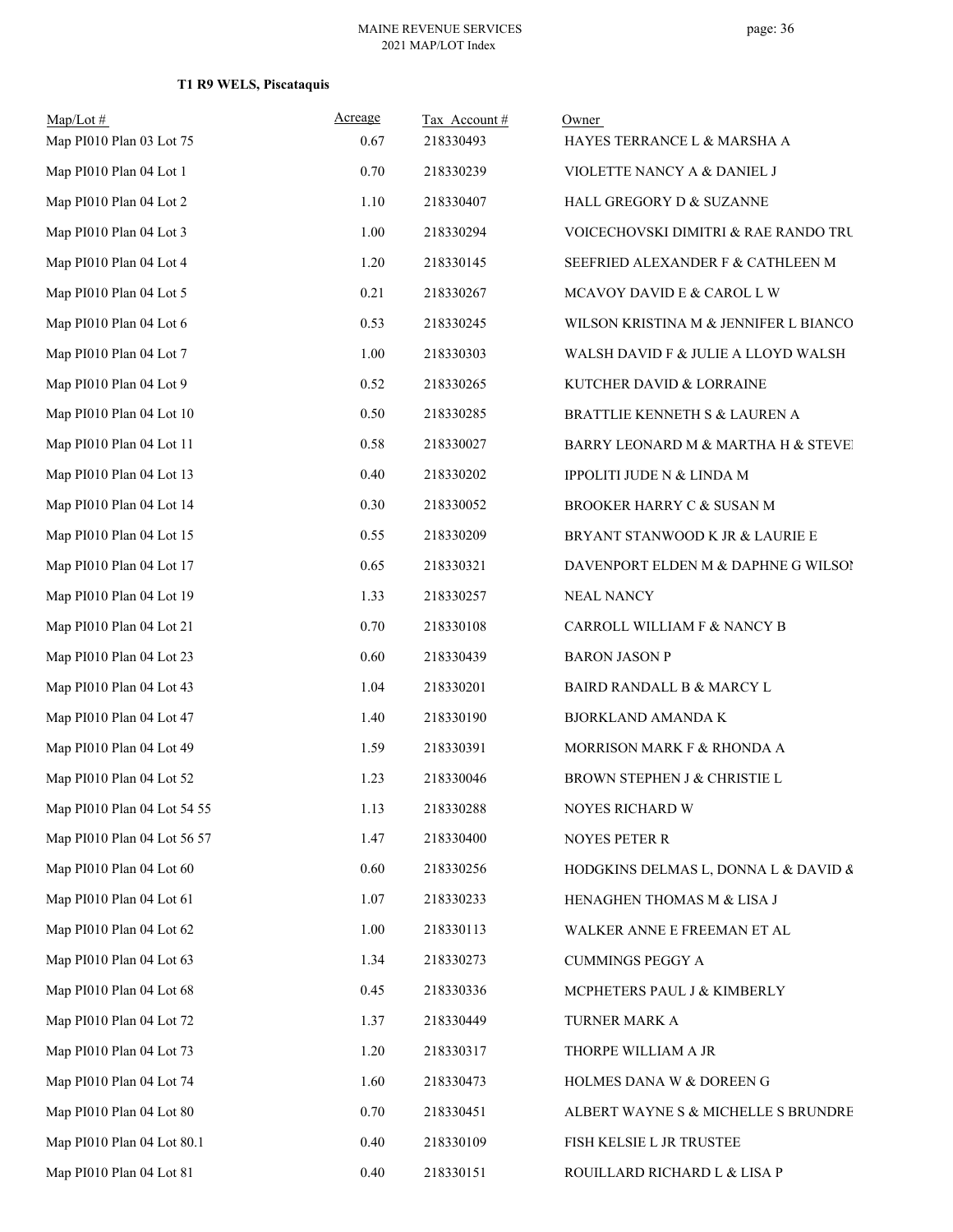| $Map/Lot \#$<br>Map PI010 Plan 04 Lot 82 | Acreage<br>0.50 | Tax Account#<br>218330152 | Owner<br>BURNHAM JOHN F JR & SHERYL D TANGUA |
|------------------------------------------|-----------------|---------------------------|----------------------------------------------|
| Map PI010 Plan 04 Lot 84                 | 1.15            | 218330058                 | LITTLEFIELD HOWARD R & YVONNE M              |
| Map PI010 Plan 04 Lot 85                 | 0.49            | 218330088                 | MOLDAVER CLAUDE A, MARGARET E                |
| Map PI010 Plan 04 Lot 87                 | 0.53            | 218330154                 | MOLDAVER CLAUDE A & MARGARET E               |
| Map PI010 Plan 04 Lot 88                 | 0.97            | 218330156                 | HERDLE CAROLINE                              |
| Map PI010 Plan 04 Lot 89                 | 1.00            | 218330306                 | PHENICIE DALE K                              |
| Map PI010 Plan 04 Lot 91                 | 1.00            | 218330073                 | SENTER MATTHEW & RACHEL                      |
| Map PI010 Plan 04 Lot 92                 | 0.63            | 218330354                 | GIRSA STEPHEN G, DEBBIE L, TYSON J, & JE:    |
| Map PI010 Plan 04 Lot 93                 | 0.59            | 218330299                 | ARMSTRONG MARY                               |
| Map PI010 Plan 04 Lot 94                 | 0.96            | 218330363                 | HARTLEY DAVID A & ALICE M                    |
| Map PI010 Plan 04 Lot 95                 | 1.18            | 218330433                 | JEMFULL LLC                                  |
| Map PI010 Plan 04 Lot 96                 | 0.41            | 218330492                 | <b>BROWN STEPHEN</b>                         |
| Map PI010 Plan 05 Lot 1                  | 1.05            | 218330024                 | HAMMOND NORRIS R III & CAROLINE R            |
| Map PI010 Plan 05 Lot 2                  | 0.52            | 218330370                 | FREEMAN ELIZABETH A                          |
| Map PI010 Plan 05 Lot 3                  | 0.88            | 218330089                 | MITCHELL ROBERT L & JENNIFER S               |
| Map PI010 Plan 05 Lot 4                  | 0.48            | 218330207                 | MOLINO ANTHONY J & ANNA T                    |
| Map PI010 Plan 05 Lot 4.2                | 0.49            | 218330049                 | PEABODY GARRY A & CARRIE A                   |
| Map PI010 Plan 05 Lot 5                  | 0.98            | 218330236                 | RUFFINI LINDA A & ERIK L NELSON              |
| Map PI010 Plan 05 Lot 6                  | 0.61            | 218330275                 | VAZNIS TRINA A & WILLIAM C                   |
| Map PI010 Plan 05 Lot 7                  | 0.66            | 218330352                 | AYOTTE MATTHEW A & NICOLE A                  |
| Map PI010 Plan 05 Lot 8                  | 0.86            | 218330010                 | BAIM TRUDELL K & TYLER A &                   |
| Map PI010 Plan 05 Lot 9                  | 0.60            | 218330351                 | TANSEY KENNETH R & PAUL D TRUSTEE            |
| Map PI010 Plan 05 Lot 10                 | 1.06            | 218330349                 | THOMPSON STEPHANIE L & DARRICK A             |
| Map PI010 Plan 05 Lot 12                 | 1.13            | 218330426                 | MICHAUD FREDERICK L                          |
| Map PI010 Plan 05 Lot 13                 | 1.39            | 218330324                 | ELLIOTT DANIEL W & MARGARET E                |
| Map PI010 Plan 05 Lot 15 16              | 1.49            | 218330468                 | BEAUPAIN DEAN A                              |
| Map PI010 Plan 05 Lot 17.2 18            | 0.83            | 218330111                 | HEPWORTH RICHARD A & ANNE C                  |
| Map PI010 Plan 05 Lot 19 20              | 0.67            | 218330356                 | COVINO ENRICO & SUSAN                        |
| Map PI010 Plan 05 Lot 21                 | 1.02            | 218330036                 | GILES JANETTE L & N SHANE                    |
| Map PI010 Plan 05 Lot 37                 | 0.96            | 218330084                 | PIERCE CHRISTOPHER J                         |
| Map PI010 Plan 05 Lot 38                 | 0.68            | 218330125                 | MORNEAULT CYNTHIA A & TERRY W                |
| Map PI010 Plan 05 Lot 39 39.1            | 2.21            | 218330459                 | ROY FRANK W & JOY E                          |
| Map PI010 Plan 05 Lot 41                 | 0.51            | 218330188                 | RUYEVCAN CARL J & NANCY A                    |
| Map PI010 Plan 05 Lot 43                 | 0.72            | 218330237                 | KENWAY LESTER C & ELSA J SANBORN             |
| Map PI010 Plan 06 Lot 1                  | 0.43            | 218330211                 | HUNNEWELL LINDA MACDONALD & LAURI            |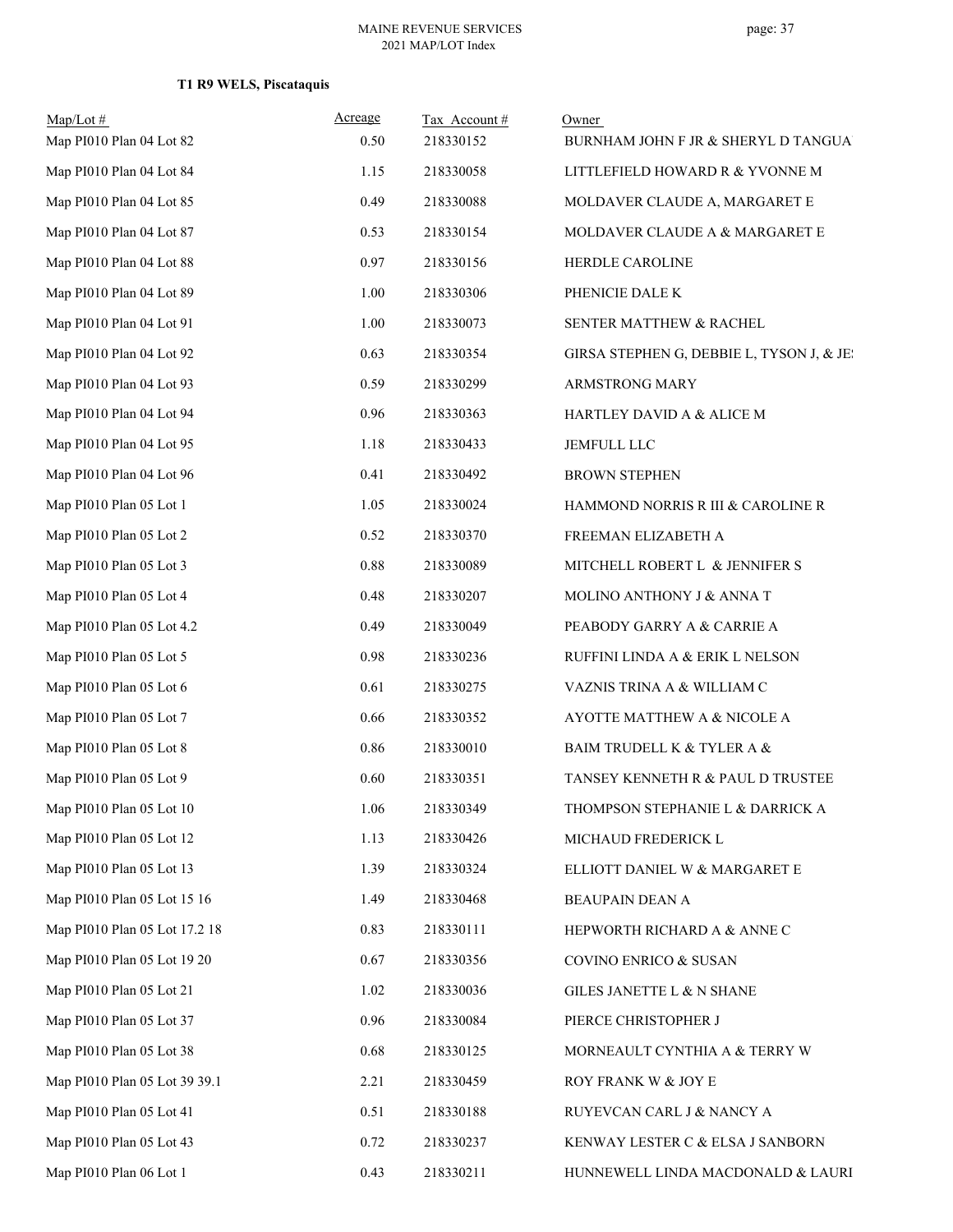| $Map/Lot$ #<br>Map PI010 Plan 06 Lot 2 | Acreage<br>1.09 | Tax Account#<br>218330231 | Owner<br>HARTLEY SANDY T & RONALD D JR        |
|----------------------------------------|-----------------|---------------------------|-----------------------------------------------|
| Map PI010 Plan 06 Lot 3                | 1.10            | 218330035                 | <b>BOSSIE MARK J &amp; NATHALIE E</b>         |
| Map PI010 Plan 06 Lot 4                | 0.55            | 218330063                 | PAGE DENISE M, DIANE L GARVIN                 |
| Map PI010 Plan 06 Lot 5                | 0.97            | 218330101                 | <b>EWING JAMES R</b>                          |
| Map PI010 Plan 06 Lot 6 6.2            | 0.86            | 218330119                 | DIONNE THOMAS E & CAROL S                     |
| Map PI010 Plan 06 Lot 7                | 0.42            | 218330117                 | MORSE JEAN M & HARRY E III                    |
| Map PI010 Plan 06 Lot 8                | 0.50            | 218330168                 | MCCABE TIMOTHY P & SANDRA S                   |
| Map PI010 Plan 06 Lot 9                | 0.48            | 218330362                 | GEORGE-ADAMS CARLENE H & AARON T AI           |
| Map PI010 Plan 06 Lot 10               | 0.65            | 218330319                 | WEDGE WILLIAM K & MELISSA T. ET AL            |
| Map PI010 Plan 06 Lot 11               | 0.43            | 218330318                 | GODFREY ALBERT L JR & BARBARA C               |
| Map PI010 Plan 06 Lot 12               | 0.45            | 218330366                 | LEE ROBERT V & PATRICIA D                     |
| Map PI010 Plan 06 Lot 13               | 0.40            | 218330040                 | <b>BOUCHARD SHAUNA L &amp; KYLE R</b>         |
| Map PI010 Plan 06 Lot 14               | 0.52            | 218330041                 | <b>BOUCHARD SHAWN R &amp; CINDY L</b>         |
| Map PI010 Plan 06 Lot 15 15.1          | 1.14            | 218330039                 | PLISGA STANLEY J JR & BARBARA & CYNTH         |
| Map PI010 Plan 06 Lot 16               | 0.44            | 218330241                 | PLISGA STANLEY J JR & BARBARA A               |
| Map PI010 Plan 06 Lot 17               | 0.52            | 218330019                 | DAIGLE RODNEY & TIA                           |
| Map PI010 Plan 06 Lot 18               | 0.87            | 218330093                 | GOULET CONNOLLY MARYBETH                      |
| Map PI010 Plan 06 Lot 19               | 0.40            | 218330376                 | HALE RICHARD A SR, KATHLEEN A, RICHAR         |
| Map PI010 Plan 06 Lot 20               | 0.43            | 218330021                 | NASON DREW S & JULIE L                        |
| Map PI010 Plan 06 Lot 21               | 0.70            | 218330023                 | KRAUSE FAMILY MAINE PROPERTY TRUST            |
| Map PI010 Plan 06 Lot 22               | 0.41            | 218330347                 | STILLE JENNIFER E                             |
| Map PI010 Plan 06 Lot 23               | 1.03            | 218330258                 | CLARK HERBERT E & ELLEN R & JOSEPH E $\delta$ |
| Map PI010 Plan 06 Lot 25               | 0.77            | 218330126                 | HALE CHERYL ANN & HEIDI JEAN GODDARI          |
| Map PI010 Plan 06 Lot 26               | 0.65            | 218330169                 | CAMP JOMARY LLC                               |
| Map PI010 Plan 06 Lot 27 28            | 0.97            | 218330018                 | BARTLEY FAMILY LLC                            |
| Map PI010 Plan 06 Lot 29               | 0.57            | 218330176                 | JORDAN-HILLIER GINGER L, MARK C JORDA         |
| Map PI010 Plan 06 Lot 30               | 0.95            | 218330135                 | MITCHELL JENNIFER S & ROBERT L                |
| Map PI010 Plan 06 Lot 31               | 0.73            | 218330387                 | LANDER GALEN M & KELLY L BRAGDON TF           |
| Map PI010 Plan 06 Lot 32               | 1.07            | 218330375                 | RIDEOUT STEPHEN G & CAROL & GLENN             |
| Map PI010 Plan 06 Lot 33               | 1.12            | 218330291                 | O'KANE DELORES C                              |
| Map PI010 Plan 06 Lot 34               | 0.78            | 218330290                 | DUPREY VANESSA                                |
| Map PI010 Plan 06 Lot 35               | 0.91            | 218330148                 | NICHOLSON JOHN H & TINA MAY &                 |
| Map PI010 Plan 06 Lot 36               | 0.97            | 218330066                 | MCCUE BRIAN D & CHRISTINA M                   |
| Map PI010 Plan 06 Lot 37               | 1.12            | 218330048                 | MCGREEVY WILLIAM J & BEVERLEY L               |
| Map PI010 Plan 06 Lot 38               | 1.15            | 218330378                 | BERUBE JASON & AARON & ISAAC & KEITH          |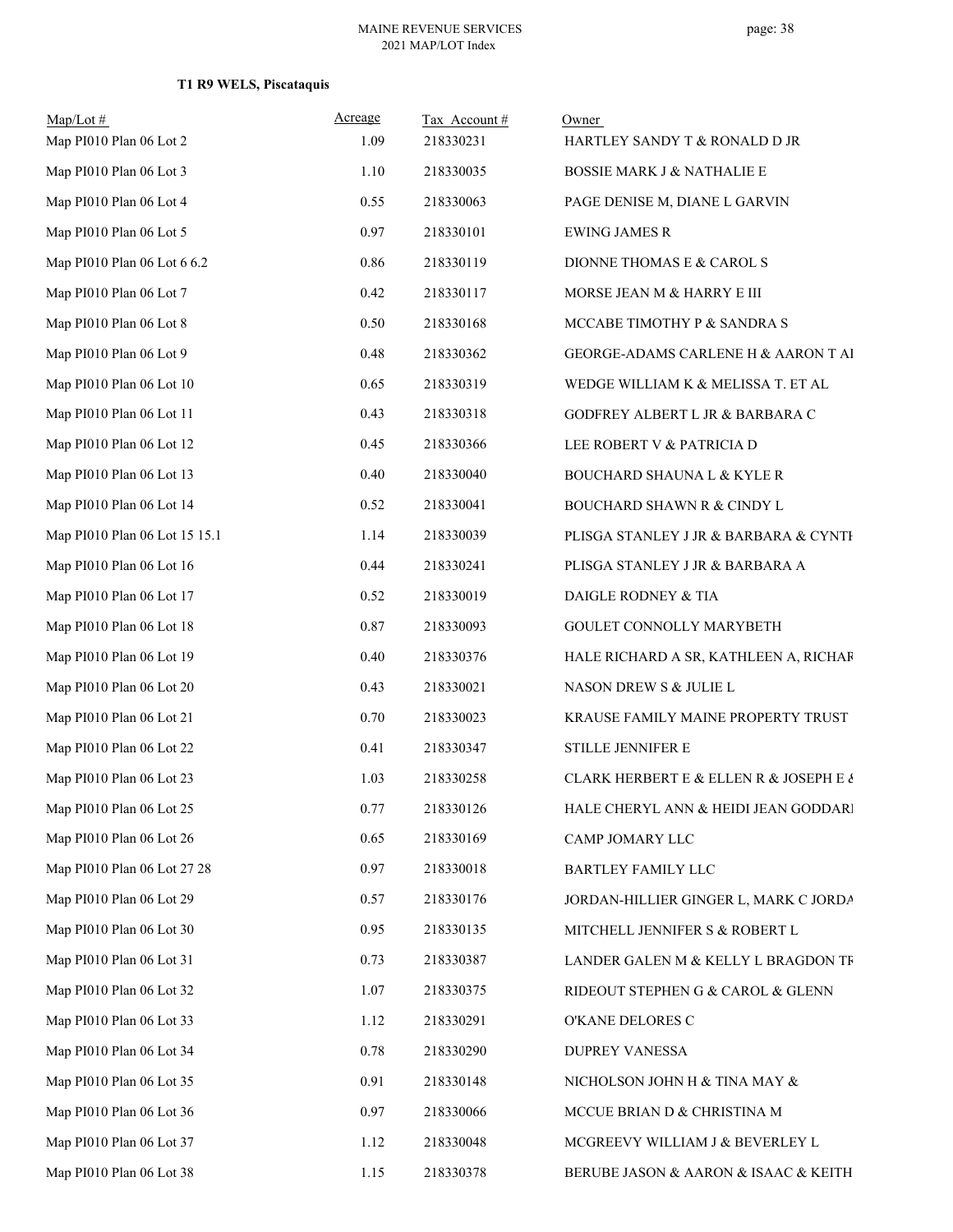| $Map/Lot \#$<br>Map PI010 Plan 06 Lot 39 | Acreage<br>1.24 | Tax Account#<br>218330419 | Owner<br>HASKINS JON E & STEPHANIE J  |
|------------------------------------------|-----------------|---------------------------|---------------------------------------|
| Map PI010 Plan 06 Lot 40                 | 0.64            | 218330085                 | <b>GIRSA STEPHEN G &amp; DEBBIE L</b> |
| Map PI010 Plan 06 Lot 41                 | 1.38            | 218330170                 | DOODY ELDON L & DONNA L               |
| Map PI010 Plan 06 Lot 42                 | 0.79            | 218330361                 | TRAINOR DAVID L & PATRICIA A & PAUL L |
| Map PI010 Plan 06 Lot 43                 | 0.65            | 218330034                 | VANIER PAUL A & DONNA L DANCAUSE      |
| Map PI010 Plan 06 Lot 44                 | 0.63            | 218330327                 | <b>RUSH DOUGLAS R</b>                 |
| Map PI010 Plan 06 Lot 45                 | 0.46            | 218330374                 | WHEATON RONALD H, MARGIE L &          |
| Map PI010 Plan 06 Lot 45.1               | 0.61            | 218330429                 | CASEY BRIAN D & BRENDALEE             |
| Map PI010 Plan 06 Lot 46                 | 0.34            | 218330172                 | JOHNSON CAROLYN, LYNNE M MACKIN       |
| Map PI010 Plan 06 Lot 47                 | 0.38            | 218330137                 | <b>BENOIT LINDA R</b>                 |
| Map PI010 Plan 06 Lot 48 49              | 1.97            | 218330045                 | BOYNTON KEVIN L                       |
| Map PI010 Plan 06 Lot 50                 | $0.38\,$        | 218330311                 | NELSON RICHARD J & KAREN H            |
| Map PI010 Plan 06 Lot 51                 | 0.39            | 218330047                 | <b>CORMIER LAURIE A</b>               |
| Map PI010 Plan 06 Lot 52                 | 0.74            | 218330042                 | BOUTAUGH STEPHEN F & REBECCA A        |
| Map PI010 Plan 06 Lot 52                 | 0.67            | 218330454                 | LEIFER ELIHU I                        |
| Map PI010 Plan 06 Lot 53                 | 1.01            | 218330227                 | NELSON RICHARD J & KAREN H            |
| Map PI010 Plan 06 Lot 53.2 66            | 1.52            | 218330263                 | MARQUIS ROBERT J TRUSTEE              |
| Map PI010 Plan 06 Lot 56                 | 2.35            | 218330022                 | LYON BRADFIELD & JUDITH M             |
| Map PI010 Plan 06 Lot 62                 | 1.09            | 218330367                 | DONO EMMA H &                         |
| Map PI010 Plan 06 Lot 63                 | 0.83            | 218330246                 | MICHAUD JAMES E                       |
| Map PI010 Plan 06 Lot 64                 | 0.63            | 218330075                 | HALLEY KEVIN B & SHARON A             |
| Map PI010 Plan 06 Lot 65                 | 1.29            | 218330053                 | <b>ALLEN ROY &amp; TRACEY</b>         |
| Map PI010 Plan 06 Lot 67                 | 0.56            | 218330326                 | BULLEY CONRAD C & YOLANDA C           |
| Map PI010 Plan 06 Lot 68                 | 0.62            | 218330181                 | O'HALLORAN JUDITH ANN                 |
| Map PI010 Plan 06 Lot 69                 | 0.44            | 218330071                 | <b>CIVIELLO AARON</b>                 |
| Map PI010 Plan 06 Lot 70                 | 0.69            | 218330364                 | CURRAN CHERYL A & TIMOTHY D           |
| Map PI010 Plan 06 Lot 71 72              | 0.39            | 218330348                 | VATCKY CHARLES H JR                   |
| Map PI010 Plan 06 Lot 73                 | 0.11            | 218330070                 | CIVIELLO SAMUEL H                     |
| Map PI010 Plan 06 Lot 74                 | 0.77            | 218330197                 | LEINO TANYA R & SUSAN J               |
| Map PI010 Plan 06 Lot 75 75.1            | 3.18            | 218330262                 | RICHARDS JOHN L JR & TAMMY L          |
| Map PI010 Plan 06 Lot 76                 | 0.99            | 218330274                 | KLIMAS ROBERT E                       |
| Map PI010 Plan 06 Lot 76.1               | 1.32            | 218330457                 | HEBERT DANIEL L                       |
| Map PI010 Plan 06 Lot 77                 | 0.67            | 218330064                 | PEDERSEN KRISTEN N & ANDREW M GELIN.  |
| Map PI010 Plan 06 Lot 78 79              | 1.16            | 218330455                 | LEONAS DANIEL J, JANICE B, LYNDA G    |
| Map PI010 Plan 06 Lot 80                 | 0.95            | 218330283                 | BROWN EDMUND EARLE III & DEBORAH J    |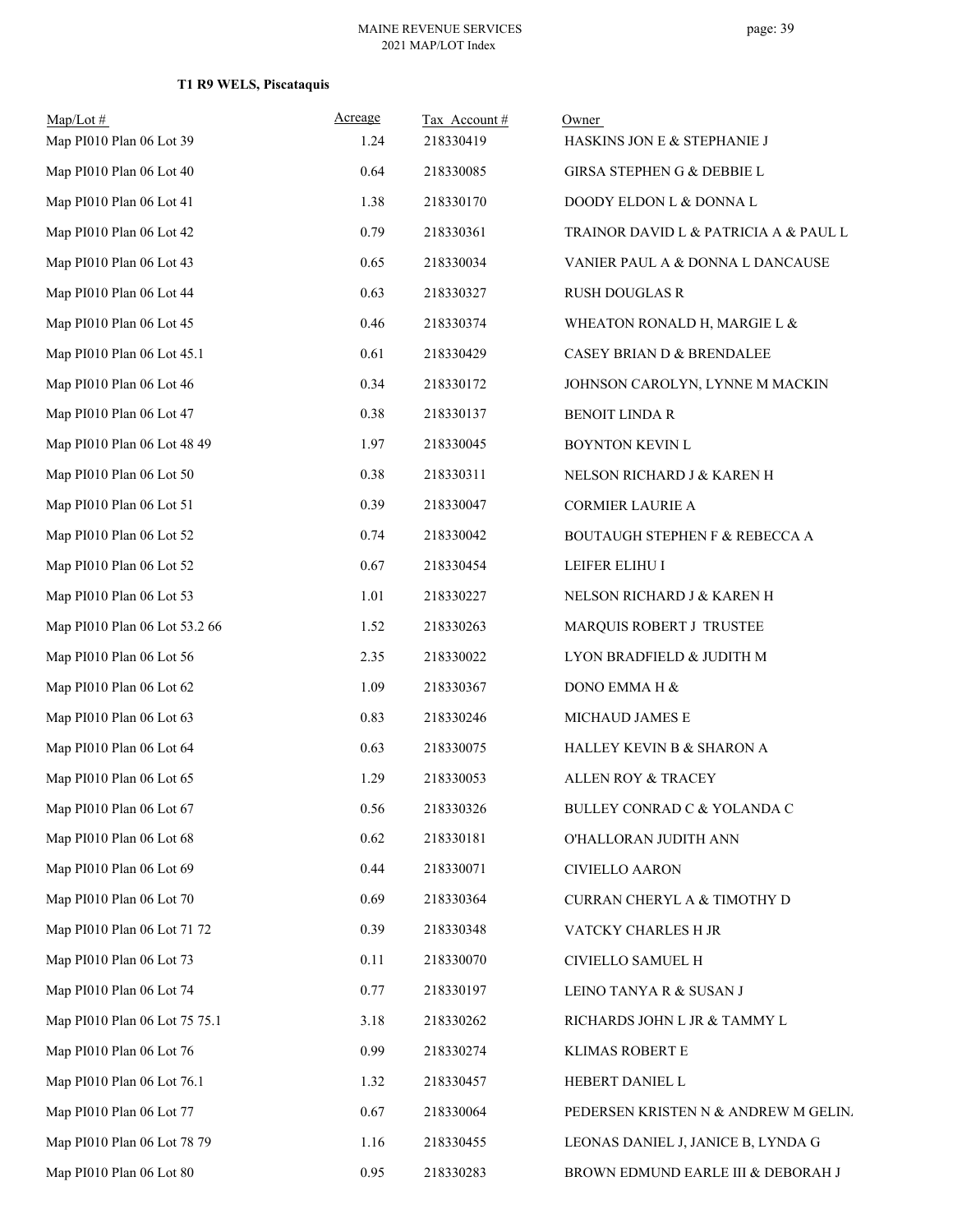| $Map/Lot$ #<br>Map PI010 Plan 06 Lot 81.2 83 | Acreage<br>2.04 | Tax Account#<br>218330277 | Owner<br>NASON DANTON S & GAILR TRUSTEES |
|----------------------------------------------|-----------------|---------------------------|------------------------------------------|
| Map PI010 Plan 06 Lot 84                     | 0.46            | 218330499                 | KCI-ALESKANAK LLC                        |
| Map PI010 Plan 07 Lot 1                      | 0.44            | 218330173                 | JOHNSON JOHN F & SUSAN A                 |
| Map PI010 Plan 07 Lot 2                      | 0.99            | 218330310                 | POWERS RAYMOND S                         |
| Map PI010 Plan 07 Lot 3 3.2                  | 0.72            | 218330167                 | ATWOOD RANDALL B & DEBRA L               |
| Map PI010 Plan 07 Lot 4                      | 0.52            | 218330333                 | MORROW SUSAN J & BRUCE E & CARL D SE     |
| Map PI010 Plan 07 Lot 5                      | 0.45            | 218330192                 | LAPLANTE KENNETH A & TINA L              |
| Map PI010 Plan 07 Lot 6                      | 0.96            | 218330355                 | MCFADDEN WILLIAM J JR & SALLY MCFADI     |
| Map PI010 Plan 07 Lot 11                     | 0.47            | 218330228                 | ONEILL TRACY B & ADAM &                  |
| Map PI010 Plan 07 Lot 12                     | 0.53            | 218330229                 | MAYBERRY BRUCE C & NALEEN                |
| Map PI010 Plan 07 Lot 13                     | 0.65            | 218330092                 | NORTHWAY MICHAEL A & MARSHA M            |
| Map PI010 Plan 07 Lot 14                     | 0.35            | 218330090                 | CLEAVES MARK A & DIANE L                 |
| Map PI010 Plan 07 Lot 15                     | 0.48            | 218330115                 | CAMP CHUBBY LLC                          |
| Map PI010 Plan 07 Lot 16                     | 0.52            | 218330338                 | <b>SMITH SCOTT E</b>                     |
| Map PI010 Plan 07 Lot 17                     | 0.56            | 218330320                 | BURNS ROBERT L & SIGRID E BERG           |
| Map PI010 Plan 07 Lot 18                     | 0.41            | 218330316                 | STRATTON PETER G & CHERYL L              |
| Map PI010 Plan 07 Lot 19                     | 0.57            | 218330097                 | ELLIOTT RICHARD D & KRISTEN ANN          |
| Map PI010 Plan 07 Lot 20 20.2                | 0.85            | 218330175                 | JORDAN GEORGE M JR & JAMES M             |
| Map PI010 Plan 07 Lot 22                     | 1.50            | 218330225                 | HALL ELLIS H JR                          |
| Map PI010 Plan 07 Lot 23                     | 0.64            | 218330184                 | MCGOLDRICK PATRICK A & KAREN M           |
| Map PI010 Plan 07 Lot 23.1                   | 1.78            | 218330183                 | MCGOLDRICK PATRICK A & KAREN M           |
| Map PI010 Plan 07 Lot 24                     | 0.61            | 218330199                 | <b>BOYD LINDA J &amp; ELLIOTT R</b>      |
| Map PI010 Plan 07 Lot 25 25.2                | 0.90            | 218330215                 | SANDERS KRISTEN M                        |
| Map PI010 Plan 07 Lot 26                     | 0.73            | 218330222                 | REEVES SANDRA J                          |
| Map PI010 Plan 07 Lot 27                     | 0.79            | 218330212                 | DENNEEN BONNIE M                         |
| Map PI010 Plan 07 Lot 28                     | 0.67            | 218330286                 | CESARE ANTHONY D & RAMONA J              |
| Map PI010 Plan 07 Lot 29                     | 1.46            | 218330305                 | MENARD RALPH G & PORTIA R                |
| Map PI010 Plan 07 Lot 30                     | 0.72            | 218330250                 | MURPHY TONI J & JON L                    |
| Map PI010 Plan 07 Lot 31                     | 1.04            | 218330248                 | MORRISON WARREN J & LORI A               |
| Map PI010 Plan 07 Lot 32                     | 0.71            | 218330369                 | SMITH LAWRENCE W                         |
| Map PI010 Plan 07 Lot 33                     | 0.76            | 218330282                 | LABBY RODERICK R JR & VALERIE E          |
| Map PI010 Plan 07 Lot 34                     | 0.78            | 218330325                 | RUSH JOHN W & LYNN M                     |
| Map PI010 Plan 07 Lot 35                     | 1.03            | 218330068                 | <b>CORMIER GAYLE S</b>                   |
| Map PI010 Plan 07 Lot 36                     | 1.14            | 218330072                 | CHRISTENSEN RONALD C & LORETTA C         |
| Map PI010 Plan 07 Lot 38                     | 0.69            | 218330186                 | BONIN MICHAEL R & JULIE A                |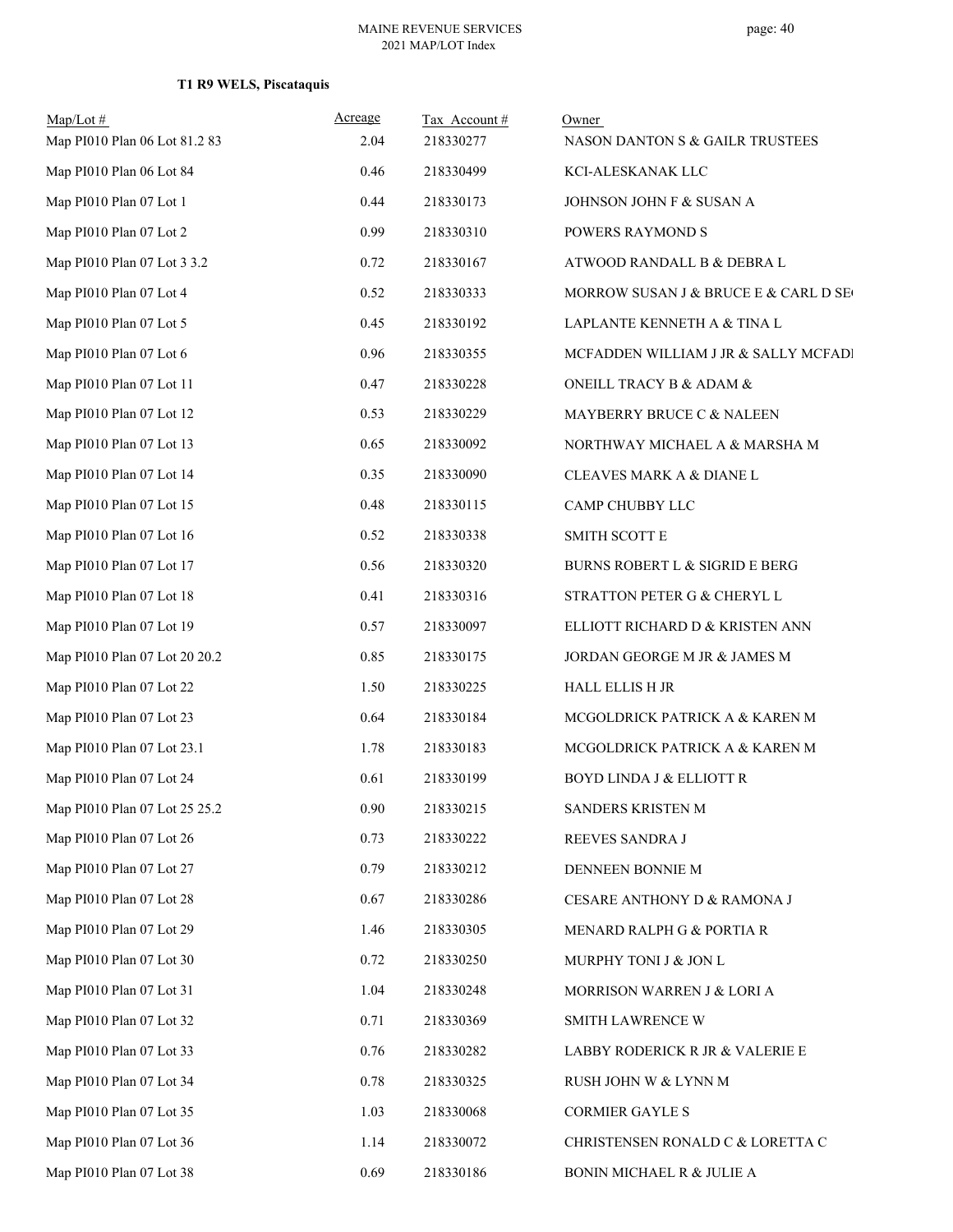| $Map/Lot$ #<br>Map PI010 Plan 07 Lot 39 | Acreage<br>0.77 | Tax Account#<br>218330342 | Owner<br>PANGBURN LINDA D               |
|-----------------------------------------|-----------------|---------------------------|-----------------------------------------|
| Map PI010 Plan 07 Lot 40                | 0.56            | 218330341                 | HODGE MICHAEL PERSONAL REP & CYNTHI     |
| Map PI010 Plan 07 Lot 42                | 0.64            | 218330081                 | CRANDALL WAYNE R & WINSTON K            |
| Map PI010 Plan 07 Lot 43                | 0.40            | 218330164                 | JONES KIM L & MICHAEL A                 |
| Map PI010 Plan 07 Lot 44                | 0.56            | 218330329                 | ST JOHN BRIAN R TRUSTEE                 |
| Map PI010 Plan 07 Lot 45                | 0.87            | 218330014                 | RODENBAUGH MATTHEW F & JULIE A &        |
| Map PI010 Plan 07 Lot 46                | 0.27            | 218330219                 | MARTIN FAMILY REVOCABLE LIVING TRUS     |
| Map PI010 Plan 07 Lot 47                | 0.38            | 218330015                 | CHINNOCK RICHARD & MARGIT D             |
| Map PI010 Plan 07 Lot 48                | 0.86            | 218330297                 | COUSENS RICHARD V J, RHONDA G & ERIC J  |
| Map PI010 Plan 07 Lot 49                | 0.55            | 218330083                 | WEXLER DAVID M                          |
| Map PI010 Plan 07 Lot 49                | 0.52            | 218330359                 | BULLEY DUSTIN C                         |
| Map PI010 Plan 07 Lot 50                | 0.41            | 218330218                 | MANZO RICHARD A & ELLEN L               |
| Map PI010 Plan 07 Lot 52                | 0.56            | 218330069                 | <b>CHASE H MARK</b>                     |
| Map PI010 Plan 07 Lot 53                | 0.45            | 218330259                 | KNOWLTON JUDITH E, DOUGLASS D, LISA M   |
| Map PI010 Plan 07 Lot 54                | 0.48            | 218330213                 | ANGOTTI RODNEY P & ADA A                |
| Map PI010 Plan 07 Lot 55                | 0.21            | 218330099                 | SATCHFIELD CYNTHIA L                    |
| Map PI010 Plan 07 Lot 56                | 5.50            | 218330043                 | BIG MOOSE INN CABINS & CAMPGROUND IN    |
| Map PI010 Plan 07 Lot 56.1              | 0.00            | 218330032P                | GARAND SANDRA G & THOMAS M BELL         |
| Map PI010 Plan 07 Lot 56.1              | 0.18            | 218330427                 | BELL SANDRA GARAND & THOMAS M           |
| Map PI010 Plan 07 Lot 56.1              | 33.50           | 218330484                 | BIG MOOSE INN CABINS & CAMPGROUND IN    |
| Map PI010 Plan 07 Lot 56.2              | 0.21            | 218330394                 | BIG MOOSE INN CABINS & CAMPGROUND IN    |
| Map PI010 Plan 07 Lot 58 88 89 90       | 1.33            | 218330165                 | BIG MOOSE INN CABINS & CAMPGROUND IN    |
| Map PI010 Plan 07 Lot 63                | $0.60\,$        | 218330350                 | YARINGTON BARBARA A & RONALD G SWA      |
| Map PI010 Plan 07 Lot 64                | 0.93            | 218330253                 | MCDONALD WILLIAM E                      |
| Map PI010 Plan 07 Lot 65                | 0.78            | 218330057                 | BROWN WARREN H & TAMMI F                |
| Map PI010 Plan 07 Lot 66                | 1.07            | 218330249                 | OAKES MICHAEL A & PAMELA J              |
| Map PI010 Plan 07 Lot 67                | 2.55            | 218330062                 | BUDREAU MICHAEL E & VICTORIA N          |
| Map PI010 Plan 07 Lot 68                | 0.73            | 218330114                 | BUDGE NORMAN JR & DOROTHY A             |
| Map PI010 Plan 07 Lot 69                | 0.63            | 218330383                 | HASKINS STEPHANIE J & MICHELLE L TREP.  |
| Map PI010 Plan 07 Lot 70                | 0.36            | 218330205                 | HASKINS JON E & STEPHANIE J &           |
| Map PI010 Plan 07 Lot 71                | 0.95            | 218330112                 | FROST SUSAN L                           |
| Map PI010 Plan 07 Lot 72                | 0.45            | 218330051                 | HARRIS EUGENE R, GWEN MH BAILEY & CH    |
| Map PI010 Plan 07 Lot 73                | 2.29            | 218330272                 | GLUSCIC JOHN J, CHRISTINE M LANG & LEA  |
| Map PI010 Plan 07 Lot 74                | 0.82            | 218330067                 | DECHENES CYNTHIA J, NEIL J, LYNN S LANI |
| Map PI010 Plan 07 Lot 75                | 0.82            | 218330144                 | DECHENES NEIL & KENDRA                  |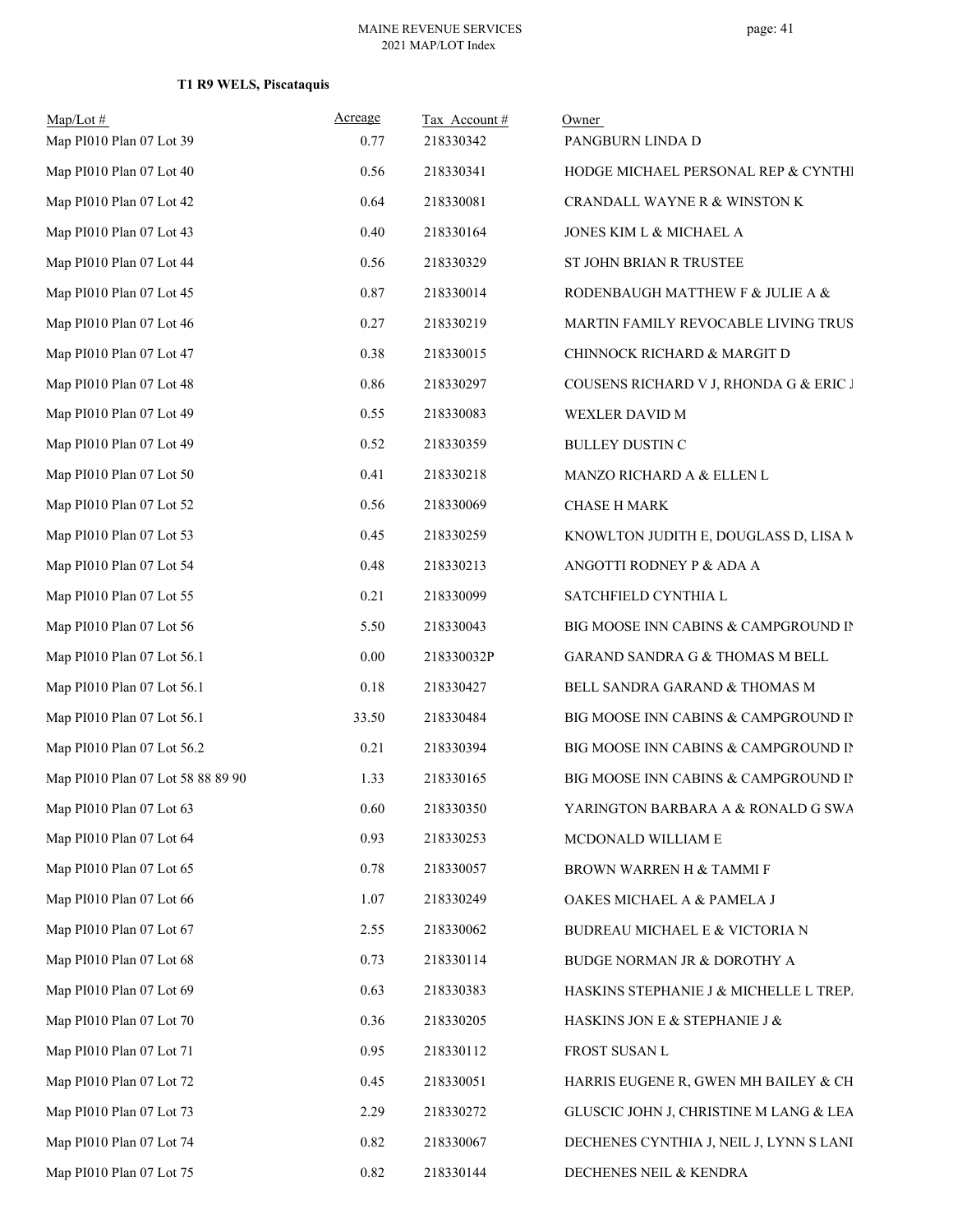| $Map/Lot$ #<br>Map PI010 Plan 07 Lot 76 | Acreage<br>0.48 | Tax Account#<br>218330223 | Owner<br>PELLETIER DEREK L & JOHNNA L |
|-----------------------------------------|-----------------|---------------------------|---------------------------------------|
| Map PI010 Plan 07 Lot 76.1              | 6.51            | 218330496                 | PELLETIER DEREK L & JOHNNA L          |
| Map PI010 Plan 07 Lot 77                | 0.46            | 218330162                 | HOPPER MARK R & DONNA L               |
| Map PI010 Plan 07 Lot 78                | 0.93            | 218330270                 | GILES GUY G & NICOLE S                |
| Map PI010 Plan 07 Lot 79                | 1.81            | 218330038                 | PELLETIER STEVEN                      |
| Map PI010 Plan 07 Lot 80 80.1           | 1.88            | 218330345                 | ST PETER HAROLD W SR & MARYANN        |
| Map PI010 Plan 07 Lot 80.2 80.21        | 1.40            | 218330422                 | SODERMAN RICHARD & ANNAMARIE          |
| Map PI010 Plan 07 Lot 81 81.1           | 1.32            | 218330332                 | <b>LEWIN JANE B</b>                   |
| Map PI010 Plan 07 Lot 82                | 0.58            | 218330371                 | KING TRACY L, TIMOTHY D & SONYA L WEI |
| Map PI010 Plan 07 Lot 83                | 0.62            | 218330061                 | DE WET STEYN JONATHAN P & MADELIN     |
| Map PI010 Plan 07 Lot 84                | 0.33            | 218330432                 | BELL THOMAS & SANDRA G                |
| Map PI010 Plan 07 Lot 85                | 0.38            | 218330159                 | MORRISON DANIEL T & PHILIPA B         |
| Map PI010 Plan 07 Lot 86                | 0.41            | 218330384                 | WILSON SUSAN G                        |
| Map PI010 Plan 07 Lot 87                | 0.41            | 218330095                 | DOWNS GARY D & ANITA M                |
| Map PI010 Plan 07 Lot 88                | 0.20            | 218330096                 | SEWITSKY PAMELA J                     |
| Map PI010 Plan 07 Lot 89                | 0.32            | 218330242                 | MICHAUD JOHN E, JULES E & ROBERT S    |
| Map PI010 Plan 07 Lot 90                | 0.42            | 218330102                 | BOWLES THOMAS H & SANDRA J CO-TRUST   |
| Map PI010 Plan 07 Lot 91                | 0.83            | 218330344                 | <b>RUSH GARY J</b>                    |
| Map PI010 Plan 07 Lot 92                | 0.72            | 218330077                 | BISHOP LYNN MARTELL & STEPHEN M       |
| Map PI010 Plan 07 Lot 94                | 0.15            | 218330331                 | IPPOLITI PETER J & CAROL W            |
| Map PI010 Plan 07 Lot 94.1              | 0.18            | 218330235                 | FIELD DOUGLAS R & KAREN E             |
| Map PI010 Plan 07 Lot 95.1              | 0.60            | 218330477                 | SPENCER COVE LOT OWNERS ASSOCIATION   |
| Map PI010 Plan 08 Lot 1                 | 1.05            | 218330013                 | MOORE DAVID J & JUDITH A              |
| Map PI010 Plan 08 Lot 3                 | 2.07            | 218330393                 | FALOON MICHAEL & STEPHANIE            |
| Map PI010 Plan 08 Lot 7                 | 1.67            | 218330417                 | HERRING FREDERICK B & YVETTE C        |
| Map PI010 Plan 08 Lot 8                 | 0.56            | 218330313                 | MOORE RYAN J                          |
| Map PI010 Plan 08 Lot 9                 | 0.61            | 218330312                 | PREBLE RONALD W & JEAN AG             |
| Map PI010 Plan 08 Lot 11                | 1.19            | 218330314                 | NODDIN ROBERT W & SUSAN B             |
| Map PI010 Plan 08 Lot 28                | 0.58            | 218330340                 | KING KEVIN D & DENISE M               |
| Map PI010 Plan 08 Lot 29                | 1.23            | 218330028                 | SOUCY MICHAEL J & CINDY M             |
| Map PI010 Plan 08 Lot 33                | 1.14            | 218330335                 | ANDERSON LAWRENCE M & TRACY L         |
| Map PI010 Plan 08 Lot 36                | 0.94            | 218330098                 | ELLIOTT SHAWN M & LINDA A             |
| Map PI010 Plan 08 Lot 37                | 0.81            | 218330368                 | WAGNER CHRIS A & DONA                 |
| Map PI010 Plan 08 Lot 38                | 0.37            | 218330200                 | ROBINSON WILLIAM J & SYLVIA A         |
| Map PI010 Plan 08 Lot 39                | $0.86\,$        | 218330210                 | STOREY MICHAEL J & MELISSA M          |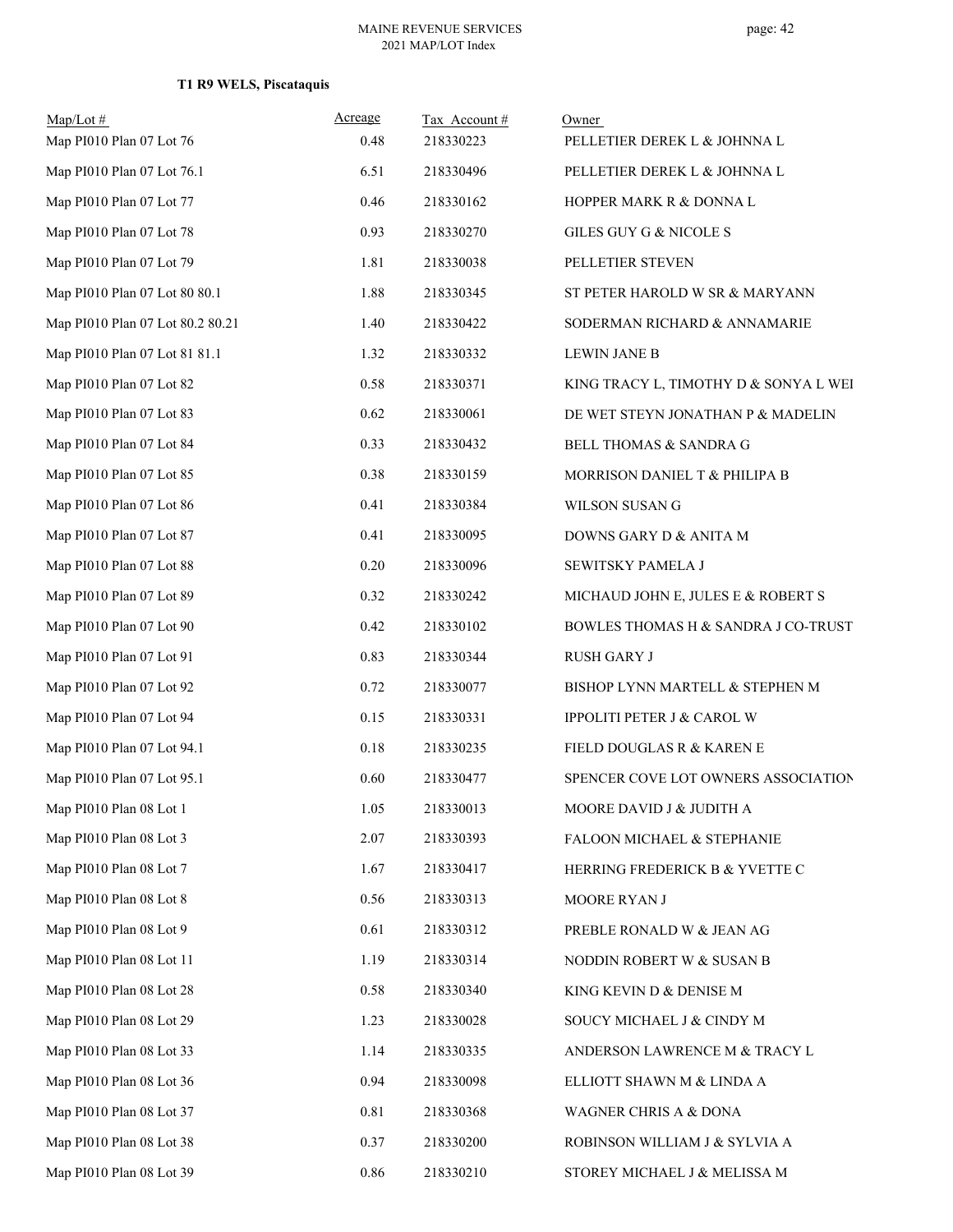| $Map/Lot \#$               | Acreage | Tax Account# | Owner                                  |
|----------------------------|---------|--------------|----------------------------------------|
| Map PI010 Plan 08 Lot 41   | 0.86    | 218330302    | BONNELL CURTIS D & BECKY SUE           |
| Map PI010 Plan 08 Lot 42   | 0.58    | 218330301    | CROCKER LAWRENCE TRUSTEE               |
| Map PI010 Plan 08 Lot 43   | 0.64    | 218330385    | YORK ROBERT J & LESLIE G               |
| Map PI010 Plan 08 Lot 44   | 1.14    | 218330386    | MADORE DAWN Y                          |
| Map PI010 Plan 08 Lot 45   | 0.34    | 218330182    | DRISKO ROSALIND L, RICHARD L           |
| Map PI010 Plan 08 Lot 46   | 0.33    | 218330160    | BROOKS SCOTT E & KELLY J FARQUHAR      |
| Map PI010 Plan 08 Lot 47   | 0.13    | 218330080    | <b>LAMKIN DENISE</b>                   |
| Map PI010 Plan 08 Lot 48   | 0.13    | 218330194    | KATAHDIN AIR SERVICE INC               |
| Map PI010 Plan 08 Lot 48.1 | 0.41    | 218330471    | KATAHDIN AIR SERVICE INC               |
| Map PI010 Plan 08 Lot 49   | 0.74    | 218330050    | DOYON ROGER M & BARBARA J              |
| Map PI010 Plan 08 Lot 50   | 0.91    | 218330195    | DOYON ROGER M & BARBARA J              |
| Map PI010 Plan 08 Lot 53   | 0.72    | 218330307    | FARQUHAR PAUL D & PAMELA U             |
| Map PI010 Plan 08 Lot 55   | 1.35    | 218330055    | BANGOR SAVINGS BANK TRUSTEE            |
| Map PI010 Plan 08 Lot 56   | 0.60    | 218330157    | HERRING JAMIE L & TALLY L              |
| Map PI010 Plan 08 Lot 57   | 0.38    | 218330204    | JOHNSON CHARLES H & CAROLINE C         |
| Map PI010 Plan 08 Lot 58   | 0.31    | 218330260    | FORTINE KEVIN R & DELANN K             |
| Map PI010 Plan 08 Lot 59   | 0.38    | 218330304    | RUMERY BARRY V & ANDREA E              |
| Map PI010 Plan 08 Lot 60   | 0.54    | 218330346    | STEEVES ERIC W & CATHARINE S           |
| Map PI010 Plan 08 Lot 61   | 0.47    | 218330149    | COMSTOCK RUSSELL V & MARY Z            |
| Map PI010 Plan 08 Lot 62   | 0.61    | 218330287    | NICHOLSON GAILE A, JAMES E & JANE B AR |
| Map PI010 Plan 08 Lot 91   | 3.73    | 218330479    | MILLINOCKET LAKE (WEST) LOT OWNERS A   |
| Map PI010 Plan 09 Lot 3    | 0.55    | 218330234    | GAMMON LYNNE M & RICHARD J & MICHAI    |
| Map PI010 Plan 09 Lot 5    | 0.56    | 218330123    | GIFFUNE JAMES M & MARY ELLEN           |
| Map PI010 Plan 09 Lot 6    | 0.71    | 218330377    | GIFFUNE JAMES M & MARY ELLEN           |
| Map PI010 Plan 09 Lot 7    | 0.57    | 218330198    | BRILLIANT SHAUN C & DENISE M           |
| Map PI010 Plan 09 Lot 8 9  | 0.97    | 218330026    | BEAUPAIN KEITH A, JOHN W & DEAN A      |
| Map PI010 Plan 09 Lot 10   | 0.86    | 218330298    | PEABODY STEPHEN K & LORIE M            |
| Map PI010 Plan 09 Lot 11   | 0.54    | 218330216    | WARREN ROBERT M & DIANE M TTEE         |
| Map PI010 Plan 09 Lot 12   | 1.45    | 218330380    | VAZNIS ROBERT L JR & JODI A            |
| Map PI010 Plan 09 Lot 13   | 0.89    | 218330381    | DAISEY WILLIAM C & ALAINA L TTEES      |
| Map PI010 Plan 09 Lot 14   | 0.73    | 218330129    | FERGUSON LORNA C & DANE C & CHARLES    |
| Map PI010 Plan 09 Lot 15   | 0.64    | 218330226    | LUSH GREGORY                           |
| Map PI010 Plan 09 Lot 16   | 0.58    | 218330243    | MICHAUD ELLIOTT G & CECILE J           |
| Map PI010 Plan 09 Lot 16.2 | 0.72    | 218330424    | MICHAUD GERALD W & NANCY L DAVIS       |
| Map PI010 Plan 09 Lot 17   | 1.28    | 218330281    | O'GRADY DON P & JENNIFER R             |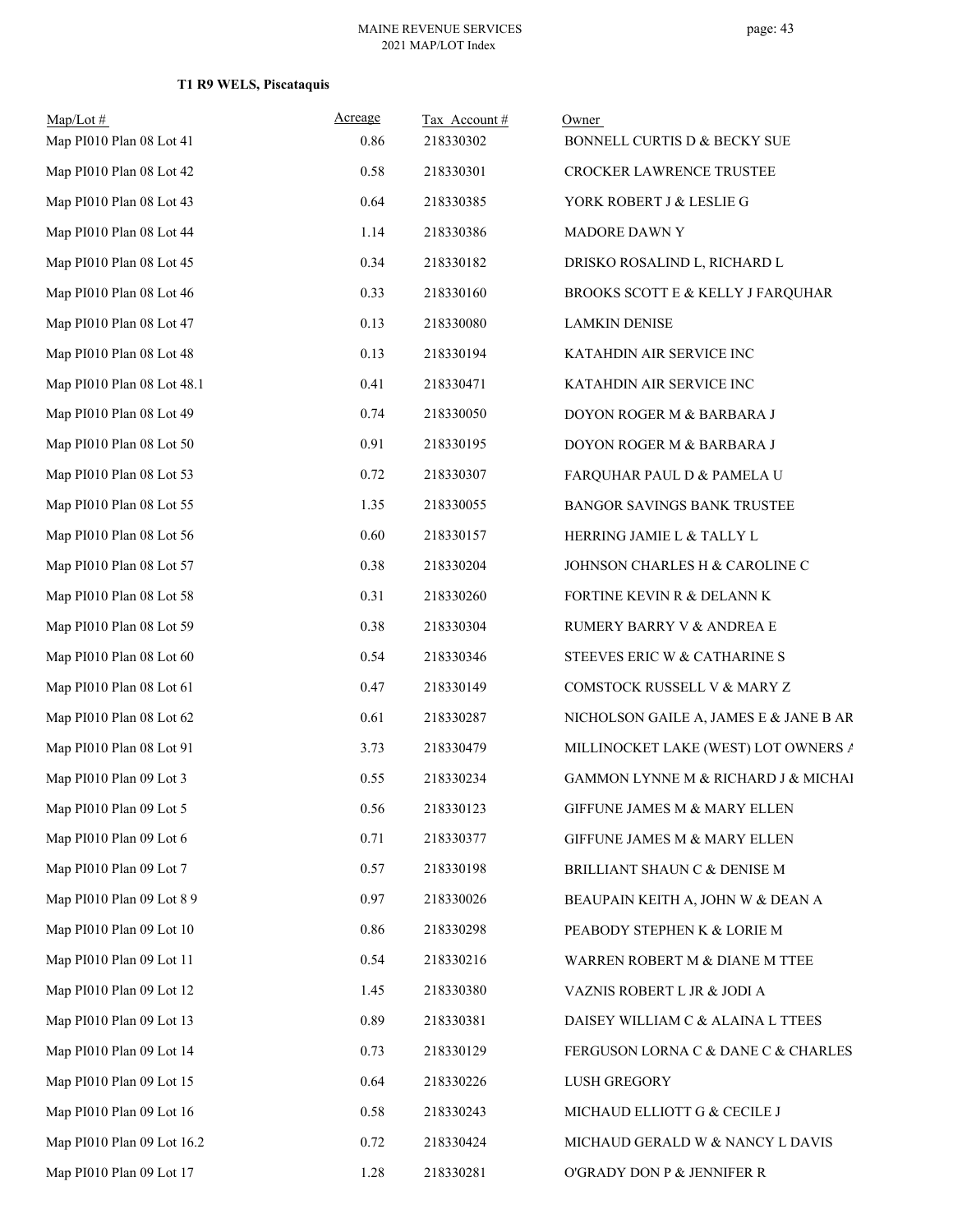| $Map/Lot \#$                     | Acreage  | Tax Account# | Owner                                |
|----------------------------------|----------|--------------|--------------------------------------|
| Map PI010 Plan 09 Lot 17.2       | 0.99     | 218330430    | PELKEY DONALD                        |
| Map PI010 Plan 09 Lot 18         | 0.69     | 218330372    | <b>ROVARIS MARY</b>                  |
| Map PI010 Plan 09 Lot 19         | 0.64     | 218330295    | ROVARIS MARY                         |
| Map PI010 Plan 09 Lot 21         | 0.80     | 218330466    | HEAL ELIZABETH J                     |
| Map PI010 Plan 09 Lot 22         | 1.12     | 218330155    | HEAL ELIZABETH J                     |
| Map PI010 Plan 09 Lot 23         | 1.20     | 218330221    | CAMMACK GARY & JENNIFER              |
| Map PI010 Plan 09 Lot 24         | 0.62     | 218330220    | MARKIE BETH A                        |
| Map PI010 Plan 09 Lot 25         | 0.73     | 218330091    | DIFREDERICO LOUIS R                  |
| Map PI010 Plan 09 Lot 26         | 0.60     | 218330161    | LYNCH JAMES K & RACHEL A             |
| Map PI010 Plan 09 Lot 28         | 0.54     | 218330110    | LEVEILLE ROBERT R & CATHERINE E      |
| Map PI010 Plan 09 Lot 29         | 1.53     | 218330379    | WILLETTE FRANK M                     |
| Map PI010 Plan 09 Lot 29         | 1.53     | 218330379    | LEGASSEY LISA M                      |
| Map PI010 Plan 09 Lot 31         | 1.22     | 218330252    | MILLER CARLETON G JR & NANCY J       |
| Map PI010 Plan 09 Lot 32 33 33.2 | 1.88     | 218330230    | MCLAIN MICHAEL B & MICHAELA L        |
| Map PI010 Plan 09 Lot 34         | 1.13     | 218330116    | LEE LINDSAY E                        |
| Map PI010 Plan 09 Lot 35 36      | 1.26     | 218330074    | BOYNTON BRUCE W                      |
| Map PI010 Plan 09 Lot 37         | 0.41     | 218330002    | WIDEN ANDREW J                       |
| Map PI010 Plan 09 Lot 38         | 1.64     | 218330421    | GRANT JUSTIN M, MERLE H, & LEANNA J  |
| Map PI010 Plan 09 Lot 39         | 1.84     | 218330494    | GRANT JUSTIN M, MERLE H & LEANNA J   |
| Map PI010 Plan 09 Lot 40         | 1.95     | 218330078    | O'BRIEN ROBERT J & NANCY J           |
| Map PI010 Plan 09 Lot 41         | 1.86     | 218330104    | FARQUHAR DOUGLAS L & NORMA J         |
| Map PI010 Plan 09 Lot 46 47      | 1.72     | 218330032    | <b>BOLDUC DONALD J &amp; ERIN A</b>  |
| Map PI010 Plan 09 Lot 49         | 1.27     | 218330147    | FARNHAM JOHN E                       |
| Map PI010 Plan 09 Lot 50         | 1.81     | 218330163    | HRADEL MICHAEL F & MARY KAY,         |
| Map PI010 Plan 09 Lot 51         | 1.67     | 218330254    | DANEAU SUSAN E & JONATHAN C. MINOTT  |
| Map PI010 Plan 09 Lot 52 53      | 0.00     | 218330255    | MINOTT JOHN H REV                    |
| Map PI010 Plan 09 Lot 52         | 1.01     | 218330488    | CONWAY SETH & LORI J                 |
| Map PI010 Plan 09 Lot 54         | $0.00\,$ | 218330280    | <b>GNP INC</b>                       |
| Map PI010 Plan 09 Lot 55         | 1.74     | 218330279    | ST PETERSBURG DEVELOPING, LLC        |
| Map PI010 Plan 09 Lot 57         | 0.55     | 218330191    | JOHNSON JEREMIAH J                   |
| Map PI010 Plan 09 Lot 58         | 0.55     | 218330134    | TRAKAS MARGARET TTE                  |
| Map PI010 Plan 09 Lot 59         | 0.57     | 218330339    | BOYNTON BRUCE W                      |
| Map PI010 Plan 09 Lot 60         | 1.47     | 218330203    | PELLETIER DUSTIN L & JORDAN          |
| Map PI010 Plan 09 Lot 64         | 0.65     | 218330029    | <b>GUAY PAUL J &amp; CONSTANCE A</b> |
| Map PI010 Plan 09 Lot 65.2 66    | 0.56     | 218330012    | BARNES TERANCE B & DEBORAH           |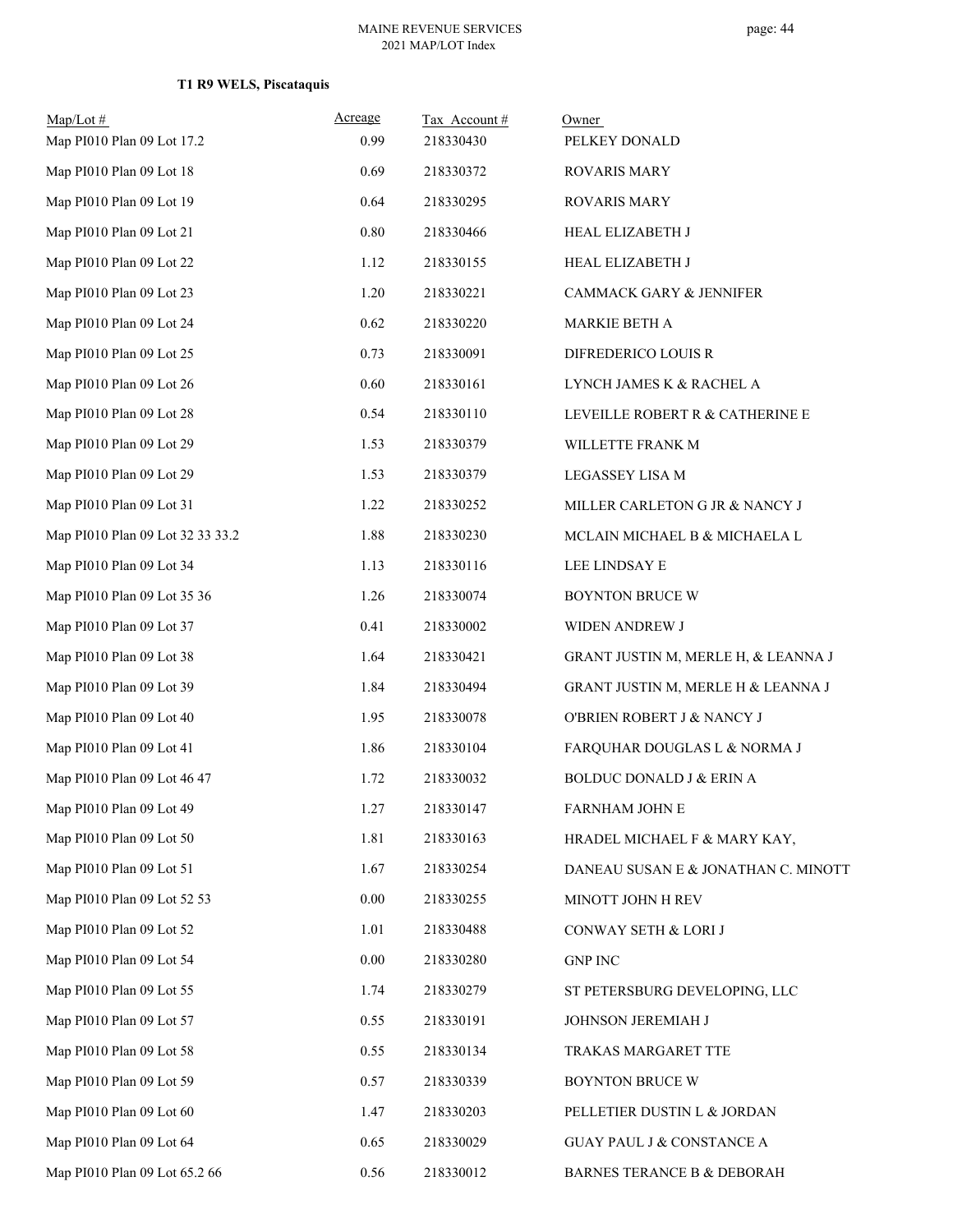| $Map/Lot \#$                   | Acreage | Tax Account# | Owner                                  |
|--------------------------------|---------|--------------|----------------------------------------|
| Map PI010 Plan 09 Lot 67       | 0.26    | 218330244    | MERCHANT ARDEEN A JR & SUSAN J BREAL   |
| Map PI010 Plan 09 Lot 68       | 0.20    | 218330140    | <b>GOLDBLATT JOAN L</b>                |
| Map PI010 Plan 10 Lot 1.1      | 2.50    | 218330487    | WEST BRANCH HISTORICAL PRESERVATION    |
| Map PI010 Plan 10 Lot 8        | 1.10    | 218330416    | DAVIS NANCY L                          |
| Map PI010 Plan 10 Lot 12       | 1.72    | 218330425    | STANLEY GEORGE & EDWINA                |
| Map PI010 Plan 10 Lot 12.1 18  | 1.37    | 218330133    | ERICKSON TODD D & LISA H               |
| Map PI010 Plan 10 Lot 15 16 17 | 1.76    | 218330396    | STANLEY GEORGE & EDWINA                |
| Map PI010 Plan 10 Lot 22       | 1.06    | 218330343    | SHEARER IAN G & MARCI A                |
| Map PI010 Plan 10 Lot 23       | 0.61    | 218330008    | ANGOTTI FRANKLIN R & ANITA BOYNTON     |
| Map PI010 Plan 10 Lot 23.1     | 1.12    | 218330476    | SAWDUST PILE & SPENCER COVE            |
| Map PI010 Plan 10 Lot 24 25.2  | 0.62    | 218330268    | WARD JEFFREY R & TERRI L               |
| Map PI010 Plan 10 Lot 31       | 0.49    | 218330217    | <b>GIRSA EDWARD P &amp; HEATHER JO</b> |
| Map PI010 Plan 10 Lot 32 34    | 0.90    | 218330399    | POINT BREEZE LLC                       |
| Map PI010 Plan 10 Lot 62       | 1.80    | 218330020    | BARDEN ALBERT A III & ANNA V           |
| Map PI010 Plan 11 Lot 15       | 1.40    | 218330056    | RIOUX MICHAEL J & FERNANDE TTEE        |
| Map PI010 Plan 11 Lot 16 16.1  | 3.43    | 218330435    | HERBIG KEVIN L & GABRIELLE R           |
| Map PI010 Plan 11 Lot 49       | 4.50    | 218330106    | WALLACE BRIAN J TTE                    |
| Map PI010 Plan 11 Lot 50       | 1.80    | 218330130    | SAUCIER KEITH M & SALLY A & JOSHUA     |
| Map PI010 Plan 11 Lot 70       | 2.30    | 218330171    | LENFERINK HENDRIK                      |
| Map PI010 Plan 25 Lot 61       | 1.00    | 218330450    | TWIN PINE CAMPS LLC                    |
| Map PI010 Plan 25 Lot 100      | 1.40    | 218330495    | UPPER VALLEY ECONOMIC CORPORATION      |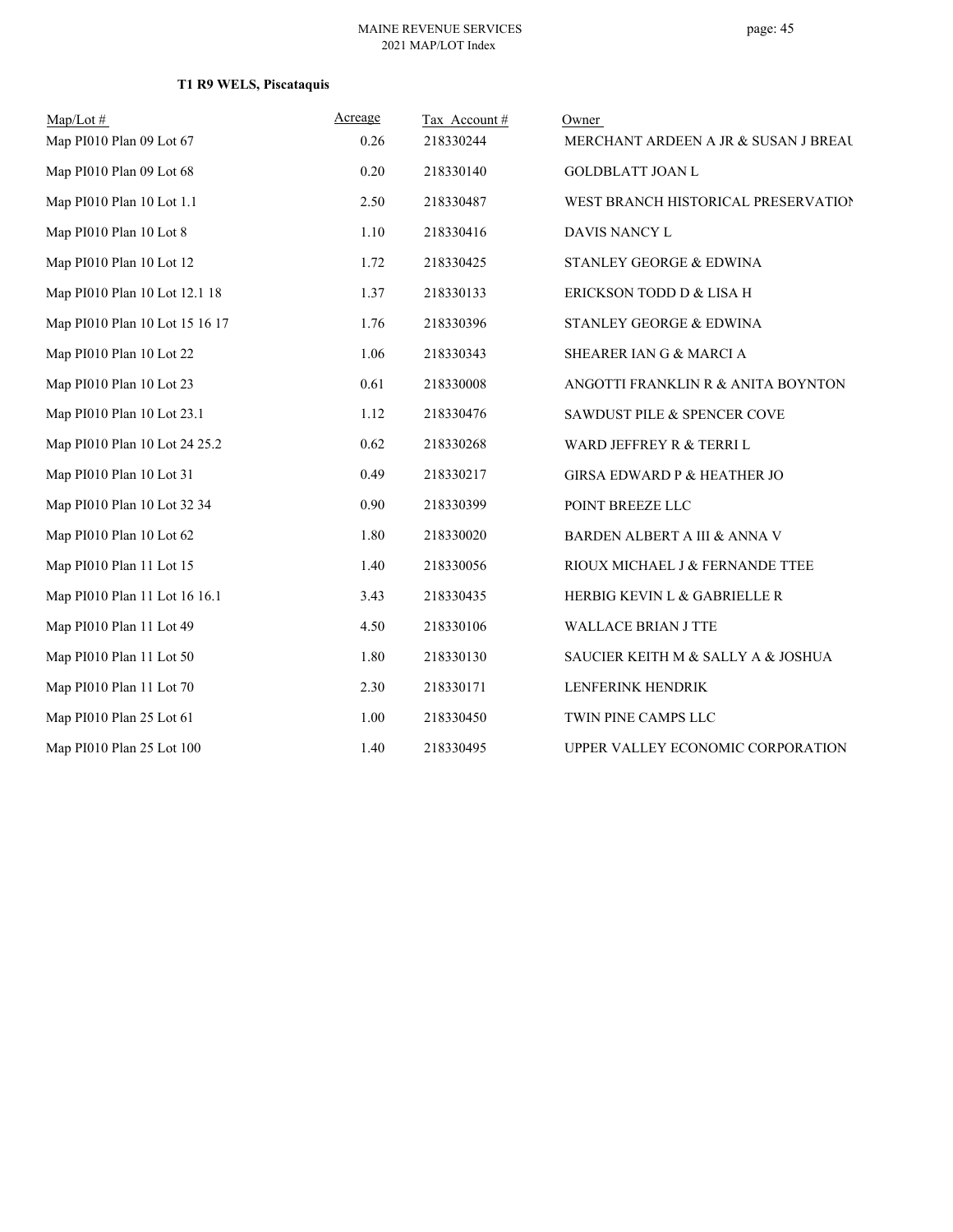| $Map/Lot \#$                | Acreage   | Tax Account# | Owner                                   |
|-----------------------------|-----------|--------------|-----------------------------------------|
| Map PI011                   | 0.00      | 218370004P   | PENOBSCOT OUTDOOR CENTER                |
| Map PI011 Plan 01 Lot 1     | 0.00      | 218370002    | POLSTEIN MATTHEW A                      |
| Map PI011 Plan 01 Lot 1     | 10,826.97 | 218370006    | KATAHDIN FOREST MANAGEMENT LLC          |
| Map PI011 Plan 01 Lot 1     | 0.00      | 218370015    | GREAT LAKES HYDRO AMERICA LLC           |
| Map PI011 Plan 01 Lot 1     | 0.00      | 218370018    | NEW ENGLAND OUTDOOR CENTER              |
| Map PI011 Plan 01 Lot 1     | 0.00      | 218372003    | <b>MAINE STATE OF</b>                   |
| Map PI011 Plan 01 Lot 1     | 41.92     | 218372007    | KATAHDIN FOREST MANAGEMENT LLC          |
| Map PI011 Plan 01 Lot 1.1   | 30.00     | 218372001    | GIRL SCOUTS OF MAINE INC                |
| Map PI011 Plan 01 Lot 1.1   | 3,598.00  | 218372004    | NATURE CONSERVANCY                      |
| Map PI011 Plan 1 Lot 1.1    | 592.00    | 218372005    | GREAT LAKES HYDRO AMERICA LLC           |
| Map PI011 Plan 01 Lot 1.2   | 1.17      | 218370004    | <b>BODDY JOHN &amp; MARTHA CASEY</b>    |
| Map PI011 Plan 01 Lot 1.2   | 0.00      | 218370008    | MAINE STATE OF                          |
| Map PI011 Plan 01 Lot 1.2   | 0.00      | 218370011    | MAINE STATE OF                          |
| Map PI011 Plan 01 Lot 1.2 3 | 8,807.49  | 218372002    | MAINE STATE OF                          |
| Map PI011 Plan 01 Lot 1.21  | 2.50      | 218370017    | MILLINOCKET SCHOOL DEPARTMENT           |
| Map PI011 Plan 01 Lot 1.22  | 1.25      | 218370003    | LEWIS FREDERICK D & EMILY K TTEE        |
| Map PI011 Plan 01 Lot 1.23  | 1.03      | 218370007    | LEWIS FREDERICK D II & JUDITH HOGAN, TI |
| Map PI011 Plan 01 Lot 1.3   | 454.00    | 218372006    | NATURE CONSERVANCY                      |
| Map PI011 Plan 01 Lot 2     | 6.00      | 218370009    | DRUMMOND MARY S ET AL TRUSTEES          |
| Map PI011 Plan 01 Lot 4 5   | 51.20     | 218370014    | RIDGE INVESTMENT LLC                    |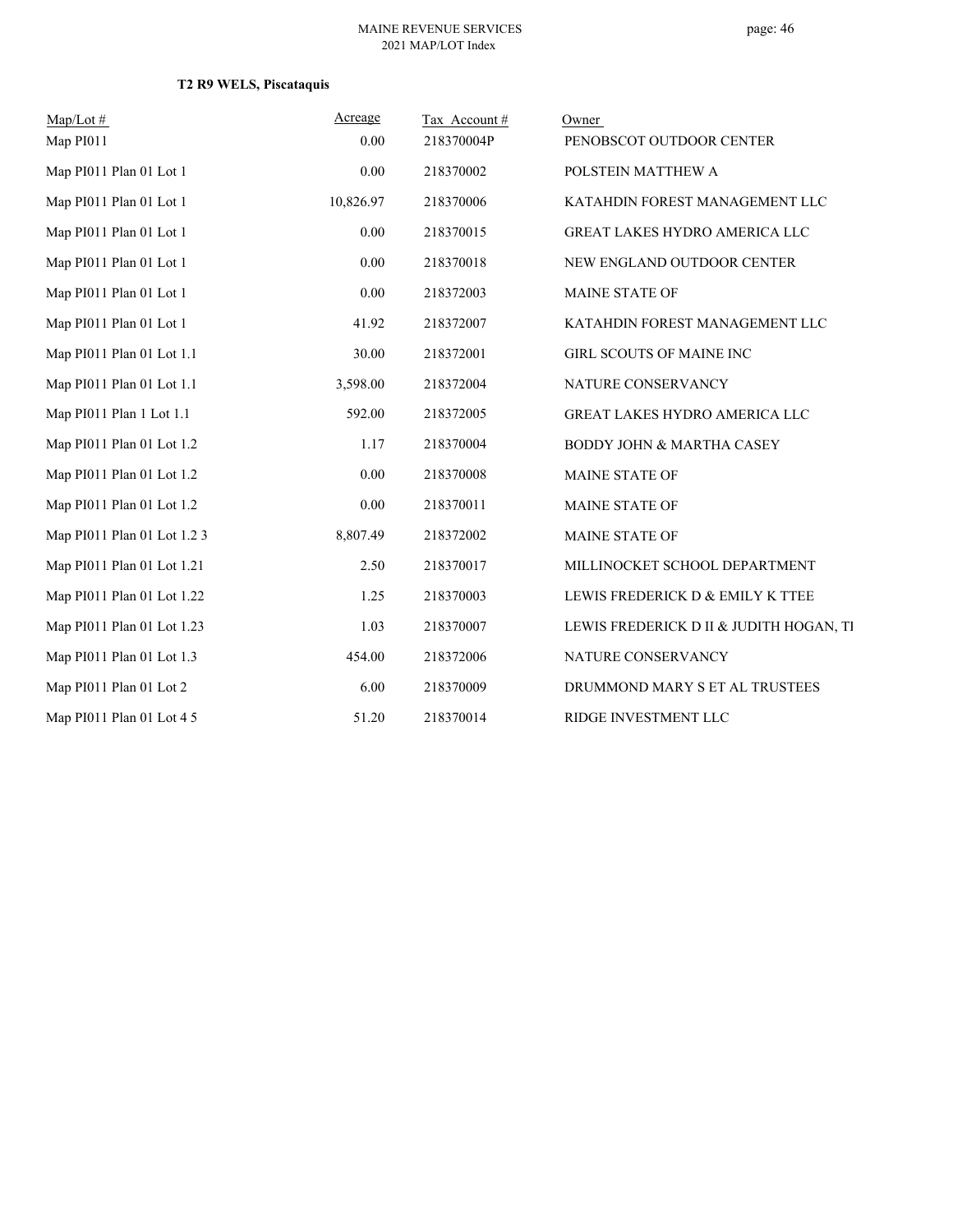| $Map/Lot \#$            | Acreage   | Tax Account # | Owner                          |
|-------------------------|-----------|---------------|--------------------------------|
| Map PI012 Plan 01 Lot 1 | 0.00      | 218660001     | <b>BARNES BRUCE E</b>          |
| Map PI012 Plan 01 Lot 1 | 0.00      | 218660002     | <b>HEMPHILL JEFFREY</b>        |
| Map PI012 Plan 01 Lot 1 | 0.00      | 218660003     | <b>ALBERT DWANE</b>            |
| Map PI012 Plan 01 Lot 1 | 24,960.20 | 218660004     | <b>FALLEN TIMBER LLC</b>       |
| Map PI012 Plan 01 Lot 1 | 0.00      | 218660005     | <b>OUINBY TODD</b>             |
| Map PI012 Plan 01 Lot 1 | 0.00      | 218660007     | <b>DUBOIS MATTHEW R</b>        |
| Map PI012 Plan 01 Lot 1 | 0.00      | 218660009     | WINSLOW MORGAN                 |
| Map PI012 Plan 01 Lot 2 | 0.00      | 218660001P    | ALGONQUIN POWER & UTILITY CORP |
| Map PI012 Plan 01 Lot 2 | 21.66     | 218660006     | ALGONQUIN POWER & UTILITY CORP |
| Map PI012 Plan 01 Lot 3 | 7.00      | 218660011     | LIBBY PINNACLE LLC             |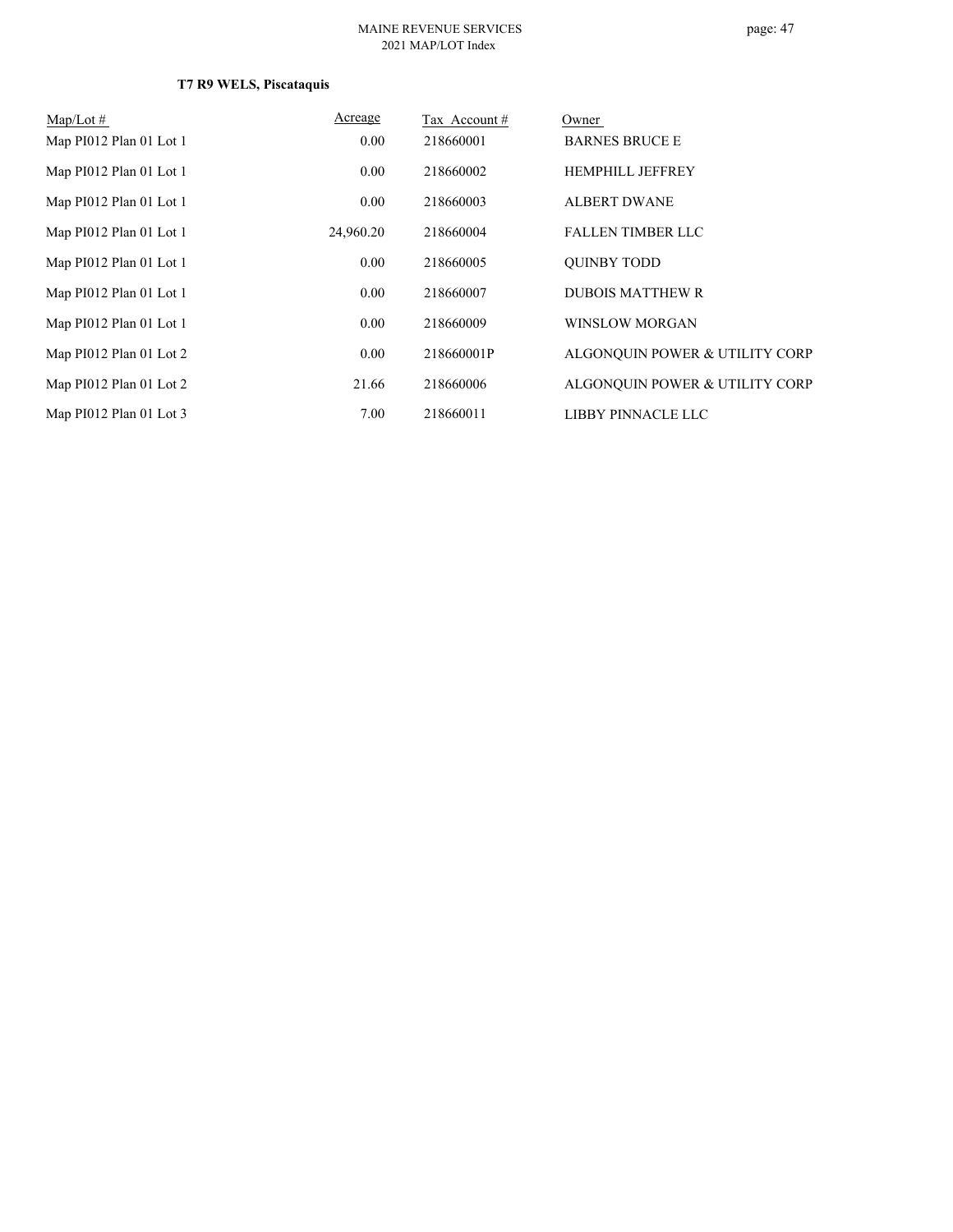| $Map/Lot \#$               | Acreage   | Tax Account # | Owner                               |
|----------------------------|-----------|---------------|-------------------------------------|
| Map PI013                  | 0.00      | 218730004P    | LIBBY MATTHEW P                     |
| Map PI013                  | 0.00      | 218730010P    | LIBBY CAMPS HOLDINGS LLC            |
| Map PI013 Plan 01 Lot 1 2  | 24,404.50 | 218730001     | CLAYTON LAKE WOODLANDS HOLDINGS LI  |
| Map PI013 Plan 01 Lot 1    | 0.00      | 218730017     | BARBEAU DANIEL P & DARYEL PARTRIDGE |
| Map PI013 Plan 01 Lot 1    | 0.00      | 218730020     | <b>LIBBY MATTHEW P</b>              |
| Map PI013 Plan 01 Lot 1    | 0.00      | 218730022     | <b>LIBBY MATTHEW P</b>              |
| Map PI013 Plan 01 Lot 1.1  | 479.00    | 218730009     | LIBBY PINNACLE LLC                  |
| Map PI013 Plan 01 Lot 1.11 | 21.00     | 218730023     | LIBBY CAMPS HOLDINGS LLC            |
| Map PI013 Plan 01 Lot 2.1  | 6.20      | 218730019     | WEEKS ALEXANDRA SEWALL              |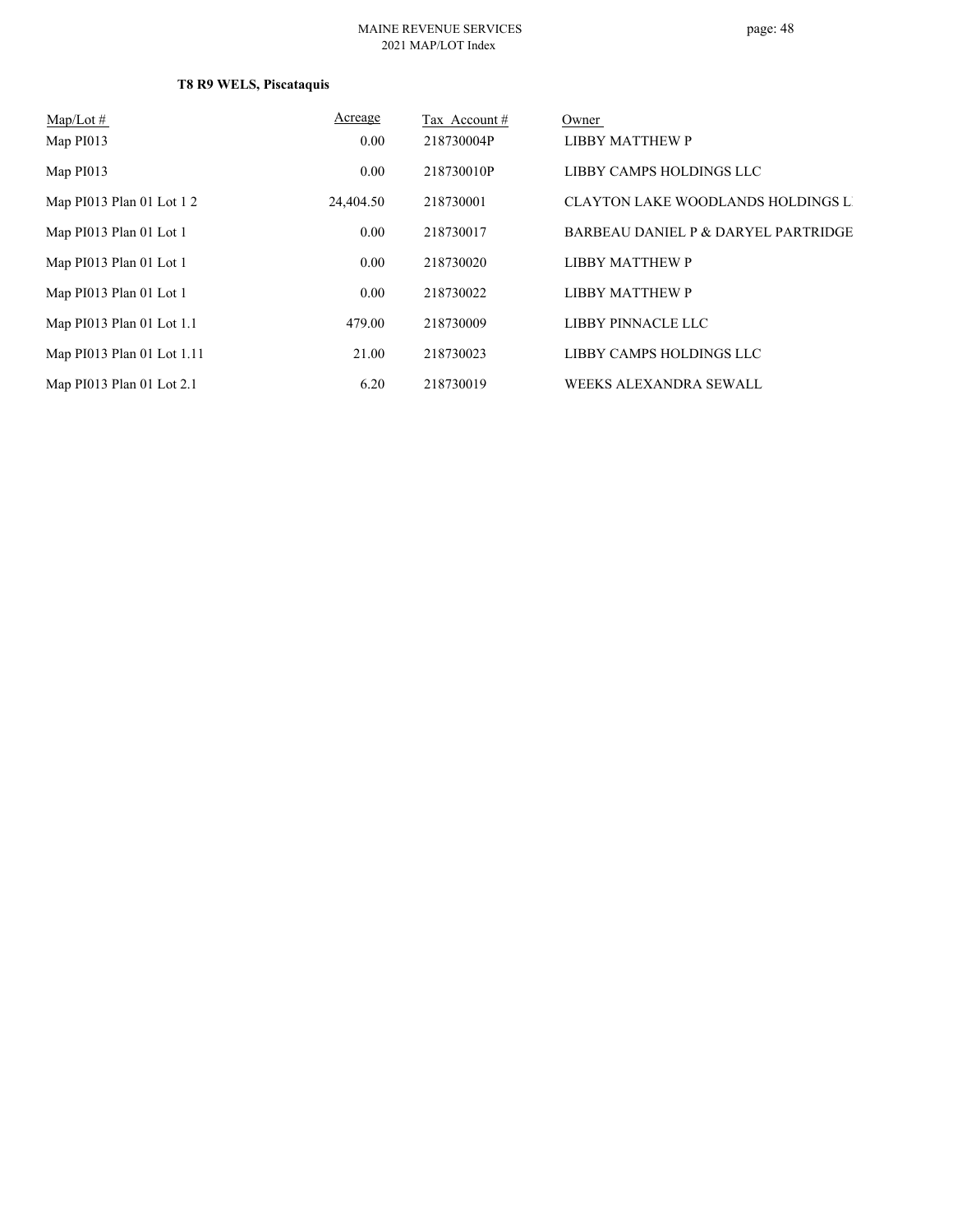| $Map/Lot \#$            | Acreage   | Tax Account# | Owner                            |
|-------------------------|-----------|--------------|----------------------------------|
| Map PI014               | 0.00      | 218780001P   | MUNSUNGAN MAPLE PRODUCTS         |
| Map PI014 Plan 01 Lot 1 | 22,969.00 | 218780015    | PINGREE ASSOCIATES INC           |
| Map PI014 Plan 01 Lot 1 | 0.00      | 218780020    | AROOSTOOK TIMBERLANDS LLC        |
| Map PI014 Plan 01 Lot 1 | 0.00      | 218780021    | <b>CARON EUGENE &amp; GLORIA</b> |
| Map PI014 Plan 01 Lot 1 | 0.00      | 218780022    | REYNOLDS JAY M & KENNETH POITRAS |
| Map PI014 Plan 01 Lot 1 | 0.00      | 218780023    | MUNSUNGAN MAPLE PRODUCTS         |
| Map PI014 Plan 01 Lot 1 | 0.00      | 218780024    | <b>MAINE STATE OF</b>            |
| Map PI014 Plan 01 Lot 1 | 0.00      | 218782003    | <b>MAINE STATE OF</b>            |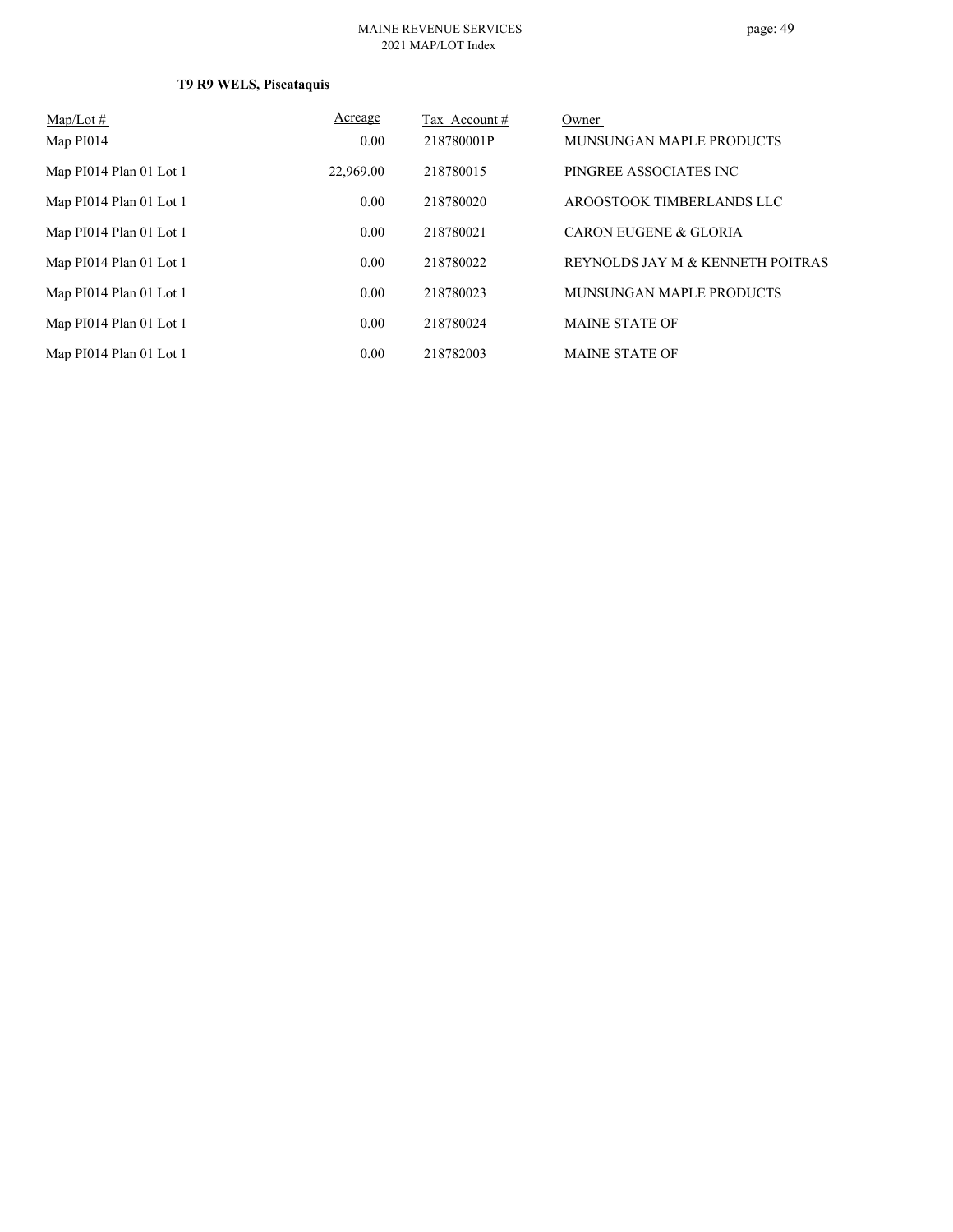| Map/Lot $#$               | Acreage   | Tax Account # | Owner                              |
|---------------------------|-----------|---------------|------------------------------------|
| Map PI015 Plan 01 Lot 1   | 6,079.00  | 218850001     | CLAYTON LAKE WOODLANDS HOLDINGS LI |
| Map PI015 Plan 01 Lot 2   | 0.00      | 218850007     | <b>FLAGG CHRIS</b>                 |
| Map PI015 Plan 01 Lot 2   | 0.00      | 218850008     | FEDERICO TODD & JENNIFER           |
| Map PI015 Plan 01 Lot 2 3 | 18,280.95 | 218850009     | PINGREE ASSOCIATES INC             |
| Map PI015 Plan 01 Lot 2   | 0.00      | 218850019     | LIBBY MATTHEW P                    |
| Map PI015 Plan 01 Lot 2   | 0.00      | 218850021     | <b>SOLOMON GEORGE S</b>            |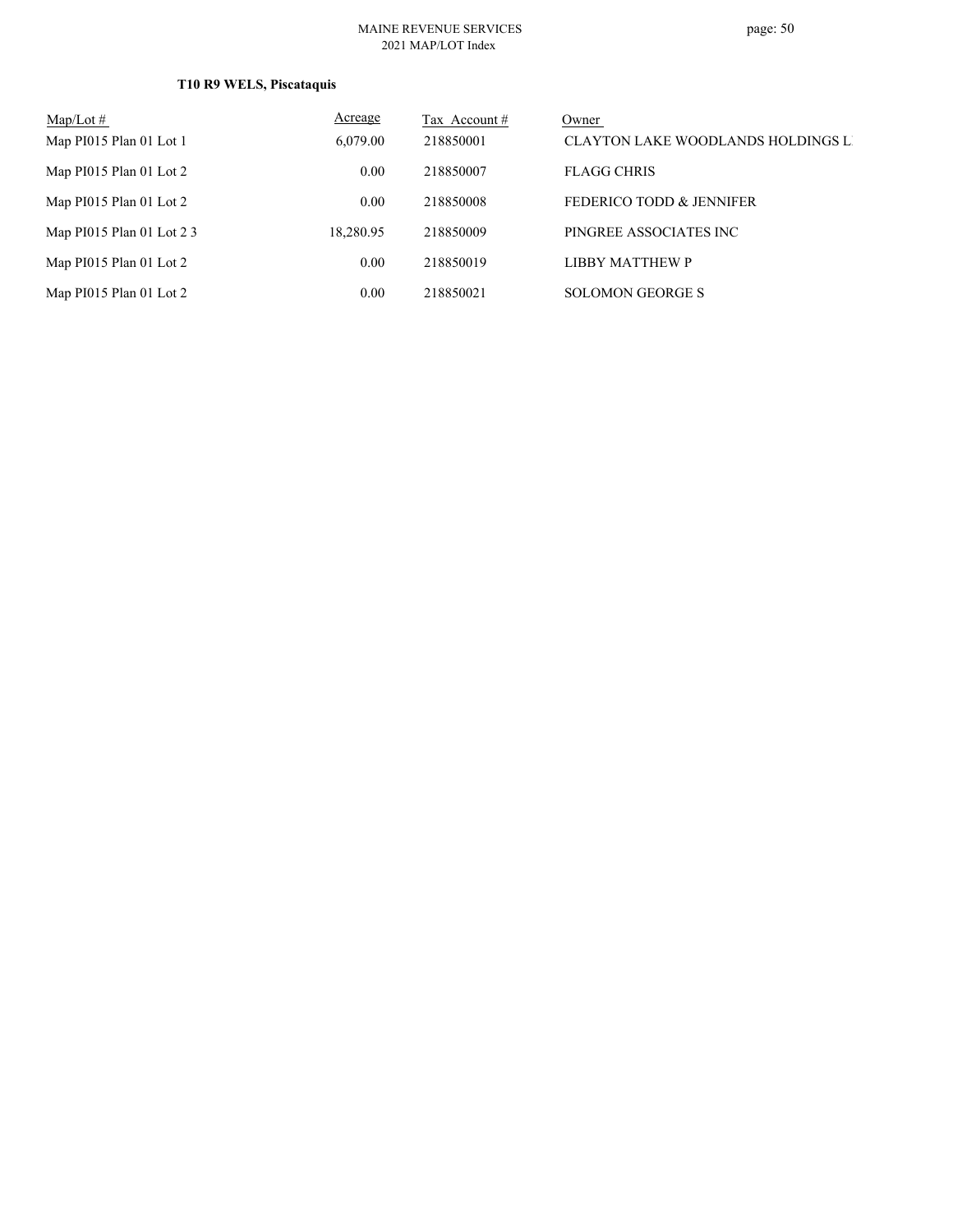# **TA R10 WELS, Piscataquis**

| $Map/Lot \#$                | Acreage   | Tax Account# | Owner                          |
|-----------------------------|-----------|--------------|--------------------------------|
| Map PI016 Plan 01 Lot 1     | $0.00\,$  | 218280010    | <b>RISHTON MICHAEL</b>         |
| Map PI016 Plan 01 Lot 01    | 0.00      | 218280017    | <b>MEGQUIER JEAN</b>           |
| Map PI016 Plan 01 Lot 1 1.1 | 18,225.00 | 218280020    | CASSIDY TIMBERLANDS LLC ET AL  |
| Map PI016 Plan 01 Lot 1     | $0.00\,$  | 218280024    | <b>NELSON THOMAS R</b>         |
| Map PI016 Plan 01 Lot 1     | $0.00\,$  | 218280025    | <b>ORMSBY RAYMOND</b>          |
| Map PI016 Plan 01 Lot 1     | $0.00\,$  | 218280026    | <b>CASSIDY TIMBERLANDS LLC</b> |
| Map PI016 Plan 01 Lot 1.2   | 16.00     | 218280028    | <b>BACWOODS LLC</b>            |
| Map PI016 Plan 01 Lot 1.3   | 21.00     | 218280029    | <b>BACWOODS LLC</b>            |
| Map PI016 Plan 01 Lot 1.4   | 2.18      | 218280031    | SPENSAMANNATUCK ISLAND LLC     |
| Map PI016 Plan 01 Lot 2     | 1,191.06  | 218280023    | UNITED STATES OF AMERICA       |
| Map PI016 Plan 01 Lot 3 3.1 | 3,308.00  | 218280027    | CASSIDY TIMBERLANDS LLC        |
| Map PI016 Plan 01 Lot 3.2   | 14.00     | 218280030    | <b>BACWOODS LLC ET AL</b>      |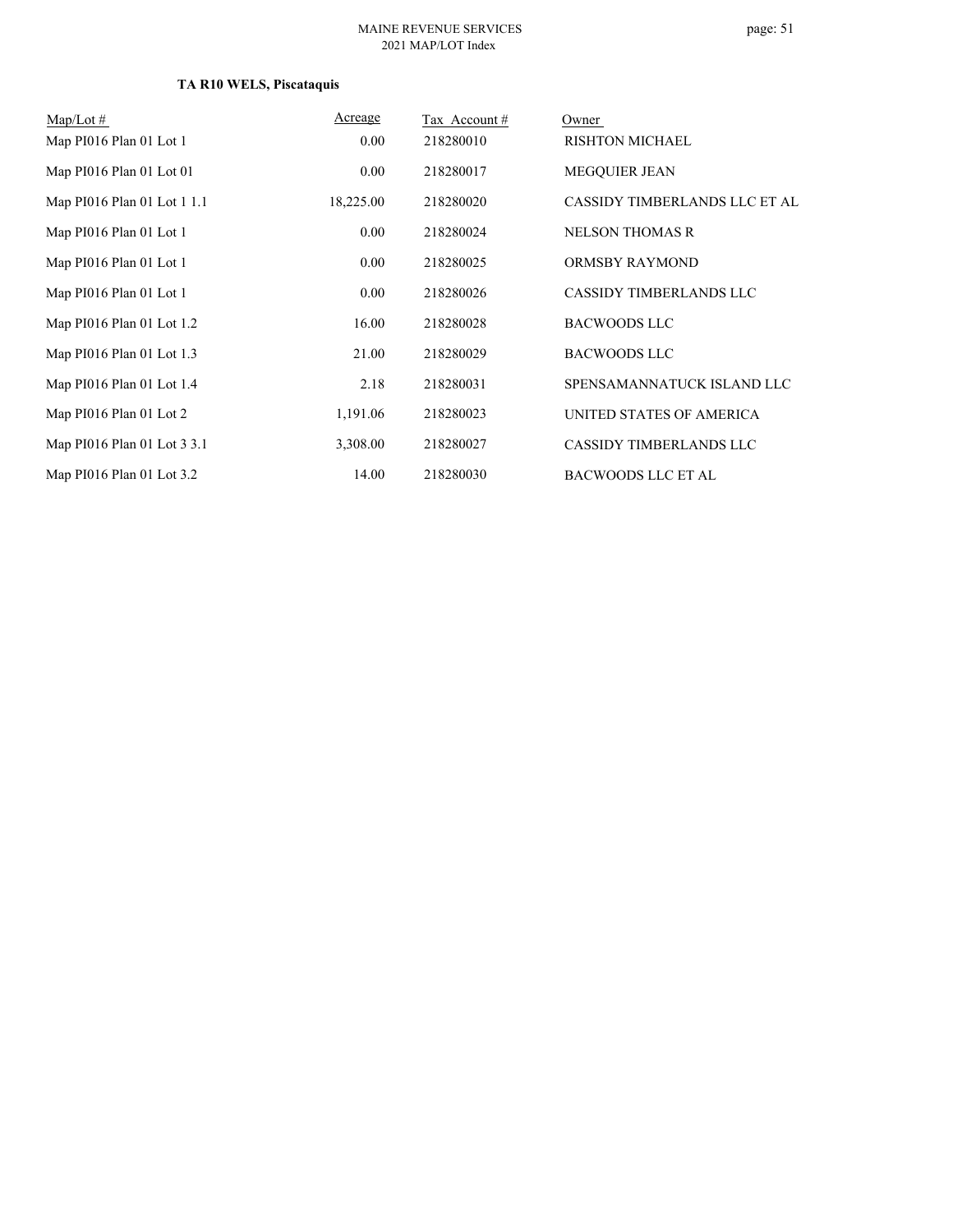#### **TB R10 WELS, Piscataquis**

| $Map/Lot \#$<br>Map PI017   | Acreage<br>0.00 | Tax Account#<br>218300001P | Owner<br>CASSIDY TIMBERLANDS LLC |
|-----------------------------|-----------------|----------------------------|----------------------------------|
| Map PI017 Plan 01 Lot 1     | 0.00            | 218300009                  | <b>EATON BETSEY F</b>            |
| Map $P1017$ Plan 01 Lot 1 2 | 17,990.02       | 218300010                  | CASSIDY TIMBERLANDS LLC ET AL    |
| Map PI017 Plan 01 Lot 1     | 0.00            | 218300014                  | <b>HARRIS LINDA M</b>            |
| Map PI017 Plan 01 Lot 1     | 0.00            | 218300015                  | CASSIDY TIMBERLANDS LLC          |
| Map PI017 Plan 01 Lot 1     | 0.00            | 218300025                  | <b>MAHAN CLIFTON JR</b>          |
| Map PI017 Plan 01 Lot 1     | 0.00            | 218300026                  | <b>SMITH BRIAN B</b>             |
| Map PI017 Plan 01 Lot 1.1   | 15.00           | 218300027                  | <b>BACWOODS LLC</b>              |
| Map PI017 Plan 01 Lot 1.2   | 12.00           | 218300028                  | <b>BACWOODS LLC</b>              |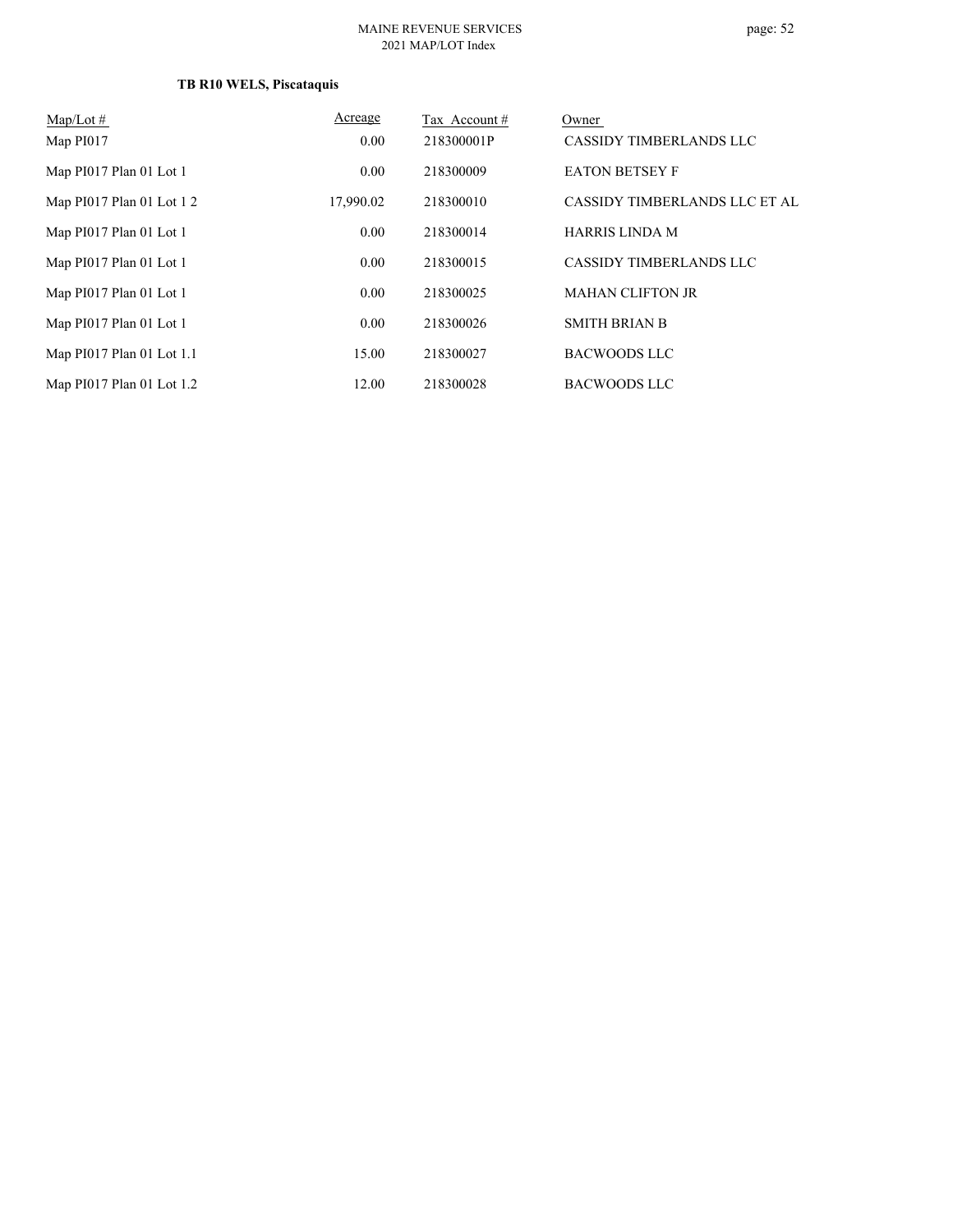| $Map/Lot \#$<br>Map PI018  | Acreage<br>0.00 | Tax Account#<br>218340005P | Owner<br>WARE WILLARD & CANDACE     |
|----------------------------|-----------------|----------------------------|-------------------------------------|
| Map PI018 Plan 01 Lot 1    | 0.00            | 218340001                  | WARE WILLARD                        |
| Map PI018 Plan 01 Lot 1    | $0.00\,$        | 218340002                  | <b>BAKER JUDITH A</b>               |
| Map PI018 Plan 01 Lot 1    | 0.00            | 218340003                  | LOWER JO MARY ASSOCIATES LLC        |
| Map PI018 Plan 01 Lot 1    | 12,867.56       | 218340006                  | KATAHDIN FOREST MANAGEMENT LLC      |
| Map PI018 Plan 01 Lot 1    | 0.00            | 218340007                  | <b>GILBERT RICHARD</b>              |
| Map PI018 Plan 01 Lot 1    | 0.00            | 218340008                  | NEWELL TAYLOR ALEXANDRA             |
| Map PI018 Plan 01 Lot 1    | 0.00            | 218340011                  | KLUZAK ANNETTE                      |
| Map PI018 Plan 01 Lot 1    | 0.00            | 218340012                  | DAVIS NANCY W                       |
| Map PI018 Plan 01 Lot 1    | 0.00            | 218340014                  | FILION MARK D                       |
| Map PI018 Plan 01 Lot 1    | 0.00            | 218340016                  | WEST STEVEN & CAROLE                |
| Map PI018 Plan 01 Lot 1    | 0.00            | 218340017                  | WHITE JOHN F                        |
| Map PI018 Plan 01 Lot 1    | 0.00            | 218340018                  | FERGUSON LARRY                      |
| Map PI018 Plan 01 Lot 1    | 0.00            | 218340019                  | THOMPSON TYLER J & AMANDA S         |
| Map PI018 Plan 01 Lot 1    | 0.00            | 218340020                  | HOLT DANA                           |
| Map PI018 Plan 01 Lot 1    | 30.67           | 218340026                  | KATAHDIN FOREST MANAGEMENT LLC      |
| Map PI018 Plan 01 Lot 1    | 0.00            | 218340027                  | <b>COOLEY RAY</b>                   |
| Map PI018 Plan 01 Lot 1.1  | 3,798.00        | 218340023                  | GREAT LAKES HYDRO AMERICA LLC       |
| Map PI018 Plan 01 Lot 1.2  | 1,632.00        | 218340024                  | UNITED STATES OF AMERICA            |
| Map PI018 Plan 01 Lot 1.3  | 3,814.00        | 218340025                  | NATURE CONSERVANCY                  |
| Map PI018 Plan 01 Lot 1.31 | 0.96            | 218340028                  | NATURE CONSERVANCY                  |
| Map PI018 Plan 01 Lot 1.4  | 1.08            | 218340005                  | KAUL RICHARD J, SUE L & CORY M      |
| Map PI018 Plan 01 Lot 1.5  | 2.30            | 218340029                  | <b>BEARS NATHAN B</b>               |
| Map PI018 Plan 01 Lot 1.6  | 1.45            | 218340013                  | <b>B.O.S FIFIELD LLC</b>            |
| Map PI018 Plan 01 Lot 2    | $1.10$          | 218340010                  | CAMPBELL STEPHEN C                  |
| Map PI018 Plan 01 Lot 2    | 1.10            | 218340010                  | MARTIN JACQUELINE M & GARRETT B     |
| Map PI018 Plan 01 Lot 2    | 1.10            | 218340010                  | DRY KYE LLC                         |
| Map PI018 Plan 01 Lot 2    | 1.10            | 218340010                  | <b>COLE KIM H</b>                   |
| Map PI018 Plan 01 Lot 3    | 1.01            | 218340022                  | SHERWOOD DAVID F & GRACE P          |
| Map PI018 Plan 01 Lot 131  | $0.00\,$        | 218340004                  | HIGGINS MICHAEL D & GREGORY & BENNE |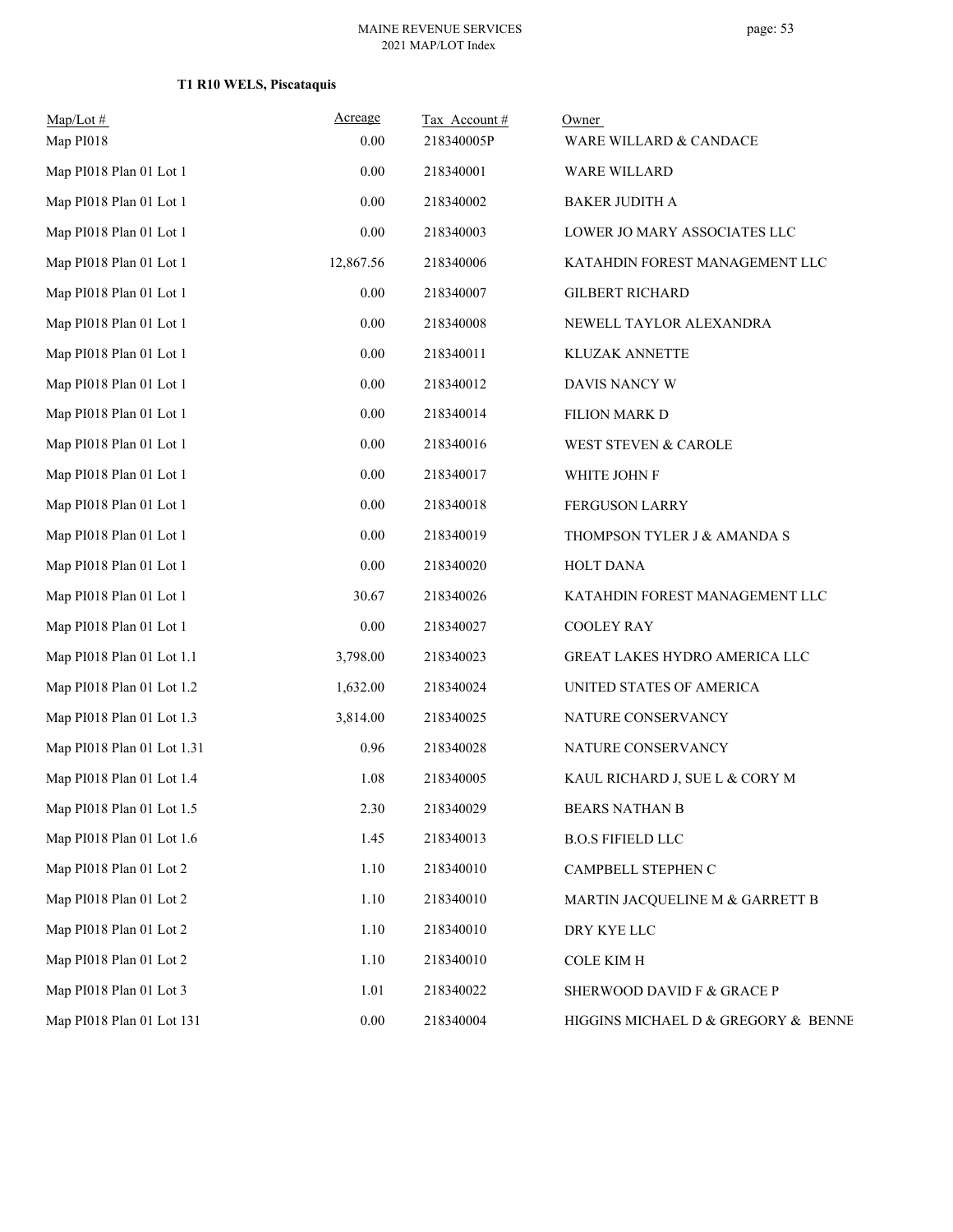# **T2 R10 WELS, Piscataquis**

| $Map/Lot$ #<br>Map PI019    | Acreage<br>0.00 | Tax Account#<br>218380005P | Owner<br><b>ABOL LLC</b>            |
|-----------------------------|-----------------|----------------------------|-------------------------------------|
| Map PI019 Plan 01 Lot 1     | 1,915.13        | 218380007                  | KATAHDIN FOREST MANAGEMENT LLC      |
| Map PI019 Plan 01 Lot 1     | 0.00            | 218380011                  | <b>MAINE STATE OF</b>               |
| Map PI019 Plan 01 Lot 1     | 0.00            | 218380020                  | YORK ANTHONY G                      |
| Map PI019 Plan 01 Lot 1     | 0.00            | 218380023                  | MAINE STATE OF                      |
| Map PI019 Plan 01 Lot 1     | 0.00            | 218380024                  | MAINE STATE OF                      |
| Map PI019 Plan 01 Lot 1     | 0.00            | 218380025                  | MAINE STATE OF                      |
| Map PI019 Plan 01 Lot 1     | 0.00            | 218380026                  | MAINE STATE OF                      |
| Map PI019 Plan 01 Lot 1     | 0.00            | 218380027                  | MAINE STATE OF                      |
| Map PI019 Plan 01 Lot 1     | 0.00            | 218380028                  | MAINE STATE OF                      |
| Map PI019 Plan 01 Lot 1     | 0.00            | 218380029                  | GREAT LAKES HYDRO AMERICA LLC       |
|                             |                 |                            |                                     |
| Map PI019 Plan 01 Lot 1     | 14.49           | 218380034                  | KATAHDIN FOREST MANAGEMENT LLC      |
| Map PI019 Plan 01 Lot 1.1   | 0.00            | 218380001                  | NATURE CONSERVANCY                  |
| Map PI019 Plan 01 Lot 1.1   | $0.00\,$        | 218380016                  | MCPHETERS PETER W                   |
| Map PI019 Plan 01 Lot 1.1   | 2,668.46        | 218380031                  | BAXTER STATE PARK AUTHORITY         |
| Map PI019 Plan 01 Lot 1.1   | 19,623.85       | 218380033                  | NATURE CONSERVANCY                  |
| Map PI019 Plan 01 Lot 1.1   | $0.00\,$        | 218380035                  | MAINE STATE OF DEPT OF CONSERVATION |
| Map PI019 Plan 01 Lot 1.110 | 0.00            | 218380003                  | SHEA SCOTT & LYNN                   |
| Map PI019 Plan 01 Lot 1.110 | 0.52            | 218380044                  | NATURE CONSERVANCY                  |
| Map PI019 Plan 01 Lot 1.111 | $0.00\,$        | 218380014                  | BEAUMONT MICHAEL T                  |
| Map PI019 Plan 01 Lot 1.111 | 1.10            | 218380045                  | NATURE CONSERVANCY                  |
| Map PI019 Plan 01 Lot 1.112 | 0.00            | 218380032                  | SLEEPER-WHITING JULIA               |
| Map PI019 Plan 01 Lot 1.112 | 0.92            | 218380046                  | NATURE CONSERVANCY                  |
| Map PI019 Plan 01 Lot 1.113 | $0.00\,$        | 218380005                  | SNOW WILLIAM J & MARY T             |
| Map PI019 Plan 01 Lot 1.113 | 0.52            | 218380047                  | NATURE CONSERVANCY                  |
| Map PI019 Plan 01 Lot 1.114 | $0.00\,$        | 218380018                  | SWEET JOEL & DIANE                  |
| Map PI019 Plan 01 Lot 1.114 | 0.52            | 218380048                  | NATURE CONSERVANCY                  |
| Map PI019 Plan 01 Lot 1.115 | 0.00            | 218380009                  | WEBER CHRISTOPHER                   |
| Map PI019 Plan 01 Lot 1.115 | 0.52            | 218380049                  | NATURE CONSERVANCY                  |
| Map PI019 Plan 01 Lot 1.116 | 233.80          | 218380037                  | NATURE CONSERVANCY                  |
| Map PI019 Plan 01 Lot 1.13  | 0.00            | 218380015                  | <b>BERRY BRIAN</b>                  |
| Map PI019 Plan 01 Lot 1.13  | 0.52            | 218380036                  | NATURE CONSERVANCY                  |
| Map PI019 Plan 01 Lot 1.14  | 0.00            | 218380006                  | <b>GARDNER KELLY</b>                |
| Map PI019 Plan 01 Lot 1.14  | 0.59            | 218380038                  | NATURE CONSERVANCY                  |
| Map PI019 Plan 01 Lot 1.15  | $0.00\,$        | 218380013                  | LENT ROXANNE                        |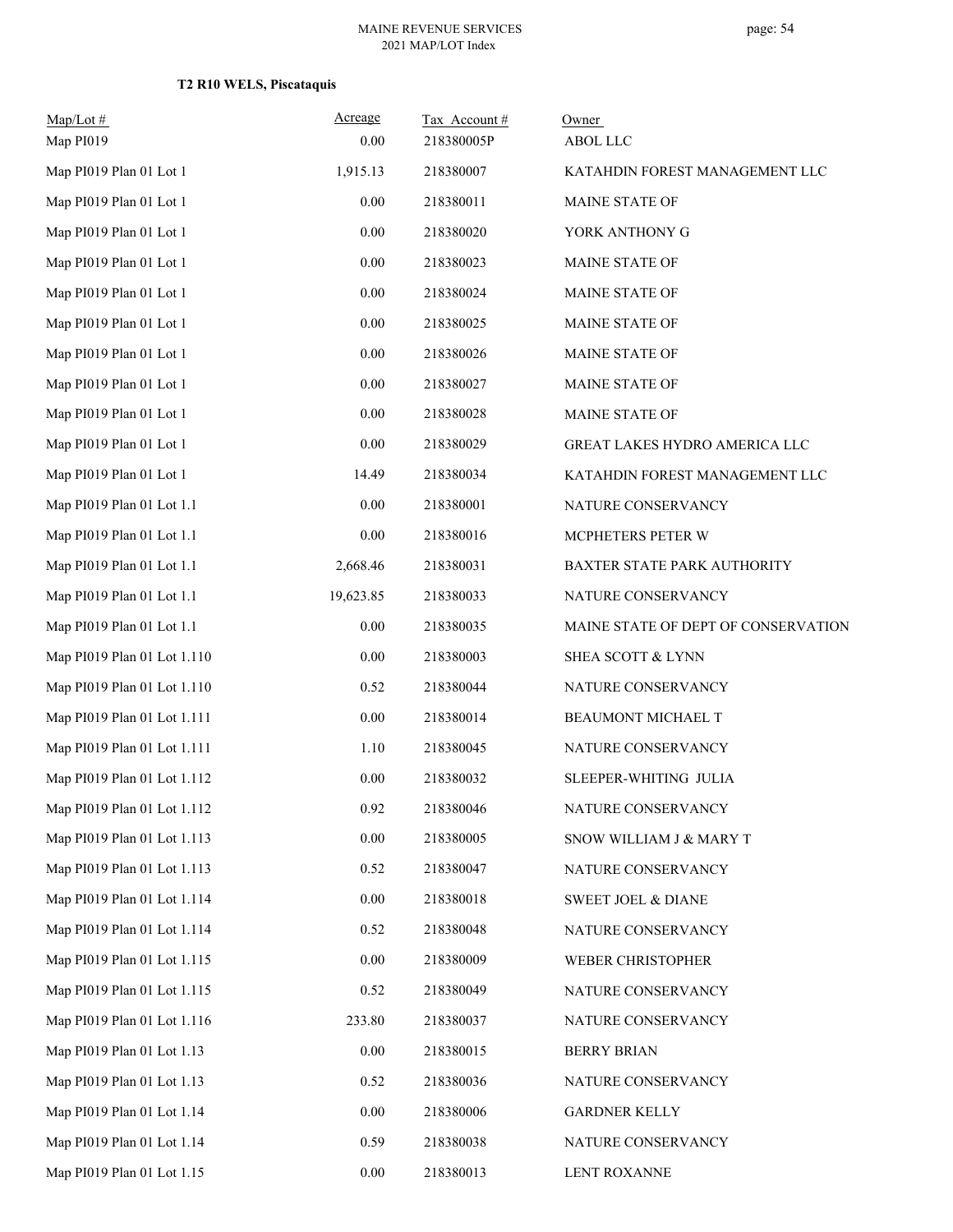# **T2 R10 WELS, Piscataquis**

| $Map/Lot \#$               | Acreage | Tax Account# | Owner                    |
|----------------------------|---------|--------------|--------------------------|
| Map PI019 Plan 01 Lot 1.15 | 0.97    | 218380039    | NATURE CONSERVANCY       |
| Map PI019 Plan 01 Lot 1.16 | 0.00    | 218380008    | LINCOLN DAVID            |
| Map PI019 Plan 01 Lot 1.16 | 0.52    | 218380040    | NATURE CONSERVANCY       |
| Map PI019 Plan 01 Lot 1.17 | 0.00    | 218380030    | <b>MCPHETERS PETER J</b> |
| Map PI019 Plan 01 Lot 1.17 | 1.03    | 218380041    | NATURE CONSERVANCY       |
| Map PI019 Plan 01 Lot 1.18 | 0.00    | 218380004    | <b>MCVEY MICHAEL</b>     |
| Map PI019 Plan 01 Lot 1.18 | 0.52    | 218380042    | NATURE CONSERVANCY       |
| Map PI019 Plan 01 Lot 1.19 | 0.00    | 218380012    | <b>OKEEFE RODERICK H</b> |
| Map PI019 Plan 01 Lot 1.19 | 0.52    | 218380043    | NATURE CONSERVANCY       |
| Map PI019 Plan 01 Lot 1.3  | 0.50    | 218380002    | KCI-ALESKANAK LLC        |
| Map PI019 Plan 01 Lot 2    | 15.49   | 218380010    | <b>ABOL LLC</b>          |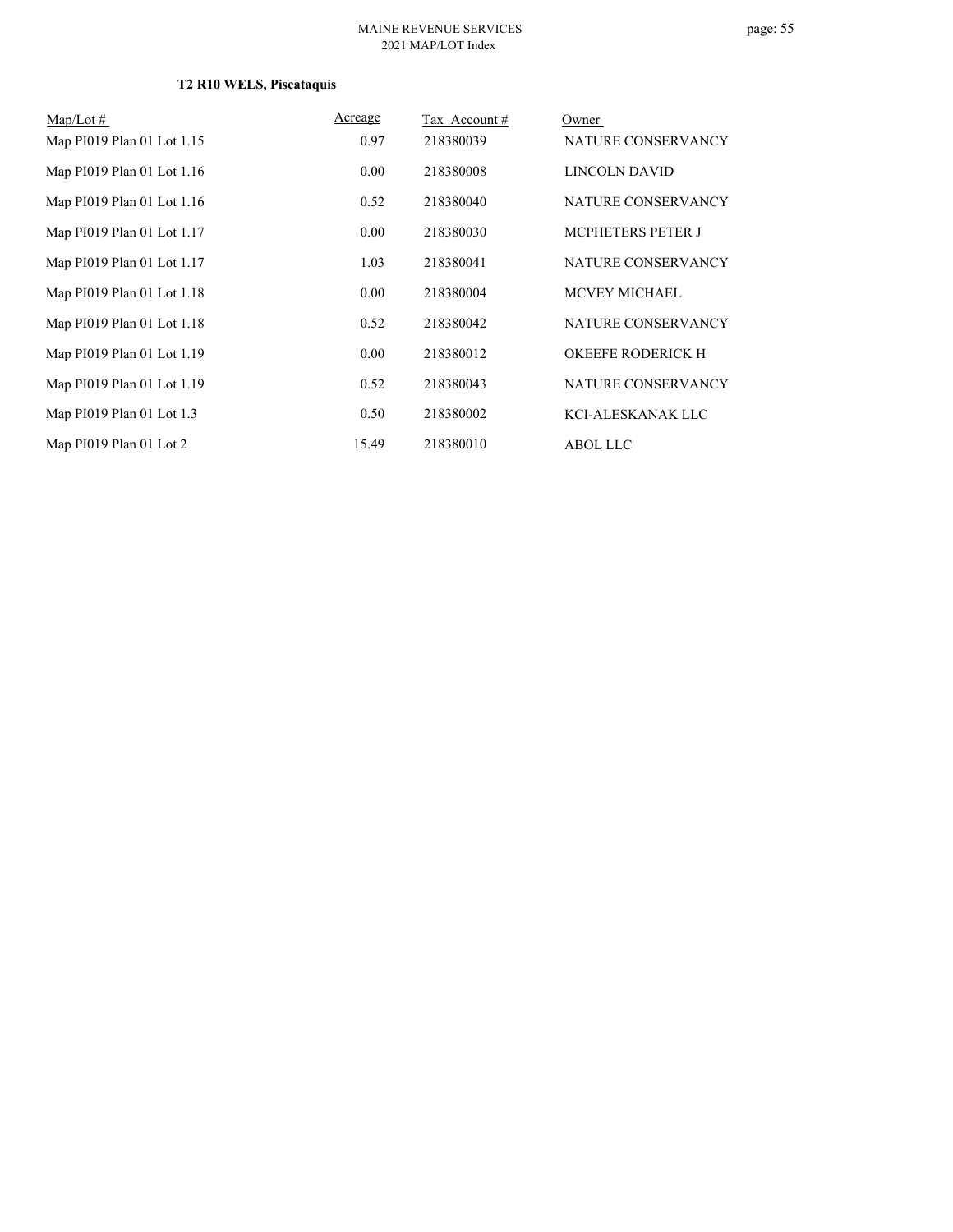# **T7 R10 WELS, Piscataquis**

| Map/Lot $#$             | Acreage   | Tax Account # | Owner                    |
|-------------------------|-----------|---------------|--------------------------|
| Map PI020 Plan 01 Lot 1 | 25,565.00 | 218670001     | <b>FALLEN TIMBER LLC</b> |
| Map PI020 Plan 01 Lot 1 | 0.00      | 218670002     | LANGBURD ALAN            |
| Map PI020 Plan 01 Lot 1 | 0.00      | 218670004     | <b>MILLER MARK</b>       |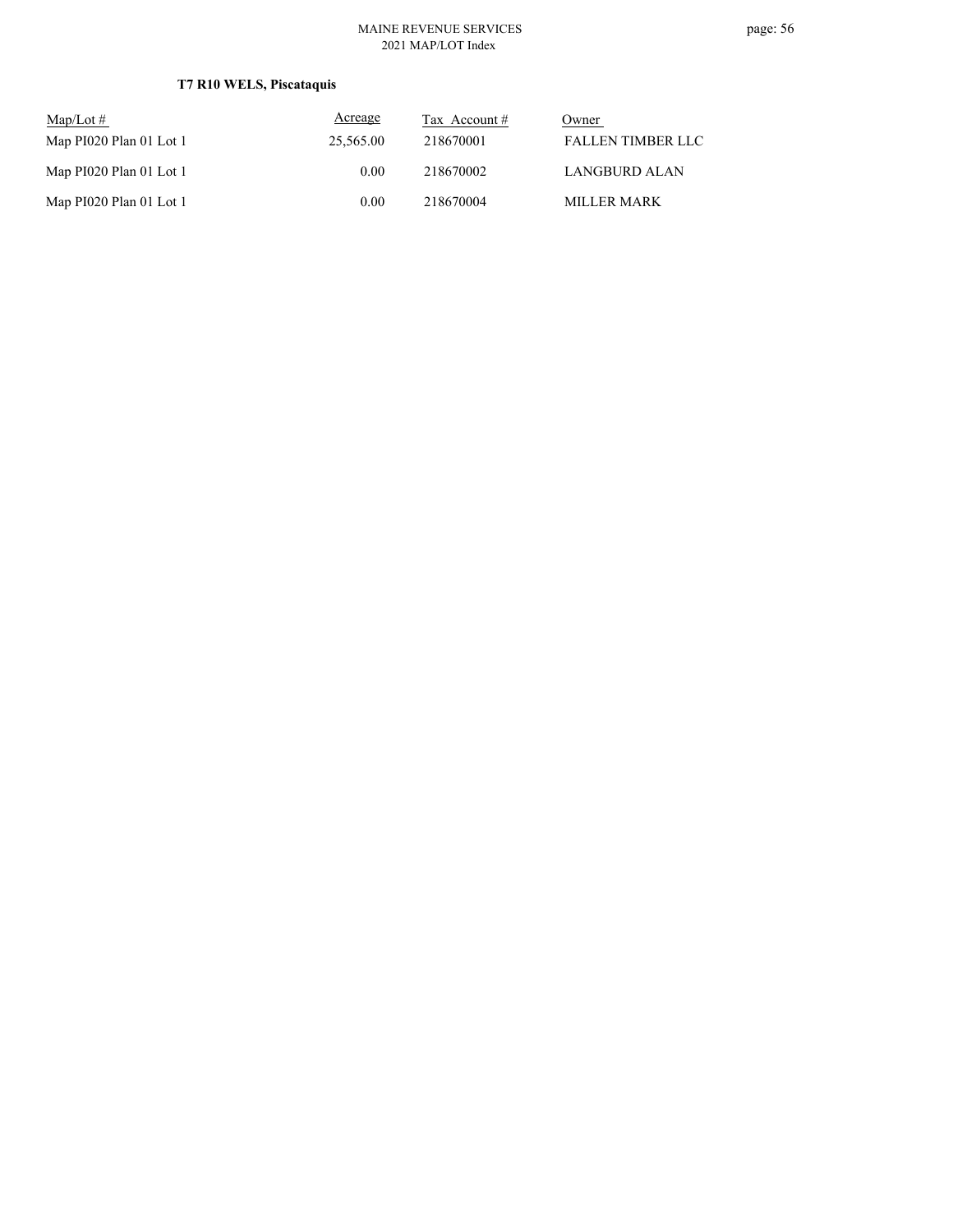# **T8 R10 WELS, Piscataquis**

| $Map/Lot \#$                | Acreage   | Tax Account# | Owner                                    |
|-----------------------------|-----------|--------------|------------------------------------------|
| Map PI021                   | 0.00      | 218740001P   | SIKORSKY IGOR & KAREN                    |
| Map PI021 Plan 01 Lot 1     | 0.00      | 218740001    | <b>LIBBY ALLIE &amp; SONS</b>            |
| Map PI021 Plan 01 Lot 1     | 0.00      | 218740009    | HALL SUSAN BRADFORD & ANNE               |
| Map $PI021$ Plan 01 Lot 1 2 | 19,984.93 | 218740010    | PINGREE ASSOCIATES INC                   |
| Map PI021 Plan 01 Lot 1     | 0.00      | 218740014    | SIKORSKY IGOR & KAREN                    |
| Map PI021 Plan 01 Lot 1     | 0.00      | 218740021    | <b>GUILLOW ROYDEN M &amp; CHARLENE K</b> |
| Map PI021 Plan 01 Lot 1     | 0.00      | 218740027    | <b>DOSTIE VINCENT &amp; KARL</b>         |
| Map PI021 Plan 01 Lot 1     | 0.00      | 218740028    | <b>CROCKETT STEPHEN &amp; NED</b>        |
| Map PI021 Plan 01 Lot 3 4 5 | 3,542.50  | 218740024    | NATURE CONSERVANCY                       |
| Map PI021 Plan 01 Lot 3.1   | 29.25     | 218740029    | NATURE CONSERVANCY                       |
| Map PI021 Plan 01 Lot 3.2   | 0.00      | 218740022    | SIKORSKY IGOR & KAREN                    |
| Map PI021 Plan 01 Lot 3.2   | 1.25      | 218740030    | NATURE CONSERVANCY                       |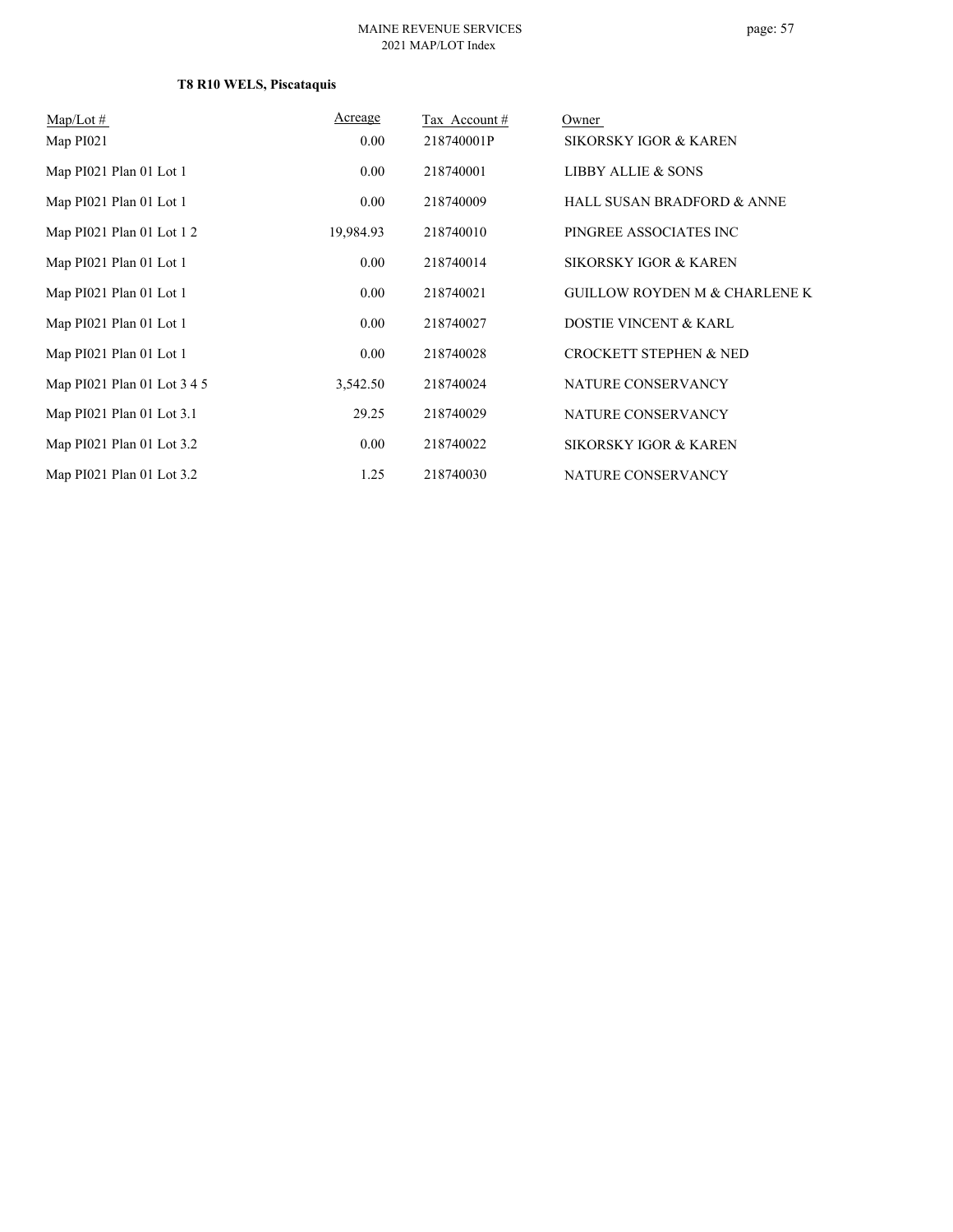# **T9 R10 WELS, Piscataquis**

| $Map/Lot \#$            | Acreage   | Tax Account $#$ | Owner                              |
|-------------------------|-----------|-----------------|------------------------------------|
| Map PI022 Plan 01 Lot 1 | 24,910.00 | 218790003       | CLAYTON LAKE WOODLANDS HOLDINGS LI |
| Map PI022 Plan 01 Lot 1 | 0.00      | 218790026       | MICHAUD MERLE G & STEPHEN L        |
| Map PI022 Plan 01 Lot 1 | 0.00      | 218792002       | <b>MAINE STATE OF</b>              |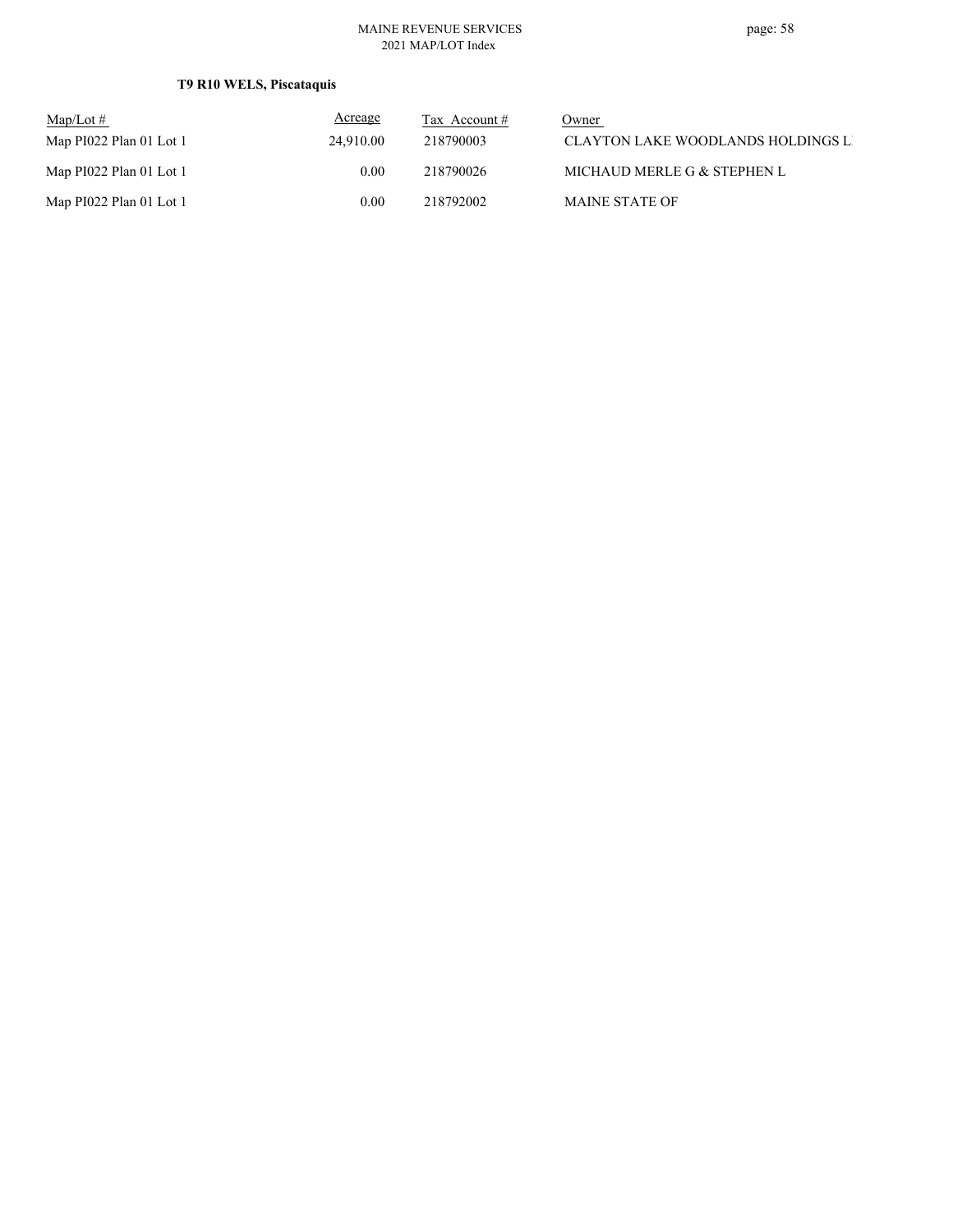| Map/Lot $#$               | Acreage   | Tax Account # | Owner                              |
|---------------------------|-----------|---------------|------------------------------------|
| Map PI023 Plan 01 Lot 1 3 | 13,365.00 | 218860002     | CLAYTON LAKE WOODLANDS HOLDINGS LI |
| Map PI023 Plan 01 Lot 1   | 0.00      | 218860013     | LIBBY ALLIE & SONS                 |
| Map PI023 Plan 01 Lot 2   | 6.818.97  | 218860001     | PHILLIPS 1959 - APW LLC            |
| Map PI023 Plan 01 Lot 2   | 0.00      | 218860018     | SIMPSON BRIAN & RICHARD JORDAN     |
| Map PI023 Plan 01 Lot 2   | 0.00      | 218862002     | MAINE STATE OF (IF&W)              |
| Map PI023 Plan 01 Lot 2.1 | 0.00      | 218860011     | YOULAND KURT                       |
| Map PI023 Plan 01 Lot 2.1 | 0.00      | 218860017     | MCPHERSON PD TRUST                 |
| Map PI023 Plan 01 Lot 2.1 | 5,364.00  | 218862003     | SIX RIVERS LIMITED PARTNERS        |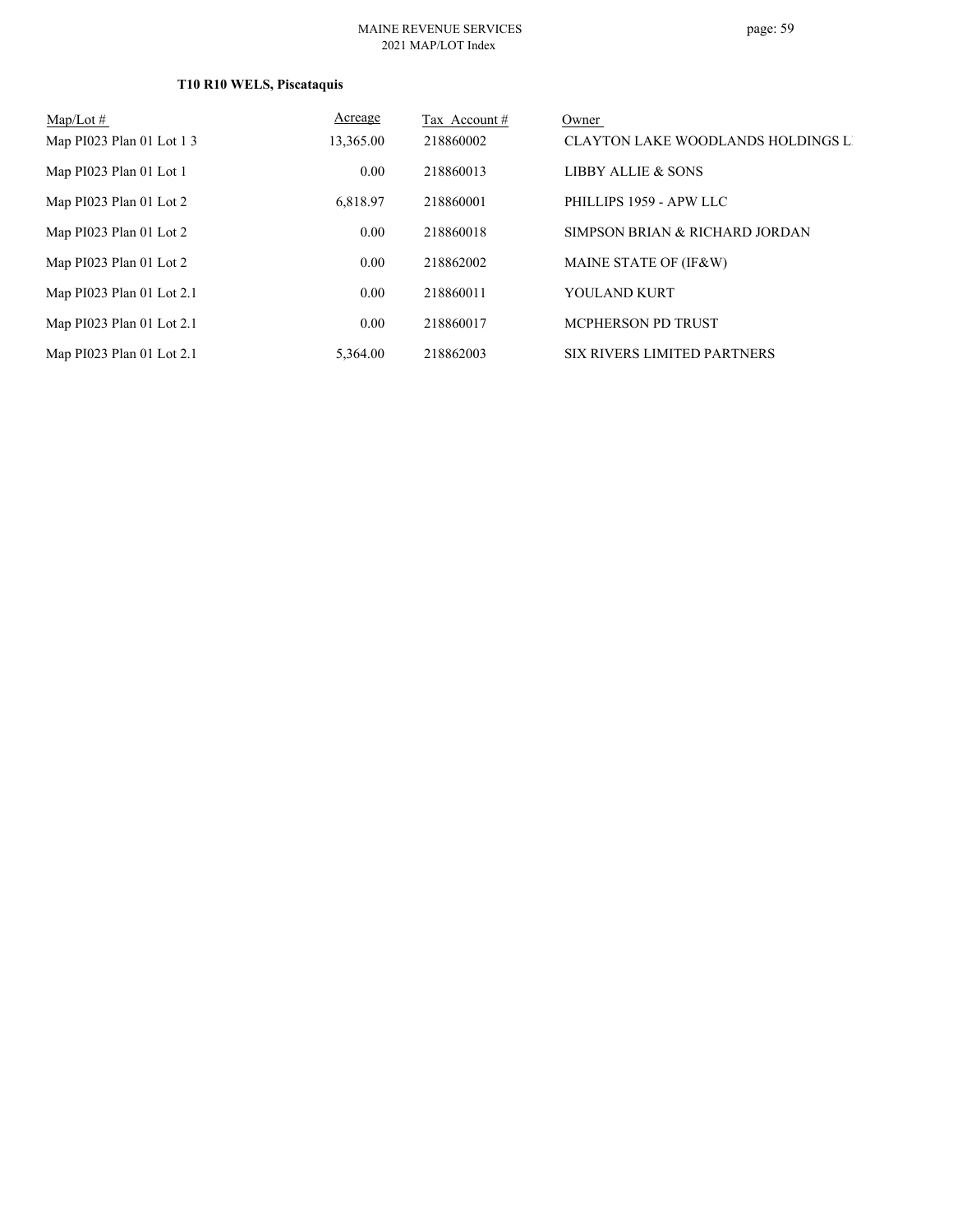# **TA R11 WELS, Piscataquis**

| Map/Lot $#$               | Acreage   | Tax Account # | Owner                         |
|---------------------------|-----------|---------------|-------------------------------|
| Map PI024 Plan 01 Lot 1 3 | 22,366.00 | 218290002     | CASSIDY TIMBERLANDS LLC ET AL |
| Map PI024 Plan 01 Lot 1   | 0.00      | 218290006     | <b>GERRISH JUDSON C III</b>   |
| Map PI024 Plan 01 Lot 1   | 0.00      | 218290007     | <b>STRANG JIM</b>             |
| Map PI024 Plan 01 Lot 1   | 0.00      | 218290009     | YOKE POND CAMPS INC           |
| Map PI024 Plan 01 Lot 1.1 | 18.00     | 218290013     | BACWOODS LLC                  |
| Map PI024 Plan 01 Lot 1.2 | 21.00     | 218290014     | BACWOODS LLC                  |
| Map PI024 Plan 01 Lot 2   | 1,499.00  | 218290005     | UNITED STATES OF AMERICA      |
| Map PI024 Plan 01 Lot 2   | 0.00      | 218290012     | UNITED STATES OF AMERICA      |
| Map PI024 Plan 01 Lot 3.1 | 12.00     | 218290015     | BACWOODS LLC                  |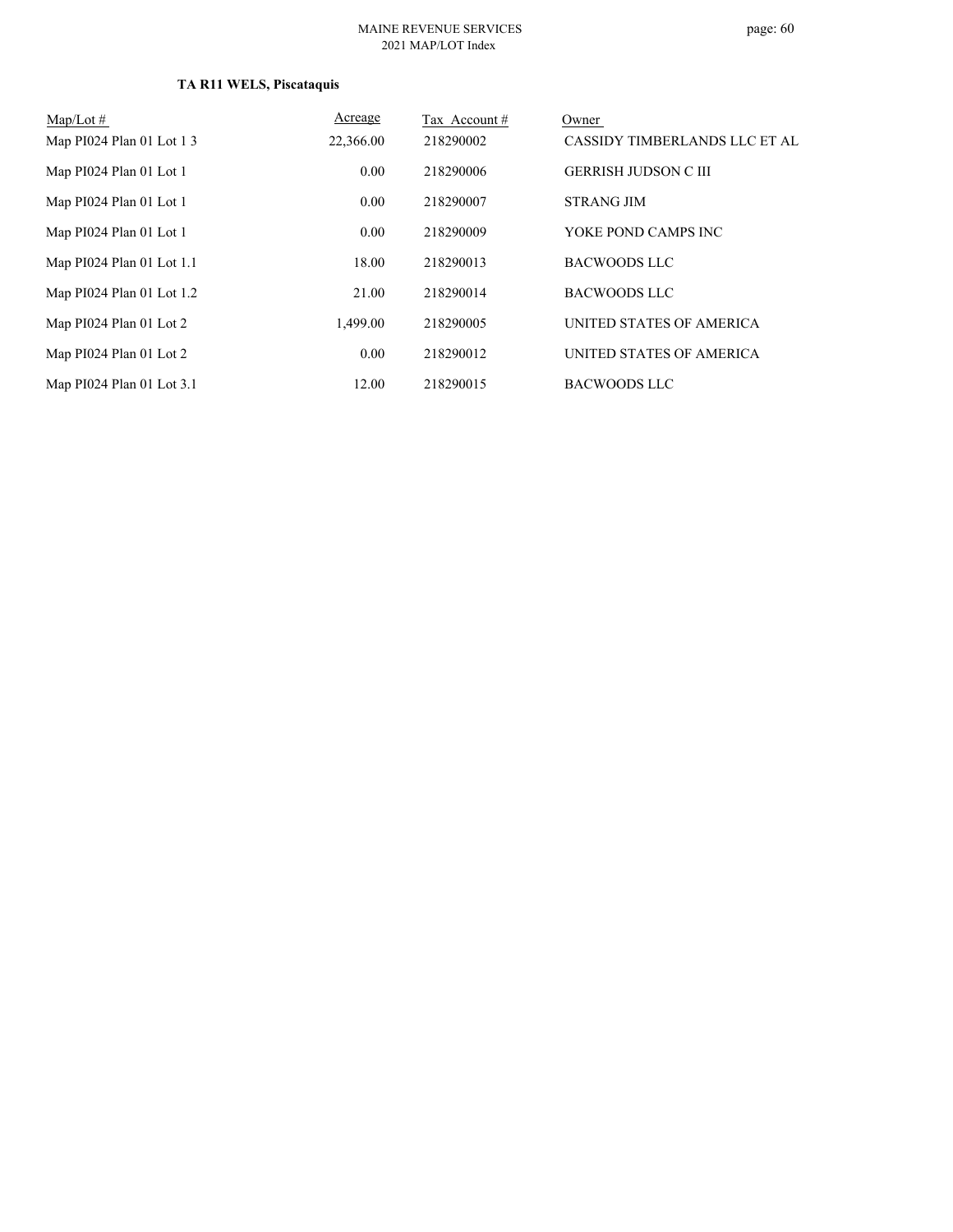#### **TB R11 WELS, Piscataquis**

| $Map/Lot \#$                  | Acreage   | Tax Account # | Owner                           |
|-------------------------------|-----------|---------------|---------------------------------|
| Map PI025 Plan 01 Lot 1 2     | 18,842.10 | 218310002     | PINE STATE TIMBERLANDS LLC      |
| Map PI025 Plan 01 Lot 1       | 0.00      | 218310030     | <b>SHINA TED</b>                |
| Map PI025 Plan 01 Lot 3 4 5 8 | 13,531.00 | 218310004     | MCCRILLIS TIMBERLANDS INC ET AL |
| Map PI025 Plan 01 Lot 3       | 0.00      | 218310035     | <b>THORNTON JAMES E</b>         |
| Map PI025 Plan 01 Lot 3       | 0.00      | 218310037     | <b>KELLY TERRIE</b>             |
| Map PI025 Plan 01 Lot 6       | 50.00     | 218310003     | PEKINS RONI SLAVIN & PETER      |
| Map PI025 Plan 01 Lot 7       | 551.29    | 218310034     | UNITED STATES OF AMERICA        |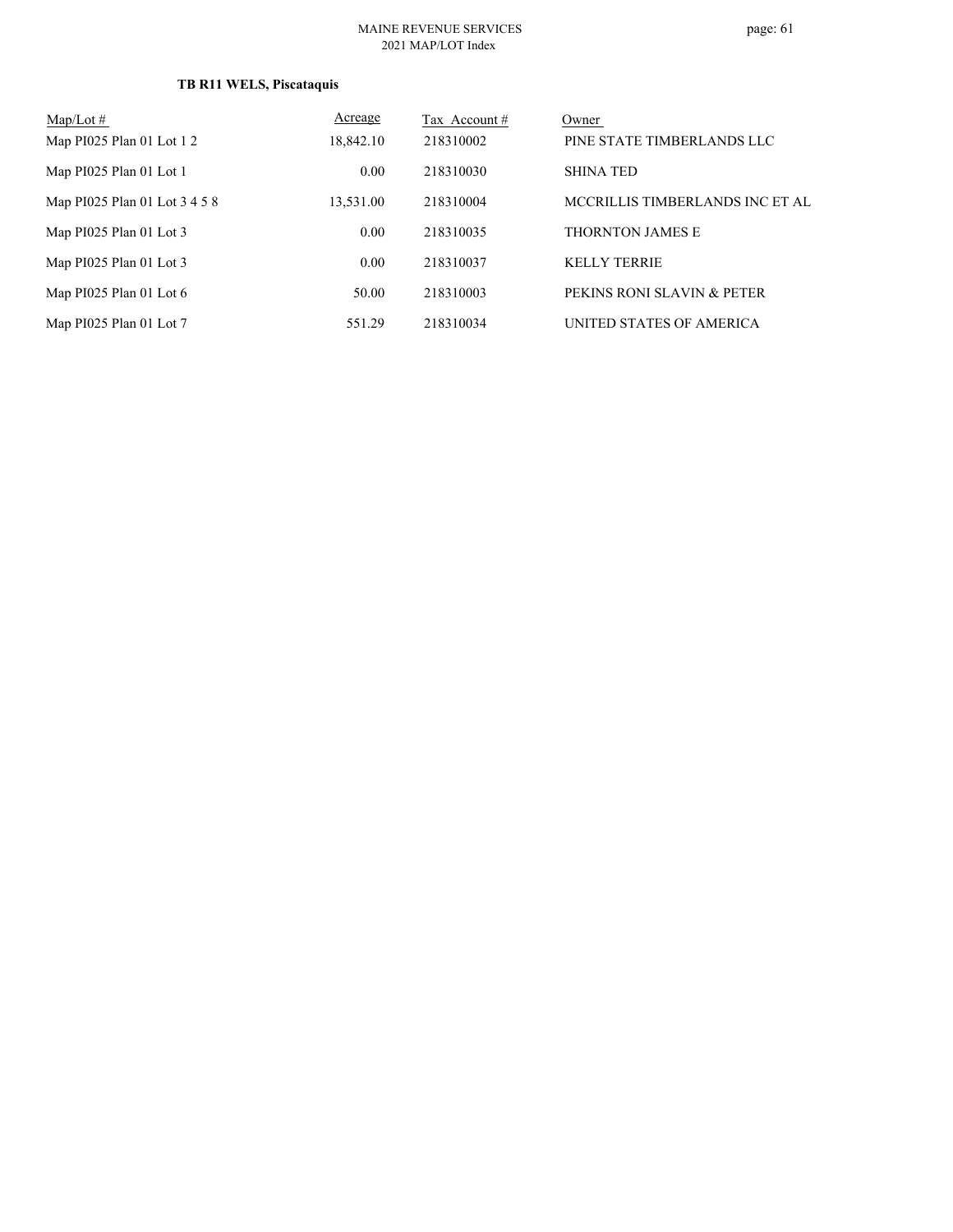| $Map/Lot \#$                | Acreage   | Tax Account # | Owner                                      |
|-----------------------------|-----------|---------------|--------------------------------------------|
| Map PI026                   | 0.00      | 218350003P    | DEBSCONEAG LAKE WILDERNESS CAMPS           |
| Map PI026 Plan 01 Lot 1 1.2 | 22,066.25 | 218350002     | <b>MAINE STATE OF</b>                      |
| Map PI026 Plan 01 Lot 1     | 0.00      | 218350003     | <b>GEORGE H FERNALD PENOBSCOT POND TRU</b> |
| Map PI026 Plan 01 Lot 1     | 0.00      | 218350004     | <b>MAINE STATE OF</b>                      |
| Map PI026 Plan 01 Lot 1     | 0.00      | 218350005     | DEBSCONEAG LAKE WILDERNESS CAMPS           |
| Map PI026 Plan 01 Lot 1     | 0.00      | 218350006     | <b>MICHAUD AMANDA</b>                      |
| Map PI026 Plan 01 Lot 1     | 0.00      | 218350007     | PERKINS GLENN A ET AL                      |
| Map PI026 Plan 01 Lot 1.1   | 981.00    | 218350009     | UNITED STATES OF AMERICA                   |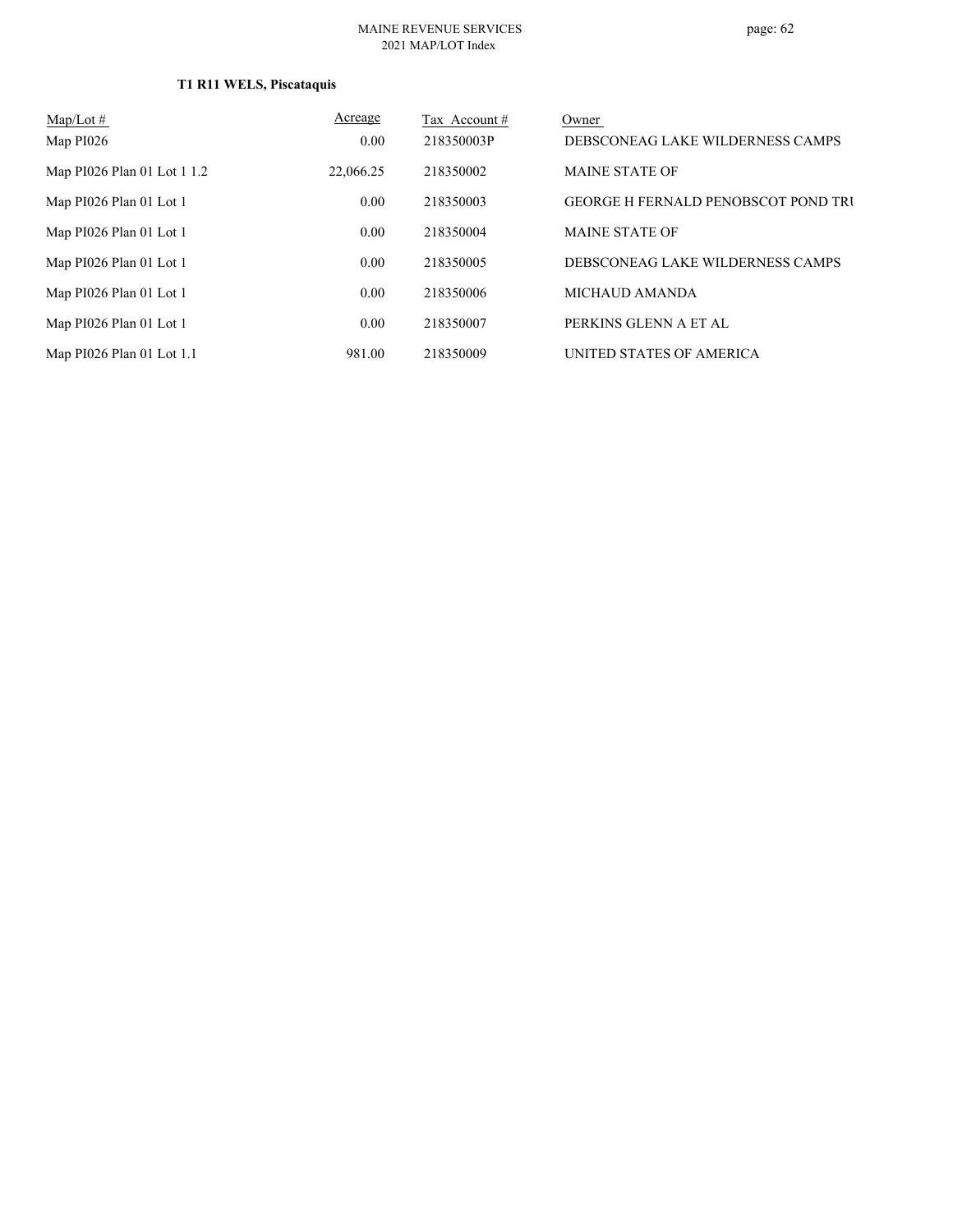# **T2 R11 WELS, Piscataquis**

| $Map/Lot \#$                    | Acreage   | Tax Account# | Owner                                |
|---------------------------------|-----------|--------------|--------------------------------------|
| Map PI027                       | 0.00      | 218220003P   | <b>RAINBOW LAKE LLC</b>              |
| Map PI027 Plan 01 Lot 1 3 4 5 7 | 14,868.00 | 218220008    | NATURE CONSERVANCY                   |
| Map PI027 Plan 01 Lot 1         | 0.00      | 218220020    | <b>GREAT LAKES HYDRO AMERICA LLC</b> |
| Map PI027 Plan 01 Lot 1.1       | 0.00      | 218220014    | <b>BARTLEY PETER</b>                 |
| Map PI027 Plan 01 Lot 1.1       | 1.00      | 218220022    | NATURE CONSERVANCY                   |
| Map PI027 Plan 01 Lot 2         | 1,251.73  | 218220016    | <b>MAINE STATE OF</b>                |
| Map PI027 Plan 01 Lot 2.1       | 688.33    | 218220018    | UNITED STATES OF AMERICA             |
| Map PI027 Plan 01 Lot 2.2       | 52.30     | 218220017    | <b>MAINE STATE OF</b>                |
| Map PI027 Plan 01 Lot 2.3       | 0.00      | 218220004P   | NAHMAKANTA LAKE CAMPS INC            |
| Map PI027 Plan 01 Lot 2.3       | 103.00    | 218220010    | UNITED STATES OF AMERICA             |
| Map PI027 Plan 01 Lot 2.3       | 0.00      | 218220012    | NAHMAKANTA LAKE CAMPS INC            |
| Map PI027 Plan 01 Lot 2.4       | 399.99    | 218220019    | <b>MAINE STATE OF</b>                |
| Map PI027 Plan 01 Lot 3.1       | 3.70      | 218220021    | KATAHDIN FOREST MANAGEMENT LLC       |
| Map PI027 Plan 01 Lot 6         | 9.95      | 218220013    | <b>RAINBOW LAKE LLC</b>              |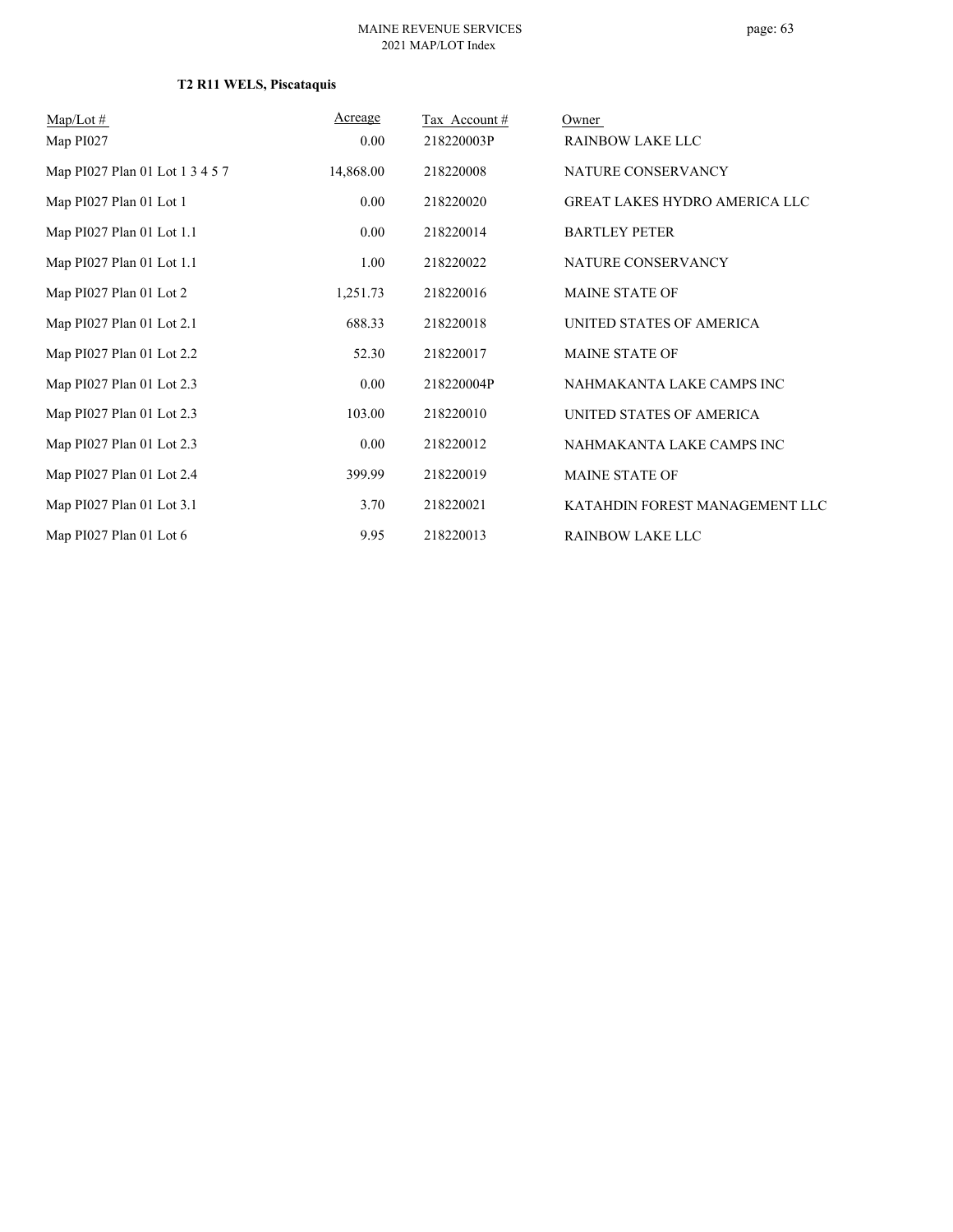# **T3 R11 WELS, Piscataquis**

| $Map/Lot \#$                            | Acreage   | Tax Account# | Owner                                |
|-----------------------------------------|-----------|--------------|--------------------------------------|
| Map PI028                               | 0.00      | 218420002P   | FROST POND CAMPS INC                 |
| Map PI028                               | 0.00      | 218420006P   | CHEWONKI FOUNDATION                  |
| Map PI028 Plan P1 Lot 1                 | 0.00      | 218420022    | <b>MAINE STATE OF</b>                |
| Map PI028 Plan 01 Lot                   | 0.00      | 218420015    | MAINE STATE OF (IF&W)                |
| Map PI028 Plan 01 Lot 1                 | 0.00      | 218420001    | FROST POND CAMPS INC                 |
| Map PI028 Plan 01 Lot 1 2 3 4 5 6 7 8 9 | 13,150.00 | 218420006    | KATAHDIN FOREST MANAGEMENT LLC       |
| Map PI028 Plan 01 Lot 1                 | 0.00      | 218420011    | <b>COMB DONALD G</b>                 |
| Map PI028 Plan 01 Lot 1                 | 0.00      | 218420016    | <b>MAINE STATE OF</b>                |
| Map PI028 Plan 01 Lot 1                 | 0.00      | 218420019    | <b>GREAT LAKES HYDRO AMERICA LLC</b> |
| Map PI028 Plan 01 Lot 1                 | 0.00      | 218420020    | THOMPSON GENE A                      |
| Map PI028 Plan 01 Lot 1                 | 0.00      | 218420024    | <b>GIVENS ERIC &amp; JUDITH</b>      |
| Map PI028 Plan 01 Lot 1                 | 11.96     | 218420028    | KATAHDIN FOREST MANAGEMENT LLC       |
| Map PI028 Plan 01 Lot 1                 | 0.00      | 218420029    | <b>GREAT LAKES HYDRO AMERICA LLC</b> |
| Map PI028 Plan 01 Lot 1.1 2.1           | 64.10     | 218420010    | <b>CHEWONKI FOUNDATION</b>           |
| Map PI028 Plan 01 Lot 1.1               | 481.50    | 218420025    | <b>GREAT LAKES HYDRO AMERICA LLC</b> |
| Map PI028 Plan 01 Lot 1.2               | 6.10      | 218420026    | <b>HARRINGTON LODGE LLC</b>          |
| Map PI028 Plan 01 Lot 2.2               | 7,711.00  | 218420027    | NATURE CONSERVANCY                   |
| Map PI028 Plan 01 Lot 2.3               | 14.22     | 218420030    | <b>ABOL LLC</b>                      |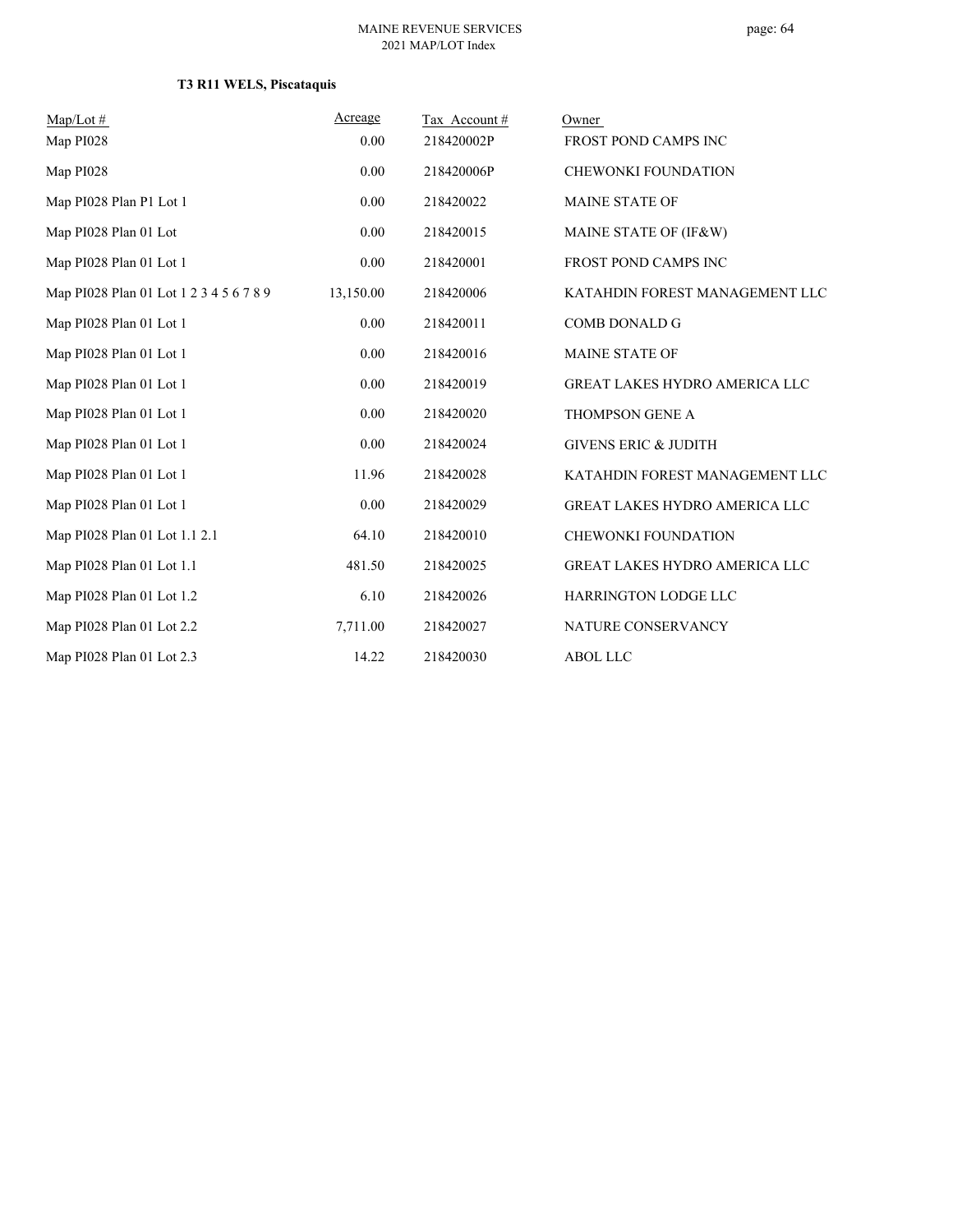# **T4 R11 WELS, Piscataquis**

| $Map/Lot \#$            | Acreage   | Tax Account # | <u>Owner</u>                   |
|-------------------------|-----------|---------------|--------------------------------|
| Map PI029 Plan 01 Lot 1 | 26,781.30 | 218480001     | KATAHDIN FOREST MANAGEMENT LLC |
| Map PI029 Plan 01 Lot 1 | 0.00      | 218480002     | GREAT LAKES HYDRO AMERICA LLC  |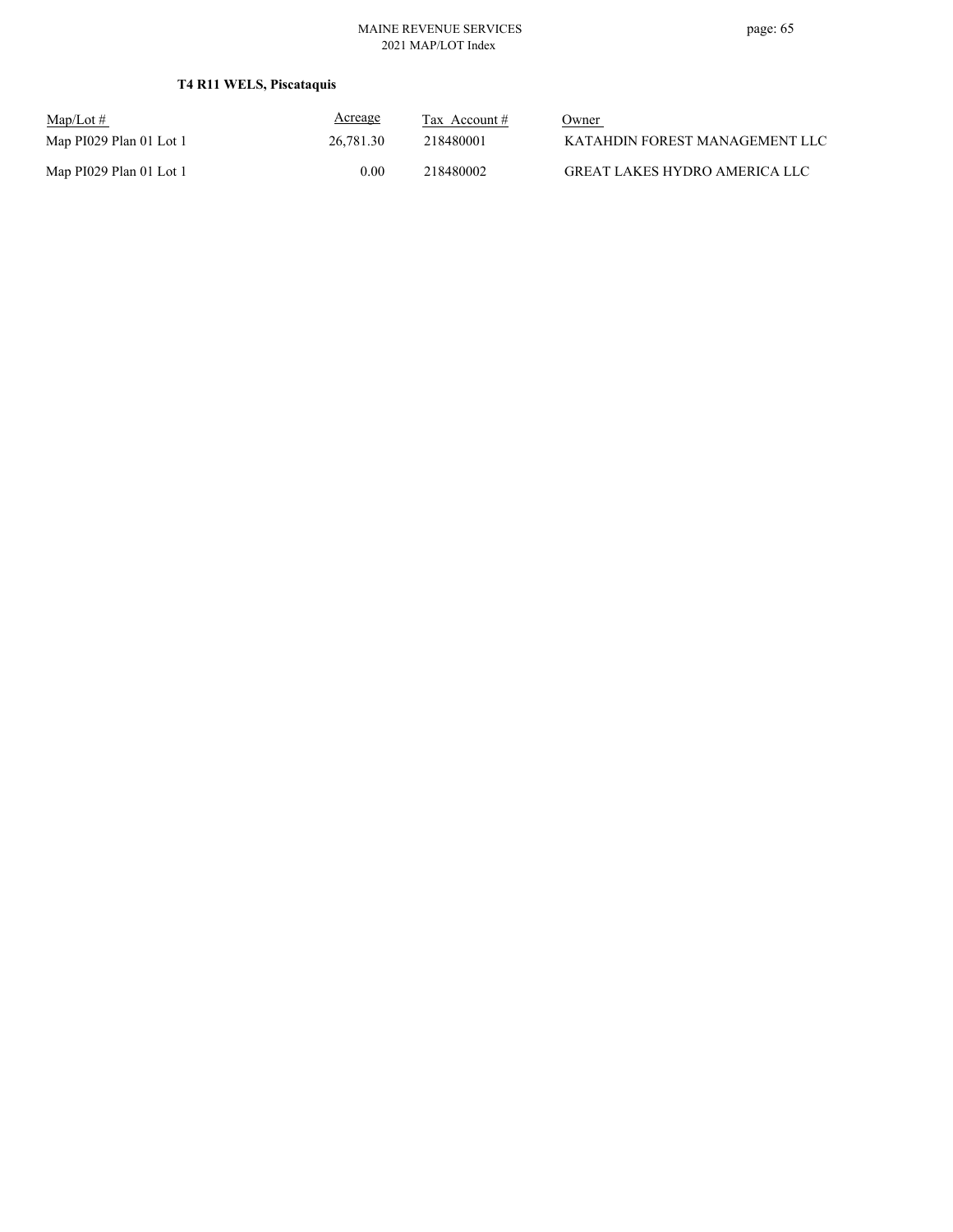# **T5 R11 WELS, Piscataquis**

| $Map/Lot \#$<br>Map PI030 Plan 01 Lot 1 | Acreage<br>0.00 | Tax Account#<br>218550001 | Owner<br>MILLER JACK D JR            |
|-----------------------------------------|-----------------|---------------------------|--------------------------------------|
| Map PI030 Plan 01 Lot 1                 | 0.00            | 218550002                 | KATAHDIN FOREST MANAGEMENT LLC       |
| Map PI030 Plan 01 Lot 1                 | 0.00            | 218550003P                | <b>STREAMS DAVID</b>                 |
| Map PI030 Plan 01 Lot 1                 | 23,606.70       | 218550004                 | KATAHDIN FOREST MANAGEMENT LLC       |
| Map PI030 Plan 01 Lot 1                 | 0.00            | 218550004P                | <b>CLARK HERBERT E</b>               |
| Map PI030 Plan 01 Lot 1                 | 0.00            | 218550005P                | SPRAGUE RALPH O JR                   |
| Map PI030 Plan 01 Lot 1                 | 0.00            | 218550006P                | <b>SMART DALE</b>                    |
| Map PI030 Plan 01 Lot 1                 | 0.00            | 218550007                 | NADEAU BRIAN D, GERALD S & JOANN M M |
| Map PI030 Plan 01 Lot 1                 | 0.00            | 218550007P                | MCDONNELL SKIP                       |
| Map PI030 Plan 01 Lot 1                 | 0.00            | 218550008P                | <b>EWING JAMES R</b>                 |
| Map PI030 Plan 01 Lot 1                 | 0.00            | 218550009P                | <b>LEET ROBERT</b>                   |
| Map PI030 Plan 01 Lot 1                 | 0.00            | 218550010                 | GREAT NORTHERN RETIREES ASSOC        |
| Map PI030 Plan 01 Lot 1                 | 0.00            | 218550012                 | NORTH MAINE WOOD ASSOC               |
| Map PI030 Plan 01 Lot 1                 | 0.00            | 218550012P                | <b>JONES JOHN</b>                    |
| Map PI030 Plan 01 Lot 1                 | 0.00            | 218550013P                | MURPHY CHARLES                       |
| Map PI030 Plan 01 Lot 1                 | 0.00            | 218550014P                | <b>SPRAGUE PHIL</b>                  |
| Map PI030 Plan 01 Lot 1                 | 0.00            | 218550015                 | UNIVERSITY OF MAINE                  |
| Map PI030 Plan 01 Lot 1                 | 0.00            | 218550016P                | <b>VOISINE ROLAND</b>                |
| Map PI030 Plan 01 Lot 1                 | 0.00            | 218550018P                | <b>KENNESON BOB</b>                  |
| Map PI030 Plan 01 Lot 1                 | 0.00            | 218550020P                | MICHAUD MAYNARD                      |
| Map PI030 Plan 01 Lot 1                 | 0.00            | 218550021P                | <b>DUMAS GARY</b>                    |
| Map PI030 Plan 01 Lot 1                 | 0.00            | 218550023P                | <b>BARON MIKE</b>                    |
| Map PI030 Plan 01 Lot 1                 | $0.00\,$        | 218550024P                | <b>GALLAGER RALPH</b>                |
| Map PI030 Plan 01 Lot 1Lease 4953       | 0.00            | 218550026P                | <b>GARVIN DAVID</b>                  |
| Map PI030 Plan 01 Lot 1                 | 0.00            | 218550027P                | <b>HUSTON SAM</b>                    |
| Map PI030 Plan 01 Lot 1                 | 0.00            | 218550028P                | <b>GAGNIER ELDON</b>                 |
| Map PI030 Plan 01 Lot 1                 | 0.00            | 218550029P                | <b>STREAMS PHIL</b>                  |
| Map PI030 Plan 01 Lot 1                 | 0.00            | 218550030P                | WILLETTE FRANK J                     |
| Map PI030 Plan 01 Lot 1                 | 0.00            | 218550031P                | LEET TOM                             |
| Map PI030 Plan 01 Lot 1                 | 0.00            | 218550032P                | MORNEAULT GIL                        |
| Map PI030 Plan 01 Lot 1                 | 0.00            | 218550033P                | <b>CORRIVEAU ROD</b>                 |
| Map PI030 Plan 01 Lot 1                 | 0.00            | 218550034P                | WEISSKIRCHEN ROBERT                  |
| Map PI030 Plan 01 Lot 1                 | 0.00            | 218550035P                | MURPHY GEORGE                        |
| Map PI030 Plan 01 Lot 1                 | 0.00            | 218550038P                | <b>BOSSIE RONALD P</b>               |
| Map PI030 Plan 01 Lot 1                 | 0.00            | 218550039P                | DWYER EMERY E                        |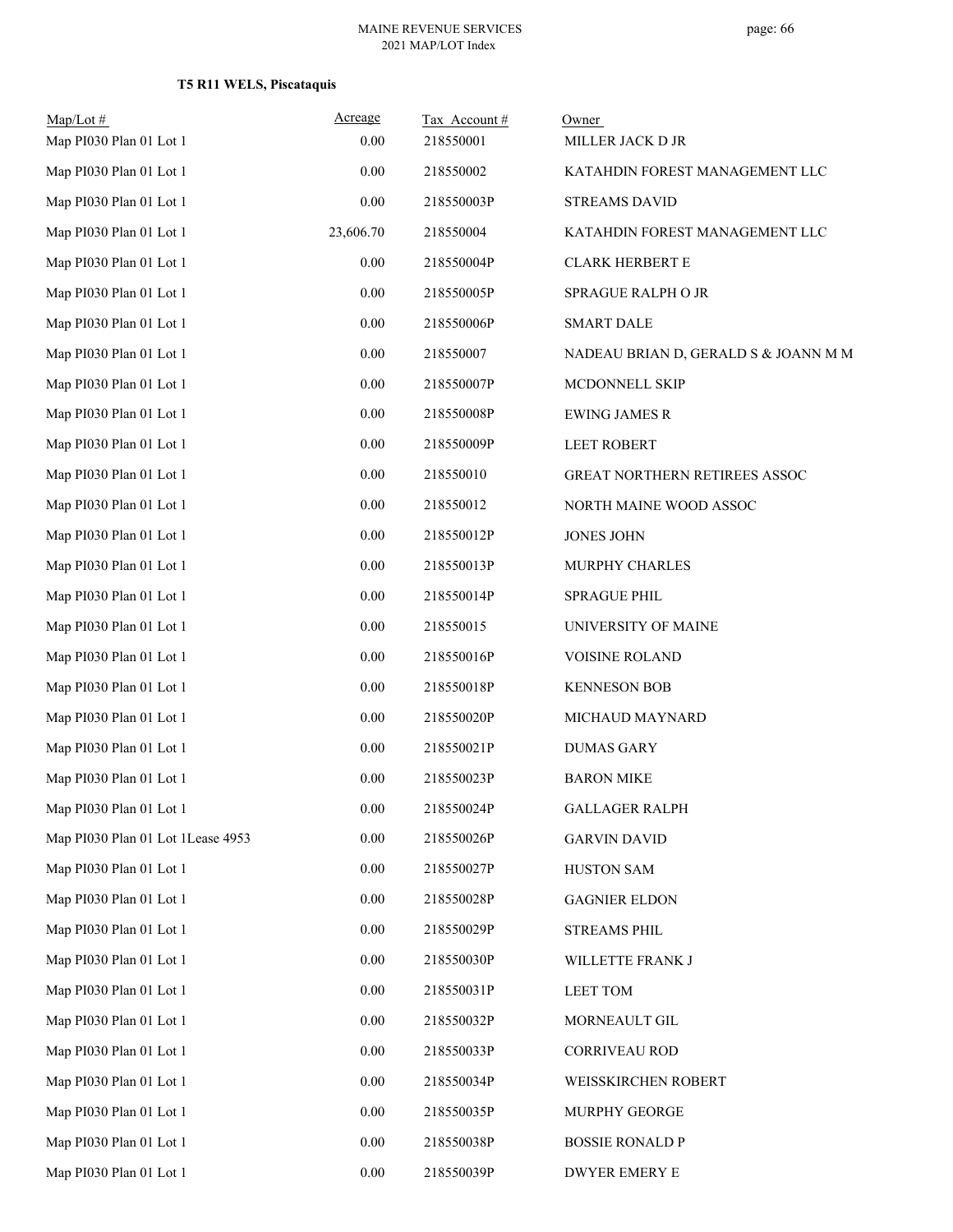# **T5 R11 WELS, Piscataquis**

| $Map/Lot \#$            | Acreage | Tax Account # | Owner                          |
|-------------------------|---------|---------------|--------------------------------|
| Map PI030 Plan 01 Lot 1 | 0.00    | 218550040P    | <b>MCLAIN MICHAEL</b>          |
| Map PI030 Plan 01 Lot 1 | 0.00    | 218550041P    | <b>BERNIER CARLTON</b>         |
| Map PI030 Plan 01 Lot 1 | 0.00    | 218550042p    | <b>HOXIE BILL</b>              |
| Map PI030 Plan 01 Lot 1 | 0.00    | 218550043P    | <b>LANDRY JEANNOT</b>          |
| Map PI030 Plan 01 Lot 1 | 10.41   | 218552003     | KATAHDIN FOREST MANAGEMENT LLC |
| Map PI030 Plan 01 Lot 1 | 0.00    | 218552004     | PELLETIER GERALD INC           |
| Map PI030 Plan 01 Lot 2 | 97.00   | 218552001     | <b>MAINE STATE OF</b>          |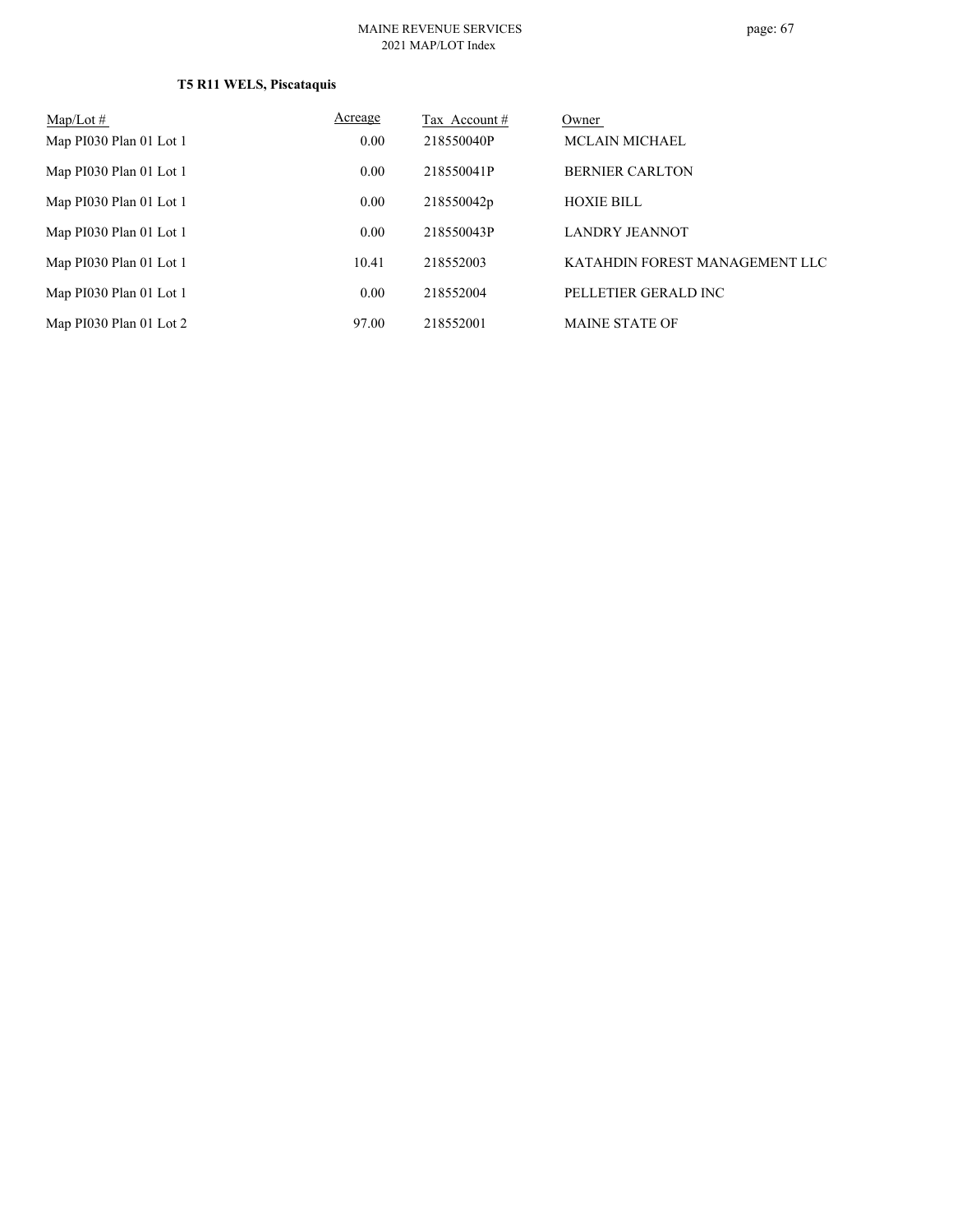# **T6 R11 WELS, Piscataquis**

| $Map/Lot \#$              | Acreage   | Tax Account# | Owner                          |
|---------------------------|-----------|--------------|--------------------------------|
| Map PI031                 | 0.00      | 218600001P   | <b>MAINE STATE OF</b>          |
| Map PI031 Plan 01 Lot 1   | 0.00      | 218600011    | LAROCHE MATT, RUTH & LEVI      |
| Map PI031 Plan 01 Lot 1   | 0.00      | 218600017    | <b>MAINE STATE OF</b>          |
| Map PI031 Plan 01 Lot 1   | 0.00      | 218600018    | MAINE STATE OF (IF&W)          |
| Map PI031 Plan 01 Lot 1   | 0.00      | 218600019    | <b>MAINE STATE OF</b>          |
| Map PI031 Plan 01 Lot 1   | 19,089.74 | 218602001    | <b>MAINE STATE OF</b>          |
| Map PI031 Plan 01 Lot 1   | 0.00      | 218602005    | <b>MAINE STATE OF</b>          |
| Map PI031 Plan 01 Lot 1   | 0.00      | 218602006    | MAINE STATE OF (IF&W)          |
| Map PI031 Plan 01 Lot 2   | 50.00     | 218600001    | <b>MAINE STATE OF</b>          |
| Map PI031 Plan 01 Lot 3 5 | 600.00    | 218602002    | <b>MAINE STATE OF</b>          |
| Map PI031 Plan 01 Lot 4   | 59.00     | 218600002    | KATAHDIN FOREST MANAGEMENT LLC |
| Map PI031 Plan 01 Lot 6   | 4,915.00  | 218602004    | <b>MAINE STATE OF</b>          |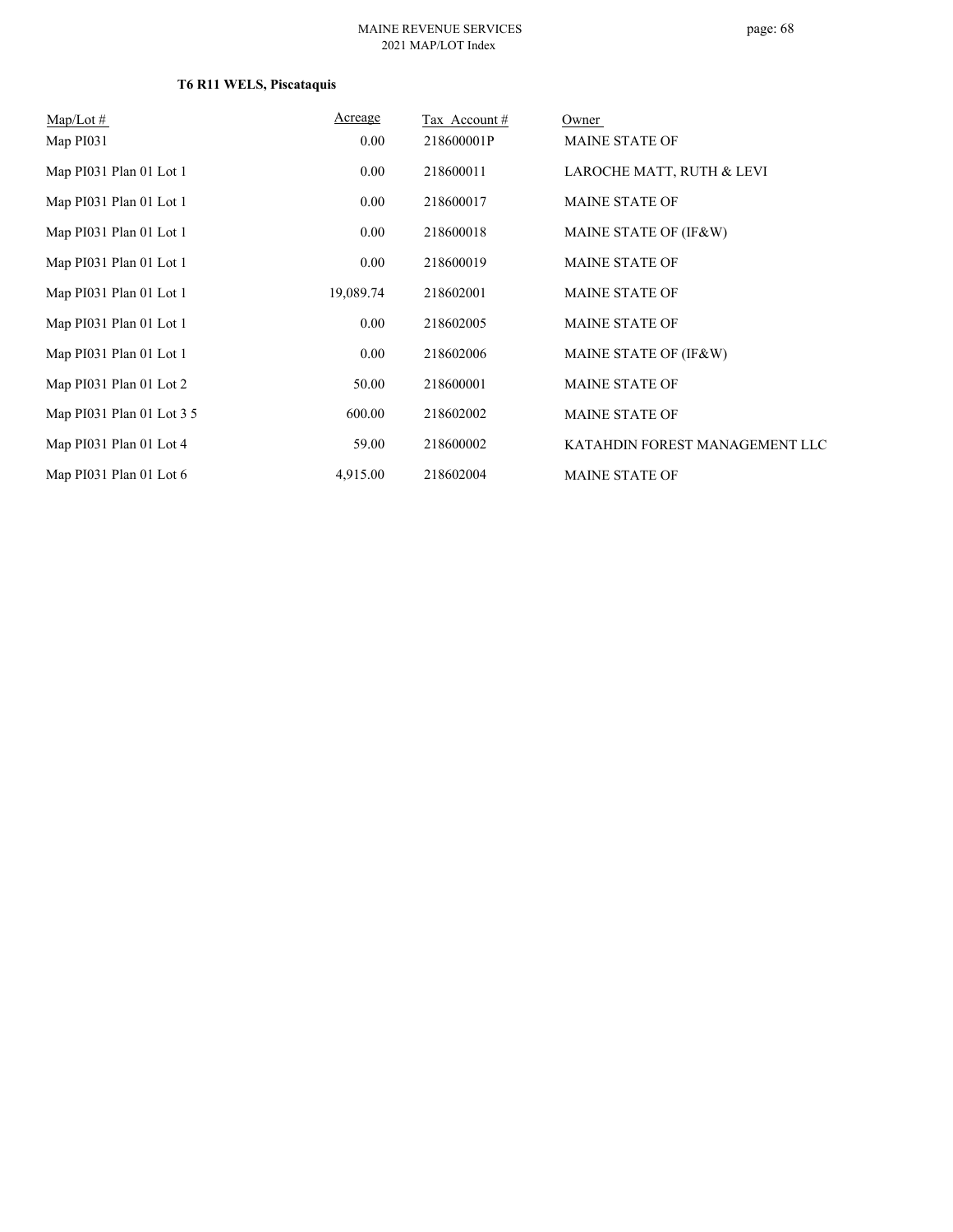# **T7 R11 WELS, Piscataquis**

| $Map/Lot \#$                  | Acreage   | Tax Account# | Owner                                |
|-------------------------------|-----------|--------------|--------------------------------------|
| Map PI032 Plan 01 Lot 1       | 0.00      | 218680011    | MCBREAIRTY MARVIN & ROSCOE MCINTOS   |
| Map PI032 Plan 01 Lot 1       | 16,122.26 | 218680012    | HULL FORESTLANDS MAINE LLC           |
| Map PI032 Plan 01 Lot 1       | 0.00      | 218680013    | <b>RUSH JEREMY</b>                   |
| Map PI032 Plan 01 Lot 1       | 0.00      | 218680014    | <b>ESTATE OF BENGAMIN PITCHER</b>    |
| Map PI032 Plan 01 Lot 1       | 0.00      | 218680016    | PLOURDE DUANE                        |
| Map PI032 Plan 01 Lot 1       | 0.00      | 218680023    | <b>WINTERS KENT</b>                  |
| Map PI032 Plan 01 Lot 1       | 0.00      | 218682004    | HULL FORESTLANDS MAINE LLC           |
| Map PI032 Plan 01 Lot 1.1     | 139.00    | 218680018    | DENICO DOUGLAS P                     |
| Map PI032 Plan 01 Lot 2       | 1.80      | 218680004    | HARDY BRENT & CHERYL                 |
| Map PI032 Plan 01 Lot 3       | 2,318.00  | 218682001    | MAINE STATE OF                       |
| Map PI032 Plan 01 Lot 4       | 181.00    | 218682002    | MAINE STATE OF                       |
| Map PI032 Plan 01 Lot 5       | 2,095.00  | 218680015    | GARDNER LAND COMPANY INC             |
| Map PI032 Plan 01 Lot 5.1     | 2.00      | 218680017    | CROCKER DAVID E & WAYNE E BARTLETT J |
| Map PI032 Plan 01 Lot 6       | 0.00      | 218680001P   | WISEMAN ROBERT & SANDRA              |
| Map PI032 Plan 01 Lot 6       | 500.50    | 218680019    | DENICO DOUGLAS P                     |
| Map PI032 Plan 01 Lot 6.1     | 0.50      | 218680010    | <b>BOURQUE PETER M &amp; MARY T</b>  |
| Map PI032 Plan 01 Lot 6.2     | 205.00    | 218680020    | HAYMOCK PRESERVATION LTD             |
| Map PI032 Plan 01 Lot 6.3     | 198.00    | 218680021    | <b>BOURQUE PETER M &amp; MARY T</b>  |
| Map PI032 Plan 01 Lot 6.4     | 4.20      | 218682005    | <b>CASWELL KURT</b>                  |
| Map PI032 Plan 01 Lot 6.5 6.6 | 23.00     | 218682006    | DENICO DOUGLAS                       |
| Map PI032 Plan 01 Lot 7       | 518.00    | 218680003    | THORNTON BRENDA L                    |
| Map PI032 Plan 01 Lot 8       | 2,096.01  | 218680022    | GARDNER LAND COMPANY INC             |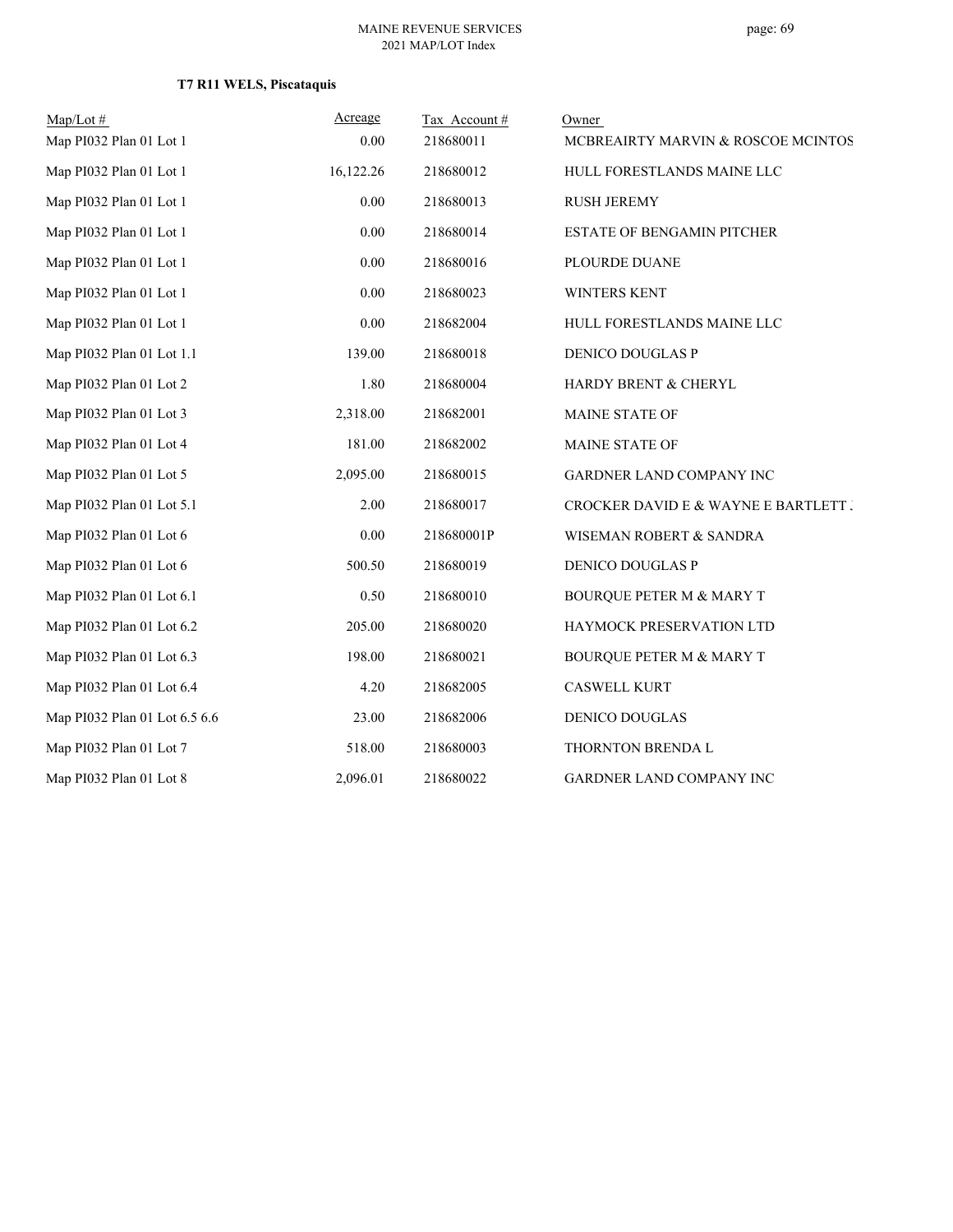# **T8 R11 WELS, Piscataquis**

| $Map/Lot \#$<br>Map PI033 | Acreage<br>0.00 | Tax Account #<br>218750002P | Owner<br>MACANNAMAC CAMPS %JACK MCPHEE    |
|---------------------------|-----------------|-----------------------------|-------------------------------------------|
| Map PI033 Plan 01 Lot 1   | 5,770.00        | 218750002                   | <b>CLAYTON LAKE WOODLANDS HOLDINGS LI</b> |
| Map PI033 Plan 01 Lot 1   | $0.00\,$        | 218750012                   | <b>SIKORSKY IGOR &amp; KAREN</b>          |
| Map PI033 Plan 01 Lot 1.1 | 16.00           | 218750027                   | PROCTER STEVE, SCOTT HAINER, WAYNE V      |
| Map PI033 Plan 01 Lot 2 5 | 1,322.00        | 218750021                   | NATURE CONSERVANCY                        |
| Map PI033 Plan 01 Lot 3 4 | 16,017.03       | 218750004                   | PINGREE ASSOCIATES INC                    |
| Map PI033 Plan 01 Lot 3   | $0.00\,$        | 218750028                   | TREAT MICHAEL                             |
| Map PI033 Plan 01 Lot 4   | $0.00\,$        | 218750001                   | <b>CLARK ROBERT S JR</b>                  |
| Map PI033 Plan 01 Lot 4   | $0.00\,$        | 218750019                   | MACANNAMAC INC                            |
| Map PI033 Plan 01 Lot 4   | 0.00            | 218750025                   | <b>MESSER CHARLES</b>                     |
| Map PI033 Plan 01 Lot 4   | $0.00\,$        | 218750026                   | <b>STEVENS DANIEL</b>                     |
| Map PI033 Plan 01 Lot 4   | $0.00\,$        | 218750029                   | <b>WINTLE JOHN</b>                        |
| Map PI033 Plan 01 Lot 4   | $0.00\,$        | 218750030                   | <b>STEVENS SCOTT</b>                      |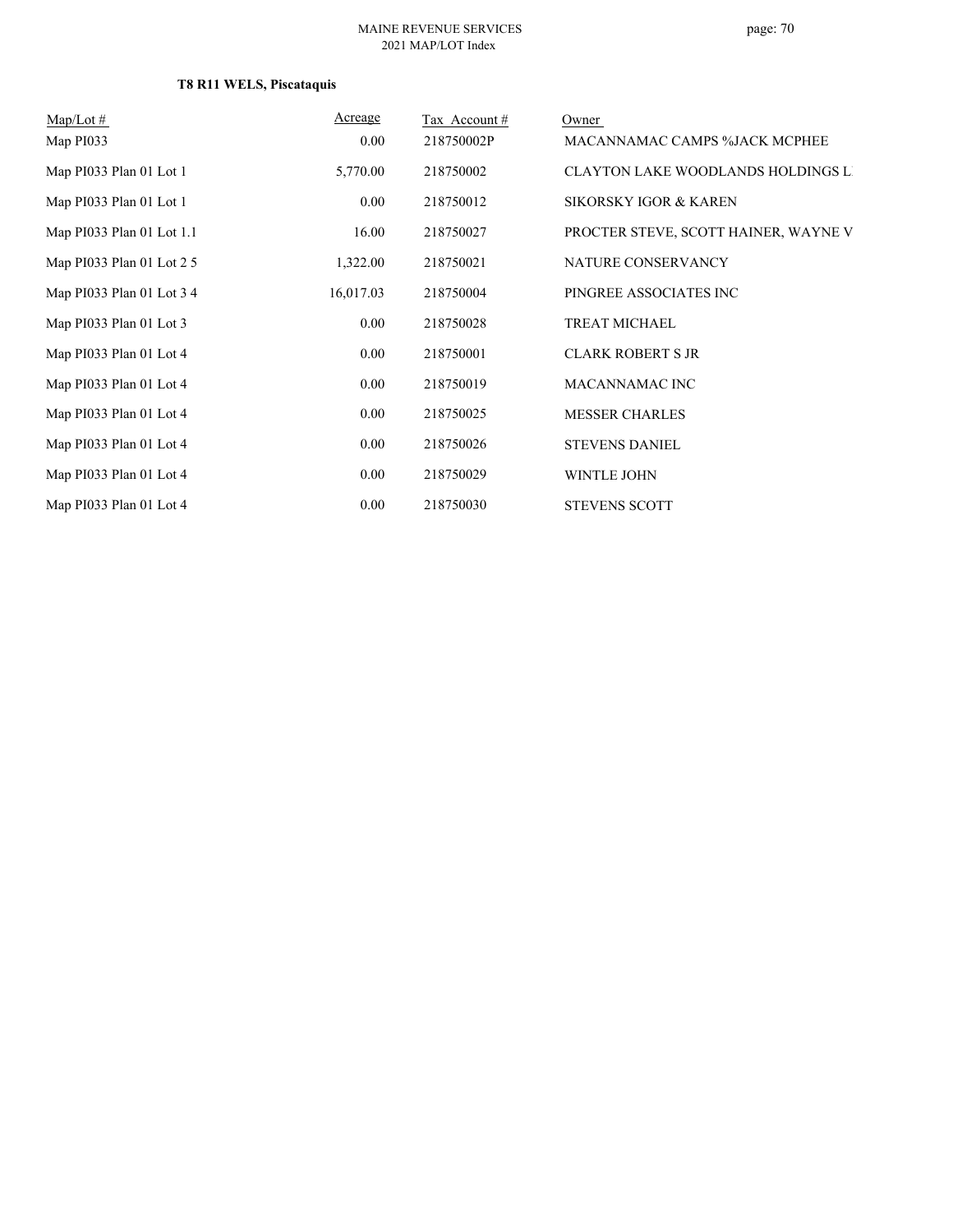# **T9 R11 WELS, Piscataquis**

| $Map/Lot$ #<br>Map PI034 Plan 01 Lot 1 | Acreage<br>38.00 | Tax Account#<br>218800005 | Owner<br>GARDNER LAND CO INC            |
|----------------------------------------|------------------|---------------------------|-----------------------------------------|
| Map PI034 Plan 01 Lot 1                | 0.00             | 218800020                 | VOUDREN DONALD F & TERRY A              |
| Map PI034 Plan 01 Lot 1                | 0.00             | 218800032                 | <b>JAMES ALTA</b>                       |
| Map PI034 Plan 01 Lot 1.1              | 13.00            | 218800021                 | WILLIAM F & PATRICIA F TTE & TIM PEABO. |
| Map PI034 Plan 01 Lot 1.10             | 138.00           | 218800038                 | AIKEN DANIEL G                          |
| Map PI034 Plan 01 Lot 1.11             | 164.00           | 218800039                 | PLEASANT LAKE LLC                       |
| Map PI034 Plan 01 Lot 1.12             | 2.20             | 218800009                 | FLETCHER DOUGLAS W, BRYAN D             |
| Map PI034 Plan 01 Lot 1.13             | 0.00             | 218800003                 | DORSEY DAVID I                          |
| Map PI034 Plan 01 Lot 1.13             | 0.00             | 218800006                 | PARKER ROBERT H                         |
| Map PI034 Plan 01 Lot 1.13             | 0.00             | 218800033                 | MAINE STATE OF (IF&W)                   |
| Map PI034 Plan 01 Lot 1.13             | 9,900.00         | 218800040                 | CLAYTON LAKE WOODLANDS HOLDINGS LI      |
| Map PI034 Plan 01 Lot 1.2              | 102.00           | 218800037                 | DYSART REALTY CO                        |
| Map PI034 Plan 01 Lot 1.3              | 12.00            | 218800010                 | ONEIL ROBERT A, TRUSTEE                 |
| Map PI034 Plan 01 Lot 1.4              | 11.50            | 218800017                 | TRIBOU ROBERT & DIANE                   |
| Map PI034 Plan 01 Lot 1.5              | 13.10            | 218800007                 | CHEWONKI FOUNDATION                     |
| Map PI034 Plan 01 Lot 1.6              | 2.18             | 218800001                 | CALIENDO DAVID A                        |
| Map PI034 Plan 01 Lot 1.7              | 3.34             | 218800036                 | LEBRECHT DOUGLAS F                      |
| Map PI034 Plan 01 Lot 1.8              | 2.27             | 218800002                 | LOUGHMAN PETER J III & BRIANNE T COBB   |
| Map PI034 Plan 01 Lot 1.9              | 3.05             | 218800004                 | CALIENDO DAVID A & KATHY D              |
| Map PI034 Plan 01 Lot 2                | 0.00             | 218800008                 | MACANNAMAC INC                          |
| Map PI034 Plan 01 Lot 2                | 11,100.04        | 218800024                 | PHILLIPS 1959 - MPC LLC                 |
| Map PI034 Plan 01 Lot 2                | 0.00             | 218800026                 | <b>ALLAGASH ANGLERS</b>                 |
| Map PI034 Plan 01 Lot 2                | 0.00             | 218800028                 | <b>LIBBY MATTHEW P</b>                  |
| Map PI034 Plan 01 Lot 2                | 0.00             | 218800029                 | <b>BARRY JOHN &amp; ELLEN</b>           |
| Map PI034 Plan 01 Lot 2                | $0.00\,$         | 218800031                 | HUGH S. & MARY A. KIRKPATRICK           |
| Map PI034 Plan 01 Lot 2                | $0.00\,$         | 218800034                 | GLUSCIC JOHN & GARY HAMILTON            |
| Map PI034 Plan 01 Lot 2                | $0.00\,$         | 218800035                 | <b>BRIGGS JAROD W SR</b>                |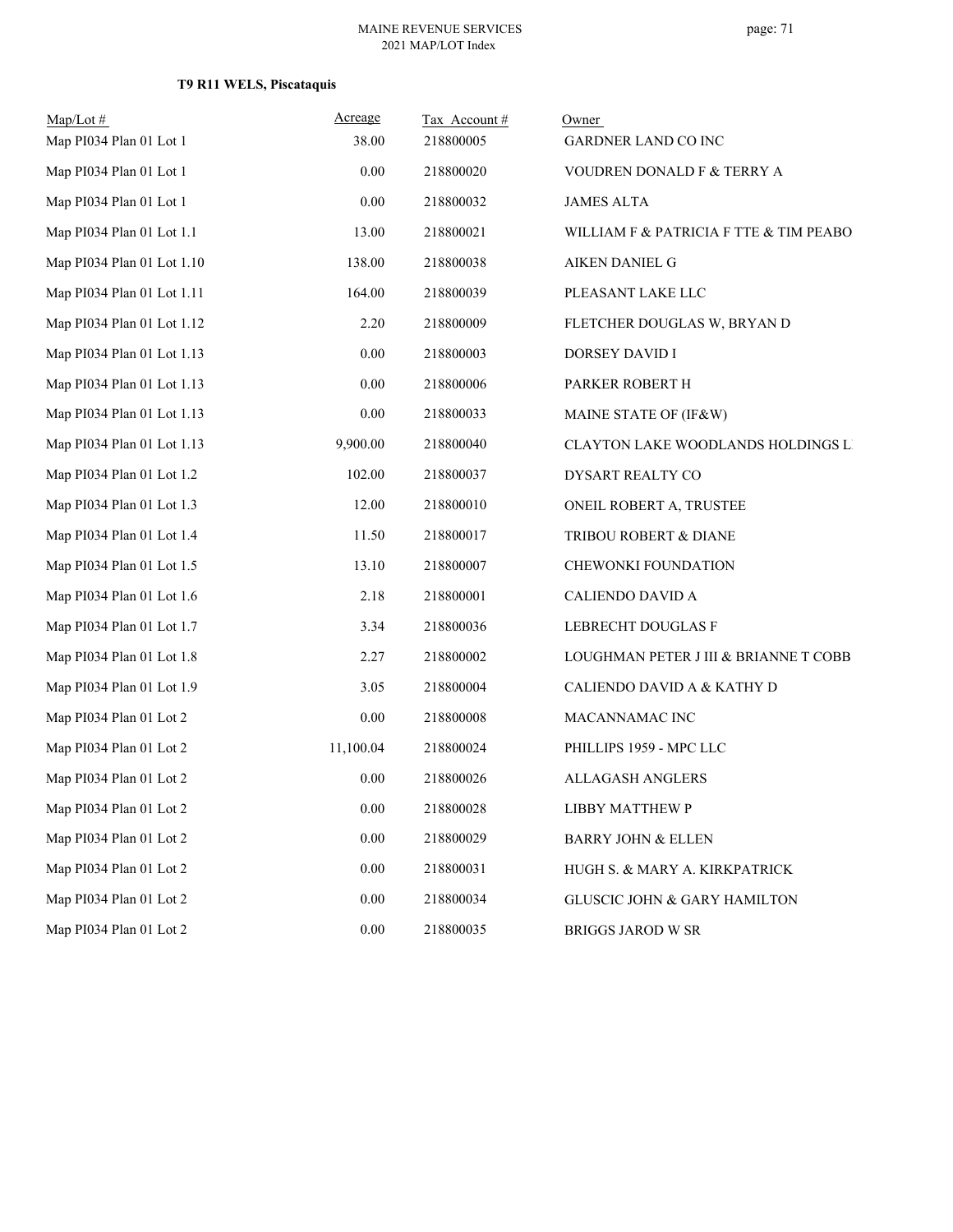## **T10 R11 WELS, Piscataquis**

| $Map/Lot \#$              | Acreage   | Tax Account # | Owner                                     |
|---------------------------|-----------|---------------|-------------------------------------------|
| Map PI035 Plan 01 Lot 1   | 0.00      | 218870001     | LIBBY MATTHEW P                           |
| Map PI035 Plan 01 Lot 1 2 | 24,516.60 | 218870003     | <b>CLAYTON LAKE WOODLANDS HOLDINGS LI</b> |
| Map PI035 Plan 01 Lot 1   | 0.00      | 218870004     | MCCARTHY SEAN                             |
| Map PI035 Plan 01 Lot 1   | 0.00      | 218870007     | <b>MAINE STATE OF</b>                     |
| Map PI035 Plan 01 Lot 1   | 0.00      | 218872001     | <b>MAINE STATE OF</b>                     |
| Map PI035 Plan 01 Lot 1   | 0.00      | 218872002     | <b>HARROW LAKE CLUB</b>                   |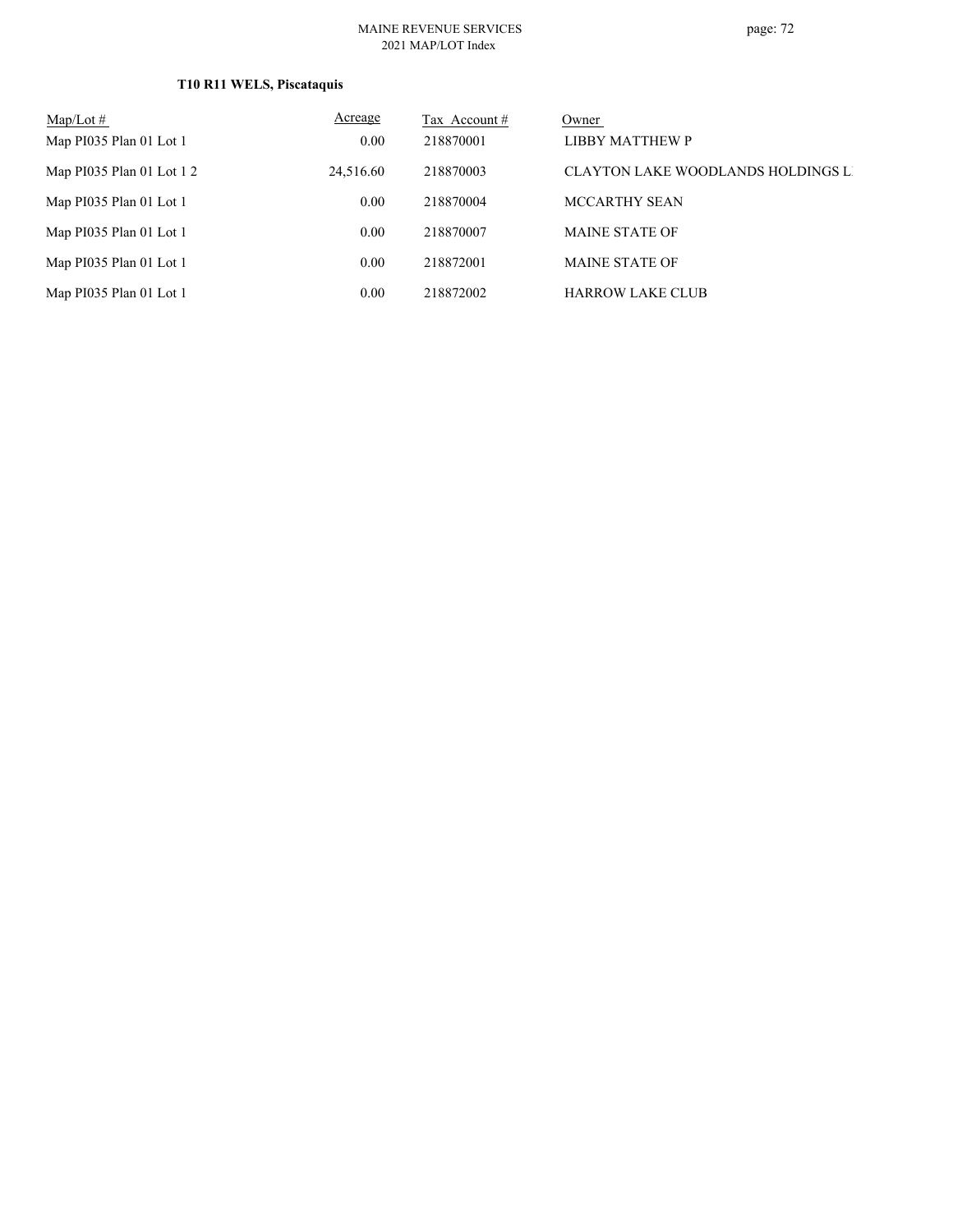| $Map/Lot \#$                  | Acreage   | Tax Account# | Owner                                |
|-------------------------------|-----------|--------------|--------------------------------------|
| Map PI036 Plan 01 Lot 1 4     | 20,491.00 | 218230011    | AMC MAINE WOODS INITIATIVE LLC       |
| Map PI036 Plan 01 Lot 1.1     | 1.67      | 218230009    | SAMPSON GARY N & GAIL A              |
| Map PI036 Plan 01 Lot 1.2     | 218.00    | 218230008    | PERNICE CHARLES DO                   |
| Map PI036 Plan 01 Lot 1.3 9   | 30.50     | 218230015    | <b>STIRLING ERIC C</b>               |
| Map PI036 Plan 01 Lot 1.4     | 21.00     | 218232003    | AMC MAINE WOODS INITIATIVE LLC       |
| Map PI036 Plan 01 Lot 2       | 0.00      | 218230001    | <b>BICKMORE RAYMOND E</b>            |
| Map PI036 Plan 01 Lot 2       | 0.00      | 218230002    | <b>DOW JAMES F</b>                   |
| Map PI036 Plan 01 Lot 2       | 0.00      | 218230003    | <b>STIRLING ERIC</b>                 |
| Map PI036 Plan 01 Lot 2       | 0.00      | 218230005    | <b>STIRLING ERIC C</b>               |
| Map PI036 Plan 01 Lot 2 5     | 5,424.88  | 218230006    | MCCRILLIS TIMBERLANDS INC            |
| Map PI036 Plan 01 Lot 2       | 0.00      | 218230020    | <b>TALBOT SUSAN</b>                  |
| Map PI036 Plan 01 Lot 2       | 0.00      | 218232002    | <b>BURNHAM JOHN</b>                  |
| Map PI036 Plan 01 Lot 3       | 320.00    | 218232001    | <b>MAINE STATE OF</b>                |
| Map PI036 Plan 01 Lot 6 11 12 | 318.55    | 218230019    | UNITED STATES OF AMERICA             |
| Map PI036 Plan 01 Lot 7       | 2.20      | 218230004    | SAMPSON GARY N & GAIL A              |
| Map PI036 Plan 01 Lot 8       | 1.90      | 218230012    | SHERBURNE HOLLY R & HEIDI R TRUSTEES |
| Map PI036 Plan 01 Lot 10      | 0.06      | 218230018    | AMC MAINE WOODS INITIATIVE LLC       |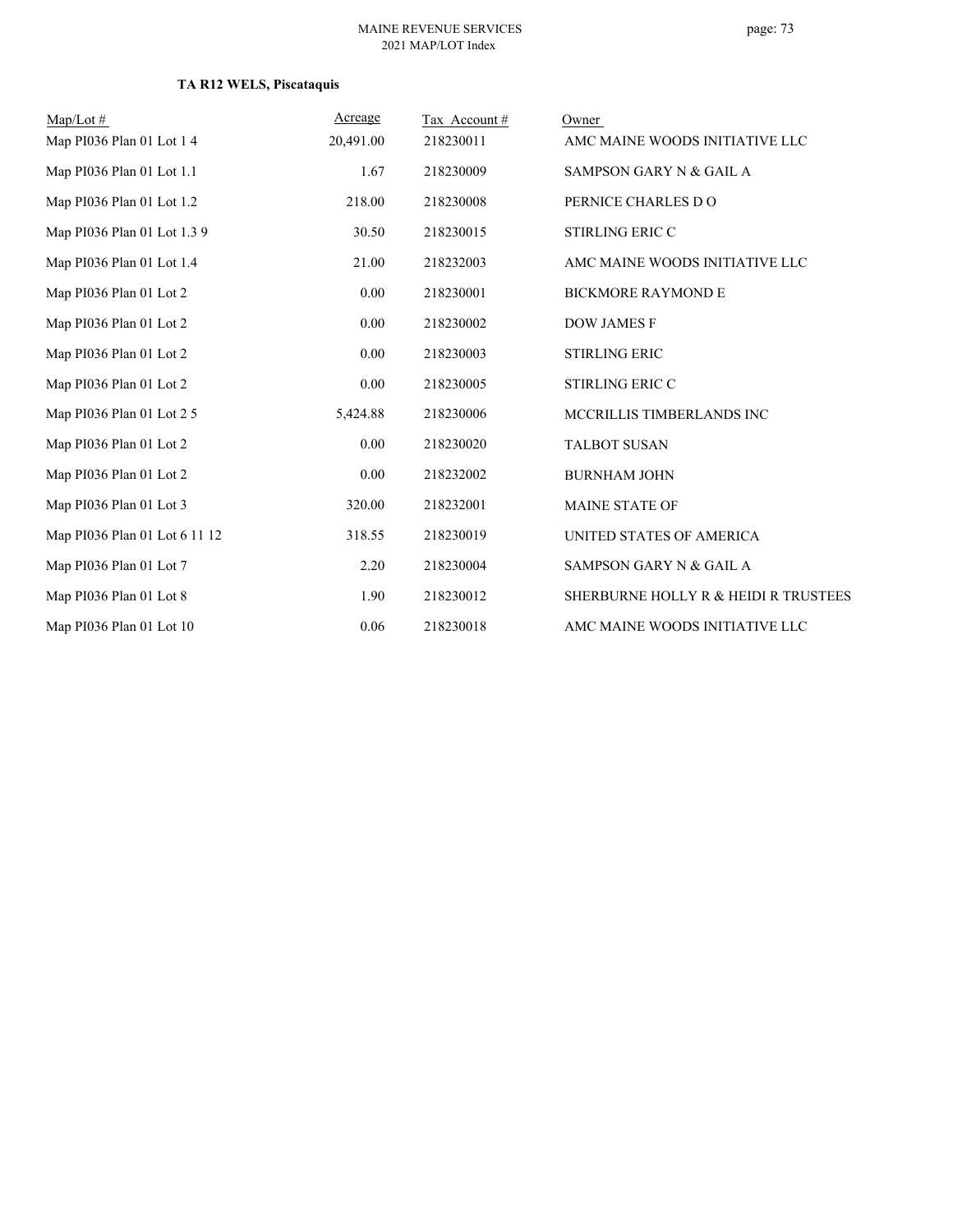| $Map/Lot \#$                  | Acreage   | Tax Account # | Owner                               |
|-------------------------------|-----------|---------------|-------------------------------------|
| Map PI037                     | $0.00\,$  | 218360004P    | AMC MAINE WOODS INC                 |
| Map PI037 Plan 01 Lot 1       | 2,487.00  | 218360002     | <b>FALLEN TIMBER LLC</b>            |
| Map PI037 Plan 01 Lot 1.1     | $0.00\,$  | 218360004     | HOFBAUER CHRISTY MEYERS, JANE ELLEN |
| Map PI037 Plan 01 Lot 1.1     | 0.00      | 218360006     | <b>CARDON BRIAN RENE</b>            |
| Map PI037 Plan 01 Lot 1.1     | 12,818.00 | 218360016     | MAINE STATE OF                      |
| Map PI037 Plan 01 Lot 2.1 2.3 | 7,521.00  | 218360008     | AMC MAINE WOODS INITIATIVE LLC      |
| Map PI037 Plan 01 Lot 2.1     | 321.00    | 218362001     | <b>MAINE STATE OF</b>               |
| Map PI037 Plan 01 Lot 2.2     | 9.40      | 218360011     | AMC MAINE WOODS INITIATIVE LLC      |
| Map PI037 Plan 01 Lot 3       | 0.46      | 218360001     | YOUNG ARTHUR B & DANIEL P           |
| Map PI037 Plan 01 Lot 4       | 0.47      | 218360012     | HASTY STEPHEN E & SHARON S          |
| Map PI037 Plan 01 Lot 6       | 0.46      | 218360003     | <b>HASTY MICHAEL E</b>              |
| Map PI037 Plan 01 Lot 7       | 0.27      | 218360013     | <b>REID KRISTINE M</b>              |
| Map PI037 Plan 01 Lot 8       | 0.34      | 218360015     | YOUNG GEORGE W & CAROL H            |
| Map PI037 Plan 01 Lot 9       | 0.23      | 218360009     | SEABURY GAIL E & MARTHA J           |
| Map PI037 Plan 01 Lot 10      | 0.33      | 218360014     | WAINWRIGHT WALTER N & ERNEST C      |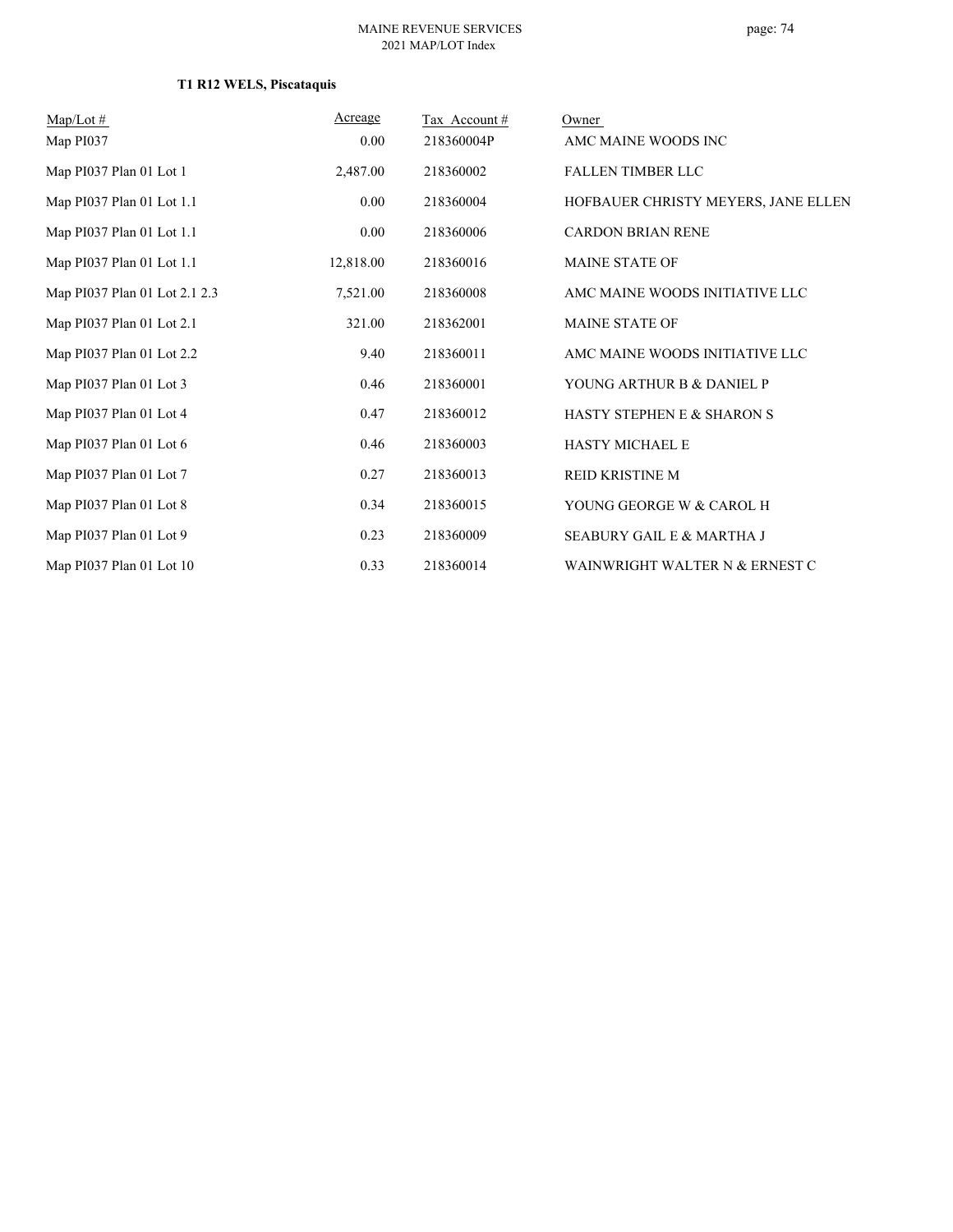| $Map/Lot \#$               | Acreage   | Tax Account# | Owner                            |
|----------------------------|-----------|--------------|----------------------------------|
| Map PI038 Plan 01 Lot 1    | 14,363.76 | 218390001    | CASSIDY TIMBERLANDS LLC          |
| Map PI038 Plan 01 Lot 1    | 0.00      | 218390005    | POZERYCKI KEVIN                  |
| Map PI038 Plan 01 Lot 1    | 0.00      | 218390006    | POTTER JR EARLE B                |
| Map PI038 Plan 01 Lot 1    | 0.00      | 218390007    | <b>STUBBS JOHN C</b>             |
| Map PI038 Plan 01 Lot 1    | 0.00      | 218390008    | BENNETT SHAWN M                  |
| Map PI038 Plan 01 Lot 1.1  | 15.00     | 218390019    | CASSIDY TIMBERLANDS LLC          |
| Map PI038 Plan 01 Lot 1.11 | 26.00     | 218390023    | <b>BACWOODS LLC</b>              |
| Map PI038 Plan 01 Lot 1.2  | 1,926.00  | 218390020    | <b>BAILEY BENDRIX L</b>          |
| Map PI038 Plan 01 Lot 1.21 | 610.00    | 218390026    | <b>FISHER POND LLC</b>           |
| Map PI038 Plan 01 Lot 1.3  | 168.00    | 218390024    | <b>BACWOODS LLC</b>              |
| Map PI038 Plan 01 Lot 1.31 | 1.23      | 218390003    | <b>FORTI PETER A</b>             |
| Map PI038 Plan 01 Lot 2    | 958.00    | 218390021    | PRENTISS & CARLISLE CO INC ET AL |
| Map PI038 Plan 01 Lot 2.1  | 2.36      | 218390025    | PRENTISS & CARLISLE CO INC       |
| Map PI038 Plan 01 Lot 3    | 4,916.00  | 218390009    | CASSIDY TIMBERLANDS LLC          |
| Map PI038 Plan 01 Lot 3.1  | 14.00     | 218390022    | <b>BACWOODS LLC ET AL</b>        |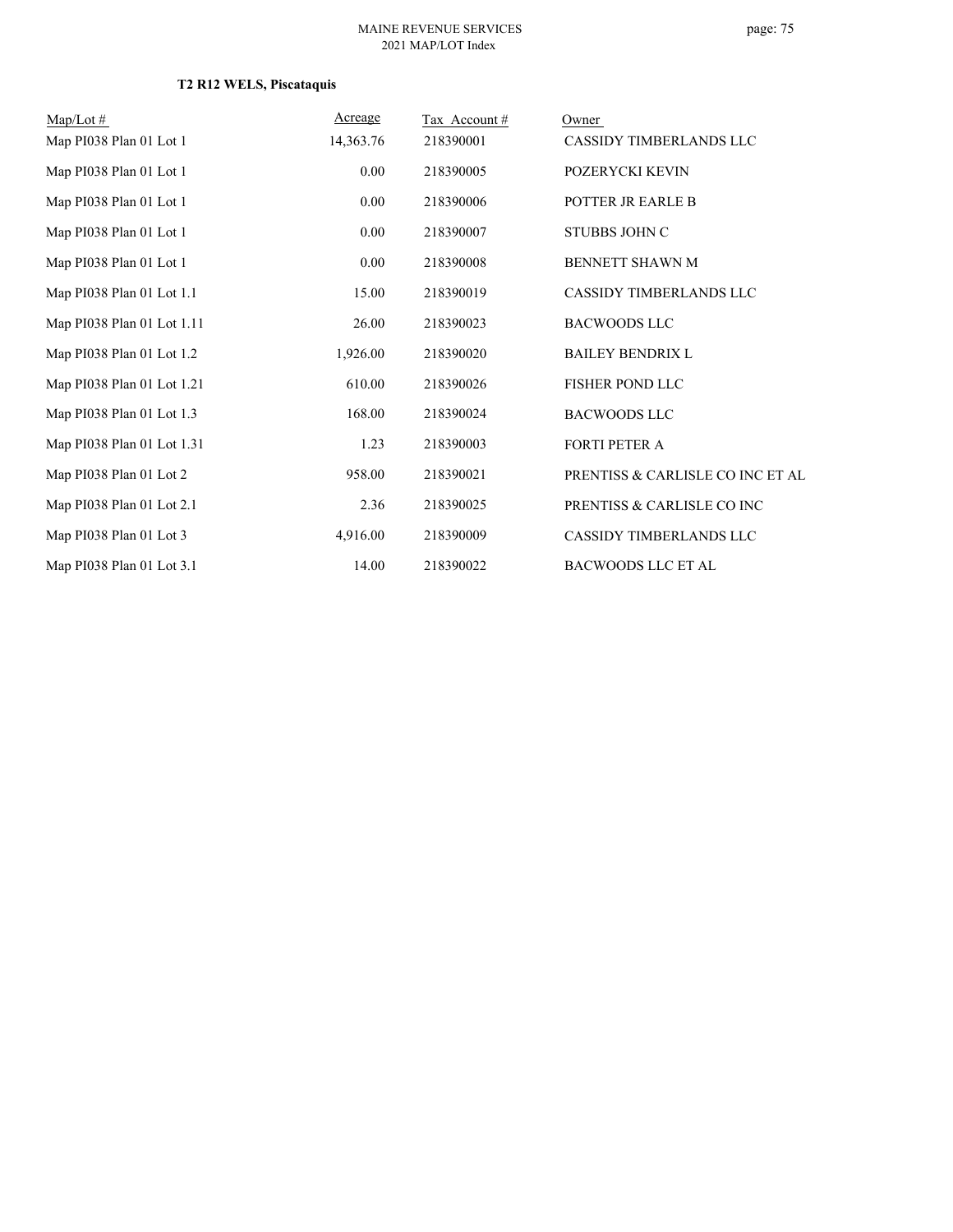| $Map/Lot \#$<br>Map PI039 Plan 01 Lot 2  | Acreage<br>0.00 | Tax Account#<br>218430016 | Owner<br>RENZETTI MARICIA L C      |
|------------------------------------------|-----------------|---------------------------|------------------------------------|
| Map PI039 Plan 01 Lot 2                  | 0.00            | 218430033                 | CHASE MATTHEW L                    |
| Map PI039 Plan 01 Lot 2 Plan 02 Lot 1    | 9,726.00        | 218430074                 | ANDRE EMERSON CUSHING CORP         |
| Map PI039 Plan 01 Lot 2 Plan 02 Lot 1    | 116.84          | 218432007                 |                                    |
| Map PI039 Plan 01 Lot 2.1                |                 |                           | ANDRE EMERSON CUSHING CORP         |
|                                          | 85.00           | 218432010                 | LAKEVILLE SHORES INC               |
| Map PI039 Plan 01 Lot 2.2                | 1,058.00        | 218432009                 | SMARTS MOUNTAIN REALTY LLC         |
| Map PI039 Plan 01 Lot 3 4 5              | 480.00          | 218430078                 | ANDRE EMERSON CUSHING CORP         |
| Map PI039 Plan 01 Lot 6 7 8 9 10.1       | 5,460.00        | 218430029                 | KATAHDIN FOREST MANAGEMENT LLC     |
| Map PI039 Plan 01 Lot 6                  | 0.84            | 218430036                 | HUDSON MICHAEL J                   |
| Map PI039 Plan 01 Lot 6                  | 2.10            | 218432006                 | KATAHDIN FOREST MANAGEMENT LLC     |
| Map PI039 Plan 01 Lot 6.1                | 45.21           | 218430091                 | FALLEN TIMBER LLC                  |
| Map PI039 Plan 01 Lot 6.11 Plan 02 Lot 2 | 9,442.80        | 218432004                 | GREAT LAKES HYDRO AMERICA LLC      |
| Map PI039 Plan 01 Lot 10                 | 118.00          | 218430084                 | CASSIDY TIMBERLANDS LLC            |
| Map PI039 Plan 01 Lot 10.1               | 2.10            | 218430005                 | MOOSE POINT LLC                    |
| Map PI039 Plan 01 Lot 10.2               | 1.05            | 218430058                 | LORENTZEN CODY & NICHOLE           |
| Map PI039 Plan 01 Lot 10.3               | 1.00            | 218430006                 | KIMBALL GALEN                      |
| Map PI039 Plan 02 Lot 1                  | 0.00            | 218430003                 | FAYLE JEFFREY L                    |
| Map PI039 Plan 02 Lot 1                  | 0.00            | 218430007                 | <b>BULLOCK WARREN K</b>            |
| Map PI039 Plan 02 Lot 1                  | $0.00\,$        | 218430010                 | <b>COLLINS JON</b>                 |
| Map PI039 Plan 02 Lot 1                  | 0.00            | 218430010P                | <b>SCANLIN STEVE &amp; BELINDA</b> |
| Map PI039 Plan 02 Lot 1                  | 0.00            | 218430011                 | POTTER COREY                       |
| Map PI039 Plan 02 Lot 1                  | 0.00            | 218430012                 | <b>BLACKMAN RANDY</b>              |
| Map PI039 Plan 02 Lot 1                  | 0.00            | 218430015                 | SCANLIN STEVE & BELINDA            |
| Map PI039 Plan 02 Lot 1                  | 0.00            | 218430017                 | <b>CUSHING WILLIAM R</b>           |
| Map PI039 Plan 02 Lot 1                  | $0.00\,$        | 218430018                 | <b>GENEST RICHARD</b>              |
| Map PI039 Plan 02 Lot 1                  | $0.00\,$        | 218430020                 | <b>CUSHING WEBBER</b>              |
| Map PI039 Plan 02 Lot 1                  | 0.00            | 218430021                 | <b>FAYLE III EARL R</b>            |
| Map PI039 Plan 02 Lot 1                  | $0.00\,$        | 218430023                 | <b>COLLINS NICHOLAS</b>            |
| Map PI039 Plan 02 Lot 1                  | 0.00            | 218430024                 | MARLENE A LAVALLEY REVOCABLE TRUST |
| Map PI039 Plan 02 Lot 1                  | 0.00            | 218430027                 | PEAVEY TROY                        |
| Map PI039 Plan 02 Lot 1                  | 0.00            | 218430028                 | CARROLL MICHAEL                    |
| Map PI039 Plan 02 Lot 1                  | 0.00            | 218430030                 | MITCHELL BRIAN                     |
| Map PI039 Plan 02 Lot 1                  | 0.00            | 218430037                 | <b>UBERT JEREMY</b>                |
| Map PI039 Plan 02 Lot 1                  | $0.00\,$        | 218430040                 | LAVALLEY ANDREW                    |
| Map PI039 Plan 02 Lot 1                  | 0.00            | 218430042                 | UPHAM RICHARD D                    |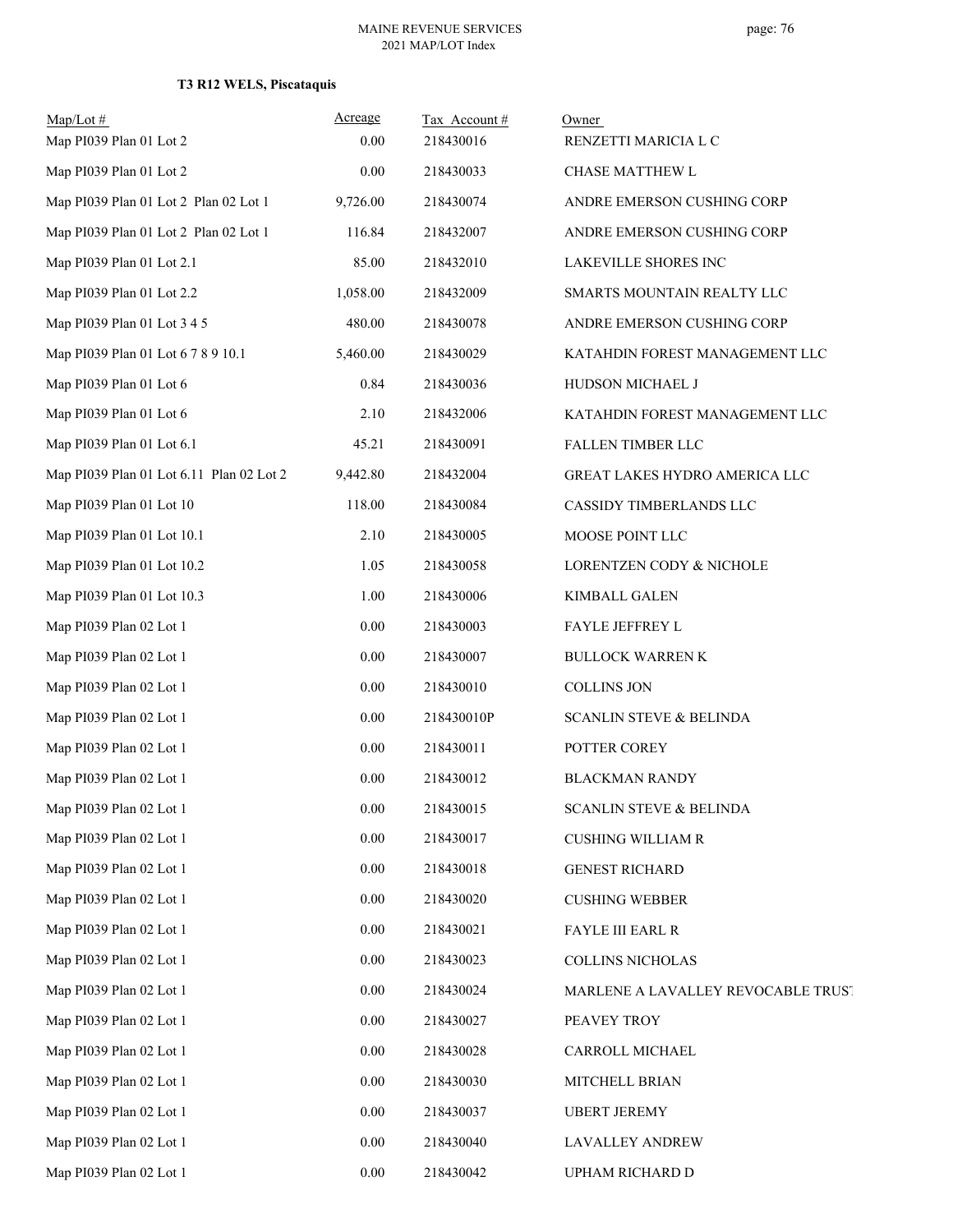| $Map/Lot \#$<br>Map PI039 Plan 02 Lot 1 | Acreage<br>0.00 | Tax Account#<br>218430044 | Owner<br><b>MASON GARY</b>          |
|-----------------------------------------|-----------------|---------------------------|-------------------------------------|
| Map PI039 Plan 02 Lot 1                 | 0.00            | 218430047                 | POTTLE BRANDY                       |
| Map PI039 Plan 02 Lot 1                 | 0.00            | 218430051                 | <b>TABER ANDREW</b>                 |
| Map PI039 Plan 02 Lot 1                 | 0.00            | 218430055                 | <b>MORIN MICHAEL</b>                |
| Map PI039 Plan 02 Lot 1                 | 0.00            | 218430056                 | <b>SMART QUENTIN E</b>              |
| Map PI039 Plan 02 Lot 1                 | 0.00            | 218430067                 | HARRIMAN LEO                        |
| Map PI039 Plan 02 Lot 1                 | 0.00            | 218430081                 | ANDRE EMERSON CUSHING CORP          |
| Map PI039 Plan 02 Lot 1                 | 0.00            | 218430085                 | FAYLE JEFFREY L                     |
| Map PI039 Plan 02 Lot 1                 | 0.00            | 218432002                 | MAINE STATE OF                      |
| Map PI039 Plan 02 Lot 1                 | 0.00            | 218432003                 | MAINE STATE OF                      |
| Map PI039 Plan 02 Lot 1                 | 0.00            | 218432011                 | <b>GRACE POINT ANNEX LLC</b>        |
| Map PI039 Plan 02 Lot 2.1               | 1.20            | 218432012                 | WEST BRANCH HISTORICAL PRESERVATION |
| Map PI039 Plan 03 Lot 1                 | 0.00            | 218430011P                | HAMMOND MARY D                      |
| Map PI039 Plan 03 Lot 1                 | 2.62            | 218430061                 | HAMMOND MARY D                      |
| Map PI039 Plan 03 Lot 1                 | 1.00            | 218430082                 | CARIBOU LAKE PARTNERS LLC           |
| Map PI039 Plan 03 Lot 2                 | 2.20            | 218430057                 | VANDEVENTER ROBERT A & THEO L       |
| Map PI039 Plan 03 Lot 2                 | 2.31            | 218430063                 | NELSON BRADLEY B                    |
| Map PI039 Plan 03 Lot 3                 | 1.70            | 218430038                 | JANELLE THOMAS S & RHONDA A         |
| Map PI039 Plan 03 Lot 3                 | 0.70            | 218430048                 | MOOSE POINT LLC                     |
| Map PI039 Plan 03 Lot 4                 | 1.40            | 218430001                 | RAMU PHILIP M & CAROL M & ROBERT &  |
| Map PI039 Plan 03 Lot 6                 | 1.48            | 218430072                 | CALDWELL LAWRENCE                   |
| Map PI039 Plan 03 Lot 7                 | 0.90            | 218430031                 | PEPPER WILLIAM G & REBECCA A        |
| Map PI039 Plan 03 Lot 7                 | 0.85            | 218430071                 | LEIPOLD ROBERT A & PATRICIA L       |
| Map PI039 Plan 03 Lot 8                 | 1.40            | 218430064                 | VERRILL ROBERT I                    |
| Map PI039 Plan 03 Lot 9                 | 1.00            | 218430053                 | NORRIS STACY L & JERAMIE J          |
| Map PI039 Plan 03 Lot 10                | 1.00            | 218430009                 | CESARE PETER ET AL                  |
| Map PI039 Plan 03 Lot 11                | 1.40            | 218430052                 | PRAY CHARLES P                      |
| Map PI039 Plan 03 Lot 12                | 0.90            | 218430013                 | TABOR RONALD & MAUREEN              |
| Map PI039 Plan 04 Lot 13                | 2.00            | 218430043                 | VANDEVENTER SCOTT                   |
| Map PI039 Plan 04 Lot 14                | 1.23            | 218430002                 | CALLAHAN JANET T                    |
| Map PI039 Plan 04 Lot 15                | 1.05            | 218430080                 | UTTING KENNETH T & BARBRA A         |
| Map PI039 Plan 04 Lot 16                | 0.63            | 218430077                 | VAN DEVENTER GLEN H & KATHLEEN TRUS |
| Map PI039 Plan 04 Lot 17                | 0.48            | 218430068                 | <b>FINELLI OBED</b>                 |
| Map PI039 Plan 04 Lot 18                | 0.70            | 218430073                 | UTTING KENNETH                      |
| Map PI039 Plan 04 Lot 19                | 1.50            | 218430049                 | AUFIERO LAWRENCE                    |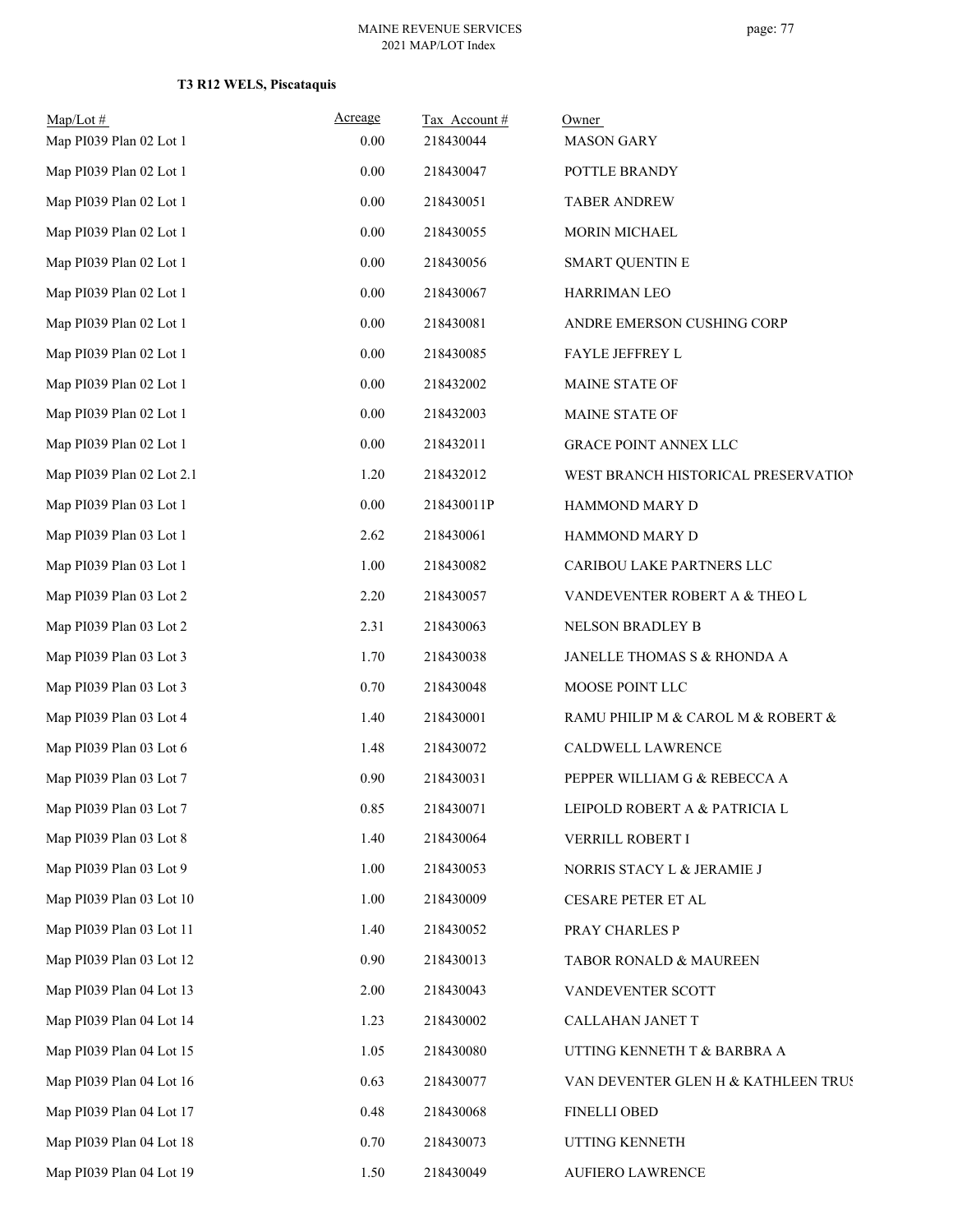| Map/Lot $#$                | Acreage | Tax Account# | Owner                                |
|----------------------------|---------|--------------|--------------------------------------|
| Map $PI039$ Plan 04 Lot 20 | 1.50    | 218430046    | RINK DOUGLAS B & BARBARA A           |
| Map PI039 Plan 05 Lot 4    | 1.40    | 218430054    | <b>FERLAND CURT T &amp; EMELIE A</b> |
| Map PI039 Plan 05 Lot 5    | 0.60    | 218430008    | MADORE GILMAN L JR & MARY M          |
| Map PI039 Plan 05 Lot 6    | 1.37    | 218432008    | RIOUX SCOTT L                        |
| Map PI039 Plan 05 Lot 9    | 0.80    | 218430035    | POULIN THOMAS L & LUCRETIA NAPPI     |
| Map PI039 Plan 05 Lot 10   | 1.20    | 218430065    | HOUSTON WILLIAM M JR & KATHLEEN K    |
| Map PI039 Plan 05 Lot 11   | 0.60    | 218430034    | HOUSTON KATHLEEN K & WILLIAM M       |
| Map PI039 Plan 05 Lot 45   | 1.50    | 218430066    | WALLACE FRANK H & FRANK DAVID NEWN   |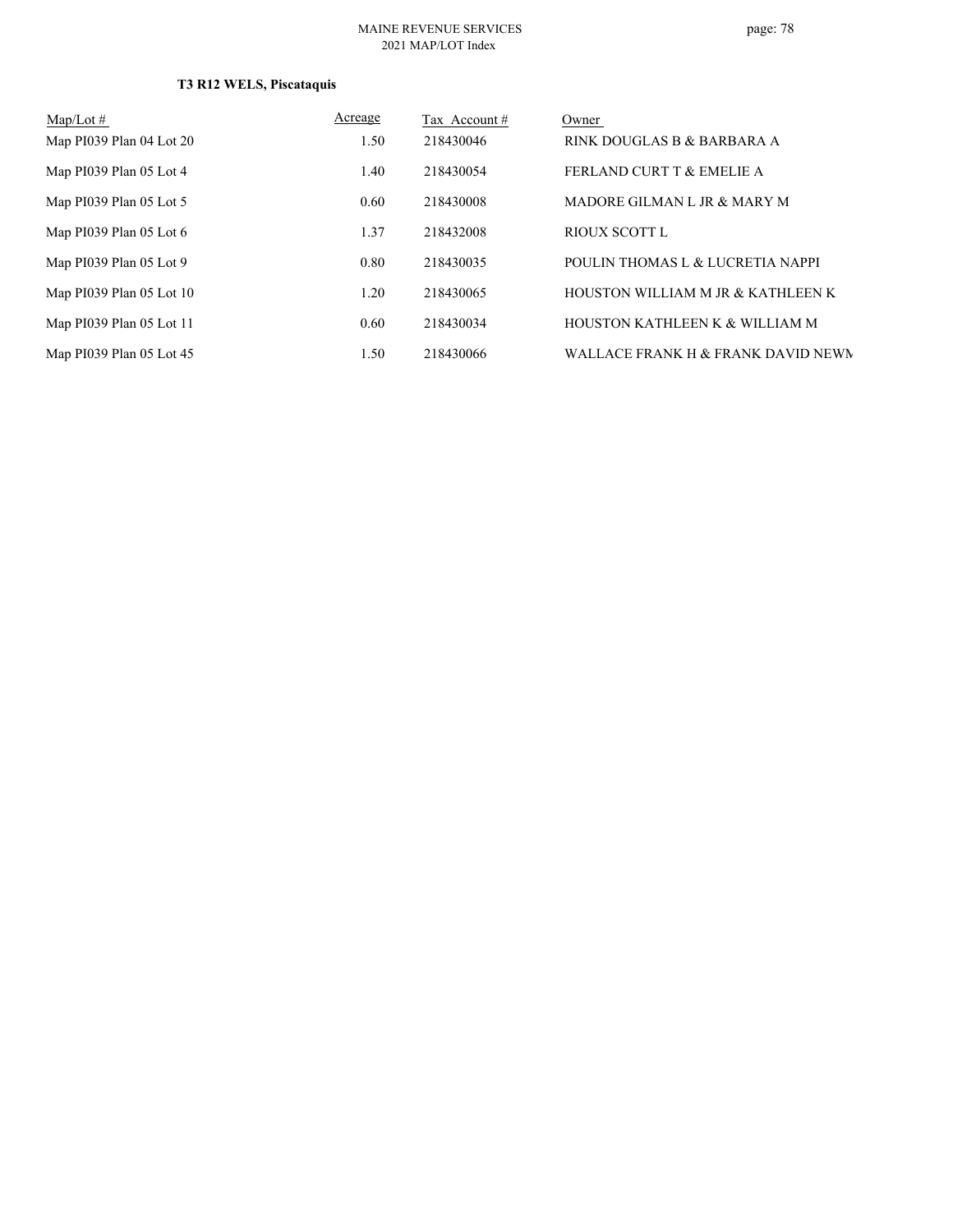| $Map/Lot \#$              | Acreage   | Tax Account $#$ | Owner                          |
|---------------------------|-----------|-----------------|--------------------------------|
| Map PI040 Plan 01 Lot 1   | 23,350.30 | 218490001       | KATAHDIN FOREST MANAGEMENT LLC |
| Map PI040 Plan 01 Lot 1.1 | 3.031.00  | 218490004       | GREAT LAKES HYDRO AMERICA LLC  |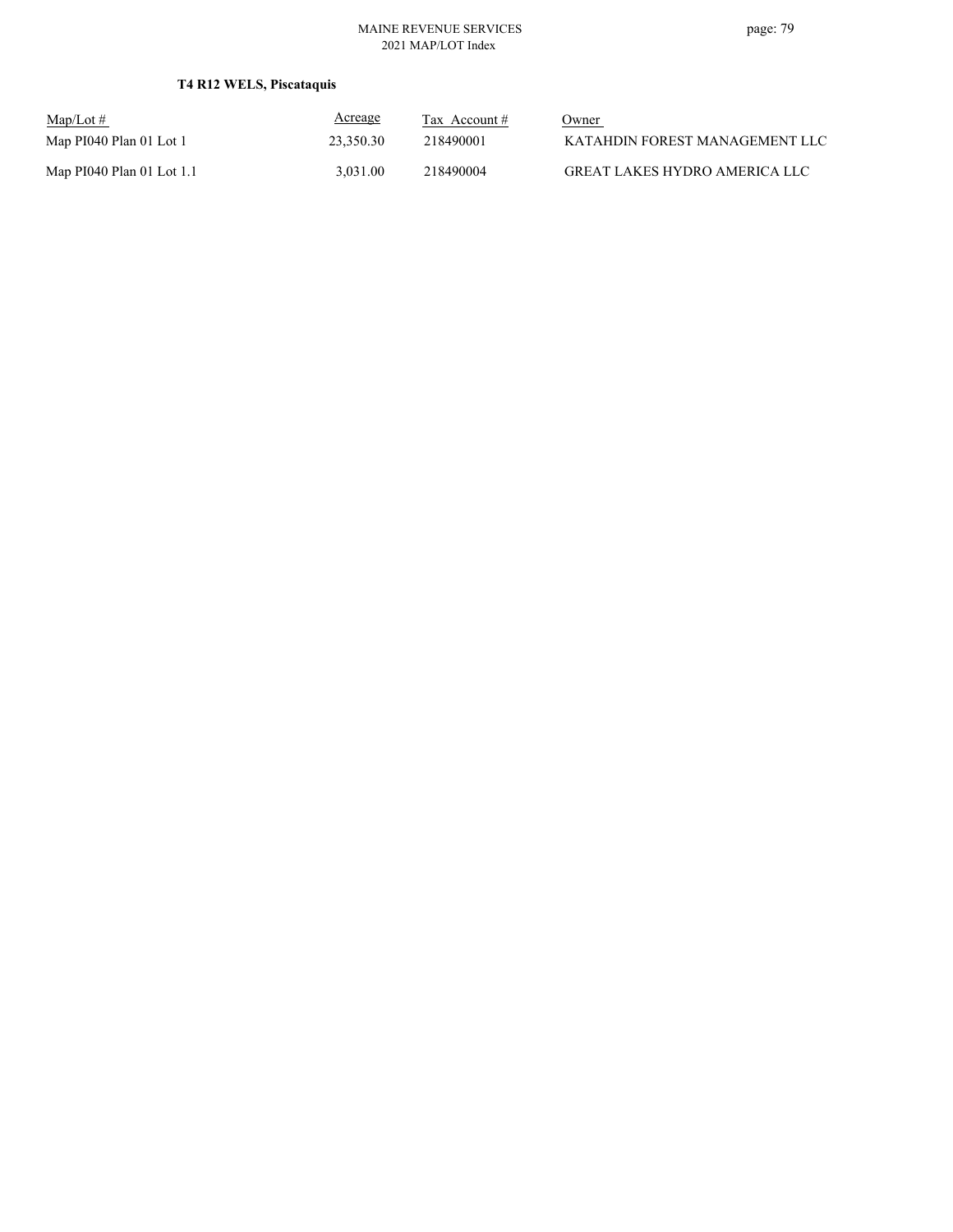| Map/Lot $#$                 | Acreage   | Tax Account# | Owner                               |
|-----------------------------|-----------|--------------|-------------------------------------|
| Map PI041 Plan 01 Lot 1     | 0.00      | 218560001    | <b>LAVERDIERE CHARLES</b>           |
| Map PI041 Plan 01 Lot 1     | 20,402.50 | 218560004    | PRENTISS & CARLISLE CO INC          |
| Map PI041 Plan 01 Lot 1     | 0.00      | 218560011    | <b>CHOPPER ONE INC</b>              |
| Map $PI041$ Plan 01 Lot 1.1 | 1,799.05  | 218560010    | MCKEE TIMBERLANDS                   |
| Map PI041 Plan 01 Lot 1.2   | 0.00      | 218560003    | <b>BINDER DOUGLAS</b>               |
| Map PI041 Plan 01 Lot 1.2   | 1,802.06  | 218560008    | <b>MCKEE ROBERT</b>                 |
| Map PI041 Plan 01 Lot 1.3   | 1.11      | 218560007    | BROWN MELVIN R & MARGARET A M TTEES |
| Map PI041 Plan 01 Lot 1.4   | 1.16      | 218560002    | BROWN MELVIN R & MARGARET A M TTEES |
| Map PI041 Plan 01 Lot 1.5   | 1.24      | 218560009    | <b>EMERY PHILIP M</b>               |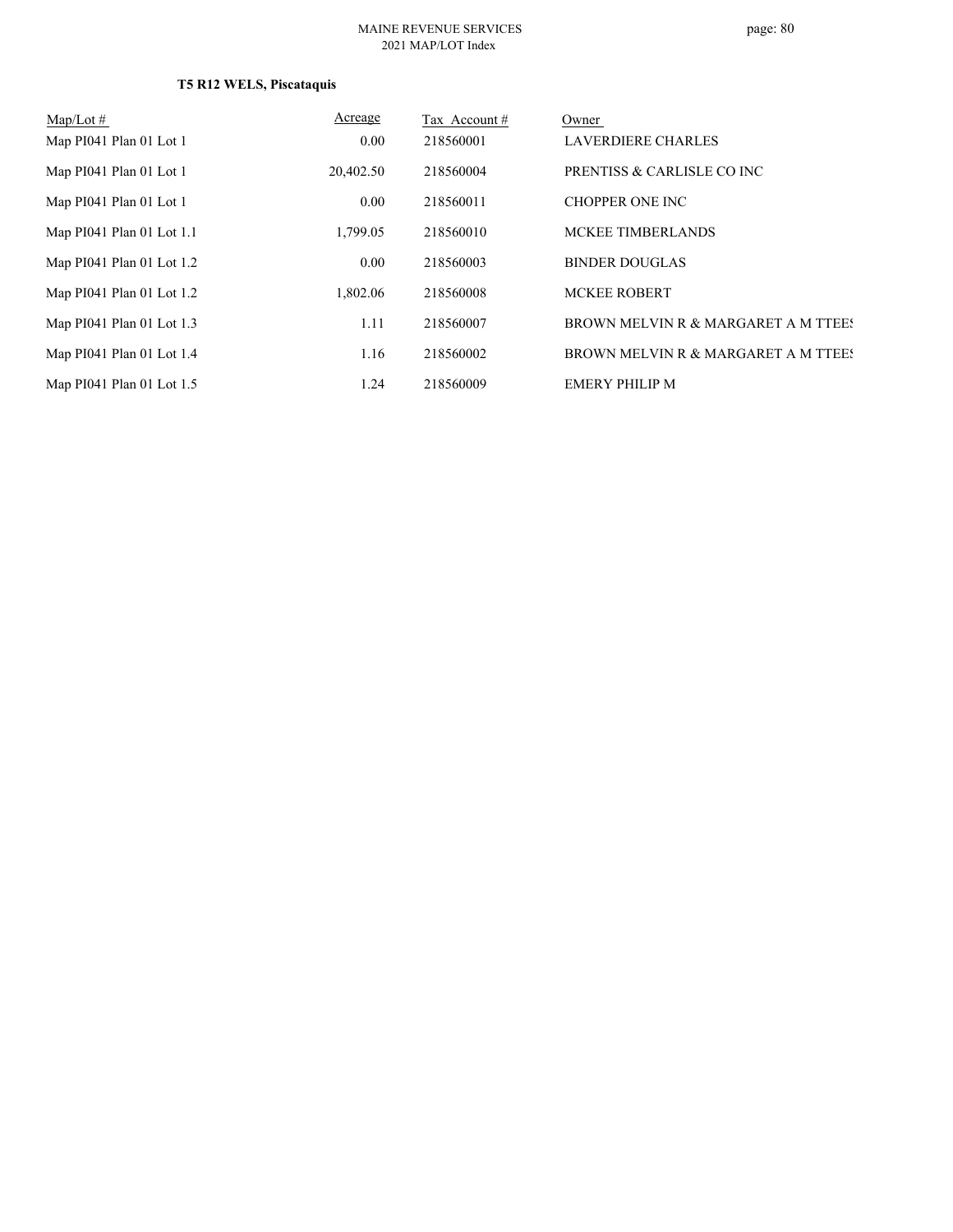# page: 81

| $Map/Lot \#$              | Acreage   | Tax Account # | Owner                               |
|---------------------------|-----------|---------------|-------------------------------------|
| Map PI042 Plan 01 Lot 1   | 10,593.00 | 218610004     | CASSIDY TIMBERLANDS LLC             |
| Map PI042 Plan 01 Lot 1   | 1.14      | 218610016     | HAYNES HERBERT C JR & BRADY H       |
| Map PI042 Plan 01 Lot 1.1 | 1.63      | 218612003     | <b>GOODINE BRENT &amp; WALTER D</b> |
| Map PI042 Plan 01 Lot 2   | 865.00    | 218612001     | <b>MAINE STATE OF</b>               |
| Map PI042 Plan 01 Lot 3   | 3,495.00  | 218612002     | <b>MAINE STATE OF</b>               |
| Map PI042 Plan 01 Lot 4   | 3,906.00  | 218610007     | <b>CASSIDY TIMBERLANDS LLC</b>      |
| Map PI042 Plan 01 Lot 4.1 | 1.45      | 218610014     | <b>HANNA GLENN</b>                  |
| Map PI042 Plan 01 Lot 4.2 | 1.67      | 218610015     | <b>JAMESON JEFFERY J</b>            |
| Map PI042 Plan 01 Lot 5   | 5,004.00  | 218610013     | <b>CASSIDY TIMBERLANDS LLC</b>      |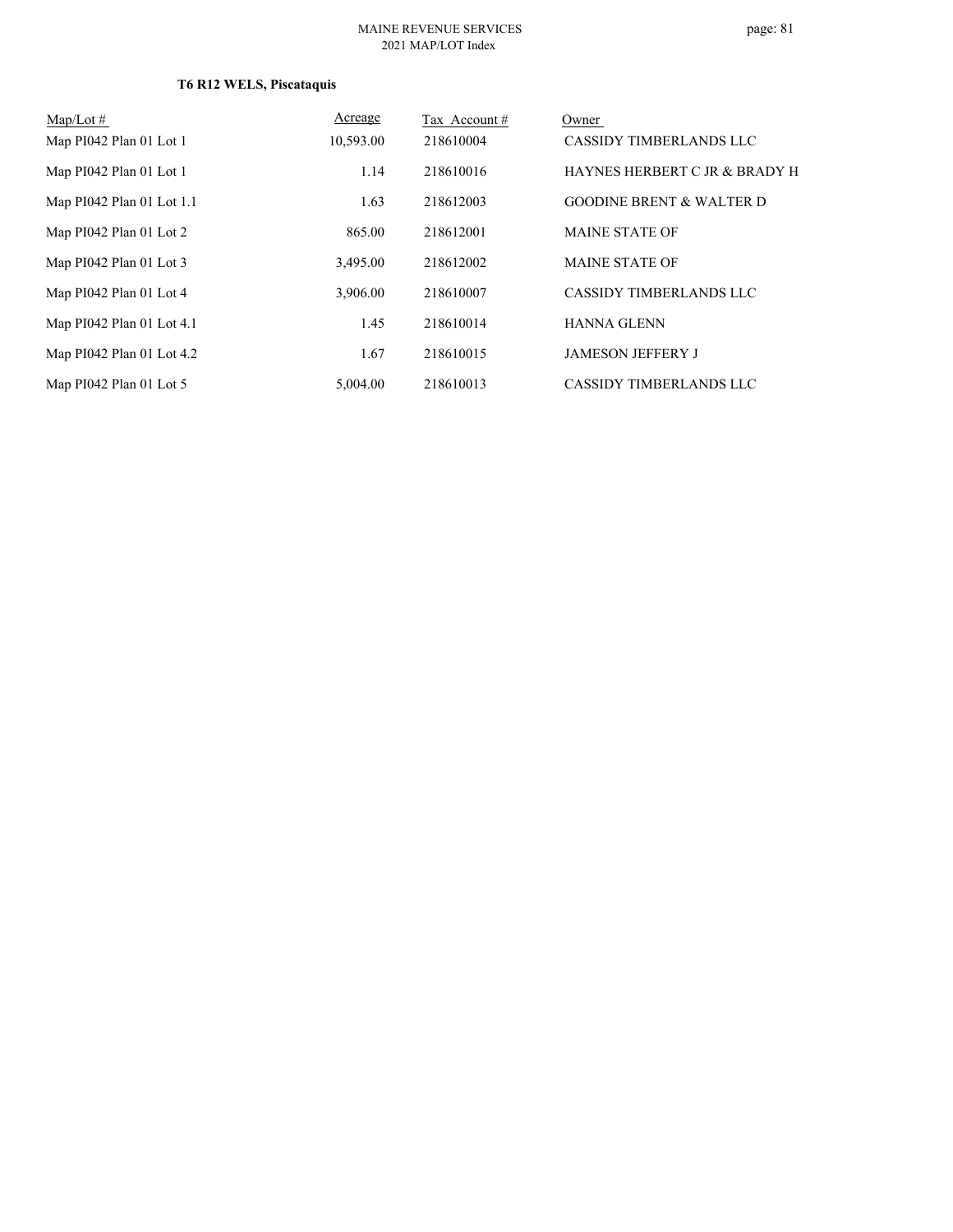| $Map/Lot \#$                    | Acreage   | Tax Account# | Owner                            |
|---------------------------------|-----------|--------------|----------------------------------|
| Map PI043 Plan 01 Lot 1 2       | 13,834.60 | 218690001    | KATAHDIN FOREST MANAGEMENT LLC   |
| Map PI043 Plan 01 Lot 1         | 0.00      | 218690002    | <b>MALONEY LISA &amp; DANIEL</b> |
| Map PI043 Plan 01 Lot 1         | $0.00\,$  | 218690003    | KNOWLES BRIAN & PEGGY            |
| Map PI043 Plan 01 Lot 1         | $0.00\,$  | 218690018    | JONES DENNIS & CYNTHIA           |
| Map PI043 Plan 01 Lot 1         | $0.00\,$  | 218690019    | <b>ENGLAND RANDY</b>             |
| Map PI043 Plan 01 Lot 1         | 3.81      | 218692002    | KATAHDIN FOREST MANAGEMENT LLC   |
| Map PI043 Plan 01 Lot 3         | 426.00    | 218690021    | <b>MAINE STATE OF</b>            |
| Map PI043 Plan 01 Lot 4         | 27.00     | 218690012    | ALLAGASH TIMBERLANDS LLC         |
| Map PI043 Plan 01 Lot 4         | 27.00     | 218690012    | <b>MAINE STATE OF</b>            |
| Map PI043 Plan 01 Lot 5 5.1 5.2 | 6,979.00  | 218692001    | <b>MAINE STATE OF</b>            |
| Map PI043 Plan 01 Lot 6         | 66.00     | 218690025    | <b>MAINE STATE OF</b>            |
| Map PI043 Plan 01 Lot 7         | 297.00    | 218690026    | <b>MAINE STATE OF</b>            |
| Map PI043 Plan 01 Lot 8         | 1,514.00  | 218690027    | MAINE STATE OF                   |
| Map PI043 Plan 01 Lot 9         | 391.00    | 218690028    | <b>MAINE STATE OF</b>            |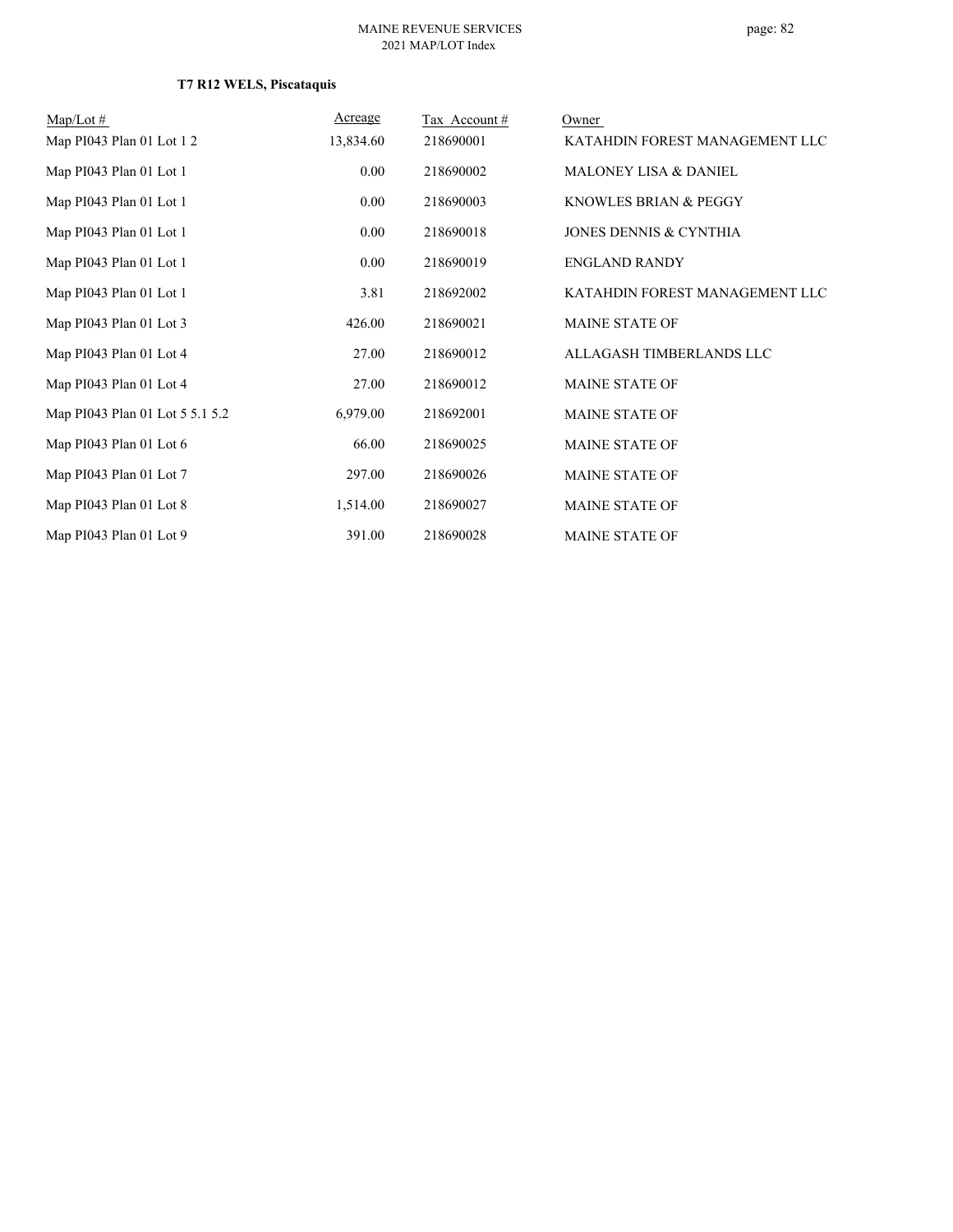| $Map/Lot \#$            | Acreage   | Tax Account # | Owner                               |
|-------------------------|-----------|---------------|-------------------------------------|
| Map PI044 Plan 01 Lot 1 | 18,399.98 | 218240001     | PINGREE ASSOCIATES INC              |
| Map PI044 Plan 01 Lot 1 | 0.00      | 218240013     | <b>HARDING JUSTIN</b>               |
| Map PI044 Plan 01 Lot 1 | 0.00      | 218240018     | <b>GUERETTE CHARLES &amp; HEIDI</b> |
| Map PI044 Plan 01 Lot 1 | 0.00      | 218240019     | <b>POWERS BARBARA</b>               |
| Map PI044 Plan 01 Lot 1 | 0.00      | 218240020     | <b>SEVEN ISLANDS LAND CO</b>        |
| Map PI044 Plan 01 Lot 1 | 0.00      | 218240021     | SOPER MOUNTAIN LODGE                |
| Map PI044 Plan 01 Lot 2 | 931.00    | 218242001     | <b>MAINE STATE OF</b>               |
| Map PI044 Plan 01 Lot 3 | 3,393.00  | 218242002     | <b>MAINE STATE OF</b>               |
| Map PI044 Plan 01 Lot 4 | 90.00     | 218240017     | <b>MAINE STATE OF</b>               |
| Map PI044 Plan 01 Lot 5 | 210.00    | 218240015     | <b>MAINE STATE OF</b>               |
| Map PI044 Plan 01 Lot 6 | 100.00    | 218240016     | <b>MAINE STATE OF</b>               |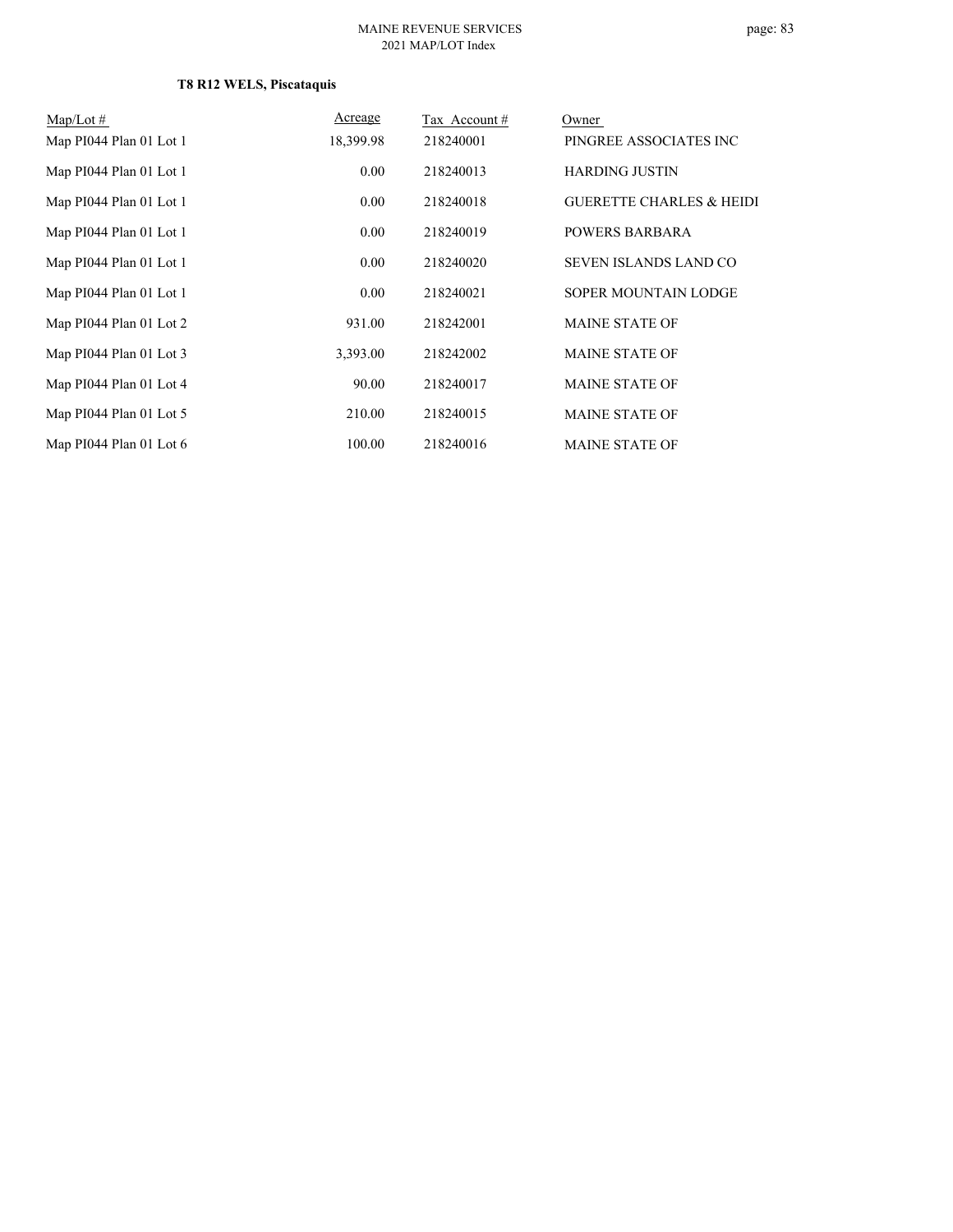| $Map/Lot \#$              | Acreage   | Tax Account # | Owner                                     |
|---------------------------|-----------|---------------|-------------------------------------------|
| Map PI045 Plan 01 Lot 1 2 | 8,548.60  | 218810001     | <b>CLAYTON LAKE WOODLANDS HOLDINGS LI</b> |
| Map PI045 Plan 01 Lot 3   | 10,117.02 | 218810010     | <b>CLAYTON LAKE WOODLANDS HOLDINGS LI</b> |
| Map PI045 Plan 01 Lot 3   | 0.00      | 218810013     | <b>BLACK RIVER LLC</b>                    |
| Map PI045 Plan 01 Lot 3   | 0.00      | 218810014     | <b>CAMERON PAUL &amp; EILEEN</b>          |
| Map PI045 Plan 01 Lot 3   | 0.00      | 218812002     | <b>MAINE STATE OF</b>                     |
| Map PI045 Plan 01 Lot 3.1 | 0.90      | 218812003     | <b>BLACK RIVER LLC</b>                    |
| Map PI045 Plan 01 Lot 4   | 4,635.00  | 218812001     | <b>MAINE STATE OF</b>                     |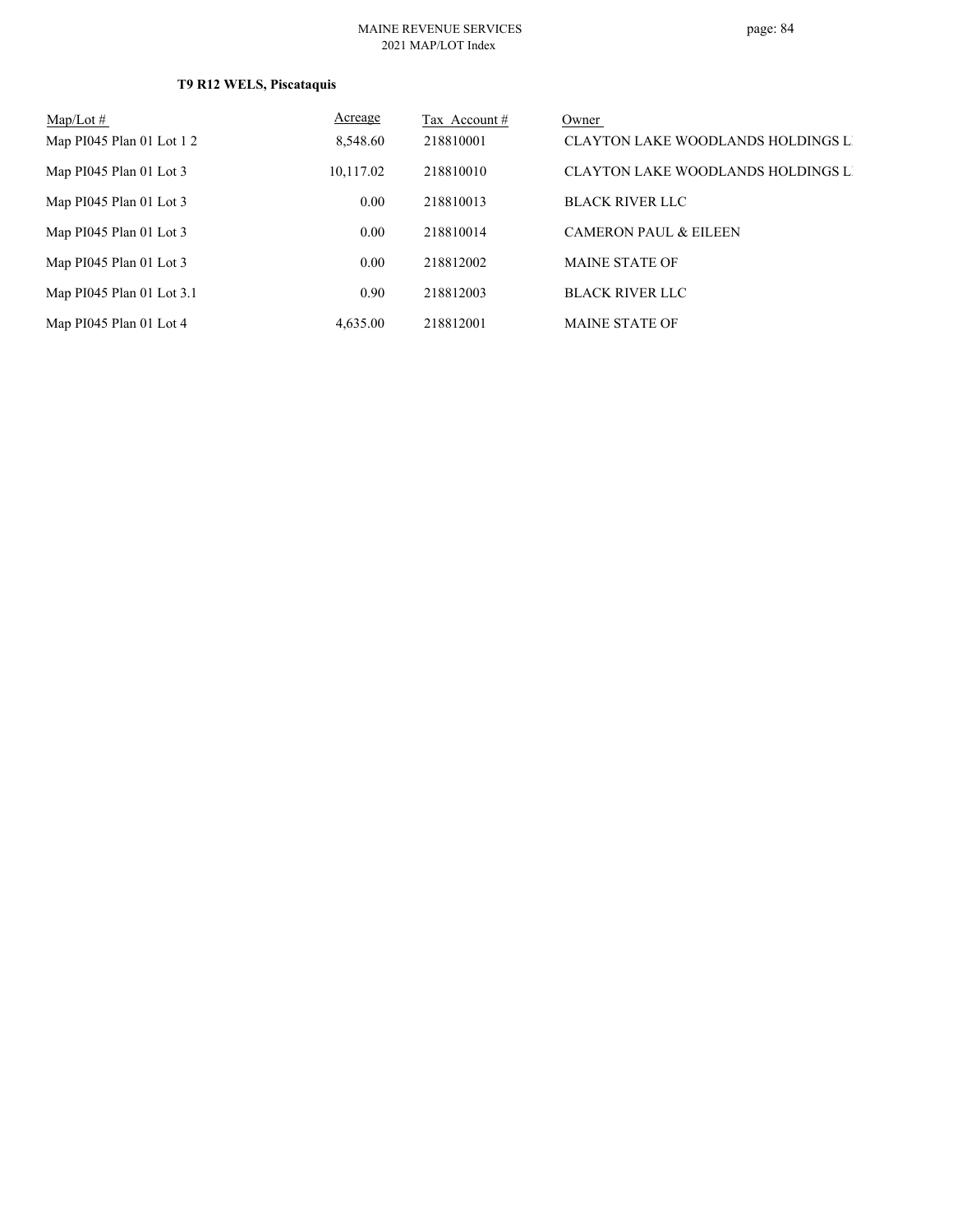## **T10 R12 WELS, Piscataquis**

| $\text{Map/Lot} \#$       | Acreage   | Tax Account $#$ | Owner                                |
|---------------------------|-----------|-----------------|--------------------------------------|
| Map PI046 Plan 01 Lot 1 2 | 22,067.00 | 218880001       | - CLAYTON LAKE WOODLANDS HOLDINGS LI |
| Map PI046 Plan 01 Lot 3   | 1.373.00  | 218882001       | <b>MAINE STATE OF</b>                |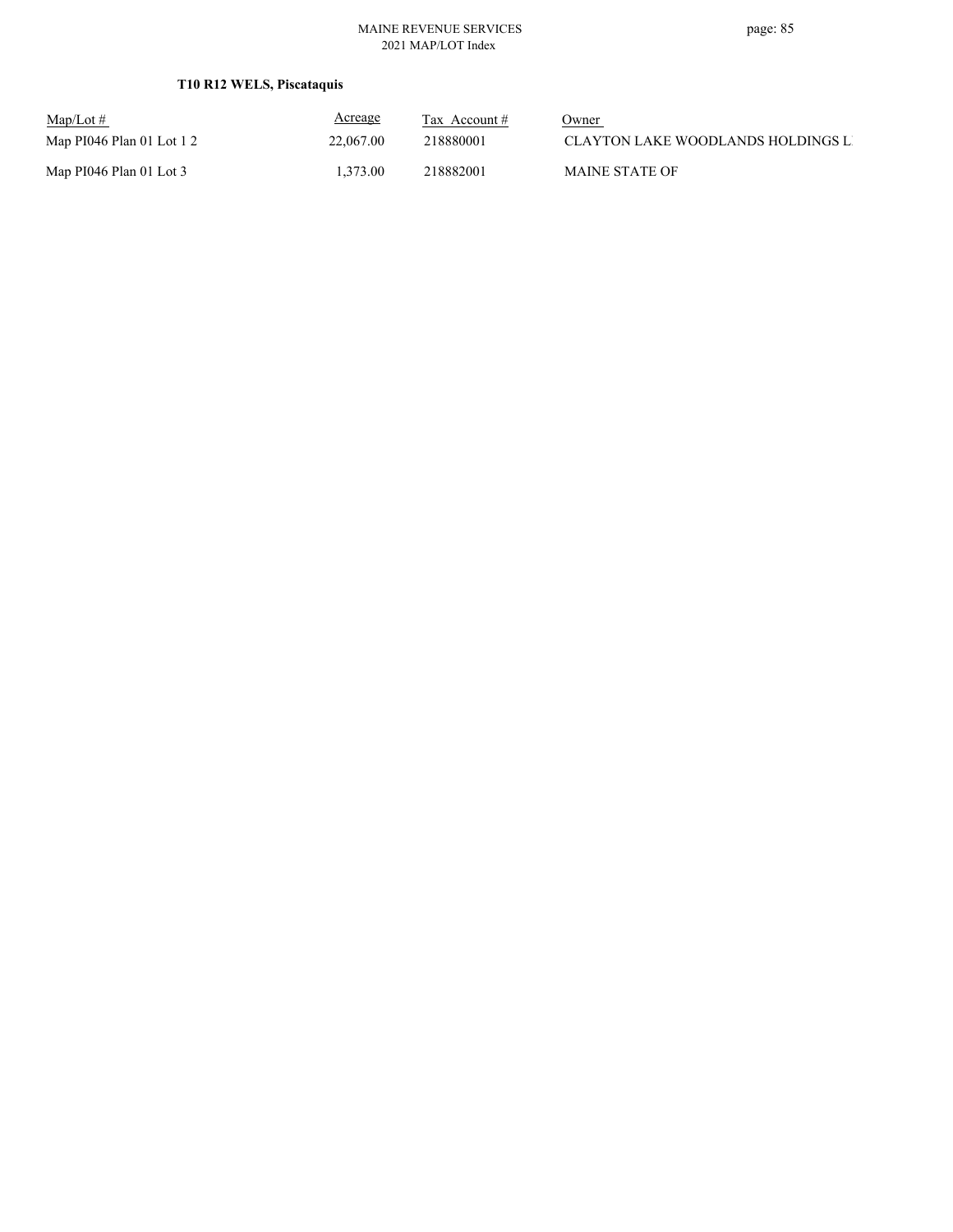| $Map/Lot \#$<br>Map PI047                            | Acreage<br>0.00 | Tax Account#<br>218090028P | Owner<br>MPP LLC                      |
|------------------------------------------------------|-----------------|----------------------------|---------------------------------------|
| Map PI047                                            | 0.00            | 218090030P                 | CANDELORO FERNANDO A & MARIE ANN      |
| Map PI047 Plan 01 Lot 1 1.3 2 2.1 Plan<br>09 Lot 1.1 | 19,892.00       | 218090094                  | WEYERHAEUSER COMPANY                  |
| Map PI047 Plan 01 Lot 1.1                            | 32.00           | 218090076                  | PERNICE CHARLES DO                    |
| Map PI047 Plan 01 Lot 1.2                            | 0.00            | 218090046                  | WEBBER RICKY L                        |
| Map PI047 Plan 01 Lot 1.2                            | 33.00           | 218092002                  | MAINE STATE OF (IF&W)                 |
| Map PI047 Plan 01 Lot 1.2                            | 24.00           | 218092015                  | MAINE STATE OF (IF&W)                 |
| Map PI047 Plan 01 Lot 2                              | 0.00            | 218090127                  | WEBBER RICKY L                        |
| Map PI047 Plan 01 Lot 5                              | 0.52            | 218090072                  | FERRAN RICHARD & HERBERT J JR         |
| Map PI047 Plan 01 Lot 6                              | 3.00            | 218090148                  | PISCATAQUIS COUNTY OF                 |
| Map PI047 Plan 01 Lot 500                            | 0.00            | 218090166                  | CENTRAL MAINE POWER CO                |
| Map PI047 Plan 02 Lot 1 2 3 4 5 6                    | 3.61            | 218090169                  | WEYERHAEUSER COMPANY                  |
| Map PI047 Plan 02 Lot 7 8 9                          | 1.29            | 218090123                  | UNDERWOOD CHARLES W & THERESA, TRU    |
| Map PI047 Plan 02 Lot 9.1 10 11                      | 1.29            | 218090128                  | BISHOP CHARLES E & PATRICIA A TRUSTEE |
| Map PI047 Plan 02 Lot 12 13 14                       | 1.55            | 218090025                  | MURPHY LEONARD A & CHRISTYNE S        |
| Map PI047 Plan 02 Lot 15 16                          | 1.00            | 218090068                  | MULKERN MICHAEL                       |
| Map PI047 Plan 02 Lot 17 18 19 25                    | 2.07            | 218090154                  | <b>SHEA DAVID S</b>                   |
| Map PI047 Plan 02 Lot 20 21                          | 1.03            | 218090060                  | MASTEIKA JOSEPH & PETER E &           |
| Map PI047 Plan 02 Lot 22                             | 0.52            | 218090026                  | BRAGDON BERNARD W & BARBAR A FLORE    |
| Map PI047 Plan 02 Lot 23                             | 0.52            | 218090059                  | HEELAN PATRICK K & CYNTHIA S          |
| Map PI047 Plan 02 Lot 24                             | 0.52            | 218090097                  | SECORD MICHAEL D                      |
| Map PI047 Plan 02 Lot 26 27                          | 1.03            | 218090082                  | COMEAU EDWARD L                       |
| Map PI047 Plan 02 Lot 28                             | 0.78            | 218090103                  | WEYERHAEUSER COMPANY                  |
| Map PI047 Plan 03 Lot 1                              | 0.46            | 218090017                  | COBB HUBERT & SHIRLEY A TRUSTEES      |
| Map PI047 Plan 03 Lot 2 3                            | 0.92            | 218090073                  | WISWELL KEVIN A & NAOMI L             |
| Map PI047 Plan 03 Lot 4                              | 0.50            | 218090117                  | WALBRIDGE JOHN B                      |
| Map PI047 Plan 03 Lot 5                              | 0.50            | 218090168                  | WALBRIDGE-OCONNELL NANCY JANE         |
| Map PI047 Plan 03 Lot 6                              | 0.44            | 218090044                  | JOHNSON WILLIAM E III ET AL           |
| Map PI047 Plan 03 Lot 7                              | 0.55            | 218090084                  | ROSSI JOSEPH R JR                     |
| Map PI047 Plan 03 Lot 8                              | 0.42            | 218090008                  | SULLIVAN BARBARA B                    |
| Map PI047 Plan 03 Lot 9                              | 0.46            | 218090061                  | PULLANO ANTHONY J                     |
| Map PI047 Plan 03 Lot 10                             | 0.28            | 218090052                  | POTVIN GARY C & LISA J                |
| Map PI047 Plan 03 Lot 11                             | 0.82            | 218090066                  | HUTCHISON TIMOTHY D                   |
| Map PI047 Plan 03 Lot 12 67                          | 0.79            | 218090098                  | FROST THOMAS E & KATHERINE            |
| Map PI047 Plan 03 Lot 13                             | 0.46            | 218090039                  | MARTEL JILL A                         |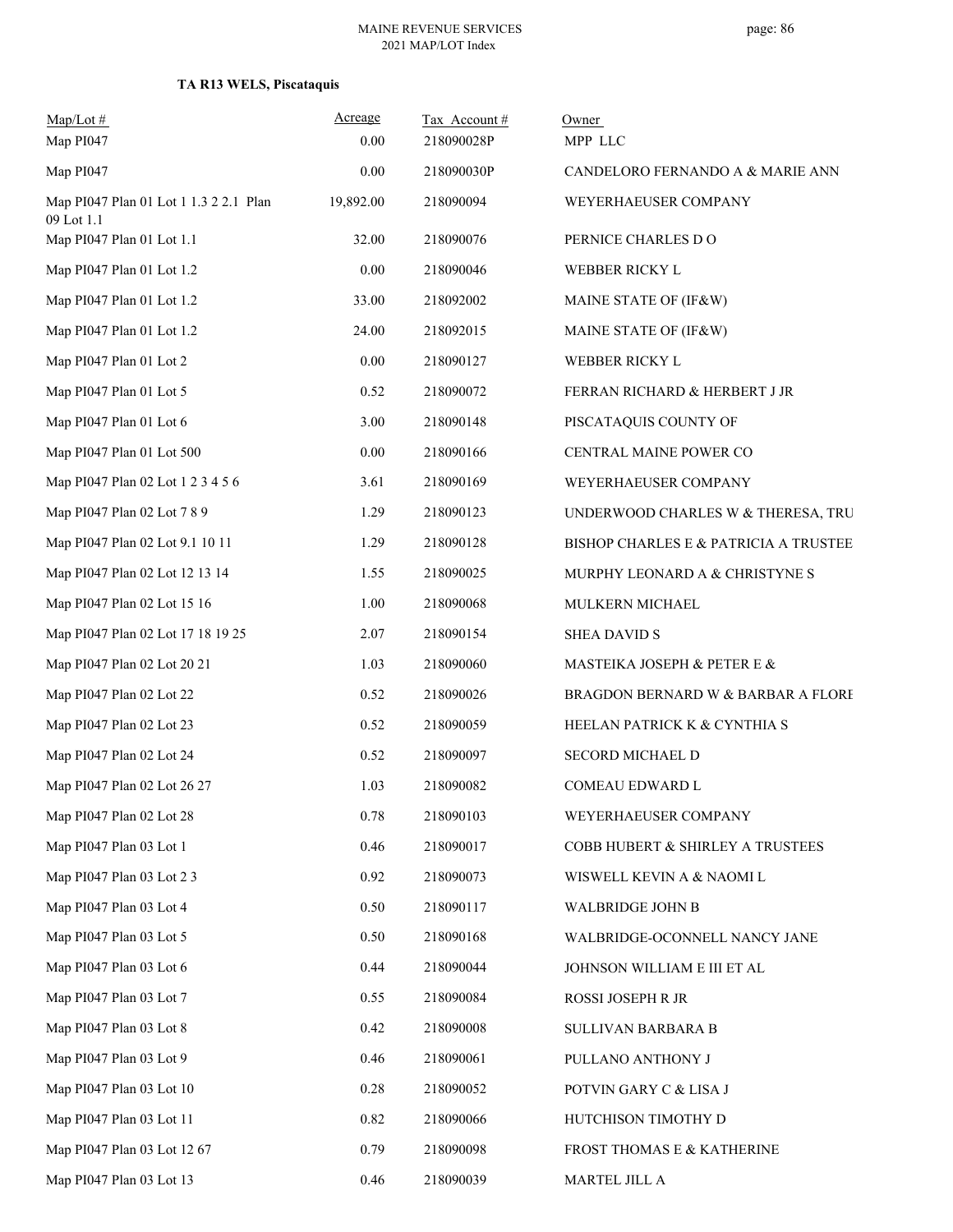| $Map/Lot$ #<br>Map PI047 Plan 03 Lot 14 | Acreage<br>0.46 | Tax Account#<br>218090091 | Owner<br>MARTEL JILL A & ROBERT G CROCE |
|-----------------------------------------|-----------------|---------------------------|-----------------------------------------|
| Map PI047 Plan 03 Lot 15 16.1           | 0.70            | 218090050                 | KELLEY DANIEL A, RICHARD D KELLEY & C   |
| Map PI047 Plan 03 Lot 16.2 17           | 0.70            | 218090069                 | MURCH JEFFREY J & CLAUDETTE J, & LISA / |
| Map PI047 Plan 03 Lot 18                | 0.64            | 218090036                 | BATEY DALE R & MARGARET D               |
| Map PI047 Plan 03 Lot 19                | 0.60            | 218090019                 | PIERSON BRUCE A                         |
| Map PI047 Plan 03 Lot 20                | 0.46            | 218090024                 | ALLEY DAVID E & JEANNE A TRUSTEES       |
| Map PI047 Plan 03 Lot 21                | 0.46            | 218090016                 | LAMB BRUCE E & MONA P                   |
| Map PI047 Plan 03 Lot 22                | 0.52            | 218090010                 | MACDONALD WAYNE P & ROXANNE L           |
| Map PI047 Plan 03 Lot 23 24             | 1.03            | 218090122                 | ALWARD JOHN S & VICKI L                 |
| Map PI047 Plan 03 Lot 25                | 0.52            | 218090031                 | NELSON JAMES E & ARLENE D               |
| Map PI047 Plan 03 Lot 26                | 0.51            | 218090088                 | WOOLAM DONNA G & DEBRA G HOPKINS &      |
| Map PI047 Plan 03 Lot 27                | 0.46            | 218090028                 | SMITH KEVIN L & DEBRA G                 |
| Map PI047 Plan 03 Lot 28                | 0.30            | 218090033                 | GAMMON JUSTIN G & MELINDA               |
| Map PI047 Plan 03 Lot 29                | 0.41            | 218090119                 | PHINNEY TIMOTHY M & KELLY M             |
| Map PI047 Plan 03 Lot 30 31 32 33       | 1.71            | 218090012                 | STEVENS JASON E & HEATHER L             |
| Map PI047 Plan 03 Lot 34 35             | 0.79            | 218090062                 | MCLELLAN TIMOTHY                        |
| Map PI047 Plan 03 Lot 60                | 0.71            | 218090100                 | <b>SMITH DAVID A</b>                    |
| Map PI047 Plan 03 Lot 61                | 0.46            | 218090030                 | CUNNINGHAM LANCE FLUENT                 |
| Map PI047 Plan 03 Lot 62                | 0.41            | 218090075                 | PEASE EDGAR ALBERT ET AL                |
| Map PI047 Plan 03 Lot 63                | 0.46            | 218090124                 | MURPHY RICHARD E JR & DEBORAH M PEA:    |
| Map PI047 Plan 03 Lot 64                | 0.46            | 218090074                 | PEASE EDGAR A & DONALD                  |
| Map PI047 Plan 03 Lot 65                | 0.46            | 218090038                 | REVOCABLE TRUST AGREEMENT OF VALER      |
| Map PI047 Plan 03 Lot 66                | 0.46            | 218090051                 | TROZZI JOSEPH C & MARIA L TRUSTEES      |
| Map PI047 Plan 04 Lot 1                 | 0.89            | 218090042                 | BETTS JANICE L                          |
| Map PI047 Plan 04 Lot 3                 | 0.86            | 218090086                 | FIRST ROACH LIMITED LIABILITY CO        |
| Map PI047 Plan 04 Lot 4 5               | 0.83            | 218090041                 | HERR CHARLES H & JOHN E                 |
| Map PI047 Plan 04 Lot 6                 | 0.41            | 218090079                 | THOMPSON MARY E                         |
| Map PI047 Plan 04 Lot 7                 | 0.60            | 218090032                 | YOUNG SCOTT A                           |
| Map PI047 Plan 04 Lot 8                 | 0.93            | 218090115                 | DEVLIN PATRICK F & CANDICE V            |
| Map PI047 Plan 04 Lot 9                 | 0.47            | 218090087                 | LUCAS DENNIS E & BARBARA B              |
| Map PI047 Plan 04 Lot 10                | 0.46            | 218090070                 | CUMMINGS RICHARD A SR & PAMELA V        |
| Map PI047 Plan 04 Lot 11.1              | 0.25            | 218090058                 | JEWETT DONALD R, RONALD E & JOYCE A F   |
| Map PI047 Plan 04 Lot 11.2              | 0.46            | 218090047                 | NELSON PETER V & MELINDA A              |
| Map PI047 Plan 04 Lot 12 14.1           | 2.10            | 218090004                 | MILLER D SEWALL JR & MILLER DONALD '    |
| Map PI047 Plan 04 Lot 14.2              | 1.70            | 218090109                 | HOLT FAMILY TRUST                       |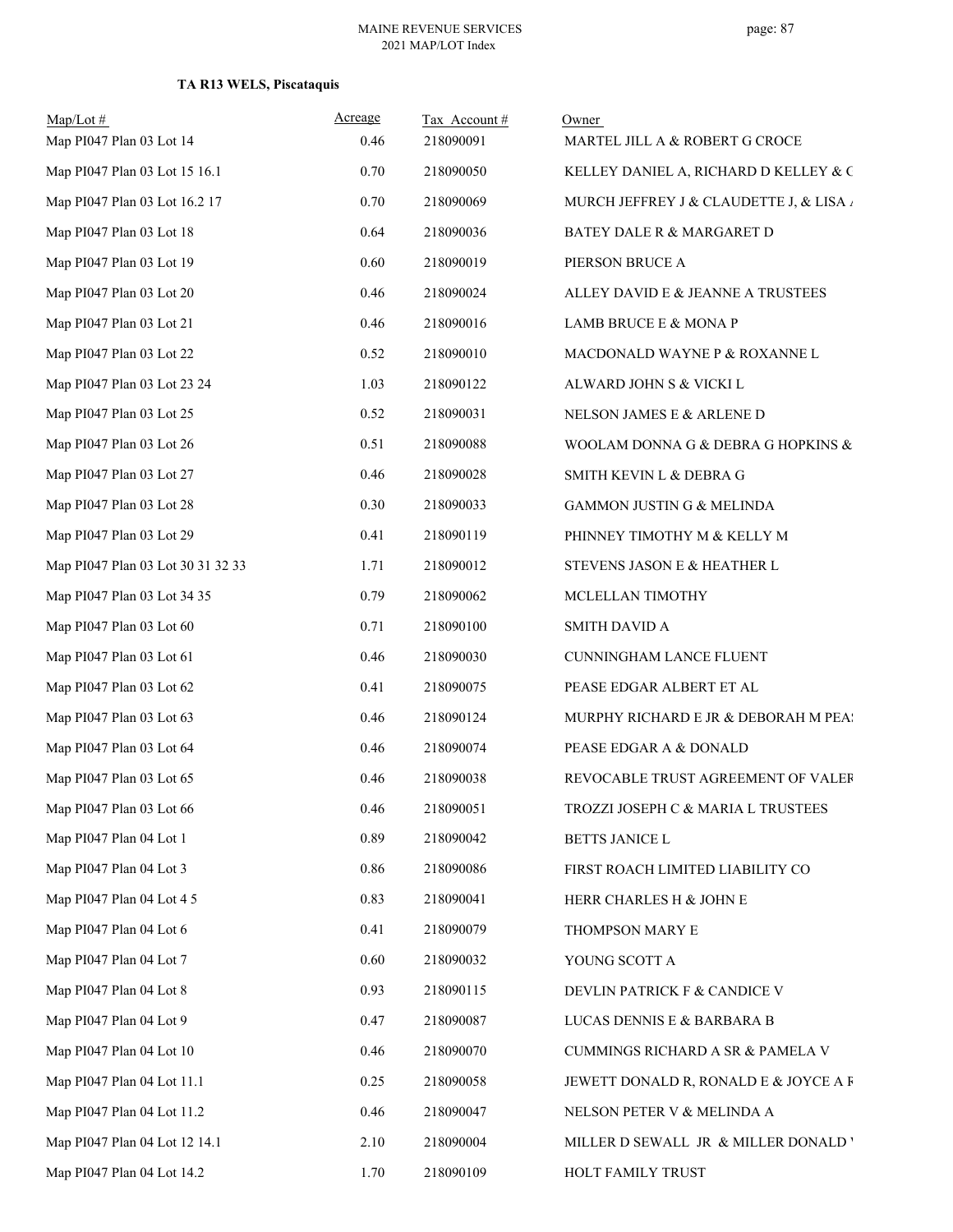| $Map/Lot$ #<br>Map PI047 Plan 04 Lot 14.3 | Acreage<br>1.10 | Tax Account#<br>218090035 | Owner<br>JEWELL PAUL L & BARBARA J   |
|-------------------------------------------|-----------------|---------------------------|--------------------------------------|
| Map PI047 Plan 04 Lot 14.4                | 1.00            | 218090001                 | CANDELORO MARIE ANN & FERNANDO A     |
| Map PI047 Plan 04 Lot 15                  | 0.90            | 218090027                 | THE TOOTHAKER FAMILY CAMP LLC        |
| Map PI047 Plan 04 Lot 16                  | 1.31            | 218090071                 | DIETEL JOHN F                        |
| Map PI047 Plan 05 Lot 1                   | 24.50           | 218090145                 | SNOW TERRY F                         |
| Map PI047 Plan 05 Lot 2                   | 5.35            | 218090080                 | MPP LLC                              |
| Map PI047 Plan 05 Lot 2.1                 | 0.90            | 218090083                 | MAINE STATE OF (IF&W)                |
| Map PI047 Plan 05 Lot 2.2                 | 1.04            | 218090161                 | CROSS LOIS F PER REP                 |
| Map PI047 Plan 05 Lot 2.3                 | 0.97            | 218090162                 | MACDONALD HUGH M ET AL               |
| Map PI047 Plan 05 Lot 2.4                 | 1.06            | 218090167                 | YOUNG MARLENE D                      |
| Map PI047 Plan 05 Lot 3                   | 1.88            | 218090081                 | MAINE STATE OF (IF&W)                |
| Map PI047 Plan 05 Lot 3.1                 | 1.25            | 218090142                 | KESNER ALLEN FRANCINE & PETER        |
| Map PI047 Plan 05 Lot 3.2                 | 1.94            | 218090164                 | SULLIVAN TIMOTHY K                   |
| Map PI047 Plan 05 Lot 4 4.1               | 1.94            | 218090139                 | CANDELORO FERNANDO A & MARIE ANN     |
| Map PI047 Plan 05 Lot 5.1 5.2 5.7         | 3.87            | 218090138                 | CANDELORO FERNANDO A & MARIE ANN     |
| Map PI047 Plan 05 Lot 5.3                 | 0.92            | 218090133                 | VIOLETTE DEBRA A                     |
| Map PI047 Plan 05 Lot 5.4                 | 0.92            | 218090132                 | ROGERS JAMES L & TWYLA M             |
| Map PI047 Plan 05 Lot 5.5                 | 0.92            | 218090134                 | <b>BAGGE EUGENE A</b>                |
| Map PI047 Plan 05 Lot 5.6                 | 0.46            | 218090136                 | SNOW TERRY F                         |
| Map PI047 Plan 05 Lot 6                   | 32.25           | 218090147                 | <b>SNOW TERRY F</b>                  |
| Map PI047 Plan 05 Lot 6.1                 | 0.77            | 218090137                 | TURCOTTE DONNA L TRUSTEE             |
| Map PI047 Plan 05 Lot 6.2                 | 0.46            | 218090140                 | <b>BUXTON FAMILY TRUST</b>           |
| Map PI047 Plan 05 Lot 6.3                 | 0.46            | 218090141                 | RICHARDSON JEFFREY D & ELIZABETH     |
| Map PI047 Plan 05 Lot 7                   | 0.46            | 218090018                 | TALCOTT WILLIAM T III & WENDY MCGOVE |
| Map PI047 Plan 05 Lot 8                   | 0.46            | 218090092                 | RICHARDSON JEFFREY D & ELIZABETH     |
| Map PI047 Plan 05 Lot 9                   | 0.46            | 218090043                 | <b>BUXTON FAMILY TRUST</b>           |
| Map PI047 Plan 05 Lot 10                  | 0.46            | 218090099                 | SIMONTON WILLIAM G                   |
| Map PI047 Plan 05 Lot 11                  | 0.46            | 218090112                 | ROBERTS CHRISTINE T & GARY A         |
| Map PI047 Plan 05 Lot 12 13               | 1.00            | 218090015                 | HAWES KEVIN S & JULIE M              |
| Map PI047 Plan 05 Lot 14                  | 0.46            | 218090108                 | SEDDON JOHN A & NANCY                |
| Map PI047 Plan 05 Lot 15                  | 0.46            | 218090085                 | RICHARDSON RICHARD E II              |
| Map PI047 Plan 05 Lot 16 17               | 0.84            | 218090125                 | TURCOTTE DONNA L TRUSTEE             |
| Map PI047 Plan 05 Lot 18 25               | 1.01            | 218090065                 | RUTHERFORD JOHN E                    |
| Map PI047 Plan 05 Lot 19                  | 1.55            | 218090011                 | BRAGG JAMES BERRY & KATY LYNN SPICEI |
| Map PI047 Plan 05 Lot 20                  | 1.18            | 218090102                 | STIRLING NATHAN L                    |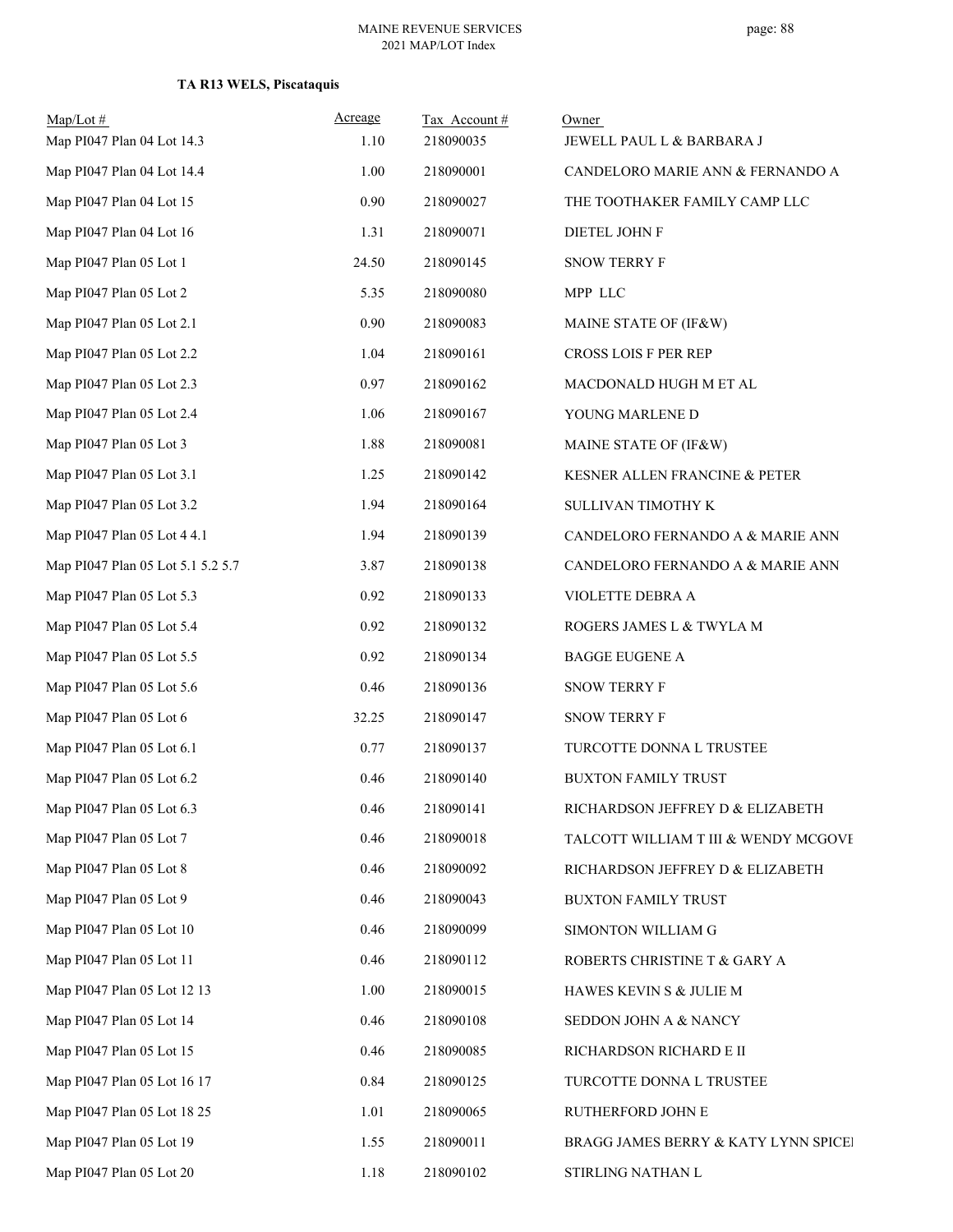| $Map/Lot$ #<br>Map PI047 Plan 05 Lot 21 | Acreage<br>0.71 | Tax Account#<br>218090149 | Owner<br>MAINE STATE OF (IF&W)        |
|-----------------------------------------|-----------------|---------------------------|---------------------------------------|
| Map PI047 Plan 05 Lot 22 24             |                 |                           |                                       |
|                                         | 1.36            | 218090129                 | GARY WALTER L JR & WANDA L            |
| Map PI047 Plan 05 Lot 23                | 0.46            | 218090135                 | WOODCHIPS LLC                         |
| Map PI047 Plan 06 Lot 1                 | 3.75            | 218092010                 | <b>BISHOP KATHLEEN A</b>              |
| Map PI047 Plan 06 Lot 2                 | 4.73            | 218092026                 | CANDELORO FERNANDO A & MARIE ANN      |
| Map PI047 Plan 06 Lot 3                 | 4.25            | 218092009                 | MCKENZIE MICHAEL J                    |
| Map PI047 Plan 06 Lot 4 5               | 10.90           | 218092008                 | KEARNEY DEBORAH A & STEPHEN A         |
| Map PI047 Plan 06 Lot 6                 | 4.60            | 218092014                 | FIRST ROACH POND WEST SHORES HOME O   |
| Map PI047 Plan 06 Lot 7                 | 5.60            | 218092013                 | FIRST ROACH POND WEST SHORES HOME O   |
| Map PI047 Plan 06 Lot 8                 | 15.10           | 218092012                 | FIRST ROACH POND WEST SHORES HOME O   |
| Map PI047 Plan 07 Lot 1                 | 2.93            | 218092032                 | MAHONEY TIMOTHY J & BARBARA E         |
| Map PI047 Plan 07 Lot 2                 | 3.09            | 218092028                 | COLLETT RUSSELL J                     |
| Map PI047 Plan 07 Lot 3                 | 2.62            | 218092025                 | HARVEY ROBERT D JR & STEPHANIA A      |
| Map PI047 Plan 07 Lot 4                 | 2.58            | 218092007                 | LAVIN GEORGE & SUE BRADLEY            |
| Map PI047 Plan 07 Lot 5                 | 3.09            | 218092027                 | URQUHART CARL G & LORI E              |
| Map PI047 Plan 07 Lot 6                 | 2.31            | 218092031                 | DISKES JOHN A                         |
| Map PI047 Plan 07 Lot 7                 | 2.80            | 218092006                 | LESSARD PAUL A & JOYCE L              |
| Map PI047 Plan 07 Lot 8                 | 2.03            | 218092036                 | KIRBY MICHAEL S & JENNFER K           |
| Map PI047 Plan 07 Lot 9                 | 2.12            | 218092042                 | SUGA JOSEPH J & ADELE H               |
| Map PI047 Plan 07 Lot 10                | 2.03            | 218092004                 | DISKES JOHN A TRUSTEE                 |
| Map PI047 Plan 07 Lot 11                | 2.01            | 218092029                 | RUSSETT COLLETT SUSAN J               |
| Map PI047 Plan 07 Lot 12                | 2.05            | 218092033                 | FONDRIEST JULIA A & CHRISTINA M GRASS |
| Map PI047 Plan 07 Lot 13                | 1.72            | 218092024                 | ENG DAVID A TRUSTEE                   |
| Map PI047 Plan 07 Lot 14                | 1.94            | 218092030                 | WESCOTT DELBERT E & WENDY L           |
| Map PI047 Plan 07 Lot 15                | 1.85            | 218092073                 | WHITE GEORGE CHRISTOPHER ALAN         |
| Map PI047 Plan 07 Lot 16                | 1.81            | 218092003                 | <b>GLENN PHYLLIS</b>                  |
| Map PI047 Plan 07 Lot 17                | 3.70            | 218092018                 | FIRST ROACH POND SOUTH SWHA           |
| Map PI047 Plan 07 Lot 18                | 2.30            | 218092023                 | FIRST ROACH POND SOUTH SWHA           |
| Map PI047 Plan 07 Lot 19                | 2.80            | 218092022                 | FIRST ROACH POND SOUTH SWHA           |
| Map PI047 Plan 07 Lot 20                | 2.10            | 218092021                 | FIRST ROACH POND SOUTH SWHA           |
| Map PI047 Plan 07 Lot 21                | 2.00            | 218092019                 | FIRST ROACH POND SOUTH SWHA           |
| Map PI047 Plan 07 Lot 22                | 4.50            | 218092020                 | FIRST ROACH POND SOUTH SWHA           |
| Map PI047 Plan 08 Lot 1                 | 11.04           | 218092037                 | DAIGLE TIM A                          |
| Map PI047 Plan 08 Lot 2                 | 10.81           | 218092034                 | FOX PROPERTIES LLC                    |
| Map PI047 Plan 08 Lot 3                 | 10.45           | 218092035                 | <b>GLENN ROBERT A</b>                 |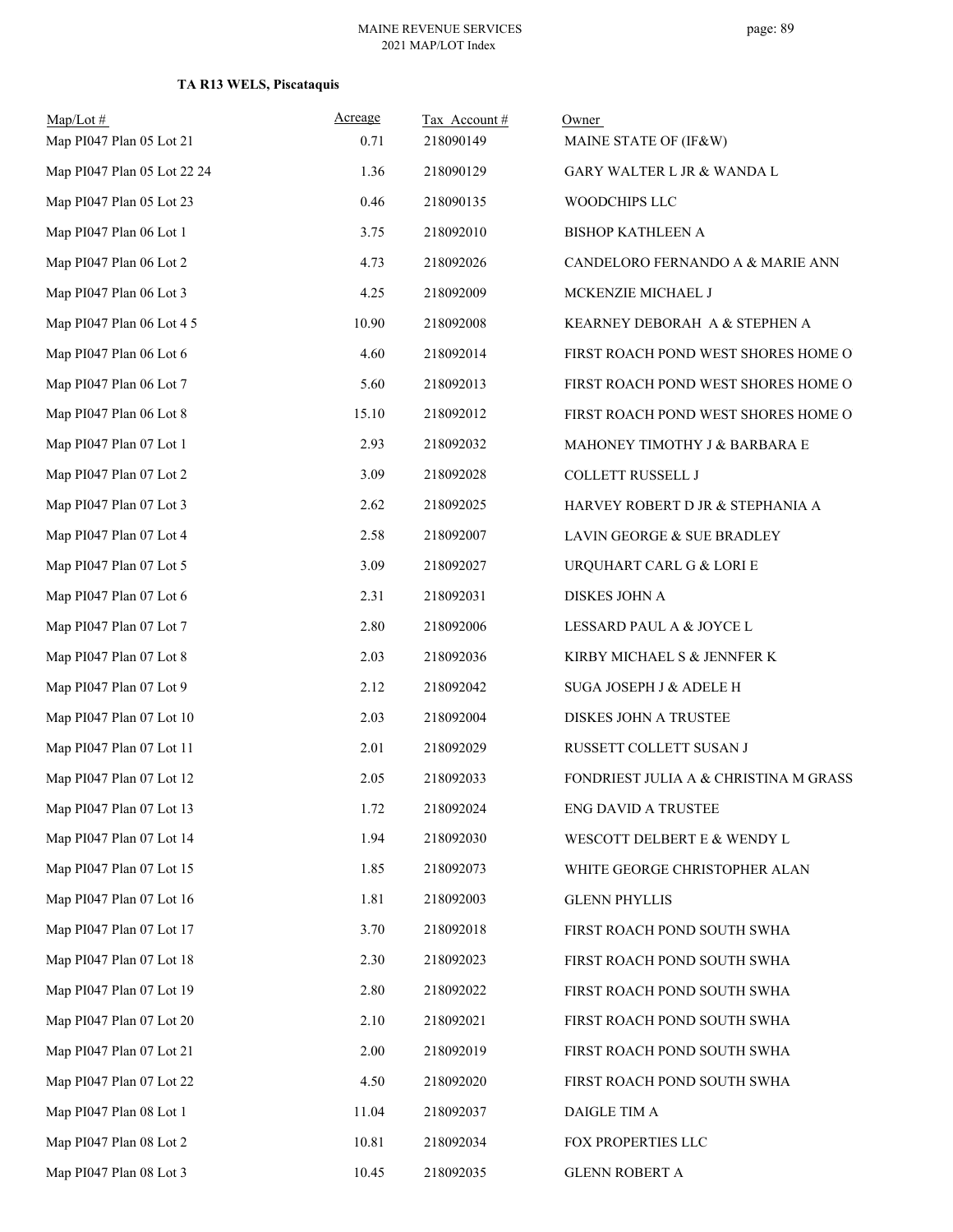| $Map/Lot$ #<br>Map PI047 Plan 08 Lot 4 | Acreage<br>11.08 | Tax Account#<br>218092038 | Owner<br>BRAKEWOOD HAROLD E & KELLY S |
|----------------------------------------|------------------|---------------------------|---------------------------------------|
| Map PI047 Plan 08 Lot 5 6              | 22.10            | 218092047                 | <b>MAROUN PASENA</b>                  |
| Map PI047 Plan 08 Lot 7                | 12.02            | 218092057                 | WEIGER WENDY A MD PHD                 |
| Map PI047 Plan 08 Lot 8                | 1.00             | 218090023                 | DEAN JAMES L III & JUDITH A           |
| Map PI047 Plan 09 Lot 1                | 1.58             | 218092050                 | MAYO STEPHEN D & MATHEWS MIRANDA S    |
| Map PI047 Plan 09 Lot 1.2              | 42.60            | 218092068                 | FIRST ROACH POND NSWHA HOMEOWNERS     |
| Map PI047 Plan 09 Lot 2                | 1.60             | 218092071                 | ROY MARC J & BEVERLY J                |
| Map PI047 Plan 09 Lot 3                | 1.54             | 218092044                 | GARDNER VAN H & KATHLEEN K            |
| Map PI047 Plan 09 Lot 4                | 1.31             | 218092066                 | CONFALONE GARY C & DEBORAH L          |
| Map PI047 Plan 09 Lot 5                | 1.46             | 218092052                 | SULLIVAN JAMES M TRUSTEE & PAUL E SUI |
| Map PI047 Plan 09 Lot 6                | 1.83             | 218092053                 | SYLVESTER KIMBERLY D & JASON BENEFIE  |
| Map PI047 Plan 09 Lot 7                | 2.30             | 218092067                 | SHEA RICHARD & DONNA L                |
| Map PI047 Plan 09 Lot 8                | 2.31             | 218092049                 | COGLIANO JOHN J & ANTHONY J           |
| Map PI047 Plan 09 Lot 9                | 2.19             | 218092045                 | BIXBY MARY ELLEN & PHILLIP S          |
| Map PI047 Plan 09 Lot 10               | 2.11             | 218092046                 | LEVASSEUR PETER W & ANNE C            |
| Map PI047 Plan 09 Lot 11               | 2.15             | 218092054                 | VAGLIA RICHARD                        |
| Map PI047 Plan 09 Lot 12               | 2.31             | 218092055                 | WATT JAMES O JR & MARY ANN            |
| Map PI047 Plan 09 Lot 13               | 2.00             | 218092051                 | SOLARI JOHN W TRUSTEE                 |
| Map PI047 Plan 09 Lot 14               | 1.76             | 218092058                 | HARRY A WHEPLEY AND MARION A WHEPL    |
| Map PI047 Plan 09 Lot 15               | 1.71             | 218092040                 | ENDRIZZI DONALD P & MARGUERITE A      |
| Map PI047 Plan 09 Lot 16               | 1.81             | 218092043                 | FIRST ROACH POND CAMPS LLC            |
| Map PI047 Plan 09 Lot 17               | 1.97             | 218092062                 | LIBBY-NICHOLS JONATHAN & LORETTA      |
| Map PI047 Plan 09 Lot 18               | 2.12             | 218092059                 | CANDELORO FERNANDO                    |
| Map PI047 Plan 09 Lot 19               | 2.30             | 218092039                 | CANDELORO MARIE                       |
| Map PI047 Plan 09 Lot 20               | 1.38             | 218092060                 | DIAMOND JEFFERY R                     |
| Map PI047 Plan 09 Lot 21               | 1.33             | 218092041                 | BOUDREAU GARY L & DAWN M              |
| Map PI047 Plan 09 Lot 22               | 1.49             | 218092064                 | SIDES THOMAS B & JUDITH B             |
| Map PI047 Plan 09 Lot 23               | 1.47             | 218092065                 | SIDES THOMAS B & JUDITH B             |
| Map PI047 Plan 09 Lot 24               | 2.53             | 218092063                 | UNDERWOOD CHARLES W & THERESA M       |
| Map PI047 Plan 09 Lot 25               | 3.26             | 218092072                 | GIVEN GREGORY & POLLY                 |
| Map PI047 Plan 09 Lot 26               | 3.57             | 218092092                 | IDMAN JOHN & JOY                      |
| Map PI047 Plan 09 Lot 27               | 3.64             | 218092091                 | LIBBY-NICHOLS JONATHAN OLIVER         |
| Map PI047 Plan 09 Lot 28               | 3.59             | 218092093                 | KINCAID JONATHON E JR & MARION V      |
| Map PI047 Plan 09 Lot 29               | 3.66             | 218092089                 | <b>JENKINS LEON</b>                   |
| Map PI047 Plan 09 Lot 30               | 3.68             | 218092094                 | THIBODEAU JENNIFER L                  |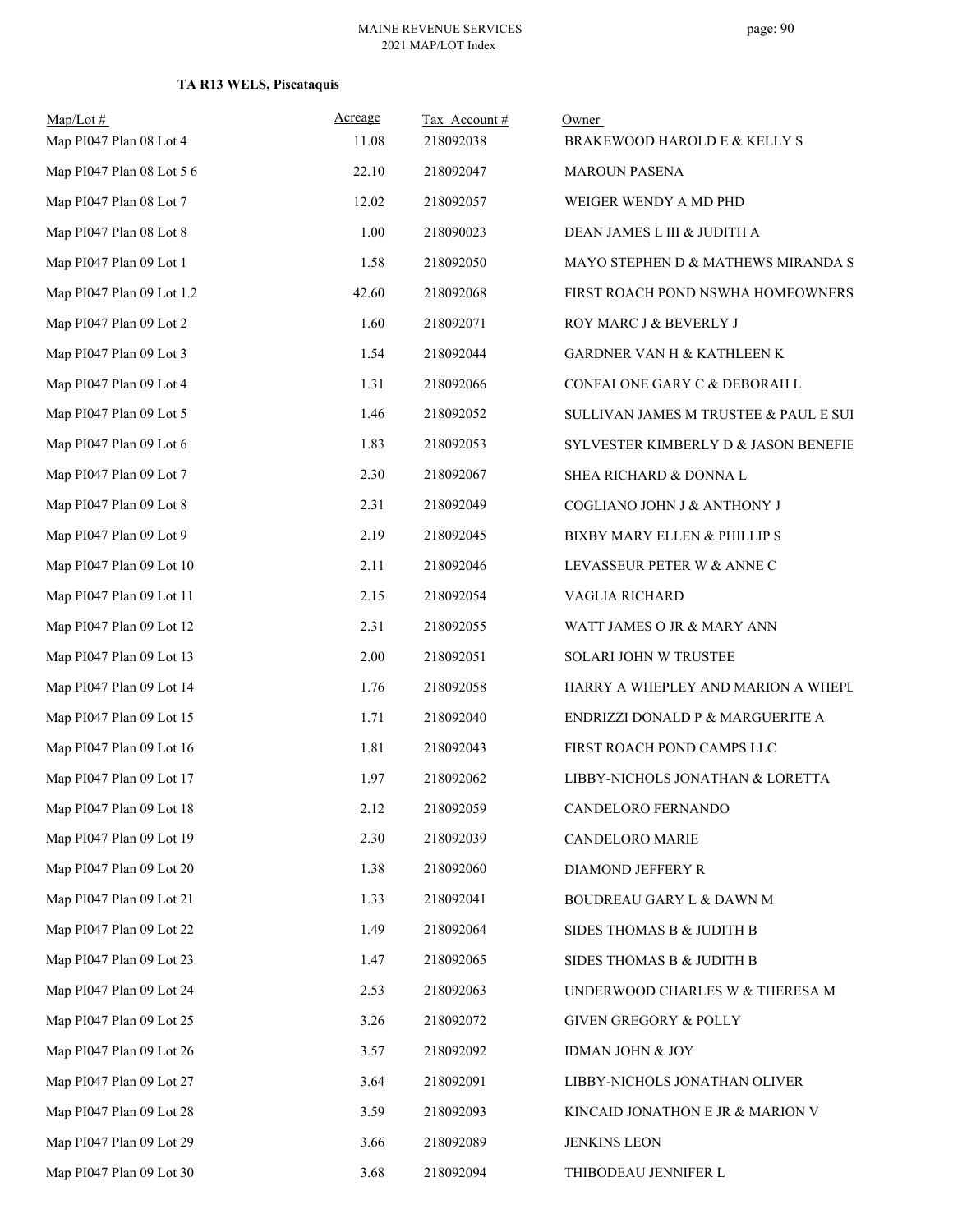| $Map/Lot \#$<br>Map PI047 Plan 09 Lot 31 | Acreage<br>3.68 | Tax Account#<br>218092056 | Owner<br>WEBBER RICKY L             |
|------------------------------------------|-----------------|---------------------------|-------------------------------------|
| Map PI047 Plan 09 Lot 32                 | 3.00            | 218092090                 | <b>AMES GARY</b>                    |
| Map PI047 Plan 10 Lot 1                  | 1.84            | 218092082                 | MCALLASTER PATRICK N & CRYSTAL      |
| Map PI047 Plan 10 Lot 2                  | 2.06            | 218092080                 | MONBOUQUETTE MARC O & MICHEL W      |
| Map PI047 Plan 10 Lot 3                  | 2.03            | 218092084                 | HYDE DOUGLAS K & MARY A             |
| Map PI047 Plan 10 Lot 4                  | 1.98            | 218092085                 | DECOSTE PAUL J                      |
| Map PI047 Plan 10 Lot 5                  | 1.85            | 218092081                 | HATFIELD PETER M & KATHLEEN A       |
| Map PI047 Plan 10 Lot 6                  | 1.92            | 218092079                 | FISTER JEFFREY S                    |
| Map PI047 Plan 10 Lot 7                  | 1.97            | 218092087                 | FISTER JEFFERY S & BARBARA I        |
| Map PI047 Plan 10 Lot 8                  | 1.91            | 218092078                 | DUTSON RICHARD N                    |
| Map PI047 Plan 10 Lot 9                  | 1.85            | 218092083                 | CARTER CURT                         |
| Map PI047 Plan 10 Lot 10                 | 1.75            | 218092086                 | <b>RAICH TOBY S</b>                 |
| Map PI047 Plan 10 Lot 11                 | 2.54            | 218092097                 | DIVERSI RICHARD A & NORA A          |
| Map PI047 Plan 10 Lot 12                 | 2.55            | 218092096                 | DUTSON GERALD L                     |
| Map PI047 Plan 10 Lot 13                 | 2.55            | 218092099                 | <b>DUTSON RICHARD</b>               |
| Map PI047 Plan 10 Lot 14                 | 2.51            | 218092098                 | <b>DUTSON RICHARD</b>               |
| Map PI047 Plan 10 Lot 15                 | 2.74            | 218092102                 | MCSHANE MICHAEL R                   |
| Map PI047 Plan 10 Lot 16                 | 2.82            | 218092070                 | FINK DENNIS J & DELPHINE A          |
| Map PI047 Plan 10 Lot 17                 | 2.43            | 218092095                 | MEEKER JACK A & WENDA L SAUNDERS    |
| Map PI047 Plan 10 Lot 18                 | 2.56            | 218092100                 | DUTSON RICHARD N & GERALD L         |
| Map PI047 Plan 10 Lot 19                 | 2.59            | 218092101                 | <b>SIMONE ALLEN R</b>               |
| Map PI047 Plan 10 Lot 20                 | 2.39            | 218092088                 | <b>BLAIR STACEY A</b>               |
| Map PI047 Plan 10 Lot 21                 | 1.28            | 218092075                 | FIRST ROACH POND NSCH ASSOCIATION   |
| Map PI047 Plan 10 Lot 22                 | 2.94            | 218092077                 | FIRST ROACH POND NSCH ASSOCIATION   |
| Map PI047 Plan 10 Lot 23                 | 2.08            | 218092076                 | FIRST ROACH POND NSCH ASSOCIATION   |
| Map PI047 Plan 11 Lot 1                  | 2.25            | 218092103                 | DOSTIE HARVEY J & TRACEY            |
| Map PI047 Plan 11 Lot 2                  | 2.03            | 218092104                 | NAPOLITANO PAUL R & ROSE E          |
| Map PI047 Plan 11 Lot 3                  | 2.03            | 218092106                 | NAPOLITANO PAUL R & ROSE E          |
| Map PI047 Plan 11 Lot 4                  | 2.15            | 218092074                 | EDWARDS MICHAEL P & JOHN D RUSKOWSI |
| Map PI047 Plan 11 Lot 5 6                | 4.12            | 218092107                 | <b>GILBERT THOMAS F III</b>         |
| Map PI047 Plan 11 Lot 7                  | 2.32            | 218092108                 | <b>GILBERT THOMAS F III</b>         |
| Map PI047 Plan 11 Lot 8                  | 2.22            | 218092105                 | FLAIG KURT FREDRIK & EDITH RAYE M   |
| Map PI047 Plan 11 Lot 9                  | 2.18            | 218092109                 | FLAIG KURT FREDRIK & EDITH RAYE M   |
| Map PI047 Plan 12 Lot 1                  | 1.58            | 218090110                 | EMIG HENRY J & JENNIFER A           |
| Map PI047 Plan 12 Lot 2                  | 1.37            | 218090005                 | LILJEDAHL CINDY I                   |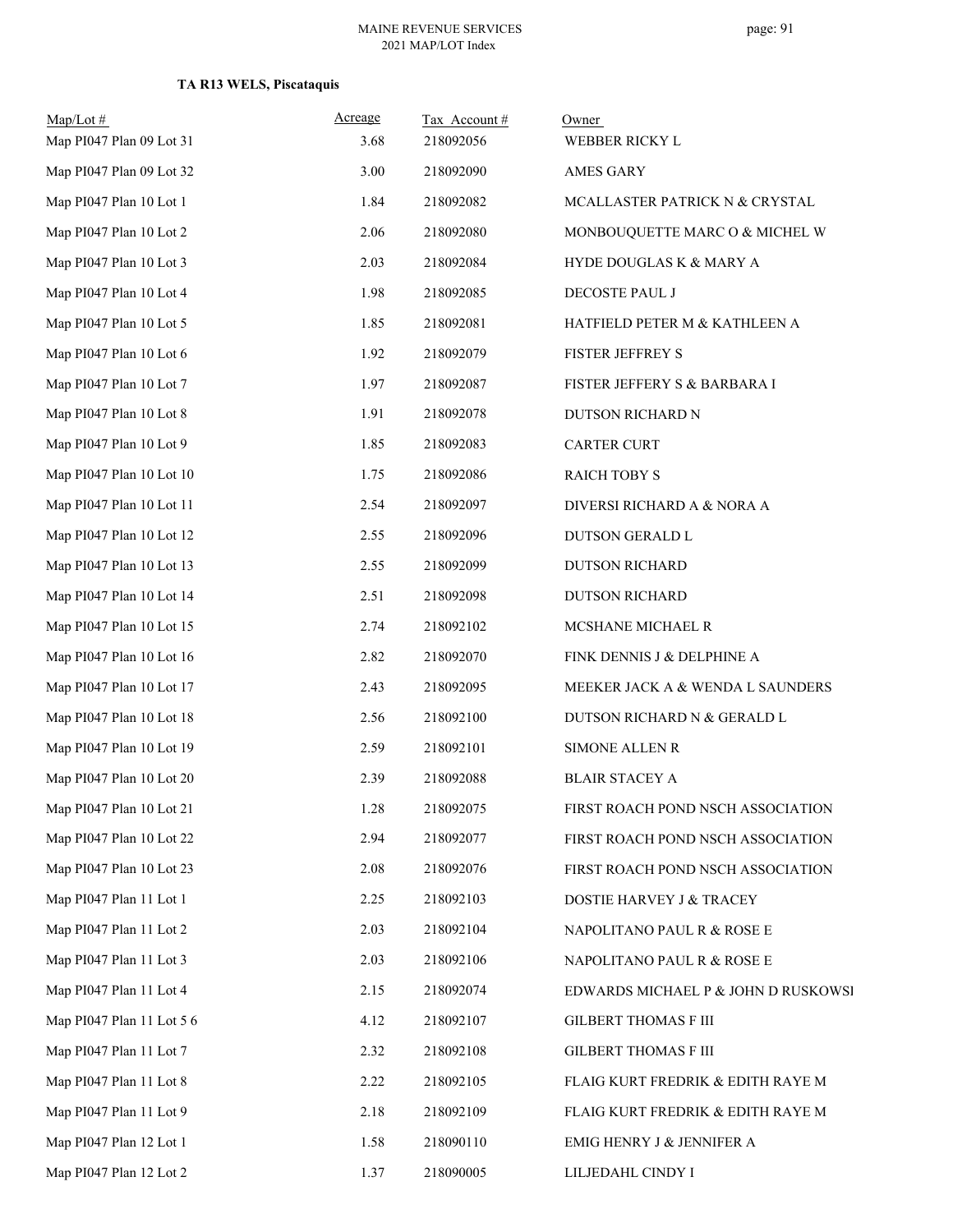| $Map/Lot \#$<br>Map PI047 Plan 12 Lot 3 | Acreage<br>1.21 | Tax Account#<br>218090007 | Owner<br>WALDRON JOHN D JR             |
|-----------------------------------------|-----------------|---------------------------|----------------------------------------|
| Map PI047 Plan 12 Lot 5 7 9 12 23 37    | 97.00           | 218092001                 | MAINE STATE OF                         |
| 4111<br>Map PI047 Plan 12 Lot 6         | 0.35            | 218090078                 | STEVENS FRED L JR & JACQUELINE A       |
| Map PI047 Plan 12 Lot 8                 | 0.89            | 218090056                 | LAMPE RUSSELL A & AUDREY K TRUSTEES    |
| Map PI047 Plan 12 Lot 10                | 1.33            | 218090034                 | GILES VENA & ERIC & PAJERSKI LYNN & SC |
| Map PI047 Plan 12 Lot 11                | 2.60            | 218090048                 | LEWIS ROBERT M & JANET R TRUSTEES      |
| Map PI047 Plan 12 Lot 13                | 2.11            | 218090067                 | ABBOTT LIVING TRUST                    |
| Map PI047 Plan 12 Lot 14                | 1.33            | 218090040                 | HODGINS LORRAINE & LORI ANN HODGINS    |
| Map PI047 Plan 12 Lot 15                | 3.20            | 218090105                 | WOODWARD BYRON C & PAMELA J ROWAN      |
| Map PI047 Plan 12 Lot 16                | 1.29            | 218090113                 | BICKMORE MEREDITH T & JULIE CIAMPOLI   |
| Map PI047 Plan 12 Lot 17                | 2.35            | 218090037                 | HAYES WILLIAM & ROXANNE                |
| Map PI047 Plan 12 Lot 18                | 0.98            | 218090029                 | FLAGG BRUCE H & ELLEN B                |
| Map PI047 Plan 12 Lot 19                | 1.23            | 218090063                 | BLAKE STEPHEN & SUZANNE, TRUSTEES      |
| Map PI047 Plan 12 Lot 20                | 1.06            | 218090045                 | BOWMAN CHARLES F & BARBARA B           |
| Map PI047 Plan 12 Lot 21                | 0.78            | 218090111                 | THERRIEN CAROL A                       |
| Map PI047 Plan 12 Lot 22                | 0.69            | 218090013                 | DEWITT JAMES A JR & CAROL L            |
| Map PI047 Plan 12 Lot 24                | 0.89            | 218090057                 | <b>BOWMAN PETER C</b>                  |
| Map PI047 Plan 12 Lot 25                | 0.91            | 218090114                 | GROVER DARRYL L & SHERYLL C            |
| Map PI047 Plan 12 Lot 26                | 1.06            | 218090116                 | <b>CURTIS DAVID A</b>                  |
| Map PI047 Plan 12 Lot 27                | 1.20            | 218090120                 | BUXTON JOHN E & PRISCILLA R TRUSTEES   |
| Map PI047 Plan 12 Lot 28                | 1.00            | 218090090                 | MERRILL RICHARD W & CAROLYN G          |
| Map PI047 Plan 12 Lot 29                | 0.68            | 218090089                 | WAYNE AND WILMA BEAN FAMILY TRUST      |
| Map PI047 Plan 12 Lot 30                | 0.39            | 218090093                 | SAWYER ROBERT B & PAULETTE D           |
| Map PI047 Plan 12 Lot 31                | 0.36            | 218090014                 | MAXSIMIC KATHERINE & LAVERTY PAULA     |
| Map PI047 Plan 12 Lot 32                | 0.59            | 218090077                 | PRATT ROBERT                           |
| Map PI047 Plan 12 Lot 33                | 0.46            | 218090002                 | BARTLETT SUSAN L, PATRICIA A WOLCOTT   |
| Map PI047 Plan 12 Lot 34                | 0.32            | 218090064                 | MILLAY STANLEY K & DEBORAH J           |
| Map PI047 Plan 12 Lot 35                | 0.30            | 218090006                 | DRUMMOND JAMES O                       |
| Map PI047 Plan 12 Lot 35.1              | 0.41            | 218090022                 | DRUMMOND JAMES O                       |
| Map PI047 Plan 12 Lot 36                | 0.54            | 218090055                 | MARSH FLOYD A & NATHALEE A             |
| Map PI047 Plan 12 Lot 38                | 0.39            | 218090104                 | BAKER DEBI LYNNE                       |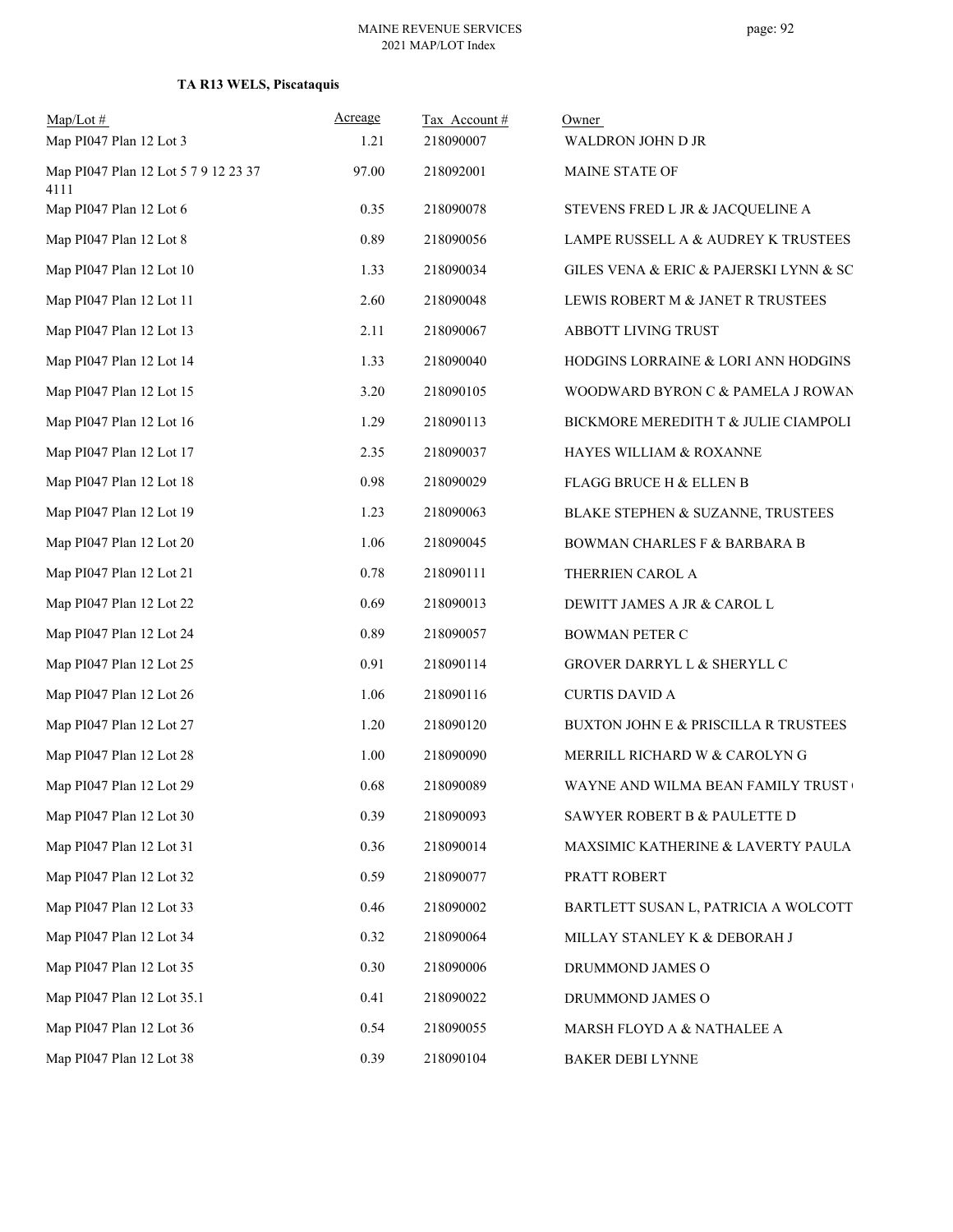| $Map/Lot \#$                     | Acreage   | Tax Account# | Owner                            |
|----------------------------------|-----------|--------------|----------------------------------|
| Map PI049 Plan 01 Lot 1          | 7,286.00  | 218140002    | <b>FALLEN TIMBER LLC</b>         |
| Map PI049 Plan 01 Lot 2 3 4 5    | 15,005.00 | 218140004    | WEYERHAEUSER COMPANY             |
| Map PI049 Plan 01 Lot 4          | 0.00      | 218140001    | <b>FARLEY T BARRY</b>            |
| Map PI049 Plan 01 Lot 4.1 5.1 10 | 144.90    | 218140009    | CANDELORO FERNANDO A & MARIE ANN |
| Map $PI049$ Plan 01 Lot 6        | 5.30      | 218142003    | SNOW TERRY F & JUDY R            |
| Map PI049 Plan 01 Lot 8 9        | 1.90      | 218140008    | CANDELORO FERNANDO A & MARIE ANN |
| Map PI049 Plan 01 Lot 11         | 15.80     | 218140010    | MAINE STATE OF (IF&W)            |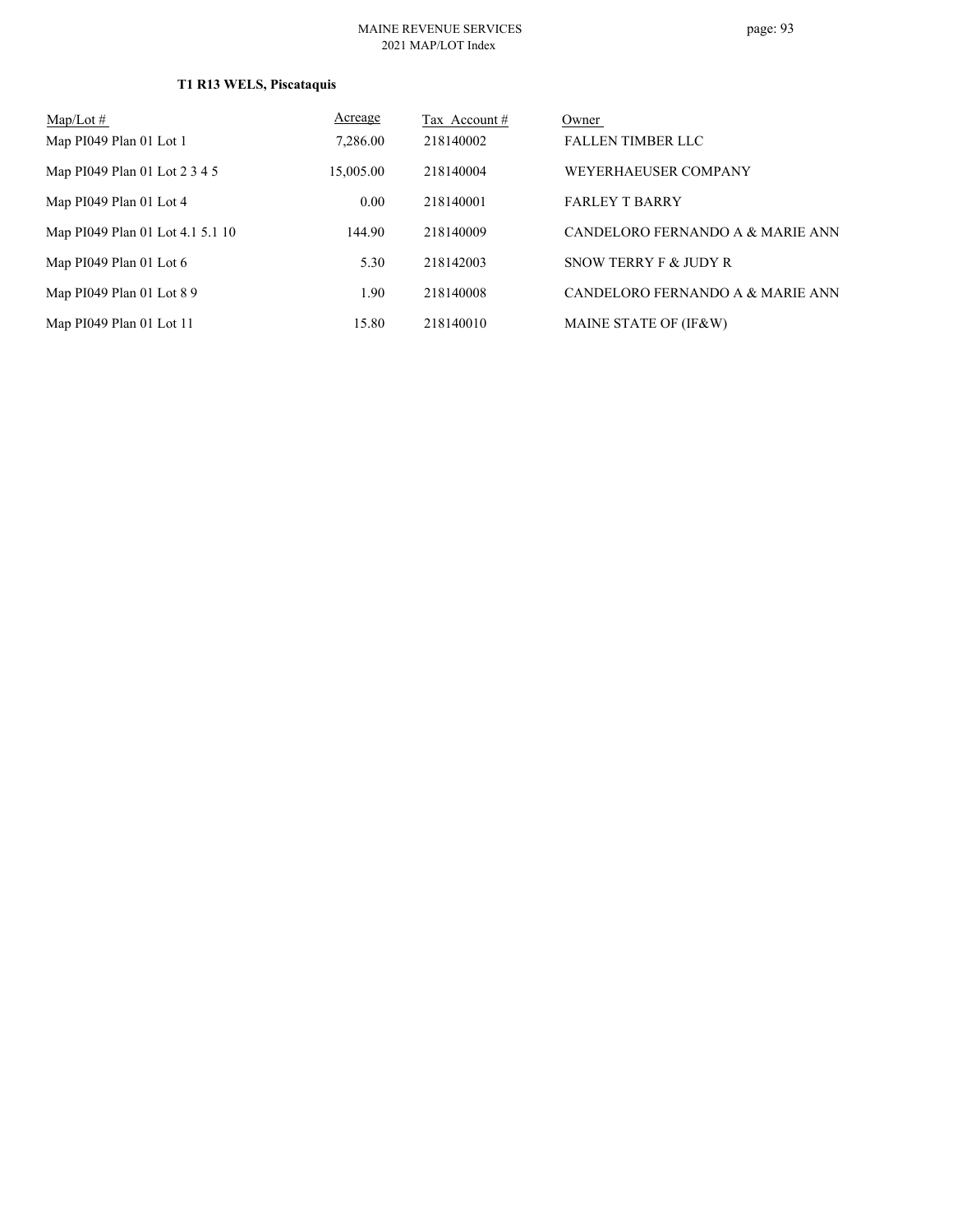| Map/Lot#<br>Map PI050 Plan 01 Lot 1 | Acreage<br>20,695.19 | Tax Account#<br>218400018 | Owner<br>FALLEN TIMBER LLC           |
|-------------------------------------|----------------------|---------------------------|--------------------------------------|
| Map PI050 Plan 01 Lot 1             | 0.00                 | 218400037                 | FALLEN TIMBER LLC                    |
| Map PI050 Plan 01 Lot 1             | $0.00\,$             | 218400057                 | GREAT LAKES HYDRO AMERICA LLC        |
| Map PI050 Plan 01 Lot 1             | 0.00                 | 218402001                 | MAINE STATE OF                       |
| Map PI050 Plan 01 Lot 1.1           | 29.00                | 218400058                 | KATAHDIN FOREST MANAGEMENT LLC       |
| Map PI050 Plan 01 Lot 1.1           | 0.00                 | 218402007                 | KATAHDIN TIMBERLANDS LLC             |
| Map PI050 Plan 01 Lot 1.2           | 2,367.00             | 218402003                 | GREAT LAKES HYDRO AMERICA LLC        |
| Map PI050 Plan 01 Lot 1.21          | 1,860.00             | 218402004                 | MAINE STATE OF                       |
| Map PI050 Plan 01 Lot 1.3           | 2.02                 | 218400041                 | SOULE WILLIAM T & WENDY U            |
| Map PI050 Plan 01 Lot 1.4           | 2.37                 | 218400029                 | MOUNTAINLAND JOHN E                  |
| Map PI050 Plan 01 Lot 1.5           | 2.43                 | 218400021                 | LEKOUSI GEORGE A & LISA V            |
| Map PI050 Plan 01 Lot 1.6           | 10.52                | 218400012                 | <b>CYRUS SANDRA</b>                  |
| Map PI050 Plan 01 Lot 1.7           | 1.08                 | 218400020                 | ROBERTS RICHARD J & KATHLEEN M       |
| Map PI050 Plan 01 Lot 1.8           | 2.12                 | 218402009                 | FRECHETTE MARK L & TAMMY K           |
| Map PI050 Plan 01 Lot 2             | 3.62                 | 218400030                 | CARON WILLIAM ARTHUR                 |
| Map PI050 Plan 01 Lot 3             | 5.04                 | 218400013                 | WALES WILLIAM W                      |
| Map PI050 Plan 01 Lot 4             | 2.03                 | 218400009                 | BOOKER DONALD N & NANCY I            |
| Map PI050 Plan 01 Lot 4.1           | 3.45                 | 218402008                 | TODD WILLIAM C & SANDRA D            |
| Map PI050 Plan 01 Lot 5             | 1.30                 | 218400003                 | WICK PHILIP & JUDITH K               |
| Map PI050 Plan 02 Lot 1             | 0.20                 | 218400024                 | SCHMIDT RUSSELL D                    |
| Map PI050 Plan 02 Lot 2             | 0.30                 | 218400025                 | CARRIER DOROTHY D & JUDITH A DAVIS & |
| Map PI050 Plan 03 Lot 1             | 1.30                 | 218400005                 | VARNEY THOMAS W                      |
| Map PI050 Plan 03 Lot 2             | 0.50                 | 218400015                 | TRIPP MICHAEL A & LISA S             |
| Map PI050 Plan 03 Lot 3             | 0.70                 | 218400046                 | WARD GARY R                          |
| Map PI050 Plan 03 Lot 4             | 0.70                 | 218400045                 | WARD GARY R                          |
| Map PI050 Plan 03 Lot 7             | $0.80\,$             | 218400038                 | <b>BUCKLEY AARON J</b>               |
| Map PI050 Plan 03 Lot 8             | 0.80                 | 218400033                 | KENNEDY ALTON L SR & JANET I         |
| Map PI050 Plan 03 Lot 9             | 0.80                 | 218400047                 | VARNEY RICKEY F & MARIE H            |
| Map PI050 Plan 03 Lot 12            | 1.40                 | 218400040                 | SMITH DAVID R & ROBERTA R            |
| Map PI050 Plan 03 Lot 13            | 1.00                 | 218400027                 | PARADIS RICHARD R & AMY E            |
| Map PI050 Plan 03 Lot 18            | 0.86                 | 218402005                 | <b>BUCKNELL DAVID</b>                |
| Map PI050 Plan 04 Lot 3             | 0.50                 | 218400022                 | LIBBY JEFFREY A                      |
| Map PI050 Plan 04 Lot 4             | 0.60                 | 218400028                 | DUNN DAVID E                         |
| Map PI050 Plan 04 Lot 5             | 0.60                 | 218400048                 | DUNN DAVID E & PATRICIA E            |
| Map PI050 Plan 04 Lot 6             | 0.60                 | 218400049                 | EDGERLY MYRON R & BRENDA J           |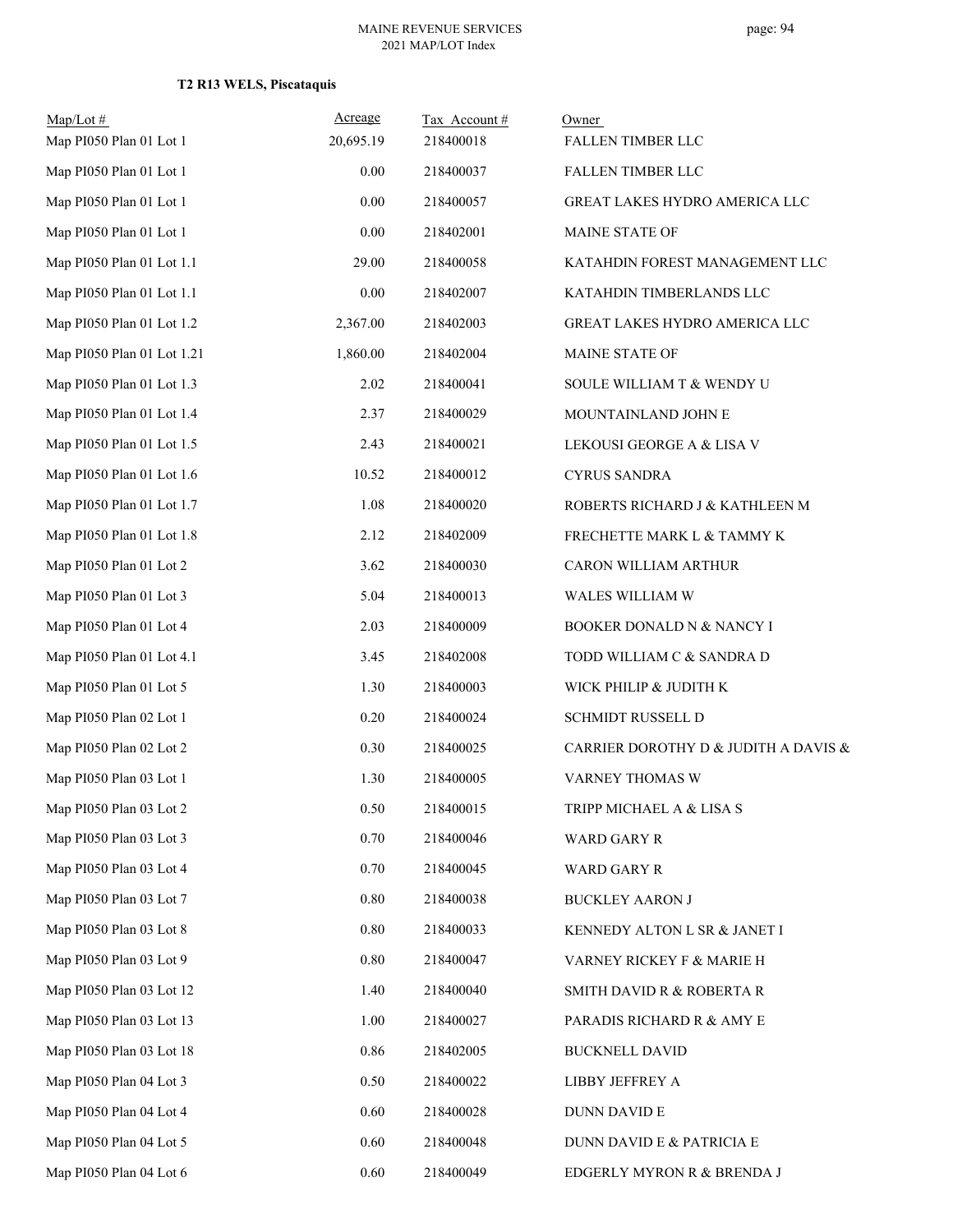| $Map/Lot \#$                | Acreage | Tax Account# | Owner                                |
|-----------------------------|---------|--------------|--------------------------------------|
| Map PI050 Plan 04 Lot 7     | 0.60    | 218400002    | ST LOUIS DALE T & THERESA L          |
| Map PI050 Plan 04 Lot 8     | 1.01    | 218400043    | HUSTON WAVEL W & PATRICIA J          |
| Map PI050 Plan 04 Lot 9     | 0.80    | 218400011    | FOGLIO STEPHEN A & JACQUELINE A      |
| Map PI050 Plan 04 Lot 10    | 0.60    | 218400034    | POIRIER NORMAN J & VEONICA J         |
| Map PI050 Plan 04 Lot 11    | 0.50    | 218400023    | TAYLOR GARY L & DEBORAH D            |
| Map PI050 Plan 04 Lot 12    | 0.60    | 218400042    | HARRINGTON CHAD E & REBECCA L        |
| Map PI050 Plan 04 Lot 13    | 0.70    | 218400053    | MERRILL SANDRA L                     |
| Map PI050 Plan 04 Lot 14    | 0.50    | 218400014    | <b>EDGECOMB MARIE A</b>              |
| Map PI050 Plan 04 Lot 15    | 1.39    | 218400051    | DESPRES PAUL F & ELISE M             |
| Map PI050 Plan 04 Lot 18    | 0.00    | 218400007    | <b>BUCKNELL DAVID</b>                |
| Map PI050 Plan 04 Lot 20    | 0.90    | 218400032    | POTTLE ALLAN W SR & ALLAN W JR       |
| Map PI050 Plan 04 Lot 21 22 | 2.20    | 218400001    | PLUMMER PHILIP D & CAROL W           |
| Map PI050 Plan 05 Lot 14    | 0.70    | 218400008    | CHICK CRAIG A                        |
| Map PI050 Plan 05 Lot 15    | 0.80    | 218400017    | PIEHL ROBERT W & VIRGINIA A          |
| Map PI050 Plan 05 Lot 16    | 0.80    | 218400036    | PLANCHE CINDY L                      |
| Map PI050 Plan 05 Lot 17    | 0.80    | 218400044    | BLACK CHRISTINE D & DANA L BLACK     |
| Map PI050 Plan 05 Lot 18    | 0.70    | 218400039    | LASKEY DANNY F & KATHRYL M           |
| Map PI050 Plan 05 Lot 23    | 1.60    | 218402006    | <b>FLAGG DARRYL R &amp; RHONDA L</b> |
| Map PI050 Plan 05 Lot 24    | 1.35    | 218400016    | BOOKER DONALD N & NANCY I            |
| Map PI050 Plan 05 Lot 25    | 1.50    | 218400052    | ROWE LAURA M & JASON E               |
| Map PI050 Plan 05 Lot 27    | 0.70    | 218400019    | <b>GUISKI EDWARD V TRUSTEE</b>       |
| Map PI050 Plan 06 Lot 29    | 0.80    | 218402002    | MADDOCKS LAWRENCE E & CHERYL A       |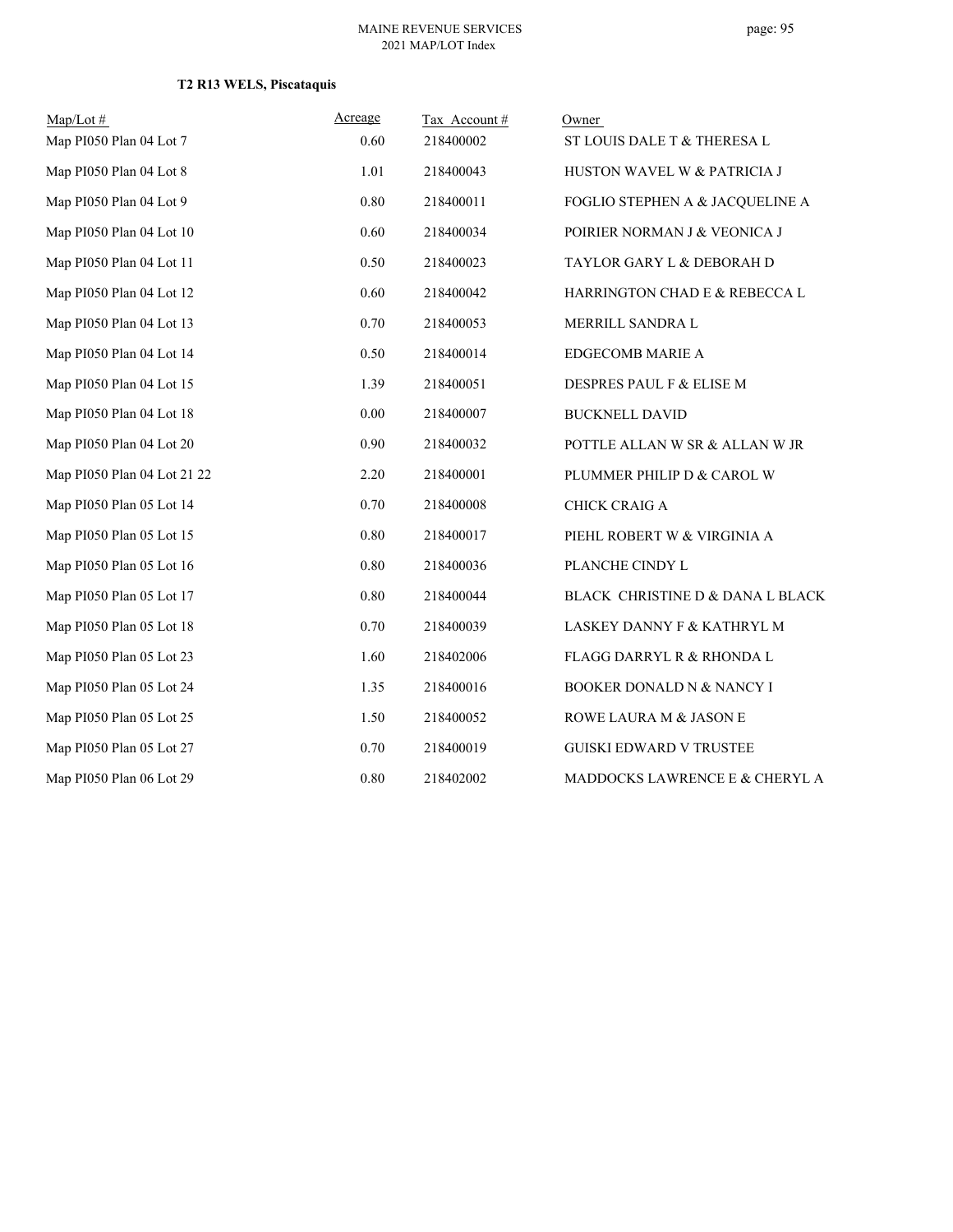| $Map/Lot \#$<br>Map PI051 Plan 01 Lot 1 2 3 4 6 | Acreage<br>9,279.90 | Tax Account#<br>218440012 | Owner<br>CASSIDY TIMBERLANDS LLC     |
|-------------------------------------------------|---------------------|---------------------------|--------------------------------------|
| Map PI051 Plan 01 Lot 1                         | 0.00                | 218440048                 | <b>BROWN STEVEN</b>                  |
| Map PI051 Plan 01 Lot 1                         | 2,671.00            | 218440056                 | GREAT LAKES HYDRO AMERICA LLC        |
| Map PI051 Plan 01 Lot 1.1                       | 1,664.75            | 218440052                 | WIDMAN PHILLIP C TRUSTEE             |
| Map PI051 Plan 01 Lot 1.11 4.1                  | 1,003.00            | 218440058                 | RICHARD RANDAL R & COLLEEN A         |
| Map PI051 Plan 01 Lot 1.2                       | 29.00               | 218440061                 | <b>BACWOODS LLC</b>                  |
| Map PI051 Plan 01 Lot 1.3                       | 29.00               | 218440060                 | <b>BACWOODS LLC</b>                  |
| Map PI051 Plan 01 Lot 5                         | 10,738.49           | 218440013                 | FALLEN TIMBER LLC                    |
| Map PI051 Plan 01 Lot 5                         | 0.00                | 218440063                 | NORTH MAINE WOOD ASSOC               |
| Map PI051 Plan 01 Lot 5.1                       | 2.00                | 218440001                 | BARCE CHRISTINE L                    |
| Map PI051 Plan 01 Lot 5.1                       | 1.04                | 218440024                 | WIESEL GREGORY D & CAROL T           |
| Map PI051 Plan 01 Lot 5.2                       | 42.00               | 218440018                 | PATRY PAUL R & GAYLE L               |
| Map PI051 Plan 01 Lot 5.3                       | 0.93                | 218440002                 | MURRAY ANNE L & DAVID A              |
| Map PI051 Plan 01 Lot 5.4                       | 11.70               | 218440057                 | SPECCHIO MICHAEL & HUNGRY MOOSE OR   |
| Map PI051 Plan 01 Lot 5.41                      | 13.90               | 218440062                 | SPECCHIO MICHAEL & HUNGRY MOOSE OR   |
| Map PI051 Plan 02 Lot 23                        | 1.50                | 218440023                 | GERRIE STEVEN A & JACOB W & JEAN G   |
| Map PI051 Plan 02 Lot 25                        | 1.20                | 218440017                 | MANERA JOHN M                        |
| Map PI051 Plan 02 Lot 26                        | 1.20                | 218440031                 | FARRINGTON CHARLES F & NORMA J ET AL |
| Map PI051 Plan 02 Lot 27                        | 1.40                | 218440019                 | TAYLOR DONALD C ET AL                |
| Map PI051 Plan 02 Lot 29                        | 2.40                | 218440015                 | HARRIS JOANNA HACKMAN TRUSTEE        |
| Map PI051 Plan 02 Lot 30                        | 2.40                | 218440014                 | LEPAGE JAMES B & DEBBIE E            |
| Map PI051 Plan 02 Lot 31                        | 2.20                | 218440026                 | PAONE CHARLES JR TRUSTEE             |
| Map PI051 Plan 03 Lot 21                        | 0.96                | 218440020                 | POULIN STEPHEN C & CHRISTINA S HOWAR |
| Map PI051 Plan 03 Lot 34                        | 2.80                | 218440027                 | BURNETT WILLIAM N & RENEE S LABER    |
| Map PI051 Plan 03 Lot 38                        | 1.90                | 218440059                 | LABROZZI JEFFREY S & DAWN M          |
| Map PI051 Plan 03 Lot 39                        | 2.10                | 218440022                 | MASON RODNEY F & ANNA L              |
| Map PI051 Plan 03 Lot 40                        | 2.26                | 218440029                 | <b>GROG LLC</b>                      |
| Map PI051 Plan 03 Lot 41                        | 0.90                | 218440021                 | BELL JAMES A & SHERRY A              |
| Map PI051 Plan 03 Lot 42                        | 1.90                | 218440028                 | WALSH RICHARD W & JAYNE D            |
| Map PI051 Plan 04 Lot 43                        | 2.60                | 218440042                 | GLASGOW JAMES S & BRENDA L           |
| Map PI051 Plan 04 Lot 44                        | 0.80                | 218440040                 | KIMBALL WARREN JR                    |
| Map PI051 Plan 04 Lot 45                        | 1.90                | 218440016                 | COTE GERALD R JR & RACHEL L          |
| Map PI051 Plan 04 Lot 46                        | 0.90                | 218440025                 | NEWMAN ASSET PROTECTION TRUST        |
| Map PI051 Plan 04 Lot 47 48 49 49.1             | 3.20                | 218440039                 | THE PLACE LLC                        |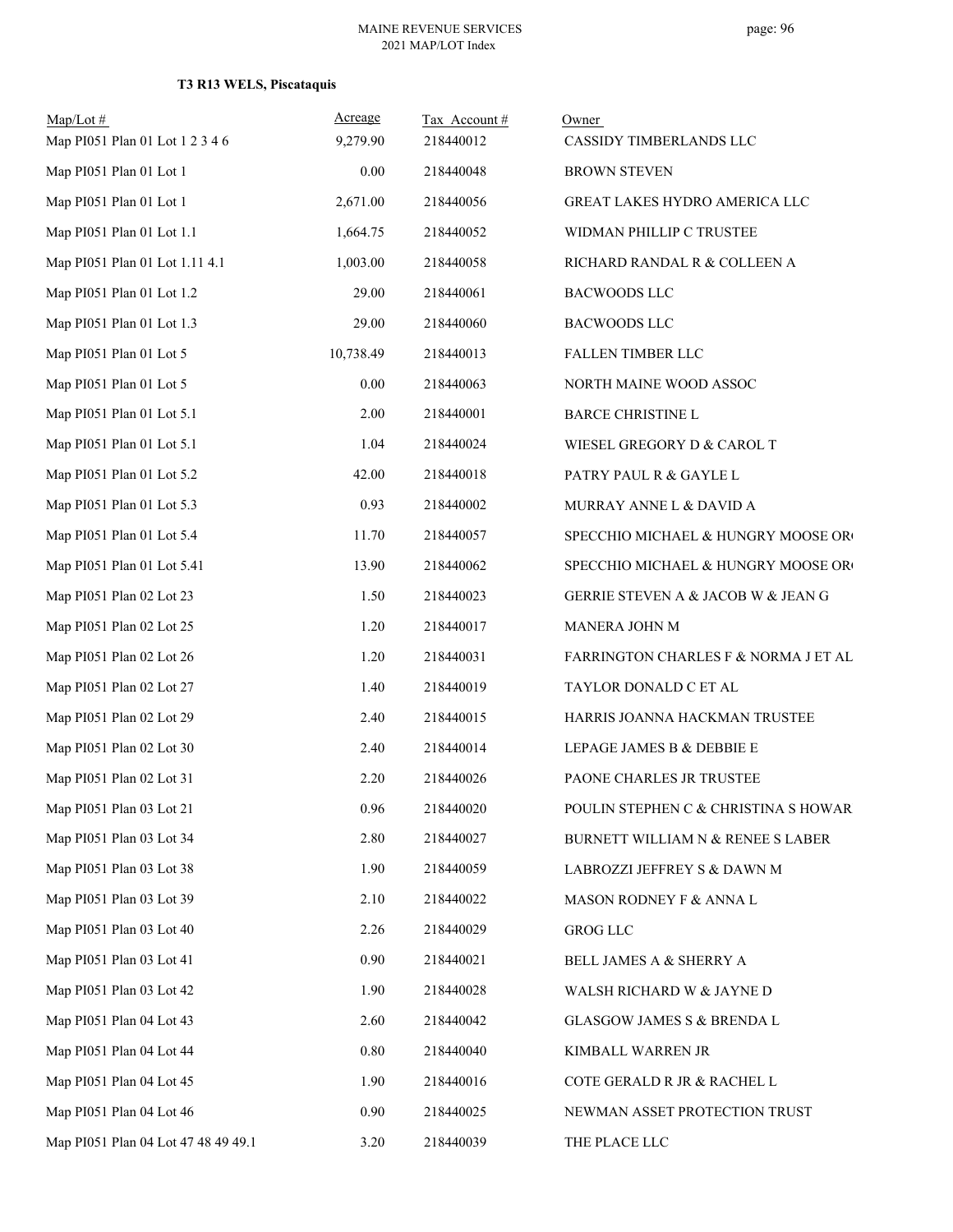| $Map/Lot \#$                                    | <u>Acreage</u> | Tax Account # | Owner                                |
|-------------------------------------------------|----------------|---------------|--------------------------------------|
| Map PI052 Plan 01 Lot                           | 3.545.00       | 218500023     | <b>GREAT LAKES HYDRO AMERICA LLC</b> |
| Map PI052 Plan 01 Lot 1 2 3 4 5.1 7 8 9<br>16.2 | 22,568.10      | 218500005     | FRESH TIMBER LLC                     |
| Map PI052 Plan 01 Lot 5.2 6.1                   | 85.00          | 218500011     | LAKEVILLE SHORES INC                 |
| Map PI052 Plan 01 Lot 7                         | 0.00           | 218500015     | <b>BENSON TODD</b>                   |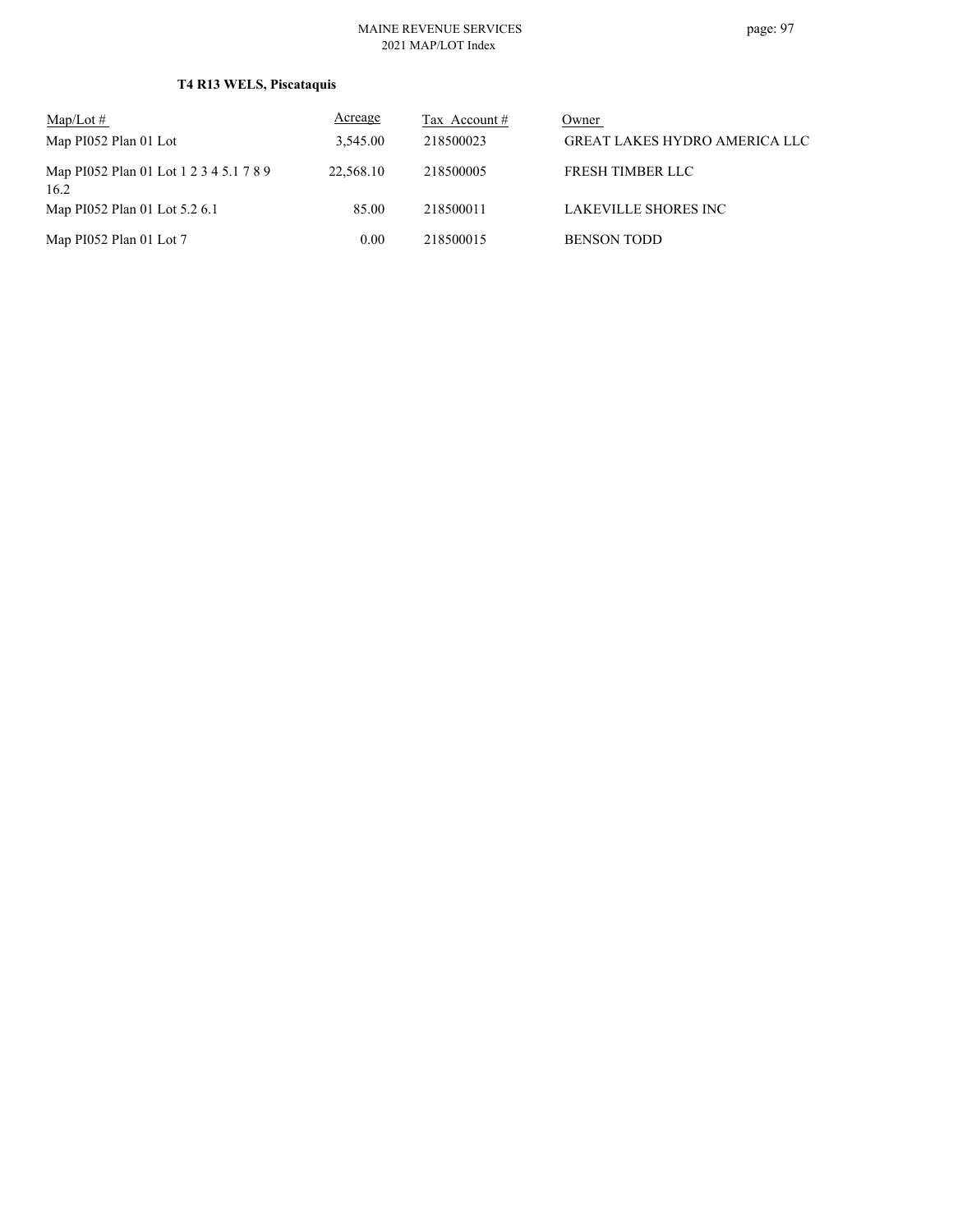| $Map/Lot$ #<br>Map PI054                      | Acreage<br>0.00 | Tax Account#<br>218040022P | Owner<br>MURPHY JACKSON WARD          |
|-----------------------------------------------|-----------------|----------------------------|---------------------------------------|
| Map PI054 Plan 01 Lot 1                       | 0.00            | 218040081                  | MURPHY JACKSON WARD & JOHN CRIMMIN    |
| Map PI054 Plan 01 Lot 1 Plan 02 Lot 43<br>53  | 694.75          | 218042003                  | MAINE STATE OF                        |
| Map PI054 Plan 01 Lot 1                       | $0.00\,$        | 218042007                  | MAINE STATE OF                        |
| Map PI054 Plan 01 Lot 1                       | 0.00            | 218042011                  | MCCARTHY KEVIN M                      |
| Map PI054 Plan 01 Lot 1.1                     | 0.85            | 218040063                  | BROTHERHOOD SPORTSMEN'S               |
| Map PI054 Plan 01 Lot 1.2                     | 0.69            | 218040073                  | <b>CARUSO TRAVIS J</b>                |
| Map PI054 Plan 01 Lot 1.2                     | 0.69            | 218040073                  | <b>ST CYR SHANE</b>                   |
| Map PI054 Plan 01 Lot 2.1 3 5                 | 4,442.50        | 218040100                  | FRESH TIMBER LLC                      |
| Map PI054 Plan 01 Lot 2.2                     | 109.00          | 218040047                  | MAINE STATE OF                        |
| Map PI054 Plan 1 Lot 2.2                      | 8,720.00        | 218042009                  | GREAT LAKES HYDRO AMERICA LLC         |
| Map PI054 Plan 01 Lot 3.1                     | 4.85            | 218040095                  | PISCATAQUIS COUNTY OF                 |
| Map PI054 Plan 01 Lot 3.2 3.3 3.4             | 6,112.70        | 218040025                  | KATAHDIN FOREST MANAGEMENT LLC        |
| Map PI054 Plan 01 Lot 4.1                     | 848.00          | 218042004                  | MAINE STATE OF                        |
| Map PI054 Plan 01 Lot 4.2                     | 1,687.00        | 218040043                  | MAINE STATE OF                        |
| Map PI054 Plan 01 Lot 4.3                     | 514.00          | 218042005                  | MAINE STATE OF                        |
| Map PI054 Plan 02 Lot 1                       | 0.40            | 218040032                  | MCCARTHY KEVIN M                      |
| Map PI054 Plan 02 Lot 2 12                    | $0.80\,$        | 218040001                  | LEBRECQUE BRIAN                       |
| Map PI054 Plan 02 Lot 3.1                     | 0.19            | 218040037                  | KENNESON BRUCE M & DALE J             |
| Map PI054 Plan 02 Lot 3.2                     | 0.21            | 218040071                  | SUCKOW EDMUND H & JOSEPH P & STEPHEI  |
| Map PI054 Plan 02 Lot 4                       | 0.60            | 218040061                  | ADAMS SHARLENE                        |
| Map PI054 Plan 2 Lot 5 15                     | 1.10            | 218040096                  | PARKES JOYCE TRUSTEE                  |
| Map PI054 Plan 02 Lot 5 15                    | $0.00\,$        | 218042010                  | <b>BIRNBACH JOHN</b>                  |
| Map PI054 Plan 02 Lot 6 16                    | 0.81            | 218040064                  | <b>SEALE WINIFRED</b>                 |
| Map PI054 Plan 02 Lot 7                       | 0.50            | 218040069                  | PARKES JOYCE TRUSTEE                  |
| Map PI054 Plan 02 Lot 8 9 18 19               | 1.85            | 218040068                  | SMITH SCOTT, KELLY M JACOBS-SMITH & C |
| Map PI054 Plan 02 Lot 10                      | 0.82            | 218040039                  | LEROY FRANK L & MARIE SHANNON         |
| Map PI054 Plan 02 Lot 11                      | 0.41            | 218040016                  | SMART ALAN G                          |
| Map PI054 Plan 02 Lot 13                      | 0.40            | 218040050                  | SURPRENANT DOMINA J                   |
| Map PI054 Plan 02 Lot 14                      | 0.40            | 218040053                  | SURPRENANT DOMINA J                   |
| Map PI054 Plan 02 Lot 17                      | 0.50            | 218040010                  | <b>EDWARDS ADAM</b>                   |
| Map PI054 Plan 02 Lot 20 20.1                 | 6.56            | 218040051                  | SUPRENANT DAVID D & LUISA             |
| Map PI054 Plan 02 Lot 21                      | 0.40            | 218040013                  | LEROY FRANK L & MARIE SHANNON         |
| Map PI054 Plan 02 Lot 22                      | 0.90            | 218040065                  | <b>SEALE WINIFRED</b>                 |
| Map PI054 Plan 02 Lot 23 24 25 28 29 30<br>31 | 2.71            | 218042012                  | MAINE STATE OF                        |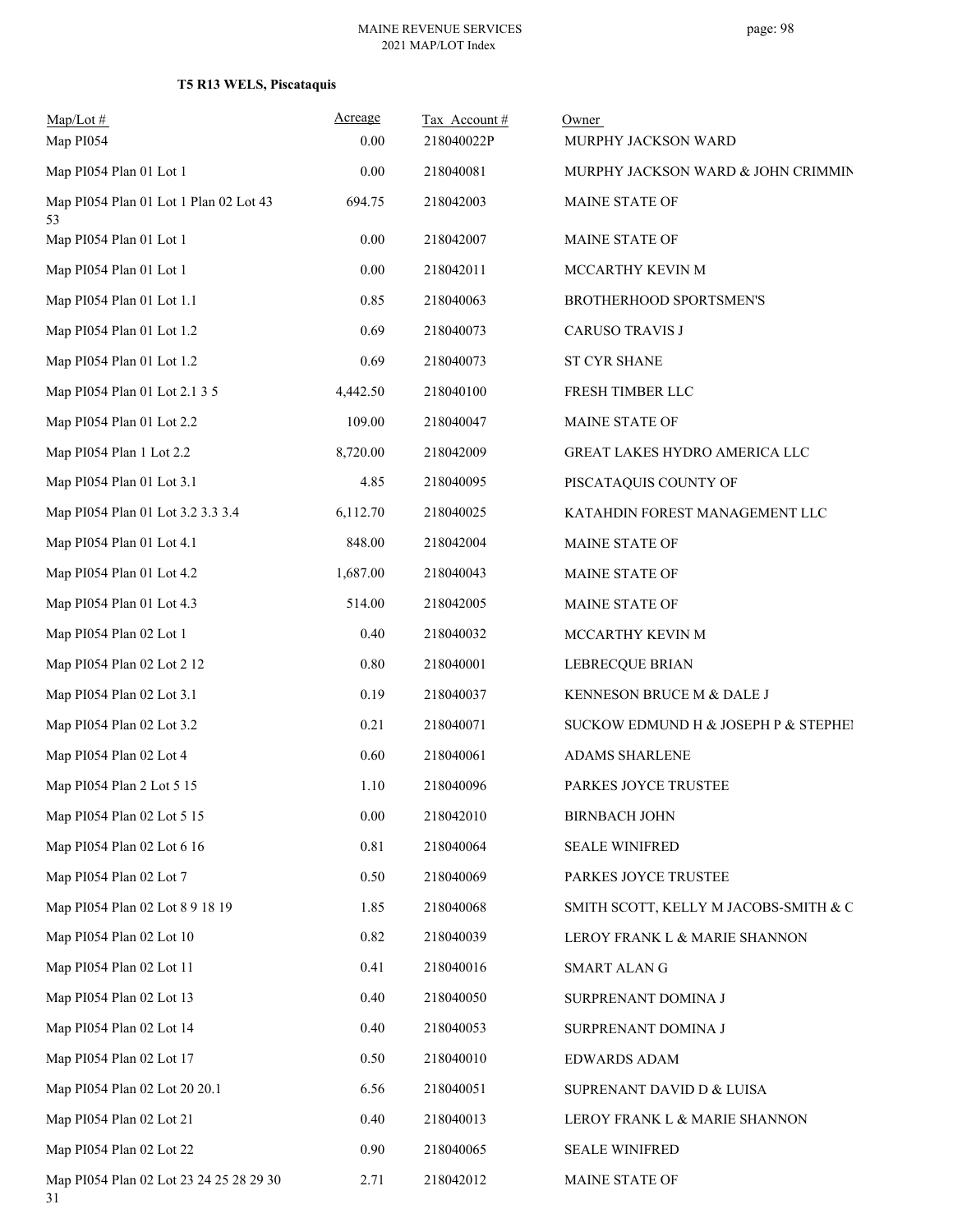| $Map/Lot \#$<br>Map PI054 Plan 02 Lot 26 27     | Acreage<br>0.82 | Tax Account#<br>218040012 | Owner<br>HODGSON KAY E TRUSTEE       |
|-------------------------------------------------|-----------------|---------------------------|--------------------------------------|
| Map PI054 Plan 02 Lot 32                        | 0.47            | 218040004                 | MCCANN DENNIS ALLEN SR & LISA CORINN |
| Map PI054 Plan 02 Lot 33.1                      | 0.20            | 218040082                 | FAYLE JEFFREY L                      |
| Map PI054 Plan 02 Lot 33.1                      | 0.20            | 218040082                 | MCCANN DENNIS ALLEN SR & LISA CORINN |
| Map PI054 Plan 02 Lot 33.2                      | 0.20            | 218040052                 | MCCANN DENNIS ALLEN SR & LISA CORINN |
| Map PI054 Plan 02 Lot 34                        | 0.07            | 218040014                 | <b>BAILEY ADENA M</b>                |
| Map PI054 Plan 02 Lot 35                        | 0.46            | 218040062                 | NEW BEDFORD SPORTS CLUB INC          |
| Map PI054 Plan 02 Lot 36                        | 0.39            | 218040028                 | <b>SIMMONS PETER</b>                 |
| Map PI054 Plan 02 Lot 37.1 37.2 80              | 0.86            | 218040018                 | FITZGERALD CHARLES                   |
| Map PI054 Plan 02 Lot 38 39.1 39.2 39.3<br>39.4 | 2.03            | 218040008                 | <b>SIMMONS TRUST</b>                 |
| Map PI054 Plan 02 Lot 41                        | 0.31            | 218040040                 | TERWILLIGER SHANNON B & MARIAH B RO  |
| Map PI054 Plan 02 Lot 43                        | 0.00            | 218042008                 | UNION EVANGELICAL CHURCH             |
| Map PI054 Plan 02 Lot 44                        | 0.45            | 218040092                 | <b>LEROY THOMAS F</b>                |
| Map PI054 Plan 02 Lot 45                        | 0.45            | 218040093                 | <b>LEROY THOMAS F</b>                |
| Map PI054 Plan 02 Lot 47 48 63                  | 1.08            | 218040019                 | FITZGERALD CHARLES                   |
| Map PI054 Plan 02 Lot 49                        | 1.08            | 218040015                 | SPAINHOWER TOBEY L & MARCIA A        |
| Map PI054 Plan 02 Lot 50                        | 0.42            | 218040054                 | WOOD CHERYL J                        |
| Map PI054 Plan 02 Lot 50                        | 0.42            | 218040054                 | SMITH RICHARD J                      |
| Map PI054 Plan 02 Lot 50                        | 0.42            | 218040054                 | PORTER SCOTT L                       |
| Map PI054 Plan 02 Lot 50                        | 0.42            | 218040054                 | MCKAGUE KAREN A                      |
| Map PI054 Plan 02 Lot 50                        | 0.42            | 218040054                 | <b>SMITH CHARLES J PR</b>            |
| Map PI054 Plan 02 Lot 50                        | 0.42            | 218040054                 | SAWYER COREY W                       |
| Map PI054 Plan 02 Lot 50                        | 0.42            | 218040054                 | PORTER ROBERT A                      |
| Map PI054 Plan 02 Lot 51                        | 0.30            | 218040058                 | <b>CRIMMINS JOHN</b>                 |
| Map PI054 Plan 02 Lot 51                        | 0.30            | 218040058                 | SIMMONS PETER E TRUSTEE              |
| Map PI054 Plan 02 Lot 52 67                     | 0.61            | 218040030                 | CRIMMINS JOHN III                    |
| Map PI054 Plan 02 Lot 53                        | 0.00            | 218042006                 | MAINE STATE OF                       |
| Map PI054 Plan 02 Lot 54                        | 0.23            | 218040089                 | LANGLEY CYNTHIA J                    |
| Map PI054 Plan 02 Lot 55                        | 0.45            | 218040031                 | HENRY JASON F                        |
| Map PI054 Plan 02 Lot 57                        | 0.64            | 218040038                 | TERWILLIGER SHANNON B & MARIAH B RO  |
| Map PI054 Plan 02 Lot 58                        | $0.00\,$        | 218040003                 | CHESUNCOOK VILLAGE CHURCH            |
| Map PI054 Plan 02 Lot 58                        | 0.48            | 218040041                 | JONES BARBARA L                      |
| Map PI054 Plan 02 Lot 59                        | 0.30            | 218040080                 | JONES BARBARA L                      |
| Map PI054 Plan 02 Lot 60                        | 0.30            | 218040042                 | SURPRENANT DAVID & LUISA             |
| Map PI054 Plan 02 Lot 62                        | 0.29            | 218040072                 | FITZGERALD CHARLES                   |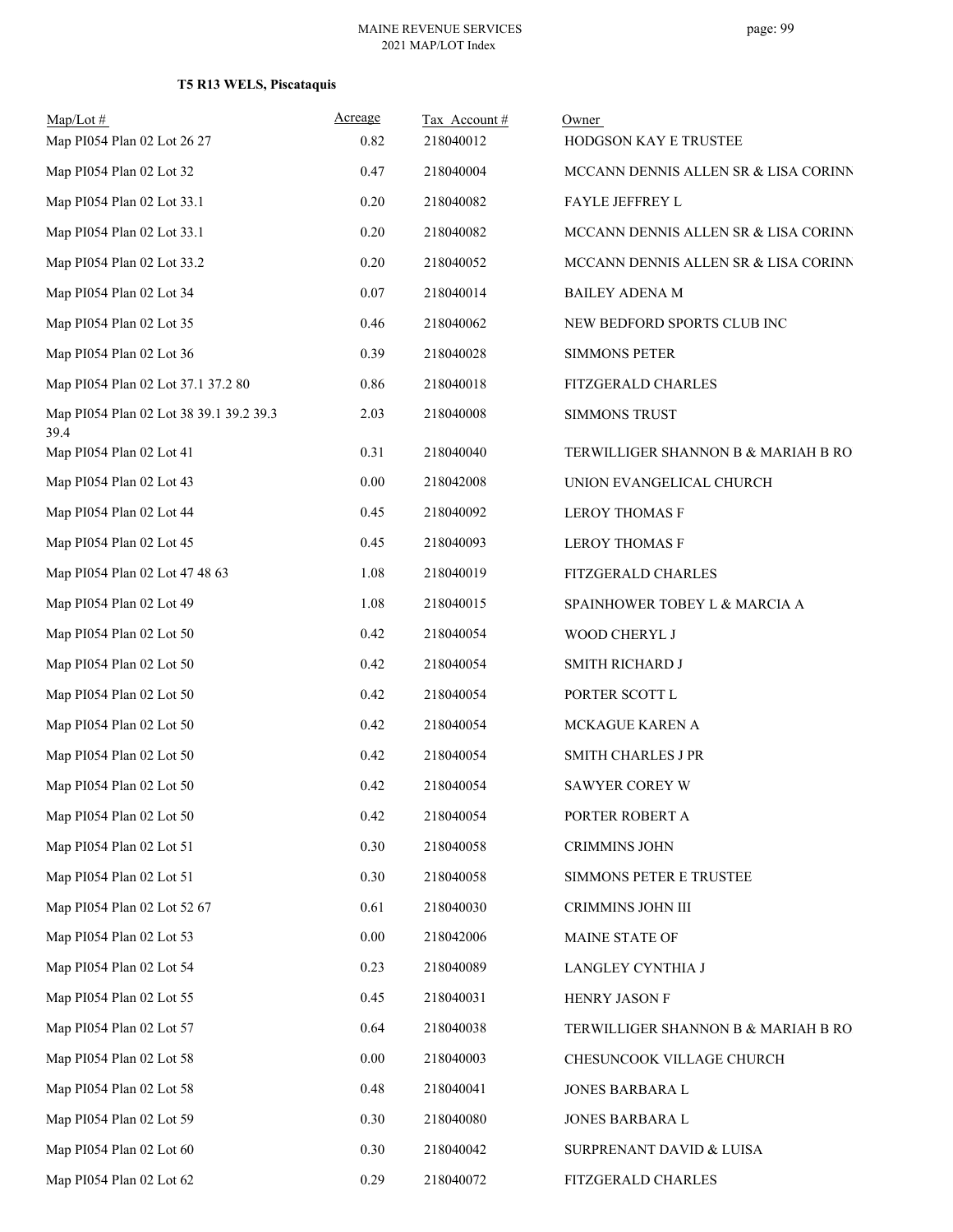| Map/Lot $#$                | Acreage | Tax Account# | Owner                               |
|----------------------------|---------|--------------|-------------------------------------|
| Map PI054 Plan 02 Lot 69   | 0.19    | 218040056    | <b>BAILEY BRUCE W</b>               |
| Map PI054 Plan 02 Lot 70   | 0.31    | 218040055    | <b>SUNCOOK LLC</b>                  |
| Map PI054 Plan 02 Lot 71.1 | 0.16    | 218040075    | YOUNG SCOTT S                       |
| Map PI054 Plan 02 Lot 71.2 | 0.16    | 218040029    | HEILESEN JOANNE & BONNIE LINDSAY    |
| Map PI054 Plan 02 Lot 72   | 0.31    | 218040002    | HILL SCOTT C & SARA E               |
| Map PI054 Plan 02 Lot 73   | 1.93    | 218040066    | SIMMONS THOMAS F & DALE H           |
| Map PI054 Plan 02 Lot 74   | 0.34    | 218040057    | <b>BAILEY BRUCE W</b>               |
| Map PI054 Plan 02 Lot 75   | 0.52    | 218040074    | <b>SUNCOOK LLC</b>                  |
| Map PI054 Plan 02 Lot 76   | 0.50    | 218040070    | <b>LINDSAY BONNIE</b>               |
| Map PI054 Plan 02 Lot 77   | 0.45    | 218040067    | SIMMONS THOMAS F & DALE H           |
| Map PI054 Plan 02 Lot 78   | 0.43    | 218040098    | WHEATON DONNA C & ALAN G SMART      |
| Map PI054 Plan 02 Lot 85   | 1.22    | 218040011    | HORTON TABOR A & ROBBINS HORTON CHI |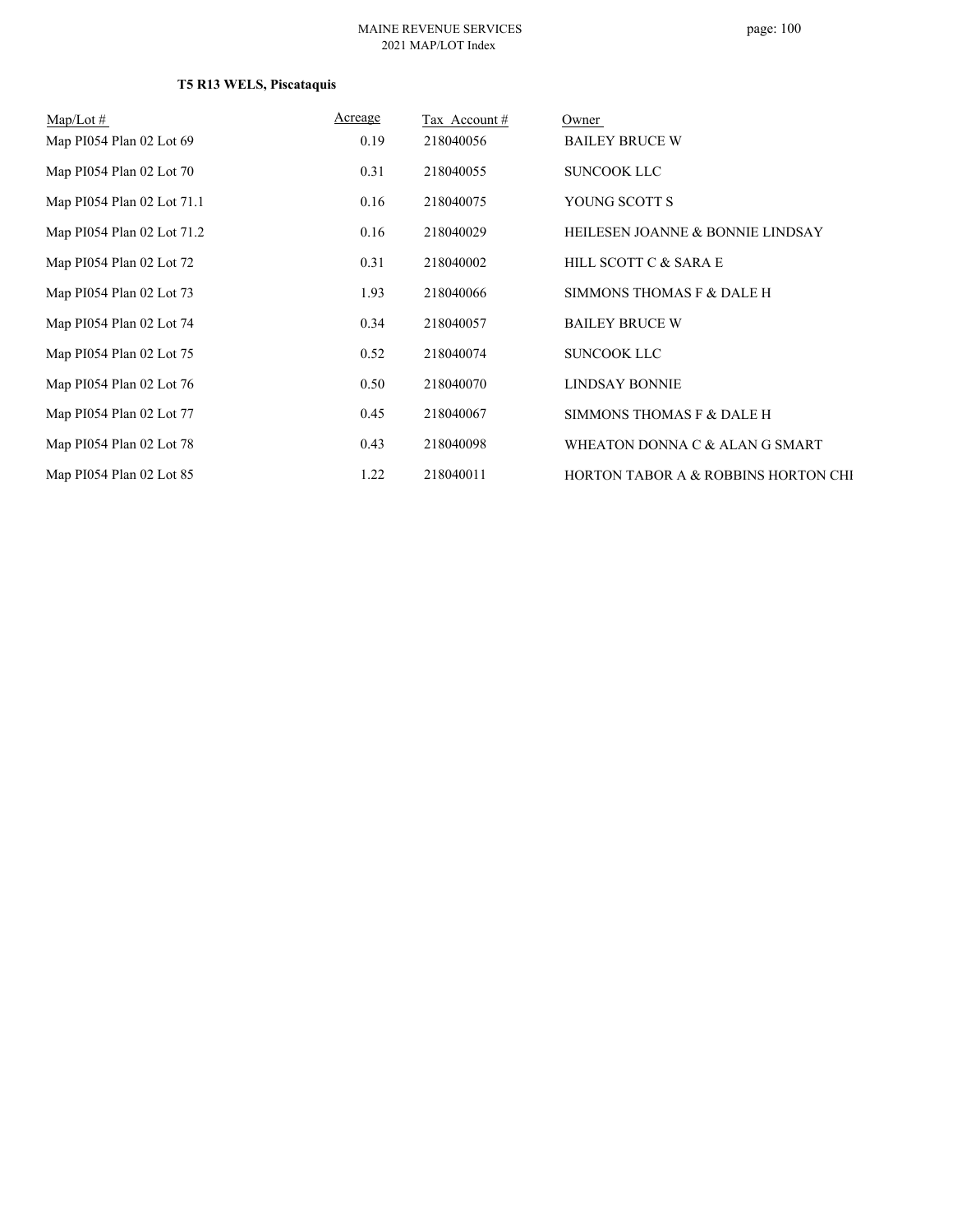| $\text{Map/Lot} \#$         | Acreage   | Tax Account # | Owner                                  |
|-----------------------------|-----------|---------------|----------------------------------------|
| Map PI055 Plan 01 Lot 1 2 3 | 21,446.70 | 218620002     | KATAHDIN FOREST MANAGEMENT LLC         |
| Map PI055 Plan 01 Lot 1     | 0.00      | 218620008     | <b>FITZGIBBONS PAUL &amp; KATHLEEN</b> |
| Map PI055 Plan 01 Lot 1     | 0.70      | 218620011     | KATAHDIN FOREST MANAGEMENT LLC         |
| Map PI055 Plan 01 Lot 1.1   | 2.381.00  | 218620010     | <b>GREAT LAKES HYDRO AMERICA LLC</b>   |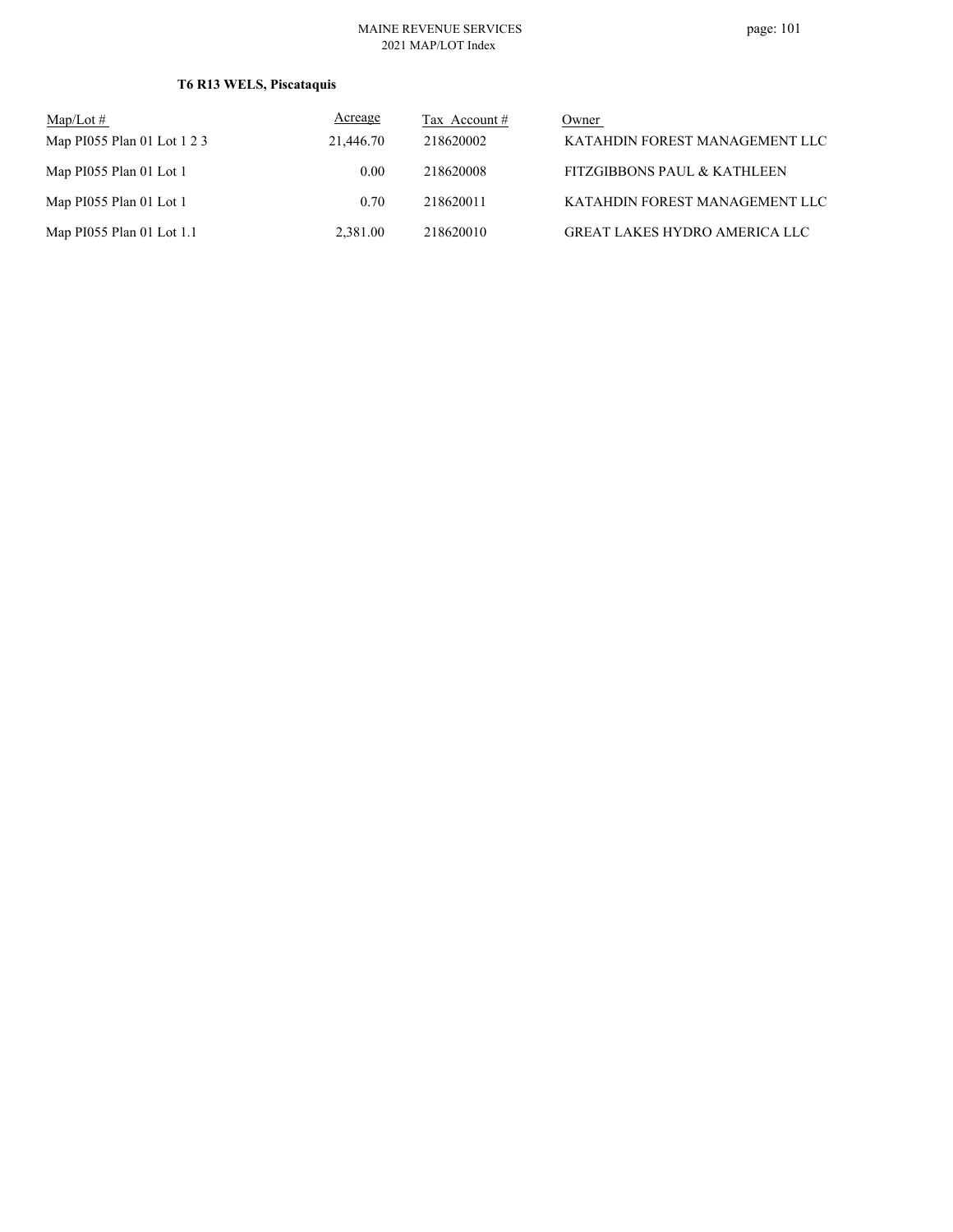| $Map/Lot \#$              | Acreage   | Tax Account# | Owner                  |
|---------------------------|-----------|--------------|------------------------|
| Map PI056                 | 0.00      | 218700001P   | <b>MAINE STATE OF</b>  |
| Map PI056 Plan 01 Lot 1 3 | 19,709.01 | 218700002    | PINGREE ASSOCIATES INC |
| Map PI056 Plan 01 Lot 1   | 0.00      | 218700012    | ROY EDMOND & FILS      |
| Map PI056 Plan 01 Lot 1   | 0.00      | 218700017    | YENCHA MICHAEL & LINDA |
| Map PI056 Plan 01 Lot 1   | 0.00      | 218700018    | <b>MASON STEVEN</b>    |
| Map PI056 Plan 01 Lot 2   | 0.00      | 218700001    | <b>MAINE STATE OF</b>  |
| Map PI056 Plan 01 Lot 4   | 3.400.00  | 218702002    | <b>MAINE STATE OF</b>  |
| Map PI056 Plan 01 Lot 5   | 936.00    | 218700013    | <b>MAINE STATE OF</b>  |
| Map PI056 Plan 01 Lot 6   | 40.00     | 218700016    | <b>MAINE STATE OF</b>  |
| Map PI056 Plan 01 Lot 7   | 47.00     | 218700014    | <b>MAINE STATE OF</b>  |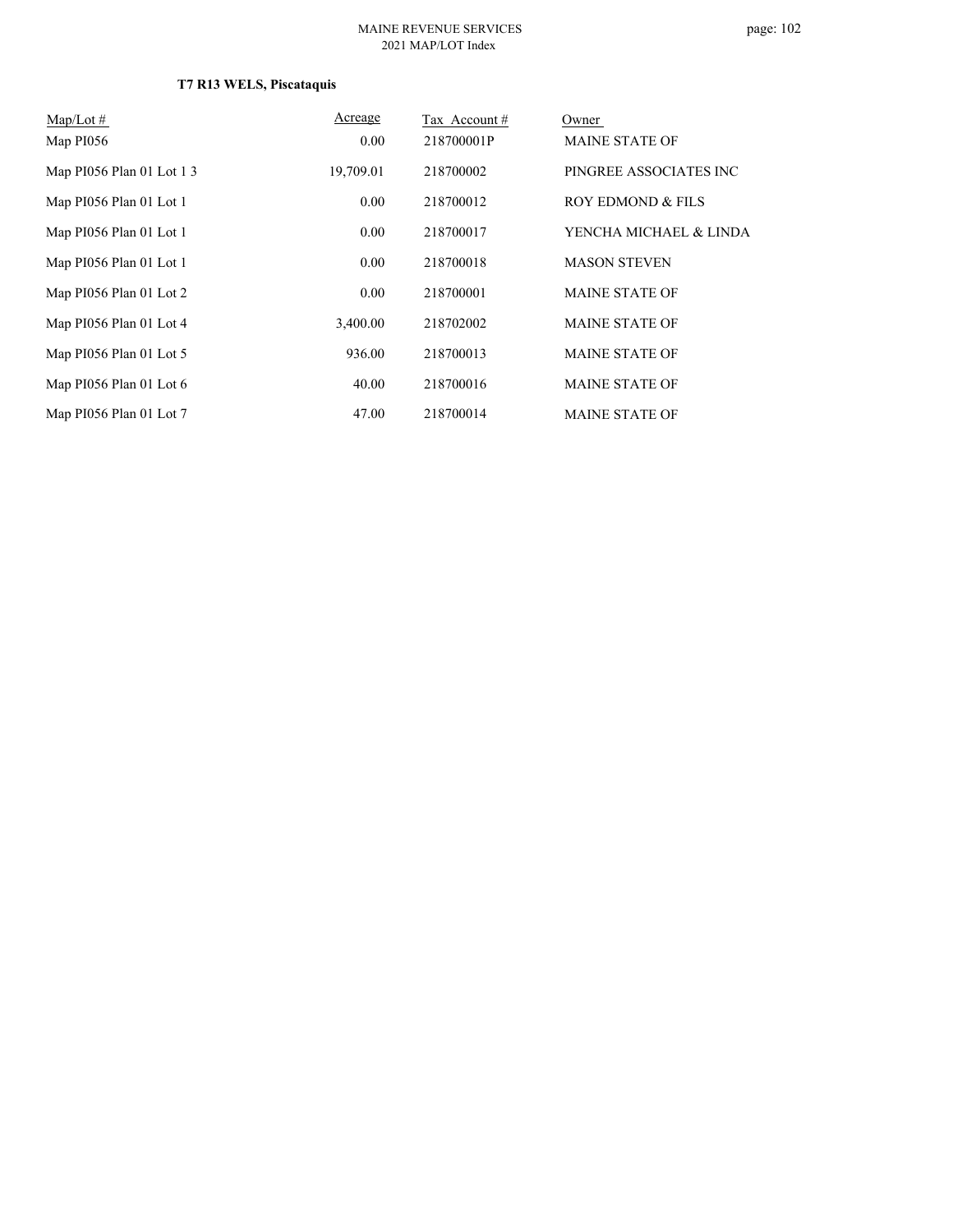| Map/Lot $#$               | <b>Acreage</b> | Tax Account # | Owner                  |
|---------------------------|----------------|---------------|------------------------|
| Map PI057 Plan 01 Lot 1   | 14,677.80      | 218070001     | PINGREE ASSOCIATES INC |
| Map PI057 Plan 01 Lot 1   | 0.00           | 218070022     | B & L ROADS CO         |
| Map PI057 Plan 01 Lot 1   | 0.00           | 218072003     | WHITE OAK INC          |
| Map PI057 Plan 01 Lot 1.1 | 258.00         | 218070020     | <b>MAINE STATE OF</b>  |
| Map PI057 Plan 01 Lot 1.2 | 541.00         | 218070021     | <b>MAINE STATE OF</b>  |
| Map PI057 Plan 01 Lot 2   | 910.00         | 218072001     | <b>MAINE STATE OF</b>  |
| Map PI057 Plan 01 Lot 3   | 7.119.00       | 218072002     | <b>MAINE STATE OF</b>  |
| Map PI057 Plan 01 Lot 4   | 330.00         | 218070023     | <b>MAINE STATE OF</b>  |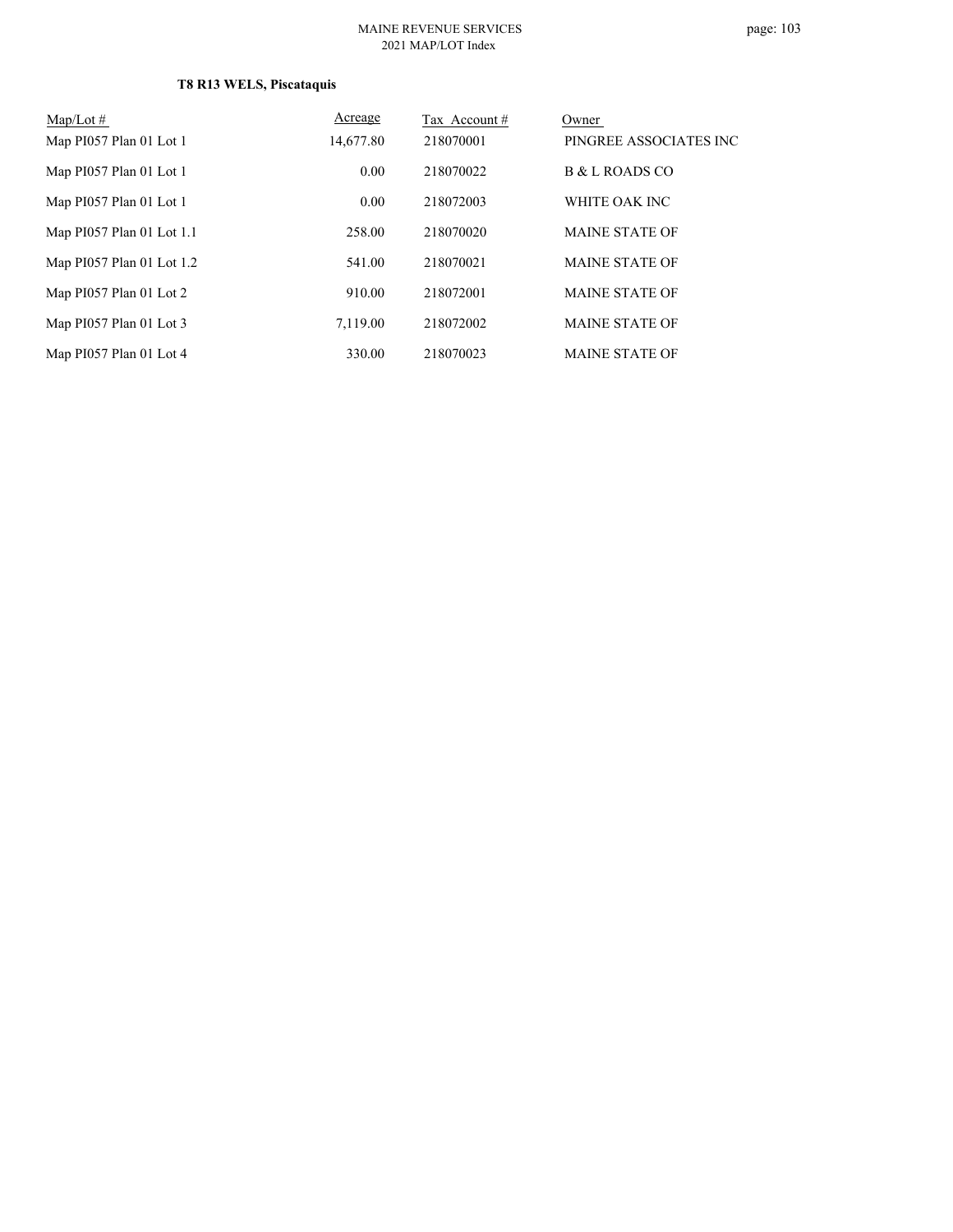| Map/Lot $#$               | Acreage   | Tax Account# | Owner                               |
|---------------------------|-----------|--------------|-------------------------------------|
| Map PI058 Plan 01 Lot 1 2 | 20,560.00 | 218820015    | PINGREE ASSOCIATES INC              |
| Map PI058 Plan 01 Lot 1   | 0.00      | 218820024    | <b>MAINE STATE OF</b>               |
| Map PI058 Plan 01 Lot 1   | 0.00      | 218820025    | <b>WORTH BRIAN</b>                  |
| Map PI058 Plan 01 Lot 1   | 0.00      | 218820026    | MOORES RICHARD S & ANDREW NICKERSO. |
| Map PI058 Plan 01 Lot 1   | 0.00      | 218822005    | <b>SEVEN ISLANDS LAND CO</b>        |
| Map PI058 Plan 01 Lot 1.1 | 356.00    | 218820019    | <b>MAINE STATE OF</b>               |
| Map PI058 Plan 01 Lot 1.1 | 356.00    | 218820019    | ALLAGASH TIMBERLANDS LLC            |
| Map PI058 Plan 01 Lot 3   | 2.488.00  | 218822002    | <b>MAINE STATE OF</b>               |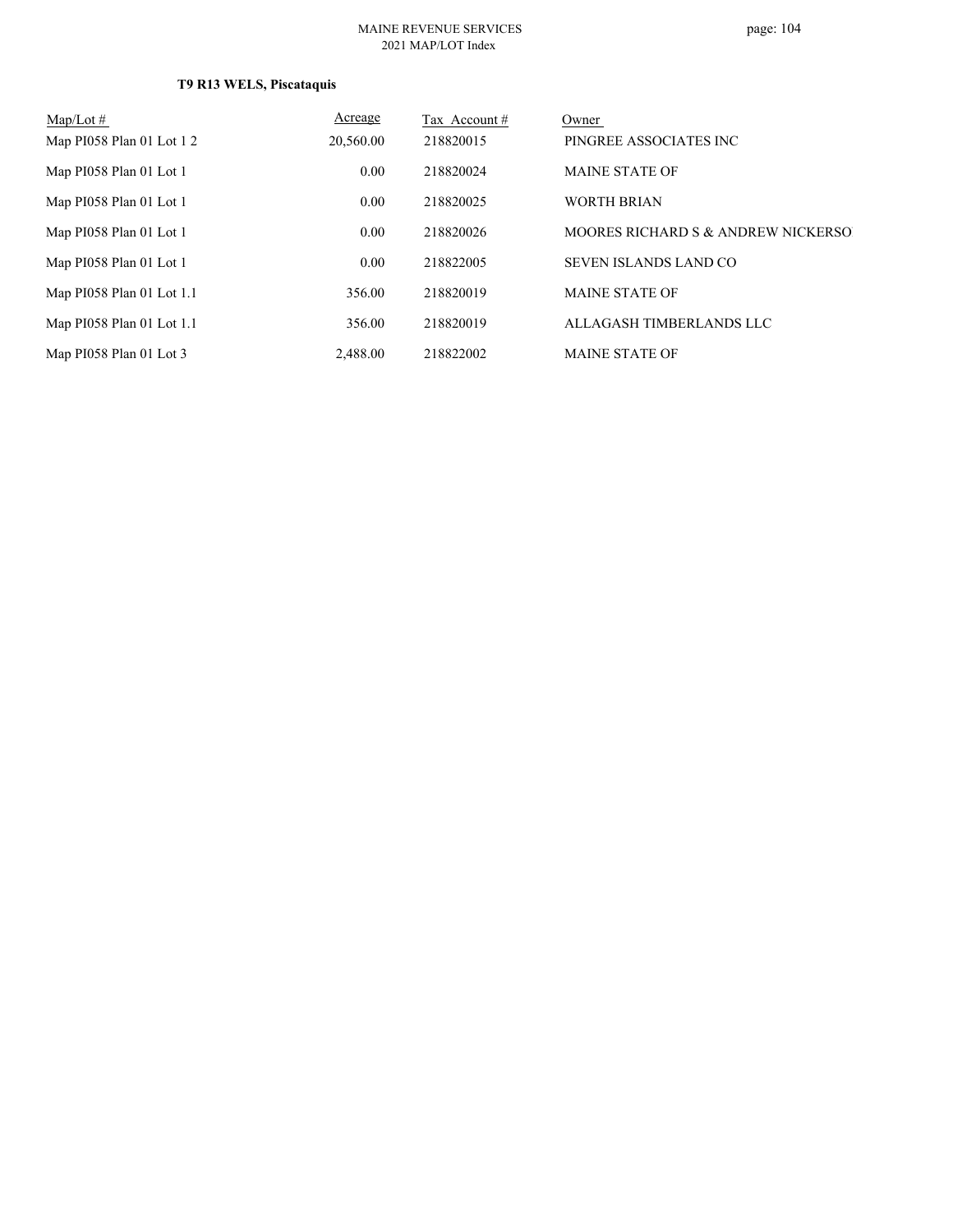| $\text{Map/Lot} \#$       | <b>Acreage</b> | Tax Account # | Owner                              |
|---------------------------|----------------|---------------|------------------------------------|
| Map PI059 Plan 01 Lot 1   | 23.532.40      | 218890001     | CLAYTON LAKE WOODLANDS HOLDINGS LI |
| Map PI059 Plan 01 Lot 1 1 | $0.00^{\circ}$ | 218890002     | <b>MAINE STATE OF</b>              |
| Map PI059 Plan 01 Lot 1   | 0.00           | 218892002     | <b>MAINE STATE OF</b>              |
| Map PI059 Plan 01 Lot 1   | 0.00           | 218892003     | CLAYTON LAKE WOODLANDS HOLDINGS LI |
| Map PI059 Plan 01 Lot 2   | 327.00         | 218892001     | <b>MAINE STATE OF</b>              |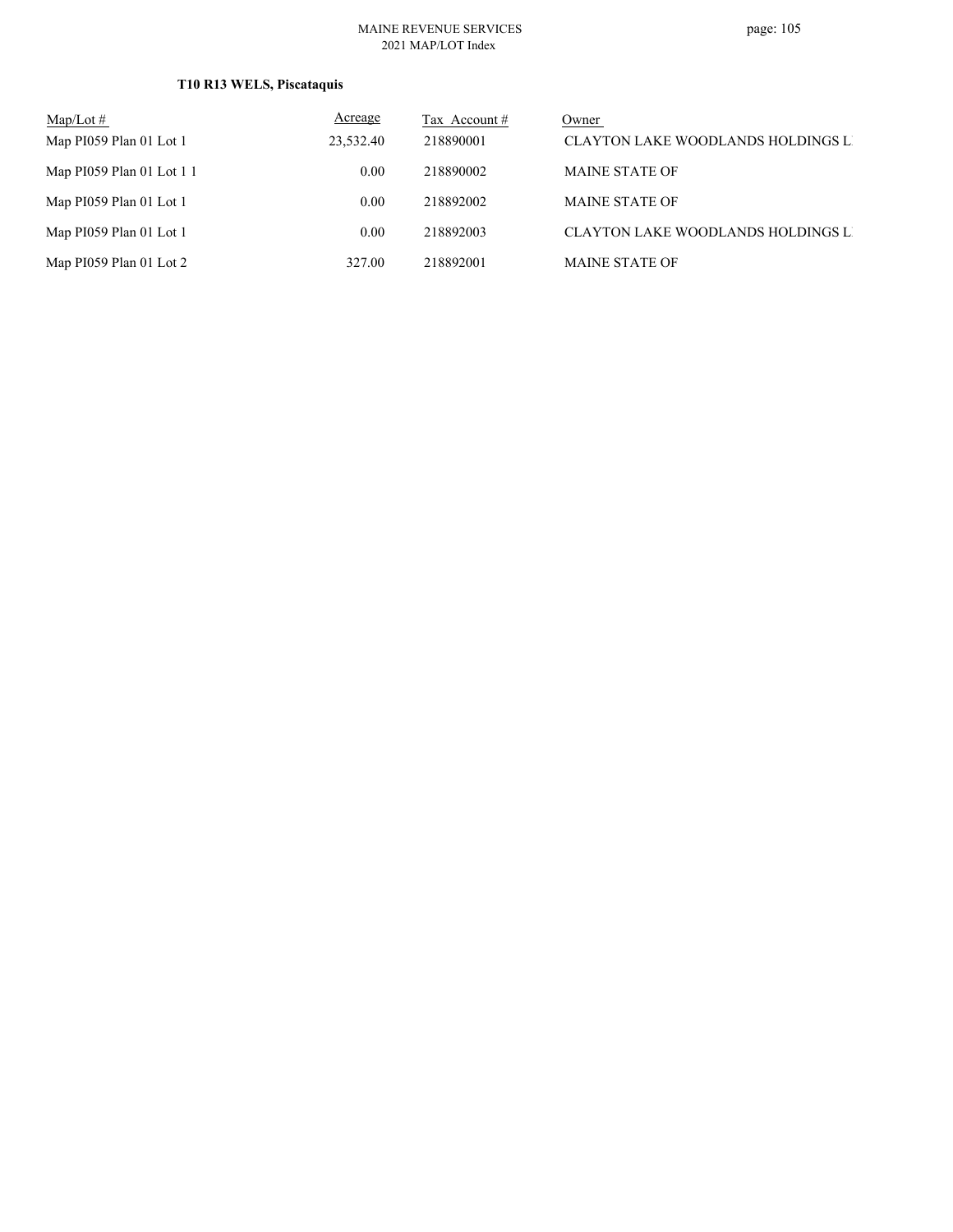| $Map/Lot$ #<br>Map PI060                 | Acreage<br>0.00 | Tax Account#<br>218150141 | Owner<br>CENTRAL MAINE POWER CO      |
|------------------------------------------|-----------------|---------------------------|--------------------------------------|
| Map PI060 Plan 01 Lot 1 2 Plan 05 Lot 26 | 19,989.00       | 218150108                 | WEYERHAEUSER COMPANY                 |
| Map PI060 Plan 01 Lot 1                  | 0.00            | 218150161                 | MAINE STATE OF                       |
| Map PI060 Plan 01 Lot 1.1                | 1,779.00        | 218150193                 | WEYERHAEUSER COMPANY                 |
| Map PI060 Plan 01 Lot 1.2                | 52.00           | 218150195                 | WEYERHAEUSER NR COMPANY              |
| Map PI060 Plan 01 Lot 1.3                | 72.70           | 218150192                 | MAINE STATE OF                       |
| Map PI060 Plan 01 Lot 1.4                | 134.00          | 218150194                 | WEYERHAEUSER COMPANY                 |
| Map PI060 Plan 01 Lot 3                  | 15.25           | 218150127                 | ZAPPALA DANIEL M                     |
| Map PI060 Plan 01 Lot 4                  | 2.50            | 218150155                 | LILY BAY ISLAND MAINTENANCE CORP     |
| Map PI060 Plan 01 Lot 5                  | 4.10            | 218150146                 | KUBISCH W STEVEN & COLLEEN F         |
| Map PI060 Plan 01 Lot 6                  | 8.70            | 218150150                 | ELDREDGE HEIDI                       |
| Map PI060 Plan 01 Lot 6.1                | 7.81            | 218150180                 | ELDREDGE HEIDI                       |
| Map PI060 Plan 01 Lot 7                  | 6.50            | 218150156                 | WOERNER G WILLIAM ET AL TRUSTEES     |
| Map PI060 Plan 01 Lot 8 9                | 10.00           | 218150166                 | PISCATAQUIS COUNTY OF                |
| Map PI060 Plan 02 Lot 1 2 3              | 1.15            | 218150088                 | RICE AUDREY L                        |
| Map PI060 Plan 02 Lot 4                  | 0.47            | 218150057                 | HARRIS JEFFREY W & ANN R             |
| Map PI060 Plan 02 Lot 5                  | 0.56            | 218150116                 | SAWYER THOMAS L & ANGEL T            |
| Map PI060 Plan 02 Lot 6                  | 0.62            | 218150096                 | LOVEJOY LILIANE                      |
| Map PI060 Plan 02 Lot 7                  | 0.66            | 218150144                 | LAVOIE JOHN L & RUTH M TRUSTEES      |
| Map PI060 Plan 02 Lot 8 9                | 0.99            | 218150121                 | DAVIS DANIELLE M ET AL               |
| Map PI060 Plan 02 Lot 10                 | 0.53            | 218150090                 | <b>BLAND TIMOTHY S</b>               |
| Map PI060 Plan 02 Lot 11                 | 0.55            | 218150084                 | MILOT GERALD DENNIS                  |
| Map PI060 Plan 02 Lot 12                 | 0.62            | 218150059                 | WILLIAMS BETTY & BERNARD             |
| Map PI060 Plan 03 Lot 1                  | 0.69            | 218150052                 | HIGGINS JOHN M & DEBORAH T           |
| Map PI060 Plan 03 Lot 2 3                | 0.84            | 218150036                 | HOOD JEFFREY & JOY                   |
| Map PI060 Plan 03 Lot 4                  | 0.47            | 218150132                 | FORTIER MARK E                       |
| Map PI060 Plan 03 Lot 5 6 7 10 11        | 1.67            | 218150123                 | CARLETON POINT PROPERTIES LLC        |
| Map PI060 Plan 03 Lot 7.1 8              | 0.72            | 218150129                 | LYNCH CAROLYN & PHILIP A             |
| Map PI060 Plan 03 Lot 9                  | 0.92            | 218150082                 | MEYH TAMMY J; ROBIN L & GEORGE M III |
| Map PI060 Plan 03 Lot 12                 | 0.50            | 218150149                 | PHILBRICK ROBERT E                   |
| Map PI060 Plan 03 Lot 13                 | 0.53            | 218150001                 | LANGUET ALBERT J III                 |
| Map PI060 Plan 03 Lot 14 15              | 2.78            | 218150024                 | SCOFIELD MARCIA-JEAN, LEONARD E      |
| Map PI060 Plan 03 Lot 16                 | 0.48            | 218150122                 | <b>SMITH FONDA O</b>                 |
| Map PI060 Plan 03 Lot 17                 | 0.40            | 218150119                 | <b>SMITH FONDA O</b>                 |
| Map PI060 Plan 04 Lot 1                  | 0.50            | 218150106                 | DEFINA STEPHEN P & BONNIE L          |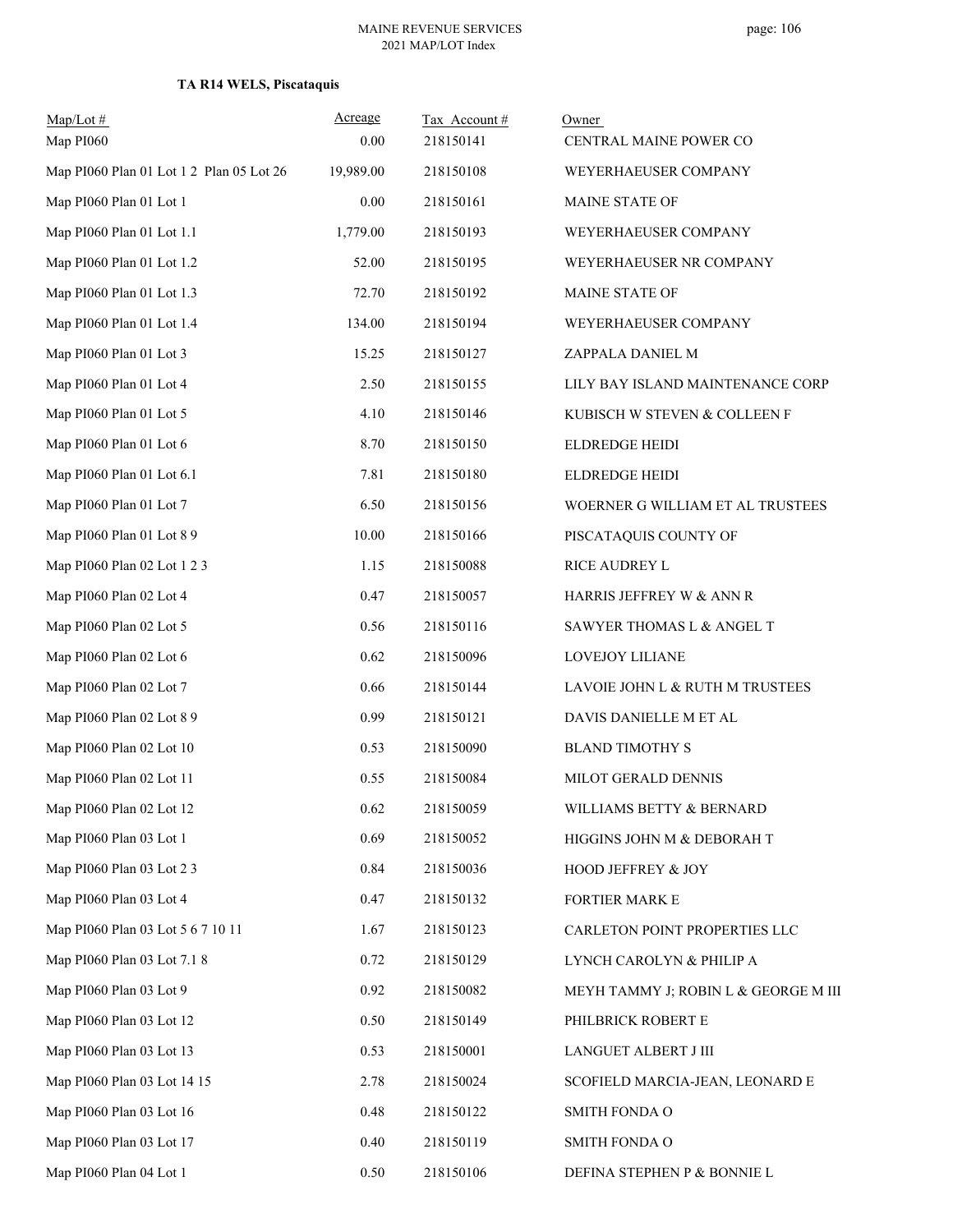| $Map/Lot \#$<br>Map PI060 Plan 04 Lot 2 | Acreage<br>0.35 | Tax Account#<br>218150010 | Owner<br>DEFINA STEPHEN P & BONNIE L |
|-----------------------------------------|-----------------|---------------------------|--------------------------------------|
| Map PI060 Plan 04 Lot 3                 | 0.30            | 218150072                 | BAILEY MADELYN ET AL                 |
| Map PI060 Plan 04 Lot 4 5               | 0.27            | 218150027                 | MELANSON LEE W & STACY M             |
| Map PI060 Plan 04 Lot 4 5               | 0.27            | 218150027                 | OSMOND JOHN H & AMY L DUGAN          |
| Map PI060 Plan 04 Lot 4 5               | 0.27            | 218150027                 | KLAIBER HAROLD M                     |
| Map PI060 Plan 04 Lot 4 5               | 0.27            | 218150027                 | KEENE TODD F & CATHERINE             |
| Map PI060 Plan 04 Lot 4 5               | 0.27            | 218150027                 | PURDY ANN T & HAROLD N TRUSTEES      |
| Map PI060 Plan 04 Lot 4 5               | 0.27            | 218150027                 | POTE IRA TOM JR                      |
| Map PI060 Plan 04 Lot 4 5               | 0.27            | 218150027                 | STARRETT M K & C F                   |
| Map PI060 Plan 04 Lot 6                 | 0.40            | 218150065                 | PHILBRICK JOHN A & REBECCA M         |
| Map PI060 Plan 04 Lot 7 8               | 0.99            | 218150005                 | APPLEBY REID S JR TRUSTEE            |
| Map PI060 Plan 04 Lot 9                 | 0.46            | 218150103                 | TOMAO KATHRYN C REED & PETER J       |
| Map PI060 Plan 04 Lot 10                | 0.46            | 218150016                 | CLIFFORD BETSY R & JOEL D            |
| Map PI060 Plan 04 Lot 11                | 0.56            | 218150133                 | <b>BOOTH JOHN P &amp; JULIE T</b>    |
| Map PI060 Plan 04 Lot 12                | 0.56            | 218150007                 | ARMSTRONG CHARLES W & KATHLEEN M     |
| Map PI060 Plan 04 Lot 13 36             | 0.30            | 218150044                 | GILL JOHN M & HELEN G                |
| Map PI060 Plan 04 Lot 14                | 0.46            | 218150042                 | GAMMON MILDRED ET ALS                |
| Map PI060 Plan 04 Lot 15                | 0.46            | 218150054                 | WYMAN KATHERINE WOODS & MITCHELL V   |
| Map PI060 Plan 04 Lot 16                | 0.67            | 218150039                 | FOSTER LELAND C JR ET AL             |
| Map PI060 Plan 04 Lot 17                | 0.48            | 218150004                 | <b>BADGER PHILIP E JR</b>            |
| Map PI060 Plan 04 Lot 18                | 0.76            | 218150125                 | STARRETT M K & C F                   |
| Map PI060 Plan 04 Lot 19                | 0.72            | 218150062                 | <b>KLAIBER HAROLD M</b>              |
| Map PI060 Plan 04 Lot 20                | 0.74            | 218150023                 | POTE IRA TOM JR                      |
| Map PI060 Plan 04 Lot 21                | 0.69            | 218150019                 | OSMOND JOHN H & AMY L DUGAN          |
| Map PI060 Plan 04 Lot 22                | 0.68            | 218150058                 | KEENE TODD F & CATHERINE             |
| Map PI060 Plan 04 Lot 23                | 0.90            | 218150035                 | MELANSON LEE W & STACY M             |
| Map PI060 Plan 04 Lot 24                | 0.69            | 218150087                 | PURDY ANN T & HAROLD N TRUSTEES      |
| Map PI060 Plan 04 Lot 25                | 0.28            | 218150145                 | LAVIGNE DENNIS & JANICE E            |
| Map PI060 Plan 04 Lot 26                | 0.71            | 218150026                 | <b>ELSEMORE NANCY R</b>              |
| Map PI060 Plan 04 Lot 27                | 0.44            | 218150045                 | HOHLFELDER ROBERT II & NANCY         |
| Map PI060 Plan 04 Lot 28                | 0.39            | 218150093                 | KINEO PROPERTIES LLC                 |
| Map PI060 Plan 04 Lot 29                | 0.39            | 218150094                 | HOHLFELDER NANCY H                   |
| Map PI060 Plan 04 Lot 30                | 0.46            | 218150022                 | HOHLFELDER NANCY H                   |
| Map PI060 Plan 04 Lot 31                | 0.51            | 218150114                 | BICKFORD PAUL JR & DEBORAH           |
| Map PI060 Plan 04 Lot 32                | 0.46            | 218150112                 | LAVALLEE PAUL E & BRENDA M           |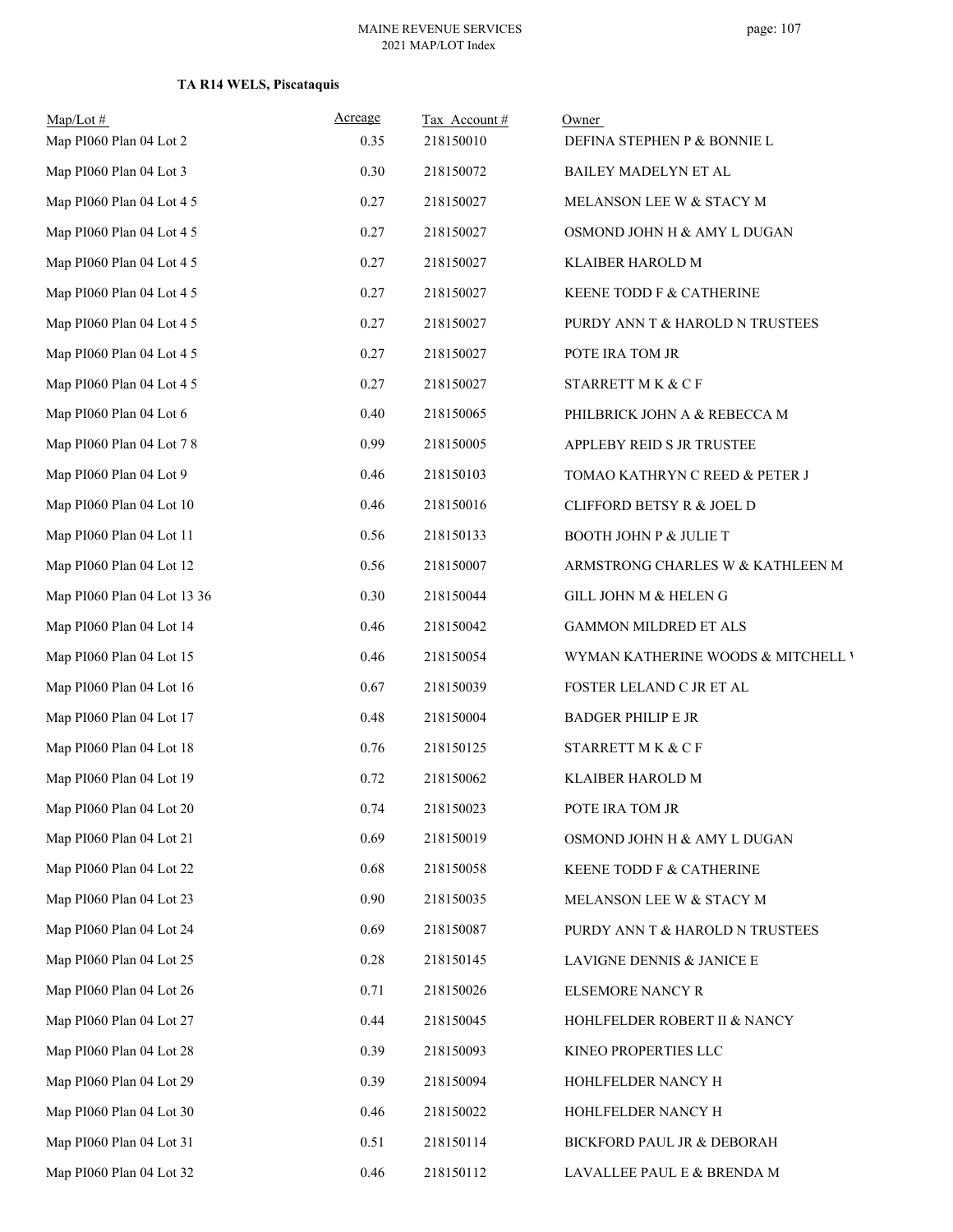### **TA R14 WELS, Piscataquis**

| $Map/Lot \#$<br>Map PI060 Plan 04 Lot 33 | Acreage<br>0.48 | Tax Account#<br>218150147 | Owner<br>SMITH JERALD C & RHONDA J  |
|------------------------------------------|-----------------|---------------------------|-------------------------------------|
| Map PI060 Plan 04 Lot 34                 | 0.50            | 218150021                 | COULTON RANDAL S & JON CAVARETTA    |
| Map PI060 Plan 04 Lot 35                 | 0.60            | 218150113                 | RANCOURT LAURA J TTE                |
| Map PI060 Plan 04 Lot 37                 | 0.68            | 218150191                 | COULTON RANDAL S & JOHN M CAVARETT. |
| Map PI060 Plan 05 Lot 1                  | 0.46            | 218150038                 | WOLF JAMES M TRUSTEE                |
| Map PI060 Plan 05 Lot 2                  | 0.46            | 218150015                 | FRASER HOWARD H JR & SHARON M TRUST |
| Map PI060 Plan 05 Lot 3 27               | 2.23            | 218150017                 | COLE STEPHEN W & WENDY M TRUSTEES   |
| Map PI060 Plan 05 Lot 4 27.4             | 0.63            | 218150111                 | SHUMAKER DONALD F & MARY LEE        |
| Map PI060 Plan 05 Lot 5                  | 0.35            | 218150037                 | HAMANN JOHN W                       |
| Map PI060 Plan 05 Lot 6                  | 0.42            | 218150131                 | TURSKI STANLEY & PATRICIA           |
| Map PI060 Plan 05 Lot 7                  | 0.59            | 218150128                 | LBM REALTY LLC                      |
| Map PI060 Plan 05 Lot 8 9                | 0.33            | 218150101                 | <b>BOSSIE JUDITH L</b>              |
| Map PI060 Plan 05 Lot 10                 | 0.26            | 218150066                 | TURBYNE MARY ELIZABETH, MARGARET L  |
| Map PI060 Plan 05 Lot 11                 | 0.23            | 218150067                 | SPRAGUE FREDERICK JR & MARILYN      |
| Map PI060 Plan 05 Lot 12 12.1            | 1.45            | 218150092                 | HINKLEY JOHN & SUE                  |
| Map PI060 Plan 05 Lot 13 13.1 28         | 0.83            | 218150040                 | <b>FARLEY BARRY T</b>               |
| Map PI060 Plan 05 Lot 14 15 29           | 0.87            | 218150014                 | PACKARD JULIE                       |
| Map PI060 Plan 05 Lot 16 27.1            | 0.60            | 218150063                 | KNOWLES ROBERT L & NANCY E SYLVESTE |
| Map PI060 Plan 05 Lot 17 27.2            | 0.62            | 218150061                 | <b>GIROUX RAYMOND</b>               |
| Map PI060 Plan 05 Lot 18 27.3            | 0.54            | 218150008                 | MALLOCH GRETCHEN M                  |
| Map PI060 Plan 05 Lot 19                 | 0.42            | 218150081                 | MCLELLAN JOHN R & MARYROSE T ET AL  |
| Map PI060 Plan 05 Lot 20                 | 0.46            | 218150085                 | PHILBRICK JAMES                     |
| Map PI060 Plan 05 Lot 21                 | 0.47            | 218150053                 | HAGGETT GLEN & BELINDA              |
| Map PI060 Plan 05 Lot 22                 | 0.29            | 218150002                 | DICKEY IRVING E TRUSTEE             |
| Map PI060 Plan 05 Lot 23                 | 0.29            | 218150134                 | MARSTALLER PAUL & FLORENCE          |
| Map PI060 Plan 05 Lot 24                 | 0.14            | 218150126                 | <b>SOULE MYRNA</b>                  |
| Map PI060 Plan 05 Lot 25                 | 0.65            | 218150073                 | MCLELLAN JOHN R & MARYROSE T ET AL  |
| Map PI060 Plan 05 Lot 25                 | 0.65            | 218150073                 | HAGGETT GLEN & BELINDA              |
| Map PI060 Plan 05 Lot 25                 | 0.65            | 218150073                 | SHUMAKER DONALD F & MARY LEE        |
| Map PI060 Plan 05 Lot 25                 | 0.65            | 218150073                 | <b>GIROUX RAYMOND</b>               |
| Map PI060 Plan 05 Lot 25                 | 0.65            | 218150073                 | KNOWLES ROBERT L & NANCY E SYLVESTE |
| Map PI060 Plan 05 Lot 25                 | 0.65            | 218150073                 | PHILBRICK JAMES                     |
| Map PI060 Plan 05 Lot 25                 | 0.65            | 218150073                 | MALLOCH GRETCHEN M                  |
| Map PI060 Plan 05 Lot 30                 | 0.58            | 218150060                 | HANSON BRIAN                        |
| Map PI060 Plan 05 Lot 31                 | 0.31            | 218150099                 | RODGERSON KENNETH & LORRAINE        |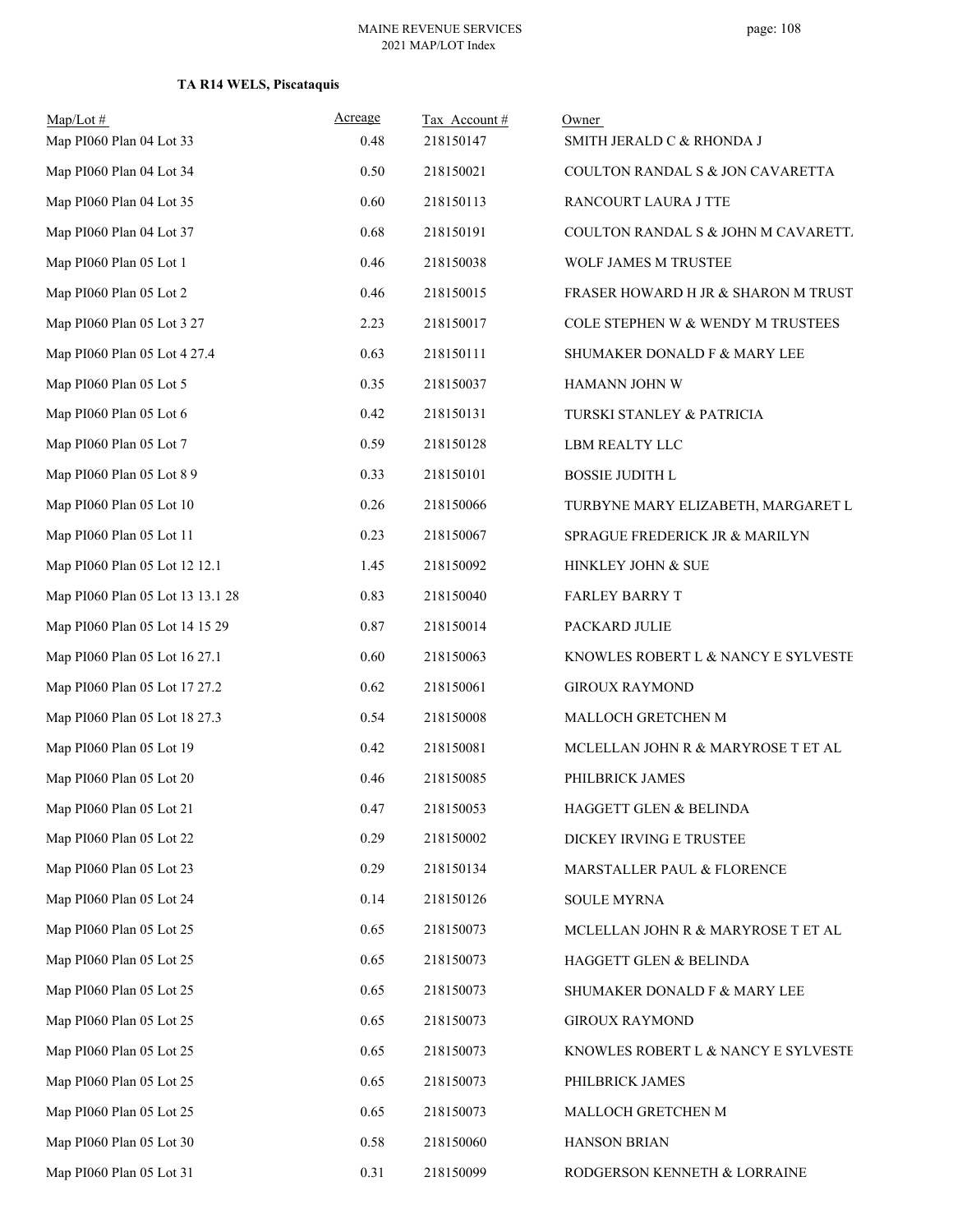### **TA R14 WELS, Piscataquis**

| $Map/Lot$ #                     | Acreage | Tax Account# | Owner                                  |
|---------------------------------|---------|--------------|----------------------------------------|
| Map PI060 Plan 05 Lot 32        | 0.38    | 218150011    | <b>CARTER DONALD E</b>                 |
| Map PI060 Plan 05 Lot 33        | 0.41    | 218150135    | HILTON HAROLD D & JOYCE E              |
| Map PI060 Plan 05 Lot 34        | 0.60    | 218150049    | DOANE-GRAVES LYNN M                    |
| Map PI060 Plan 05 Lot 35        | 0.64    | 218150009    | BURKE REGINALD C, ROGER C              |
| Map PI060 Plan 05 Lot 36        | 0.41    | 218150110    | SEAVEY BRENT T, RYAN L & TONI L EASTM  |
| Map PI060 Plan 05 Lot 37 38     | 0.71    | 218150047    | BAKER APARTMENTS LLC                   |
| Map PI060 Plan 05 Lot 39        | 0.64    | 218150068    | LEIGHTON DAVID L JR & LEIGHTON DWIGH   |
| Map PI060 Plan 05 Lot 40        | 0.62    | 218150130    | POULIOT KENNETH & CAROLE               |
| Map PI060 Plan 05 Lot 41        | 0.39    | 218150104    | SCHENK RICHARD A                       |
| Map PI060 Plan 05 Lot 42        | 0.34    | 218150091    | <b>HOBBS ELISE ROY</b>                 |
| Map PI060 Plan 05 Lot 43        | 0.46    | 218150097    | MARTEL GAIL A                          |
| Map PI060 Plan 05 Lot 44        | 0.52    | 218150050    | <b>GRAY ERNEST L III &amp; GRACE A</b> |
| Map PI060 Plan 05 Lot 45 46     | 2.40    | 218150136    | WELCH DEAN & LYNN                      |
| Map PI060 Plan 05 Lot 47        | 0.41    | 218150071    | MARTIN BRADLEY J                       |
| Map PI060 Plan 05 Lot 48        | 0.42    | 218150102    | HILL C DANIEL & SANDRA J               |
| Map PI060 Plan 05 Lot 49        | 0.45    | 218150095    | SAWYER WILLIAM D & LISA C              |
| Map PI060 Plan 05 Lot 50 56.1   | 1.70    | 218150115    | <b>BAILEY NEIL G &amp; GLORIA R</b>    |
| Map PI060 Plan 05 Lot 51        | 0.18    | 218150163    | LILY BAY ISLAND MAINTENANCE CORP       |
| Map PI060 Plan 05 Lot 52 53     | 0.78    | 218150105    | COURTENAY MARK E & TERRY L             |
| Map PI060 Plan 05 Lot 54        | 0.44    | 218150051    | HANSCOM CAROLYN                        |
| Map PI060 Plan 05 Lot 55        | 2.89    | 218150157    | PATRICE LAUKKA RESIDENCE TRUST         |
| Map PI060 Plan 05 Lot 55        | 2.89    | 218150157    | BRUCE LAUKKA RESIDENCE TRUST           |
| Map PI060 Plan $05$ Lot $56\,$  | 2.90    | 218150154    | STODDARD CRAIG H $\&$ JANET E          |
| Map PI060 Plan 05 Lot 56.2      | 7.70    | 218150159    | FOOTE CHARLES M & JOAN T               |
| Map PI060 Plan 05 Lot 56.3      | 3.17    | 218150162    | LILY BAY PROPERTIES LLC                |
| Map PI060 Plan 05 Lot 56.4      | 4.10    | 218150158    | HILL C DANIEL & SANDRA J               |
| Map PI060 Plan 05 Lot 56.5      | 2.60    | 218150167    | GRADIE JAMES A & TASHA M               |
| Map PI060 Plan 05 Lot 56.6      | 2.61    | 218150172    | WILSON WARREN O & MARLENE V            |
| Map PI060 Plan 05 Lot 57        | 5.30    | 218150153    | KANE MATTHEW & KELLEY A TTEE           |
| Map PI060 Plan 05 Lot 57.1      | 2.80    | 218150169    | HANSON EDWARD N & MICHELLE K &         |
| Map PI060 Plan 05 Lot 57.2      | 2.60    | 218150168    | CRANDALL JESS J SR & DEBRA J           |
| Map PI060 Plan 05 Lot 57.3      | 5.80    | 218150177    | GROVER EVANNA M                        |
| Map PI060 Plan 05 Lot 57.4      | 5.00    | 218150181    | BROKEN OAR CAMP LLC                    |
| Map PI060 Plan 05 Lot 58        | 3.60    | 218150151    | BEADLE CURTIS R & JEAN S               |
| Map PI060 Plan 05 Lot 58.1 58.2 | 2.30    | 218150171    | <b>JENKINS JOAN</b>                    |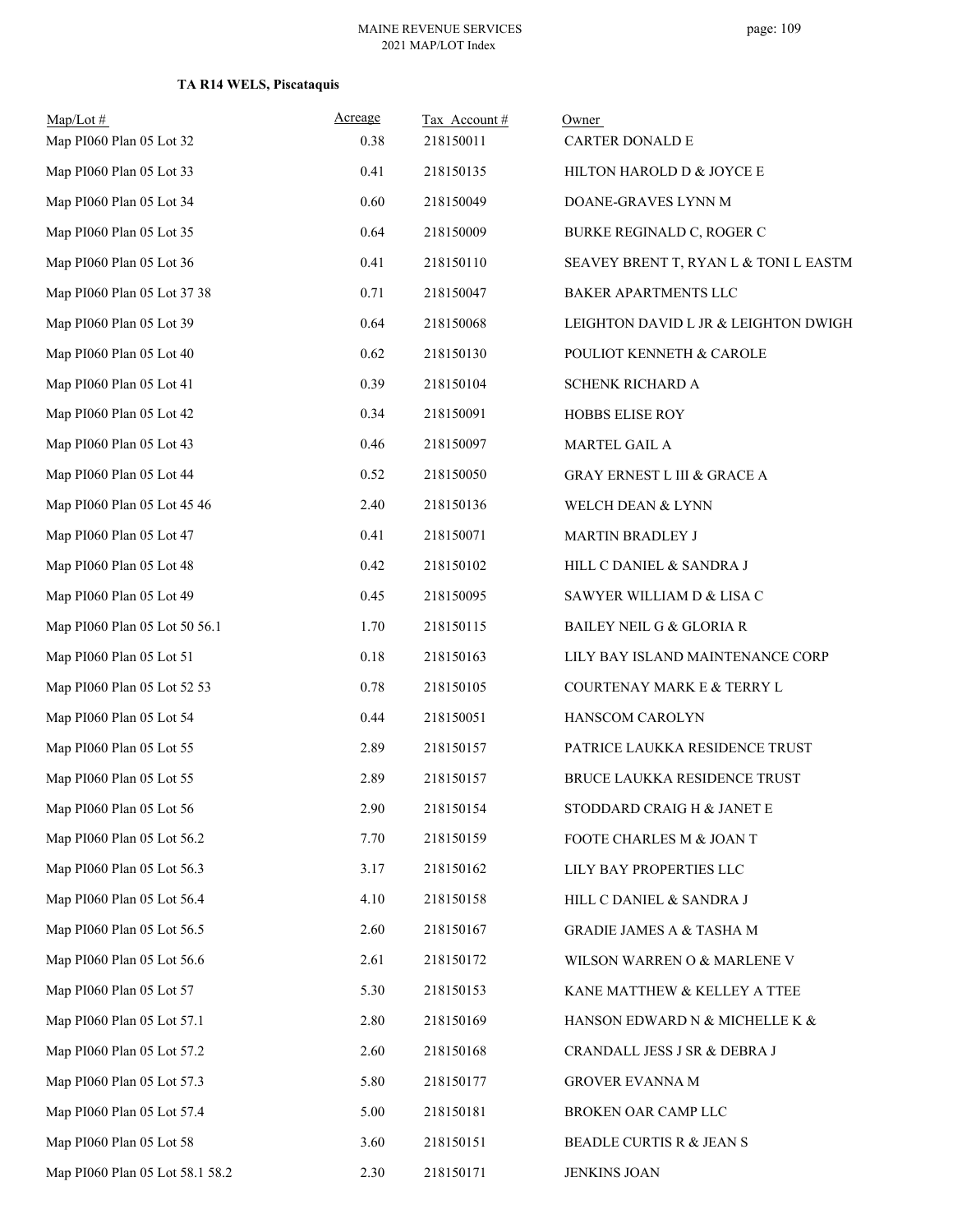### **TA R14 WELS, Piscataquis**

| $Map/Lot$ #<br>Map PI060 Plan 05 Lot 58.3 | Acreage<br>2.70 | Tax Account#<br>218150170 | Owner<br><b>LAMBERT MICHAEL P</b>     |
|-------------------------------------------|-----------------|---------------------------|---------------------------------------|
| Map PI060 Plan 05 Lot 58.4                | 1.60            | 218150174                 | VILLNAVE BENJAMIN T & TINA M          |
| Map PI060 Plan 05 Lot 58.5                | 2.40            | 218150173                 | WEAFER DONALD F JR & CATHERINE ANN    |
| Map PI060 Plan 05 Lot 58.6                | 4.00            | 218150178                 | HINCE ERIC C                          |
| Map PI060 Plan 05 Lot 58.7                | 2.60            | 218150179                 | POPE STEPHANIE K TRUSTEE              |
| Map PI060 Plan 05 Lot 59                  | 5.60            | 218150160                 | LILY BAY ISLAND MAINTENANCE CORP      |
| Map PI060 Plan 05 Lot 60                  | 1.75            | 218150165                 | <b>GRAHAM SUSAN A &amp; DARYL W</b>   |
| Map PI060 Plan 06 Lot 1                   | 0.92            | 218150086                 | MITCHELL JEFFREY & LISA AND BYRNE JAN |
| Map PI060 Plan 06 Lot 2                   | 0.46            | 218150055                 | HOUSTON DAVID R STEVEN K              |
| Map PI060 Plan 06 Lot 3                   | 0.46            | 218150089                 | MCFADDEN GARY N                       |
| Map PI060 Plan 06 Lot 4                   | 0.42            | 218150020                 | DONOVAN HEATHER & SHANNON BUZZELL     |
| Map PI060 Plan 06 Lot 5.1 5.2             | 0.92            | 218150025                 | <b>ELLIS DANA E</b>                   |
| Map PI060 Plan 06 Lot 6                   | 0.90            | 218150064                 | MAIN LOUISE LAMARQUE & MARIE KOLLEH   |
| Map PI060 Plan 06 Lot 8                   | 0.69            | 218150083                 | HARRY & PATRICIA ROBERTSON FAMILY RI  |
| Map PI060 Plan 06 Lot 9                   | 0.42            | 218150043                 | BIZIER JEREMIAH J & CHRISTOPHER D     |
| Map PI060 Plan 06 Lot 10 11               | 1.18            | 218150143                 | HACKETT WILLIAM E JR & JANET          |
| Map PI060 Plan 06 Lot 10 11               | 1.18            | 218150143                 | <b>COOMBS H LEO</b>                   |
| Map PI060 Plan 06 Lot 10 11               | 1.18            | 218150143                 | COOMBS WILLIAM M ET AL                |
| Map PI060 Plan 06 Lot 12 13               | 0.73            | 218150100                 | PINNEY CARLTON A & LAURIE B EDDY      |
| Map PI060 Plan 06 Lot 14 15               | 0.92            | 218150070                 | MARDEN ROBERT M & LYDIA B             |
| Map PI060 Plan 06 Lot 16                  | 0.46            | 218150041                 | PHILLIPS CYNTHIA LOUISE               |
| Map PI060 Plan 06 Lot 17                  | 0.59            | 218150012                 | TESSIER RICHARD G & AUDREY M TTEE     |
| Map PI060 Plan 06 Lot 18                  | $0.58\,$        | 218150056                 | MCCARTHY PATRICK M, MARK S & BRENT I  |
| Map PI060 Plan 06 Lot 19 21               | 0.96            | 218150117                 | MARSHALL BERTRAND K ET AL             |
| Map PI060 Plan 06 Lot 20                  | 0.43            | 218150124                 | SNOWDEN GREGORY A & BRENT A           |
| Map PI060 Plan 06 Lot 22 23               | 0.79            | 218150013                 | CHICK LEE & CAROLYN TRUSTEES          |
| Map PI060 Plan 06 Lot 24                  | 0.55            | 218150003                 | CHICK NORMAN K & MELISSA A            |
| Map PI060 Plan 06 Lot 25                  | 0.60            | 218150138                 | CROSSMAN CARLTON W & JAN A            |
| Map PI060 Plan 06 Lot 26 27               | 0.89            | 218150006                 | PRESTON MAUREEN L                     |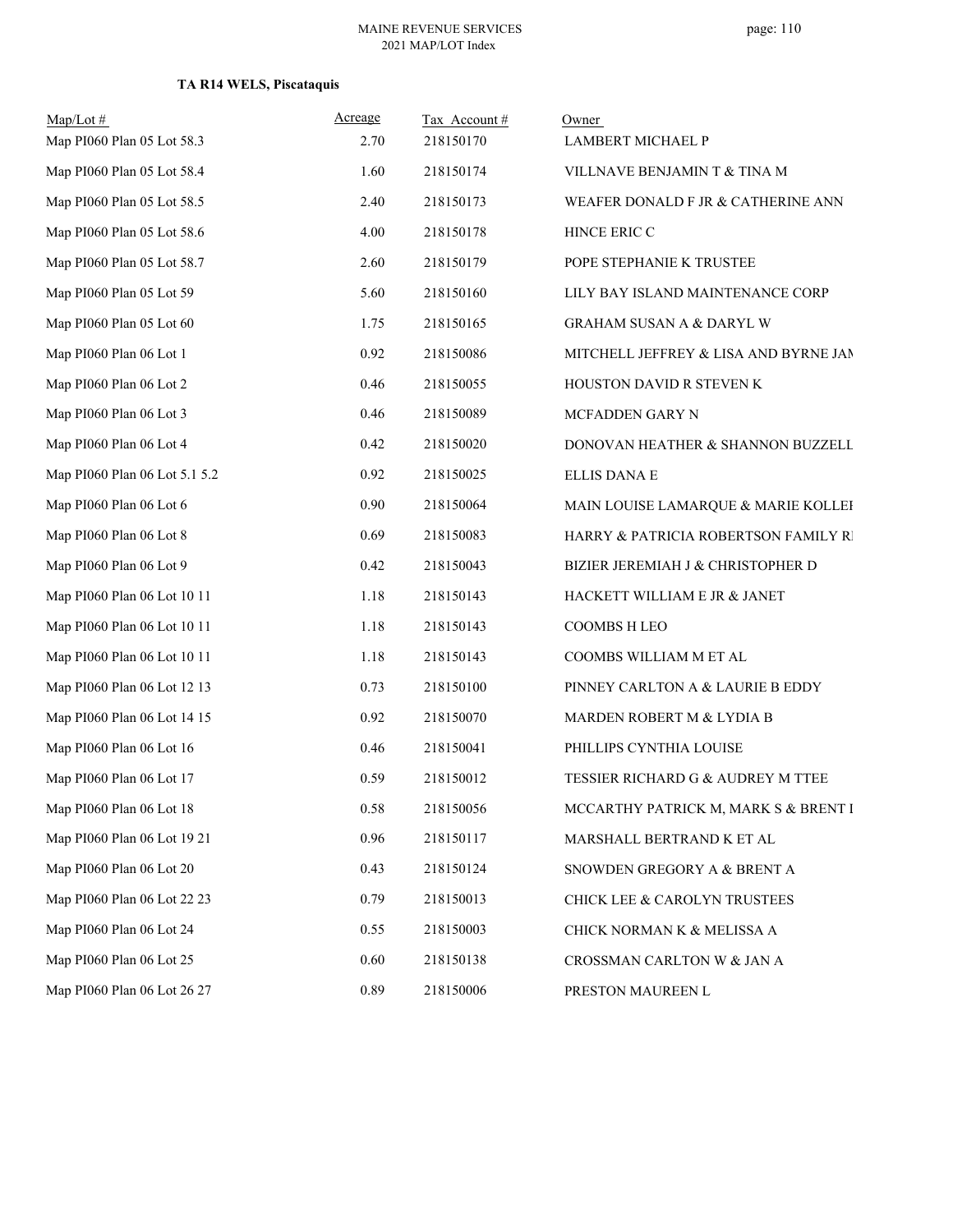# **T1 R14 WELS, Piscataquis**

| $Map/Lot \#$                           | Acreage   | Tax Account# | Owner                         |
|----------------------------------------|-----------|--------------|-------------------------------|
| Map PI061                              | 0.00      | 218250004P   | LUCKY PT CLUB INC             |
| Map PI061 Plan 01 Lot 1                | 19,195.00 | 218250009    | WEYERHAEUSER COMPANY          |
| Map PI061 Plan 01 Lot 1.1 1.2 1.9      | 351.00    | 218250019    | MAINE STATE OF (IF&W)         |
| Map PI061 Plan 01 Lot 1.10 3.2 3.3 6.2 | 182.36    | 218250021    | <b>MAINE STATE OF</b>         |
| Map PI061 Plan 01 Lot 1.11             | 696.74    | 218250022    | <b>MAINE STATE OF</b>         |
| Map PI061 Plan 01 Lot 1.12             | 241.10    | 218250023    | <b>MAINE STATE OF</b>         |
| Map PI061 Plan 01 Lot 1.13 3 6         | 379.00    | 218250024    | WEYERHAEUSER COMPANY          |
| Map PI061 Plan 01 Lot 1.3              | 0.55      | 218250011    | MAINE STATE OF (IF&W)         |
| Map PI061 Plan 01 Lot 1.4              | 2.07      | 218250004    | NANOOK CORPORATION            |
| Map PI061 Plan 01 Lot 1.5              | 2.42      | 218250003    | LUCKY POINT CLUB INC          |
| Map PI061 Plan 01 Lot 1.6              | 2.07      | 218250002    | CHRISTENSEN NEVIN E & JULIA M |
| Map PI061 Plan 01 Lot 1.7              | 1.40      | 218250007    | POOLER ROY A JR               |
| Map PI061 Plan 01 Lot 1.8              | 1.40      | 218250001    | BRETON MELANIE W & PAUL H     |
| Map PI061 Plan 01 Lot 2                | 2,227.00  | 218250005    | NORTHERN WOODLANDS            |
| Map PI061 Plan 01 Lot 4                | 1.50      | 218250006    | WATLER KARL W & NANCY E       |
| Map PI061 Plan 1 Lot 6.1               | 29.80     | 218250020    | <b>MAINE STATE OF</b>         |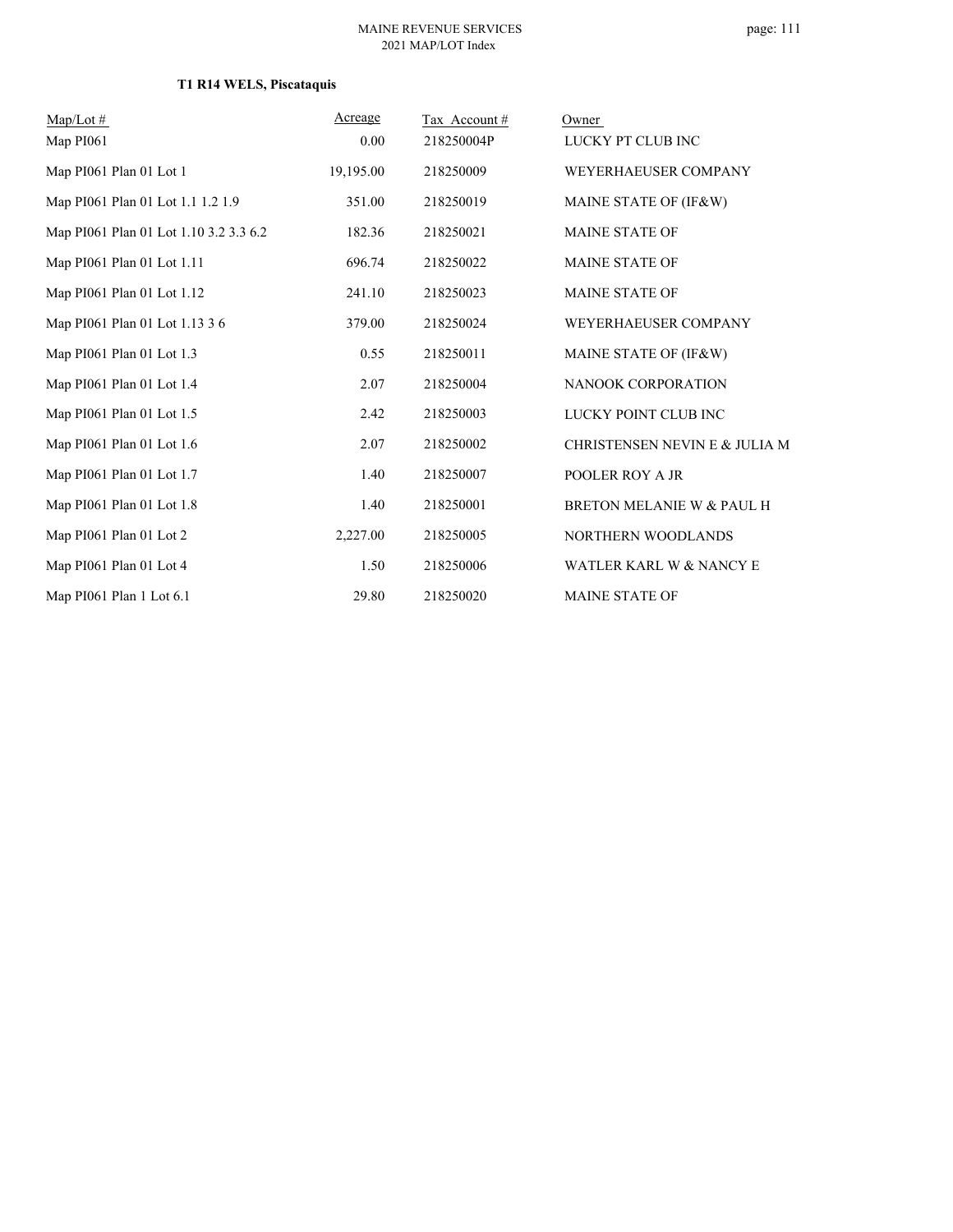### **TX R14 WELS, Piscataquis**

| $\text{Map/Lot} \#$         | Acreage  | Tax Account # | Owner                             |
|-----------------------------|----------|---------------|-----------------------------------|
| Map $PI062$ Plan 01 Lot 1   | 3.907.00 | 218320001     | <b>FALLEN TIMBER LLC</b>          |
| Map $PI062$ Plan 01 Lot 1.1 | 1.823.00 | 218320004     | <b>MAINE STATE OF</b>             |
| Map $PI062$ Plan 01 Lot 1.2 | 00.1     | 218320003     | HIDDEN WATERS PADDLING ADVENTURES |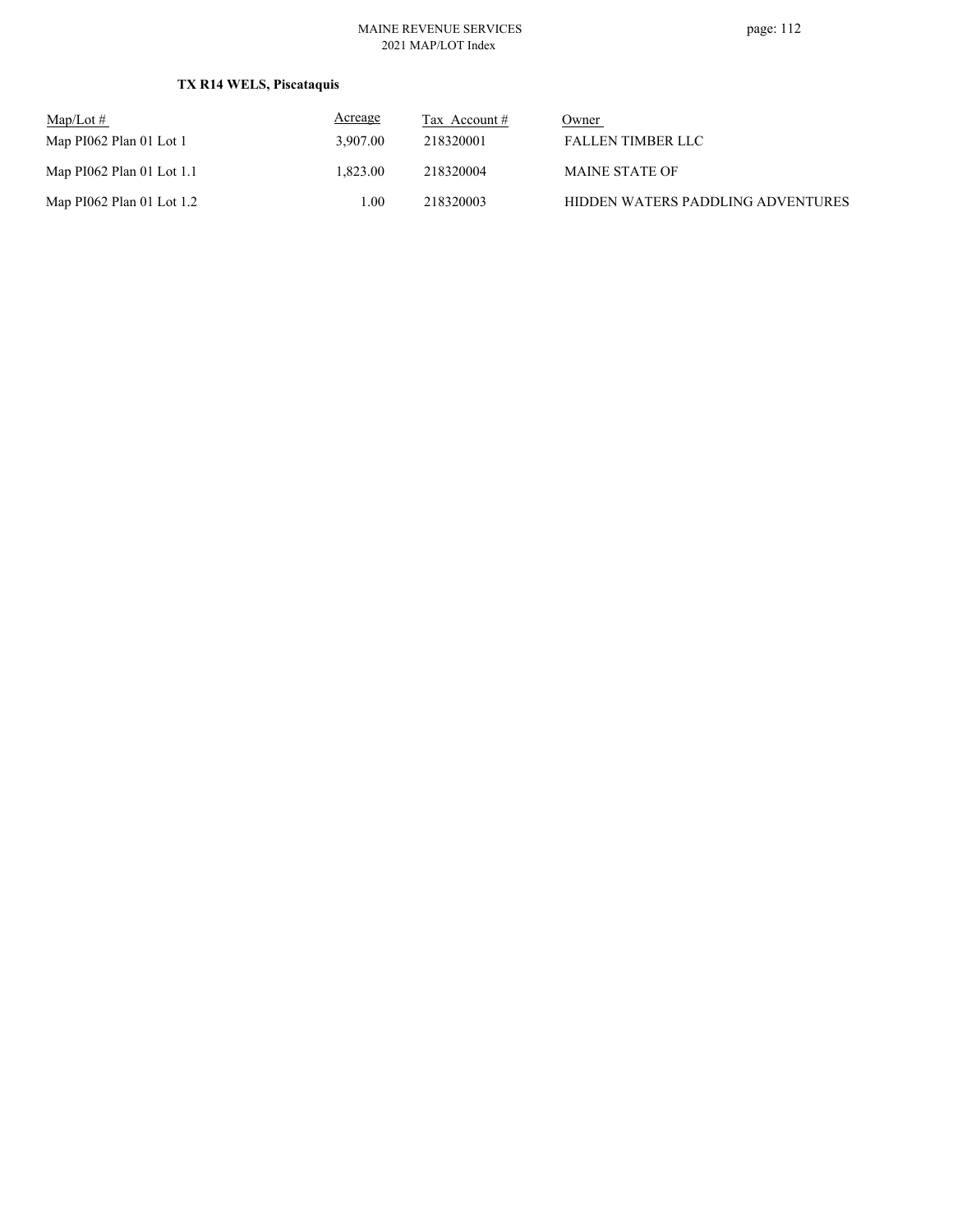# **T3 R14 WELS, Piscataquis**

| $Map/Lot \#$                  | Acreage   | Tax Account# | Owner                                 |
|-------------------------------|-----------|--------------|---------------------------------------|
| Map PI063                     | 0.00      | 218170005P   | LOBSTER LAKE LLC                      |
| Map PI063                     | 0.00      | 218170006P   | <b>BOOKER DONALD N &amp; NANCY I</b>  |
| Map PI063                     | 0.00      | 218170007P   | ROBIN A CRAWFORD & SONS WOOD CO INC   |
| Map PI063 Plan 01 Lot 1 2 3   | 18,103.00 | 218170001    | <b>FALLEN TIMBER LLC</b>              |
| Map PI063 Plan 01 Lot 1.1 3.5 | 18.37     | 218170016    | R A CRAWFORD & SON LAND AND TIMBER I  |
| Map PI063 Plan 01 Lot 3       | 0.00      | 218170015    | <b>MAINE STATE OF</b>                 |
| Map PI063 Plan 01 Lot 3       | 0.00      | 218170017    | MAINE DEPARTMENT OF CONSERVATION      |
| Map PI063 Plan 01 Lot 3.1     | 4.34      | 218170012    | <b>LOBSTER LAKE LLC</b>               |
| Map PI063 Plan 01 Lot 3.2     | 2.38      | 218170007    | <b>LEADBETTER LLC</b>                 |
| Map PI063 Plan 01 Lot 3.3     | 1.50      | 218170008    | <b>LEADBETTER LLC</b>                 |
| Map PI063 Plan 01 Lot 3.4     | 1.00      | 218170009    | JOHNSTON GREGORY A & MARYANN TRUST    |
| Map PI063 Plan 01 Lot 4       | 500.00    | 218170010    | LEADBETTER CHARLES K, EMILY D L ALTH. |
| Map PI063 Plan 01 Lot 5.1     | 2,004.00  | 218170013    | <b>MAINE STATE OF</b>                 |
| Map PI063 Plan 01 Lot 5.2     | 48.50     | 218170011    | <b>BOOKER DONALD N &amp; NANCY I</b>  |
| Map PI063 Plan 01 Lot 6       | 16.13     | 218170002    | MOOSE MOSS LEDGE LLC                  |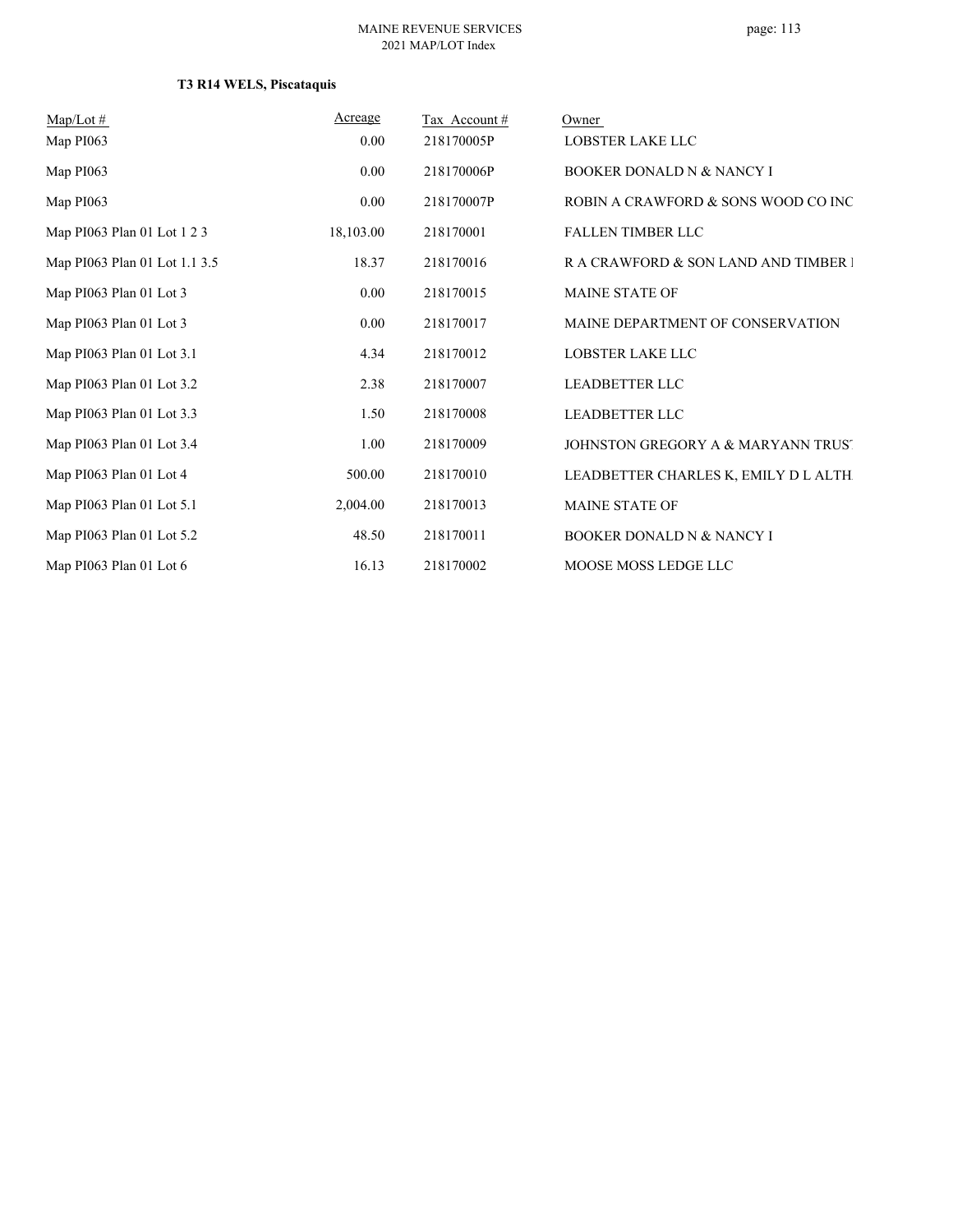# **T4 R14 WELS, Piscataquis**

| $\text{Map/Lot} \#$         | Acreage   | Tax Account # | Owner                             |
|-----------------------------|-----------|---------------|-----------------------------------|
| Map PI064                   | 0.00      | 218510002P    | PRODUITS FORESTIERS ANTICOSTI INC |
| Map PI064                   | 0.00      | 218510003P    | DAAQUAM BOIS INC                  |
| Map PI064 Plan 01 Lot 1 2 3 | 27,521.10 | 218510002     | <b>FRESH TIMBER LLC</b>           |
| Map PI064 Plan 01 Lot 1     | 0.00      | 218510003     | DAAQUAM LUMBER INC                |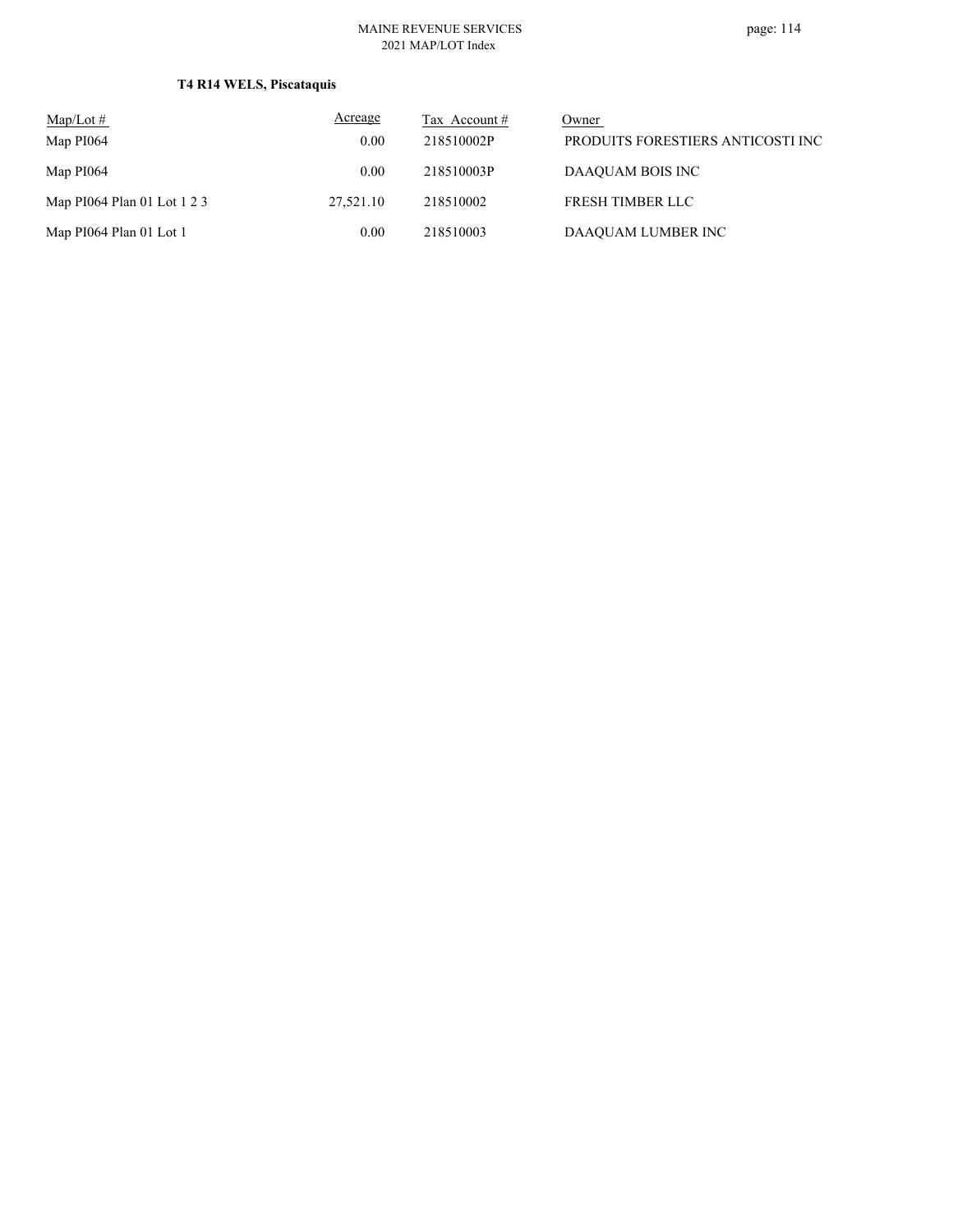# **T5 R14 WELS, Piscataquis**

| $Map/Lot \#$              | <b>Acreage</b> | Tax Account $#$ | Owner                                |
|---------------------------|----------------|-----------------|--------------------------------------|
| Map PI065 Plan 01 Lot 1 2 | 23,865.60      | 218570001       | FRESH TIMBER LLC                     |
| Map PI065 Plan 01 Lot 1.1 | 23.00          | 218570003       | <b>GREAT LAKES HYDRO AMERICA LLC</b> |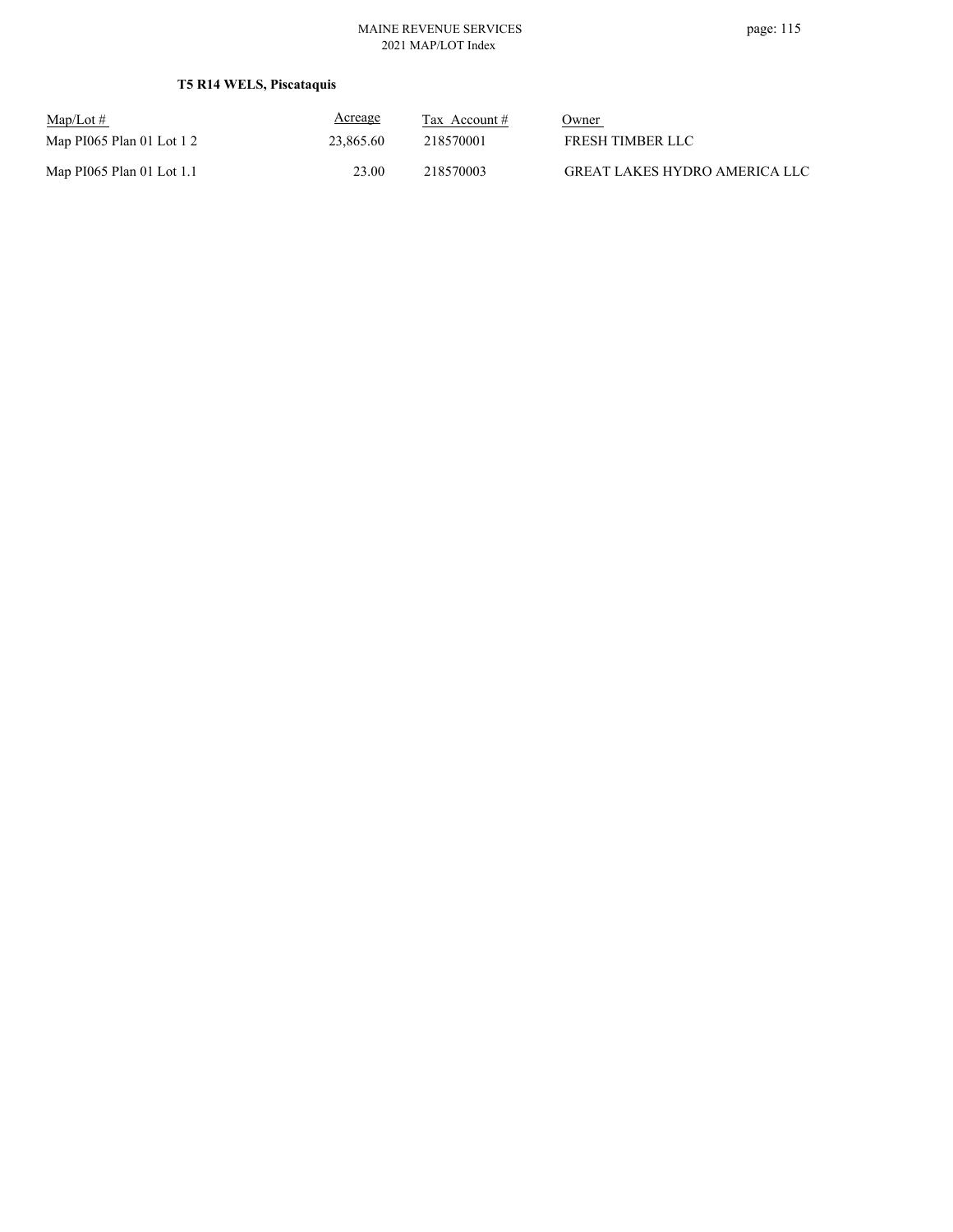# **T6 R14 WELS, Piscataquis**

| $Map/Lot \#$                 | Acreage   | Tax Account # | Owner                                |
|------------------------------|-----------|---------------|--------------------------------------|
| Map PI066 Plan 01 Lot 1 2    | 11,832.00 | 218630004     | CASSIDY TIMBERLANDS LLC ET AL        |
| Map PI066 Plan 01 Lot 1.1    | 14.00     | 218630042     | <b>BACWOODS LLC</b>                  |
| Map PI066 Plan 01 Lot 1.2    | 1.53      | 218630033     | <b>CAMP PJJ LLC</b>                  |
| Map PI066 Plan 01 Lot 1.3    | 1.10      | 218630011     | NORWOOD CAMP LLC                     |
| Map PI066 Plan 01 Lot 2.1    | 14.00     | 218630043     | <b>BACWOODS LLC</b>                  |
| Map PI066 Plan 01 Lot 2.2    | 1.23      | 218630030     | PHILBRICK LAWRENCE E & RICHARD TOUZ  |
| Map PI066 Plan 01 Lot 2.3    | 1.03      | 218630031     | <b>HARTT MARY D</b>                  |
| Map PI066 Plan 01 Lot 3      | 10,455.00 | 218630034     | CASSIDY TIMBERLANDS LLC              |
| Map PI066 Plan 1 Lot 4 4.2 6 | 29.00     | 218630013     | <b>GREAT LAKES HYDRO AMERICA LLC</b> |
| Map PI066 Plan 01 Lot 4      | 0.00      | 218630032     | GREAT LAKES HYDRO AMERICA LLC        |
| Map PI066 Plan 01 Lot 5      | 29.00     | 218630025     | FRESH TIMBER LLC                     |
| Map PI066 Plan 01 Lot 7      | 2,153.00  | 218630018     | <b>CASSIDY TIMBERLANDS LLC</b>       |
| Map PI066 Plan 01 Lot 7.1    | 15.00     | 218630041     | <b>BACWOODS LLC ET AL</b>            |
| Map PI066 Plan 01 Lot 7.2    | 17.00     | 218630044     | <b>BACWOODS LLC ET AL</b>            |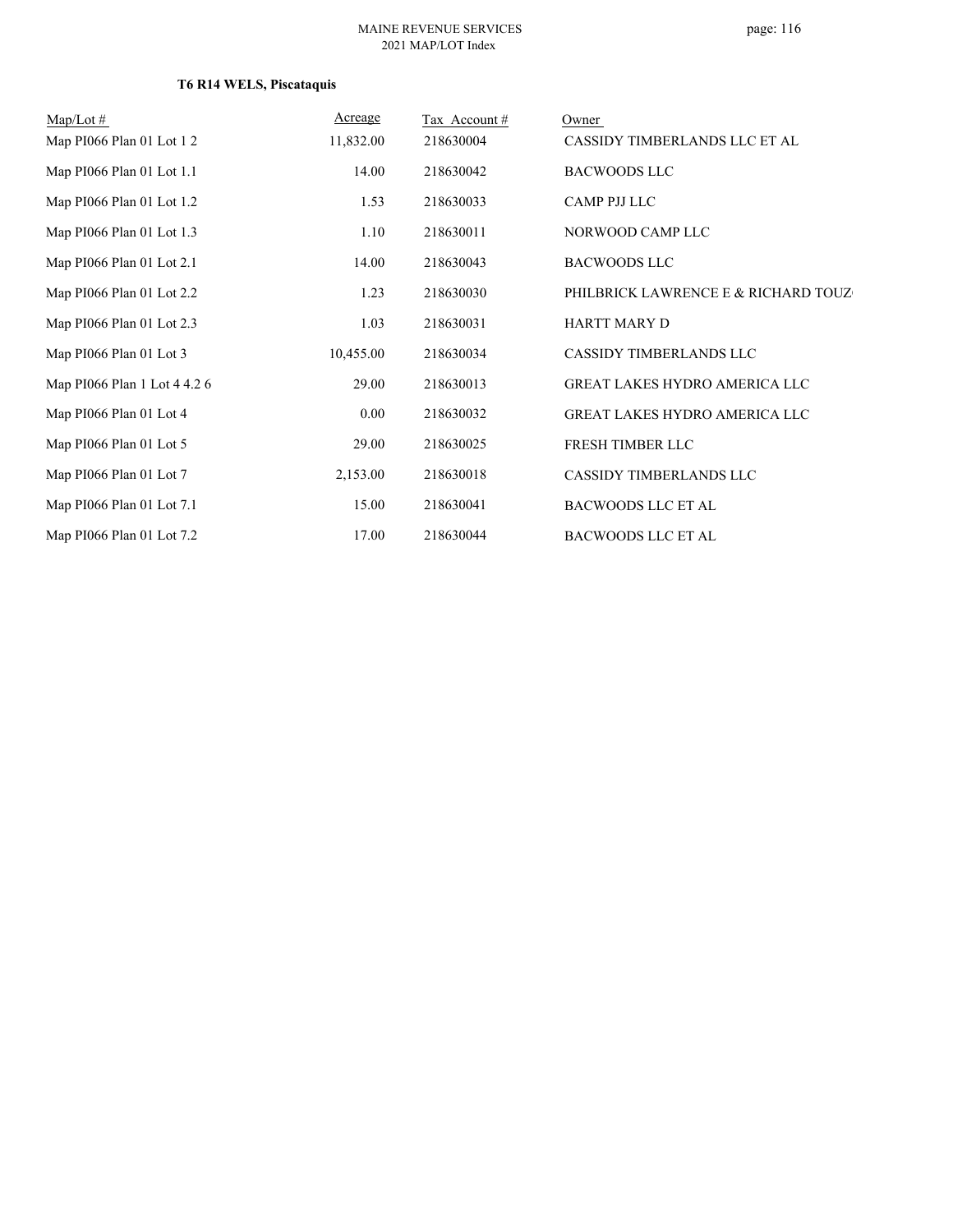# **T7 R14 WELS, Piscataquis**

| $Map/Lot \#$              | Acreage   | Tax Account# | Owner                                |
|---------------------------|-----------|--------------|--------------------------------------|
| Map PI067                 | 0.00      | 218710001P   | <b>COOLEY RAY N &amp; LESLIE G</b>   |
| Map PI067 Plan 01 Lot 1 2 | 22,939.40 | 218710022    | PINGREE ASSOCIATES INC               |
| Map PI067 Plan 01 Lot 1   | 0.00      | 218710034    | <b>COOLEY RAY N &amp; LESLIE G</b>   |
| Map PI067 Plan 01 Lot 1   | 0.00      | 218710036    | <b>REED VERNON D</b>                 |
| Map PI067 Plan 01 Lot 1   | 0.00      | 218710041    | <b>ERNST LIVING TRUST</b>            |
| Map PI067 Plan 01 Lot 1   | 0.00      | 218710043    | MCNULTY JOHN W                       |
| Map PI067 Plan 01 Lot 1   | 0.00      | 218710044    | DAGGETT POND CABIN TRUST             |
| Map PI067 Plan 01 Lot 1   | 0.00      | 218712005    | BRUSCA DONALD & SCOTT HARPER         |
| Map PI067 Plan 01 Lot 1.1 | 14.00     | 218710038    | <b>GREAT LAKES HYDRO AMERICA LLC</b> |
| Map PI067 Plan 01 Lot 1.1 | 14.00     | 218710038    | PINGREE ASSOCIATES INC               |
| Map PI067 Plan 01 Lot 2   | 0.00      | 218710001    | <b>LATER CHARLES F</b>               |
| Map PI067 Plan 01 Lot 2   | 0.00      | 218710030    | DAGGETT POND CABIN TRUST             |
| Map PI067 Plan 01 Lot 3   | 0.00      | 218710033    | <b>MAINE STATE OF</b>                |
| Map PI067 Plan 01 Lot 3   | 1,350.00  | 218712004    | <b>MAINE STATE OF</b>                |
| Map PI067 Plan 01 Lot 4   | 675.00    | 218710037    | <b>MAINE STATE OF</b>                |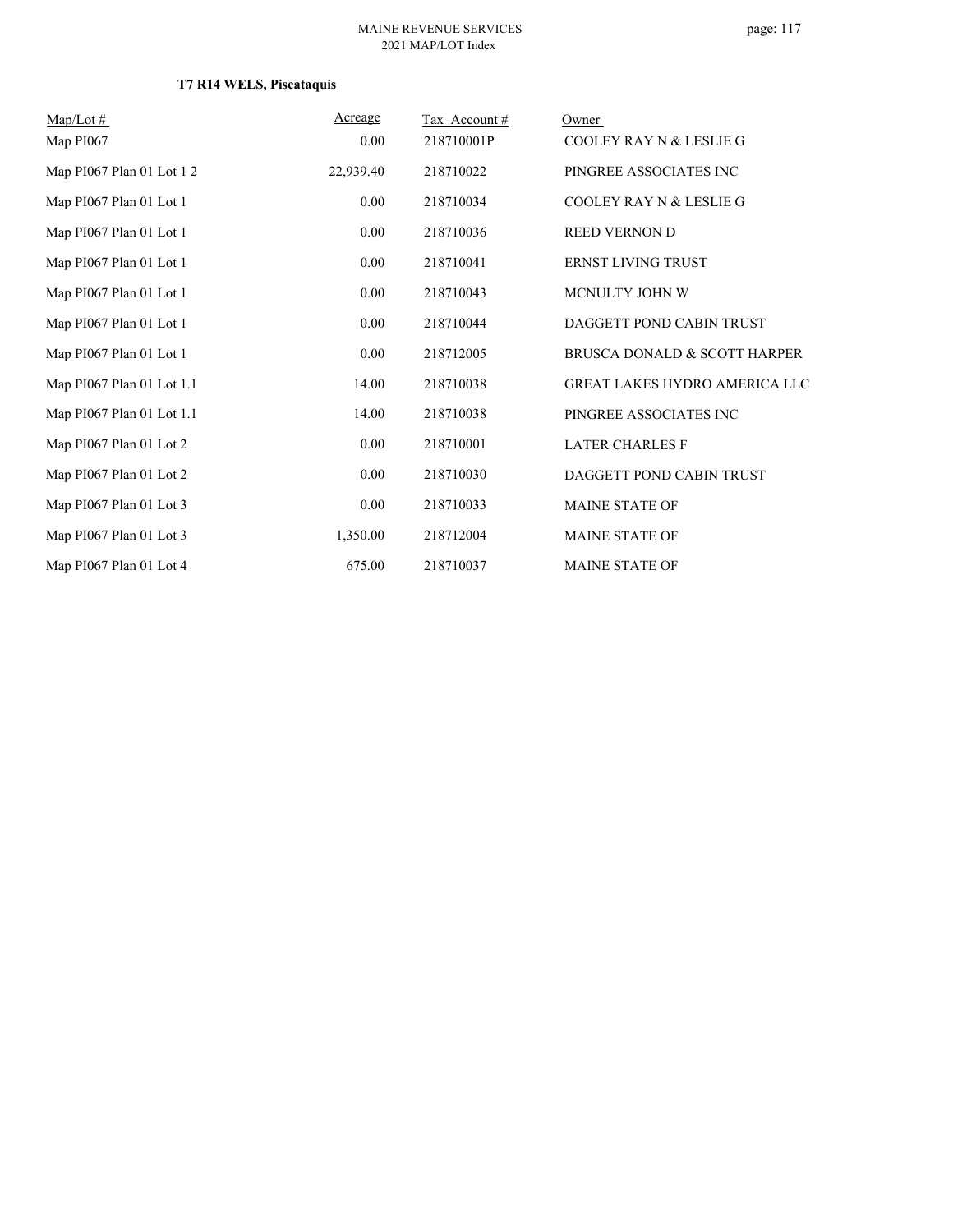# **T8 R14 WELS, Piscataquis**

| $Map/Lot \#$               | Acreage   | Tax Account # | Owner                        |
|----------------------------|-----------|---------------|------------------------------|
| Map PI068 Plan 01 Lot 1    | 17,738.98 | 218760001     | PINGREE ASSOCIATES INC       |
| Map PI068 Plan 01 Lot 1    | 0.00      | 218760015     | JOHNSON'S ALLAGASH LODGE INC |
| Map PI068 Plan 01 Lot 1    | 0.00      | 218760016     | NICHOLS JAMES A              |
| Map PI068 Plan 01 Lot $24$ | 1.583.00  | 218762001     | <b>MAINE STATE OF</b>        |
| Map PI068 Plan 01 Lot 3    | 4.408.00  | 218762002     | <b>MAINE STATE OF</b>        |
| Map PI068 Plan 01 Lot 3    | 0.00      | 218762003     | MAINE STATE OF (IF&W)        |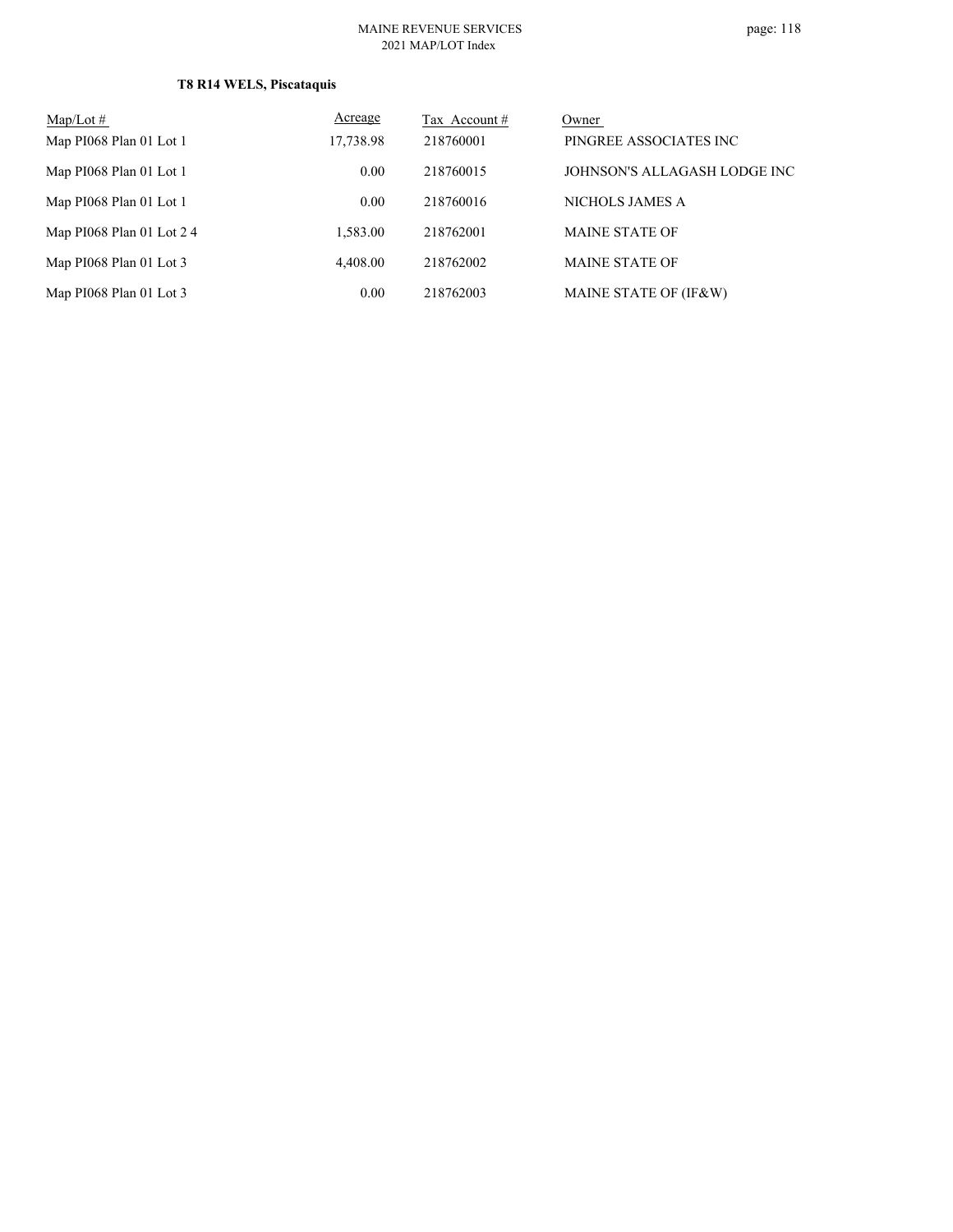### **T9 R14 WELS, Piscataquis**

| $Map/Lot \#$            |  |
|-------------------------|--|
| Map PI069 Plan 01 Lot 1 |  |

Acreage

 $\frac{\text{Tax} \text{ Account #}}{}$  Owner

op PI069 Plan 01 Lot 1 23,859.30 218830001 CLAYTON LAKE WOODLANDS HOLDINGS L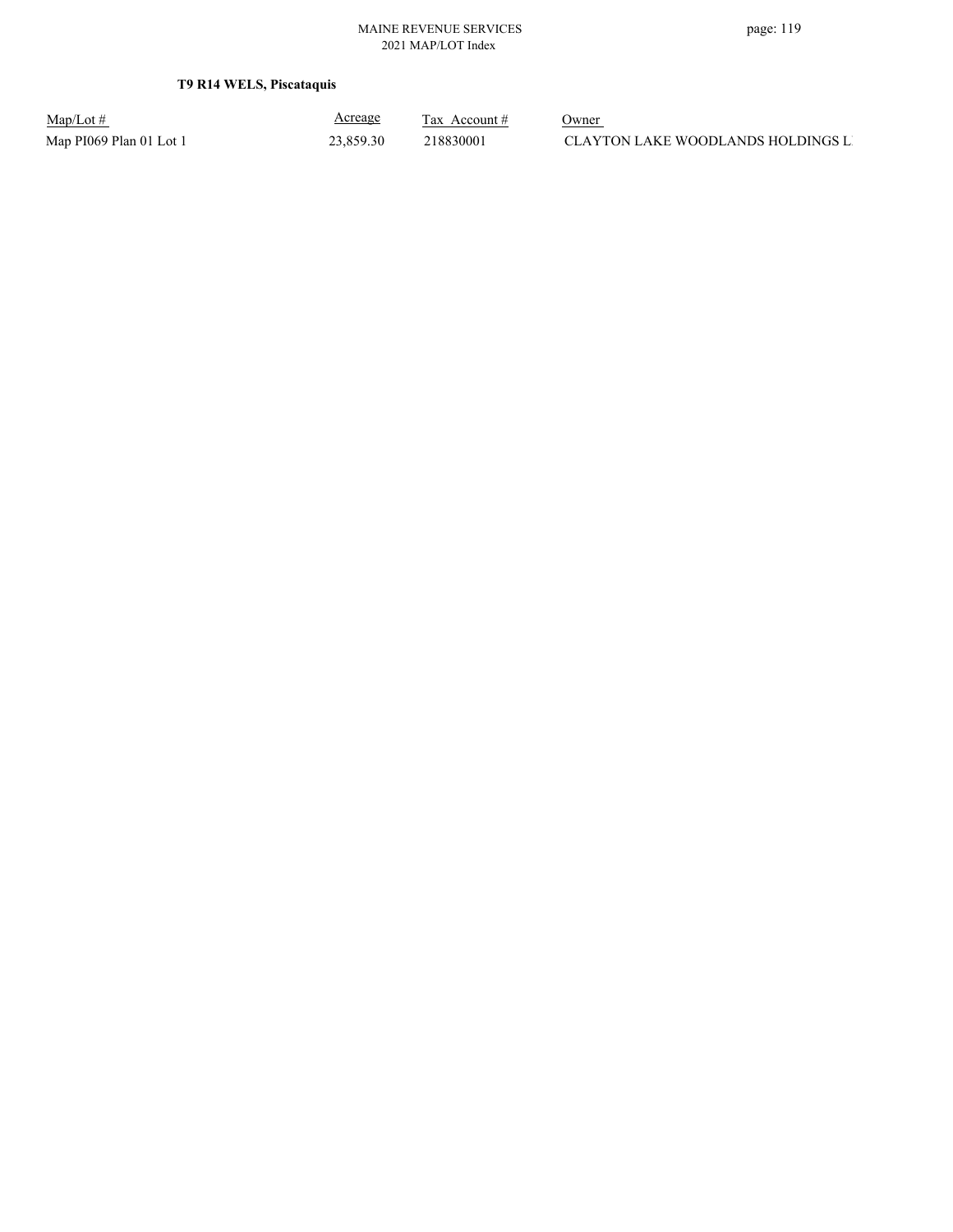### **T10 R14 WELS, Piscataquis**

Map/Lot #  $\frac{\text{Areage}}{\text{2x} + \text{Account}}$  0wner

Acreage

Map PI070 Plan 01 Lot 1 2 23,631.40 218900003 CLAYTON LAKE WOODLANDS HOLDINGS LI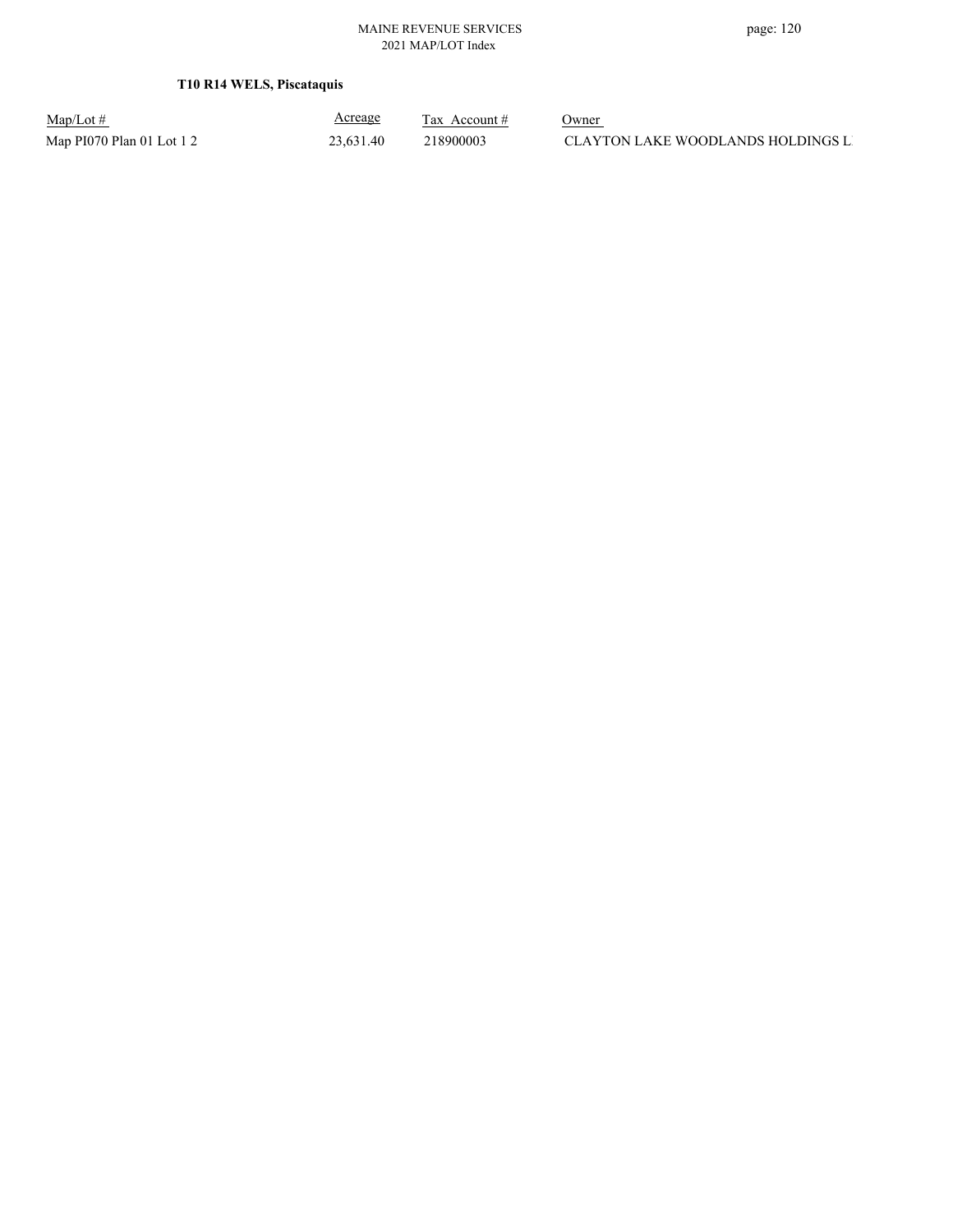### **East Middlesex Canal, Piscataquis**

| $Map/Lot \#$<br>Map PI071 Plan 01 Lot 1.1 1.2 1.21 | Acreage<br>23,447.70 | Tax Account #<br>218080001 | Owner<br><b>EMC HOLDINGS LLC</b> |
|----------------------------------------------------|----------------------|----------------------------|----------------------------------|
| Map PI071 Plan 01 Lot 1.1                          | 0.00                 | 218080001p                 | LCW LAND MANAGEMENT LLC          |
| Map PI071 Plan 01 Lot 1.1                          | 0.00                 | 218080005                  | PCW MAINE LAND MANAGEMENT LLC    |
| Map PI071 Plan 01 Lot 1.1                          | 0.00                 | 218080007                  | <b>EMC HOLDINGS LLC</b>          |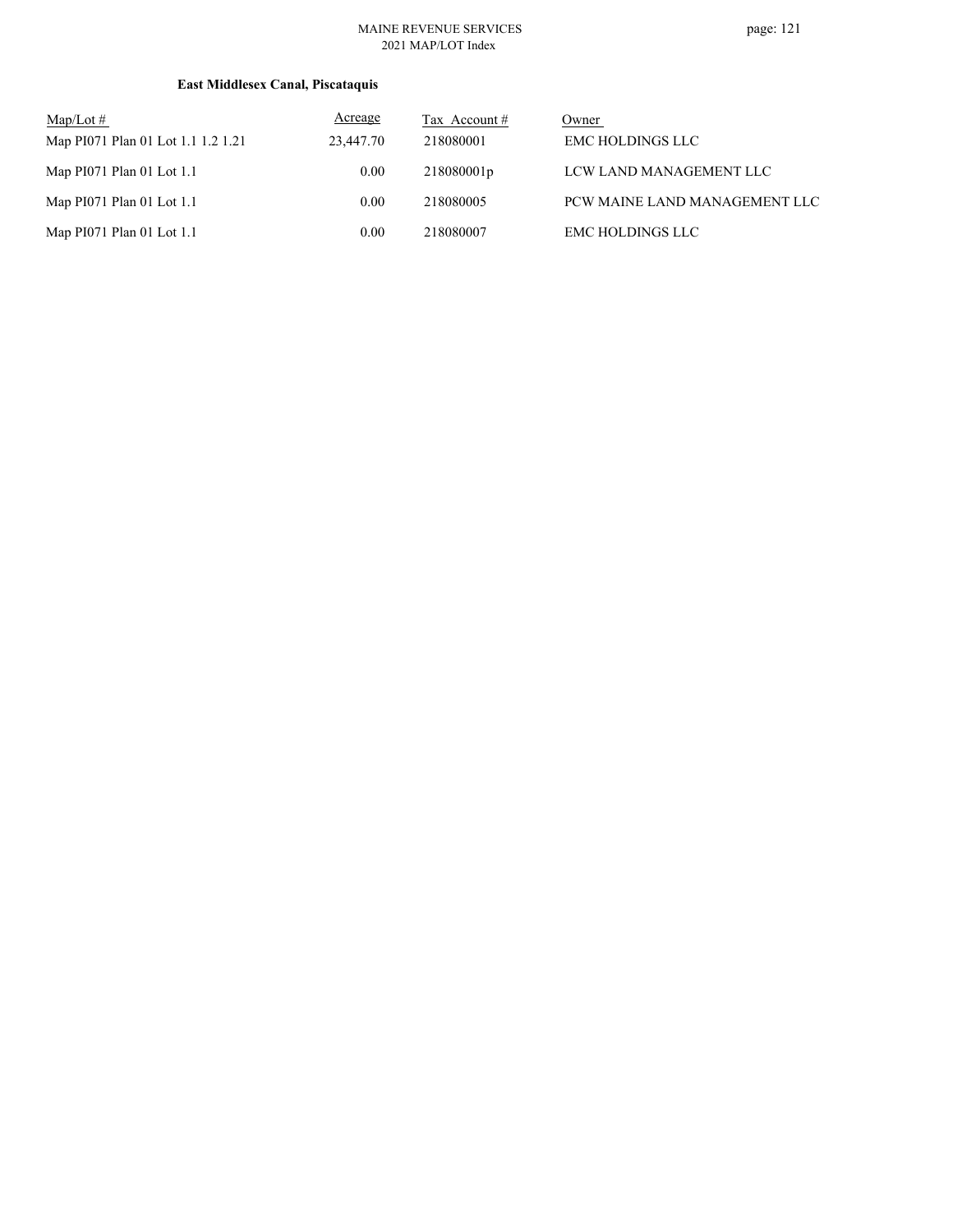### **Days Academy Grant, Piscataquis**

| $Map/Lot$ #<br>Map PI072                               | Acreage<br>0.00 | Tax Account#<br>218060003P | Owner<br>FOLSOM WILLIAM R             |
|--------------------------------------------------------|-----------------|----------------------------|---------------------------------------|
| Map PI072 Plan 01 Lot 1                                | 0.00            | 218060017                  | YOUNG CURTIS ET AL                    |
| Map PI072 Plan 01 Lot 1 3 6 7 8 9 10 11<br>12 13 14 15 | 7,282.14        | 218060024                  | MAINE STATE OF                        |
| Map PI072 Plan 01 Lot 1.1 5                            | 8,522.00        | 218060015                  | WEYERHAEUSER COMPANY                  |
| Map PI072 Plan 01 Lot 1.1 Plan 1 Lot 5.1               | 39.00           | 218060028                  | MAINE STATE OF                        |
| Map PI072 Plan 01 Lot 2                                | 24.63           | 218060001                  | FOLSOM KYLE & FOLSOM FARM LLC         |
| Map PI072 Plan 01 Lot 2.1 2.2 2.3                      | 15.00           | 218060030                  | <b>FOLSOM JAMES</b>                   |
| Map PI072 Plan 01 Lot 2.4                              | 13.00           | 218060031                  | <b>FOLSOM FARM LLC</b>                |
| Map PI072 Plan 01 Lot 2.5                              | 0.48            | 218060036                  | FOLSOM THOMAS & DIANNE                |
| Map PI072 Plan 01 Lot 2.6                              | 1.12            | 218060032                  | FOLSOM THOMAS R & DIANNE T            |
| Map PI072 Plan 01 Lot 2.7                              | 1.08            | 218060033                  | <b>FOLSOM THOMAS R</b>                |
| Map PI072 Plan 01 Lot 2.8                              | 9.14            | 218060034                  | <b>FOLSOM THOMAS R</b>                |
| Map PI072 Plan 01 Lot 2.9                              | 2.18            | 218060035                  | FOLSOM FARM LLC                       |
| Map PI072 Plan 01 Lot 4                                | 3.13            | 218060008                  | THE BEDELL FAMILY REVOCABLE TRUST O   |
| Map PI072 Plan 01 Lot 7                                | $0.00\,$        | 218060006                  | HOLDEN CORNELIUS & PATRICIA           |
| Map PI072 Plan 01 Lot 13 14 15                         | 0.00            | 218060007                  | <b>MIERS STEVE</b>                    |
| Map PI072 Plan 02 Lot 1 2                              | 7.59            | 218060003                  | SCHNECK KATHERINE A TTE               |
| Map PI072 Plan 02 Lot 3.1                              | 12.60           | 218060009                  | JACOB RAGG NOMINEE TRUST              |
| Map PI072 Plan 02 Lot 3.2 3.3 3.4 3.5                  | 3.21            | 218060026                  | KINEO ROAD LLC                        |
| Map PI072 Plan 02 Lot 3.6                              | 0.91            | 218060019                  | MCLEOD HAROLD R & GARY D & SUSAN E F  |
| Map PI072 Plan 02 Lot 3.7                              | 0.86            | 218060018                  | RICHARDSON JAMES W JR ET AL           |
| Map PI072 Plan 02 Lot 3.8 3.9                          | 1.59            | 218060027                  | KINEO ROAD LLC                        |
| Map PI072 Plan 02 Lot 4                                | 1.03            | 218060002                  | <b>BAGLEY DAVID T &amp; SHIRLEY A</b> |
| Map PI072 Plan 02 Lot 4.1                              | 1.03            | 218060020                  | FOSS SHAWN S                          |
| Map PI072 Plan 02 Lot 5                                | 28.40           | 218060005                  | DAVIS BRETT P & BRYCE L TRUSTEE       |
| Map PI072 Plan 02 Lot 5.1                              | 2.25            | 218060021                  | MILLEY RONALD A & ANNA M              |
| Map PI072 Plan 02 Lot 5.3                              | 1.28            | 218060029                  | DAVIS BRETT P & BRYCE L TRUSTEE       |
| Map PI072 Plan 02 Lot 6                                | 15.50           | 218060010                  | NORTH BAY REALTY LLC                  |
| Map PI072 Plan 02 Lot 7                                | 12.65           | 218060011                  | KINEO ROAD LLC                        |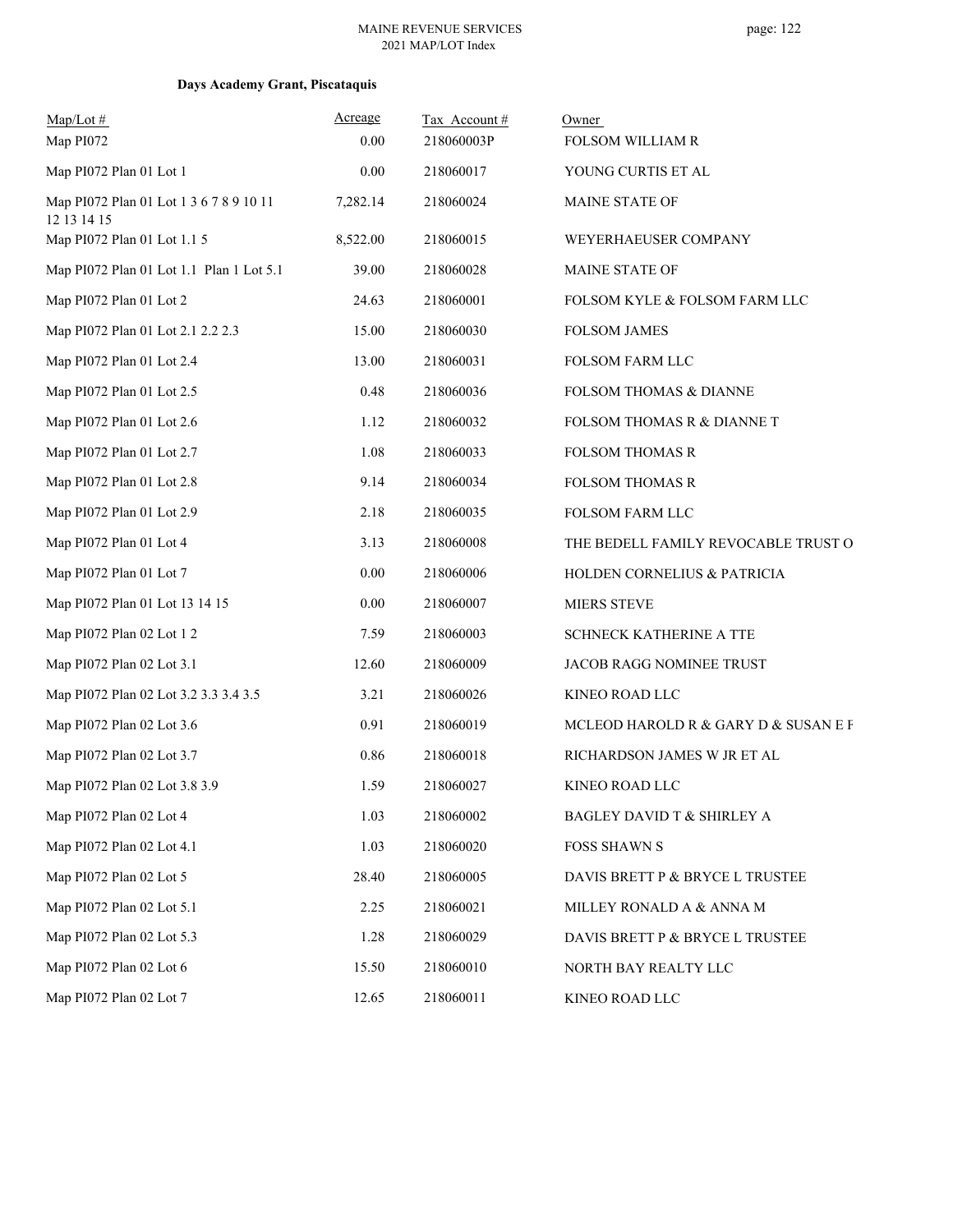| $Map/Lot$ #<br>Map PI073    | Acreage<br>0.00 | Tax Account#<br>218200021P | Owner<br>RAYMOND SHIRLEY A          |
|-----------------------------|-----------------|----------------------------|-------------------------------------|
| Map PI073 Plan 01 Lot 1 2   | 24,609.00       | 218200035                  | FALLEN TIMBER LLC                   |
| Map PI073 Plan 01 Lot 1     | 0.00            | 218200136                  | FALLEN TIMBER LLC                   |
| Map PI073 Plan 01 Lot 1.1   | 90.40           | 218200145                  | MAINE STATE OF                      |
| Map PI073 Plan 01 Lot 1.2   | 0.95            | 218200147                  | CARLSBAD CABIN INC                  |
| Map PI073 Plan 01 Lot 1.3   | 0.94            | 218200081                  | PALMER WILLIAM N                    |
| Map PI073 Plan 01 Lot 1.6   | 0.94            | 218200045                  | <b>LAMB NORTON H JR</b>             |
| Map PI073 Plan 01 Lot 26.1  | 1.40            | 218200143                  | MAINE STATE OF                      |
| Map PI073 Plan 02 Lot 1     | 0.60            | 218200096                  | YANUSH ALGER                        |
| Map PI073 Plan 02 Lot 2     | 0.70            | 218200036                  | CARROLL GREGORY D & LORINDA L       |
| Map PI073 Plan 02 Lot 3     | 0.50            | 218200064                  | <b>BERNIER DWANE</b>                |
| Map PI073 Plan 03 Lot 4     | 0.50            | 218200028                  | GARTLEY CARL G & KAROL M            |
| Map PI073 Plan 03 Lot 5     | 0.50            | 218200085                  | NYITRAY ADAM L & BRITTANY M         |
| Map PI073 Plan 03 Lot 6     | 0.50            | 218200001                  | CHAMBERS COURT INC                  |
| Map PI073 Plan 03 Lot 7     | 0.60            | 218200083                  | PACKARD CHRISTOPHER                 |
| Map PI073 Plan 03 Lot 8     | 0.60            | 218200078                  | COOK RICHARD T & CHERYL B           |
| Map PI073 Plan 03 Lot 9     | 1.10            | 218200025                  | SYMES DAVID A & REBECCA E           |
| Map PI073 Plan 03 Lot 10 11 | 8.70            | 218200027                  | ALLEN GEORGE E JR TRUSTEE           |
| Map PI073 Plan 03 Lot 12    | 1.30            | 218200030                  | GAZZOLA GREGORY M                   |
| Map PI073 Plan 03 Lot 13    | 1.20            | 218200128                  | VARNEY BRAD E JR TRUSTEE            |
| Map PI073 Plan 03 Lot 14    | 1.10            | 218200091                  | AMARANTE DONALD P & JEFFREY C WATSC |
| Map PI073 Plan 03 Lot 15    | 1.63            | 218200088                  | UHLER GARY C & CYNTHIA A            |
| Map PI073 Plan 03 Lot 16    | 1.50            | 218200065                  | WILSON MARTHA A                     |
| Map PI073 Plan 04 Lot 17    | 1.10            | 218200099                  | PERKINS ERIC C & CHAD A             |
| Map PI073 Plan 04 Lot 18    | 2.10            | 218200103                  | WYMAN MARK T & JAMES C MARSTALLER   |
| Map PI073 Plan 04 Lot 19    | 0.90            | 218200107                  | ZACHAU EARLE M & KATHLEEN C         |
| Map PI073 Plan 04 Lot 20    | 1.60            | 218200056                  | ZACHAU EARLE & HEIDI Z DONNELLY     |
| Map PI073 Plan 04 Lot 21    | 1.50            | 218200077                  | HOSMER RICHARD & JOLEEN LEE         |
| Map PI073 Plan 04 Lot 22    | 1.40            | 218200014                  | HIGGINS PHILLIP W JR & KAREN E      |
| Map PI073 Plan 04 Lot 23    | 1.20            | 218200029                  | CHRISTIANSEN BRUCE & DEBRA          |
| Map PI073 Plan 04 Lot 24    | 0.60            | 218200017                  | CHRISTIANSEN BRUCE L & DEBRA        |
| Map PI073 Plan 04 Lot 25    | 1.10            | 218200012                  | POWELL THOMAS K                     |
| Map PI073 Plan 04 Lot 26    | 0.50            | 218200034                  | GOLEMBIESKI LAWRENCE J & NICOLETTA  |
| Map PI073 Plan 04 Lot 27    | 1.10            | 218200068                  | RICKER TAMMY J                      |
| Map PI073 Plan 04 Lot 28    | 0.89            | 218200046                  | LESCHUK SERGE & ANDREA J            |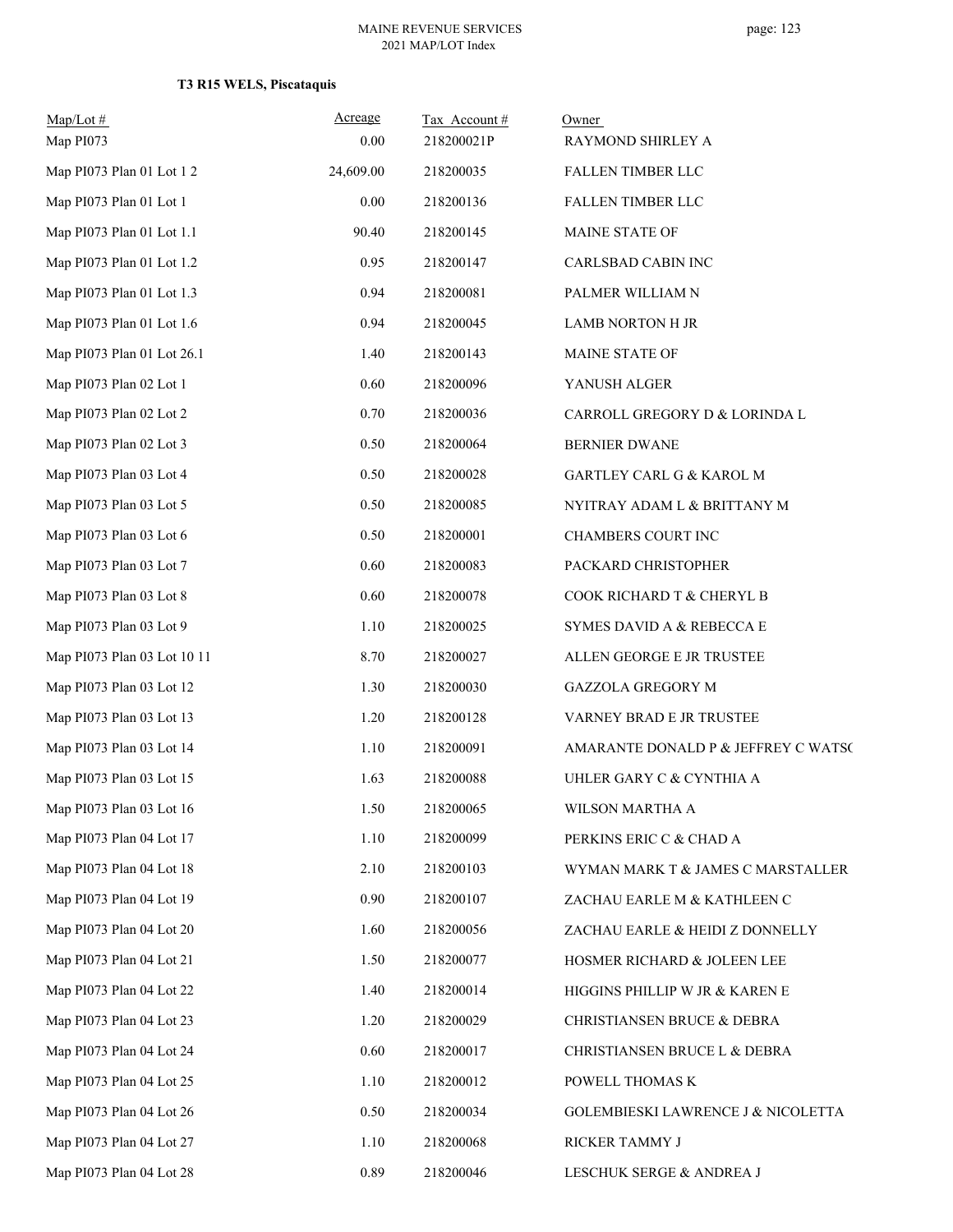# **T3 R15 WELS, Piscataquis**

| Map/Lot#<br>Map PI073 Plan 04 Lot 29 | Acreage<br>0.70 | Tax Account#<br>218200067 | Owner<br>PALLESCHI EVERETT L JR & TRUDY L |
|--------------------------------------|-----------------|---------------------------|-------------------------------------------|
| Map PI073 Plan 04 Lot 30             | 0.90            | 218200018                 | GREENWOOD RONALD ET AL                    |
| Map PI073 Plan 05 Lot 31             | 0.80            | 218200040                 | FIELDS CLAIR M & ANNA L                   |
| Map PI073 Plan 05 Lot 32             | 0.60            | 218200008                 | <b>BROWN PHYLLIS</b>                      |
| Map PI073 Plan 05 Lot 33             | 0.60            | 218200039                 | CAMP NANOOK LLC                           |
| Map PI073 Plan 05 Lot 34             | 0.60            | 218200009                 | BROWN KIMBERLY J                          |
| Map PI073 Plan 05 Lot 35             | 0.50            | 218200053                 | BEAULE JULIE A & KEITH I                  |
| Map PI073 Plan 05 Lot 36             | 0.50            | 218200006                 | CAPOZZA JOSEPH A JR                       |
| Map PI073 Plan 05 Lot 37             | 0.60            | 218200011                 | STERLING PETE C & JOSEPH DUGAS            |
| Map PI073 Plan 05 Lot 38             | 0.60            | 218200102                 | HASEY JOANNE M                            |
| Map PI073 Plan 05 Lot 39             | 0.70            | 218200042                 | JOYCE JOSEPH F & JAMES J                  |
| Map PI073 Plan 05 Lot 40             | 0.70            | 218200084                 | CAYOUETTE MICHAEL & BRENDA                |
| Map PI073 Plan 05 Lot 41             | 0.70            | 218200108                 | NICHOLS RANDALL T & BRIAN S ET AL TRU     |
| Map PI073 Plan 05 Lot 42             | 1.10            | 218200062                 | PINEAU MICHAEL A, RAYMOND G, RONALD       |
| Map PI073 Plan 05 Lot 43             | 0.80            | 218200086                 | THOMAS LARRY K                            |
| Map PI073 Plan 05 Lot 44             | 0.60            | 218200054                 | GAGNON CHARLES P & ALEXANDER D            |
| Map PI073 Plan 05 Lot 44             | 0.60            | 218200054                 | <b>CORMIER JAMES R</b>                    |
| Map PI073 Plan 05 Lot 45             | 0.70            | 218200061                 | PINEAU BRUCE W                            |
| Map PI073 Plan 05 Lot 46             | 0.60            | 218200087                 | NUSOM WILLIAM J                           |
| Map PI073 Plan 05 Lot 47             | 0.70            | 218200051                 | BIRMINGHAM ROBERT J & MONIQUE CULBI       |
| Map PI073 Plan 05 Lot 47.1           | 13.80           | 218200146                 | MAINE STATE OF                            |
| Map PI073 Plan 05 Lot 48             | 0.80            | 218200100                 | ROY KEVIN D & DAN A                       |
| Map PI073 Plan 05 Lot 48.1           | 0.90            | 218200144                 | MAINE STATE OF                            |
| Map PI073 Plan 05 Lot 49             | 0.50            | 218200115                 | BROWN WILLIAM R TRUSTEE                   |
| Map PI073 Plan 06 Lot 50             | 1.10            | 218200023                 | FROST CLIFFORD G & LINDA M                |
| Map PI073 Plan 06 Lot 51             | 1.20            | 218200133                 | MCKENNEY JAMES D & RICHARD M PEABOI       |
| Map PI073 Plan 07 Lot 52             | 1.00            | 218200095                 | WILSON ANDREW G & ROBERT S & AMAND.       |
| Map PI073 Plan 07 Lot 54             | 0.70            | 218200120                 | GOFF FREDERICK G & PATRICIA A             |
| Map PI073 Plan 07 Lot 55             | 0.60            | 218200138                 | RIGGS DAVID T & JANE E                    |
| Map PI073 Plan 07 Lot 56             | 0.60            | 218200048                 | <b>QUIRION JEFFREY S</b>                  |
| Map PI073 Plan 07 Lot 57             | 0.60            | 218200112                 | CLAIR ROSS J & MUAREEN CLAIR D            |
| Map PI073 Plan 07 Lot 58             | 0.70            | 218200019                 | SMITH DUANE & MELODY                      |
| Map PI073 Plan 07 Lot 59             | 0.60            | 218200126                 | WILLIAMS JOHN F & ARDITH                  |
| Map PI073 Plan 07 Lot 60             | 1.30            | 218200073                 | ROGERS F FLETCHER & GRACE B TRUSTEES      |
| Map PI073 Plan 07 Lot 61 62          | 2.30            | 218200140                 | STANTON MICHAEL P & AMY L                 |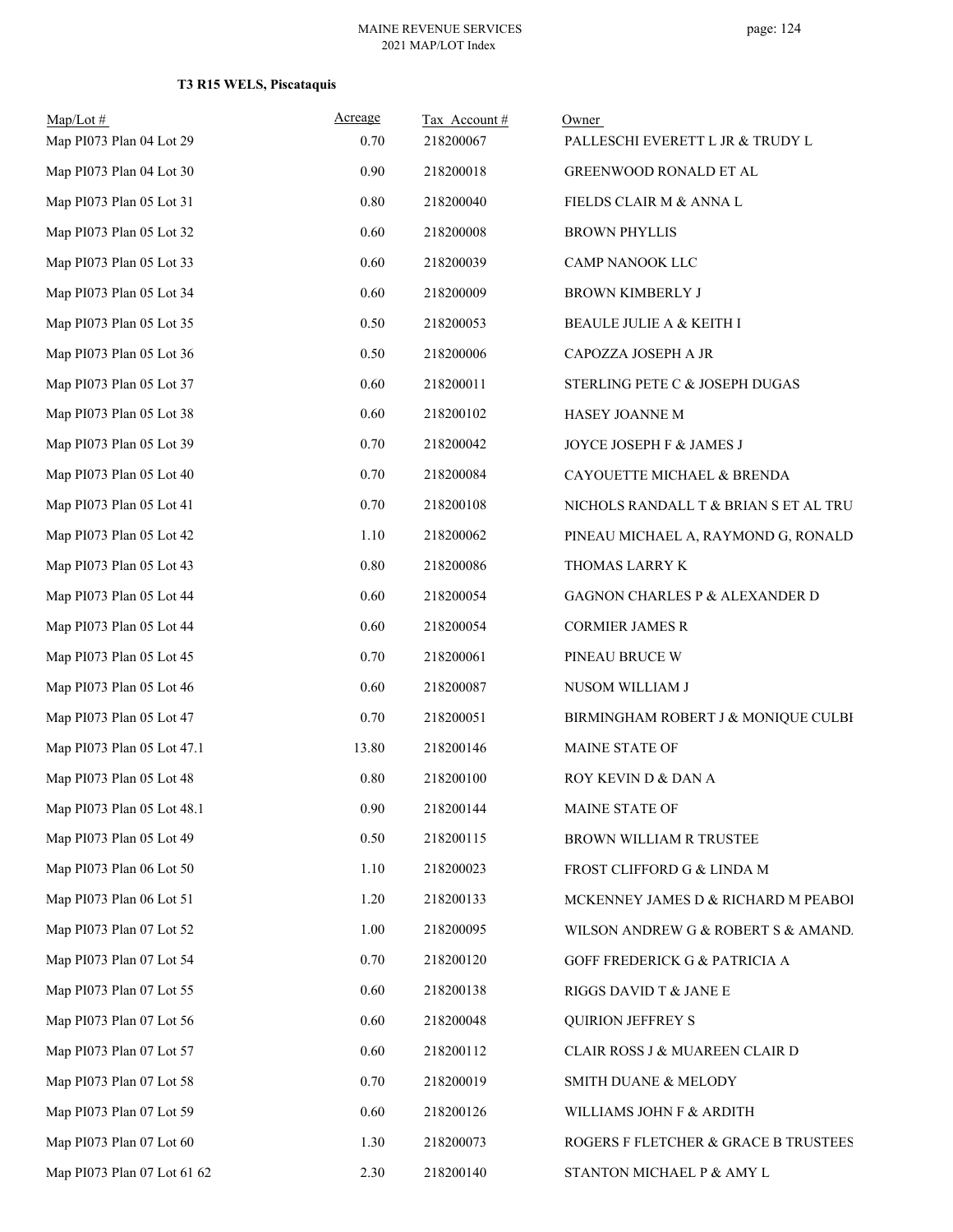# **T3 R15 WELS, Piscataquis**

| Map/Lot#                    | Acreage  | Tax Account# | Owner                                   |
|-----------------------------|----------|--------------|-----------------------------------------|
| Map PI073 Plan 07 Lot 63 64 | 1.00     | 218200070    | POULIN ROBERT J, JARED R, CHAD R & JOD. |
| Map PI073 Plan 07 Lot 65    | 1.30     | 218200137    | <b>BURNS KEVIN P &amp; ROBERTA E</b>    |
| Map PI073 Plan 08 Lot 70    | 0.60     | 218200121    | DUBORD KENNETH R & LAUREL A WERT        |
| Map PI073 Plan 08 Lot 71    | 0.50     | 218200114    | LACHANCE GREGORY M                      |
| Map PI073 Plan 08 Lot 72    | 0.60     | 218200101    | STOREY WANDA M                          |
| Map PI073 Plan 08 Lot 73    | 0.50     | 218200106    | PIPER WAYNE & CATHY                     |
| Map PI073 Plan 08 Lot 74    | 1.30     | 218200134    | LYMAN KENNETH R & SHEILA T              |
| Map PI073 Plan 08 Lot 75    | 0.70     | 218200104    | DAY MARC A                              |
| Map PI073 Plan 08 Lot 76    | 2.00     | 218200131    | JACQUES PAUL & GAGNON CARROLL           |
| Map PI073 Plan 08 Lot 77    | 2.10     | 218200142    | JACQUES REGINALD A & JANICE L &         |
| Map PI073 Plan 08 Lot 78    | 2.90     | 218200148    | THOMPSON STEPHEN F & THOMAS C HACHI     |
| Map PI073 Plan 08 Lot 79    | 1.50     | 218200117    | PALLESCHI EVERETT L JR & RITA HOWARD    |
| Map PI073 Plan 08 Lot 80    | 1.40     | 218200043    | MOULTON SHELDEN & KATHLEEN              |
| Map PI073 Plan 09 Lot 81    | 1.30     | 218200094    | HEATH COLON S & IDA P                   |
| Map PI073 Plan 09 Lot 82    | 0.50     | 218200093    | COLE ROBERT G JR & DIANNA P             |
| Map PI073 Plan 09 Lot 83    | 0.80     | 218200031    | SHEARWATER PROPERTY LLC                 |
| Map PI073 Plan 09 Lot 84    | 1.14     | 218200060    | JEWETT CLAYTON S & JUDITH C             |
| Map PI073 Plan 09 Lot 85    | 0.90     | 218200063    | MURPHY KRISTOPHER T & DEBORA J          |
| Map PI073 Plan 09 Lot 86    | 0.60     | 218200049    | STETSON JOHN & LORI S                   |
| Map PI073 Plan 09 Lot 87    | 0.60     | 218200130    | MCBRIERTY BRUCE D SR & CAROL A          |
| Map PI073 Plan 09 Lot 88    | 1.10     | 218200135    | SYLVESTER ERNEST R & NANCY E            |
| Map PI073 Plan 09 Lot 89    | 1.00     | 218200111    | <b>GUPTILL JASON S &amp; KERRIE S</b>   |
| Map PI073 Plan 09 Lot 90    | 0.70     | 218200132    | <b>GORDON MICHAEL R</b>                 |
| Map PI073 Plan 09 Lot 91    | 0.80     | 218200072    | DOLAN MICHAEL S & CAROL M               |
| Map PI073 Plan 10 Lot 17    | 1.28     | 218200024    | SHAW EBEN H & SUSAN L                   |
| Map PI073 Plan 10 Lot 18    | 1.20     | 218200033    | MORIN DAVID C & THERESA F               |
| Map PI073 Plan 10 Lot 19    | 0.90     | 218200047    | RICKER ANDREW & SAMUEL                  |
| Map PI073 Plan 10 Lot 20    | 0.65     | 218200041    | MCDONOUGH JUDY & KEVIN                  |
| Map PI073 Plan 10 Lot 21    | 0.70     | 218200076    | CARMICHAEL MARTIN H                     |
| Map PI073 Plan 10 Lot 22 23 | 1.58     | 218200055    | SEAVEY MARCIA M & CHARLES E             |
| Map PI073 Plan 10 Lot 24    | 0.60     | 218200004    | PRATT ROBERT J                          |
| Map PI073 Plan 10 Lot 25    | 7.20     | 218200066    | RAYMOND SHIRLEY A                       |
| Map PI073 Plan 11 Lot 1     | 0.70     | 218200129    | CARRYCAMP LLC                           |
| Map PI073 Plan 11 Lot 2     | 0.30     | 218200044    | BELMONT DORIS R ET AL TRUSTEES          |
| Map PI073 Plan 11 Lot 3     | $0.80\,$ | 218200089    | BURNHAM RALPH V & CONSTANCE L           |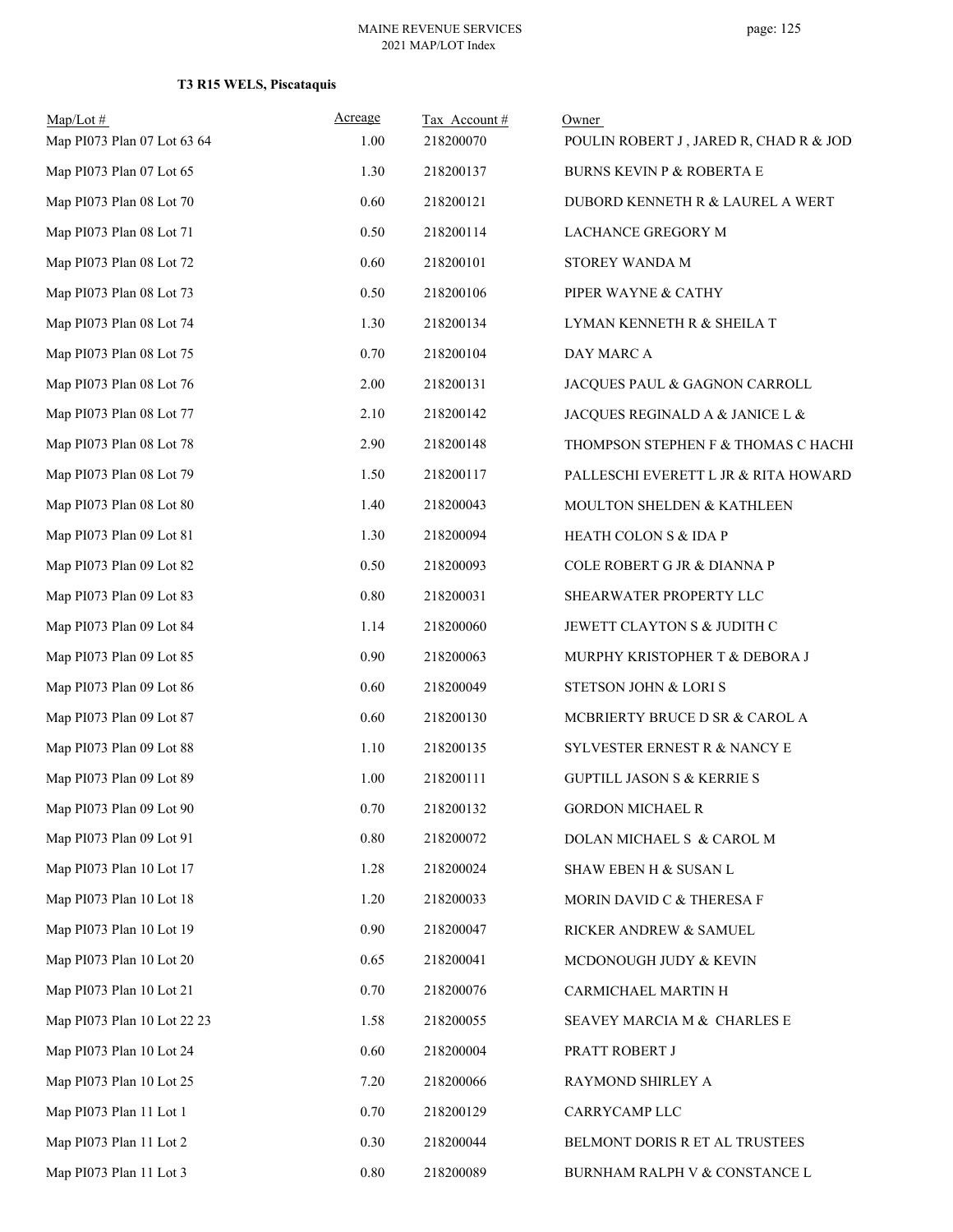# **T3 R15 WELS, Piscataquis**

| $Map/Lot \#$                | Acreage | Tax Account # | Owner                               |
|-----------------------------|---------|---------------|-------------------------------------|
| Map PI073 Plan 11 Lot 4     | 0.90    | 218200003     | HAEFELE THOMAS S, SANDRA STEEL      |
| Map PI073 Plan 11 Lot 5     | 1.10    | 218200016     | <b>RILEY ROBERT M</b>               |
| Map PI073 Plan 11 Lot 6     | 1.00    | 218200020     | REYNOLDS THOMAS P ET AL             |
| Map PI073 Plan 11 Lot 7     | 0.80    | 218200071     | ROBERTS FAMILY RETREAT NEC LLC      |
| Map PI073 Plan 11 Lot 8     | 0.80    | 218200002     | FOSTER STEPHEN G & SUZANNE M        |
| Map PI073 Plan 11 Lot 9     | 1.00    | 218200058     | BOYD LORINDA NEWHALL, NANCY N ROWI  |
| Map PI073 Plan 11 Lot 10    | 0.30    | 218200015     | <b>RUBY LISA</b>                    |
| Map PI073 Plan 11 Lot 11    | 0.58    | 218200005     | ESTES ROBERT M                      |
| Map PI073 Plan 11 Lot 12    | 0.50    | 218200007     | TAYLOR JASON A & LAUREN A           |
| Map PI073 Plan 11 Lot 13 14 | 0.70    | 218200010     | BURT ROBERT E & LINDA CUNNINGHAM    |
| Map PI073 Plan 11 Lot 15    | 1.10    | 218200052     | LOIKO WILLIAM M & BENAMIN & MELYSSA |
| Map PI073 Plan 11 Lot 16    | 1.90    | 218200022     | MCLAIN RICHARD H & SUSAN B          |
| Map PI073 Plan 11 Lot 26    | 0.50    | 218200026     | <b>GALLOWAY JOAN R TRUSTEE</b>      |
| Map PI073 Plan 11 Lot 27    | 0.70    | 218200037     | <b>HATHEWAY HONORIA</b>             |
| Map PI073 Plan 11 Lot 28    | 0.70    | 218200079     | <b>SLATTERY WAYNE TTE</b>           |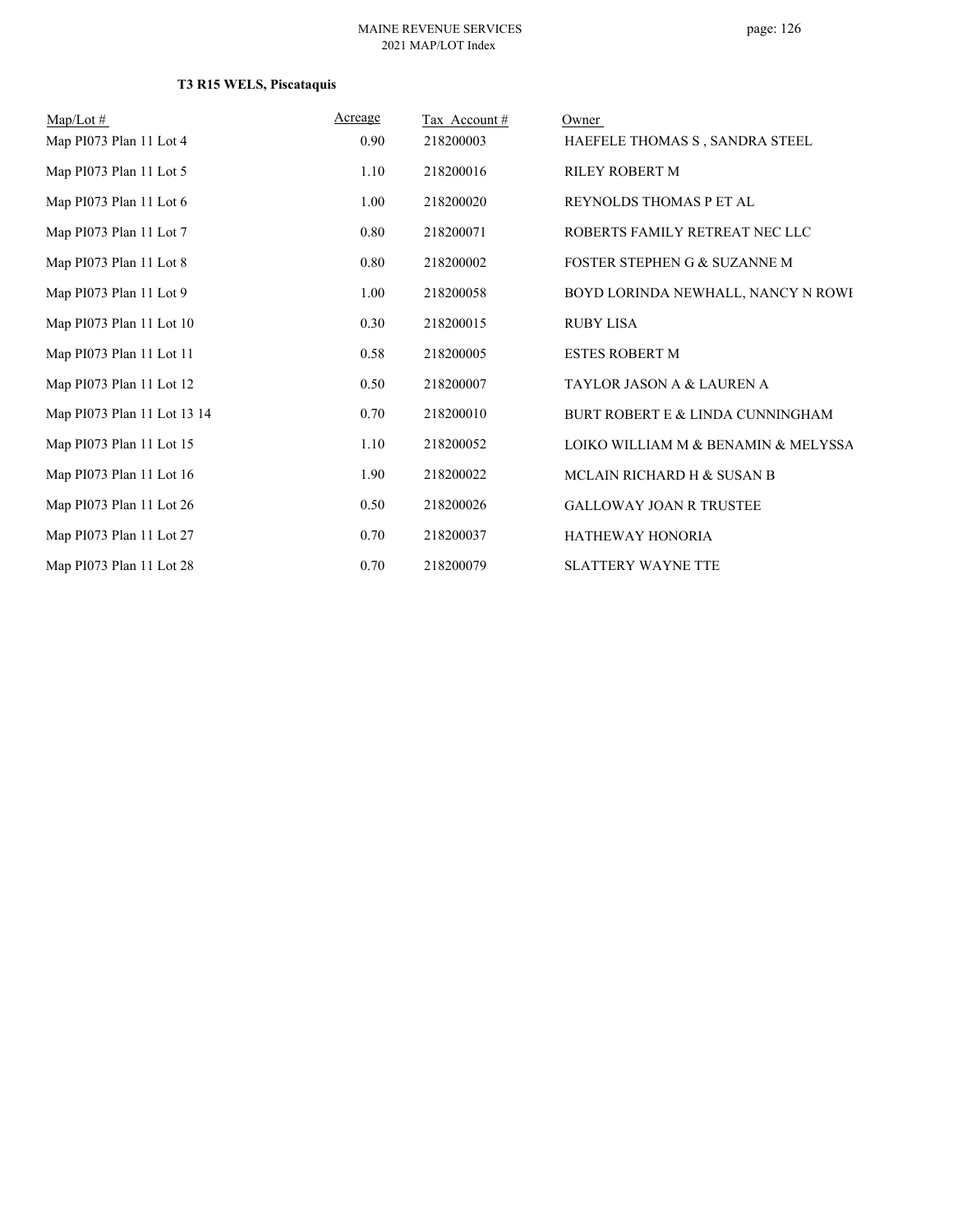# **T4 R15 WELS, Piscataquis**

| $Map/Lot \#$               | Acreage  | Tax Account # | Owner                            |
|----------------------------|----------|---------------|----------------------------------|
| Map PI074                  | 0.00     | 218520002P    | BOULET SPORTING CAMPS INC        |
| Map PI074 Plan 01 Lot 1    | 9.983.17 | 218520027     | <b>FALLEN TIMBER LLC</b>         |
| Map PI074 Plan 01 Lot 1.1  | 9,587.00 | 218520028     | CASSIDY TIMBERLANDS LLC          |
| Map PI074 Plan 01 Lot 1.11 | 13.00    | 218520031     | BACWOODS LLC                     |
| Map PI074 Plan 01 Lot 1.2  | 2.971.00 | 218520029     | MCCRILLIS TIMBERLAND LLC ET AL   |
| Map PI074 Plan 01 Lot 1.2  | 0.00     | 218520030     | <b>ROBBINS ALLEN L</b>           |
| Map PI074 Plan 01 Lot 1.3  | 12.71    | 218520025     | <b>BOULET SPORTING CAMPS INC</b> |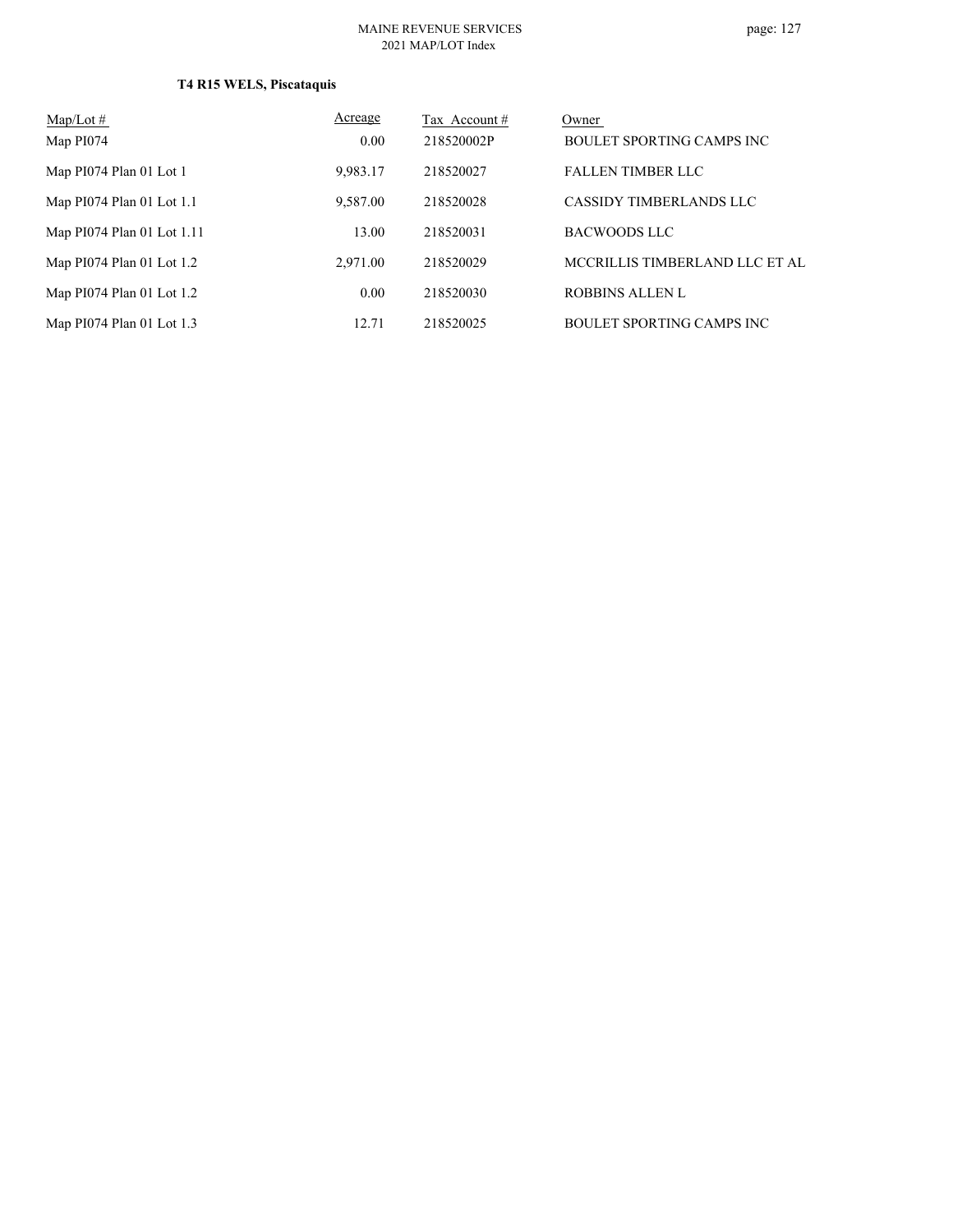# **T5 R15 WELS, Piscataquis**

| $Map/Lot \#$               | Acreage   | Tax Account # | Owner                    |
|----------------------------|-----------|---------------|--------------------------|
| Map $PI075$ Plan 01 Lot 12 | 17,054.90 | 218580002     | FRESH TIMBER LLC         |
| Map PI075 Plan 01 Lot 1.1  | 2.50      | 218580022     | <b>SCOTT BROOK LLC</b>   |
| Map PI075 Plan 01 Lot 3 4  | 5.713.00  | 218580003     | PINGREE ASSOCIATES INC   |
| Map $PI075$ Plan 01 Lot 3  | 0.00      | 218580019     | <b>VALLEE RODOLPHE J</b> |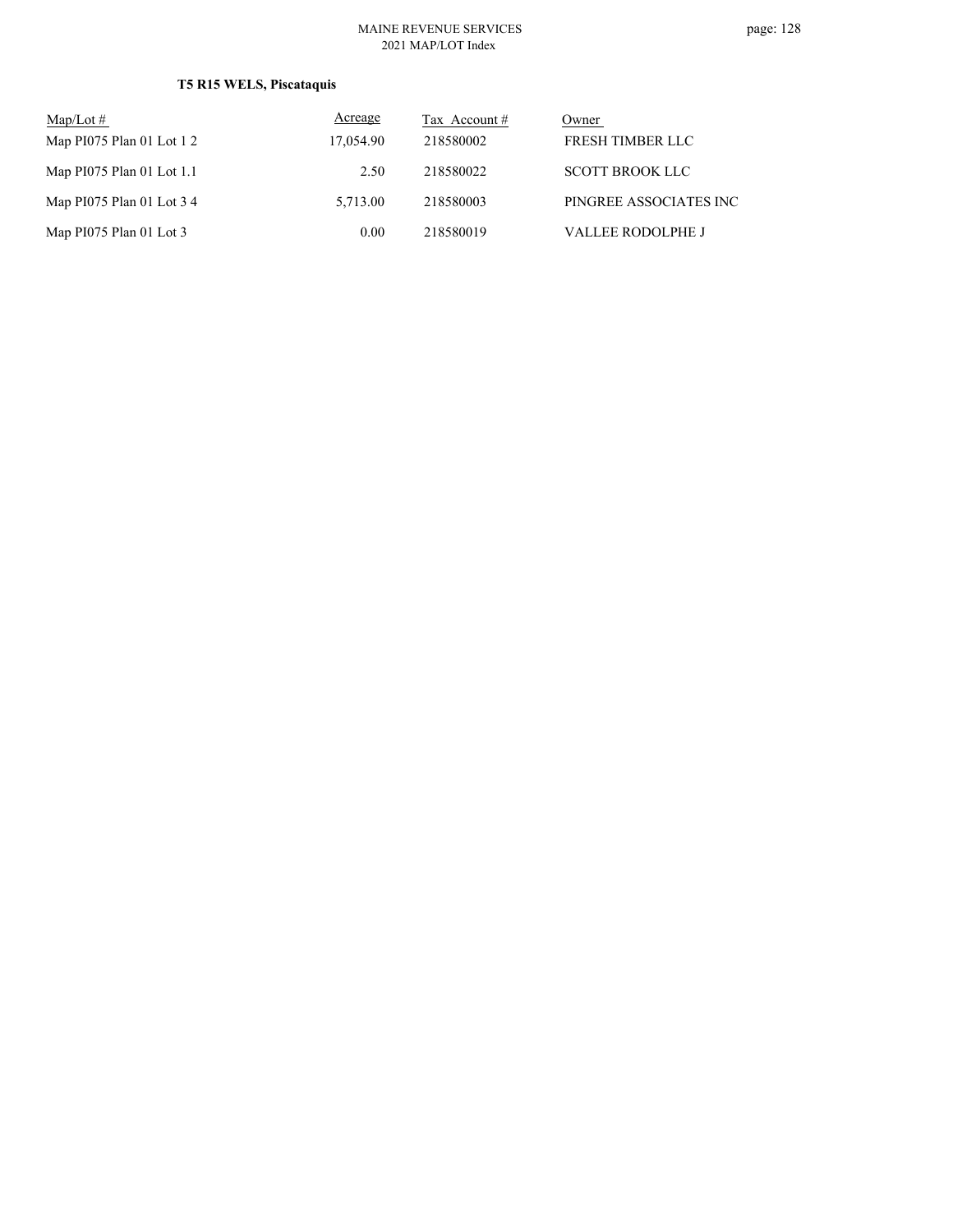# **T6 R15 WELS, Piscataquis**

| $Map/Lot \#$              | Acreage   | Tax Account # | Owner                                |
|---------------------------|-----------|---------------|--------------------------------------|
| Map PI076 Plan 01 Lot 1   | 11,198.20 | 218640001     | <b>FRESH TIMBER LLC</b>              |
| Map PI076 Plan 01 Lot 1   | 0.00      | 218640014     | <b>GREAT LAKES HYDRO AMERICA LLC</b> |
| Map PI076 Plan 1 Lot 1.1  | 1,846.70  | 218640019     | <b>GREAT LAKES HYDRO AMERICA LLC</b> |
| Map PI076 Plan 01 Lot 1.3 | 2.00      | 218640020     | ANGOTTI ADA & RODNEY                 |
| Map PI076 Plan 01 Lot 1.4 | 3.34      | 218640009     | WILDMAN THOMAS A JR & CAROLYN S      |
| Map PI076 Plan 01 Lot 2   | 11,807.96 | 218640002     | PINGREE ASSOCIATES INC               |
| Map PI076 Plan 01 Lot 2   | 0.00      | 218640012     | PERRY MICHAEL & CHRIS WOLFE          |
| Map PI076 Plan 01 Lot 2   | 0.00      | 218640013     | MCKENNEY DENNIS & JACOB              |
| Map PI076 Plan 01 Lot 2   | 0.00      | 218640015     | HUNT RONALD L & KENNETH E RICHARDSC  |
| Map PI076 Plan 01 Lot 2   | 0.00      | 218640016     | LOUGEE MARTHA & ONIE D               |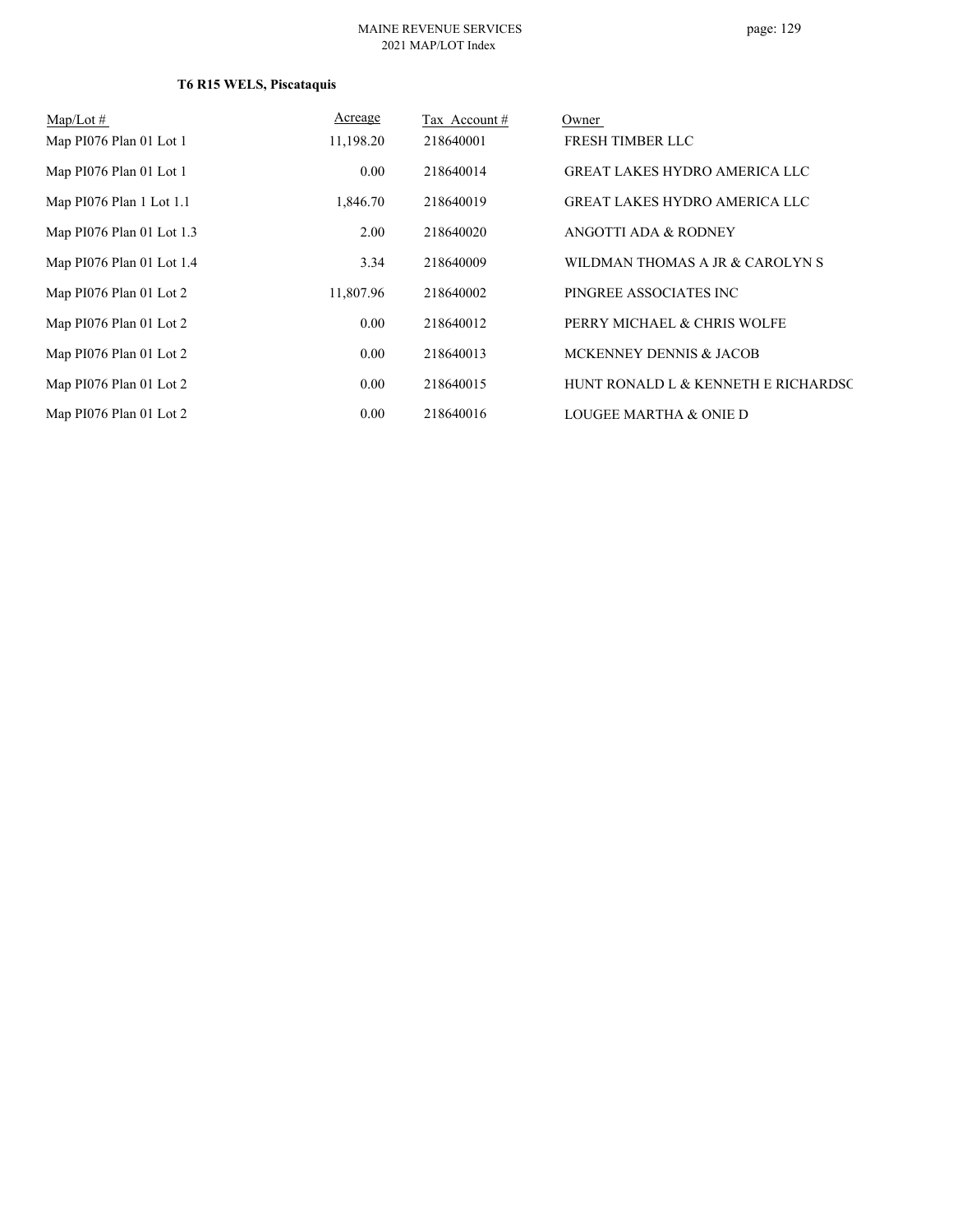# **T7 R15 WELS, Piscataquis**

| $Map/Lot$ #                         | Acreage   | Tax Account# | Owner                                     |
|-------------------------------------|-----------|--------------|-------------------------------------------|
| Map PI077 Plan 01 Lot 1 2.11 3      | 13,859.50 | 218720001    | FRESH TIMBER LLC                          |
| Map PI077 Plan 1 Lot 1.1            | 1,686.00  | 218722006    | <b>GREAT LAKES HYDRO AMERICA LLC</b>      |
| Map PI077 Plan 01 Lot 1.2           | 3.35      | 218722007    | PRAY PETER L & ANN MARIE & JEFFREY        |
| Map PI077 Plan 01 Lot 2             | 0.00      | 218720004    | <b>CHARLAND GERALD &amp; DAVID LAURIE</b> |
| Map PI077 Plan 01 Lot 2 2.1 2.2 2.3 | 10,460.34 | 218720028    | PINGREE ASSOCIATES INC                    |
| Map PI077 Plan 01 Lot 2.2           | 0.00      | 218720003    | LAGASSE ALBERT & THERESA MIRANDA          |
| Map PI077 Plan 01 Lot 2.2           | 0.00      | 218720015    | KIMBALL CURTIS E ET AL                    |
| Map PI077 Plan 01 Lot 2.2           | 0.00      | 218720022    | CAUCOMGOMOC FISHING CLUB                  |
| Map PI077 Plan 01 Lot 2.2           | 0.00      | 218720024    | <b>GARSIDE WILLIAM III &amp; LORI-ANN</b> |
| Map PI077 Plan 01 Lot 2.2           | 0.00      | 218720025    | SEVEN ISLANDS LAND CO                     |
| Map PI077 Plan 01 Lot 2.2           | 0.00      | 218720026    | WELCH TIMOTHY B                           |
| Map PI077 Plan 01 Lot 2.2           | 0.00      | 218720027    | NORTH MAINE WOOD ASSOC                    |
| Map PI077 Plan 01 Lot 2.2           | 0.00      | 218720033    | CORRIGAN MICHAEL J & J PAUL CARRIER       |
| Map PI077 Plan 01 Lot 2.2           | 0.00      | 218720034    | <b>CUSSON WALTER</b>                      |
| Map PI077 Plan 01 Lot 2.2           | 0.00      | 218720035    | PHINNEY ROSAMOND                          |
| Map PI077 Plan 01 Lot 2.2           | 0.00      | 218720036    | <b>CUSSON RICHARD &amp; PAUL PRAY</b>     |
| Map PI077 Plan 01 Lot 2.2           | 0.00      | 218720037    | LAKIN ALAN R SR                           |
| Map PI077 Plan 01 Lot 2.2           | 0.00      | 218720038    | WARD ERIC P & JENNY L TRUSTEES            |
| Map PI077 Plan 01 Lot 2.2           | 0.00      | 218720039    | <b>KEACH GREG</b>                         |
| Map PI077 Plan 01 Lot 2.2           | 0.00      | 218720041    | <b>CUSSON CHARLES &amp; SUSAN</b>         |
| Map PI077 Plan 01 Lot 2.2           | 0.00      | 218720043    | <b>RECKARDS TOBY</b>                      |
| Map PI077 Plan 01 Lot 2.2           | 0.00      | 218720044    | <b>TAYLOR TERRIE</b>                      |
| Map PI077 Plan 01 Lot 2.2           | 0.00      | 218720045    | BECKWITH BRUCE PAUL & JAMES               |
| Map PI077 Plan 01 Lot 2.2           | 0.00      | 218720046    | DANIELL SCOTT & BRIAN LEVESQUE            |
| Map PI077 Plan 01 Lot 2.2           | 0.00      | 218722003    | MAINE STATE OF (IF&W)                     |
| Map PI077 Plan 01 Lot 2.2           | 0.00      | 218722005    | <b>MAINE STATE OF</b>                     |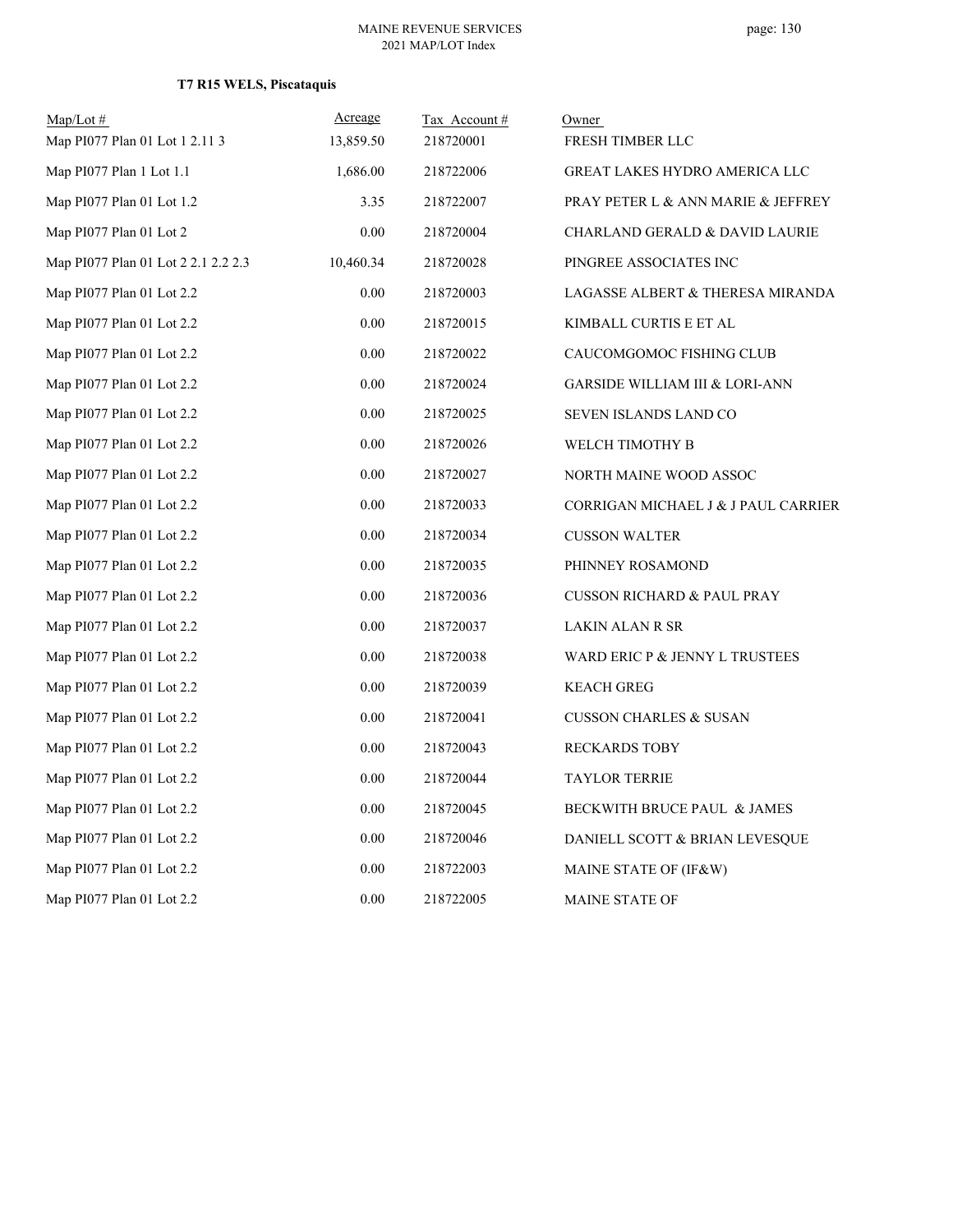# **T8 R15 WELS, Piscataquis**

| $\text{Map/Lot} \#$       | Acreage           | Tax Account $#$ | Owner                                     |
|---------------------------|-------------------|-----------------|-------------------------------------------|
| Map PI078 Plan 01 Lot 1   | 20,528.10         | 218770001       | <b>CLAYTON LAKE WOODLANDS HOLDINGS LI</b> |
| Map PI078 Plan 01 Lot 1   | 0.00              | 218770003       | CHILD EDWIN                               |
| Map PI078 Plan 01 Lot 1   | 0.00 <sub>1</sub> | 218770004       | <b>VERMETTE NORMAN</b>                    |
| Map PI078 Plan 01 Lot 1.1 | 3.650.00          | 218770005       | THE NATURE CONSERVANCY                    |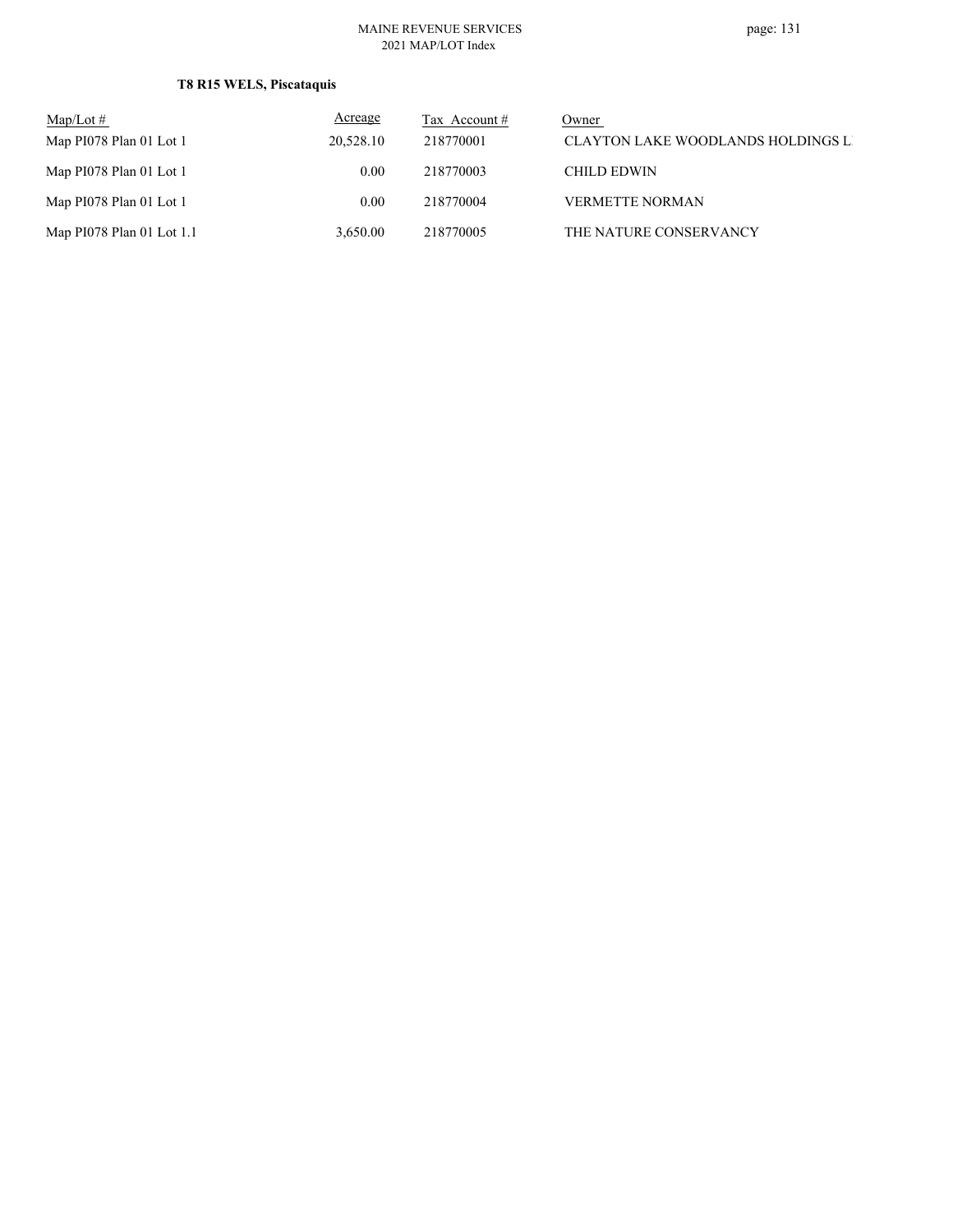# **T9 R15 WELS, Piscataquis**

| $\text{Map/Lot}\,\#$      | <u>Acreage</u> | Tax Account # | Owner                              |
|---------------------------|----------------|---------------|------------------------------------|
| Map PI079 Plan 01 Lot 1   | 23.348.42      | 218840001     | CLAYTON LAKE WOODLANDS HOLDINGS LI |
| Map PI079 Plan 01 Lot 1.1 | 934.00         | 218840002     | THE NATURE CONSERVANCY             |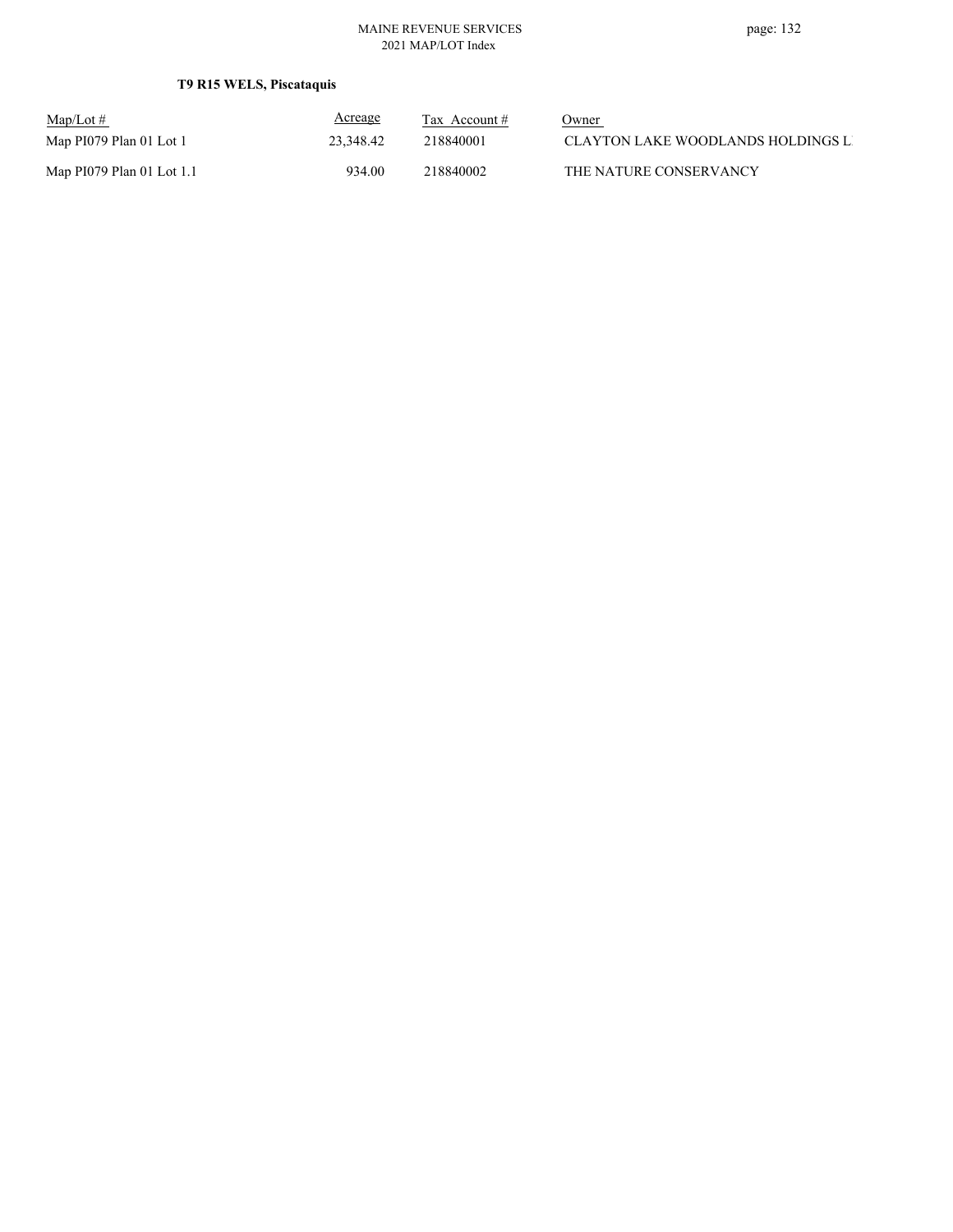# **T10 R15 WELS, Piscataquis**

| $Map/Lot \#$              | Acreage   | Tax Account# | Owner                              |
|---------------------------|-----------|--------------|------------------------------------|
| Map PI080                 | $0.00\,$  | 218910007P   | ROSS LAKE CAMPS INC                |
| Map PI080 Plan 01 Lot 1   | $0.00\,$  | 218910002    | FLANAGAN DAVID C                   |
| Map PI080 Plan 01 Lot 1   | $0.00\,$  | 218910003    | ROSS LAKE CAMPS INC                |
| Map PI080 Plan 01 Lot 1   | 0.00      | 218910004    | <b>JALBERT JOHN E</b>              |
| Map PI080 Plan 01 Lot 1   | $0.00\,$  | 218910005    | COMFORT KENNETH & KIM SCHISSLER    |
| Map PI080 Plan 01 Lot 1   | $0.00\,$  | 218910028    | <b>SWEENEY BROOK SPORTING CLUB</b> |
| Map PI080 Plan 01 Lot 1   | 23,274.02 | 218910030    | PINGREE ASSOCIATES INC             |
| Map PI080 Plan 01 Lot 1   | $0.00\,$  | 218910037    | CASTONGUAY JOHNNY & ADAM           |
| Map PI080 Plan 01 Lot 1   | $0.00\,$  | 218910038    | <b>MULKERN EXCAVATING</b>          |
| Map PI080 Plan 01 Lot 1   | $0.00\,$  | 218910040    | <b>ALBERT MARY</b>                 |
| Map PI080 Plan 01 Lot 1   | 0.00      | 218910041    | <b>UMPHREY PETER</b>               |
| Map PI080 Plan 01 Lot 1.1 | 16.40     | 218910001    | <b>FLANAGAN DAVID C</b>            |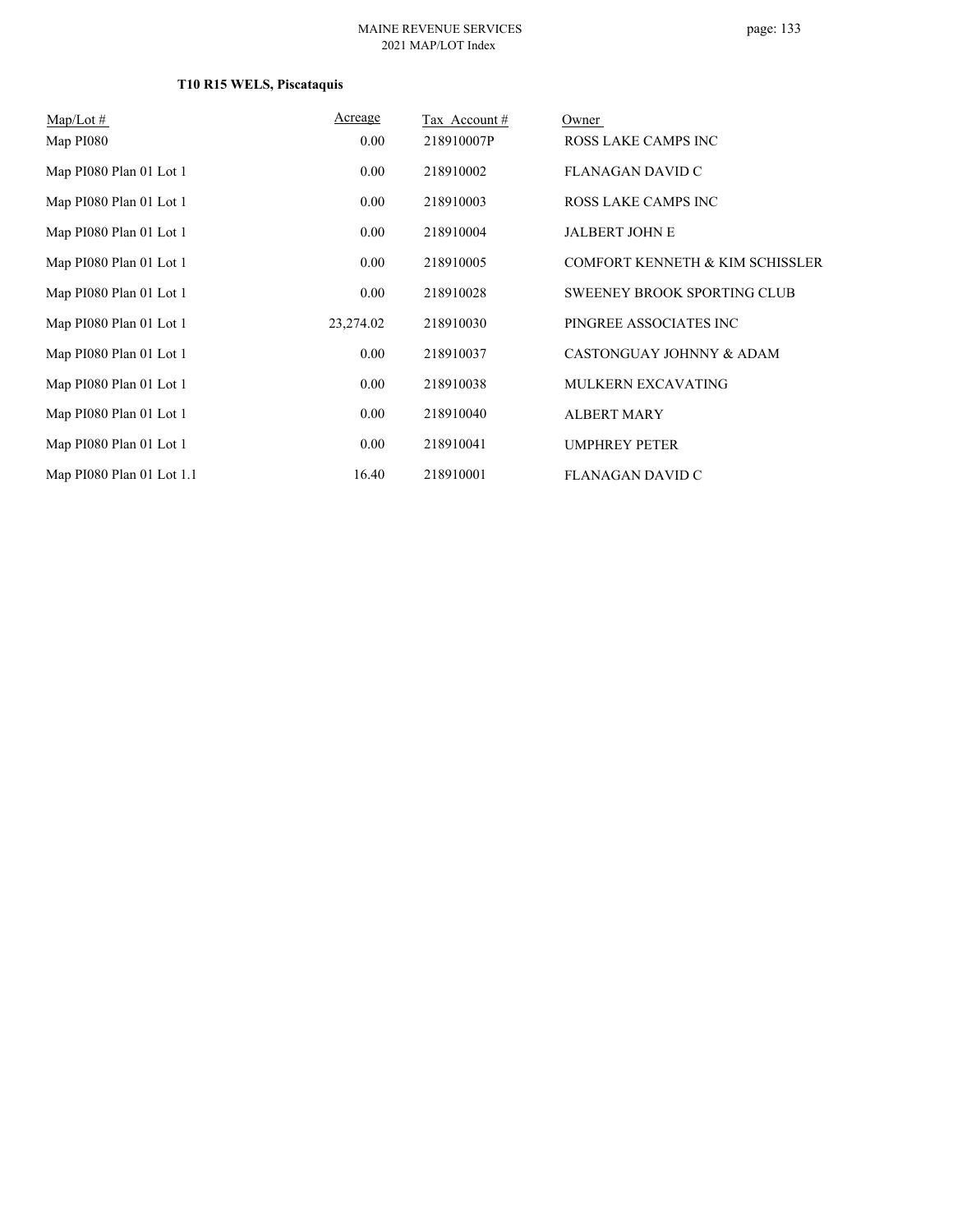# **T7 R9 NWP, Piscataquis**

| $Map/Lot \#$              | Acreage   | Tax Account# | Owner                              |
|---------------------------|-----------|--------------|------------------------------------|
| Map PI081 Plan 01 Lot 1   | 0.00      | 218650001    | <b>ALLGROVE W BRUCE</b>            |
| Map PI081 Plan 01 Lot 1   | 0.00      | 218650002    | <b>EMMONS BEN</b>                  |
| Map PI081 Plan 01 Lot 1   | 0.00      | 218650003    | <b>DAVIDSON THOMAS A</b>           |
| Map PI081 Plan 01 Lot 1   | 0.00      | 218650005    | HARRIMAN RICHARD                   |
| Map PI081 Plan 01 Lot 1   | 0.00      | 218650006    | AMC MAINE WOODS INITIATIVE LLC     |
| Map PI081 Plan 01 Lot 1 4 | 18,814.83 | 218650011    | AMC MAINE WOODS INITIATIVE LLC     |
| Map PI081 Plan 01 Lot 1   | 0.00      | 218650017    | <b>BECKER RICHARD</b>              |
| Map PI081 Plan 01 Lot 1   | 0.00      | 218650019    | <b>SCHU WILLIAM SR</b>             |
| Map PI081 Plan 01 Lot 1   | 0.00      | 218650020    | AMC MAINE WOODS INITIATIVE LLC     |
| Map PI081 Plan 01 Lot 1   | 0.00      | 218650021    | AMC MAINE WOODS INITIATIVE LLC     |
| Map PI081 Plan 01 Lot 1   | 0.00      | 218650023    | DAM POND PARTNERS                  |
| Map PI081 Plan 01 Lot 1   | 0.00      | 218650024    | <b>EWING MATTHEW R</b>             |
| Map PI081 Plan 01 Lot 1 4 | 0.00      | 218650025    | NORTH MAINE WOOD ASSOC             |
| Map PI081 Plan 01 Lot 1.1 | 15.90     | 218650026    | <b>SAVAGE MARK</b>                 |
| Map PI081 Plan 01 Lot 1.2 | 12.30     | 218650007    | RIEMERSMA RICHARD R & WAYNE A BOSC |
| Map PI081 Plan 01 Lot 2   | 86.70     | 218650009    | <b>NOISY BROOK LLC</b>             |
| Map PI081 Plan 01 Lot 3   | 487.00    | 218650015    | ELLIOTSVILLE PLANTATION INC        |
| Map PI081 Plan 01 Lot 4.1 | 2.10      | 218650004    | DRAPER FAMILY IRREVOCABLE TRUST    |
| Map PI081 Plan 01 Lot 5   | 1,534.31  | 218650018    | UNITED STATES OF AMERICA           |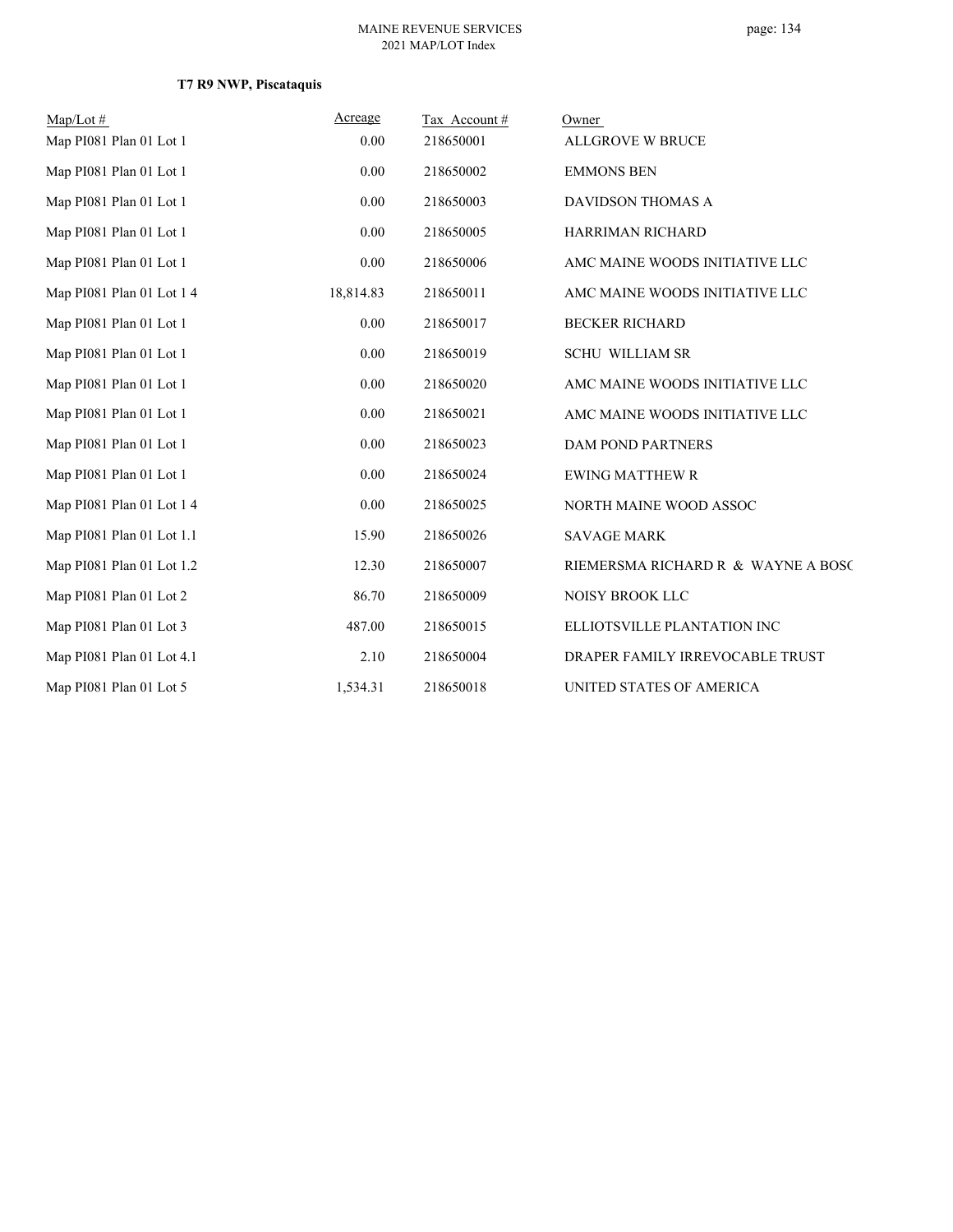| Orneville, Piscataquis |  |
|------------------------|--|
|------------------------|--|

| $Map/Lot \#$<br>Map PI082                                                                                                                                                                                               | Acreage<br>0.00    | Tax Account #<br>218210015 | Owner<br><b>EMERA MAINE</b>                       |
|-------------------------------------------------------------------------------------------------------------------------------------------------------------------------------------------------------------------------|--------------------|----------------------------|---------------------------------------------------|
| Map PI082                                                                                                                                                                                                               | 0.00               | 218210045P                 | RUSSELL CARROLL                                   |
| Map PI082                                                                                                                                                                                                               | 0.00               | 218210050P                 | SPECTRUM NORTHEAST LLC                            |
| Map PI082 Plan 01 Lot 1                                                                                                                                                                                                 | 275.30             | 218210343                  | NORTHEAST WILDERNESS TRUST CORPORA                |
| Map PI082 Plan 01 Lot 2 19 21 29 30 31<br>41 42.1 52 58 64 65 67 68 75 77 78 79.1<br>81 Plan 02 Lot 12 21.1 41 42.2 43 44 45<br>47 50 56 57 Plan 06 Lot 50.2 51.2 52.2<br>69.2 76 77 80 83.1<br>Map PI082 Plan 01 Lot 3 | 15,682.96<br>22.00 | 218210128<br>218210320     | PENOBSCOT FOREST LLC<br>MAKUCH THADDEUS & SUSAN M |
| Map PI082 Plan 01 Lot 4.11 4.2                                                                                                                                                                                          | 4.00               | 218210162                  | <b>HOXIE JOHN P</b>                               |
| Map PI082 Plan 01 Lot 4.111 4.12                                                                                                                                                                                        | 84.00              | 218212043                  | CASTELLANO DOMINIC M                              |
| Map PI082 Plan 01 Lot 4.13                                                                                                                                                                                              | 0.92               | 218210165                  | FERREN DAVID E                                    |
| Map PI082 Plan 01 Lot 4.14                                                                                                                                                                                              | 5.30               | 218210595                  | STONE DOROTHY & ROY                               |
| Map PI082 Plan 01 Lot 5                                                                                                                                                                                                 | 2.00               | 218210280                  | RAIRDON DONNA L                                   |
| Map PI082 Plan 01 Lot 6 6.2 7                                                                                                                                                                                           | 66.10              | 218210579                  | FOSS JAMES JR & KATHELLEN MAE                     |
| Map PI082 Plan 01 Lot 6.1                                                                                                                                                                                               | 4.00               | 218210580                  | <b>GRAY STANLEY O &amp; BETTY L</b>               |
| Map PI082 Plan 01 Lot 8                                                                                                                                                                                                 | 159.00             | 218210025                  | BESSEY DEVELOPMENT CO                             |
| Map PI082 Plan 01 Lot 9                                                                                                                                                                                                 | 4.70               | 218210348                  | LYFORD KIRBY W & ROBIN LEIGH                      |
| Map PI082 Plan 01 Lot 10                                                                                                                                                                                                | 20.00              | 218210240                  | JOHNDRO CODY                                      |
| Map PI082 Plan 01 Lot 11                                                                                                                                                                                                | 58.73              | 218210157                  | ZIEMER DAVID & JANE E FAIRCHILD                   |
| Map PI082 Plan 01 Lot 11.2                                                                                                                                                                                              | 2.00               | 218210493                  | <b>EMMONS LARRY A</b>                             |
| Map PI082 Plan 01 Lot 11.3                                                                                                                                                                                              | 1.35               | 218212011                  | SPENCER DONNA M                                   |
| Map PI082 Plan 01 Lot 11.31                                                                                                                                                                                             | 1.98               | 218210545                  | DORVAL LEONA                                      |
| Map PI082 Plan 01 Lot 12                                                                                                                                                                                                | 20.20              | 218210296                  | JENKINS NICHOLAS A                                |
| Map PI082 Plan 01 Lot 12.1                                                                                                                                                                                              | 2.80               | 218212017                  | BOLSTRIDGE CHRISTINE                              |
| Map PI082 Plan 01 Lot 13 15.2                                                                                                                                                                                           | 9.42               | 218210220                  | HERBEST MATTHEW E                                 |
| Map PI082 Plan 01 Lot 14 15.21                                                                                                                                                                                          | 1.03               | 218210189                  | AMES CATHERINE J                                  |
| Map PI082 Plan 01 Lot 15.1                                                                                                                                                                                              | 42.37              | 218210221                  | RUSSELL BONNIE J & DANIEL A BROWN                 |
| Map PI082 Plan 01 Lot 15.10                                                                                                                                                                                             | 1.25               | 218210616                  | HOWELL EMMA                                       |
| Map PI082 Plan 01 Lot 15.11 15.12                                                                                                                                                                                       | 3.05               | 218210490                  | HERBEST MATTHEW E                                 |
| Map PI082 Plan 01 Lot 15.14                                                                                                                                                                                             | 5.30               | 218210614                  | CHAI ALVIN & JENNIFER                             |
| Map PI082 Plan 01 Lot 15.3                                                                                                                                                                                              | 1.00               | 218210227                  | STATE OWNED TAX ACQUIRED 2018                     |
| Map PI082 Plan 01 Lot 15.4                                                                                                                                                                                              | 2.11               | 218210222                  | HAGGERTY WILLIAM S & MARY P                       |
| Map PI082 Plan 01 Lot 15.5                                                                                                                                                                                              | 1.15               | 218210061                  | HERBEST LINDA & RANDY                             |
| Map PI082 Plan 01 Lot 15.6                                                                                                                                                                                              | 2.02               | 218210523                  | WILLIAMS PAUL M & CHARLENE E                      |
| Map PI082 Plan 01 Lot 15.7                                                                                                                                                                                              | 2.02               | 218210602                  | WILLIAM PAUL M & CHARLENE E                       |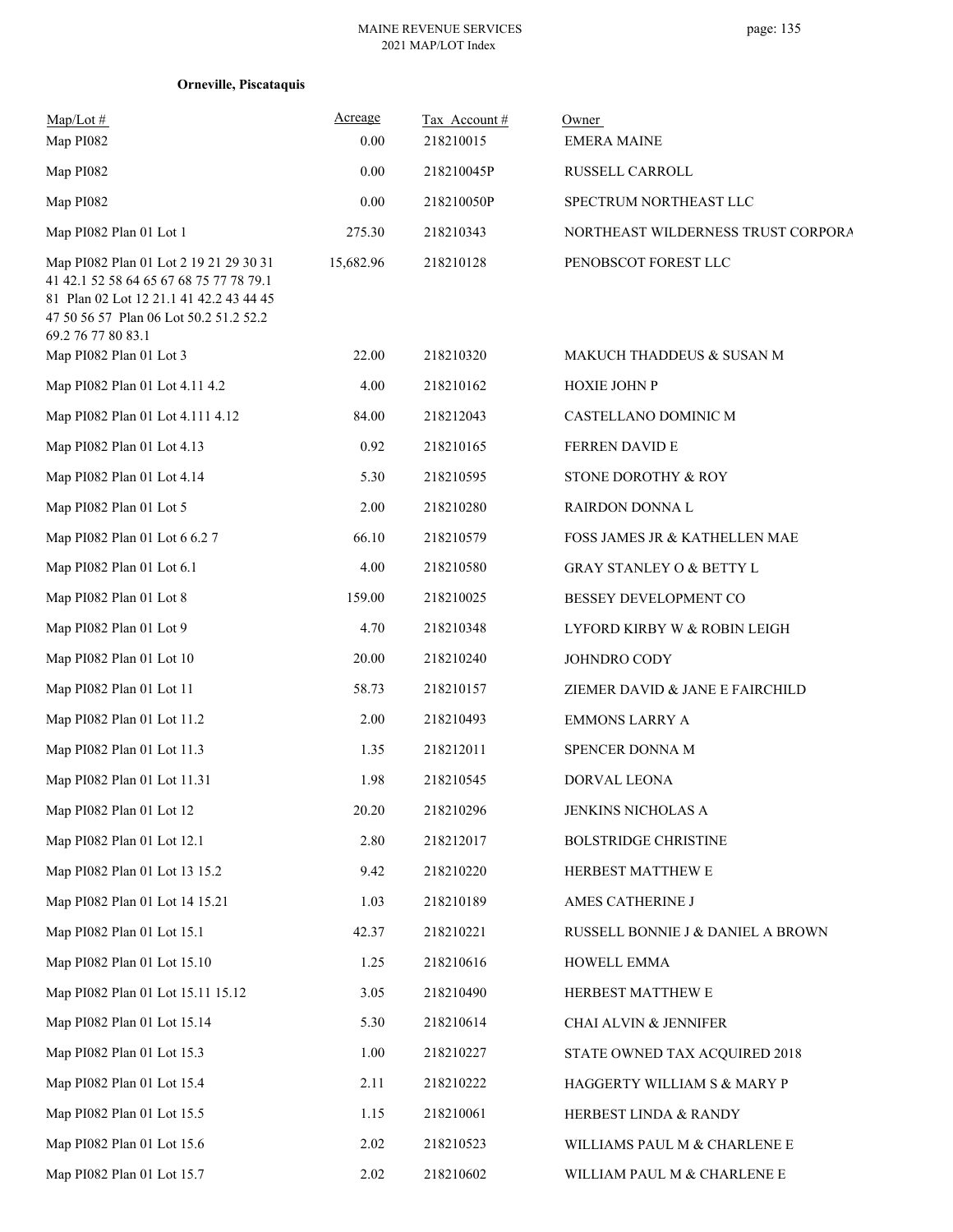| $Map/Lot \#$<br>Map PI082 Plan 01 Lot 15.8 | Acreage<br>2.02 | Tax Account#<br>218210522 | Owner<br>YORK APRIL & CHAD FOSS           |
|--------------------------------------------|-----------------|---------------------------|-------------------------------------------|
| Map PI082 Plan 01 Lot 15.9                 | 2.00            | 218210607                 | THOMAS JODI L                             |
| Map PI082 Plan 01 Lot 16                   | 145.00          | 218210018                 | WORCESTER EVERETT V & LENORE H            |
| Map PI082 Plan 01 Lot 17.1 17.3            | 24.24           | 218210281                 | HOXIE DARLENE M                           |
| Map PI082 Plan 01 Lot 17.2                 | 0.72            | 218210161                 | LINDA E MOE IRREVOCABLE FAMILY TRUS'      |
| Map PI082 Plan 01 Lot 18                   | 1.00            | 218210160                 | LINDA E MOE IRREVOCABLE FAMILY TRUS'      |
| Map PI082 Plan 01 Lot 20.1                 | 32.00           | 218210017                 | WILLINSKI ABE A & KATE E                  |
| Map PI082 Plan 01 Lot 20.2                 | 35.00           | 218210019                 | RIDEOUT STEVEN W                          |
| Map PI082 Plan 01 Lot 22.1                 | 179.88          | 218210006                 | ANDERSON FRANK L                          |
| Map PI082 Plan 01 Lot 22.11                | 10.00           | 218210571                 | WILLINSKI ABE                             |
| Map PI082 Plan 01 Lot 22.12                | 10.12           | 218212044                 | WILLINSKI ABE A                           |
| Map PI082 Plan 01 Lot 22.2                 | 25.00           | 218210458                 | WILLINSKI ABE                             |
| Map PI082 Plan 01 Lot 23.1                 | 40.00           | 218210094                 | KAPLAN MARC B & KATHLEEN M                |
| Map PI082 Plan 01 Lot 23.2                 | 93.00           | 218210076                 | <b>GORECKI PAUL J</b>                     |
| Map PI082 Plan 01 Lot 23.21                | 10.00           | 218212008                 | ATKINSON JASON D                          |
| Map PI082 Plan 01 Lot 23.3                 | 4.82            | 218210208                 | O'BRIEN GARY C & BARBARA L                |
| Map PI082 Plan 01 Lot 23.4                 | 20.00           | 218210077                 | <b>GORECKI PAUL J</b>                     |
| Map PI082 Plan 01 Lot 24                   | 45.00           | 218210267                 | <b>DUNHAM GARY</b>                        |
| Map PI082 Plan 01 Lot 25                   | 11.00           | 218210448                 | <b>DUNHAM GARY</b>                        |
| Map PI082 Plan 01 Lot 26 27.1 29.1         | 21.00           | 218210611                 | MILO CHIP LLC                             |
| Map PI082 Plan 01 Lot 26.2                 | 7.00            | 218210501                 | MILO CHIP LLC                             |
| Map PI082 Plan 01 Lot 27                   | 7.69            | 218210203                 | HEMENWAY WILLIAM R & DONNA L              |
| Map PI082 Plan 01 Lot 28                   | 20.00           | 218210376                 | HEMENWAY WILLIAM R & DONNA L              |
| Map PI082 Plan 01 Lot 32 32.1              | 168.00          | 218210062                 | VALENTE JULIE A                           |
| Map PI082 Plan 01 Lot 34.1                 | 28.00           | 218210421                 | WILES FRED G JR & MARILYN JOAN            |
| Map PI082 Plan 01 Lot 34.2 34.5            | 22.40           | 218210010                 | KLUJ RANDALL G & JANET E                  |
| Map PI082 Plan 01 Lot 34.3 34.4            | 11.00           | 218210517                 | <b>BISHOP KEVIN F</b>                     |
| Map PI082 Plan 01 Lot 34.6                 | 6.20            | 218210575                 | BROWN MAURETTE L & LOUISE P               |
| Map PI082 Plan 01 Lot 35                   | 32.00           | 218210081                 | MARSHALL ALAN H                           |
| Map PI082 Plan 01 Lot 36 36.1              | 24.00           | 218210039                 | CAFIERO ANDREW & RICHARD CUOMO            |
| Map PI082 Plan 01 Lot 37                   | 28.00           | 218210022                 | BELKNAP FAMILY TRUST AGREEMENT            |
| Map PI082 Plan 01 Lot 38                   | 55.00           | 218210435                 | VALENTE ERNEST P                          |
| Map PI082 Plan 01 Lot 39                   | 1.00            | 218210036                 | DEAN CHARLES B                            |
| Map PI082 Plan 01 Lot 40                   | 7.10            | 218210608                 | <b>BURCH DARCIE &amp; PAUL E KINNE JR</b> |
| Map PI082 Plan 01 Lot 40.1                 | 42.00           | 218210542                 | JOHNSON EDWARD C $\&$ BARBARA E           |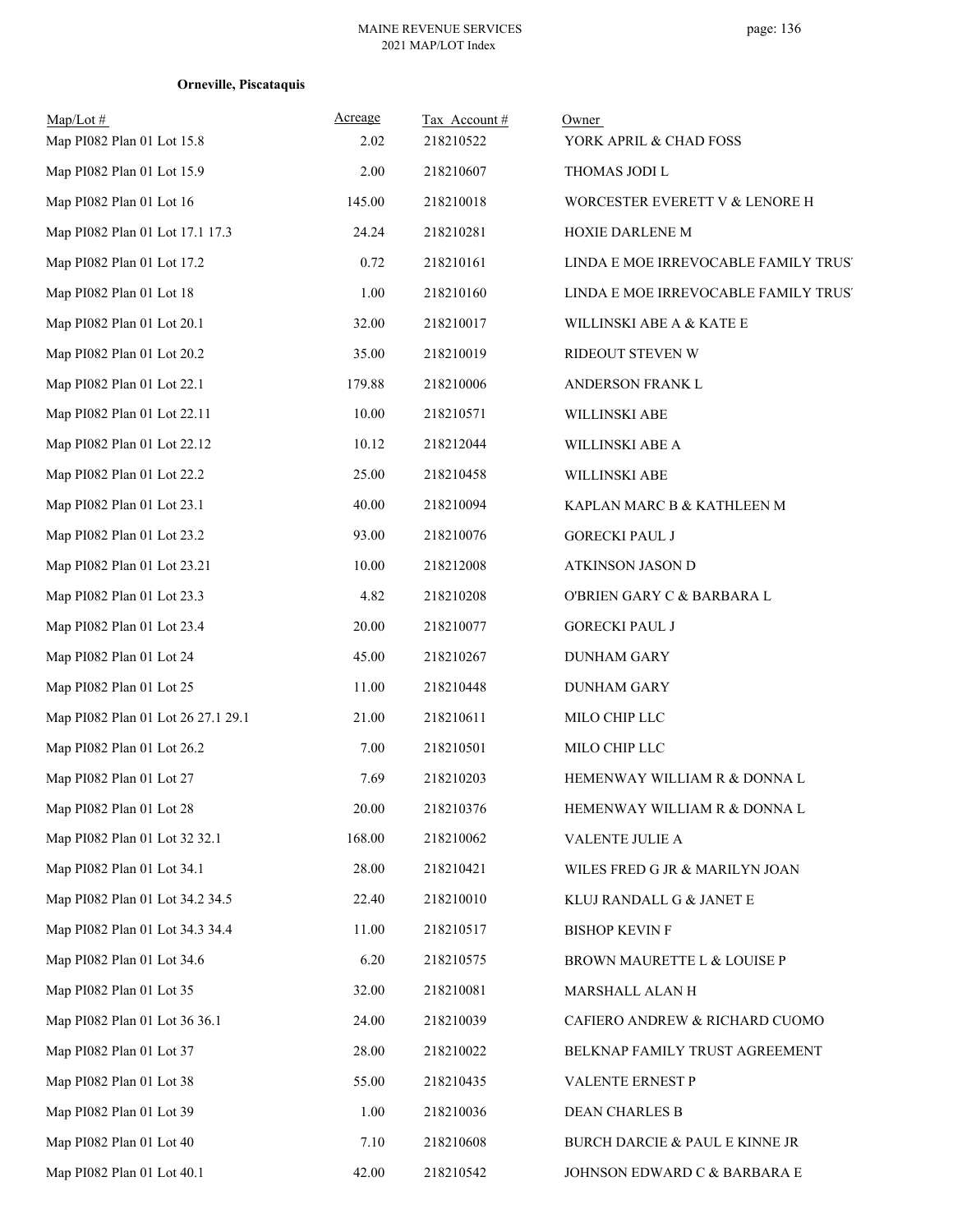| $Map/Lot \#$<br>Map PI082 Plan 01 Lot 40.2           | Acreage<br>7.40 | Tax Account#<br>218210474 | Owner<br>FOOTE MYRON & MARY          |
|------------------------------------------------------|-----------------|---------------------------|--------------------------------------|
| Map PI082 Plan 01 Lot 42.21                          | 121.90          | 218210065                 | BONOMO RICHARD C & HAROLD PUCKETT    |
| Map PI082 Plan 01 Lot 42.22                          | 100.00          | 218210336                 | MALAFRONTE MICHAEL & JEAN            |
| Map PI082 Plan 01 Lot 43.1 43.2                      | 38.00           | 218210487                 | <b>BROWN GERI</b>                    |
| Map PI082 Plan 01 Lot 43.3 44.2                      | 43.00           | 218212005                 | PARKER KATIE A                       |
| Map PI082 Plan 01 Lot 44.1                           | 41.00           | 218210315                 | JOHNSON BARBARA P                    |
| Map PI082 Plan 01 Lot 44.2                           | 0.01            | 218210327                 | SPENCER JONATHAN D, MARIA C & KELENA |
| Map PI082 Plan 01 Lot 45                             | 14.00           | 218210198                 | <b>GUILD BETTY ESTATE</b>            |
| Map PI082 Plan 01 Lot 46                             | 57.00           | 218210291                 | UNKNOWN OWNER                        |
| Map PI082 Plan 01 Lot 46                             | 57.00           | 218210291                 | MCKUSICK PAUL A & PERRY A            |
| Map PI082 Plan 01 Lot 47.1                           | 96.00           | 218210409                 | BERBERIAN GREGORY & RACHEL           |
| Map PI082 Plan 01 Lot 47.2                           | 2.35            | 218210346                 | FLICKER JASON S, MELVA A & DAVID E   |
| Map PI082 Plan 01 Lot 47.3                           | 12.00           | 218210419                 | CHADBOURNE RICHARD JR & JOAN L       |
| Map PI082 Plan 01 Lot 48                             | 5.00            | 218210243                 | VARGAS JOSE & DARLEEN WARREN         |
| Map PI082 Plan 01 Lot 48.1                           | 80.00           | 218210512                 | HAWKES GARY & SUSAN                  |
| Map PI082 Plan 01 Lot 49.1                           | 7.00            | 218210070                 | VARGAS JOSE & LESLIE & DAYNA         |
| Map PI082 Plan 01 Lot 49.2                           | 2.21            | 218210194                 | BERBERIAN GREGORY P                  |
| Map PI082 Plan 01 Lot 49.3                           | 2.50            | 218210283                 | MARASH RALPH P                       |
| Map PI082 Plan 01 Lot 49.4                           | 2.10            | 218210147                 | BERBERIAN GREGORY POLI               |
| Map PI082 Plan 01 Lot 50.1                           | 39.00           | 218210027                 | FRENCH MALCOLM A ET AL               |
| Map PI082 Plan 01 Lot 50.2                           | 3.46            | 218210168                 | FLOYD DONALD A                       |
| Map PI082 Plan 01 Lot 50.4                           | 0.17            | 218210169                 | FLOYD DONALD A                       |
| Map PI082 Plan 01 Lot 51                             | 9.99            | 218210379                 | MANKO FAMILY REVOCABLE TRUST         |
| Map PI082 Plan 01 Lot 52                             | $0.00\,$        | 218210539                 | COOK ISLAND LOT OWNERS INC           |
| Map PI082 Plan 01 Lot 52.1                           | 172.00          | 218210620                 | HAYNES TIMBERLANDS INC               |
| Map PI082 Plan 01 Lot 52.11                          | 4.19            | 218212027                 | CRAWFORD ANTHONY J & ALANA J         |
| Map PI082 Plan 01 Lot 52.2                           | 1.07            | 218210052                 | CAFIERO ANDREW J & RICHARD CUOMO & I |
| Map PI082 Plan 01 Lot 53.1                           | 34.00           | 218210191                 | RUSSELL CHERYL A LIVING TRUST        |
| Map PI082 Plan 01 Lot 53.2 53.5                      | 4.00            | 218210374                 | RUSSELL CARROLL & CHERYL             |
| Map PI082 Plan 01 Lot 53.3                           | 2.00            | 218210544                 | LAPOINTE MICHAEL W                   |
| Map PI082 Plan 01 Lot 53.4 53.6                      | 6.00            | 218210543                 | LAPOINTE MICHAEL W                   |
| Map PI082 Plan 01 Lot 54                             | 12.00           | 218210002                 | RUSSELL CARROLL & CHERYL             |
| Map PI082 Plan 01 Lot 54.1                           | 2.00            | 218210477                 | JAFFEE DAVID                         |
| Map PI082 Plan 01 Lot 55 Plan 02 Lot 3.2<br>4.2 64.2 | 1.99            | 218212001                 | MAINE STATE OF                       |
| Map PI082 Plan 01 Lot 56                             | 2.00            | 218210418                 | SAFFOMILLA JOSEPH F & ELIZABETH A    |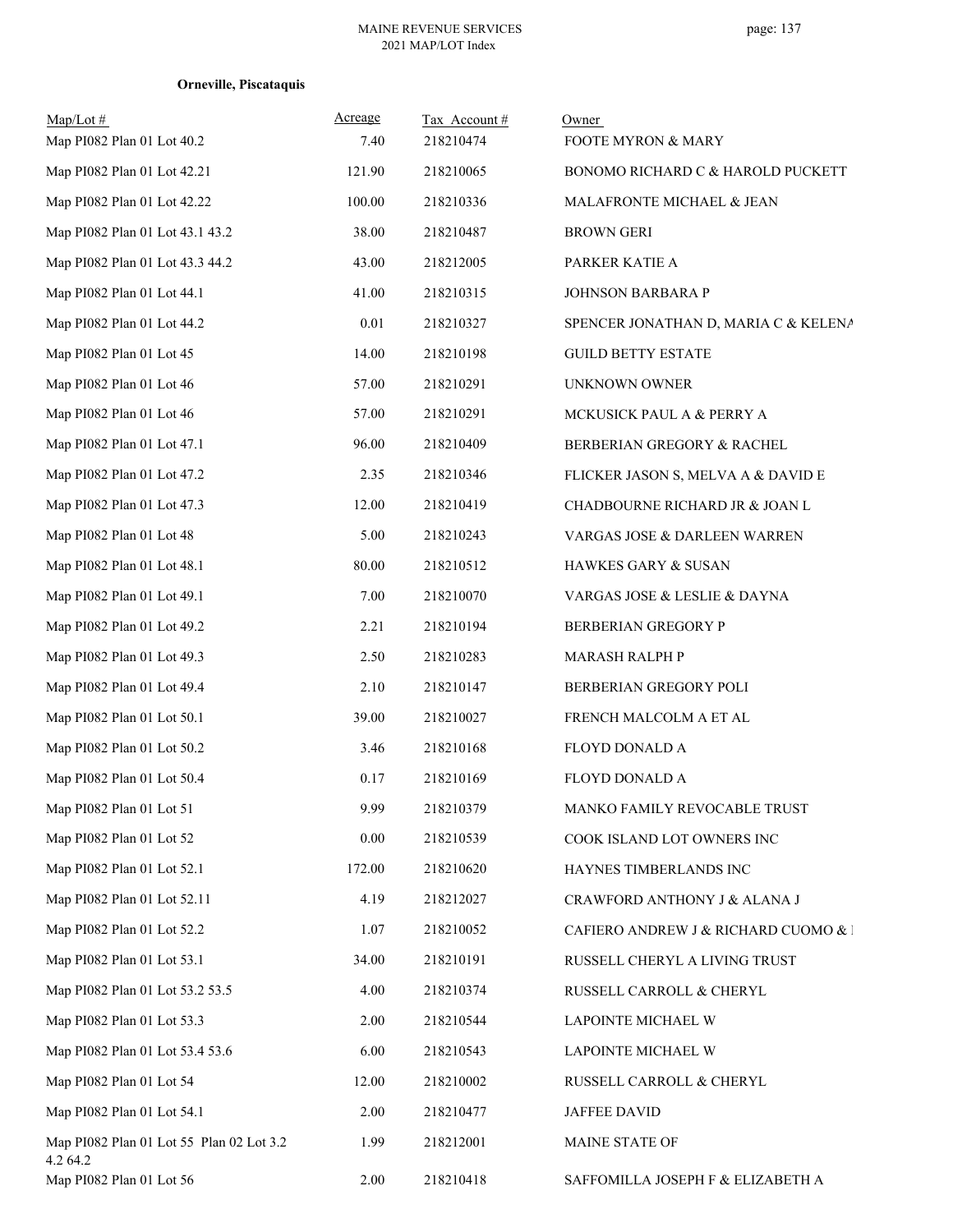| $Map/Lot \#$<br>Map PI082 Plan 01 Lot 57              | Acreage<br>32.00 | Tax Account#<br>218210297 | Owner<br>MCEWEN RYAN L & NYCOLE M                 |
|-------------------------------------------------------|------------------|---------------------------|---------------------------------------------------|
| Map PI082 Plan 01 Lot 57.1                            | 1.67             | 218210578                 | KENDALL CLIFTON J                                 |
| Map PI082 Plan 01 Lot 59                              | 3.20             | 218210360                 | DILLION CHARLES E JR & JEREMY A WILKIN            |
| Map PI082 Plan 01 Lot 60                              | 7.00             | 218212004                 |                                                   |
| Map PI082 Plan 01 Lot 60.1                            | 3.00             | 218212015                 | VARNUM RUTH                                       |
| Map PI082 Plan 01 Lot 61                              | 5.00             | 218210241                 | <b>BUBAR DONNA L</b>                              |
| Map PI082 Plan 01 Lot 62                              | 1.00             | 218210063                 | CURRIER DAVID J SR & VICKI L<br>SEVERANCE ZACHARY |
| Map PI082 Plan 01 Lot 63                              | 3.50             | 218210202                 |                                                   |
|                                                       | 7.14             |                           | HAMILTON LOUIS A & MAXINE L                       |
| Map PI082 Plan 01 Lot 66                              |                  | 218210003                 | HUGHES BRIAN D                                    |
| Map PI082 Plan 01 Lot 69.1 69.2                       | 105.00           | 218210478                 | BOOSKA SEAN K & RUSSELL PERKINS ET AI             |
| Map PI082 Plan 01 Lot 70.1 73                         | 186.50           | 218210071                 | JOHNSON EDWARD C & BARBARA E                      |
| Map PI082 Plan 01 Lot 70.2                            | 41.00            | 218210164                 | CHRISTIE ROBERT W                                 |
| Map PI082 Plan 01 Lot 71                              | 65.36            | 218210491                 | BILODEAU STEPHEN J & LU-ANNE                      |
| Map PI082 Plan 01 Lot 71.1                            | 4.88             | 218210615                 | THOMPSON HENRY I SR & DEBORAH M CRO               |
| Map PI082 Plan 01 Lot 71.11                           | 4.88             | 218212010                 | BRASSLETT DARRELL K                               |
| Map PI082 Plan 01 Lot 71.2                            | 10.00            | 218210183                 | DORVAL ROLAND                                     |
| Map PI082 Plan 01 Lot 72                              | 23.00            | 218210033                 | <b>BLONIASZ KEITH</b>                             |
| Map PI082 Plan 01 Lot 72.1                            | 10.00            | 218210587                 | <b>MITSIN LEO</b>                                 |
| Map PI082 Plan 01 Lot 74                              | 25.00            | 218210030                 | PEPKA MARY & JESSICA MACLEAN                      |
| Map PI082 Plan 01 Lot 76.11                           | 19.00            | 218210195                 | MOBLEY GWENDOLYN ET AL                            |
| Map PI082 Plan 01 Lot 76.12                           | 26.00            | 218210024                 | VANSLETTE JOHN & DAVID                            |
| Map PI082 Plan 01 Lot 76.2                            | 20.00            | 218210447                 | WELLS JOHN & SHIRLEY & MAZIE                      |
| Map PI082 Plan 01 Lot 79.2                            | 0.00             | 218210049P                | BROWN LAWRENCE W                                  |
| Map PI082 Plan 01 Lot 79.2                            | 4.00             | 218210330                 | BROWN LAWRENCE W & BARBARA L                      |
| Map PI082 Plan 01 Lot 79.21                           | 1.00             | 218210605                 | LAPOINTE ALTON J III                              |
| Map PI082 Plan 01 Lot 79.3 Plan 02 Lot 1<br>788.199.1 | 369.00           | 218210593                 | DUBE WESLEY J                                     |
| Map PI082 Plan 01 Lot 80                              | 5.00             | 218210378                 | SAVAGE WOODROW W JR                               |
| Map PI082 Plan 02 Lot 2                               | 42.00            | 218210175                 | <b>BLOOD RUTH F &amp; KYLE T</b>                  |
| Map PI082 Plan 02 Lot 3.1                             | 100.00           | 218210462                 | WORCESTER EVERETT                                 |
| Map PI082 Plan 02 Lot 4.1                             | 100.00           | 218210461                 | WORCESTER MERIDEE, DWIGHT C JR,                   |
| Map PI082 Plan 02 Lot 5                               | 49.00            | 218210049                 | <b>BUBAR RANSFORD JR</b>                          |
| Map PI082 Plan 02 Lot 5.1                             | 0.98             | 218210050                 | DRAKE COTE T & WENDY L                            |
| Map PI082 Plan 02 Lot 5.2                             | 50.00            | 218210610                 | <b>BUBAR SIDNEY SR</b>                            |
| Map PI082 Plan 02 Lot 6.1                             | 70.00            | 218210266                 | GARY M POMEROY LOGGING INC                        |
| Map PI082 Plan 02 Lot 6.2                             | 6.65             | 218210032                 | CARLE KENNETH F III                               |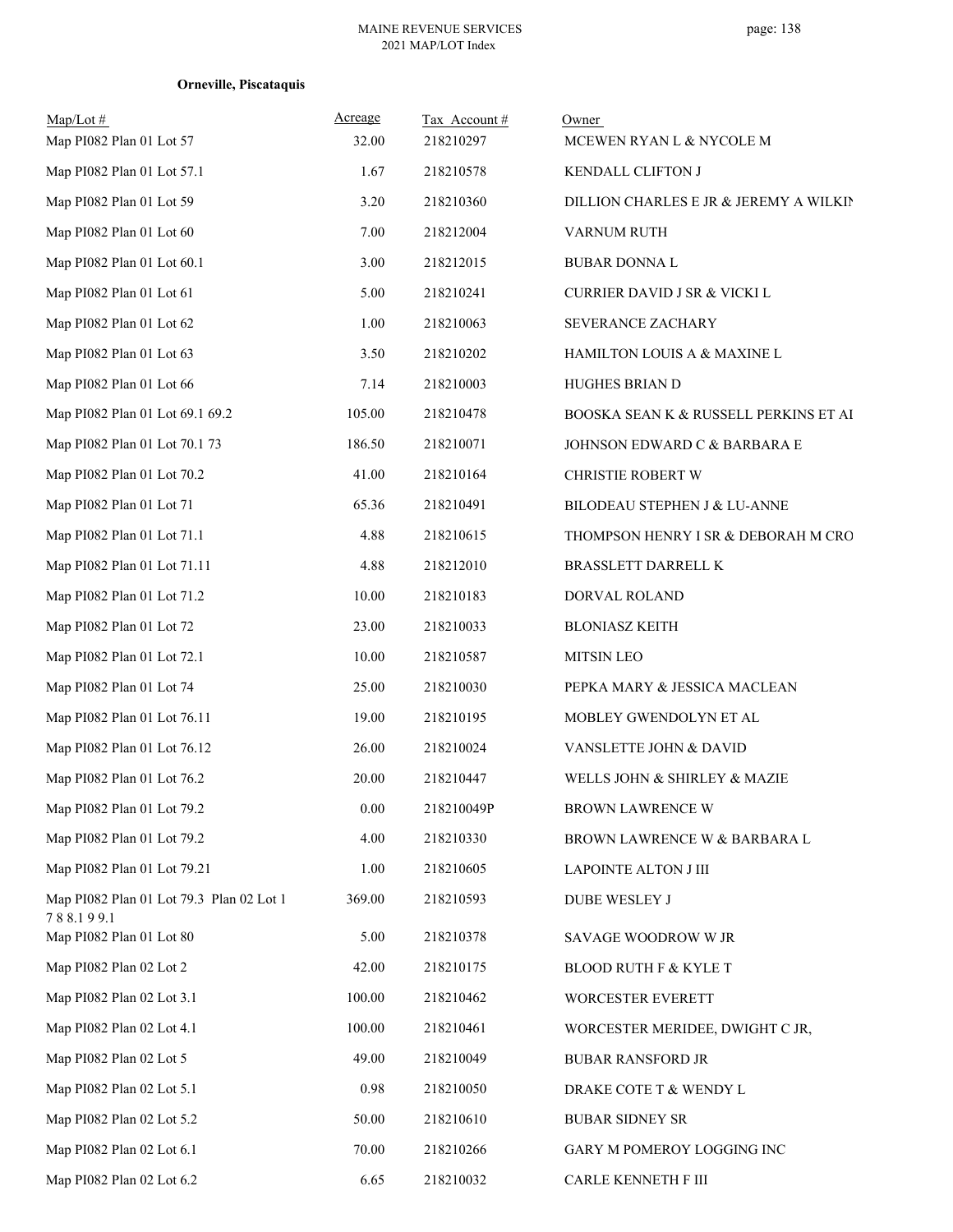| $Map/Lot \#$<br>Map PI082 Plan 02 Lot 6.3 | Acreage<br>10.23 | Tax Account #<br>218210247 | Owner<br><b>CATANIA MARCUS R</b>        |
|-------------------------------------------|------------------|----------------------------|-----------------------------------------|
| Map PI082 Plan 02 Lot 6.31                | 10.00            | 218212022                  | <b>BUTLER JAMES E &amp; HOLLY R</b>     |
| Map PI082 Plan 02 Lot 6.32                | 3.77             | 218212024                  | <b>CATANIA MARCUS R</b>                 |
| Map PI082 Plan 02 Lot 6.4                 | 1.00             | 218210617                  | <b>BURKE BRIAN K &amp; BRYAN A COBB</b> |
| Map PI082 Plan 02 Lot 10.1                | 19.00            | 218210053                  | <b>BUBAR SIDNEY</b>                     |
| Map PI082 Plan 02 Lot 10.2                | 1.00             | 218210048                  | <b>BUBAR EDDY JR</b>                    |
| Map PI082 Plan 02 Lot 11.1 11.2           | 12.10            | 218210047                  | BUBAR EDDY A JR RICHARD W &             |
| Map PI082 Plan 02 Lot 11.3                | 0.90             | 218210304                  | LAWLER TRAVIS & JESSICA                 |
| Map PI082 Plan 02 Lot 13                  | 96.00            | 218210451                  | PHILPOT TIMOTHY                         |
| Map PI082 Plan 02 Lot 14 14.1             | 165.00           | 218210433                  | <b>BLACKBURN DAVID R</b>                |
| Map PI082 Plan 02 Lot 14.2                | 6.30             | 218210600                  | DARISSE LINDA                           |
| Map PI082 Plan 02 Lot 14.3                | 5.20             | 218212023                  | DECKER CYNTHIA A                        |
| Map PI082 Plan 02 Lot 15                  | 0.11             | 218210249                  | LARRY DAVID E                           |
| Map PI082 Plan 02 Lot 16.1                | 234.00           | 218210598                  | MAINE WOODS CONSERVANCY INC             |
| Map PI082 Plan 02 Lot 17                  | 3.00             | 218210441                  | SWEENEY LESLIE W ET AL                  |
| Map PI082 Plan 02 Lot 18.1                | 21.17            | 218210029                  | SABZKOOH JAHANSHIR & MONIQUE BLONE      |
| Map PI082 Plan 02 Lot 18.2                | 1.26             | 218210235                  | STROUT JAMES R & EWA J KLECZYK          |
| Map PI082 Plan 02 Lot 18.3                | 0.00             | 218210031                  | <b>BLANCHARD DAVID</b>                  |
| Map PI082 Plan 02 Lot 18.3                | 0.98             | 218210581                  | STROUT JAMES R & EWA J KLECZYK          |
| Map PI082 Plan 02 Lot 18.4                | 5.59             | 218210583                  | PETERS NATHEN & DELTHEA                 |
| Map PI082 Plan 02 Lot 19 20               | 2.00             | 218210284                  | <b>BONILLA DONNA M</b>                  |
| Map PI082 Plan 02 Lot 21.11 21.2          | 3.96             | 218210482                  | PAVELKA ROBERT A & CHERYL A             |
| Map PI082 Plan 02 Lot 22                  | 1.03             | 218210361                  | FOWLER DEBORA L & TIMOTHY W             |
| Map PI082 Plan 02 Lot 23                  | 9.00             | 218210337                  | CHASE CINDY L & KEVIN D                 |
| Map PI082 Plan 02 Lot 23.1                | 1.00             | 218212038                  | ROMERO ROBBIE J & MISTY M CHASE-ROMI    |
| Map PI082 Plan 02 Lot 24.1                | 55.00            | 218210340                  | <b>BLANCHETTE ANDREW J</b>              |
| Map PI082 Plan 02 Lot 24.2                | 3.44             | 218210016                  | CHASE KEVIN D & CINDY L                 |
| Map PI082 Plan 02 Lot 24.21               | 14.56            | 218212009                  | <b>BLANCHETTE ANDREW J</b>              |
| Map PI082 Plan 02 Lot 24.3                | 26.31            | 218210187                  | <b>BLANCHETTE ALEXANDER R</b>           |
| Map PI082 Plan 02 Lot 24.4                | 0.85             | 218210488                  | WINK LISA D & DANIEL L                  |
| Map PI082 Plan 02 Lot 24.5                | 1.00             | 218210599                  | MAINE WOODS CONSERVANCY INC             |
| Map PI082 Plan 02 Lot 25                  | 7.00             | 218210193                  | ELEONORA FLORANCE                       |
| Map PI082 Plan 02 Lot 27                  | 31.00            | 218210434                  | JACKSON RACHEL MARIE                    |
| Map PI082 Plan 02 Lot 28                  | 50.00            | 218210332                  | GARDNER LAND COMPANY INC                |
| Map PI082 Plan 02 Lot 30                  | 0.71             | 218212003                  | MAINE STATE OF                          |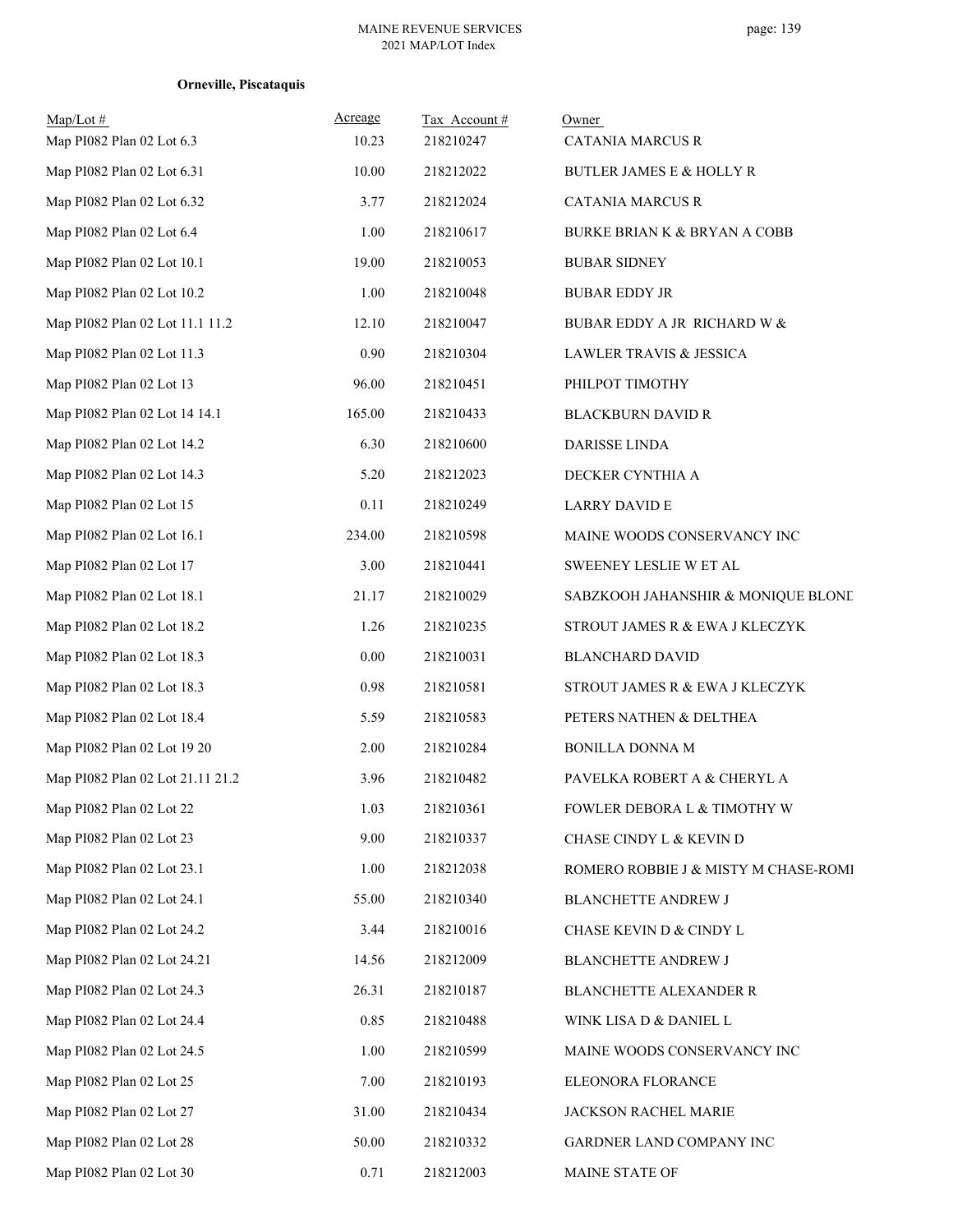| $Map/Lot \#$<br>Map PI082 Plan 02 Lot 31.1 | Acreage<br>26.33 | Tax Account#<br>218210185 | Owner<br>DEUYOUR BARTH J & GINA M    |
|--------------------------------------------|------------------|---------------------------|--------------------------------------|
| Map PI082 Plan 02 Lot 31.12                | 9.08             | 218212016                 | FORGE ROBERT A & LIANNA D            |
| Map PI082 Plan 02 Lot 31.2 40.1            | 96.50            | 218210446                 | JOHN MICHAEL ALAN TRUSTEE            |
| Map PI082 Plan 02 Lot 32                   | 0.90             | 218210005                 | HARRIMAN CLIFFORD                    |
| Map PI082 Plan 02 Lot 34.1                 | 39.00            | 218210541                 | STONE BRADLEY & AUDREY               |
| Map PI082 Plan 02 Lot 34.2                 | 1.00             | 218210262                 | COWING MATTHEW A                     |
| Map PI082 Plan 02 Lot 34.3                 | 1.00             | 218210290                 | RICHARDS STEPHEN P & SHIRLEY A       |
| Map PI082 Plan 02 Lot 34.4                 | 39.00            | 218210413                 | STATE OWNED TAX ACQUIRED 2019        |
| Map PI082 Plan 02 Lot 35.1                 | 10.70            | 218210492                 | WORSTER ALLEN W, ESKA E RICHARDS & C |
| Map PI082 Plan 02 Lot 35.2                 | 23.00            | 218210331                 | DANLEY CRAIG J & RACHEL A            |
| Map PI082 Plan 02 Lot 35.3                 | 1.00             | 218210215                 | PINKHAM SIDNEY                       |
| Map PI082 Plan 02 Lot 35.4 35.5            | 35.54            | 218210259                 | HOWELL NORMAN J                      |
| Map PI082 Plan 02 Lot 35.6                 | 5.20             | 218210514                 | WRIGHT MARGARET L                    |
| Map PI082 Plan 02 Lot 36                   | 20.00            | 218210099                 | DELUCA NEAL J                        |
| Map PI082 Plan 02 Lot 37 37.1              | 4.30             | 218210256                 | PINKHAM SIDNEY                       |
| Map PI082 Plan 02 Lot 37.11                | 2.70             | 218212006                 | HERBEST MATTHEW E                    |
| Map PI082 Plan 02 Lot 38                   | 1.50             | 218210436                 | HERBEST EDWARD                       |
| Map PI082 Plan 02 Lot 39.2                 | 6.50             | 218210473                 | <b>GEIGER MURIEL NICOLE</b>          |
| Map PI082 Plan 02 Lot 40.2                 | 40.80            | 218210098                 | <b>GINGRAS RAYMOND A</b>             |
| Map PI082 Plan 02 Lot 40.21                | 5.25             | 218210570                 | <b>GINGRAS RAYMOND A</b>             |
| Map PI082 Plan 02 Lot 40.3                 | 1.06             | 218210186                 | DERENBURGER PATRICK DALE             |
| Map PI082 Plan 02 Lot 40.4                 | 24.00            | 218210097                 | POULIN RONALD & LAWRENCE             |
| Map PI082 Plan 02 Lot 40.5                 | 4.90             | 218210540                 | <b>GINGRAS RAYMOND A</b>             |
| Map PI082 Plan 02 Lot 41.1                 | 5.22             | 218210597                 | PISCATAQUIS COUNTY                   |
| Map PI082 Plan 02 Lot 42.1                 | 100.00           | 218210170                 | DEAD STREAM PROPERTIES LLC           |
| Map PI082 Plan 02 Lot 46                   | 27.00            | 218210582                 | PARISE SILVIO B                      |
| Map PI082 Plan 02 Lot 46.1                 | 27.00            | 218210621                 | MAINE DEPARTMENT OF CONSERVATION     |
| Map PI082 Plan 02 Lot 48 49                | 46.33            | 218210153                 | GRAY STEPHEN R, GARY D GRAY          |
| Map PI082 Plan 02 Lot 48.1                 | 10.10            | 218210509                 | GRAY STEPHEN R, GARY D GRAY          |
| Map PI082 Plan 02 Lot 48.2                 | 43.75            | 218210510                 | SMITH ARTHUR D & EMMA                |
| Map PI082 Plan 02 Lot 48.3                 | 10.10            | 218210511                 | CUNNINGHAM ALAN L & GAYLE A          |
| Map PI082 Plan 02 Lot 51                   | 24.00            | 218210026                 | MCCLEARY SEAN ALEXANDER & SARAH FR   |
| Map PI082 Plan 02 Lot 52                   | 105.00           | 218210066                 | DEAD STREAM PROPERTIES LLC           |
| Map PI082 Plan 02 Lot 52.2                 | 44.00            | 218210495                 | DRURY ROBERT H & MARYANN F           |
| Map PI082 Plan 02 Lot 52.3                 | 44.00            | 218210494                 | DOWNEY LLOYD J JR                    |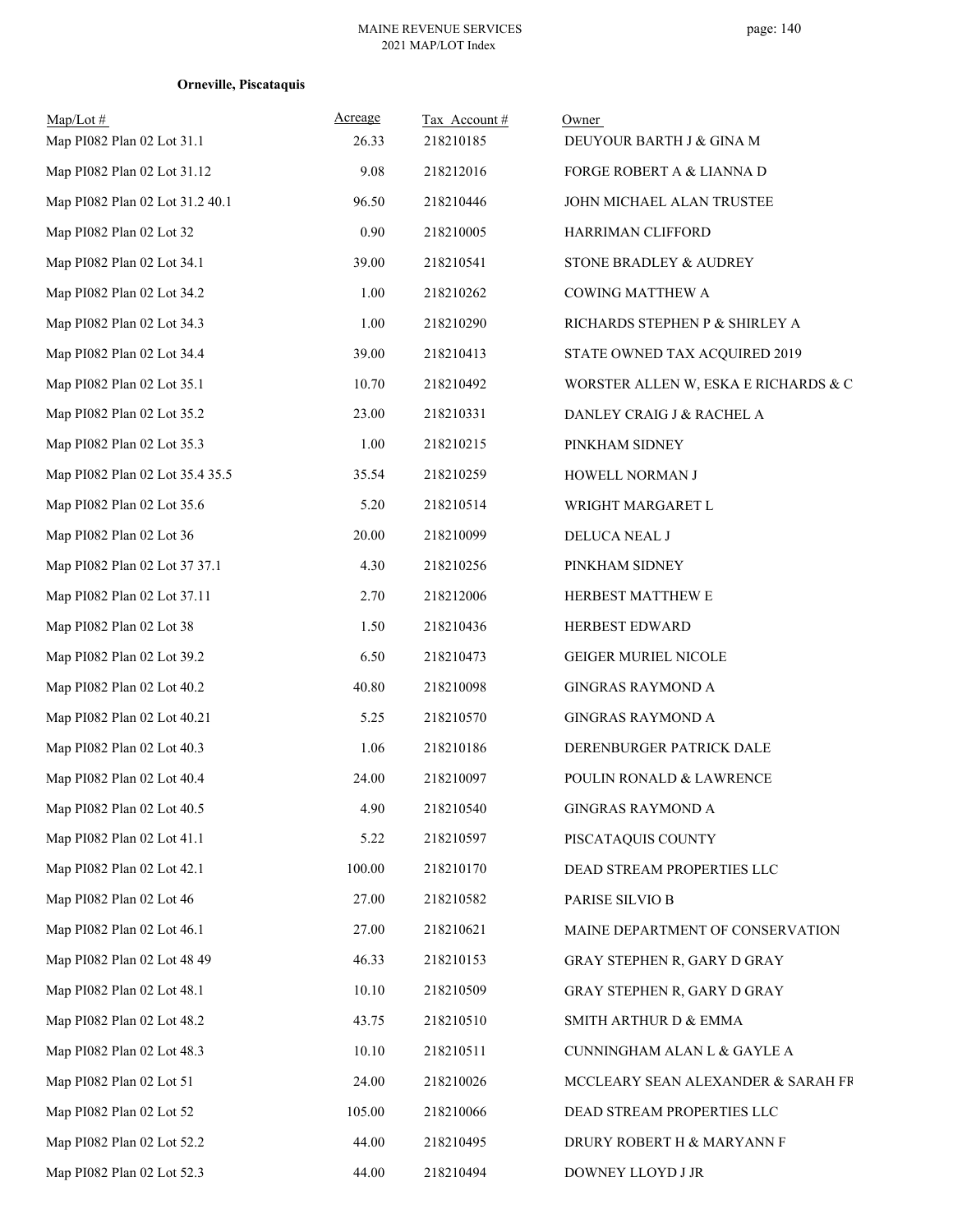| $Map/Lot \#$<br>Map PI082 Plan 02 Lot 53 | Acreage<br>12.00 | Tax Account#<br>218210390 | Owner<br><b>WALDEN MARCIA</b>       |
|------------------------------------------|------------------|---------------------------|-------------------------------------|
| Map PI082 Plan 02 Lot 54                 | 33.71            | 218210414                 | VALLEY ANTHONY F                    |
| Map PI082 Plan 02 Lot 54.1               | 4.29             | 218212025                 | ROBERTS SCOTT A                     |
| Map PI082 Plan 02 Lot 55.1               | 11.69            | 218210265                 | LOMBARDO ROBERT J ET AL             |
| Map PI082 Plan 02 Lot 55.2               | 0.31             | 218210389                 | <b>SMART RALPH D</b>                |
| Map PI082 Plan 02 Lot 58.1               | 37.30            | 218210596                 | LYFORD PERCY J III                  |
| Map PI082 Plan 02 Lot 58.12 60.2         | 4.40             | 218210452                 | WILLETTE MARK S & LINDA M           |
| Map PI082 Plan 02 Lot 59                 | 72.00            | 218210084                 | COWING DERRILL J                    |
| Map PI082 Plan 02 Lot 60                 | 10.00            | 218210552                 | LUFKIN GALEN G                      |
| Map PI082 Plan 02 Lot 60.1               | 62.30            | 218210484                 | ANDERSSON FELICITE M                |
| Map PI082 Plan 02 Lot 60.3               | 1.18             | 218210101                 | KROSKI WILLIAM & ANN                |
| Map PI082 Plan 02 Lot 60.4               | 17.00            | 218210269                 | WILLETTE MARK S & LINDA M           |
| Map PI082 Plan 02 Lot 60.5               | 7.80             | 218210553                 | KROSKI WILLIAM & ANN                |
| Map PI082 Plan 02 Lot 61                 | 26.49            | 218210282                 | <b>BADGER CHAD</b>                  |
| Map PI082 Plan 02 Lot 61.1               | 5.63             | 218210613                 | LOWELL ELLEN M                      |
| Map PI082 Plan 02 Lot 62                 | 2.15             | 218210056                 | MERRITT MICHAEL R                   |
| Map PI082 Plan 02 Lot 63 64.1            | 6.55             | 218210371                 | HUTCHINS DENNIS L                   |
| Map PI082 Plan 02 Lot 64.11              | 46.90            | 218212026                 | ASHLEY WAYNE S & KAREN E            |
| Map PI082 Plan 02 Lot 64.3               | 1.00             | 218210329                 | ALLEN DAWN $\&$ DIEGO               |
| Map PI082 Plan 02 Lot 65                 | 78.28            | 218210268                 | LYFORD JACEY C                      |
| Map PI082 Plan 02 Lot 66 66.2            | 14.85            | 218210590                 | KOSLOUSKI LYDA                      |
| Map PI082 Plan 02 Lot 66.3               | 28.33            | 218212031                 | PERRY KEVIN & TAMARA                |
| Map PI082 Plan 02 Lot 66.4               | 15.10            | 218212037                 | PERRY KEVIN L & TAMARA L            |
| Map PI082 Plan 02 Lot 67.1               | 0.20             | 218210275                 | MADORE LACEY D PERSONAL REP         |
| Map PI082 Plan 02 Lot 67.12              | 26.62            | 218210476                 | MADORE LACEY D PERSONAL REP         |
| Map PI082 Plan 02 Lot 67.121             | 0.93             | 218212040                 | MADORE LACEY D PERSONAL REP         |
| Map PI082 Plan 02 Lot 67.2               | 2.10             | 218210278                 | KNOWLES RONALD                      |
| Map PI082 Plan 02 Lot 67.3               | 0.39             | 218210273                 | KNOWLES RONALD J & BRITTANY C CUNNI |
| Map PI082 Plan 02 Lot 67.4               | 0.92             | 218210276                 | MADORE LACEY D PERSONAL REP         |
| Map PI082 Plan 02 Lot 68.1               | 89.00            | 218210437                 | DEAD STREAM PROPERTIES LLC          |
| Map PI082 Plan 02 Lot 68.2               | 17.00            | 218210188                 | <b>GENG JERRY</b>                   |
| Map PI082 Plan 02 Lot 68.3               | 15.15            | 218210532                 | BERRY MICHAEL BRANDON & CRISIANEE D |
| Map PI082 Plan 02 Lot 69                 | 56.00            | 218210408                 | DEAD STREAM PROPERTIES LLC          |
| Map PI082 Plan 02 Lot 69.1               | 21.00            | 218212034                 | <b>BERBERIAN GREGORY P</b>          |
| Map PI082 Plan 02 Lot 70.1               | 70.37            | 218210073                 | HAYNES TIMBERLANDS INC              |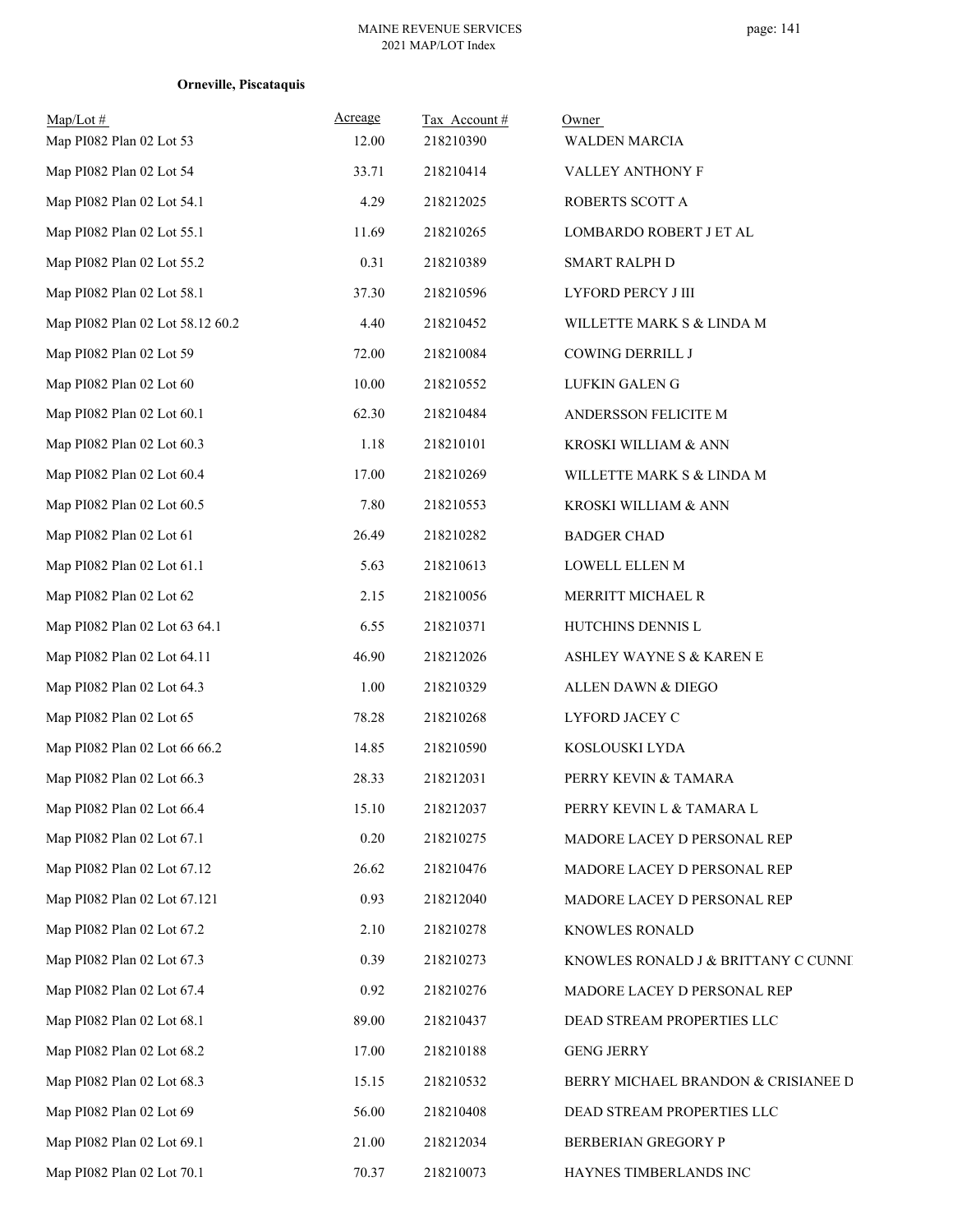| $Map/Lot \#$<br>Map PI082 Plan 02 Lot 70.11 | Acreage<br>20.00 | Tax Account#<br>218212039 | Owner<br>FRENCH THOMAS M           |
|---------------------------------------------|------------------|---------------------------|------------------------------------|
| Map PI082 Plan 02 Lot 70.2                  | 1.00             | 218210318                 | RUSSELL FRED M & HEATHER           |
| Map PI082 Plan 02 Lot 70.3                  | 0.12             | 218210585                 | COLLINS JAMES R & J MICHAEL        |
| Map PI082 Plan 02 Lot 70.4                  | 0.14             | 218210459                 | LILLIE RONNIE A & JILL C TRUSTEES  |
| Map PI082 Plan 02 Lot 70.5                  | 0.23             | 218210347                 | PROUTY EDGAR C JR                  |
| Map PI082 Plan 02 Lot 70.6                  | 0.12             | 218210456                 | ELLIS TORRANCE M                   |
| Map PI082 Plan 02 Lot 70.7                  | 7.30             | 218212030                 | <b>LACASSE MARK S</b>              |
| Map PI082 Plan 02 Lot 71                    | 2.00             | 218210154                 | DRISKO DANIEL L                    |
| Map PI082 Plan 03 Lot 1 2                   | 5.00             | 218210285                 | PAPADOPOULOS NIKKI & IOANNIS       |
| Map PI082 Plan 03 Lot 3                     | 4.50             | 218210365                 | ROBINSON DOUGLAS N & ROBERT E      |
| Map PI082 Plan 03 Lot 4 5                   | 18.97            | 218210242                 | ROBINSON DOUGLAS N & ROBERT E      |
| Map PI082 Plan 03 Lot 5.1                   | 3.06             | 218212012                 | ROBINSON DOUGLAS N                 |
| Map PI082 Plan 03 Lot 6                     | 1.50             | 218210182                 | DEAD STREAM PROPERTIES LLC         |
| Map PI082 Plan 03 Lot 7                     | 0.43             | 218210197                 | MARSHALL LORNA C                   |
| Map PI082 Plan 03 Lot 8                     | 1.50             | 218210519                 | REED STANLEY JR                    |
| Map PI082 Plan 03 Lot 8                     | 1.50             | 218210519                 | REED TIMOTHY A                     |
| Map PI082 Plan 03 Lot 9                     | 0.30             | 218210609                 | REED STANLEY JR                    |
| Map PI082 Plan 03 Lot 10 11                 | 35.25            | 218210212                 | LAVIGNE GERALD & JEANNINE          |
| Map PI082 Plan 03 Lot 12                    | 1.60             | 218210144                 | DOW ANDREW & CAROL ANNE            |
| Map PI082 Plan 03 Lot 13                    | 1.91             | 218210289                 | JENNINGS ROBERT L JR & MARI LF     |
| Map PI082 Plan 03 Lot 13.1                  | 1.16             | 218210551                 | PERICLI PERICLES                   |
| Map PI082 Plan 03 Lot 14                    | 0.83             | 218210173                 | PARKER JERAMY S                    |
| Map PI082 Plan 03 Lot 15                    | 1.00             | 218210326                 | PARKER JERAMY S                    |
| Map PI082 Plan 03 Lot 16                    | 13.61            | 218210174                 | PARKER JERAMY S                    |
| Map PI082 Plan 03 Lot 17.1 17.2             | 0.72             | 218210422                 | KOSLOUSKI LYDA A & VAUGHN O LAWREN |
| Map PI082 Plan 03 Lot 18.1 19.2             | 0.95             | 218210449                 | PERRY KEVIN & TAMARA               |
| Map PI082 Plan 03 Lot 18.2                  | 3.35             | 218210369                 | WOODBURY FREDERICK R II & NICOLE T |
| Map PI082 Plan 03 Lot 19.1                  | 0.75             | 218210335                 | MADORE LACEY D PERSONAL REP        |
| Map PI082 Plan 03 Lot 21                    | 4.40             | 218210279                 | FOSS KATHLEEN M & JAMES R JR       |
| Map PI082 Plan 04 Lot 1                     | 0.20             | 218210028                 | RUARK NANCY J ET AL                |
| Map PI082 Plan 04 Lot 2                     | 0.20             | 218210250                 | LARSEN WARREN R & JOHANNA TRUSTEES |
| Map PI082 Plan 04 Lot 3                     | 0.19             | 218210352                 | PULLEN DAVID                       |
| Map PI082 Plan 04 Lot 4                     | 0.20             | 218210349                 | ROBINSON PHYLLIS D                 |
| Map PI082 Plan 04 Lot 5                     | 0.21             | 218210229                 | INGRAHAM HERBERT A                 |
| Map PI082 Plan 04 Lot 6                     | 0.21             | 218210305                 | NICHOLS WILBUR R JR                |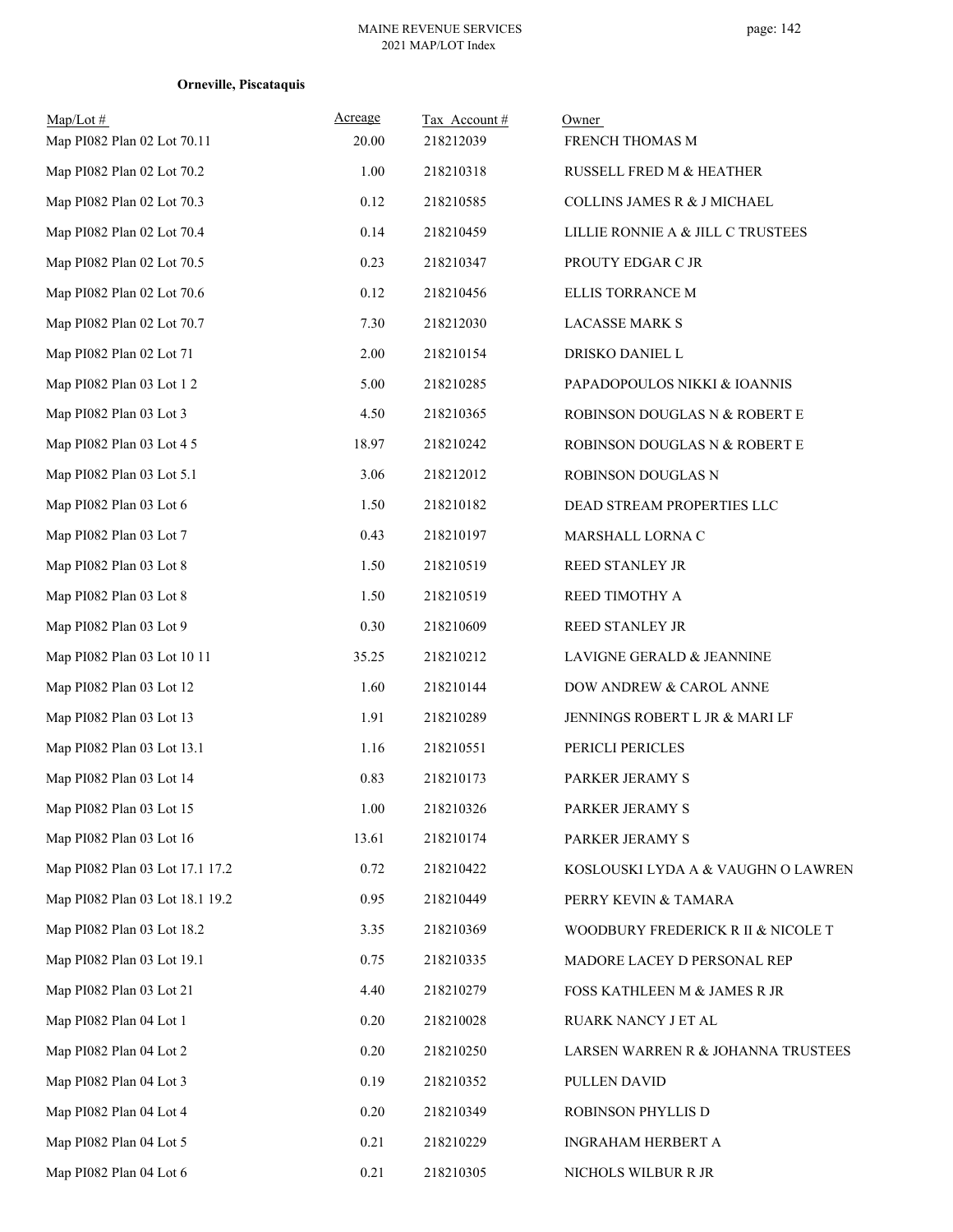| $Map/Lot \#$<br>Map PI082 Plan 04 Lot 7 | Acreage<br>0.20 | Tax Account#<br>218210263 | Owner<br>WICK DARLENE F                   |
|-----------------------------------------|-----------------|---------------------------|-------------------------------------------|
| Map PI082 Plan 04 Lot 8                 | 0.25            | 218210166                 | MICHAUD EDWARD JR & KELLY                 |
| Map PI082 Plan 04 Lot 9                 | 0.20            | 218210321                 | <b>GOODINE ANTHONY O &amp; TAMI J</b>     |
| Map PI082 Plan 04 Lot 10.1              | 0.08            | 218210067                 | FERRARI DANIEL & BERNICE                  |
| Map PI082 Plan 04 Lot 10.2 10.3         | 0.17            | 218210180                 | <b>FOWLER NATHAN R &amp; SARAH E ROWE</b> |
| Map PI082 Plan 04 Lot 11                | $0.18\,$        | 218210245                 | KUCHTA JEFFREY R                          |
| Map PI082 Plan 04 Lot 12                | 0.22            | 218210380                 | KUCHTA JEFFREY R                          |
| Map PI082 Plan 04 Lot 13 14             | 0.40            | 218210246                 | <b>GUTHRIE JOSHUA A &amp; TERA A</b>      |
| Map PI082 Plan 04 Lot 15                | 0.26            | 218210043                 | PARKER JERAMY S                           |
| Map PI082 Plan 04 Lot 16                | 0.25            | 218210301                 | JOHNSON EDWARD C & BARBARA E              |
| Map PI082 Plan 04 Lot 17.1              | 0.30            | 218210224                 | JOHNSON EDWARD C & BARBARA E              |
| Map PI082 Plan 04 Lot 17.2              | 0.25            | 218210417                 | <b>GREY REALTY TRUST</b>                  |
| Map PI082 Plan 04 Lot 18.1 18.2         | 0.69            | 218210312                 | DRINKWATER DARRELL JOHN & SHERYL          |
| Map PI082 Plan 04 Lot 19                | 0.43            | 218210300                 | CHADBOURNE PHILIP L & KELLY M             |
| Map PI082 Plan 04 Lot 20 21             | 0.40            | 218210204                 | O'NEILL BRIAN LEE & JENNIFER LEE          |
| Map PI082 Plan 04 Lot 22                | 0.20            | 218210011                 | KARPOWICZ JAMES R & BRENDA C              |
| Map PI082 Plan 04 Lot 23                | 0.20            | 218210350                 | LARSEN ROBERT J & RAMONA M                |
| Map PI082 Plan 04 Lot 24                | 0.20            | 218210351                 | PULLEN DAVID J                            |
| Map PI082 Plan 04 Lot 25                | 0.20            | 218210230                 | INGRAHAM HERBERT A & ELIZABETH            |
| Map PI082 Plan 04 Lot 26                | 0.20            | 218210307                 | NICHOLS WILBUR R JR                       |
| Map PI082 Plan 04 Lot 27                | 0.20            | 218210306                 | NICHOLS WILBUR R JR                       |
| Map PI082 Plan 04 Lot 28 29             | 0.45            | 218210322                 | GOODINE ANTHONY O & TAMI J                |
| Map PI082 Plan 04 Lot 30.1              | 0.20            | 218210068                 | FERRARI DANIEL & BERNICE                  |
| Map PI082 Plan 04 Lot 30.2              | 0.25            | 218210444                 | GALLANT WILLIAM JERRY & KATHRYN LUT       |
| Map PI082 Plan 04 Lot 31                | 0.25            | 218210353                 | LAURITSEN NANCY                           |
| Map PI082 Plan 04 Lot 32                | 0.25            | 218210237                 | JOHNSON EDWARD C & BARBARA E              |
| Map PI082 Plan 04 Lot 33 34 35 36       | 1.00            | 218210238                 | JOHNSON EDWARD C & BARBARA E              |
| Map PI082 Plan 04 Lot 37.1              | 0.62            | 218210400                 | COLONNELLI LISA A                         |
| Map PI082 Plan 04 Lot 37.2              | 0.24            | 218210252                 | PATSTONE SCOTT & PAMELA                   |
| Map PI082 Plan 04 Lot 37.3 37.4         | 1.18            | 218210401                 | COLONNELLI NINO & LISA A                  |
| Map PI082 Plan 04 Lot 37.5              | 0.50            | 218210399                 | SPINALLI JOAN & FRANK                     |
| Map PI082 Plan 04 Lot 38                | 0.17            | 218210012                 | DAVIS DUSTIN P & ANGEL SAWYER             |
| Map PI082 Plan 04 Lot 39                | $0.18\,$        | 218210366                 | ROSE FRANCIS A TRUSTEE                    |
| Map PI082 Plan 04 Lot 40                | 0.50            | 218210232                 | ROSE FRANCIS A TRUSTEE                    |
| Map PI082 Plan 04 Lot 41                | 0.18            | 218210286                 | ORCUTT DONALD W & JANEEN B                |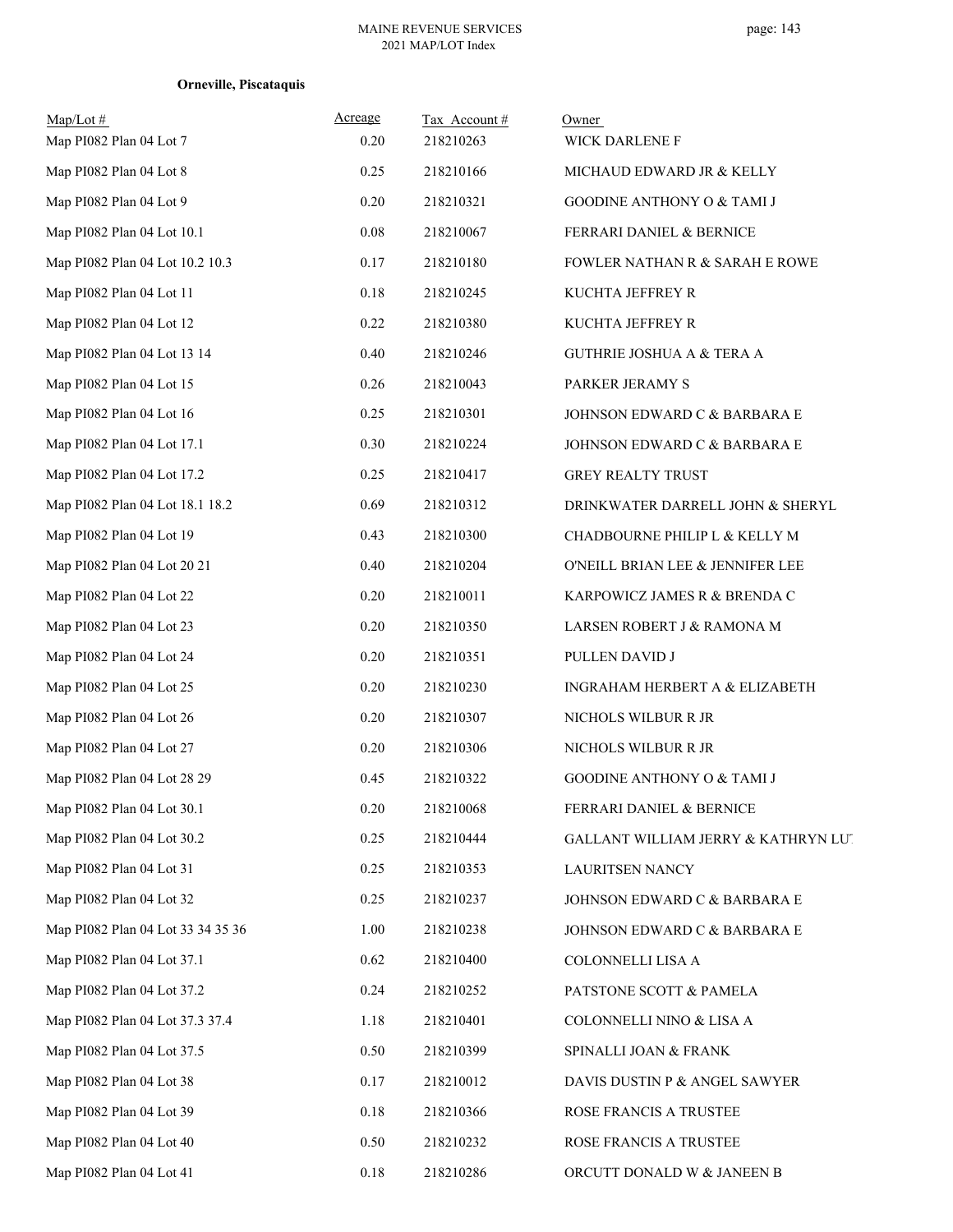| $Map/Lot \#$<br>Map PI082 Plan 04 Lot 42 | Acreage<br>0.85 | Tax Account#<br>218210288 | Owner<br>HORNE NORMAN C & CAROL B     |
|------------------------------------------|-----------------|---------------------------|---------------------------------------|
| Map PI082 Plan 04 Lot 43                 | 0.25            | 218210205                 | BACON JEFFREY A & LISA C              |
| Map PI082 Plan 04 Lot 44.1               | 0.10            | 218210143                 | MARCHELLETTA GARY                     |
| Map PI082 Plan 04 Lot 44.2               | 0.19            | 218210223                 | GANOE JAMES A & CHISTINE R            |
| Map PI082 Plan 04 Lot 45                 | 0.20            | 218210228                 | YOUNG MILTON O & MARCIA L             |
| Map PI082 Plan 04 Lot 46                 | 0.05            | 218210244                 | CLARK RICHARD & SUSAN COX             |
| Map PI082 Plan 04 Lot 47                 | 0.16            | 218210354                 | DRINKWATER DARRELL J & SHERYL         |
| Map PI082 Plan 05 Lot 1                  | 3.50            | 218210557                 | PAWLOWSKI PAUL & JANET                |
| Map PI082 Plan 05 Lot 2                  | 2.07            | 218210527                 | CASAVANT KEVIN & ANGEL                |
| Map PI082 Plan 05 Lot 3                  | 2.29            | 218210573                 | DECKER JORDAN & JESSICA LAVERTY       |
| Map PI082 Plan 05 Lot 4                  | 3.90            | 218210555                 | CHRISTIANSEN DIANE B                  |
| Map PI082 Plan 05 Lot 5                  | 2.72            | 218210554                 | MORISSETTE DAVID & REINA              |
| Map PI082 Plan 05 Lot 6                  | 2.86            | 218210556                 | JANTTI KYLE D & DAISY J CAMPBELL      |
| Map PI082 Plan 05 Lot 7                  | 2.85            | 218210564                 | SMITH MELISSA R & BRUCE E JR          |
| Map PI082 Plan 05 Lot 8                  | 3.03            | 218210565                 | HANNA LYNDON S & THERESA R            |
| Map PI082 Plan 05 Lot 9                  | 4.02            | 218210567                 | HANNA LYNDON S & THERESA R            |
| Map PI082 Plan 05 Lot 10                 | 3.08            | 218210549                 | AIMESBURY CARL & CASEY GARY P         |
| Map PI082 Plan 05 Lot 11                 | 3.14            | 218210559                 | <b>MARIN KEVIN &amp; EMILY</b>        |
| Map PI082 Plan 05 Lot 12                 | 3.30            | 218210528                 | GIBSON ROBERT SPENCER & CHRISTINE BET |
| Map PI082 Plan 05 Lot 13                 | 4.29            | 218210566                 | <b>BACON JEFFREY &amp; LISA</b>       |
| Map PI082 Plan 05 Lot 14                 | 3.78            | 218210529                 | SOUTHERLAND BRUCE & CATHY ET AL       |
| Map PI082 Plan 05 Lot 15                 | 12.39           | 218210530                 | NAZARIAN MARK F                       |
| Map PI082 Plan 05 Lot 16                 | 2.00            | 218210548                 | BEAN ROBERT M & ANITA J               |
| Map PI082 Plan 05 Lot 17                 | 2.95            | 218210531                 | <b>BLAIN JONATHAN D</b>               |
| Map PI082 Plan 05 Lot 18                 | 3.68            | 218210526                 | HOFFMAN ERIC GARY                     |
| Map PI082 Plan 05 Lot 19                 | 3.41            | 218210563                 | HARTNELL CLARENCE D, CAYMAN ILAH      |
| Map PI082 Plan 05 Lot 20                 | 5.51            | 218210550                 | HARTNELL CLARENCE D, CAYMAN ILAH      |
| Map PI082 Plan 05 Lot 21                 | 5.52            | 218210547                 | HOLLAND DAVID A                       |
| Map PI082 Plan 05 Lot 22                 | 18.00           | 218210562                 | <b>CHASE ALAN</b>                     |
| Map PI082 Plan 05 Lot 23                 | 4.76            | 218210525                 | COOK ISLAND LOT OWNERS INC            |
| Map PI082 Plan 05 Lot 24                 | 0.30            | 218210251                 | MUISE ELEANOR C & MARGARET C          |
| Map PI082 Plan 05 Lot 25                 | 1.47            | 218210261                 | MERRILL ROBERT E & MARCIA L           |
| Map PI082 Plan 05 Lot 26                 | 0.20            | 218210404                 | FORBES DANA L & JUDITH A              |
| Map PI082 Plan 05 Lot 27                 | 0.85            | 218210210                 | ANDREWS FRANK H JR                    |
| Map PI082 Plan 05 Lot 28 29 30           | 18.79           | 218210407                 | STEVENS JULIA & RICHARD               |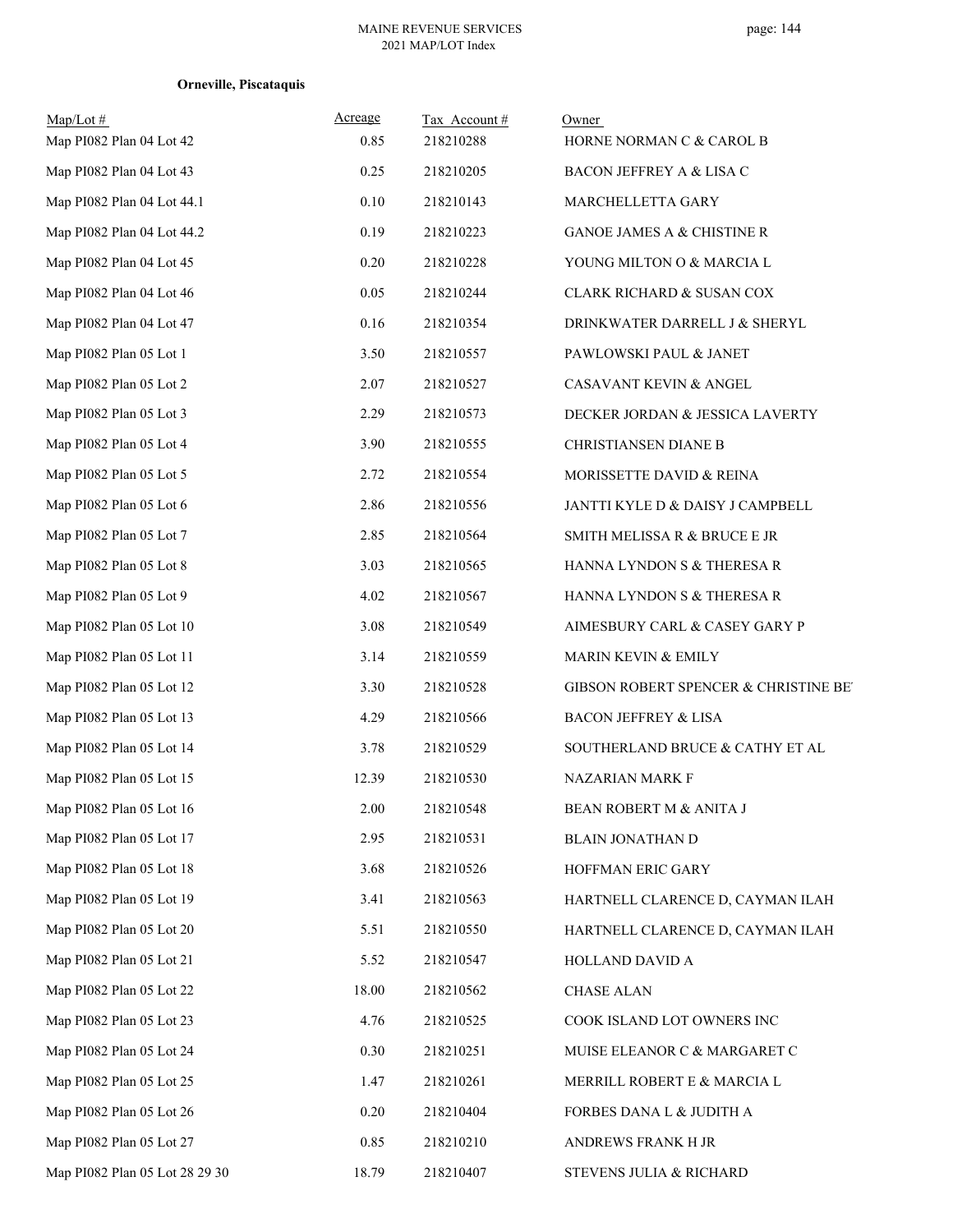| $Map/Lot$ #<br>Map PI082 Plan 05 Lot 31              | Acreage<br>0.22 | Tax Account#<br>218210395 | Owner<br>ORCUTT KIMBERLY            |
|------------------------------------------------------|-----------------|---------------------------|-------------------------------------|
| Map PI082 Plan 05 Lot 32                             | 0.23            | 218210516                 | ORCUTT DONALD W & JANEEN B          |
| Map PI082 Plan 05 Lot 33 34                          | 0.67            | 218210396                 | <b>GREEN CLIFTON S</b>              |
| Map PI082 Plan 05 Lot 35                             | 0.40            | 218210060                 | BEAN ROBERT M & ANITA J             |
| Map PI082 Plan 05 Lot 36                             | 0.40            | 218210236                 | KEITH SUSAN B & JASON LEE           |
| Map PI082 Plan 05 Lot 37                             | 0.20            | 218210146                 | MAIRHUBER JACOB & ASHLEY            |
| Map PI082 Plan 06 Lot 1.2 2.2                        | 0.36            | 218210234                 | SMITH JAMES A & STACY J             |
| Map PI082 Plan 06 Lot 1.3 1.4 1.5 1.6 1.7<br>1.8 3.2 | 0.81            | 218210356                 | RANDALL MALCOLM A                   |
| Map PI082 Plan 06 Lot 2                              | 0.30            | 218210302                 | SMITH JEFFREY A & STACIE L          |
| Map PI082 Plan 06 Lot 3                              | 0.12            | 218210069                 | BRASSLETT ANTHONY J & GLENDA BROCKI |
| Map PI082 Plan 06 Lot 4 4.2                          | 0.26            | 218210009                 | <b>WASHBURN DURICE</b>              |
| Map PI082 Plan 06 Lot 5                              | 0.13            | 218210083                 | <b>TRACY ASIE</b>                   |
| Map PI082 Plan 06 Lot 5.2 6.2 7.2                    | 0.15            | 218212041                 | ARSENAULT CHRISTOPHER P & CARRIE L  |
| Map PI082 Plan 06 Lot 6 7                            | 0.26            | 218210463                 | ARSENAULT CHRISTOPHER P & CARRIE L  |
| Map PI082 Plan 06 Lot 8                              | 0.16            | 218210088                 | CROSS MARJORIE A & CARLENE S OAKES  |
| Map PI082 Plan 06 Lot 9 10                           | 0.43            | 218210045                 | BARTOMELI THOMAS & MELODY           |
| Map PI082 Plan 06 Lot 9.2 10.2                       | 0.32            | 218210601                 | BARTOMELI THOMAS & MELODY           |
| Map PI082 Plan 06 Lot 11 11.2 12 12.2 13<br>13.2     | 1.01            | 218210423                 | TODD THOMAS R TRUSTEE               |
| Map PI082 Plan 06 Lot 14 14.2                        | 0.34            | 218210270                 | CAROFANO ADAM                       |
| Map PI082 Plan 06 Lot 15 15.2 16 16.2                | 0.48            | 218210149                 | <b>DUNFEE PAUL E</b>                |
| Map PI082 Plan 06 Lot 17                             | 0.11            | 218210377                 | BOYD ORNEVILLE LLC                  |
| Map PI082 Plan 06 Lot 17.2 18.2                      | 0.29            | 218210589                 | BOYD ORNEVILLE LLC                  |
| Map PI082 Plan 06 Lot 18 19 19.2 20 20.2             | 0.58            | 218210086                 | WITTER MICHAEL D & GAIL P           |
| Map PI082 Plan 06 Lot 21                             | 0.11            | 218210287                 | <b>DUNFEE KEITH</b>                 |
| Map PI082 Plan 06 Lot 21.2                           | 0.11            | 218212033                 | DUNFEE KEITH E SR                   |
| Map PI082 Plan 06 Lot 22 23                          | 0.26            | 218210248                 | LARRABEE PAUL D                     |
| Map PI082 Plan 06 Lot 22.2 23.2                      | 0.48            | 218212032                 | LARRABEE PAUL D                     |
| Map PI082 Plan 06 Lot 24 25                          | 0.30            | 218210364                 | BACKUS RHONDA, KELLY BICKFORD, MICH |
| Map PI082 Plan 06 Lot 26 26.2 27 27.2                | 0.24            | 218210037                 | KUS PAMELA J & DIANE BRADBURY TRUST |
| Map PI082 Plan 06 Lot 28 28.2 29.2 30.2              | 0.55            | 218210155                 | GAGNON LAWRENCE G & CLAUDETTE M TR  |
| Map PI082 Plan 06 Lot 29 30                          | 0.25            | 218210151                 | DUNFEE MALCOLM & SONYA              |
| Map PI082 Plan 06 Lot 31 31.2                        | 0.28            | 218210217                 | STORMAN TAVIA L & TANIA M FRASER    |
| Map PI082 Plan 06 Lot 32 33                          | 0.24            | 218210001                 | LEMIEUX DAVID A                     |
| Map PI082 Plan 06 Lot 34 34.2 35 35.2                | 0.52            | 218210057                 | BRANDES JANICE L                    |
| Map PI082 Plan 06 Lot 35.3 36 36.2                   | 0.34            | 218210442                 | GRANT HARLAND T III & ELIZABETH D   |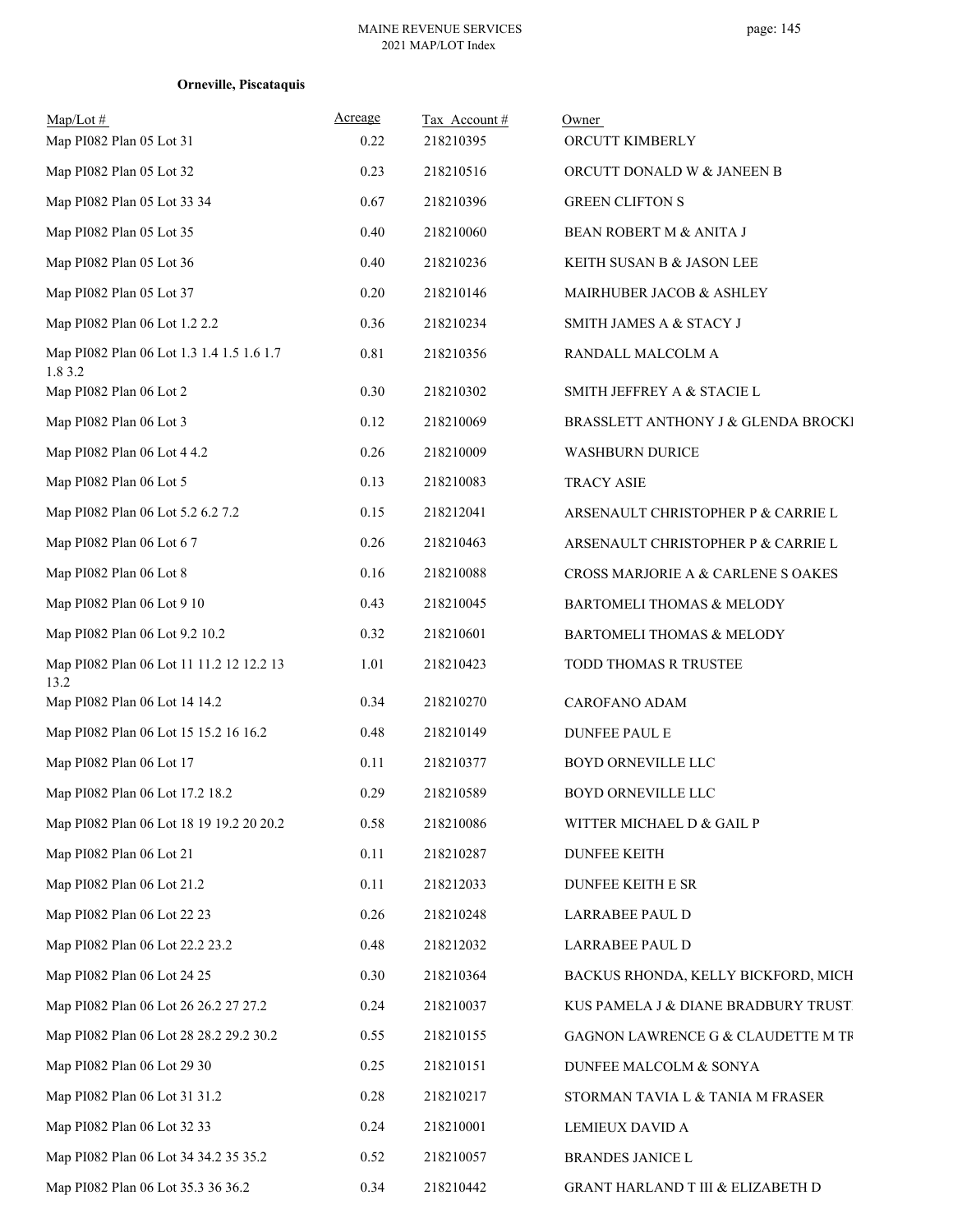| $Map/Lot$ #<br>Map PI082 Plan 06 Lot 37         | Acreage<br>0.13 | Tax Account#<br>218210096 | Owner<br><b>SHAW JOSEPH &amp; DENISE</b>      |
|-------------------------------------------------|-----------------|---------------------------|-----------------------------------------------|
| Map PI082 Plan 06 Lot 37.2 38.2 39 39.2<br>40.2 | 0.66            | 218210239                 | KINNEY BERNARD W & LOIS G TRUSTEES            |
| Map PI082 Plan 06 Lot 38                        | 0.11            | 218210200                 | HACKETT MARION E ET AL TRUSTEES               |
| Map PI082 Plan 06 Lot 40 40.2 41 41.2           | 1.00            | 218210152                 | HUSSEY MELANIE D & GARY L DUNHAM              |
| Map PI082 Plan 06 Lot 42                        | 0.13            | 218210046                 | LYFORD KIM & JANIS MCDONALD &                 |
| Map PI082 Plan 06 Lot 43 43.2 44 44.2           | 0.52            | 218210163                 | TETLOW RICHARD J                              |
| Map PI082 Plan 06 Lot 45 45.2 46.1 46.2         | 0.40            | 218210150                 | <b>GRINDLE JACOB E &amp; JESSICA M STUART</b> |
| Map PI082 Plan 06 Lot 46.3 47                   | 0.16            | 218210383                 | SMART MICHAEL & GLENDA                        |
| Map PI082 Plan 06 Lot 47.2                      | 0.12            | 218210075                 | HALLORAN ALFRED JR & KAREN                    |
| Map PI082 Plan 06 Lot 48                        | 0.11            | 218210013                 | <b>BAILEY BRUCE A ET AL</b>                   |
| Map PI082 Plan 06 Lot 48.2                      | 0.14            | 218210219                 | SMITH GILBERT D & BARBARA J                   |
| Map PI082 Plan 06 Lot 49                        | 0.11            | 218210328                 | PHILBRICK JANE M & KATE P GOODNESS            |
| Map PI082 Plan 06 Lot 49.2                      | 0.14            | 218210218                 | SMITH ANDREW W & GAYLE M                      |
| Map PI082 Plan 06 Lot 50                        | 0.11            | 218210023                 | ROTKOWITZ NANCY B                             |
| Map PI082 Plan 06 Lot 50.2 51 51.2 52.2         | 0.59            | 218210323                 | DUNFEE BENJAMIN M & GABRIELLA E               |
| Map PI082 Plan 06 Lot 52                        | 0.11            | 218210064                 | CASAVANT JULIEN J                             |
| Map PI082 Plan 06 Lot 53 53.2 54 54.2           | 0.49            | 218210386                 | DONAHUE JOHN & MONA                           |
| Map PI082 Plan 06 Lot 55 55.2                   | 0.24            | 218210298                 | BAUMANN BRADFORD A & MELISSA A                |
| Map PI082 Plan 06 Lot 56 56.2                   | 0.24            | 218210375                 | SMITH LESLIE A $\&$ JEAN M                    |
| Map PI082 Plan 06 Lot 57 57.2                   | 0.25            | 218210403                 | DOUCETTE MARK E                               |
| Map PI082 Plan 06 Lot 58                        | 0.13            | 218210041                 | WELNER JAMES T III & ROSANNA F                |
| Map PI082 Plan 06 Lot 58.1                      | 0.12            | 218212028                 | WELNER JAMES T III & ROSANNA F                |
| Map PI082 Plan 06 Lot 59 59.2                   | 0.39            | 218210090                 | LEWIS ELAINE B                                |
| Map PI082 Plan 06 Lot 60 60.2 61 61.2           | 0.69            | 218210426                 | <b>GRINDLE KARL &amp; KAREN</b>               |
| Map PI082 Plan 06 Lot 62 62.2 63 63.2           | 0.59            | 218210424                 | SPRAGUE DANIEL & PATTI                        |
| Map PI082 Plan 06 Lot 64                        | 0.11            | 218210093                 | HUGHES WILLIAM J, BEVERLY A & BRIAN D         |
| Map PI082 Plan 06 Lot 64.2                      | 0.13            | 218212014                 | HUGHES WILLIAM & BRIAN                        |
| Map PI082 Plan 06 Lot 65 65.2 66.2              | 0.26            | 218210177                 | <b>SMART DAVID P</b>                          |
| Map PI082 Plan 06 Lot 66                        | 0.12            | 218212007                 | <b>SMART DAVID P</b>                          |
| Map PI082 Plan 06 Lot 67 67.2                   | 0.24            | 218210425                 | ARSENAULT JOHN & LEOTA                        |
| Map PI082 Plan 06 Lot 68 68.2                   | 0.25            | 218210145                 | DRAKE-GILDART CATHERINE J                     |
| Map PI082 Plan 06 Lot 69                        | 0.11            | 218210438                 | TRAFTON TABITHA L                             |
| Map PI082 Plan 06 Lot 69.2 70.1                 | 0.29            | 218212042                 | DUNFEE MARK D & DEBRA L                       |
| Map PI082 Plan 06 Lot 70                        | 0.11            | 218210294                 | MCLAUGHLIN DAVID & ROSEMARY LAMOU             |
| Map PI082 Plan 06 Lot 71 71.1                   | 0.20            | 218210415                 | DUNFEE MARK D & DEBRA L                       |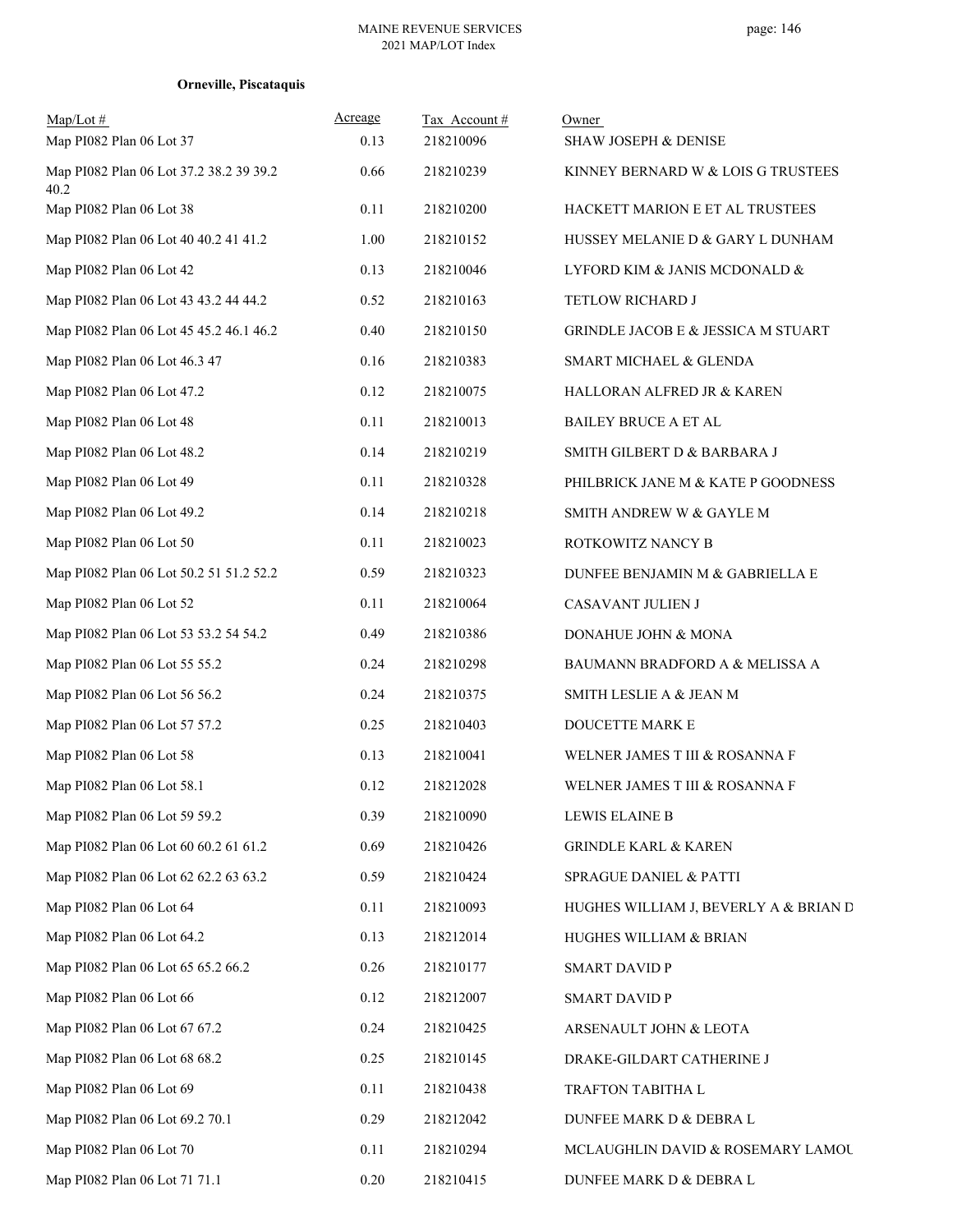| $Map/Lot \#$<br>Map PI082 Plan 06 Lot 72 72.1 73 73.1 | Acreage<br>0.80 | Tax Account#<br>218210382 | Owner<br>SHERWOOD HAROLD             |
|-------------------------------------------------------|-----------------|---------------------------|--------------------------------------|
| Map PI082 Plan 06 Lot 74 74.1                         | 0.34            | 218210253                 | VAILLANCOURT RYAN P & TONYA L DOUCH  |
| Map PI082 Plan 06 Lot 75 75.1                         | 0.33            | 218210211                 | <b>GAGNE JEAN A</b>                  |
| Map PI082 Plan 06 Lot 76 76.1 77 77.1                 | 0.65            | 218210231                 |                                      |
|                                                       | 0.36            |                           | YOUNG WALTER & IONA                  |
| Map PI082 Plan 06 Lot 79 79.1                         |                 | 218210392                 | SMITH NORMAN & DORAL M THOMAS        |
| Map PI082 Plan 06 Lot 81 81.1                         | 0.29            | 218210214                 | FOWLER ANGELIA & STEPHEN             |
| Map PI082 Plan 06 Lot 82 82.1                         | 0.28            | 218210309                 | OLIVER CHARLES ET AL                 |
| Map PI082 Plan 06 Lot 83 83.1                         | 0.28            | 218210367                 | ROSS EILEEN G & LORRAINE E WELCH     |
| Map PI082 Plan 06 Lot 84 84.1                         | 0.28            | 218210295                 | OUELLETTE JASON W & JEFFERY D JANDRE |
| Map PI082 Plan 06 Lot 85 85.1                         | 0.29            | 218210387                 | CLUKEY GREGORY & TERRY A             |
| Map PI082 Plan 06 Lot 86 86.1 87 87.1                 | 0.58            | 218210316                 | TRAFTON HAROLD M & PAULETTE A        |
| Map PI082 Plan 06 Lot 88 88.1 89 89.1 90<br>90.1      | 0.96            | 218210008                 | EMERY MICHAEL W & PATRICIA S         |
| Map PI082 Plan 06 Lot 91 91.1 92 92.2                 | 0.63            | 218210040                 | WOODMAN FREDERICK & SHEILA           |
| Map PI082 Plan 06 Lot 93 94                           | 0.24            | 218210055                 | RANCOURT MARCEL & DEBRA              |
| Map PI082 Plan 06 Lot 93.1 94.1 95 95.1               | 0.66            | 218210606                 | RANCOURT MARCEL & DEBRA              |
| Map PI082 Plan 07 Lot 1                               | 0.19            | 218210091                 | DAY EUGENE K & AIMEE                 |
| Map PI082 Plan 07 Lot 1.1                             | 0.94            | 218212021                 | MAINE STATE OF (IF&W)                |
| Map PI082 Plan 07 Lot 2                               | 0.23            | 218210233                 | JONES JEFFREY W                      |
| Map PI082 Plan 07 Lot 3                               | 0.24            | 218210014                 | PRYGROCKI PETER & TRACY              |
| Map PI082 Plan 07 Lot 4                               | 0.20            | 218210206                 | WARD MATTHEW M & DARCY L             |
| Map PI082 Plan 07 Lot 5                               | 0.24            | 218210207                 | WARD ARDENE & KAREN                  |
| Map PI082 Plan 07 Lot 6                               | 0.26            | 218210095                 | DEMBOWSKI EDWARD H & MARIE P         |
| Map PI082 Plan 07 Lot 7                               | 0.21            | 218210393                 | DEMBOWSKI EDWARD & MARIE             |
| Map PI082 Plan 07 Lot 8                               | 0.18            | 218210257                 | HOLMES JAMES A & KAREN J             |
| Map PI082 Plan 07 Lot 9                               | 0.25            | 218210142                 | FREEDOM LAKE HOUSE LLC               |
| Map PI082 Plan 07 Lot 10                              | 0.15            | 218210440                 | FREEDOM LAKE HOUSE LLC               |
| Map PI082 Plan 07 Lot 11                              | $0.10\,$        | 218210004                 | KENNEY JAMES H & JOYCE M             |
| Map PI082 Plan 07 Lot 12 13                           | 0.22            | 218210411                 | KENNEY JAMES H & JOYCE M             |
| Map PI082 Plan 07 Lot 12 13                           | 0.22            | 218210411                 | WEBBER REGINALD & CHERYL             |
| Map PI082 Plan 07 Lot 14                              | 0.10            | 218210420                 | ROBERTS TODD J                       |
| Map PI082 Plan 07 Lot 15 16                           | 0.24            | 218210455                 | FURGE DUANE B & AMY L                |
| Map PI082 Plan 07 Lot 17                              | 0.10            | 218210373                 | HURD RICHARD E & ALICE M             |
| Map PI082 Plan 07 Lot 18 19                           | 0.20            | 218210412                 | SMITH BARBARA J                      |
| Map PI082 Plan 07 Lot 20                              | 0.12            | 218210416                 | BRASSLETT CAROLYN & EUGENE & ERROL   |
| Map PI082 Plan 07 Lot 21                              | 0.22            | 218210460                 | HARRIS MARTIN G                      |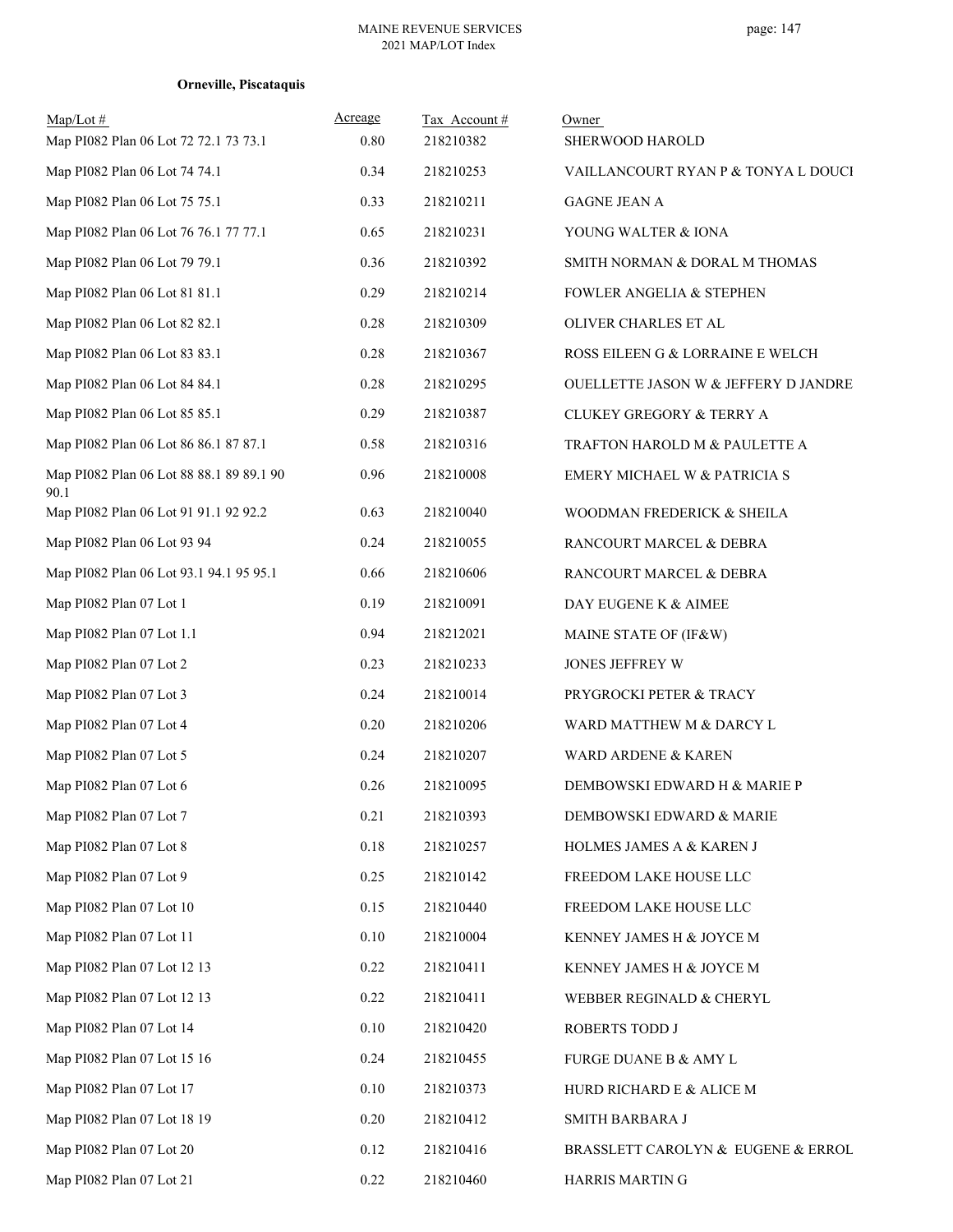| $Map/Lot \#$<br>Map PI082 Plan 07 Lot 21.2 | Acreage<br>0.20 | Tax Account #<br>218210359 | Owner<br>STROUT ELAINE F ET AL     |
|--------------------------------------------|-----------------|----------------------------|------------------------------------|
| Map PI082 Plan 07 Lot 22                   | 1.29            | 218210181                  | <b>BRIGGS GARY L</b>               |
| Map PI082 Plan 07 Lot 23 24.1              | 0.52            | 218210190                  | SMITH ROBERT & JANET               |
| Map PI082 Plan 07 Lot 24.2 25              | 0.52            | 218210035                  | <b>GALLANT ROBERT A</b>            |
| Map PI082 Plan 07 Lot 26                   | 0.34            | 218210051                  | BADGER GERALDINE L                 |
| Map PI082 Plan 07 Lot 27                   | 0.34            | 218210054                  | BUNKER JANICE ET AL                |
| Map PI082 Plan 07 Lot 28                   | 0.34            | 218210439                  | ALONZO MATTHEW A TRUSTEE           |
| Map PI082 Plan 07 Lot 29 30                | 0.65            | 218210406                  | ALONZO MATTHEW A TRUSTEE           |
| Map PI082 Plan 07 Lot 31                   | 0.33            | 218210429                  | ALONZO MATTHEW A TRUSTEE           |
| Map PI082 Plan 07 Lot 32                   | 0.13            | 218210500                  | SMITH BARBARA J                    |
| Map PI082 Plan 07 Lot 33 34 35 83          | 0.83            | 218210603                  | STROUT SHAWN F                     |
| Map PI082 Plan 07 Lot 36 51                | 0.35            | 218210454                  | FURGE DUANE B & AMY L              |
| Map PI082 Plan 07 Lot 37 37.1              | $0.18\,$        | 218210604                  | ROBERTS TODD J                     |
| Map PI082 Plan 07 Lot 38                   | 0.20            | 218210226                  | MARSHALL JAMES R                   |
| Map PI082 Plan 07 Lot 39.1 39.2            | 0.36            | 218210402                  | WEBBER REGINALD & CHERYL           |
| Map PI082 Plan 07 Lot 40                   | 0.32            | 218210085                  | WADSWORTH EILEEN M & FREDERICO LEW |
| Map PI082 Plan 07 Lot 41                   | 0.26            | 218210080                  | COOKSON ROBERT RALPH               |
| Map PI082 Plan 07 Lot 42                   | 0.38            | 218210079                  | STUCK KATHERINE LOIS               |
| Map PI082 Plan 07 Lot 43 44                | 0.88            | 218210254                  | HOLMES JAMES A & KAREN J           |
| Map PI082 Plan 07 Lot 45                   | 0.39            | 218210255                  | HOLMES JAMES A & KAREN J           |
| Map PI082 Plan 07 Lot 46                   | 0.40            | 218212046                  | WARD MATTHEW M & DARCY L           |
| Map PI082 Plan 07 Lot 47                   | 0.40            | 218210074                  | PRYGROCKI PETER & TRACY            |
| Map PI082 Plan 07 Lot 48                   | 0.24            | 218212047                  | JONES JEFFREY W & ELAINE           |
| Map PI082 Plan 07 Lot 49                   | 0.46            | 218212045                  | DAY EUGENE K & AIMEE               |
| Map PI082 Plan 07 Lot 50                   | 0.15            | 218210264                  | MONKS STEVE W & KIM I              |
| Map PI082 Plan 07 Lot 52                   | 0.34            | 218210078                  | CHANEY BEVERLY J TRUSTEE           |
| Map PI082 Plan 07 Lot 53                   | 0.11            | 218210372                  | DAUPHINEE STEVEN & DEANNA          |
| Map PI082 Plan 07 Lot 54                   | 0.23            | 218210427                  | <b>GAGNE JEAN A</b>                |
| Map PI082 Plan 07 Lot 55.1                 | 1.07            | 218210021                  | <b>CLAVERIE MARTHA E</b>           |
| Map PI082 Plan 07 Lot 56                   | 0.00            | 218210092                  | NICHOLS MARY E                     |
| Map PI082 Plan 07 Lot 56                   | 0.50            | 218212029                  | <b>BBC LAND LLC</b>                |
| Map PI082 Plan 07 Lot 58                   | 2.47            | 218210588                  | HAYNES TIMBERLANDS INC             |
| Map PI082 Plan 07 Lot 58.1 62 63           | 0.74            | 218210325                  | CARTER SCOTT P & LISA J LUMBRA     |
| Map PI082 Plan 07 Lot 58.2                 | 0.54            | 218210179                  | MCLAUGHLIN ADAM & TERRI            |
| Map PI082 Plan 07 Lot 58.3 58.5            | 0.53            | 218210577                  | HAYNES TIMBERLANDS INC             |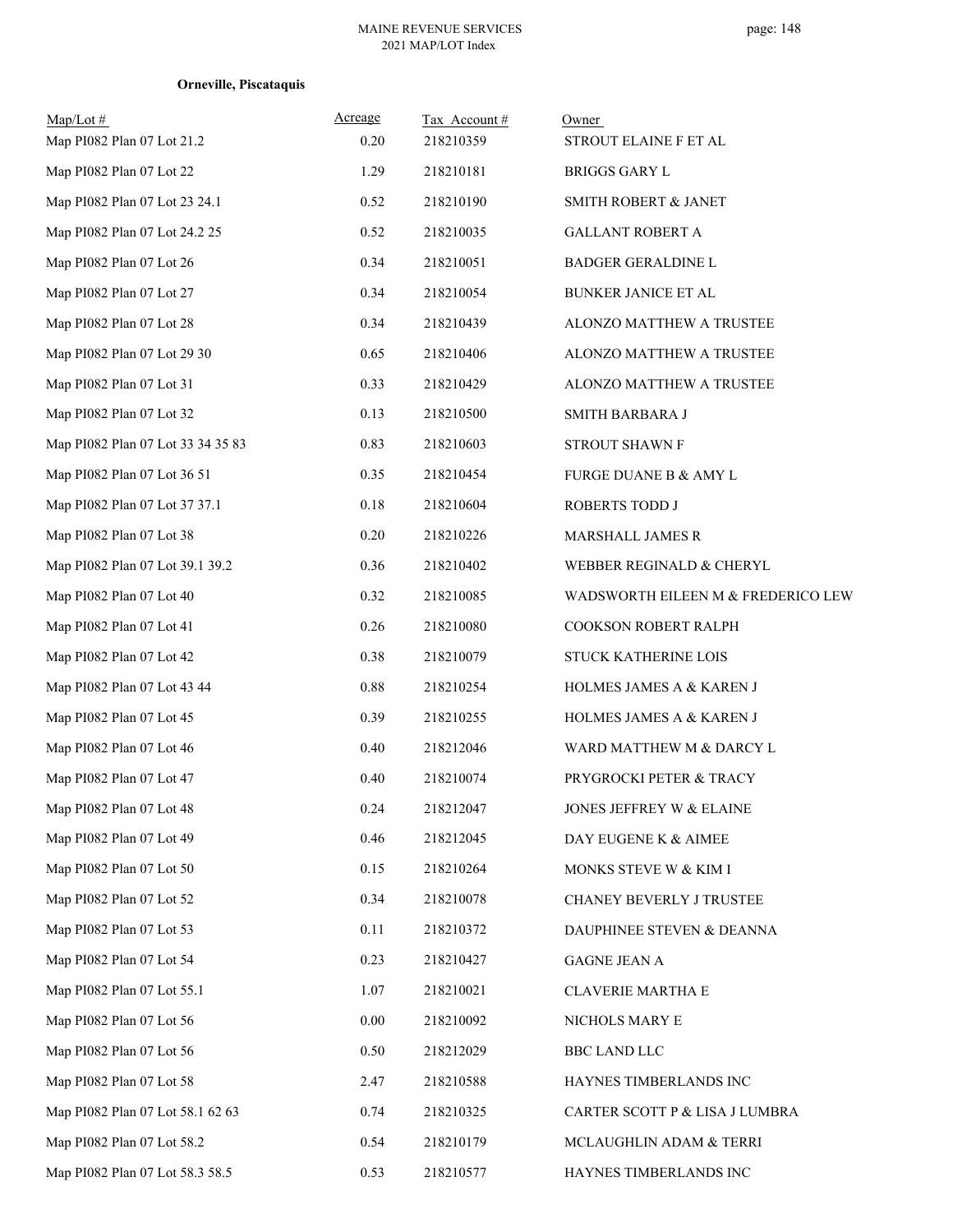| Map/Lot #<br>Map PI082 Plan 07 Lot 58.4 | Acreage<br>0.49 | Tax Account#<br>218210334 | Owner<br>HUSTUS DANIEL P & SHIRLEY     |
|-----------------------------------------|-----------------|---------------------------|----------------------------------------|
|                                         |                 |                           |                                        |
| Map PI082 Plan 07 Lot 58.6              | 0.62            | 218210368                 | <b>MAYBURY MARK W</b>                  |
| Map PI082 Plan 07 Lot 58.7              | 0.56            | 218210432                 | TURTLOTT RONALD & BETTY                |
| Map PI082 Plan 07 Lot 58.8 58.9         | 0.99            | 218210324                 | JOHNSTON KEMPTON E & BERYLE K          |
| Map PI082 Plan 07 Lot 59                | 0.17            | 218210196                 | <b>GRAY HENRY, WARREN &amp; SANDRA</b> |
| Map PI082 Plan 07 Lot 60 61             | 0.45            | 218210201                 | TREADWELL DANA S & PAMELA J            |
| Map PI082 Plan 07 Lot 64 65             | 0.41            | 218210431                 | WILKINSON ANDREW & BRENDA F            |
| Map PI082 Plan 07 Lot 66                | 0.22            | 218210333                 | <b>BROWN DANIEL M</b>                  |
| Map PI082 Plan 07 Lot 67                | 0.23            | 218210430                 | TRIPP BETTY JANE L/T                   |
| Map PI082 Plan 07 Lot 68                | 0.22            | 218210156                 | <b>BARRY DAVID R &amp; CORRINA M</b>   |
| Map PI082 Plan 07 Lot 69                | 0.26            | 218212020                 | HAYNES TIMBERLANDS INC                 |
| Map PI082 Plan 07 Lot 70                | 0.21            | 218210209                 | <b>HARRIS A JEFFREY</b>                |
| Map PI082 Plan 07 Lot 71                | 0.26            | 218212019                 | HAYNES TIMBERLANDS INC                 |
| Map PI082 Plan 07 Lot 72                | 0.23            | 218210277                 | MAY ROBERT L & LYNNE I                 |
| Map PI082 Plan 07 Lot 73                | 0.22            | 218210457                 | FINSON HEIDI M & LEROY                 |
| Map PI082 Plan 07 Lot 74 74.1           | 0.48            | 218210020                 | <b>CARLSON JOHN ROBERT</b>             |
| Map PI082 Plan 07 Lot 75                | 0.26            | 218212018                 | HAYNES TIMBERLANDS INC                 |
| Map PI082 Plan 07 Lot 76                | 0.23            | 218210319                 | <b>SCOTT AMY M</b>                     |
| Map PI082 Plan 07 Lot 77 78             | 0.36            | 218210059                 | <b>RANCK ROBERT D</b>                  |
| Map PI082 Plan 07 Lot 79                | 0.24            | 218210274                 | <b>STELLER WAYNE</b>                   |
| Map PI082 Plan 07 Lot 80 80.1 81 81.1   | 0.89            | 218210141                 | KANE VALARIE A & DAVID DANIEL          |
| Map PI082 Plan 07 Lot 82.1              | 0.91            | 218210034                 | KNEELAND RONALD & BRENDA               |
| Map PI082 Plan 07 Lot 82.2              | 1.63            | 218210100                 | STROUT JAMES ROBERT & EWA J KLECZYK    |
| Map PI082 Plan 07 Lot 82.3              | 0.58            | 218210311                 | OSGOOD ARTHUR M JR & DARRELL           |
| Map PI082 Plan 07 Lot 82.4              | 0.73            | 218210317                 | JOHNSON STEVEN P & EMILIE M            |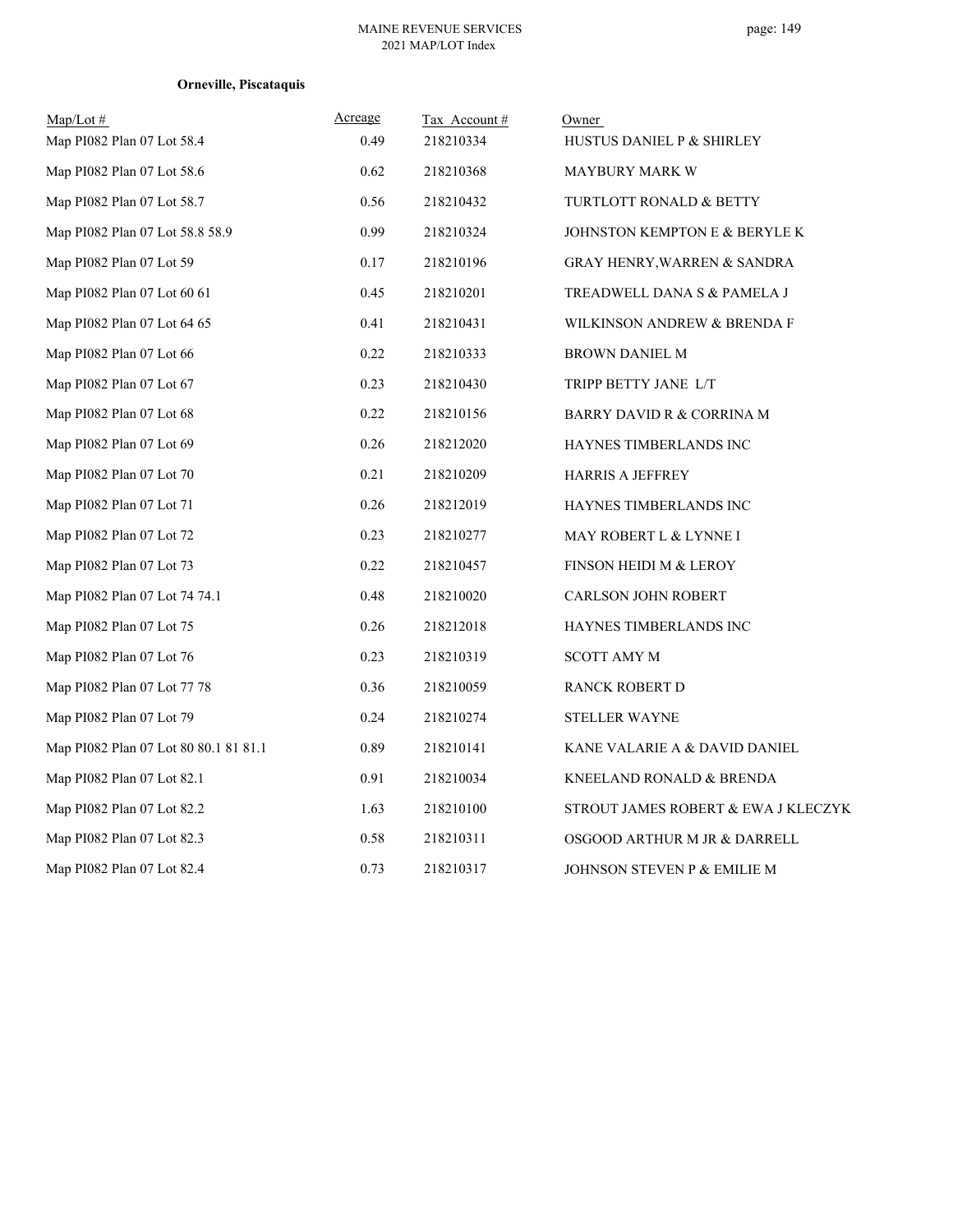| $Map/Lot \#$<br>Map PI083                                                    | Acreage<br>0.00 | Tax Account#<br>210300004 | Owner<br><b>EMERA MAINE</b>          |
|------------------------------------------------------------------------------|-----------------|---------------------------|--------------------------------------|
| Map PI083                                                                    | 0.00            | 210300016P                | COOVER LEONARD R & PATRICIA A        |
| Map PI083                                                                    | $0.00\,$        | 210300017P                | SMITH BARBARA A & PAMELA S           |
| Map PI083 Plan 01 Lot                                                        | 0.76            | 210300082                 | <b>BARNARD CEMETARY</b>              |
| Map PI083 Plan 01 Lot 1 17 35.2 38 39<br>Plan 02 Lot 2 3 3.9 Plan 03 Lot 1 3 | 13,537.50       | 210300064                 | ELLIOTSVILLE PLANTATION INC          |
| Map PI083 Plan 01 Lot 2                                                      | 0.80            | 210300052                 | SHOREY THOMAS B & KENNETH R          |
| Map PI083 Plan 01 Lot 3.1                                                    | 21.00           | 210300001                 | COOVER LEONARD R & PATRICIA A        |
| Map PI083 Plan 01 Lot 3.2                                                    | 20.06           | 210300069                 | COOVER ADAM B                        |
| Map PI083 Plan 01 Lot 3.3                                                    | 21.00           | 210300070                 | COOVER ADAM B                        |
| Map PI083 Plan 01 Lot 4                                                      | 25.20           | 210302003                 | COOVER LEONARD R & PATRICIA A        |
| Map PI083 Plan 01 Lot 5                                                      | 22.00           | 210300054                 | <b>FURDEN EUGENE</b>                 |
| Map PI083 Plan 01 Lot 6                                                      | 0.33            | 210300041                 | COOVER RUSSELL W JR                  |
| Map PI083 Plan 01 Lot 7                                                      | 1.00            | 210300055                 | <b>LADD ROBERT R</b>                 |
| Map PI083 Plan 01 Lot 8 9                                                    | 13.28           | 210300056                 | <b>APPLEGATE AMOS</b>                |
| Map PI083 Plan 01 Lot 10                                                     | 236.00          | 210300023                 | APPLEGATE LLC                        |
| Map PI083 Plan 01 Lot 10.1                                                   | 9.90            | 210300080                 | APPLEGATE LLC                        |
| Map PI083 Plan 01 Lot 11                                                     | 1.03            | 210300043                 | APPLEGATE LLC                        |
| Map PI083 Plan 01 Lot 12                                                     | 319.00          | 210302005                 | APPLEGATE LLC                        |
| Map PI083 Plan 01 Lot 13                                                     | 10.95           | 210300063                 | APPLEGATE LLC                        |
| Map PI083 Plan 01 Lot 13.2                                                   | 18.75           | 210300068                 | APPLEGATE LLC                        |
| Map PI083 Plan 01 Lot 14                                                     | 7.00            | 210300057                 | CARY DANA F & MARILYN M              |
| Map PI083 Plan 01 Lot 15                                                     | 2.60            | 210300049                 | WOODARD HERBERT                      |
| Map PI083 Plan 01 Lot 16                                                     | 0.75            | 210300021                 | <b>DOW DAVID</b>                     |
| Map PI083 Plan 01 Lot 17.1                                                   | 20.50           | 210302008                 | WOODARD HERBERT                      |
| Map PI083 Plan 01 Lot 18.1                                                   | 40.00           | 210300006                 | AUBE REAL C & KAREN F                |
| Map PI083 Plan 01 Lot 18.2                                                   | 10.00           | 210300045                 | <b>BADDELEY PAMELA J</b>             |
| Map PI083 Plan 01 Lot 18.3                                                   | 10.10           | 210300059                 | APPLEGATE GEORGE G                   |
| Map PI083 Plan 01 Lot 18.4                                                   | 10.10           | 210300072                 | <b>BARDEN PHILIP V</b>               |
| Map PI083 Plan 01 Lot 18.5                                                   | 20.00           | 210300074                 | AMES SILAS C SR & SILAS C JR         |
| Map PI083 Plan 01 Lot 18.6                                                   | 40.00           | 210300073                 | BERRY ALLEN H & JANET P              |
| Map PI083 Plan 01 Lot 19                                                     | 0.23            | 210300026                 | <b>GASINOWSKI ROBERT &amp; FRANK</b> |
| Map PI083 Plan 01 Lot 20 22 23 29                                            | 109.00          | 210300013                 | DEAN ILA M                           |
| Map PI083 Plan 01 Lot 20.2                                                   | 2.19            | 210300018                 | SMART DONALD J                       |
| Map PI083 Plan 01 Lot 21                                                     | 0.50            | 210300060                 | DREW ERIC M & SARAH E                |
| Map PI083 Plan 01 Lot 24                                                     | 1.00            | 210300035                 | DEAN ILA M                           |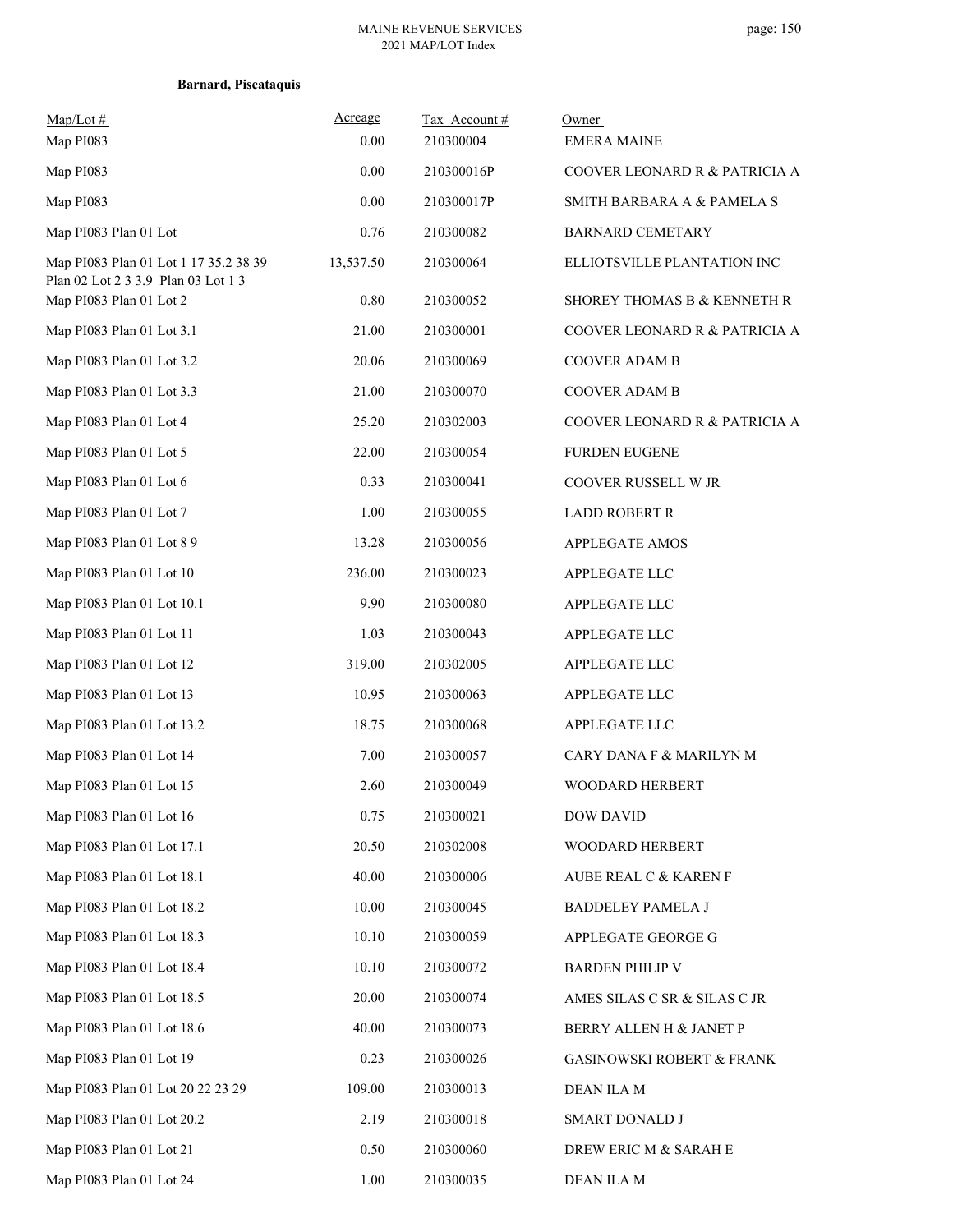| $Map/Lot \#$<br>Map PI083 Plan 01 Lot 25                 | Acreage<br>3.00 | Tax Account#<br>210300002 | Owner<br>AIARDO ANTHONY J PERS REP |
|----------------------------------------------------------|-----------------|---------------------------|------------------------------------|
| Map PI083 Plan 01 Lot 26                                 | 1.00            | 210300017                 | <b>IRELAND SUSAN</b>               |
| Map PI083 Plan 01 Lot 27                                 | 5.00            | 210300037                 | HOYT ROBERT                        |
| Map PI083 Plan 01 Lot 28                                 | 6.40            | 210300038                 | <b>HOYT ROBERT</b>                 |
| Map PI083 Plan 01 Lot 29.2                               | 1.00            | 210300014                 | DEAN RONALD S & BETTY              |
| Map PI083 Plan 01 Lot 30                                 | 0.39            | 210300067                 | <b>DEAN ILA M</b>                  |
| Map PI083 Plan 01 Lot 31.1 31.2                          | 49.50           | 210300044                 | LADD RICHARD W & CHERYL            |
| Map PI083 Plan 01 Lot 32                                 | 3.44            | 210300062                 | BADGER DAVID L & DIANA J           |
| Map PI083 Plan 01 Lot 33                                 | 20.00           | 210302006                 | BADGER DAVID L & DIANA J           |
| Map PI083 Plan 01 Lot 34.1                               | 24.90           | 210300010                 | CONNORS DANIEL E II & CARA A       |
| Map PI083 Plan 01 Lot 34.2                               | 24.40           | 210300028                 | <b>GOULD MICHAEL E TTE</b>         |
| Map PI083 Plan 01 Lot 35.1                               | 50.00           | 210300036                 | <b>BROWN ANTHONY R</b>             |
| Map PI083 Plan 01 Lot 36                                 | 35.17           | 210300008                 | DOORE FREEMAN A & KATHY            |
| Map PI083 Plan 01 Lot 37                                 | 65.60           | 210300046                 | SAN DIEGO LAND INVESTMENTS         |
| Map PI083 Plan 01 Lot 40                                 | 1.20            | 210300019                 | DOW DAVID                          |
| Map PI083 Plan 01 Lot 41.1                               | 1.40            | 210300053                 | TRIPP MICHAEL & BELINDA            |
| Map PI083 Plan 01 Lot 41.2                               | 0.69            | 210300050                 | WOODARD HERBERT                    |
| Map PI083 Plan 01 Lot 41.3                               | 11.50           | 210300260                 | <b>BRIGGS JOEL A</b>               |
| Map PI083 Plan 01 Lot 42                                 | 27.20           | 210300081                 | THIBODEAU SANDRA J                 |
| Map PI083 Plan 01 Lot 42.2                               | 10.00           | 210300040                 | ROBERTSON SCOTT E ET AL            |
| Map PI083 Plan 01 Lot 43 43.2                            | 58.00           | 210300027                 | FINNEMORE DARYL L & LOUISA J       |
| Map PI083 Plan 01 Lot 43.1                               | 1.00            | 210300083                 | APPLEGATE LLC                      |
| Map PI083 Plan 01 Lot 44                                 | 0.12            | 210300042                 | APPLEGATE LLC                      |
| Map PI083 Plan 01 Lot 45                                 | 17.00           | 210300079                 | APPLEGATE LLC                      |
| Map PI083 Plan 01 Lot 45.2                               | 0.05            | 210302001                 | BARNARD HISTORICAL SOCIETY         |
| Map PI083 Plan 01 Lot 45.3                               | 11.00           | 210300011                 | APPLEGATE LLC                      |
| Map PI083 Plan 01 Lot 46 46.1                            | 1.26            | 210300025                 | WU XIU MEI                         |
| Map PI083 Plan 01 Lot 47                                 | 0.80            | 210300039                 | COOVER LEONARD R JR                |
| Map PI083 Plan 01 Lot 48 48.1 49.1 50<br>Plan 02 Lot 3.7 | 743.00          | 210300084                 | COOVER ADAM B                      |
| Map PI083 Plan 01 Lot 48.11                              | 9.83            | 210302002                 | COOVER ADAM B                      |
| Map PI083 Plan 01 Lot 49                                 | 88.00           | 210302007                 | COOVER LEONARD R JR                |
| Map PI083 Plan 02 Lot 1                                  | 160.00          | 210300051                 | <b>SCARANO ROBERT &amp; MARIA</b>  |
| Map PI083 Plan 02 Lot 3.1                                | 0.58            | 210300005                 | BROWN LAWRENCE W & WILLIAM L SR    |
| Map PI083 Plan 02 Lot 3.10                               | 3.10            | 210302016                 | WEST JOHN C                        |
| Map PI083 Plan 02 Lot 3.11                               | 3.10            | 210302015                 | DEMMONS GERALD A & PENNY L         |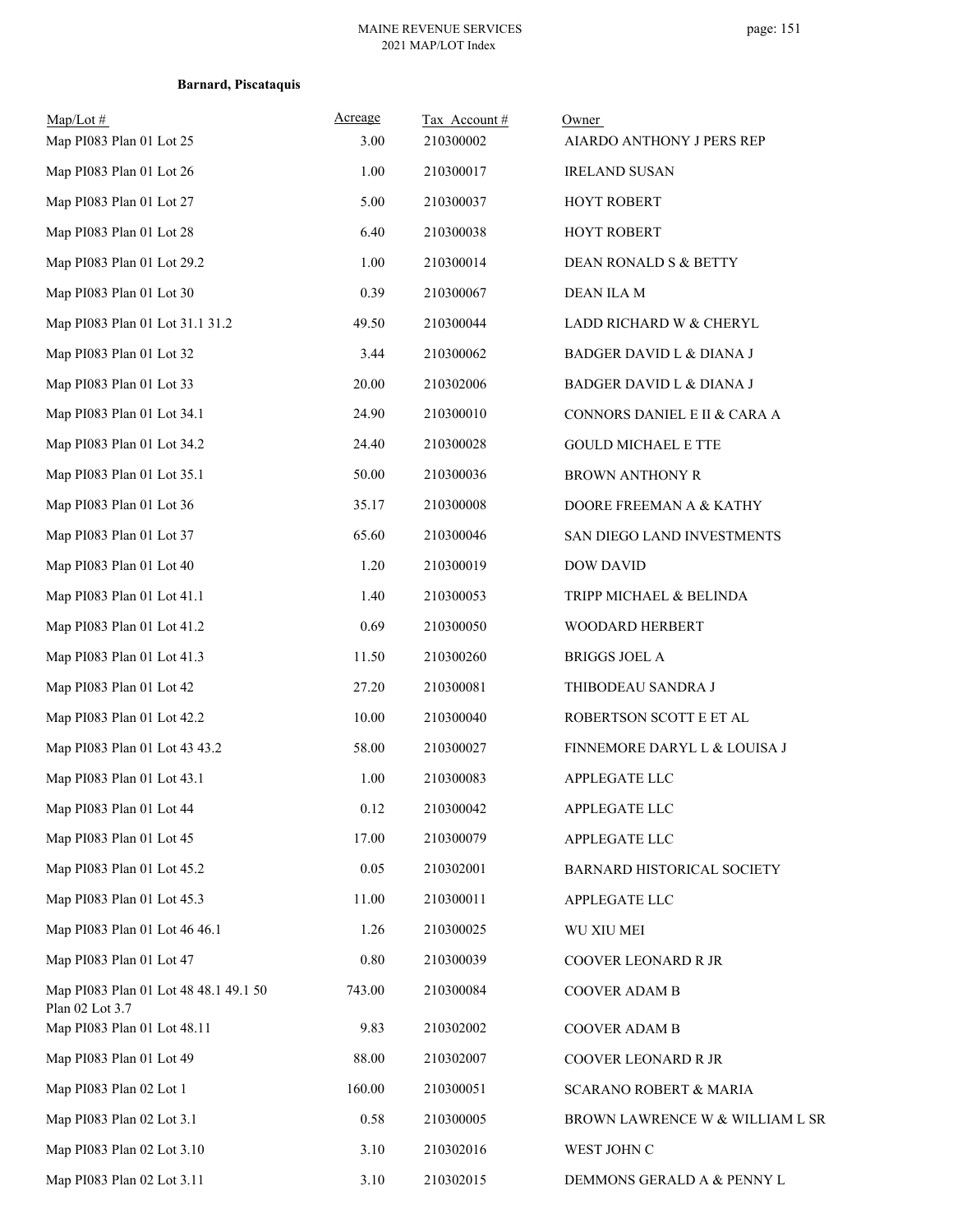### MAINE REVENUE SERVICES 2021 MAP/LOT Index

| $Map/Lot \#$                  | Acreage | Tax Account # | Owner                             |
|-------------------------------|---------|---------------|-----------------------------------|
| Map PI083 Plan 02 Lot 3.2     | 1.00    | 210300048     | DIEMER JAMES W & LARRY J VIOLETTE |
| Map PI083 Plan 02 Lot 3.3     | 0.50    | 210300022     | HOXIE WILLIAM H & GARY L DUNHAM   |
| Map PI083 Plan 02 Lot 3.4 3.5 | 15.50   | 210300031     | EDDY DAVID W                      |
| Map PI083 Plan 02 Lot 3.6     | 12.00   | 210300003     | SMITH BARBARA A & PAMELA S        |
| Map PI083 Plan 02 Lot 3.8     | 77.00   | 210302011     | <b>COOVER ADAM B</b>              |
| Map PI083 Plan 02 Lot 3.81    | 38.00   | 210302014     | COOVER LEONARD R SR & PATRICIA C  |
| Map PI083 Plan 03 Lot 2       | 27.10   | 210300007     | <b>EASTERN MAINE RAILWAY</b>      |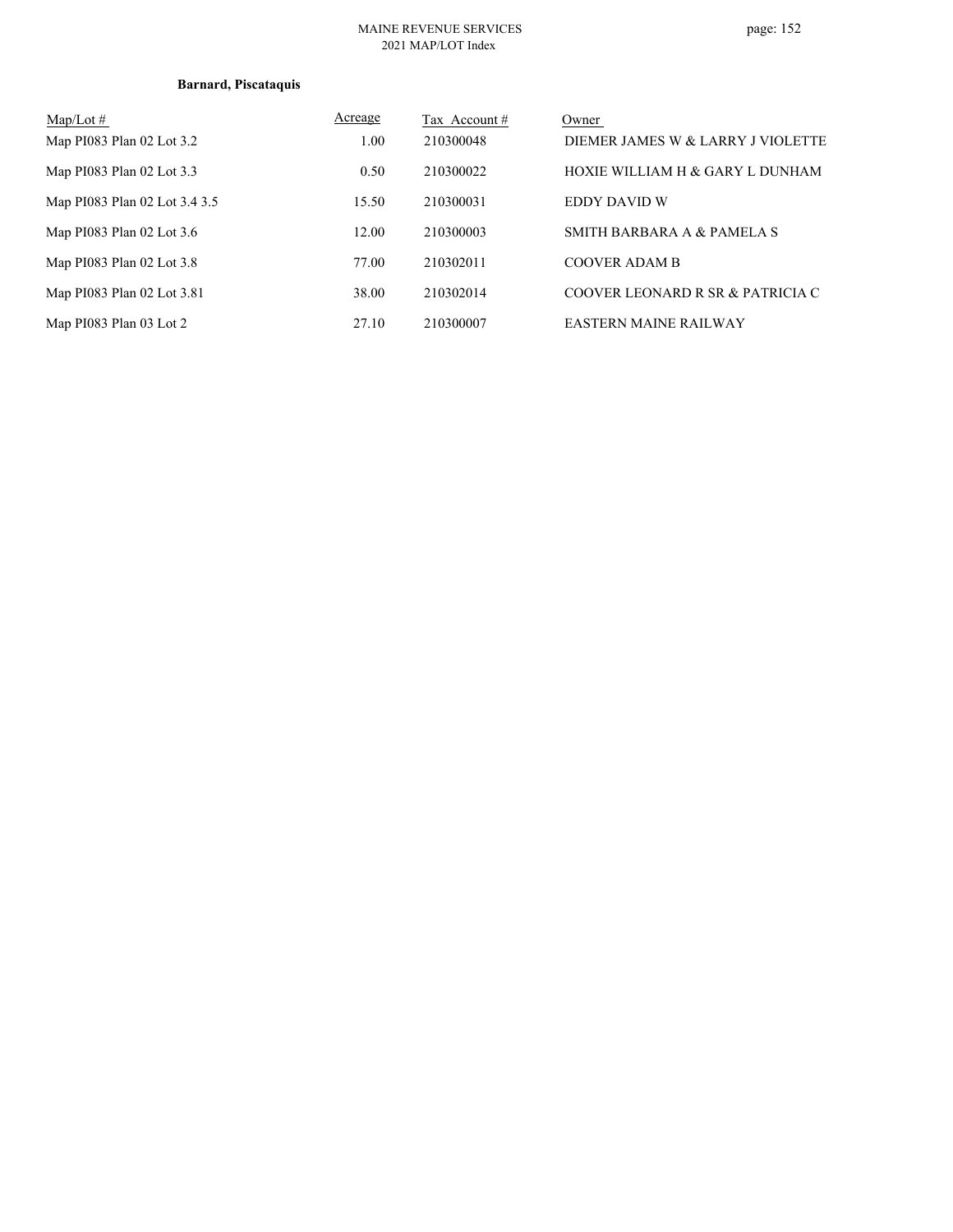| $Map/Lot$ #<br>Map PI084                         | Acreage<br>0.00 | Tax Account#<br>210800008P | Owner<br>MAINE AUDUBON SOCIETY      |
|--------------------------------------------------|-----------------|----------------------------|-------------------------------------|
| Map PI084 Plan 01 Lot                            | 0.00            | 210800189                  | CENTRAL MAINE POWER CO              |
| Map PI084 Plan 01 Lot 1 3                        | 9,093.00        | 210800175                  | WEYERHAEUSER COMPANY                |
| Map PI084 Plan 01 Lot 1.1                        | 85.00           | 210800134                  | ELLIOTSVILLE PLANTATION INC         |
| Map PI084 Plan 01 Lot 1.1                        | 0.00            | 210800188                  | CENTRAL MAINE & QUEBEC RAILWAYS US  |
| Map PI084 Plan 01 Lot 2                          | 0.00            | 210800017                  | ELLIOTSVILLE PLANTATION INC         |
| Map PI084 Plan 01 Lot 2 2.1                      | 5,770.00        | 210800196                  | ELLIOTSVILLE PLANTATION INC         |
| Map PI084 Plan 01 Lot 2                          | 0.00            | 210800214                  | ELLIOTSVILLE PLANTATION INC         |
| Map PI084 Plan 01 Lot 2                          | 0.00            | 210800216                  | ELLIOTSVILLE PLANTATION INC         |
| Map PI084 Plan 01 Lot 2.2                        | 2,407.00        | 210800259                  | ELLIOTSVILLE PLANTATION INC         |
| Map PI084 Plan 01 Lot 2.21                       | 2.20            | 210800015                  | CHRISTENSEN GREGG M                 |
| Map PI084 Plan 01 Lot 2.3 2.4 3.1 6.1<br>26.1    | 290.99          | 210800228                  | UNITED STATES OF AMERICA            |
| Map PI084 Plan 01 Lot 3                          | 0.00            | 210800016                  | <b>CLOWRY RICK B</b>                |
| Map PI084 Plan 01 Lot 4                          | 0.00            | 210800014                  | ELLIOTSVILLE PLANTATION INC         |
| Map PI084 Plan 01 Lot 4                          | 886.00          | 210800176                  | ELLIOTSVILLE PLANTATION INC         |
| Map PI084 Plan 01 Lot 4.2                        | 86.00           | 210800177                  | ELLIOTSVILLE PLANTATION INC         |
| Map PI084 Plan 01 Lot 4.3                        | 2.10            | 210802018                  | POACHER, LLC                        |
| Map PI084 Plan 01 Lot 4.31                       | 2.12            | 210802036                  | LIBBY RANDOLPH L & JACQUELINE H     |
| Map PI084 Plan 01 Lot 4.4                        | 0.74            | 210802017                  | MAINE AUDUBON SOCIETY               |
| Map PI084 Plan 01 Lot 7.1 20 21                  | 1,276.00        | 210800186                  | <b>MAINE STATE OF</b>               |
| Map PI084 Plan 01 Lot 7.2 7.32 7.31 7.41<br>7.10 | 554.00          | 210802016                  | FROGMORE FARM LLC                   |
| Map PI084 Plan 01 Lot 7.3 7.4                    | 1,003.00        | 210800174                  | <b>BARREN PARTNERS 1 LLC</b>        |
| Map PI084 Plan 01 Lot 7.5                        | $0.00\,$        | 210800266                  | POSTLEWAITE NEIL R                  |
| Map PI084 Plan 01 Lot 7.5 7.6                    | 1,487.00        | 210802028                  | <b>BARREN PARTNERS 4 LLC</b>        |
| Map PI084 Plan 01 Lot 7.7                        | 0.00            | 210800044                  | ROBERTS KERNE D                     |
| Map PI084 Plan 01 Lot 7.7 7.8                    | 1,254.34        | 210800270                  | <b>BARREN PARTNERS 6 LLC</b>        |
| Map PI084 Plan 01 Lot 7.9                        | 428.30          | 210800285                  | ONAWA LAND TRUST INC                |
| Map PI084 Plan 01 Lot 7.91                       | 12.00           | 210800279                  | R & R ONAWA FAMILY CAMP LLC         |
| Map PI084 Plan 01 Lot 7.92                       | 12.00           | 210802026                  | TATEM GLADWIN W & MARJORIE V        |
| Map PI084 Plan 01 Lot 7.921                      | 12.80           | 210802031                  | HOPKIN WILLIAM R & MARGARETTA R HOP |
| Map PI084 Plan 01 Lot 7.93                       | 15.00           | 210802038                  | ALLEN KENNARD W & VANESSA           |
| Map PI084 Plan 01 Lot 7.94                       | 12.90           | 210802039                  | JANICE T MANG REVOCABLE TRUST       |
| Map PI084 Plan 01 Lot 8                          | 94.00           | 210800181                  | <b>ILSLEY BROTHERS LLC</b>          |
| Map PI084 Plan 01 Lot 8.1                        | 3.67            | 210800029                  | ADAMS TERRY A                       |
| Map PI084 Plan 01 Lot 8.2                        | 39.00           | 210800227                  | UNITED STATES OF AMERICA            |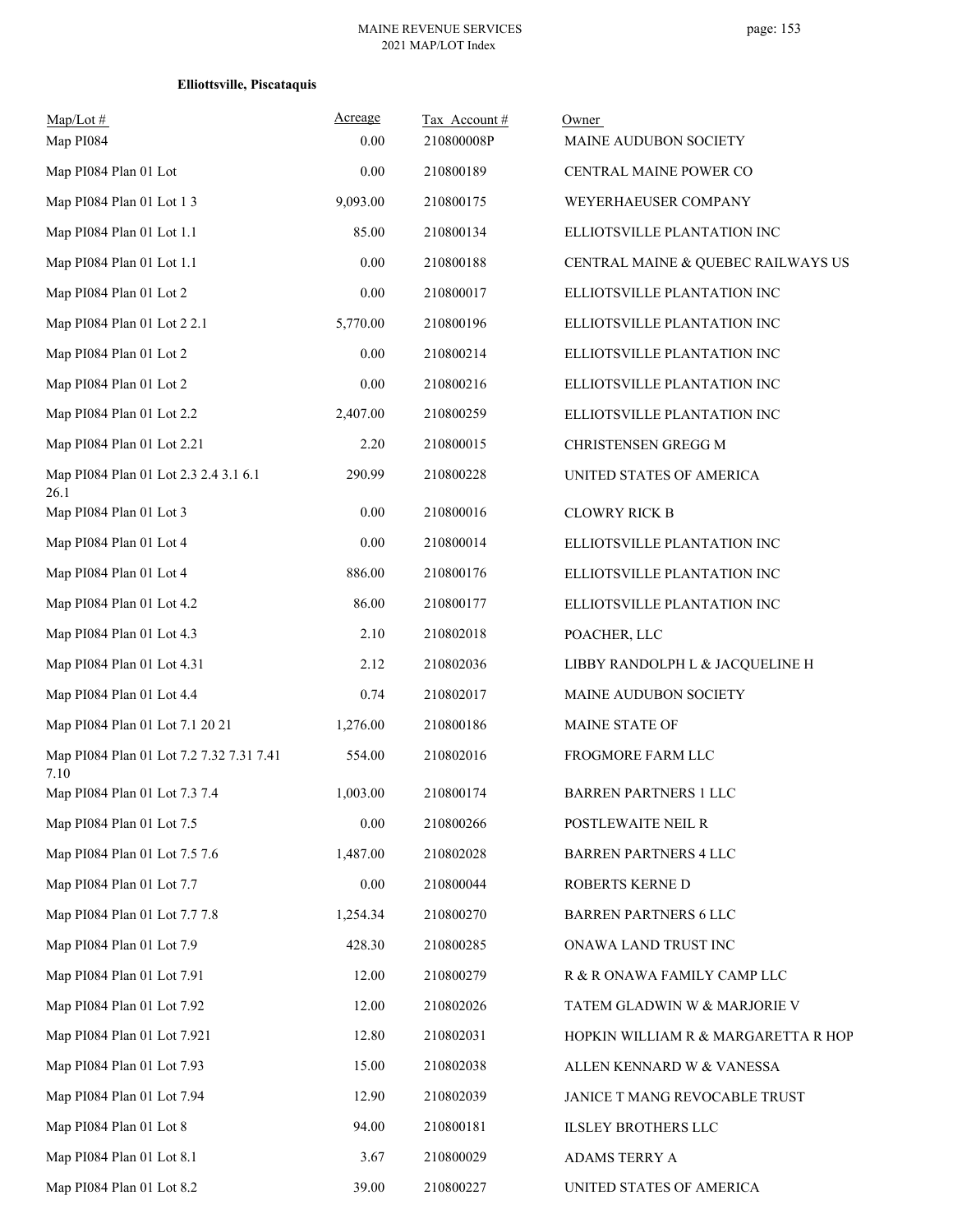| Map/Lot#<br>Map PI084 Plan 01 Lot 8.3               | Acreage<br>3.00 | Tax Account#<br>210800294 | Owner<br>GILLIAM ROGER I & JEFFREY A |
|-----------------------------------------------------|-----------------|---------------------------|--------------------------------------|
| Map PI084 Plan 01 Lot 9                             | 910.00          | 210800209                 | MAINE AUDUBON SOCIETY                |
| Map PI084 Plan 01 Lot 10                            | 50.00           | 210802009                 | MAINE AUDUBON SOCIETY                |
| Map PI084 Plan 01 Lot 11                            | 318.00          | 210802008                 | MAINE AUDUBON SOCIETY                |
| Map PI084 Plan 01 Lot 12 Plan 05 Lot 15             | 228.00          | 210800183                 | MOORE ALICE                          |
| Map PI084 Plan 01 Lot 13                            | 85.00           | 210800184                 | ELLIOTSVILLE PLANTATION INC          |
| Map PI084 Plan 01 Lot 14 Plan 03 Lot 33             | 148.11          | 210800185                 | R & R FAMILY LAND HOLDINGS LLC       |
| Map PI084 Plan 01 Lot 14.1 Plan 02 Lot<br>25        | 1.08            | 210800105                 | HUME SCOTT E                         |
| Map PI084 Plan 01 Lot 14.2                          | 0.71            | 210802040                 | LIBBY PAUL & ELIZABETH EMERSON       |
| Map PI084 Plan 01 Lot 15                            | 4.27            | 210800226                 | ALLEN KENNARD P & GAYLE D            |
| Map PI084 Plan 01 Lot 16                            | 200.00          | 210800235                 | ELLIOTSVILLE PLANTATION INC          |
| Map PI084 Plan 01 Lot 17.1                          | 9.54            | 210800281                 | NOYCE GARY S & HEIDI D               |
| Map PI084 Plan 01 Lot 17.12                         | 1.47            | 210802019                 | CLARK RICHARD D & DIANE E            |
| Map PI084 Plan 01 Lot 17.2                          | 12.00           | 210800287                 | SHUSTED ERIK & RORY T                |
| Map PI084 Plan 01 Lot 17.21                         | 2.00            | 210800299                 | NOYCE GARY S & HEIDI D               |
| Map PI084 Plan 01 Lot 17.211                        | 3.50            | 210800300                 | NADEAU ADRIENNES S TRUSTEE           |
| Map PI084 Plan 01 Lot 18                            | 300.00          | 210800233                 | MAINE AUDUBON SOCIETY                |
| Map PI084 Plan 01 Lot 19                            | 89.00           | 210800244                 | WEYERHAEUSER NR COMPANY              |
| Map PI084 Plan 01 Lot 19.1                          | 354.00          | 210802030                 | WEYERHAEUSER COMPANY                 |
| Map PI084 Plan 01 Lot 21.12 Plan 05 Lot<br>21.11 22 | 1.37            | 210800257                 | PAGE ROGER A & RACHEL                |
| Map PI084 Plan 01 Lot 22 23                         | 196.50          | 210800187                 | WALTERS JOSEPH M & ELIZABETH         |
| Map PI084 Plan 01 Lot 24                            | 114.50          | 210800041                 | PROEBSTLE ELIZABETH STEVENSON & ROB  |
| Map PI084 Plan 01 Lot 24.1                          | 1.00            | 210802022                 | MCFARLAND LEAMON L III & GENEAVA G   |
| Map PI084 Plan 01 Lot 25                            | 168.00          | 210800237                 | R & R FAMILY LAND HOLDINGS LLC       |
| Map PI084 Plan 01 Lot 26 Plan 06 Lot 1              | 532.00          | 210800190                 | ONAWA LAKE LLC                       |
| Map PI084 Plan 01 Lot 27                            | 362.31          | 210800230                 | 4 DRISCOLLS LLC                      |
| Map PI084 Plan 01 Lot 27.1                          | 1.79            | 210802015                 | SAMS JOSEPH D                        |
| Map PI084 Plan 01 Lot 28                            | 75.00           | 210800232                 | 4 DRISCOLLS LLC                      |
| Map PI084 Plan 01 Lot 29                            | 111.00          | 210800293                 | ELLIOTSVILLE PLANTATION INC          |
| Map PI084 Plan 01 Lot 29.1                          | 15.66           | 210800292                 | JANICE T MANG REVOCABLE TRUST        |
| Map PI084 Plan 01 Lot 29.2                          | 10.80           | 210800234                 | TOMLIN VIRGINIA E                    |
| Map PI084 Plan 01 Lot 30                            | 24.17           | 210800245                 | LIBBY RANDY L & JACQUELINE           |
| Map PI084 Plan 01 Lot 30                            | 24.53           | 210802041                 | BENNETT SHANE M                      |
| Map PI084 Plan 01 Lot 31                            | 47.26           | 210800246                 | BENNET SHANE M                       |
| Map PI084 Plan 01 Lot 32                            | 41.00           | 210800247                 | RUEL CATHERINE & RONALD P            |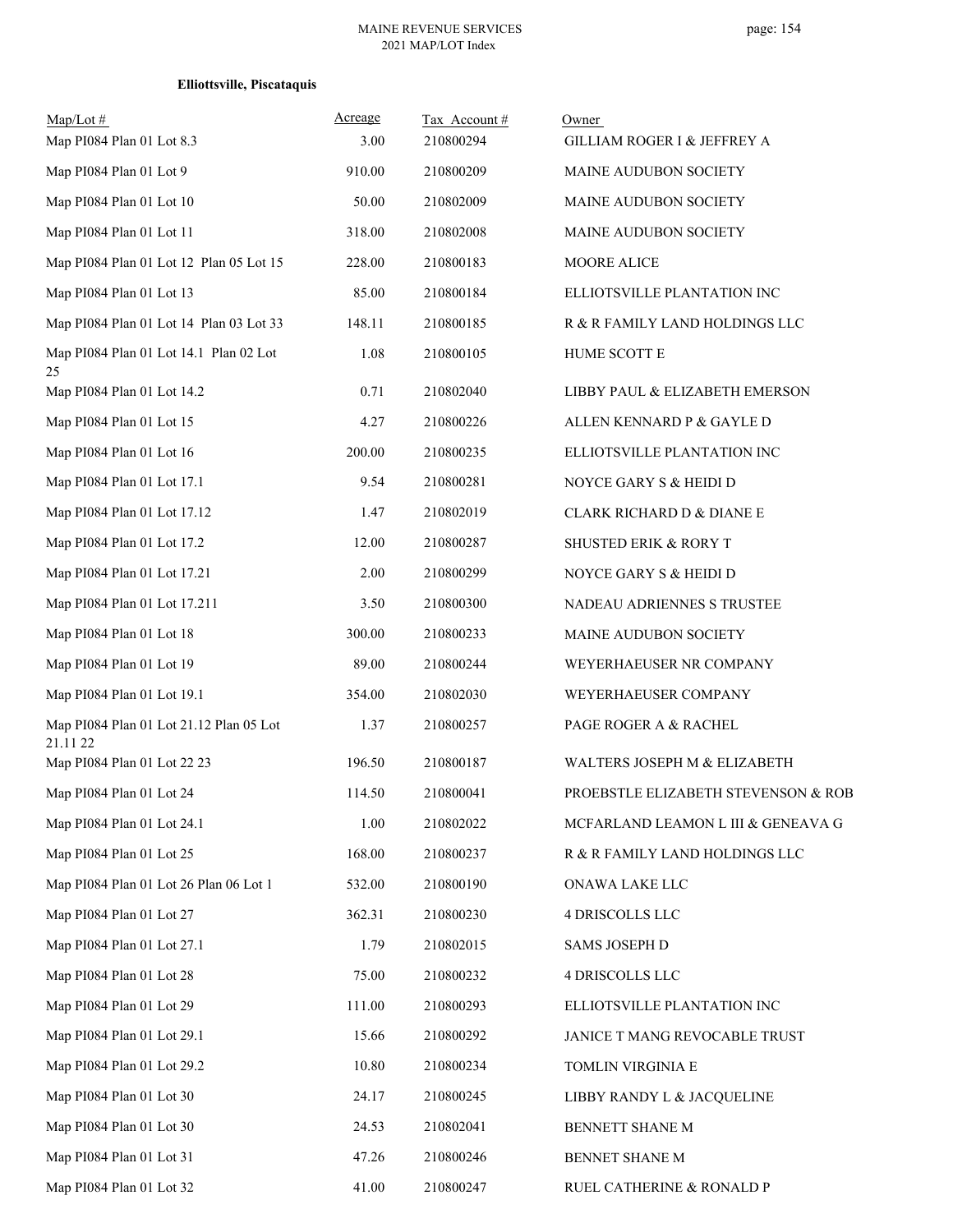| $Map/Lot \#$<br>Map PI084 Plan 01 Lot 33 | Acreage<br>41.47 | Tax Account#<br>210800248 | Owner<br>ELLIOTSVILLE PLANTATION INC  |
|------------------------------------------|------------------|---------------------------|---------------------------------------|
| Map PI084 Plan 01 Lot 34                 | 41.00            | 210800249                 | ELLIOTSVILLE PLANTATION INC           |
| Map PI084 Plan 01 Lot 35                 | 40.68            | 210800250                 | FERNANDEZ JUAN J                      |
| Map PI084 Plan 01 Lot 36                 | 40.68            | 210800251                 | WHITE JOHN & JOSEPH                   |
| Map PI084 Plan 01 Lot 37                 | 34.00            | 210800252                 | MOODY STANLEY & MICHELLE              |
| Map PI084 Plan 01 Lot 37.1               | 6.50             | 210800027                 | ROY HANNAH K                          |
| Map PI084 Plan 01 Lot 38                 | 0.00             | 210800004                 | UNITED STATES OF AMERICA              |
| Map PI084 Plan 01 Lot 38                 | 0.00             | 210800005                 | UNITED STATES OF AMERICA              |
| Map PI084 Plan 01 Lot 38                 | 945.45           | 210800243                 | UNITED STATES PARK SERVICE            |
| Map PI084 Plan 02 Lot 1                  | 17.50            | 210800080                 | <b>FOSS MICHAEL S</b>                 |
| Map PI084 Plan 02 Lot 1.1                | 3.74             | 210800265                 | FERGUSON STEPHEN & SUZANNE F & KATY   |
| Map PI084 Plan 02 Lot 1.12               | 2.66             | 210800303                 | HAMPTON RICHARD R                     |
| Map PI084 Plan 02 Lot 2                  | 1.85             | 210800081                 | SHIVELY ROBINSON M                    |
| Map PI084 Plan 02 Lot 3                  | 1.30             | 210800082                 | FOGARTY REALTY TRUST III              |
| Map PI084 Plan 02 Lot 4                  | 4.50             | 210800083                 | MCLAUGHLIN LINDA D                    |
| Map PI084 Plan 02 Lot 4.1                | 1.86             | 210802029                 | MARSH J FOREST                        |
| Map PI084 Plan 02 Lot 5                  | 12.00            | 210800084                 | FITZPATRICK TERRANCE F                |
| Map PI084 Plan 02 Lot 6                  | 0.75             | 210800085                 | WATSON JOSHUA                         |
| Map PI084 Plan 02 Lot 7                  | 1.25             | 210800207                 | WATSON JOSHUA                         |
| Map PI084 Plan 02 Lot 8                  | 2.00             | 210800087                 | <b>DAVIS DONALD</b>                   |
| Map PI084 Plan 02 Lot 8.1                | 0.50             | 210800291                 | RHODE CARL E                          |
| Map PI084 Plan 02 Lot 9                  | 25.00            | 210800088                 | SCHULT W ERIC & PATRICIA M            |
| Map PI084 Plan 02 Lot 10 10.1            | 2.50             | 210800089                 | ROE MICHAEL R                         |
| Map PI084 Plan 02 Lot 10.2               | 3.25             | 210800090                 | GOODMAN BARBARA A & DOROTHY A HAD     |
| Map PI084 Plan 02 Lot 10.3               | 1.84             | 210800091                 | <b>CARD CHARLES W</b>                 |
| Map PI084 Plan 02 Lot 11                 | 10.94            | 210800092                 | BROWN STEPHEN & JANE & CALEB R & ISSA |
| Map PI084 Plan 02 Lot 11.1               | 1.06             | 210800260                 | WHITE MICHAEL J                       |
| Map PI084 Plan 02 Lot 12                 | 20.00            | 210800093                 | BARDOSY PAUL A & REBECCA L            |
| Map PI084 Plan 02 Lot 13 31.111          | 2.79             | 210800094                 | <b>COTE ALAN</b>                      |
| Map PI084 Plan 02 Lot 14 15 31.11        | 5.23             | 210800095                 | FRIEDRICH JENNIFER L                  |
| Map PI084 Plan 02 Lot 16 16.1            | 5.71             | 210800096                 | FRIEDRICH JENNIFER L                  |
| Map PI084 Plan 02 Lot 17                 | 16.00            | 210800097                 | MIHAILIDES GEORGE P JR & DIANE E      |
| Map PI084 Plan 02 Lot 18                 | 2.27             | 210800098                 | GOODMAN BARBARA A & DOROTHY A HAD     |
| Map PI084 Plan 02 Lot 19                 | 2.70             | 210800099                 | GOODMAN BARBARA A & DOROTHY A HAD     |
| Map PI084 Plan 02 Lot 20                 | 2.70             | 210800100                 | SANDY CARLTON G                       |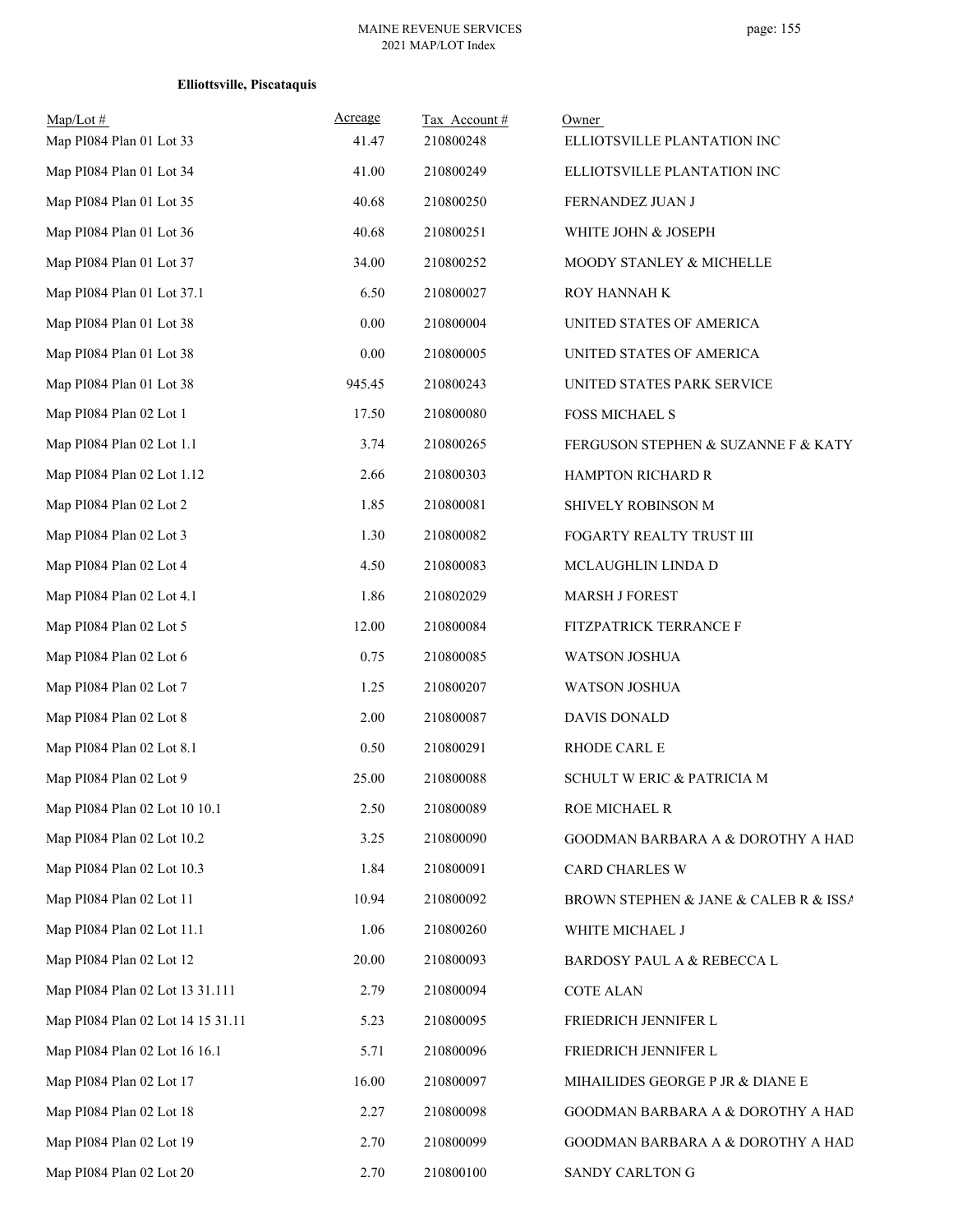| $Map/Lot$ #<br>Map PI084 Plan 02 Lot 21 | Acreage<br>2.67 | Tax Account#<br>210800101 | Owner<br>CARR EDWIN B III & MARTHA L |
|-----------------------------------------|-----------------|---------------------------|--------------------------------------|
| Map PI084 Plan 02 Lot 22                | 0.90            | 210800102                 | STATE OWNED TAX ACQUIRED 2018        |
| Map PI084 Plan 02 Lot 23                | 0.26            | 210800103                 | D'AMBROSIO BEVERLY A                 |
| Map PI084 Plan 02 Lot 24                | 2.33            | 210800104                 | D'AMBROSIO ANGELO R & BEVERLY A      |
| Map PI084 Plan 02 Lot 24.1              | 0.34            | 210800295                 | D'AMBROSIO ANGELO R & BEVERLY A      |
| Map PI084 Plan 02 Lot 26                | 3.00            | 210800106                 | PROFENNO RICHARD A & LOUIS A         |
| Map PI084 Plan 02 Lot 27                | 1.44            | 210800107                 | <b>BROOKS JOANNE</b>                 |
| Map PI084 Plan 02 Lot 28                | 2.00            | 210800108                 | ELLIOTT LLOYD B                      |
| Map PI084 Plan 02 Lot 29                | 2.50            | 210800109                 | WARWICK JOHN P & JULIANNA D HASTINGS |
| Map PI084 Plan 02 Lot 30                | 7.50            | 210800110                 | PEASE KAREN L & STEVEN D             |
| Map PI084 Plan 02 Lot 31                | 5.23            | 210800111                 | ROBERTS KEVIN D                      |
| Map PI084 Plan 02 Lot 31.1              | 3.00            | 210800112                 | ROBERTS KEVIN D                      |
| Map PI084 Plan 02 Lot 31.12 31.13 31.15 | 5.43            | 210800277                 | ROBERTS KERNE & DOROTHY              |
| Map PI084 Plan 02 Lot 31.14 31.16       | 2.17            | 210800278                 | ROBERTS KERNE D                      |
| Map PI084 Plan 02 Lot 31.2 33           | 0.46            | 210800114                 | LACEY KENNETH B & LYNN A             |
| Map PI084 Plan 02 Lot 31.3              | 0.22            | 210800219                 | MAINE STATE OF                       |
| Map PI084 Plan 02 Lot 31.4 32           | 0.85            | 210800113                 | POLLIS LAURA B                       |
| Map PI084 Plan 02 Lot 31.5              | 1.96            | 210800274                 | KING PATRICIA A                      |
| Map PI084 Plan 02 Lot 31.51             | 1.00            | 210802020                 | <b>BICKFORD KELLY J</b>              |
| Map PI084 Plan 02 Lot 31.6 51           | 1.81            | 210800132                 | ROBERTS STEVEN T SR                  |
| Map PI084 Plan 02 Lot 31.7              | 1.70            | 210800289                 | LAMBERT ANDREW A & CYNTHIA L         |
| Map PI084 Plan 02 Lot 31.8              | 0.38            | 210800296                 | MCSORLEY WILLIAM C                   |
| Map PI084 Plan 02 Lot 31.9              | 0.35            | 210802032                 | POLLIS LAURA B & STEPHEN R           |
| Map PI084 Plan 02 Lot 34                | 0.45            | 210800115                 | BEETY THERESE R & MICHAEL P THOMAS P |
| Map PI084 Plan 02 Lot 35 35.1 36        | 1.11            | 210800117                 | FLEET ALAN D & PENNY A CADOGAN       |
| Map PI084 Plan 02 Lot 37                | 0.35            | 210800118                 | <b>SHIBLES BRIAN</b>                 |
| Map PI084 Plan 02 Lot 38                | 2.65            | 210800119                 | LIVINGSTONE VALERIE                  |
| Map PI084 Plan 02 Lot 39                | 2.42            | 210800120                 | COUSINS JOHN C & AMY C               |
| Map PI084 Plan 02 Lot 40                | 2.19            | 210800121                 | PARLIN RICHARD S & LISA A            |
| Map PI084 Plan 02 Lot 41                | 0.25            | 210800122                 | <b>CLARKE CHRIS A &amp; SHIRLEY</b>  |
| Map PI084 Plan 02 Lot 42                | 0.25            | 210800123                 | SEDGWICK ROBERT A ET AL              |
| Map PI084 Plan 02 Lot 43                | 0.20            | 210800124                 | BROWN ALLEN C ET AL                  |
| Map PI084 Plan 02 Lot 44                | 0.20            | 210800125                 | HUSTON TIMOTHY B & MICHELLE L        |
| Map PI084 Plan 02 Lot 45 46             | 6.24            | 210800126                 | LINDSAY SAMUEL R & DONNA L           |
| Map PI084 Plan 02 Lot 47                | 3.45            | 210800127                 | OUELLETTE ROGER D                    |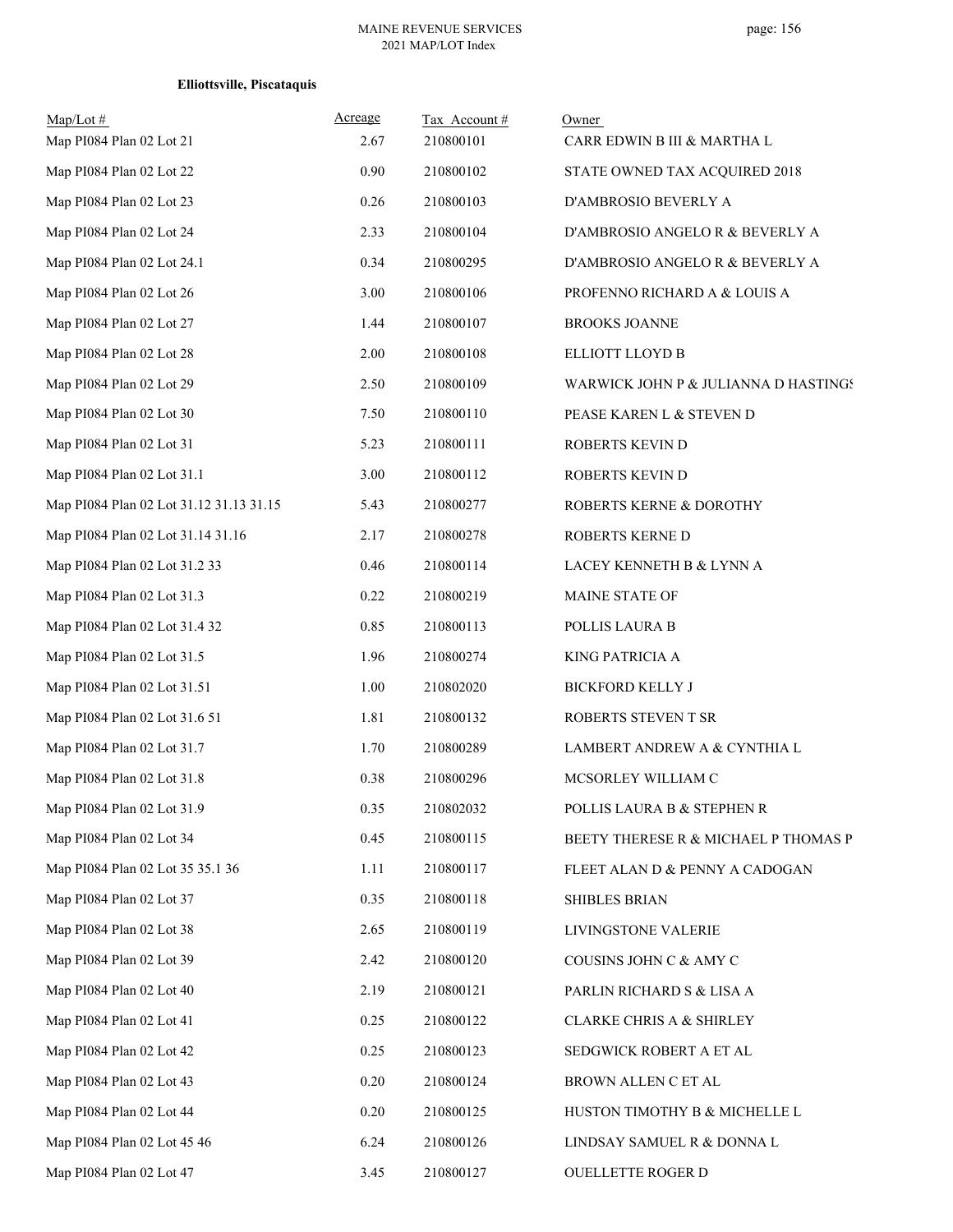| $Map/Lot \#$<br>Map PI084 Plan 02 Lot 48 | Acreage<br>3.00 | Tax Account#<br>210800128 | Owner<br>INGHAM RONALD & JANET        |
|------------------------------------------|-----------------|---------------------------|---------------------------------------|
| Map PI084 Plan 02 Lot 49                 | 13.25           | 210800129                 | FLEET ALAN D & PENNY A CADOGAN        |
| Map PI084 Plan 02 Lot 49.1               | 0.42            | 210802011                 | HUSTON TIMOTHY B & MICHELLE L         |
| Map PI084 Plan 02 Lot 50                 | 17.95           | 210800130                 | <b>BESSEY JOSEPHINE</b>               |
| Map PI084 Plan 02 Lot 54                 | 1.23            | 210802027                 | STATON JARRETT J                      |
| Map PI084 Plan 02 Lot 55                 | 1.27            | 210802023                 | BENNETT SHELLY P                      |
| Map PI084 Plan 02 Lot 56                 | 2.39            | 210800136                 | MEI CARLO R                           |
| Map PI084 Plan 02 Lot 57                 | 3.11            | 210800194                 | FITZPATRICK MARTIN                    |
| Map PI084 Plan 02 Lot 58                 | 2.40            | 210800137                 | PHILLIPS GRAY S & TAMARA C            |
| Map PI084 Plan 03 Lot 1                  | 0.92            |                           |                                       |
|                                          |                 | 210800138                 | BUTLER RODNEY & ANGELA                |
| Map PI084 Plan 03 Lot 2                  | 0.69            | 210800139                 | FLINT DANIEL H                        |
| Map PI084 Plan 03 Lot 3                  | 0.68            | 210800140                 | REVOCABLE LIVING TRUST OF CAROL G HII |
| Map PI084 Plan 03 Lot 4                  | 0.69            | 210800141                 | RANKIN ROYCE N JR                     |
| Map PI084 Plan 03 Lot 5                  | 0.62            | 210800142                 | HINRICHS LESLIE                       |
| Map PI084 Plan 03 Lot 67                 | 1.19            | 210800143                 | RANCOURT JACQUES & ELIZABETH A        |
| Map PI084 Plan 03 Lot 8                  | 0.62            | 210800144                 | MCMAHON MICHAEL E & ELIZABETH S       |
| Map PI084 Plan 03 Lot 9                  | 0.56            | 210800145                 | <b>GREENWOOD RONALD &amp; TERRI</b>   |
| Map PI084 Plan 03 Lot 10                 | 0.57            | 210800146                 | PARKER JESSE D & KAREN E MOCK         |
| Map PI084 Plan 03 Lot 11                 | 0.57            | 210800147                 | REDMOND RICHARD                       |
| Map PI084 Plan 03 Lot 12 13 14           | 1.81            | 210800148                 | MUNNELLY THOMAS J & LESLIE E          |
| Map PI084 Plan 03 Lot 15                 | 0.04            | 210800149                 | JOHNSON RUSELLA J &                   |
| Map PI084 Plan 03 Lot 16                 | 2.24            | 210800150                 | MARSHALL BRET A & LORNA F             |
| Map PI084 Plan 03 Lot 16.1               | 1.80            | 210800273                 | FLINT DARRYL A                        |
| Map PI084 Plan 03 Lot 16.2 16.4          | 2.00            | 210800301                 | WRIGHT VICTOR & ROXANNA               |
| Map PI084 Plan 03 Lot 16.3               | 1.00            | 210800302                 | FLINT DARRYL A                        |
| Map PI084 Plan 03 Lot 16.5               | 0.50            | 210802024                 | FLINT DARRYL A                        |
| Map PI084 Plan 03 Lot 17                 | 2.50            | 210800151                 | VAIL TIMOTHY J                        |
| Map PI084 Plan 03 Lot 18                 | 0.13            | 210800152                 | TURNER FREDRICK & CHARYL              |
| Map PI084 Plan 03 Lot 19                 | 0.09            | 210800153                 | BUCHANAN FAMILY LIVING TRUST          |
| Map PI084 Plan 03 Lot 20                 | 0.28            | 210800154                 | HUNT JAYSON R                         |
| Map PI084 Plan 03 Lot 21                 | 0.82            | 210800155                 | CHAPLIN SHEILA F & SHARON M TRAIGLE   |
| Map PI084 Plan 03 Lot 22                 | 0.43            | 210800156                 | MEI CARLO R III & BROGAN & COTE       |
| Map PI084 Plan 03 Lot 23                 | 0.22            | 210800157                 | KELLEY LLOYD R                        |
| Map PI084 Plan 03 Lot 24                 | 0.11            | 210800159                 | CROMMETT CLAY F                       |
| Map PI084 Plan 03 Lot 25                 | 0.11            | 210800160                 | FREESE DYLAN ROBERT                   |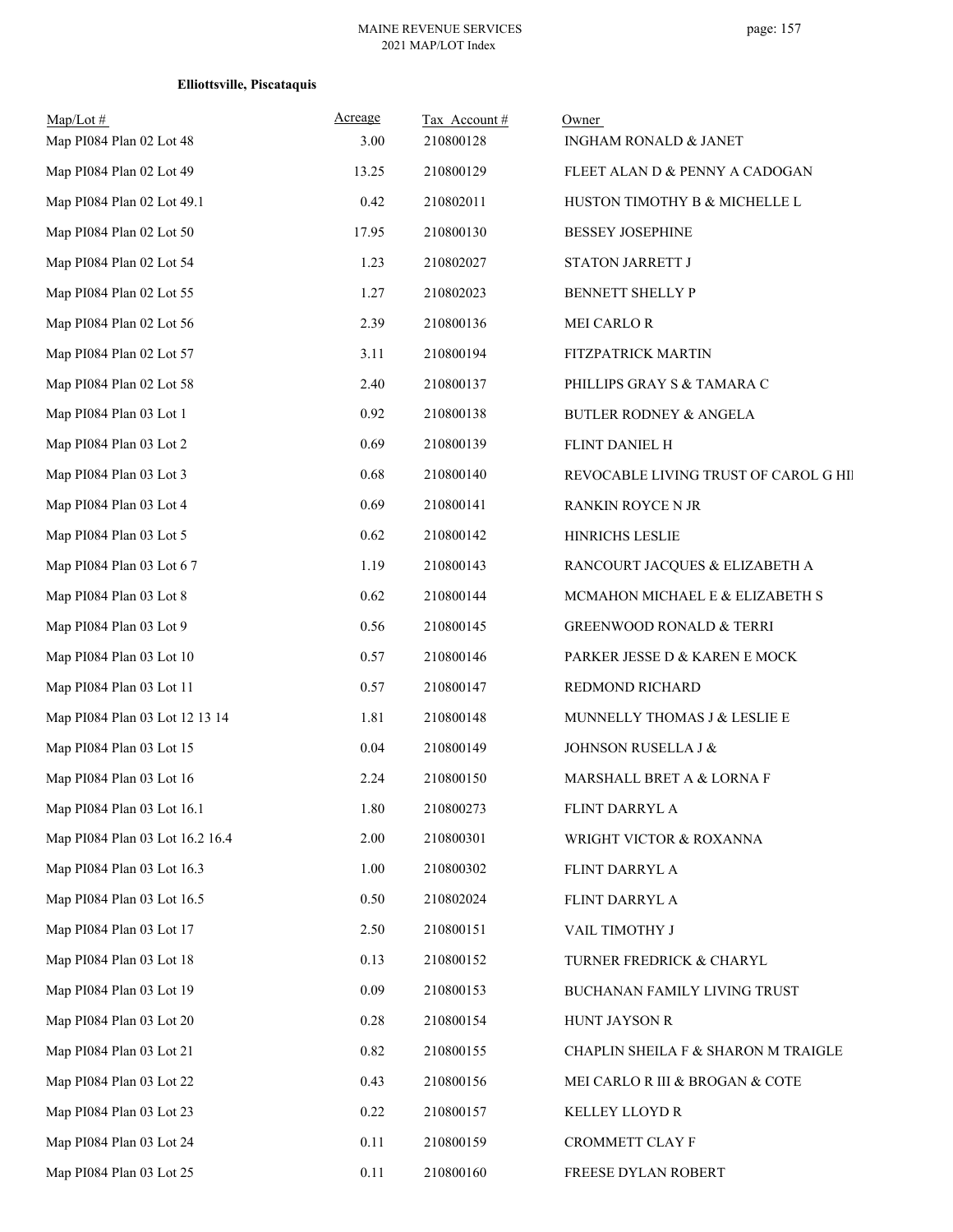| $Map/Lot$ #<br>Map PI084 Plan 03 Lot 26 | Acreage<br>0.32 | Tax Account#<br>210800161 | Owner<br>LANPHER ROBERT WYLIE        |
|-----------------------------------------|-----------------|---------------------------|--------------------------------------|
| Map PI084 Plan 03 Lot 27                | 0.22            | 210800162                 | LINDSAY SAMUEL R                     |
| Map PI084 Plan 03 Lot 28                | 0.27            | 210800163                 | WEYMOUTH PETER G & DOROTHY F         |
| Map PI084 Plan 03 Lot 29                | 0.32            | 210800164                 | CARR BENJAMIN P & AMBER              |
| Map PI084 Plan 03 Lot 30 31             | 4.76            | 210800165                 | WEYMOUTH PETER G & DOROTHY F         |
| Map PI084 Plan 03 Lot 32 32.11          | 0.98            | 210800167                 | MIRABITO MICHAEL J                   |
| Map PI084 Plan 03 Lot 32.1              | 1.22            | 210800241                 | LIBBY PAUL & ELIZABETH EMERSON       |
| Map PI084 Plan 03 Lot 34                | 0.98            | 210800168                 | STATE OWNED TAX ACQUIRED 2018        |
| Map PI084 Plan 03 Lot 35 36             | 3.01            | 210802037                 | BESSEY RICHARD ARTHUR & HEATHER ELA  |
| Map PI084 Plan 03 Lot 37 38             | 4.83            | 210800169                 | ANGUS LESLIE A SR TRUSTEE            |
| Map PI084 Plan 03 Lot 39                | 1.00            | 210800170                 | VIGUE JOHN A                         |
| Map PI084 Plan 03 Lot 40                | 2.20            | 210800171                 | STATE OWNED TAX ACQUIRED 2018        |
| Map PI084 Plan 03 Lot 41                | 1.60            | 210800172                 | PETERSON MICHAEL J ET AL             |
| Map PI084 Plan 03 Lot 42                | 0.50            | 210800173                 | BENNETT KERMIT & ALEXANDRA           |
| Map PI084 Plan 04 Lot 1                 | 0.55            | 210800047                 | DEXTER DAVID H                       |
| Map PI084 Plan 04 Lot 2                 | 0.86            | 210800048                 | MERRILL JUDITH H                     |
| Map PI084 Plan 04 Lot 3 3.1 6           | 16.60           | 210800050                 | HEMPSTEAD DAVID B ET AL TRUSTEES     |
| Map PI084 Plan 04 Lot 4                 | 0.60            | 210800297                 | TOMLIN CHARLES D & SANDRA MATTSON    |
| Map PI084 Plan 04 Lot 5 10.1            | 2.15            | 210800049                 | <b>BAUER MARY T</b>                  |
| Map PI084 Plan 04 Lot 7                 | 0.69            | 210800051                 | JANICE T MANG REVOCABLE TRUST        |
| Map PI084 Plan 04 Lot 7.1               | 0.77            | 210802025                 | TOMLIN CHARLES DANA                  |
| Map PI084 Plan 04 Lot 7.2 8             | 0.65            | 210800052                 | TOMLIN HENRY H III                   |
| Map PI084 Plan 04 Lot 9                 | 0.92            | 210800053                 | WEESNER HELGA S & JOHN               |
| Map PI084 Plan 04 Lot 10                | 2.07            | 210800054                 | <b>BAUER MARY T</b>                  |
| Map PI084 Plan 04 Lot 11 12 13 21 25 26 | 13.32           | 210800222                 | BEAVER POINT ASSOCIATION             |
| Map PI084 Plan 04 Lot 14 23             | 2.76            | 210800056                 | DEERFOOT LODGE TRUST                 |
| Map PI084 Plan 04 Lot 15 36 36.1 41     | 3.37            | 210800057                 | COPELAND JAMES                       |
| Map PI084 Plan 04 Lot 16                | 1.00            | 210800290                 | BUCK JUNE PATRICIA G & DAVID M PYRCZ |
| Map PI084 Plan 04 Lot 17                | 0.02            | 210800199                 | BURKE ALFRED A MEMORIAL CHAPEL       |
| Map PI084 Plan 04 Lot 18                | 0.30            | 210800060                 | BROWN CHARLES W IV $\&$ ALICIA A     |
| Map PI084 Plan 04 Lot 19                | 0.48            | 210800061                 | BUCKJUNE PATRICIA G TRUSTEE          |
| Map PI084 Plan 04 Lot 20                | 0.24            | 210800062                 | PUSTA NICK JR                        |
| Map PI084 Plan 04 Lot 24 24.1           | 0.85            | 210800284                 | MAINE STATE OF                       |
| Map PI084 Plan 04 Lot 24.2 31 40        | 2.45            | 210800067                 | <b>BRIGHAM DAVID F</b>               |
| Map PI084 Plan 04 Lot 27                | 0.83            | 210800063                 | CEDAR CLIFF LLC                      |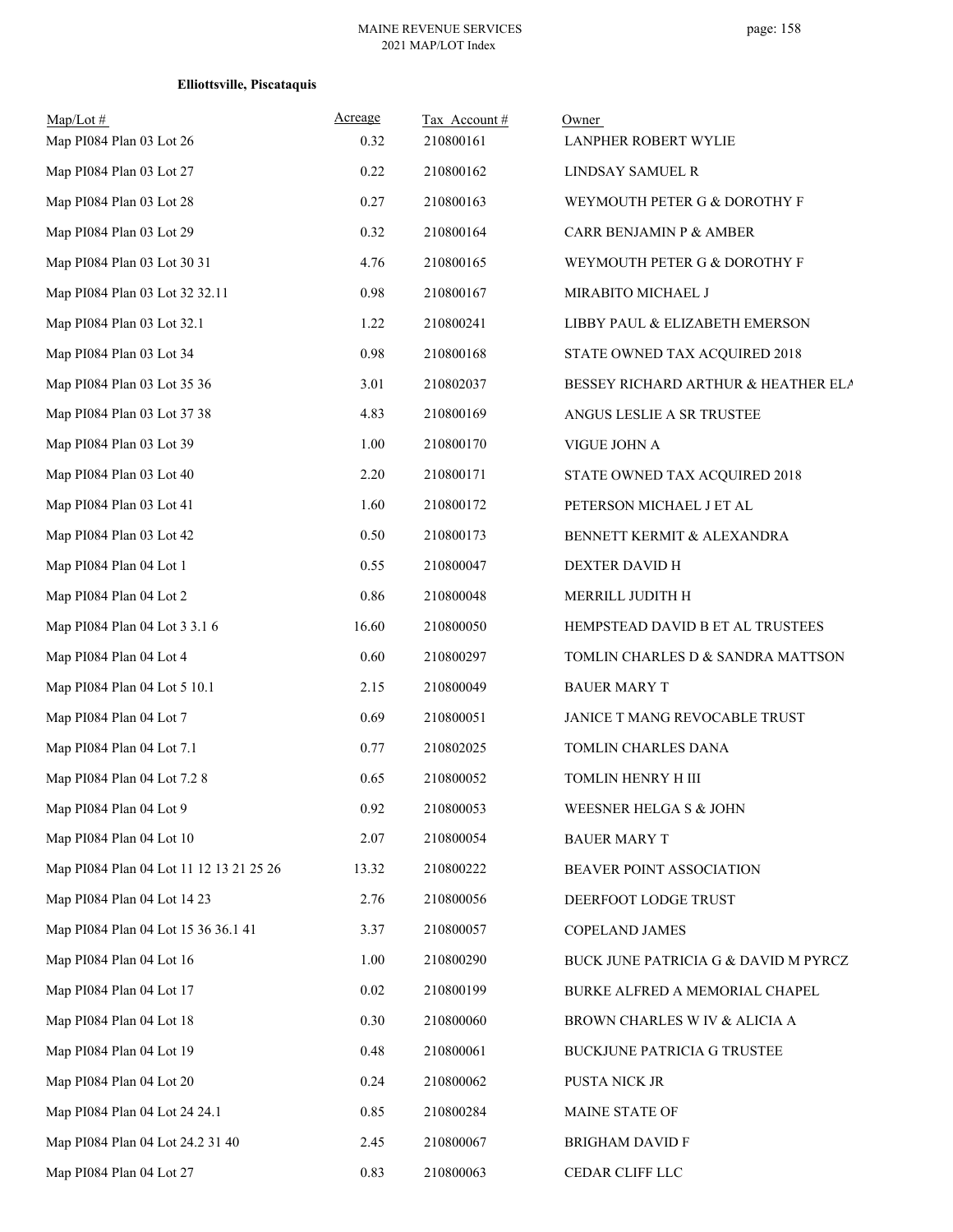| $Map/Lot$ #<br>Map PI084 Plan 04 Lot 28 28.1 29 45.2 | Acreage<br>1.00 | Tax Account#<br>210800064 | Owner<br>SHARGO DARCY M & STEPHEN N          |
|------------------------------------------------------|-----------------|---------------------------|----------------------------------------------|
| Map PI084 Plan 04 Lot 30                             | $0.08\,$        | 210800223                 | WARREN ISABELLE                              |
| Map PI084 Plan 04 Lot 30.1                           | 0.12            | 210800066                 | <b>WARREN DENNIS G</b>                       |
| Map PI084 Plan 04 Lot 31.1 43                        | 0.64            | 210800072                 | BRIGHAM DAVID F & ELIZABETH J SCHMIDT        |
| Map PI084 Plan 04 Lot 31.1                           | 0.00            | 210802002                 | MAINE STATE OF                               |
| Map PI084 Plan 04 Lot 32                             | $0.18\,$        | 210800068                 | POPE DANIEL C & ANU P TOIVONEN               |
| Map PI084 Plan 04 Lot 33 33.3                        | 1.54            | 210800069                 | <b>GALLEAZZI-BURLIUK ROBERT &amp; ALYSSA</b> |
| Map PI084 Plan 04 Lot 33.1 33.2                      | 2.15            | 210800224                 | MONTAGNA DANA                                |
| Map PI084 Plan 04 Lot 34                             | 0.32            | 210800070                 | PINKERTON JOHN B & KATHLEEN M                |
| Map PI084 Plan 04 Lot 35 45.1                        | 1.45            | 210800079                 | KANE STEVE M                                 |
| Map PI084 Plan 04 Lot 37 38                          | 0.35            | 210800071                 | ONAWA COMMUNITY ASSOC                        |
| Map PI084 Plan 04 Lot 39 42                          | 1.00            | 210800059                 | <b>COPELAND JAMES S</b>                      |
| Map PI084 Plan 04 Lot 44                             | 0.15            | 210802035                 | <b>BRIGHAM DAVID</b>                         |
| Map PI084 Plan 04 Lot 45                             | 0.75            | 210800058                 | COPELAND JAMES                               |
| Map PI084 Plan 04 Lot 45.3                           | 1.40            | 210800254                 | NGUYEN NHAN VAN JR                           |
| Map PI084 Plan 04 Lot 45.4                           | 0.80            | 210800264                 | HANSCOME KENNETH & DARIN                     |
| Map PI084 Plan 04 Lot 46 53                          | 1.20            | 210800073                 | DONNAN KEITH C ET AL                         |
| Map PI084 Plan 04 Lot 47                             | 1.61            | 210800074                 | MORTON NANCY P, KATHLEEN P DONNAN,           |
| Map PI084 Plan 04 Lot 48                             | 0.75            | 210800075                 | SANDS KERRI C                                |
| Map PI084 Plan 04 Lot 49                             | 0.31            | 210800076                 | TOMLIN CHARLES DANA                          |
| Map PI084 Plan 04 Lot 50                             | 0.13            | 210800077                 | ELLIOTSVILLE PLANTATION INC                  |
| Map PI084 Plan 04 Lot 51                             | 0.51            | 210800078                 | COPELAND RYAN N ET AL                        |
| Map PI084 Plan 04 Lot 52                             | 0.55            | 210800192                 | KENNEDY WILLIAM & NANCY & STEPHEN R          |
| Map PI084 Plan 05 Lot 1                              | 1.00            | 210800030                 | NOYES GEORGE S & LYNNE BISHOP                |
| Map PI084 Plan 05 Lot 1.1 1.2                        | 18.00           | 210802013                 | NOYES GEORGE S & LYNNE BISHOP                |
| Map PI084 Plan 05 Lot 2                              | 2.42            | 210800031                 | <b>4 DRISCOLLS LLC</b>                       |
| Map PI084 Plan 05 Lot 3                              | 4.00            | 210800261                 | KURT D & CAROL P VIELEHR REVOCABLE L         |
| Map PI084 Plan 05 Lot 3.1                            | 1.50            | 210802006                 | KURT D & CAROL P VIELEHR REVOCABLE L         |
| Map PI084 Plan 05 Lot 4                              | 5.17            | 210800033                 | DONNAN KEITH C ET AL                         |
| Map PI084 Plan 05 Lot 5                              | 3.15            | 210800034                 | CLEMENTS WILLIAM S TTEE & LOIS R C GLI       |
| Map PI084 Plan 05 Lot 5.1                            | 3.16            | 210802005                 | BURNS WARD A & HUGH L.                       |
| Map PI084 Plan 05 Lot 6                              | 1.49            | 210800212                 | DRISCOLL PATRICIA WARE                       |
| Map PI084 Plan 05 Lot 7                              | 2.21            | 210800203                 | HERBERT DEBORAH                              |
| Map PI084 Plan 05 Lot 7                              | 2.21            | 210800203                 | BURNS WARD A & HUGH L.                       |
| Map PI084 Plan 05 Lot 8                              | $0.80\,$        | 210800035                 | STONER WILLIAM W & CLAUDIA                   |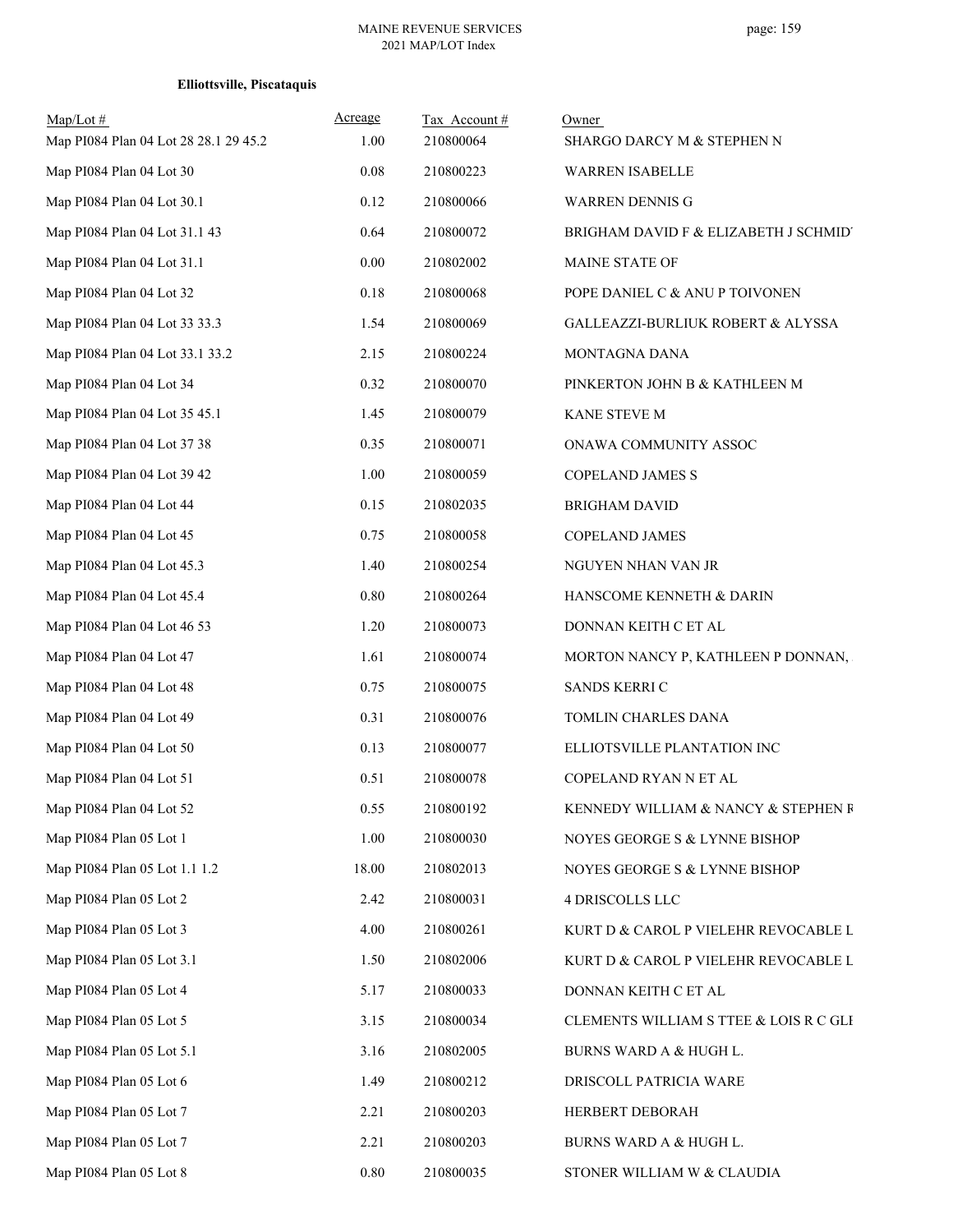| Map/Lot#<br>Map PI084 Plan 05 Lot 10 | Acreage<br>0.97 | Tax Account#<br>210800037 | Owner<br>KURT D & CAROL P VIELEHR REVOCABLE L |
|--------------------------------------|-----------------|---------------------------|-----------------------------------------------|
| Map PI084 Plan 05 Lot 11             | 0.78            | 210800038                 | <b>CUMMINGS L LEE</b>                         |
| Map PI084 Plan 05 Lot 12             | 0.50            | 210800039                 | ALLEN DAVID F & JONATHAN T                    |
| Map PI084 Plan 05 Lot 13             | 1.82            | 210800040                 | STONER CLAUDIA K & WILLIAM W TRUSTEI          |
| Map PI084 Plan 05 Lot 19             | 11.00           | 210800045                 | MAINE AUDUBON SOCIETY                         |
| Map PI084 Plan 05 Lot 20             | 26.69           | 210800231                 | DRISCOLL PATRICIA WARE                        |
| Map PI084 Plan 05 Lot 21 21.1        | 2.28            | 210800221                 | ALLEN KENNARD W & KIRK P                      |
| Map PI084 Plan 06 Lot 1              | $0.00\,$        | 210800026                 | <b>DUBAY KEVIN</b>                            |
| Map PI084 Plan 06 Lot 2              | 1.00            | 210800019                 | AHLQUIST ADAM C                               |
| Map PI084 Plan 06 Lot 3              | 1.00            | 210800298                 | SMALL WILLIAM H & KENNETH C                   |
| Map PI084 Plan 06 Lot 4              | 1.00            | 210800282                 | FROGMORE FARM LLC                             |
| Map PI084 Plan 06 Lot 5              | 1.29            | 210800025                 | SEYMOUR DENNIS                                |
| Map PI084 Plan 06 Lot 7              | 2.15            | 210800021                 | AHLQUIST RONALD D & SANDRA D                  |
| Map PI084 Plan 06 Lot 8              | 0.50            | 210800022                 | BOYNTON EARL C & PAUL V                       |
| Map PI084 Plan 06 Lot 9              | 1.27            | 210800272                 | <b>FAHNESTOCK BONNIE &amp; LEONARD</b>        |
| Map PI084 Plan 07 Lot 1              | 237.00          | 210800001                 | EASTERN GUM COMPANY LLC                       |
| Map PI084 Plan 07 Lot 2              | 124.50          | 210800011                 | <b>REEVE RUTH</b>                             |
| Map PI084 Plan 07 Lot 3              | 5.30            | 210800002                 | STORER KEVIN L                                |
| Map PI084 Plan 07 Lot 4              | 10.00           | 210800003                 | CARLSON JAMES E & CURTIS J                    |
| Map PI084 Plan 07 Lot 5              | 44.00           | 210802012                 | ELLIOTSVILLE PLANTATION INC                   |
| Map PI084 Plan 07 Lot 6              | 23.36           | 210800236                 | <b>BOWDOIN COLLEGE</b>                        |
| Map PI084 Plan 07 Lot 6.1            | 10.64           | 210800242                 | UNITED STATES OF AMERICA                      |
| Map PI084 Plan 07 Lot 6.2            | 28.00           | 210800256                 | PYRCZ DAVID M, PAUL B & PATRICIA G BUC        |
| Map PI084 Plan 07 Lot 6.21           | 2.00            | 210802010                 | ANNIS DONALD W & CYNTHIA L                    |
| Map PI084 Plan 07 Lot 9              | 20.00           | 210800010                 | ELLIOTSVILLE PLANTATION INC                   |
| Map PI084 Plan 07 Lot 10             | 66.00           | 210800006                 | ELLIOTSVILLE PLANTATION INC                   |
| Map PI084 Plan 07 Lot 11             | 14.50           | 210800007                 | HEAGNEY MEGAN KELLY, TRACY KELLY SI           |
| Map PI084 Plan 07 Lot 11.2           | 3.75            | 210800217                 | PARKHURST RICK W & JOHN L                     |
| Map PI084 Plan 07 Lot 12             | 1.00            | 210800008                 | HATCH MICHAEL C & LINDA A LIVING TRUS         |
| Map PI084 Plan 07 Lot 13             | 109.00          | 210800009                 | SCHOFIELD DAVID A & MARYROSE REYNOI           |
| Map PI084 Plan 07 Lot 13.1           | 3.75            | 210800258                 | PARKHURST RICK W & JOHN L                     |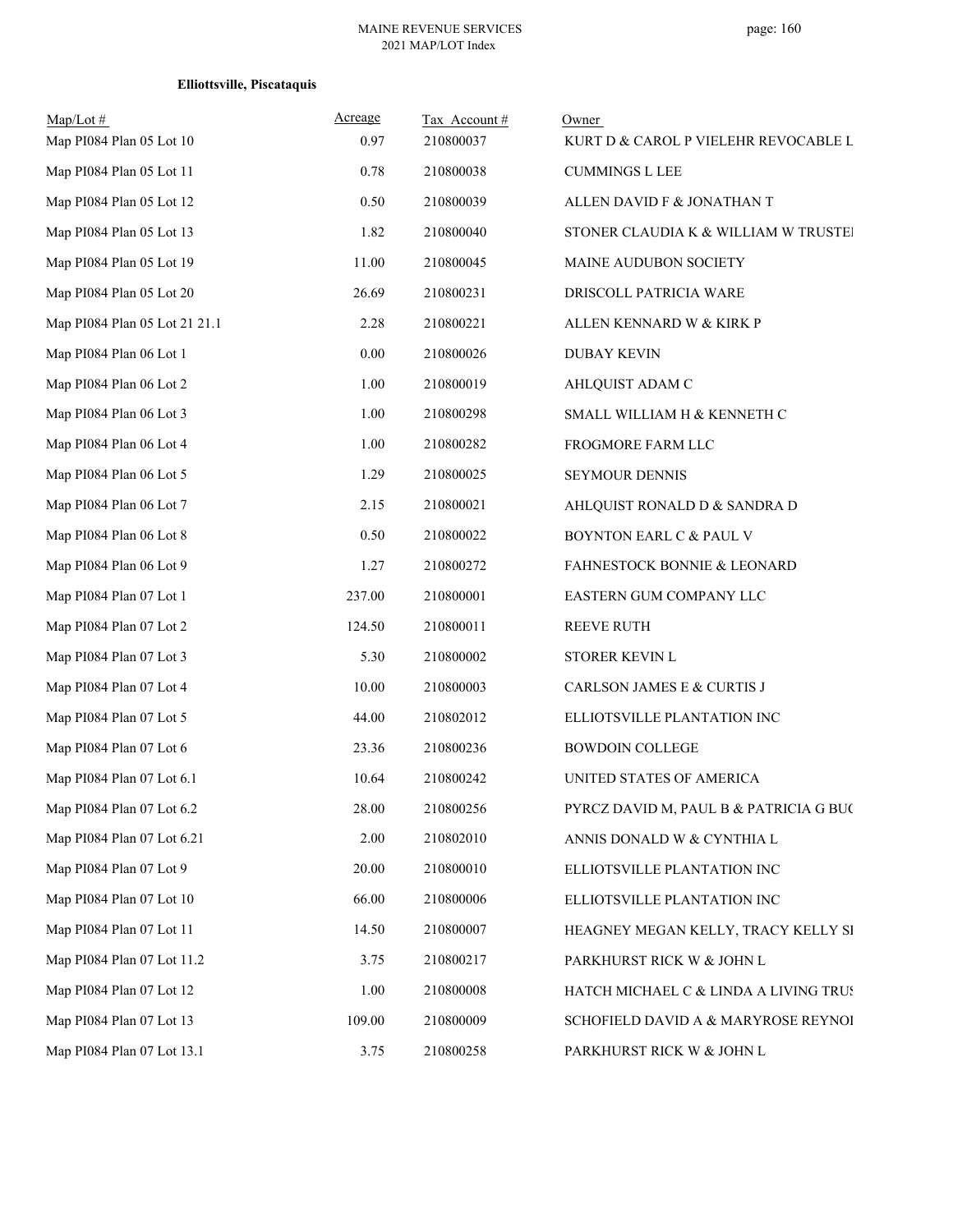| $Map/Lot \#$<br>Map PI085                 | Acreage<br>0.00 | Tax Account#<br>210400024 | Owner<br>CENTRAL MAINE POWER CO       |
|-------------------------------------------|-----------------|---------------------------|---------------------------------------|
| Map PI085                                 | 0.00            | 210400032P                | DISH NETWORK, LLC                     |
| Map PI085 Plan 01 Lot 1                   | 1.38            | 210400100                 | WILKIE CYNTHIA L & GARY L             |
| Map PI085 Plan 01 Lot 1 2 Plan 02 Lot 12  | 17,217.20       | 210400190                 | CARRIER TIMBERLANDS LLC               |
| Plan 03 Lot 4 Plan 04 Lot 9.2 Plan 07 Lot |                 |                           |                                       |
| 6<br>Map PI085 Plan 01 Lot 2              | 0.00            | 210400063                 | CARRIER TIMBERLANDS LLC               |
| Map PI085 Plan 01 Lot 2                   | 0.00            | 210400153                 | <b>LAWLER JUSTIN</b>                  |
| Map PI085 Plan 01 Lot 2                   | 0.00            | 210400171                 | CARRIER TIMBERLANDS LLC               |
| Map PI085 Plan 01 Lot 2                   | 0.00            | 210400203                 | <b>SMITH RANDALL E</b>                |
| Map PI085 Plan 02 Lot 1                   | 131.00          | 210400056                 | LAPOINTE ARNETTE J & MICHAEL K        |
| Map PI085 Plan 02 Lot 2 3                 | 322.00          | 210400090                 | <b>ABBOTT MIA</b>                     |
| Map PI085 Plan 02 Lot 4                   | 36.00           | 210400054                 | LAPOINTE ARNETTE J & MICHAEL K        |
| Map PI085 Plan 02 Lot 5                   | 31.00           | 210400076                 | <b>GREENLAW BARBARA</b>               |
| Map PI085 Plan 02 Lot 6                   | 0.46            | 210400060                 | <b>HEADY DEREK E</b>                  |
| Map PI085 Plan 02 Lot 7                   | 49.00           | 210400077                 | <b>GREENLAW BARBARA</b>               |
| Map PI085 Plan 02 Lot 8                   | 6.00            | 210400096                 | <b>MARESH PETER</b>                   |
| Map PI085 Plan 02 Lot 9                   | 14.00           | 210400095                 | <b>KELLEY BYRON S JR</b>              |
| Map PI085 Plan 02 Lot 10                  | 99.00           | 210400062                 | MCLAUGHLIN ELLEN J                    |
| Map PI085 Plan 02 Lot 11                  | 48.60           | 210400112                 | YOUNG ROBERT G                        |
| Map PI085 Plan 02 Lot 11.1                | 40.00           | 210400264                 | GALLAGHER PAUL W & WENDY A            |
| Map PI085 Plan 02 Lot 11.2                | 54.00           | 210400279                 | MCKUSICK PETER A                      |
| Map PI085 Plan 02 Lot 12.1                | 0.52            | 210400139                 | PERKINS DONALD & MICHAEL              |
| Map PI085 Plan 02 Lot 12.2                | 0.31            | 210400149                 | WARREN KRISTIE M & ROBERT PELLETIER   |
| Map PI085 Plan 03 Lot 1                   | 125.00          | 210400189                 | HILTON BRUCE E                        |
| Map PI085 Plan 03 Lot 1.1 1.11 1.12 1.2   | 41.40           | 210400121                 | FRANKLIN RONALD J & BARBARA A         |
| Map PI085 Plan 03 Lot 1.3                 | 118.00          | 210400229                 | <b>CORMIER DAVID</b>                  |
| Map PI085 Plan 03 Lot 1.4                 | 0.00            | 210400036P                | OUELLETTE PETER & STANLEY E HILL & PA |
| Map PI085 Plan 03 Lot 1.4                 | 50.00           | 210400242                 | OUELLETTE PETER & STANLEY E HILL & PA |
| Map PI085 Plan 03 Lot 2 3 Plan 04 Lot 9   | 4,407.00        | 210400044                 | CARRIER TIMBERLANDS LLC               |
| Map PI085 Plan 03 Lot 2.1 3.1             | 570.00          | 210400237                 | UNITED STATES OF AMERICA              |
| Map PI085 Plan 03 Lot 3                   | 0.00            | 210400058                 | FORE JOSEPH & JENNIFER                |
| Map PI085 Plan 03 Lot 3                   | 0.00            | 210400105                 | <b>GRENIER SEBASTIEN</b>              |
| Map PI085 Plan 03 Lot 3                   | 0.00            | 210400128                 | NICHOLS GERALD K & RODERICK           |
| Map PI085 Plan 04 Lot 1                   | 4.40            | 210400027                 | <b>CAMOUS KIM</b>                     |
| Map PI085 Plan 04 Lot 2 2.1 3             | 578.00          | 210400064                 | <b>GARLAND BEVERLY</b>                |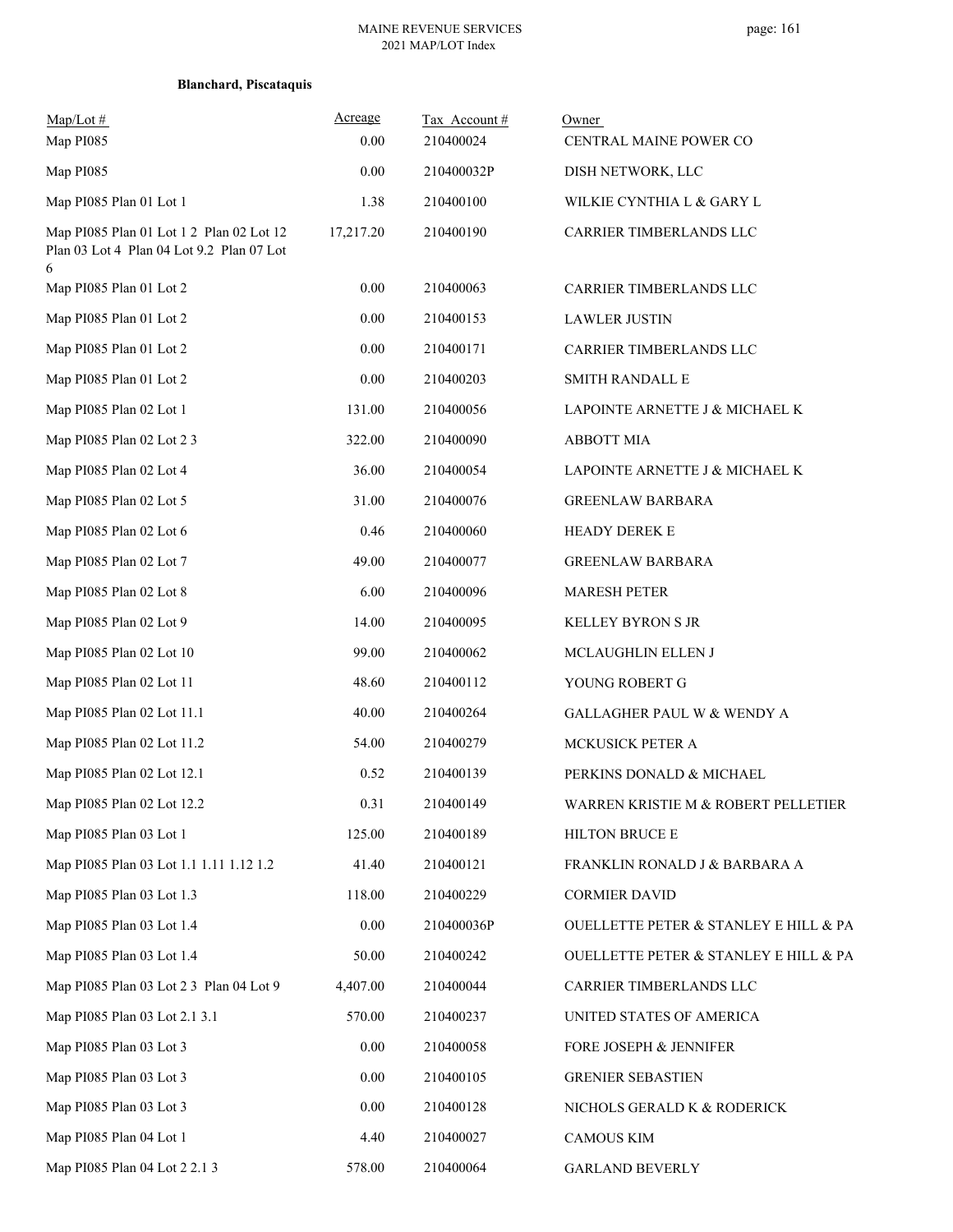| $Map/Lot \#$                        | Acreage | Tax Account# | Owner                                |
|-------------------------------------|---------|--------------|--------------------------------------|
| Map PI085 Plan 04 Lot 2             | 0.00    | 210402011    | STEVENS CAROL & ERIC                 |
| Map PI085 Plan 04 Lot 2.2           | 43.18   | 210400269    | LEEMAN ROGER A & DONNA M             |
| Map PI085 Plan 04 Lot 2.21          | 6.82    | 210400180    | MCCAFFREY CHARLES A & JENNIFER B     |
| Map PI085 Plan 04 Lot 3.1           | 41.00   | 210400055    | DELOIA MATTHEW P & SUSAN M           |
| Map PI085 Plan 04 Lot 3.11          | 2.00    | 210402009    | BEAULIEU LUDGER R JR & DEBORAH L     |
| Map PI085 Plan 04 Lot 4             | 89.00   | 210400074    | LAPOINTE ARNETTE J & ARNOLD E GRANT. |
| Map PI085 Plan 04 Lot 5             | 108.00  | 210400007    | UNITED STATES OF AMERICA             |
| Map PI085 Plan 04 Lot 6             | 147.50  | 210400109    | <b>BELLIGER ANDREA</b>               |
| Map PI085 Plan 04 Lot 6.1 6.11 6.12 | 93.30   | 210400131    | MORRIS PAUL L JR                     |
| Map PI085 Plan 04 Lot 6.13          | 9.40    | 210400239    | FOGG DAVID A & LORI A                |
| Map PI085 Plan 04 Lot 6.2           | 80.00   | 210400215    | UNITED STATES OF AMERICA             |
| Map PI085 Plan 04 Lot 7             | 0.11    | 210400117    | MOOSEHORN FARMS INC                  |
| Map PI085 Plan 04 Lot 8             | 44.21   | 210400116    | BURCH WILLIAM R JR & JUDITH H        |
| Map PI085 Plan 04 Lot 8.1           | 31.79   | 210400217    | UNITED STATES OF AMERICA             |
| Map PI085 Plan 04 Lot 9.1           | 310.00  | 210400238    | UNITED STATES OF AMERICA             |
| Map PI085 Plan 04 Lot 10 10.1       | 23.00   | 210400150    | MOOSEHORN FARMS                      |
| Map PI085 Plan 04 Lot 11            | 5.69    | 210400065    | UNITED STATES OF AMERICA             |
| Map PI085 Plan 04 Lot 12            | 96.00   | 210400125    | RENNA JOSEPH J                       |
| Map PI085 Plan 04 Lot 12.1          | 7.12    | 210400216    | UNITED STATES OF AMERICA             |
| Map PI085 Plan 04 Lot 13            | 50.00   | 210400005    | ANDERSON CHARLES ERNEST & CHARLES E  |
| Map PI085 Plan 04 Lot 14            | 4.00    | 210400259    | HOLZWORTH W DALE, ROSE & DALE F      |
| Map PI085 Plan 04 Lot 14.1          | 51.50   | 210400208    | PETERS JAMES K JR & GRETCHEN S       |
| Map PI085 Plan 04 Lot 14.10         | 6.00    | 210400266    | <b>SAHLBERG KURT W</b>               |
| Map PI085 Plan 04 Lot 14.2          | 5.22    | 210400220    | <b>ASSELIN RONALD</b>                |
| Map PI085 Plan 04 Lot 14.3          | 14.37   | 210400219    | CHEESEMAN AARON P                    |
| Map PI085 Plan 04 Lot 14.4          | 61.79   | 210400255    | MORTON DENNIS W & JOANNE             |
| Map PI085 Plan 04 Lot 14.41         | 13.41   | 210400225    | <b>GENTHNER JODIE R</b>              |
| Map PI085 Plan 04 Lot 14.5          | 50.00   | 210400224    | BEGIN WILFRED M SR & NANCY P         |
| Map PI085 Plan 04 Lot 14.6          | 5.30    | 210400223    | TALLEY DAVID & KATHLEEN              |
| Map PI085 Plan 04 Lot 14.7          | 39.57   | 210400222    | HOLZWORTH W DALE, ROSE & DALE F      |
| Map PI085 Plan 04 Lot 14.71 14.72   | 6.40    | 210400258    | HOLZWORTH W DALE, ROSE & DALE F      |
| Map PI085 Plan 04 Lot 14.8          | 10.00   | 210400041    | HOLZWORTH W DALE, ROSE & DALE F      |
| Map PI085 Plan 04 Lot 14.9          | 6.00    | 210400265    | SAHLBERG BENGTA                      |
| Map PI085 Plan 04 Lot 15            | 10.00   | 210400071    | STEVENS GREGORY P                    |
| Map PI085 Plan 04 Lot 16            | 171.00  | 210400052    | HOOD JEFFREY & JOY                   |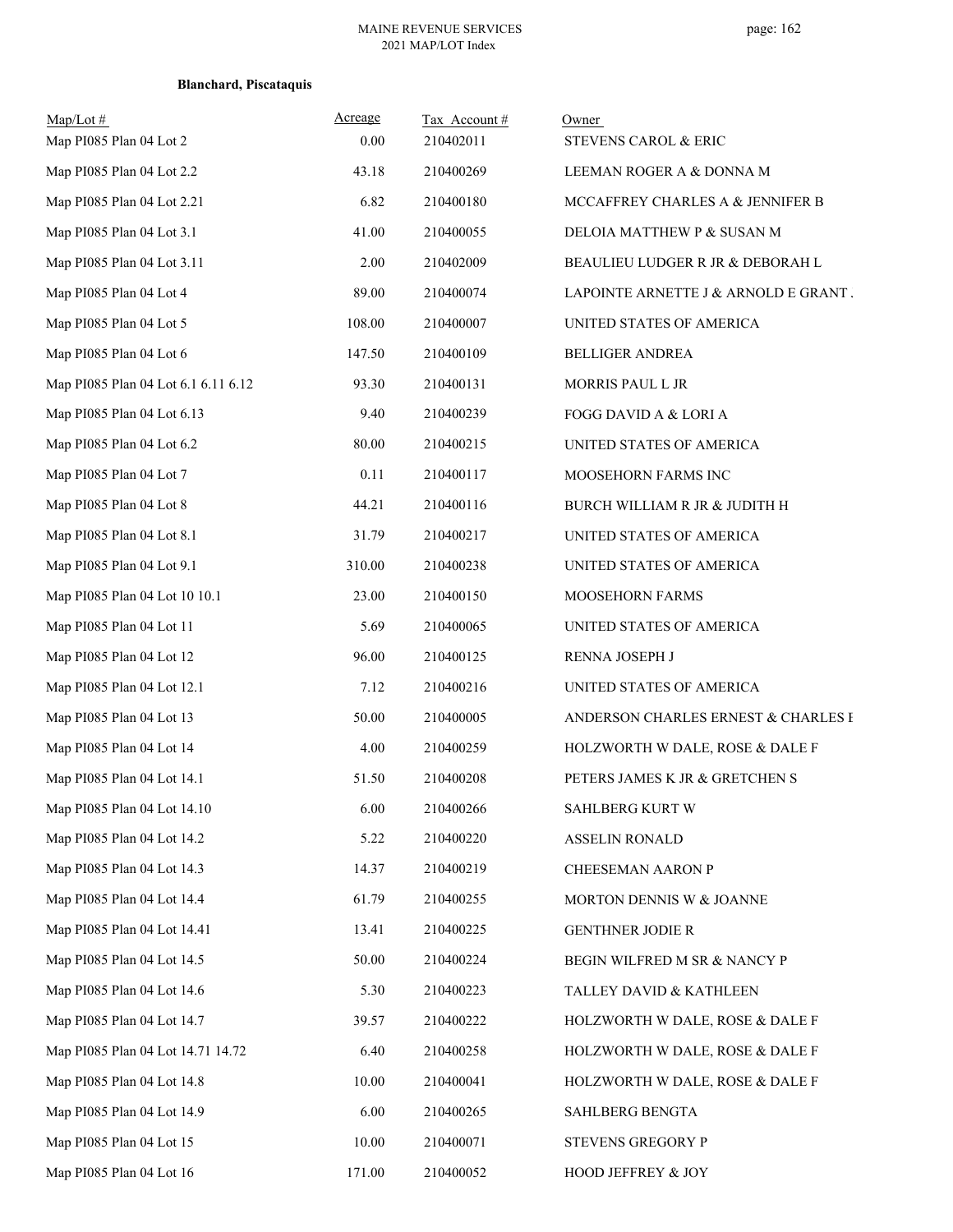| $Map/Lot \#$                                   | Acreage  | Tax Account# | Owner                             |
|------------------------------------------------|----------|--------------|-----------------------------------|
| Map PI085 Plan 04 Lot 17                       | 31.00    | 210400132    | KIEF TIMOTHY J & CHRISTINA H      |
| Map PI085 Plan 04 Lot 18                       | 34.00    | 210400002    | GAGNON EDWARD N & MARTHA S        |
| Map PI085 Plan 04 Lot 19 20                    | 47.00    | 210400009    | <b>GERBER LESTER R</b>            |
| Map PI085 Plan 04 Lot 20.1                     | 25.00    | 210400218    | YOOS SCOTT A                      |
| Map PI085 Plan 04 Lot 21                       | 2.80     | 210400032    | JOHNSON JOHN H & LORENE E         |
| Map PI085 Plan 04 Lot 22                       | 34.00    | 210400021    | PRATT RICHARD PERRY               |
| Map PI085 Plan 04 Lot 22.1                     | 11.00    | 210402029    | PINEAU TRACY E & DONALD A         |
| Map PI085 Plan 04 Lot 23                       | 210.00   | 210400163    | CAMPEDELLI JOSEPH                 |
| Map PI085 Plan 04 Lot 24                       | 1.00     | 210400166    | <b>GUSTIN SCOTT W</b>             |
| Map PI085 Plan 05 Lot 1                        | 1.00     | 210400029    | <b>ABBOTT MIA</b>                 |
| Map PI085 Plan 05 Lot 2                        | 0.78     | 210400156    | ABBOTT-DALLAMORA JESSE            |
| Map PI085 Plan 05 Lot 3 4                      | 139.00   | 210400175    | HOBART DIANA L & STEPHEN TRUSTEE  |
| Map PI085 Plan 05 Lot 3.1 4.1                  | 70.00    | 210400209    | HOBART STEPHEN & DIANA L TRUSTEES |
| Map PI085 Plan 05 Lot 4.2                      | 11.00    | 210402012    | DALLAMORA THOMAS M                |
| Map PI085 Plan 05 Lot 5                        | 23.42    | 210400045    | <b>BARTEAU RICHARD E</b>          |
| Map PI085 Plan 05 Lot 5.1                      | 16.08    | 210402018    | STECK CHARLES & STEPHANIE         |
| Map PI085 Plan 05 Lot 5.2                      | 21.00    | 210402019    | WENTWORTH JAMES D                 |
| Map PI085 Plan 05 Lot 6                        | 29.00    | 210400042    | <b>BLIESENER DARYL &amp; LORI</b> |
| Map PI085 Plan 05 Lot 6.1 10.3 10.4 10.5<br>18 | 68.30    | 210400273    | KILLAM GARY A & SUSAN E           |
| Map PI085 Plan 05 Lot 7                        | 0.32     | 210402004    | BLANCHARD PRESERVATION SOCIETY    |
| Map PI085 Plan 05 Lot 8                        | 0.30     | 210400101    | KILLAM GARY A & SUSAN E           |
| Map PI085 Plan 05 Lot 9 10.2                   | 2.00     | 210400160    | TUCKER PRISCILLA                  |
| Map PI085 Plan 05 Lot 10                       | 42.00    | 210400046    | WENTWORTH JAMES D                 |
| Map PI085 Plan 05 Lot 11                       | 42.60    | 210400087    | HOBART STEPHEN & DIANA L TRUSTEES |
| Map PI085 Plan 05 Lot 11.1                     | 13.40    | 210402033    | HALL ERIN DONNE                   |
| Map PI085 Plan 05 Lot 12 15                    | 335.00   | 210400178    | HOBART STEPHEN & DIANA L TRUSTEES |
| Map PI085 Plan 05 Lot 12.1                     | 21.00    | 210400115    | LONG DAVID T                      |
| Map PI085 Plan 05 Lot 12.2                     | 11.00    | 210400177    | HERSEY STERLING                   |
| Map PI085 Plan 05 Lot 12.3                     | 11.30    | 210400059    | <b>BURCH MARCEL K</b>             |
| Map PI085 Plan 05 Lot 12.4                     | 275.00   | 210400210    | HOBART DIANA L & STEPHEN TRUSTEE  |
| Map PI085 Plan 05 Lot 12.41 12.42 12.5         | 87.00    | 210402032    | MJN ENTERPRISES LLC               |
| Map PI085 Plan 05 Lot 13                       | 3.00     | 210400091    | JACOBS CHARLES K                  |
| Map PI085 Plan 05 Lot 14                       | 66.00    | 210400137    | QIAN & KELLY LLP                  |
| Map PI085 Plan 05 Lot 15.1                     | 0.30     | 210400240    | <b>BURCH MARCEL K</b>             |
| Map PI085 Plan 05 Lot 16                       | $0.87\,$ | 210400143    | <b>RUBY JAMES J</b>               |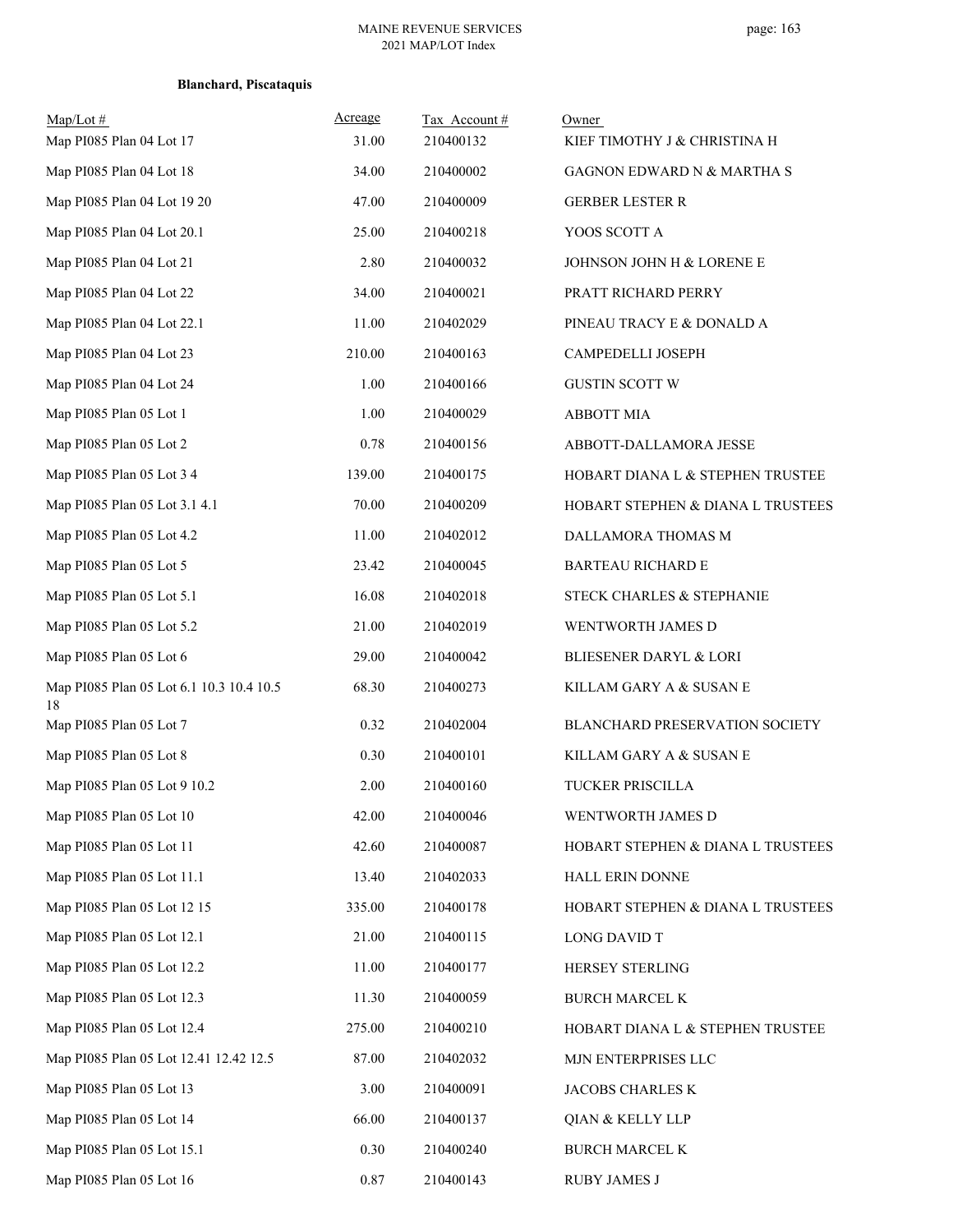| $Map/Lot \#$<br>Map PI085 Plan 05 Lot 17 | Acreage<br>0.42 | Tax Account#<br>210400161 | Owner<br>VACHON DUSTIN ROBERT PER REP |
|------------------------------------------|-----------------|---------------------------|---------------------------------------|
| Map PI085 Plan 05 Lot 19                 | 0.56            | 210402002                 | BLANCHARD PRESERVATION SOCIETY        |
| Map PI085 Plan 05 Lot 20                 | 0.37            | 210402001                 | BLANCHARD PRESERVATION SOCIETY        |
| Map PI085 Plan 05 Lot 21                 | 1.65            | 210400070                 | WEYMOUTH PETER G & DOROTHY F          |
| Map PI085 Plan 05 Lot 22                 | 1.10            | 210402003                 | BLANCHARD PRESERVATION SOCIETY        |
| Map PI085 Plan 05 Lot 23                 | 0.52            | 210400088                 | NIGHTINGALE LAWRENCE R & LOIS C       |
| Map PI085 Plan 05 Lot 24 25              | 2.57            | 210400168                 | WEYMOUTH PETER G & DOROTHY F          |
| Map PI085 Plan 05 Lot 26                 | 0.28            | 210400086                 | MOORE STUART & MARGARET               |
| Map PI085 Plan 05 Lot 27                 | 0.52            | 210400167                 | WEYMOUTH PETER G & DOROTHY F          |
| Map PI085 Plan 05 Lot 28                 | 5.53            | 210400107                 | KANABIS MARY JEAN                     |
| Map PI085 Plan 05 Lot 28.1               | 5.00            | 210402036                 | WRIGHT REGINA L & MICHAEL P WATTS     |
| Map PI085 Plan 05 Lot 29                 | 3.70            | 210400068                 | NIGHTINGALE LARRY & LOIS              |
| Map PI085 Plan 05 Lot 30                 | 4.87            | 210400108                 | VIEIRA DANIEL W                       |
| Map PI085 Plan 05 Lot 31                 | 10.38           | 210400118                 | MANSIR MARK E & PAMELA S              |
| Map PI085 Plan 05 Lot 31                 | 10.38           | 210400118                 | GRANT PETER F $\&$ JANET S            |
| Map PI085 Plan 05 Lot 31.1 31.2          | 5.50            | 210400267                 | MUNNELLY THOMAS J & LESLIE E          |
| Map PI085 Plan 05 Lot 31.3               | 9.10            | 210400268                 | LAUBENSTEIN MARK B & CLAIRE A         |
| Map PI085 Plan 05 Lot 31.31              | 9.10            | 210402027                 | MACMASTER ALFRED F & DOROTHY M        |
| Map PI085 Plan 05 Lot 31.4               | 7.00            | 210402013                 | MOYES ERIC & SHANNON                  |
| Map PI085 Plan 05 Lot 32                 | 34.00           | 210400187                 | WITHAM KIMBERLY L & RONALD E DOLAN    |
| Map PI085 Plan 05 Lot 32.1               | 32.15           | 210400069                 | MANSIR DARRYL L                       |
| Map PI085 Plan 05 Lot 32.11              | 4.00            | 210402024                 | <b>BOYNTON HARRY C &amp; ROSE</b>     |
| Map PI085 Plan 05 Lot 32.12              | 1.50            | 210402031                 | <b>MANSIR TROY B</b>                  |
| Map PI085 Plan 05 Lot 32.13              | 1.16            | 210402034                 | MANSIR DARRYL L JR                    |
| Map PI085 Plan 05 Lot 32.14              | 1.19            | 210402035                 | MANSIR DALE N & AMY N                 |
| Map PI085 Plan 05 Lot 32.2               | 3.00            | 210400188                 | COLE RAYMOND E                        |
| Map PI085 Plan 05 Lot 32.3               | 12.00           | 210400262                 | SWIFT KIMBERLY R & DAVID D            |
| Map PI085 Plan 05 Lot 33                 | 3.26            | 210400066                 | BROWN CHARLES H & SUSAN D             |
| Map PI085 Plan 05 Lot 34                 | 1.15            | 210400004                 | THIBEAULT DEBRA                       |
| Map PI085 Plan 05 Lot 35                 | 23.75           | 210400040                 | LUSARDI LAWRENCE A & MARGARET A       |
| Map PI085 Plan 05 Lot 35.1               | 1.35            | 210402015                 | WENTWORTH JAMES D                     |
| Map PI085 Plan 05 Lot 36                 | 9.50            | 210400039                 | WENTWORTH JAMES D                     |
| Map PI085 Plan 05 Lot 36                 | 0.00            | 210402022                 | <b>LEWIS JANET H</b>                  |
| Map PI085 Plan 05 Lot 37                 | 2.75            | 210400082                 | HENSON MARI-ELLEN PR                  |
| Map PI085 Plan 05 Lot 37.1 37.2          | 3.03            | 210400186                 | ROSCOE EMILY CATHERINE & KEVIN R FRO  |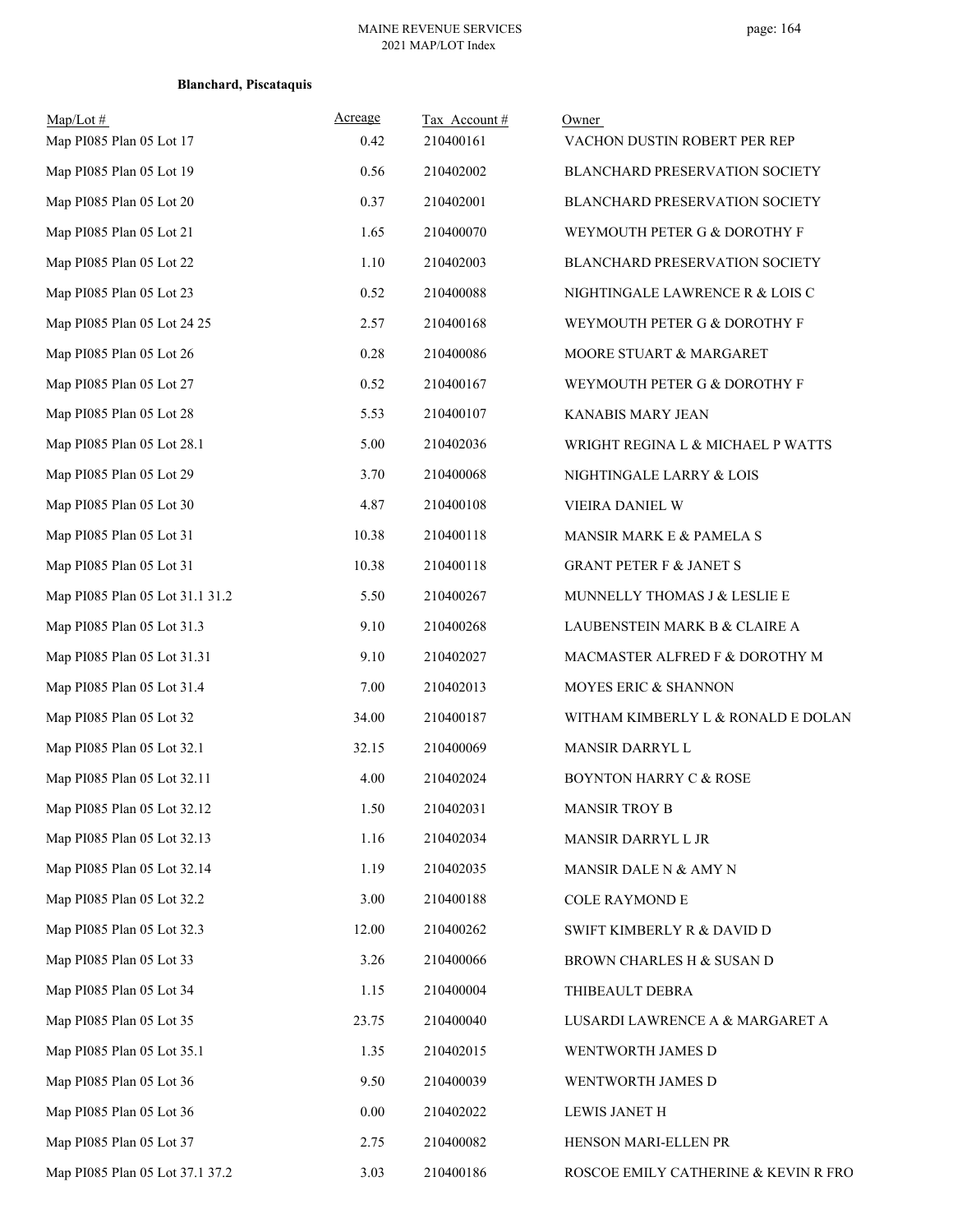| $Map/Lot \#$<br>Map PI085 Plan 05 Lot 38 | Acreage<br>20.37 | Tax Account #<br>210400104 | Owner<br>ROSCOE EMILY CATHERINE & KEVIN R FRO |
|------------------------------------------|------------------|----------------------------|-----------------------------------------------|
| Map PI085 Plan 05 Lot 39                 | 3.23             | 210400016                  | BRASIER STEPHEN C, ERIC D &                   |
| Map PI085 Plan 05 Lot 40                 | 8.90             | 210400270                  | WENTWORTH JAMES D                             |
| Map PI085 Plan 05 Lot 41 42              | 150.00           | 210400047                  | WENTWORTH JAMES D                             |
| Map PI085 Plan 05 Lot 43 67.1            | 4.66             | 210400020                  | <b>BERUBE THOMAS</b>                          |
| Map PI085 Plan 05 Lot 44                 | 60.00            | 210400081                  | DOBRA RONALD J                                |
| Map PI085 Plan 05 Lot 45                 | 0.60             | 210400138                  | <b>AUGUST CORPORATION</b>                     |
| Map PI085 Plan 05 Lot 46                 | 0.62             | 210400001                  | LIBBY MICHAEL B & ANNA LEE                    |
| Map PI085 Plan 05 Lot 47                 | 3.00             | 210400157                  | LIBBY MICHAEL B                               |
| Map PI085 Plan 05 Lot 47.1 48 49 52.3    | 1.96             | 210400142                  | WATTS TODD A                                  |
| Map PI085 Plan 05 Lot 50                 | 0.44             | 210400165                  | WATTS TODD A                                  |
| Map PI085 Plan 05 Lot 51                 | 1.00             | 210400162                  | VAINIO PAUL W & LOUISE                        |
| Map PI085 Plan 05 Lot 52                 | 19.72            | 210400050                  | VAINIO PAUL W                                 |
| Map PI085 Plan 05 Lot 52.1               | 8.00             | 210400051                  | VAINIO PAUL W                                 |
| Map PI085 Plan 05 Lot 52.2 54            | 5.40             | 210400110                  | VAINIO PAUL W & LOUISE                        |
| Map PI085 Plan 05 Lot 53                 | 5.50             | 210400037                  | WATTS TODD A                                  |
| Map PI085 Plan 05 Lot 55                 | 1.00             | 210400031                  | DAVIS LAWRENCE L JR                           |
| Map PI085 Plan 05 Lot 56 56.2 57.1       | 24.15            | 210400038                  | EDGAR ROBERT S & BELINDA                      |
| Map PI085 Plan 05 Lot 56.1               | 0.07             | 210400034                  | DAVIS LAWRENCE JR                             |
| Map PI085 Plan 05 Lot 56.21              | 3.50             | 210400281                  | BROWN DAVID E & HEIDI C ET AL                 |
| Map PI085 Plan 05 Lot 57                 | 16.75            | 210400263                  | LAPOINTE ARNETTE J & ARNOLD E GRANT.          |
| Map PI085 Plan 05 Lot 57                 | 0.00             | 210402020                  | FECTEAU ALAN J                                |
| Map PI085 Plan 05 Lot 57.12              | 12.00            | 210400278                  | COTE REYNALD G & TONYA L MARTIN               |
| Map PI085 Plan 05 Lot 58                 | 4.30             | 210400057                  | ELLIOTT FRANK & GLORIA                        |
| Map PI085 Plan 05 Lot 58                 | 0.00             | 210400214                  | <b>GRANT ELAINE</b>                           |
| Map PI085 Plan 05 Lot 59                 | 59.00            | 210400053                  | LAPOINTE ARNETTE J & MICHAEL K                |
| Map PI085 Plan 05 Lot 60                 | 1.52             | 210400014                  | MEATTEY RUSSELL L & DIANE J                   |
| Map PI085 Plan 05 Lot 61                 | 0.46             | 210400102                  | KNOWLTON MIRANDA ET AL                        |
| Map PI085 Plan 05 Lot 62                 | 0.35             | 210400103                  | KNOWLTON DONALD H & JOYCE A & SHERI           |
| Map PI085 Plan 05 Lot 63                 | 19.71            | 210400169                  | KANABIS MARY JEAN                             |
| Map PI085 Plan 05 Lot 63.1               | 4.47             | 210400228                  | SNOW GREGORY L & ARLENE Q                     |
| Map PI085 Plan 05 Lot 63.2 63.3          | 2.90             | 210400227                  | BRYANT RUSSELL C & MELISSA                    |
| Map PI085 Plan 05 Lot 63.4               | 7.35             | 210400277                  | BRODEUR KELLY A                               |
| Map PI085 Plan 05 Lot 63.5               | 2.28             | 210402007                  | <b>FULLER JAMES R</b>                         |
| Map PI085 Plan 05 Lot 64                 | 111.62           | 210400097                  | KELLEY BYRON S JR                             |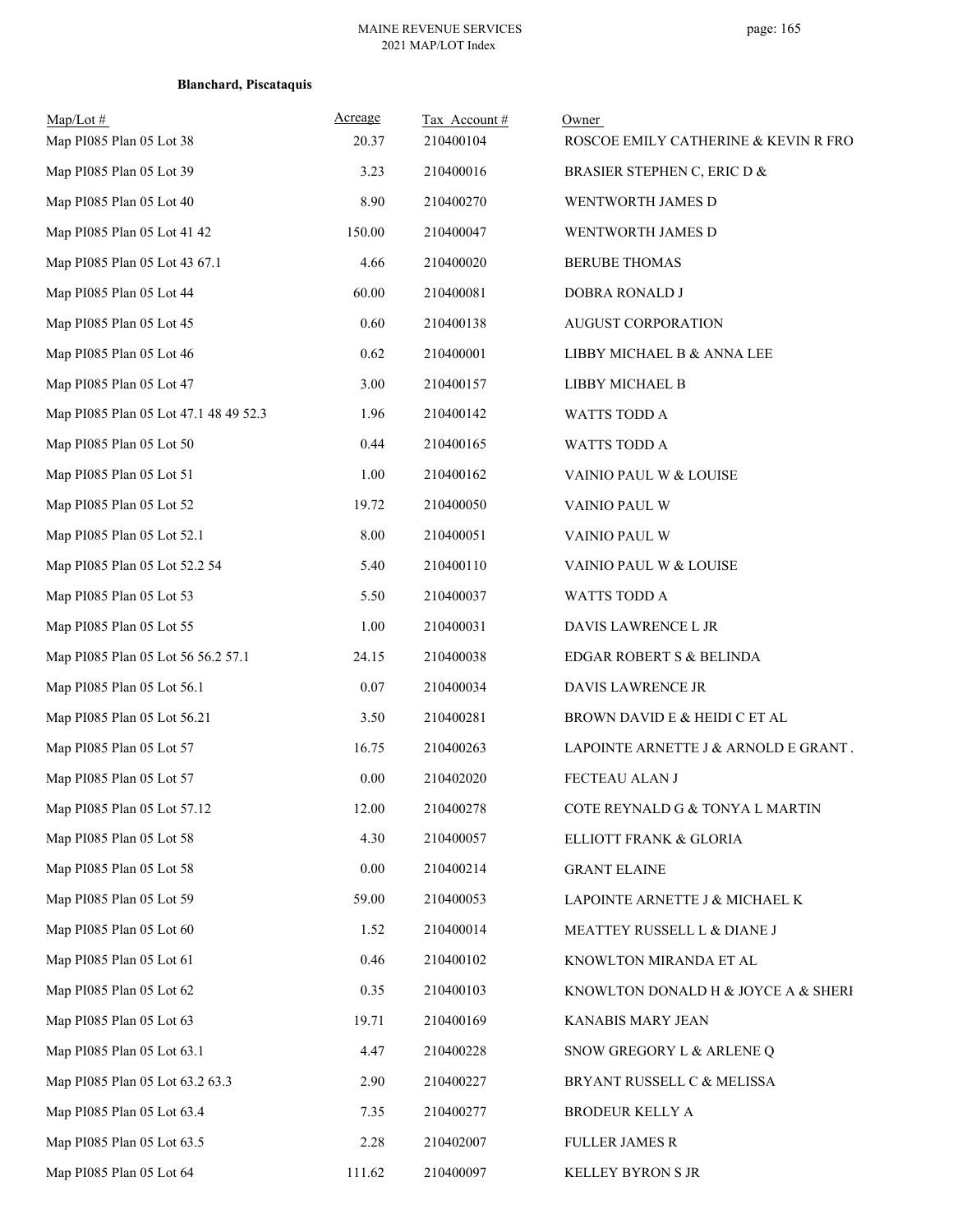| $Map/Lot \#$<br>Map PI085 Plan 05 Lot 64.1    | Acreage<br>1.38 | Tax Account#<br>210402026 | Owner<br>KELLEY ZACHARY E                |
|-----------------------------------------------|-----------------|---------------------------|------------------------------------------|
| Map PI085 Plan 05 Lot 65                      | 55.31           | 210400106                 | KILLAM JEFFREY H & NICOLE                |
| Map PI085 Plan 05 Lot 66 67                   | 26.25           | 210400241                 | WARNKEN WILFRED                          |
| Map PI085 Plan 05 Lot 66.1                    | 9.75            | 210400205                 | CROCKETT MICHAEL                         |
| Map PI085 Plan 05 Lot 66.2                    | 1.02            | 210400013                 | <b>JUTRAS GEORGE A</b>                   |
| Map PI085 Plan 05 Lot 67.2                    | 0.11            | 210400080                 | DOBRA RONALD J                           |
| Map PI085 Plan 05 Lot 67.3                    | 0.11            | 210400006                 | <b>BATES BARBARA</b>                     |
| Map PI085 Plan 05 Lot 67.4 67.5 68            | 20.43           | 210400151                 | MOOSEHORN FARMS                          |
| Map PI085 Plan 05 Lot 67.41                   | $0.00\,$        | 210400040P                | <b>CHEESEMAN AARON P</b>                 |
| Map PI085 Plan 05 Lot 67.41                   | 1.17            | 210402025                 | <b>CHEESEMAN AARON P</b>                 |
| Map PI085 Plan 05 Lot 67.6                    | 1.14            | 210400271                 | WENTWORTH JAMES D                        |
| Map PI085 Plan 05 Lot 69                      | 31.00           | 210400196                 | COOMBS DANIEL L & MARVIS L               |
| Map PI085 Plan 05 Lot 69.2                    | 2.75            | 210400197                 | COOMBS DANIEL L                          |
| Map PI085 Plan 05 Lot 70 70.1                 | 56.00           | 210400204                 | SANDERS CATHERINE                        |
| Map PI085 Plan 05 Lot 71                      | 0.00            | 210400037P                | COURSER DOUGLAS P                        |
| Map PI085 Plan 05 Lot 71                      | 7.50            | 210400061                 | COURSER DOUGLAS P                        |
| Map PI085 Plan 05 Lot 71.1 Map                | $0.00\,$        | 210400038P                | PELLETIER ROBERT L                       |
| PI8571.11<br>Map PI085 Plan 05 Lot 71.1 71.11 | 10.70           | 210400159                 | WILSON SARAH L & COREY S ET AL           |
| Map PI085 Plan 05 Lot 71.2                    | 13.33           | 210400221                 | SANDERS CATHERINE                        |
| Map PI085 Plan 05 Lot 71.3                    | 10.60           | 210400233                 | <b>COURSER BRUCE B &amp; DOUGLAS P</b>   |
| Map PI085 Plan 05 Lot 71.4                    | 9.00            | 210400234                 | MOLLER GERALD A                          |
| Map PI085 Plan 05 Lot 71.5 71.6               | 15.27           | 210400236                 | <b>COURSER DOUGLAS PALMER</b>            |
| Map PI085 Plan 05 Lot 71.7                    | 1.00            | 210402017                 | MOLLER GERRY A                           |
| Map PI085 Plan 05 Lot 72 72.1                 | 62.00           | 210400098                 | DELOIA SUSAN M & MATTHEW B RUBY          |
| Map PI085 Plan 06 Lot 1 1.2                   | 3.45            | 210400282                 | DIAMOND PAUL & HEATHER                   |
| Map PI085 Plan 06 Lot 1.1 6 7 8               | 2.74            | 210400146                 | CORBIN CHESTER G & SHARON H              |
| Map PI085 Plan 06 Lot 2                       | 0.92            | 210400231                 | <b>GREENE THOMAS &amp; FELICADAD</b>     |
| Map PI085 Plan 06 Lot 3                       | 0.99            | 210400283                 | <b>GASS PAUL J &amp; MARIANNE WALKER</b> |
| Map PI085 Plan 06 Lot 4 6.1                   | 0.82            | 210400154                 | SNOWDEN CRAIG A SR & DEBRA               |
| Map PI085 Plan 06 Lot 5                       | 0.42            | 210400028                 | WEBSON KAMALI A                          |
| Map PI085 Plan 06 Lot 9                       | 1.52            | 210400164                 | WOODWARD SUSAN Z ET AL                   |
| Map PI085 Plan 06 Lot 10 11.2                 | 1.50            | 210400155                 | STINCHFIELD SHIRLEY TRUSTEE              |
| Map PI085 Plan 06 Lot 11.1 12                 | 1.50            | 210400078                 | HALEY DONALD W & DEBRA J                 |
| Map PI085 Plan 06 Lot 13                      | 1.42            | 210400035                 | LOPES DANIEL L $\&$ MARIA F TRUSTEES     |
| Map PI085 Plan 06 Lot 14                      | 1.93            | 210400129                 | LIPPHARDT CHRISTIAN & JANA               |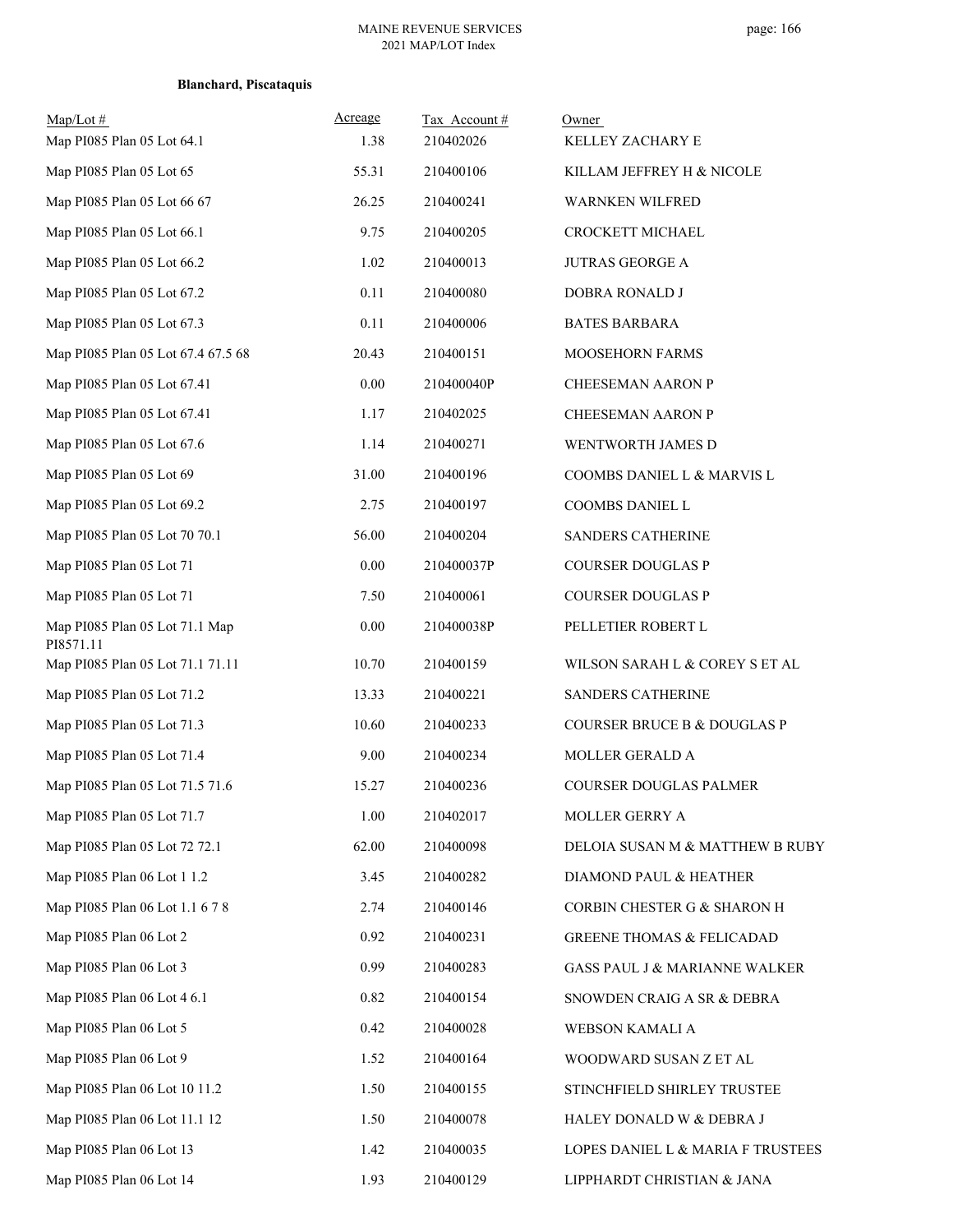| $Map/Lot \#$<br>Map PI085 Plan 06 Lot 15 | Acreage<br>0.38 | Tax Account#<br>210400174 | Owner<br>LIGHTBODY JAMES W             |
|------------------------------------------|-----------------|---------------------------|----------------------------------------|
| Map PI085 Plan 06 Lot 16                 | 2.96            | 210400114                 | LIGHTBODY JAMES W                      |
| Map PI085 Plan 06 Lot 17                 | 1.25            | 210400036                 | BIRD WAYNE E & APRIL L TRUSTEES        |
| Map PI085 Plan 06 Lot 18 21.4            | 1.67            | 210400019                 | DUTTON TIMOTHY                         |
| Map PI085 Plan 06 Lot 19 21.2            | 1.43            | 210400093                 | STANCZAK MARIE E & KATHLEEN H PULKK    |
| Map PI085 Plan 06 Lot 20 21              | 4.24            | 210400094                 | DIONNE PAUL E, LAWRENCE J, & KAY M MC  |
| Map PI085 Plan 06 Lot 21.1 22            | 1.56            | 210400130                 | SCHWARTZ THOMAS & KAREN STEVENS        |
| Map PI085 Plan 06 Lot 21.3 23            | 1.29            | 210400033                 | DAVIS ANTHONY J & PATRICIA M           |
| Map PI085 Plan 06 Lot 21.5 24            | 1.03            | 210400113                 | LUTHER ALLEN R & DIANE J               |
| Map PI085 Plan 06 Lot 25                 | 0.39            | 210400015                 | MURPHY KRISTEN A TRUSTEE & KRISTEN A   |
| Map PI085 Plan 06 Lot 29                 | 0.21            | 210400181                 | LIPPHARDT WENDI MARKERT                |
| Map PI085 Plan 06 Lot 32                 | 0.06            | 210400010                 | LADD PATRICIA M                        |
| Map PI085 Plan 06 Lot 33                 | 0.18            | 210400089                 | KIMBALL MARY JANE & LETTY ANN RACE     |
| Map PI085 Plan 06 Lot 34                 | 0.42            | 210400172                 | ARNOTT PATRICIA Z & ALISTAIR           |
| Map PI085 Plan 06 Lot 35                 | 0.64            | 210400092                 | REININGER DIANA J                      |
| Map PI085 Plan 06 Lot 36                 | 0.45            | 210400134                 | <b>GARNISS GRETCHEN</b>                |
| Map PI085 Plan 06 Lot 37                 | 0.65            | 210400135                 | PAGE JAMES E & ANGIE B & ALICIA W WAL! |
| Map PI085 Plan 06 Lot 38                 | 0.56            | 210400023                 | CLARK RANDALL J & JEANNINE M           |
| Map PI085 Plan 06 Lot 39                 | 12.50           | 210400126                 | CATELL DEBORAH M TRUSTEE               |
| Map PI085 Plan 06 Lot 40                 | 0.45            | 210400003                 | POTENZIANO LAURA JEAN                  |
| Map PI085 Plan 06 Lot 41                 | 0.19            | 210400124                 | HARVEY JOHN D & SUSAN L                |
| Map PI085 Plan 06 Lot 42                 | 0.56            | 210400011                 | CARPENTER JOAN E                       |
| Map PI085 Plan 06 Lot 43                 | 0.40            | 210400122                 | COLBATH SHAWN S & STORMY I             |
| Map PI085 Plan 06 Lot 44                 | 1.18            | 210400136                 | PERKINS DAVID R & ELIZABETH S          |
| Map PI085 Plan 06 Lot 45                 | 13.55           | 210400022                 | CARON CHRISTINE A & SEAN D TRUSTEES    |
| Map PI085 Plan 06 Lot 46                 | 1.97            | 210400144                 | RUKSZNIS THOMAS G & MARY R SMITH &     |
| Map PI085 Plan 06 Lot 47                 | 0.77            | 210400008                 | BATES JERRY M & HOPE E                 |
| Map PI085 Plan 06 Lot 48 49              | 1.69            | 210400012                 | MACOMBER WILLIAM G & JANE M            |
| Map PI085 Plan 06 Lot 50                 | 1.25            | 210400075                 | ARMSTRONG LEA A                        |
| Map PI085 Plan 06 Lot 51 60              | 1.84            | 210400120                 | WATKINS VICTORIA L & ROBERT T JR & AD. |
| Map PI085 Plan 06 Lot 52 59              | 1.05            | 210400025                 | <b>JUST PETER W</b>                    |
| Map PI085 Plan 06 Lot 53 58              | 0.64            | 210400123                 | DRAPER PAUL & ELAINE                   |
| Map PI085 Plan 06 Lot 54 57              | 1.04            | 210400184                 | TITCOMB ROCHELLE ET AL                 |
| Map PI085 Plan 06 Lot 55 56              | 1.00            | 210400072                 | GRAF FAMILY TRUST MICHAEL J GRAF & ST  |
| Map PI085 Plan 06 Lot 55.1 56.1          | 2.27            | 210402021                 | BRIGHAM BETTIE ANN & TIMOTHY P         |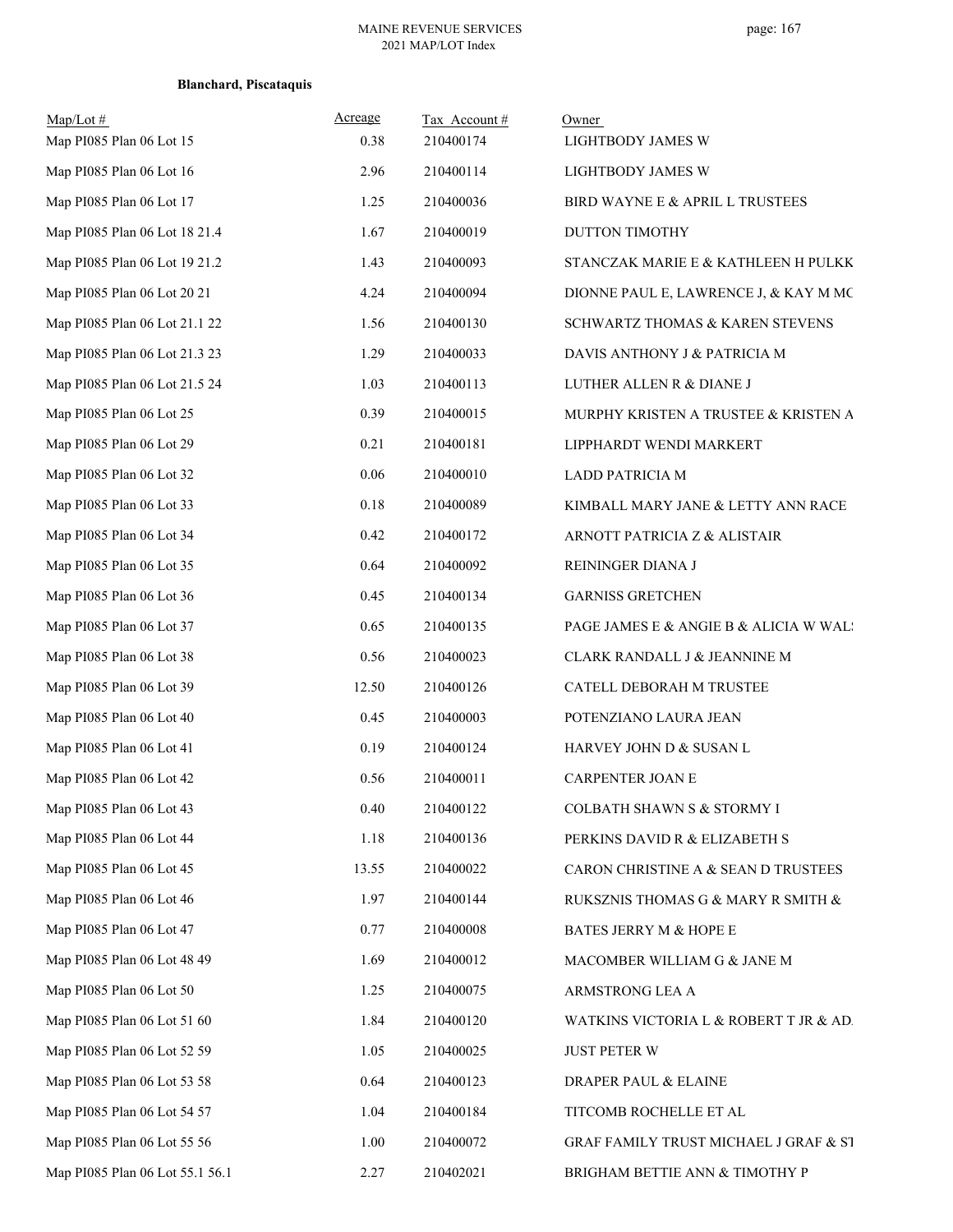### MAINE REVENUE SERVICES 2021 MAP/LOT Index

| $Map/Lot \#$                | Acreage | Tax Account# | Owner                                            |
|-----------------------------|---------|--------------|--------------------------------------------------|
| Map PI085 Plan 06 Lot 61    | 6.40    | 210400280    | LECLAIR MICHAEL A & CYNTHIA A                    |
| Map PI085 Plan 07 Lot 1     | 1.91    | 210400084    | <b>RUKSZNIS FRANK P &amp; CHERYL</b>             |
| Map PI085 Plan 07 Lot 2     | 0.84    | 210400179    | <b>SEAL KATHLEEN D &amp; JENNIFER L FOURNIEF</b> |
| Map PI085 Plan 07 Lot 3     | 0.71    | 210400026    | RIGHI PAUL & WALTER BUMFORD                      |
| Map PI085 Plan 07 Lot 4     | 0.59    | 210400152    | <b>GOLDSBARY ROBERT E &amp; JANET J</b>          |
| Map PI085 Plan 07 Lot 5     | 0.76    | 210400111    | <b>TRACY JULIE &amp; RUSSELL</b>                 |
| Map PI085 Plan 07 Lot 7     | 0.84    | 210400170    | BROWN J STANLEY & CYNTHIA S                      |
| Map PI085 Plan 07 Lot 8     | 0.89    | 210400140    | <b>WOOD SHARON H</b>                             |
| Map PI085 Plan 07 Lot 9     | 0.69    | 210402014    | WILLIAMS TERRANCE & CATHERINE HELMI              |
| Map PI085 Plan 07 Lot 10    | 0.69    | 210402016    | <b>GOODALE CHRISTINE S</b>                       |
| Map PI085 Plan 07 Lot 11    | 0.80    | 210400133    | STEVENS TIMOTHY J & RENEE M                      |
| Map PI085 Plan 07 Lot 12 13 | 1.71    | 210400085    | <b>GILBERT LINDA D</b>                           |
| Map PI085 Plan 07 Lot 14 15 | 1.63    | 210400176    | STEVENS BRUCE E ET AL                            |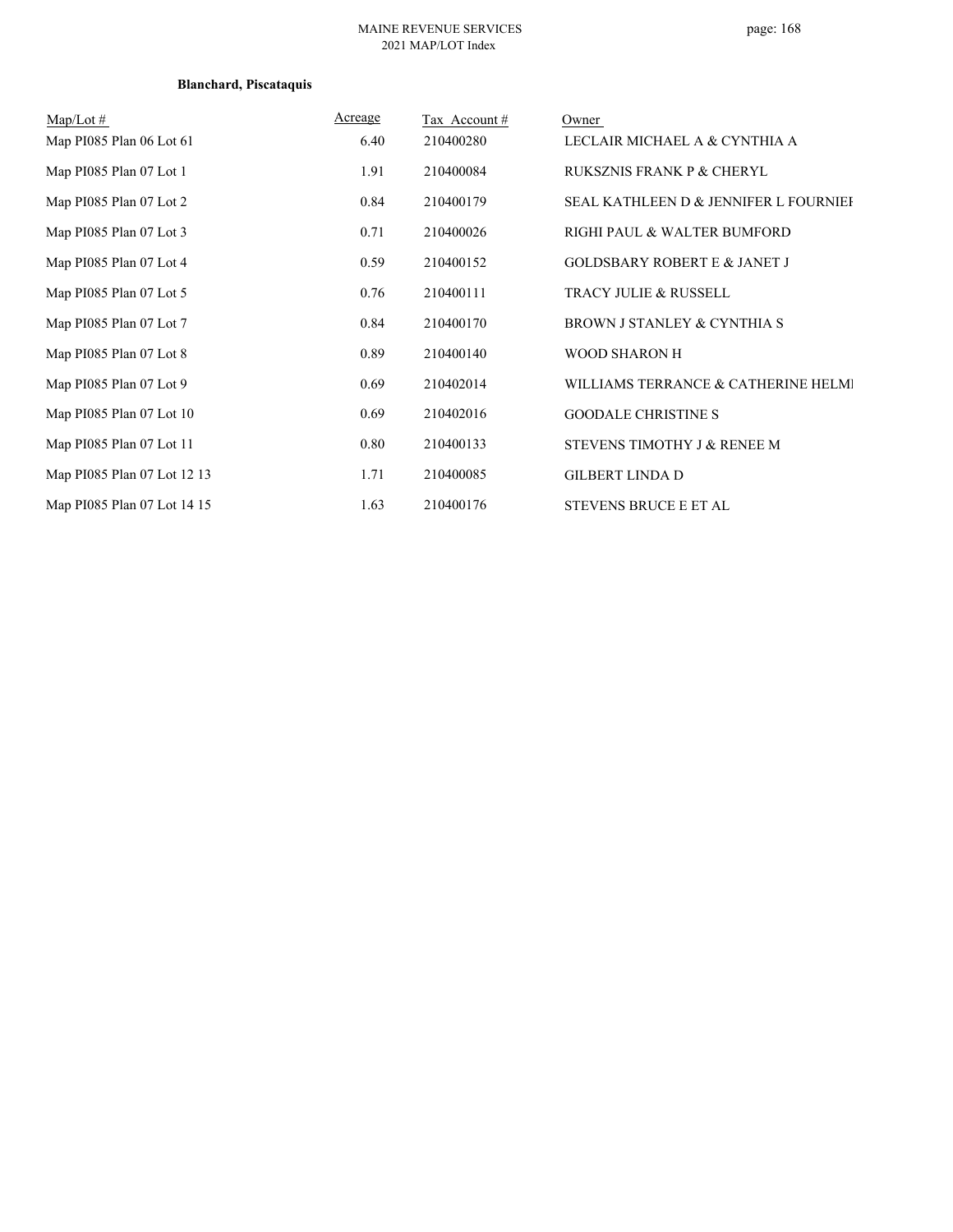| $Map/Lot \#$<br>Map PI086     | Acreage<br>0.00 | Tax Account#<br>210200002P | Owner<br>VIASAT INC                  |
|-------------------------------|-----------------|----------------------------|--------------------------------------|
| Map PI086                     | 0.00            | 210200003P                 | <b>MUZAK LLC</b>                     |
| Map PI086 Plan 01 Lot 2       | 97.00           | 210200001                  | DELANCEY JANICE M                    |
| Map PI086 Plan 01 Lot 4       | 531.00          | 210200002                  | AMES REVOCABLE TRUST NO 1            |
| Map PI086 Plan 01 Lot 4.1     | 4.78            | 210200003                  | ANDREWS CALVIN A JR & DEBRA J        |
| Map PI086 Plan 01 Lot 4.2     | 4.58            | 210200004                  | ZAMBRANO MICHELLE L & ANTHONY M      |
| Map PI086 Plan 01 Lot 4.3     | 3.00            | 210200005                  | ZAMBRANO ANTHONY & MICHELLE          |
| Map PI086 Plan 01 Lot 5       | 50.00           | 210200006                  | <b>EMERY PAULA</b>                   |
| Map PI086 Plan 01 Lot 6       | 100.00          | 210200007                  | LAMY RICHARD N & DONNA M             |
| Map PI086 Plan 01 Lot 6.1 6.2 | 193.00          | 210200008                  | MACPHETERS GARY A & TRACEY A         |
| Map PI086 Plan 01 Lot 7       | 1,163.00        | 210200009                  | NORTHEAST WILDERNESS TRUST CORPORA   |
| Map PI086 Plan 01 Lot 8       | 0.00            | 210200010                  | <b>WEEKS ELLEN</b>                   |
| Map PI086 Plan 01 Lot 8       | 7.61            | 210200011                  | WEEKS THERESA I294 RANGE ROAD        |
| Map PI086 Plan 01 Lot 9       | 2.00            | 210200012                  | KIMBALL WALTER E & DONNA J           |
| Map PI086 Plan 01 Lot 10      | 136.00          | 210200013                  | <b>HALL EDWARD &amp; MARY</b>        |
| Map PI086 Plan 01 Lot 11      | 0.61            | 210200014                  | <b>BRAWN HELEN E</b>                 |
| Map PI086 Plan 01 Lot 12      | 144.00          | 210200015                  | <b>BULGER FRANCES</b>                |
| Map PI086 Plan 01 Lot 13      | 2.09            | 210200016                  | WALTON DEAN E & JILL C               |
| Map PI086 Plan 01 Lot 14      | 1.30            | 210200017                  | <b>BROWN GARY A</b>                  |
| Map PI086 Plan 01 Lot 15      | 2.00            | 210200018                  | <b>BROWN GARY A</b>                  |
| Map PI086 Plan 01 Lot 16      | 1.17            | 210200019                  | TOKUS MICHAEL E & VANESSA K WARNER   |
| Map PI086 Plan 01 Lot 17      | 1.00            | 210200020                  | <b>BUTLER JEFFREY S &amp; ALISON</b> |
| Map PI086 Plan 01 Lot 18      | 96.00           | 210200021                  | DELANCEY JANICE M                    |
| Map PI086 Plan 01 Lot 18.1    | 1.37            | 210200022                  | THURLOW ROLLIN & ANDREA              |
| Map PI086 Plan 01 Lot 18.2    | 2.80            | 210200023                  | MACOMBER BENJAMIN & KAYLEE CLARK     |
| Map PI086 Plan 01 Lot 18.3    | 4.00            | 210200024                  | AMERO ETHAN L & LISA B               |
| Map PI086 Plan 01 Lot 18.4    | 0.99            | 210200025                  | CARTER GLENN W JR & MELISSA          |
| Map PI086 Plan 01 Lot 19      | 30.00           | 210200026                  | JOHNSON THOMAS A & CYNDEE D          |
| Map PI086 Plan 01 Lot 20      | 0.68            | 210200027                  | TOZIER RANDY L                       |
| Map PI086 Plan 01 Lot 21      | 8.35            | 210200028                  | SHOREY ROBERT O & CRYSTAL L          |
| Map PI086 Plan 01 Lot 21.3    | 11.45           | 210200029                  | CANNON PETER J & SUSAN S             |
| Map PI086 Plan 01 Lot 22      | 4.62            | 210200030                  | ROBERTS JOSHUA                       |
| Map PI086 Plan 01 Lot 22.1    | 1.00            | 210200031                  | WARREN DENNIS G                      |
| Map PI086 Plan 01 Lot 23      | 4.00            | 210200032                  | <b>SMITH DIANE S</b>                 |
| Map PI086 Plan 01 Lot 24      | 3.42            | 210200033                  | CROWELL KENT A                       |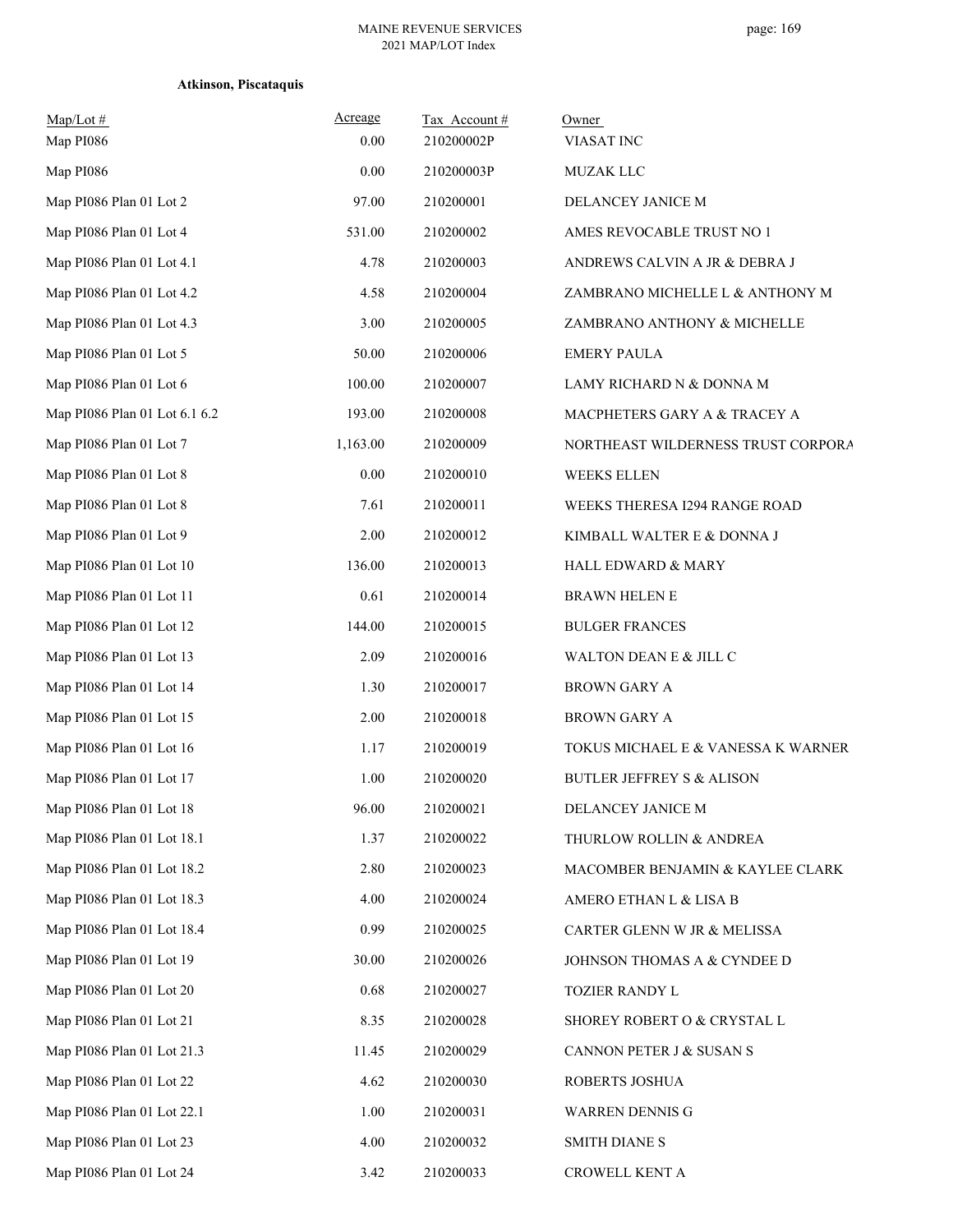| $Map/Lot \#$<br>Map PI086 Plan 01 Lot 24.1                                                                                                                            | Acreage<br>0.13 | Tax Account#<br>210200034 | Owner<br>ATKINSON CEMETERY CORP     |
|-----------------------------------------------------------------------------------------------------------------------------------------------------------------------|-----------------|---------------------------|-------------------------------------|
| Map PI086 Plan 01 Lot 25                                                                                                                                              | 0.30            | 210200035                 | ALDER STREAM LTD                    |
| Map PI086 Plan 01 Lot 26                                                                                                                                              | 5.00            | 210200036                 | ROGERS FARM LLC                     |
| Map PI086 Plan 01 Lot 27                                                                                                                                              | 15.00           | 210200037                 | <b>GRANT BETH A &amp; ROGER W</b>   |
| Map PI086 Plan 01 Lot 27.1                                                                                                                                            | 57.00           | 210200038                 | <b>LEEMAN JAMES S</b>               |
| Map PI086 Plan 01 Lot 27.2                                                                                                                                            | 39.00           | 210200040                 | PEARL PHILIP M & SUSAN J            |
| Map PI086 Plan 01 Lot 27.21                                                                                                                                           | 1.15            | 210200039                 | PEARL JODY P & ANGELA M             |
| Map PI086 Plan 01 Lot 27.3                                                                                                                                            | 22.00           | 210200041                 | WHITE KENNETH W & IRENE S           |
| Map PI086 Plan 01 Lot 27.4                                                                                                                                            | 26.50           | 210200042                 | WHITE DONALD E & NANCY A            |
| Map PI086 Plan 01 Lot 27.5                                                                                                                                            | 22.50           | 210200043                 | WHITE DONALD & NANCY                |
| Map PI086 Plan 01 Lot 28                                                                                                                                              | 4.10            | 210200044                 | COMEAU MICHAEL A & ANGELIA A        |
| Map PI086 Plan 01 Lot 30 49 50 Plan 02<br>Lot 1 28.1                                                                                                                  | 2,262.80        | 210200066                 | FITZGERALD CHARLES                  |
| Map PI086 Plan 01 Lot 31                                                                                                                                              | 3.00            | 210200046                 | WHITE CALVIN E & VIRGINIA S         |
| Map PI086 Plan 01 Lot 32                                                                                                                                              | 2.88            | 210200047                 | TYLER CHARLES J & CHERYL A          |
| Map PI086 Plan 01 Lot 33                                                                                                                                              | 0.93            | 210200048                 | EASTMAN RODERICK C SR & MELANIE R   |
| Map PI086 Plan 01 Lot 35                                                                                                                                              | 11.00           | 210200049                 | SEVERANCE GLENN M & TIFFANY L LANDR |
| Map PI086 Plan 01 Lot 36                                                                                                                                              | 0.51            | 210200050                 | ROGERS FARM LLC                     |
| Map PI086 Plan 01 Lot 37                                                                                                                                              | 0.00            | 210200051                 | <b>BRAWN JAMES</b>                  |
| Map PI086 Plan 01 Lot 37                                                                                                                                              | 100.00          | 210200052                 | ROGERS FARM LLC                     |
| Map PI086 Plan 01 Lot 38                                                                                                                                              | 1.70            | 210200053                 | MAHAR LUKE P & NORMA JEAN           |
| Map PI086 Plan 01 Lot 39                                                                                                                                              | 1.00            | 210200054                 | BRAWN J.D. INC                      |
| Map PI086 Plan 01 Lot 39                                                                                                                                              | 0.00            | 210200055                 | SNOWMOBILE CLUB                     |
| Map pi086 Plan 01 Lot 39                                                                                                                                              | 0.32            | 210200338                 | <b>STATE OF MAINE</b>               |
| Map PI086 Plan 01 Lot 41                                                                                                                                              | 0.94            | 210200056                 | SHERMAN SHANE                       |
| Map PI086 Plan 01 Lot 48                                                                                                                                              | 98.00           | 210200057                 | NORTHEAST WILDERNESS TRUST CORPORA  |
| Map PI086 Plan 01 Lot 51                                                                                                                                              | 1.28            | 210200060                 | <b>ATKINSON CHURCH</b>              |
| Map PI086 Plan 01 Lot 52 Plan 02 Lot 8<br>14 17 23 25.1 Plan 04 Lot 40 Plan 05 Lot<br>1 6.3 7 9 22 Plan 06 Lot 7 Plan 08 Lot 25<br>32 Plan 09 Lot 1 9 11 13 17.1 30.2 | 3,184.10        | 210200191                 | FITZGERALD CHARLES                  |
| Map PI086 Plan 01 Lot 52.1                                                                                                                                            | 3.60            | 210200062                 | COATES JEFFERY A & LEESA A          |
| Map PI086 Plan 01 Lot 53                                                                                                                                              | 3.00            | 210200063                 | ENOS BRADFORD L & ANNETTE           |
| Map PI086 Plan 01 Lot 54                                                                                                                                              | 0.00            | 210200064                 | ROGERS FARM LLC                     |
| Map PI086 Plan 01 Lot 99                                                                                                                                              | 0.00            | 210200065                 | <b>EMERA MAINE</b>                  |
| Map PI086 Plan 02 Lot 11                                                                                                                                              | 88.00           | 210200068                 | NORTHEAST WILDERNESS TRUST CORPORA  |
| Map PI086 Plan 02 Lot 21                                                                                                                                              | 0.42            | 210200071                 | SHANNON BLAINE                      |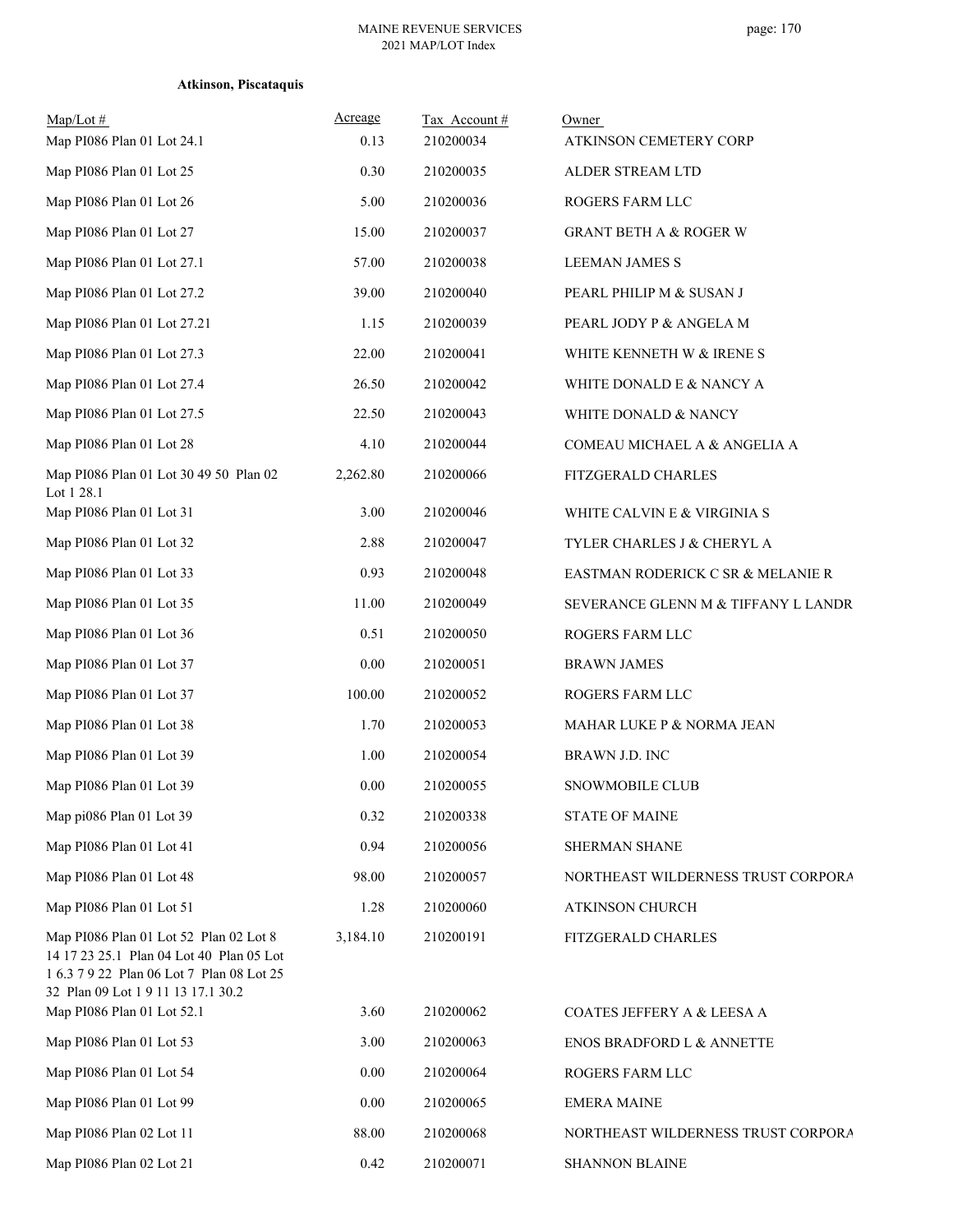| $Map/Lot \#$<br>Map PI086 Plan 02 Lot 22                               | Acreage<br>1.00 | Tax Account #<br>210200072 | Owner<br>DEMERCHANT TERRY L & BONNIE L |
|------------------------------------------------------------------------|-----------------|----------------------------|----------------------------------------|
| Map PI086 Plan 02 Lot 24                                               | 17.50           | 210200074                  | DEMERCHANT TERRY L & BONNIE L          |
| Map PI086 Plan 02 Lot 25 51 Plan 03 Lot<br>15 Plan 06 Lot 1 21 21.1 27 | 1,872.00        | 210200107                  | FITZGERALD CHARLES                     |
| Map PI086 Plan 02 Lot 28                                               | 0.70            | 210200077                  | CORSON LEROY & CHARLENE                |
| Map PI086 Plan 02 Lot 29.1                                             | 41.50           | 210200079                  | NUITE LEWIS B & LORETTA D              |
| Map PI086 Plan 02 Lot 31                                               | 47.96           | 210200080                  | GOODINE GREGORY N & CATHIE A, TRUSTE   |
| Map PI086 Plan 02 Lot 31.3                                             | 0.54            | 210200081                  | <b>NUITE CALEB</b>                     |
| Map PI086 Plan 02 Lot 32.1                                             | 71.00           | 210200082                  | NORTHEAST WILDERNESS TRUST CORPORA     |
| Map PI086 Plan 02 Lot 32.2                                             | 0.90            | 210200083                  | GOODINE ANTHONY O & TAMI J             |
| Map PI086 Plan 02 Lot 32.46                                            | 14.35           | 210200084                  | GOODINE TOOD P & CHRISTINE T & OWEN P  |
| Map PI086 Plan 02 Lot 33                                               | 90.00           | 210200085                  | <b>JOHNSON GEORGE R</b>                |
| Map PI086 Plan 02 Lot 33.1                                             | 45.00           | 210200086                  | JOHNSON GREGORY A                      |
| Map PI086 Plan 02 Lot 34                                               | 10.00           | 210200087                  | <b>DYER SARA</b>                       |
| Map PI086 Plan 02 Lot 36                                               | 35.00           | 210200088                  | FITZGERALD CHARLES                     |
| Map PI086 Plan 02 Lot 37                                               | 1.42            | 210200089                  | CAMPBELL DON P & RODNEY DOW            |
| Map PI086 Plan 02 Lot 38                                               | 1.80            | 210200090                  | MACALISTER KEVIN T                     |
| Map PI086 Plan 02 Lot 40                                               | 119.00          | 210200091                  | FITZGERALD CHARLES                     |
| Map PI086 Plan 02 Lot 41                                               | 77.00           | 210200092                  | WILKINS WILLIAM A JR                   |
| Map PI086 Plan 02 Lot 41.1                                             | 40.50           | 210200093                  | <b>GALLISON RICHARD A</b>              |
| Map PI086 Plan 02 Lot 41.2                                             | 3.00            | 210200094                  | WARREN NEIL F SR & MONICA A            |
| Map PI086 Plan 02 Lot 41.3                                             | 2.00            | 210200095                  | DAY SPENCER & AMANDA                   |
| Map PI086 Plan 02 Lot 41.4                                             | 25.20           | 210200096                  | NUITE LEWIS B & LORETTA D              |
| Map PI086 Plan 02 Lot 41.5                                             | 8.50            | 210200097                  | MICHAUD DANA R & MAUREEN G             |
| Map PI086 Plan 02 Lot 42                                               | 48.00           | 210200098                  | NUITE LEWIS B & LORETTA D              |
| Map PI086 Plan 02 Lot 44                                               | 4.50            | 210200099                  | LAGOY SPENCER & CHRISTINA J            |
| Map PI086 Plan 02 Lot 45                                               | 47.24           | 210200100                  | NUITE CALEB D                          |
| Map PI086 Plan 02 Lot 46.1                                             | 2.00            | 210200101                  | <b>GOODINE AMY SUE</b>                 |
| Map PI086 Plan 02 Lot 47 49                                            | 4.00            | 210200102                  | NUITE LEWIS B & LORETTA D              |
| Map PI086 Plan 02 Lot 48                                               | 1.94            | 210200103                  | FRIBOURG SHANE                         |
| Map PI086 Plan 02 Lot 48.1                                             | 4.56            | 210200104                  | CHAMBERS GEOFFREY L & VICKI C          |
| Map PI086 Plan 02 Lot 50                                               | 27.76           | 210200106                  | KINNEY MARK L & KATHERINE J            |
| Map PI086 Plan 02 Lot 53                                               | 1.11            | 210200108                  | DOW RODNEY                             |
| Map PI086 Plan 02 Lot 53.1                                             | 0.89            | 210200109                  | BRISLIN KENNETH J & LISA A             |
| Map PI086 Plan 02 Lot 54                                               | 2.10            | 210200110                  | <b>DYER LAWRENCE</b>                   |
| Map PI086 Plan 02 Lot 55                                               | 0.88            | 210200111                  | GOODINE TIMOTHY A & LILLIAN E          |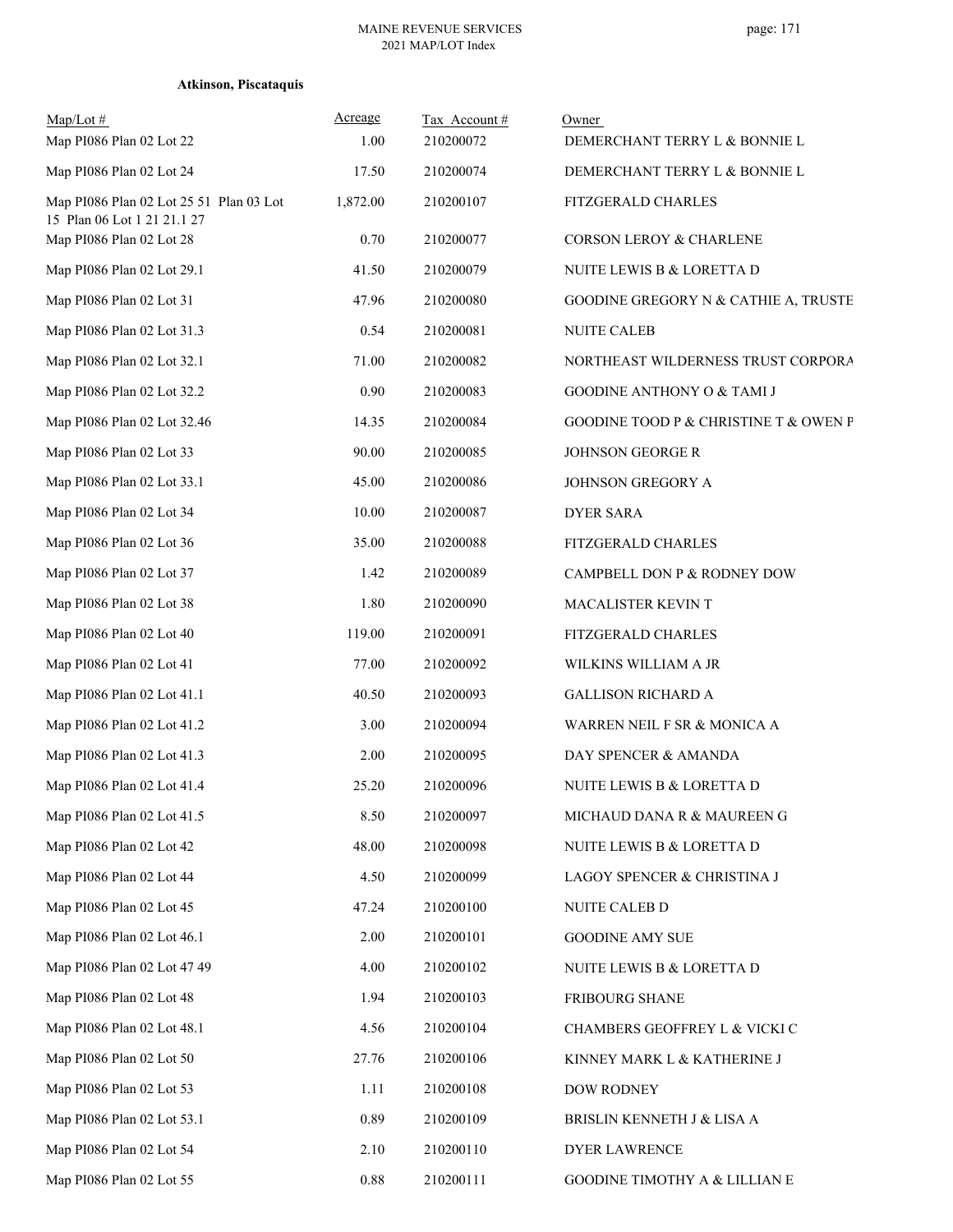| $Map/Lot \#$<br>Map PI086 Plan 02 Lot 56 | Acreage<br>6.10 | Tax Account#<br>210200112 | Owner<br><b>GOODINE ANTHONY O &amp; TAMI J</b> |
|------------------------------------------|-----------------|---------------------------|------------------------------------------------|
| Map PI086 Plan 03 Lot 1                  | 320.00          | 210200340                 | <b>STATE OF MAINE</b>                          |
| Map PI086 Plan 03 Lot 3.1                | 0.93            | 210200113                 | GOODINE TIMOTHY J & APRIL J                    |
| Map PI086 Plan 03 Lot 4 4.2              | 4.50            | 210200116                 | FITZGERALD CHARLES                             |
| Map PI086 Plan 03 Lot 4.1                | 5.10            | 210200115                 | TORBETT ANDREW R & SARA B                      |
| Map PI086 Plan 03 Lot 5                  | 1.06            | 210200117                 | FITZGERALD CHARLES                             |
| Map PI086 Plan 03 Lot 6                  | 91.50           | 210200118                 | NUITE LEWIS B & LORETTA D                      |
| Map PI086 Plan 03 Lot 6.1                | 1.50            | 210200119                 | TORBETT ANDREW R & SARA B                      |
| Map PI086 Plan 03 Lot 78                 | 3.80            | 210200120                 | KINNEY DAVID R & ALICE C                       |
| Map PI086 Plan 03 Lot 7.1                | 154.00          | 210200344                 | KINNEY ROBERT DAVID INSCOE & PAIGE             |
| Map PI086 Plan 03 Lot 10 21 31           | 317.00          | 210200121                 | FITZGERALD CHARLES                             |
| Map PI086 Plan 03 Lot 13                 | 0.00            | 210200122                 | DOORE KEITH J                                  |
| Map PI086 Plan 03 Lot 20                 | 227.00          | 210200342                 | <b>STATE OF MAINE</b>                          |
| Map PI086 Plan 03 Lot 22                 | 407.00          | 210200125                 | LORETTA D NUITE IRREVOCABLE TRUST              |
| Map PI086 Plan 03 Lot 22.1               | 0.00            | 210200126                 | HEWS KENNETH & LINDA                           |
| Map PI086 Plan 03 Lot 22.1               | 1.23            | 210200127                 | MYSHRALL DANIEL JR & JEAN                      |
| Map PI086 Plan 03 Lot 23                 | 22.67           | 210200128                 | MORRIS JIM E                                   |
| Map PI086 Plan 03 Lot 23.1               | 10.83           | 210200129                 | MCCORRISON CRAIG & MATTHEW                     |
| Map PI086 Plan 03 Lot 24                 | 49.00           | 210200130                 | DOORE KEITH J                                  |
| Map PI086 Plan 03 Lot 25                 | $0.00\,$        | 210200131                 | HODGKINS DEBRA S                               |
| Map PI086 Plan 03 Lot 25                 | 14.50           | 210200132                 | HODGKINS VERNON & BETTY                        |
| Map PI086 Plan 03 Lot 26                 | 2.00            | 210200133                 | DOORE GLENN M & MICHAEL P & LAURA K            |
| Map PI086 Plan 03 Lot 29 29.2 29.3       | 200.00          | 210200136                 | MARSH FLOYD A & NATHALEE A                     |
| Map PI086 Plan 03 Lot 29.1               | 94.00           | 210200341                 | <b>STATE OF MAINE</b>                          |
| Map PI086 Plan 03 Lot 30                 | 50.00           | 210200137                 | YEATON BERNARD C & MARY                        |
| Map PI086 Plan 03 Lot 32                 | 69.20           | 210200139                 | DOORE GLENN M & MICHAEL P & LAURA K            |
| Map PI086 Plan 03 Lot 33 34              | 125.00          | 210200343                 | <b>STATE OF MAINE</b>                          |
| Map PI086 Plan 04 Lot 1.1                | 0.00            | 210200001P                | ANDREWS SAMUEL M                               |
| Map PI086 Plan 04 Lot 1.1                | 7.00            | 210200140                 | ANDREWS SAMUEL M                               |
| Map PI086 Plan 04 Lot 1.2                | 12.90           | 210200141                 | NORTHEAST WILDERNESS TRUST CORPORA             |
| Map PI086 Plan 04 Lot 2                  | 6.18            | 210200142                 | BROWN LEWIS A & BARBARA A                      |
| Map PI086 Plan 04 Lot 3                  | 2.64            | 210200143                 | SMITH GARY S & JOANNE ROBINSON-SMITH           |
| Map PI086 Plan 04 Lot 3.1                | 1.98            | 210200144                 | PERKINS WAYNE C & JUNE                         |
| Map PI086 Plan 04 Lot 4.1                | 1.37            | 210200145                 | GILCHREST DAVID A & LAURA A                    |
| Map PI086 Plan 04 Lot 5                  | 0.60            | 210200146                 | GERVAIS GREG S & STEPHANIE A HOWE              |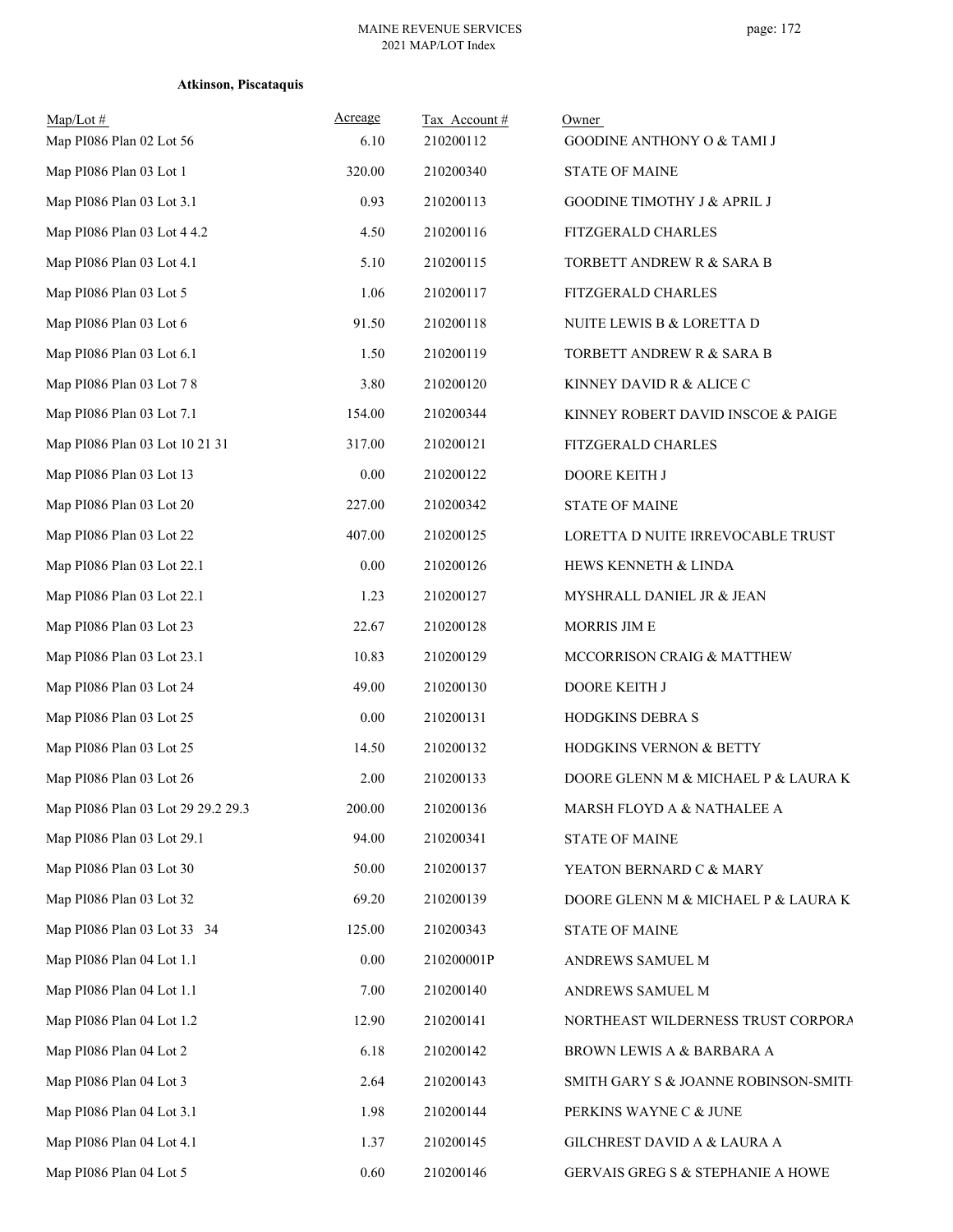| $Map/Lot \#$<br>Map PI086 Plan 04 Lot 5.1    | Acreage<br>1.00 | Tax Account#<br>210200147 | Owner<br>LEE JACOB H & ASHLEY J    |
|----------------------------------------------|-----------------|---------------------------|------------------------------------|
| Map PI086 Plan 04 Lot 5.2                    | 1.25            | 210200148                 | <b>SMITH DIANE S</b>               |
| Map PI086 Plan 04 Lot 5.3                    | 0.23            | 210200149                 | LEE JACOB H & ASHLEY J             |
| Map PI086 Plan 04 Lot 8                      | 184.00          | 210200150                 | FITZGERALD CHARLES R               |
| Map PI086 Plan 04 Lot 9                      | 1.98            | 210200151                 | LIPPINCOTT TERI L                  |
| Map PI086 Plan 04 Lot 10                     | 1.24            | 210200152                 | SMITH PHYLLIS & STANLEY W          |
| Map PI086 Plan 04 Lot 11                     | 1.37            | 210200153                 | ROBBINS DAVID C & DANIELLE         |
| Map PI086 Plan 04 Lot 12                     | 12.51           | 210200154                 | SMITH JERYME H & JOANNA M          |
| Map PI086 Plan 04 Lot 13                     | 20.00           | 210200155                 | CRANE FARMS LLC                    |
| Map PI086 Plan 04 Lot 14                     | 0.75            | 210200156                 | ANDREWS SAMUEL M                   |
| Map PI086 Plan 04 Lot 15                     | 0.75            | 210200157                 | ROGERS FARM LLC                    |
| Map PI086 Plan 04 Lot 17                     | 0.99            | 210200158                 | MORRILL KENNETH J & LYNNE ROGERS   |
| Map PI086 Plan 04 Lot 18                     | 2.76            | 210200159                 | WARREN SHEENA L                    |
| Map PI086 Plan 04 Lot 19                     | 2.50            | 210200160                 | CAREY ALASCO & SHERYLL             |
| Map PI086 Plan 04 Lot 20                     | 30.12           | 210200161                 | ANDREWS CALVIN A III & SARAH F     |
| Map PI086 Plan 04 Lot 20.1                   | 2.53            | 210200162                 | DOW DONALD E                       |
| Map PI086 Plan 04 Lot 21                     | 119.50          | 210200163                 | CONLEY MICHAEL A SR                |
| Map PI086 Plan 04 Lot 23                     | 1.00            | 210200164                 | CONNER SHAWN R                     |
| Map PI086 Plan 04 Lot 24                     | 18.18           | 210200165                 | FEDERICO DAVID J                   |
| Map PI086 Plan 04 Lot 25                     | 16.20           | 210200166                 | ROEBUCK LINDA J                    |
| Map PI086 Plan 04 Lot 26                     | 3.54            | 210200167                 | CRIDER JEFFREY P & BARBARA F       |
| Map PI086 Plan 04 Lot 26.1                   | 1.16            | 210200168                 | CRIDER JEFFREY P & BARBARA F       |
| Map PI086 Plan 04 Lot 27                     | 28.00           | 210200169                 | TARNOCZY MARGARET M                |
| Map PI086 Plan 04 Lot 28                     | 40.00           | 210200170                 | CRANE FARMS LLC                    |
| Map PI086 Plan 04 Lot 29                     | 1.98            | 210200171                 | HENNER PATRICIA A                  |
| Map PI086 Plan 04 Lot 30.31                  | 29.20           | 210200172                 | PERKINS JAMES & ANITA              |
| Map PI086 Plan 04 Lot 33                     | 32.00           | 210200173                 | ANDREWS SAMUEL M                   |
| Map PI086 Plan 04 Lot 34                     | 41.00           | 210200174                 | ANDREWS SAMUEL                     |
| Map PI086 Plan 04 Lot 36                     | 10.50           | 210200175                 | TARNOCZY MARGARET M                |
| Map PI086 Plan 04 Lot 36.1 Plan 07 Lot<br>15 | 166.00          | 210200176                 | NORTHEAST WILDERNESS TRUST CORPORA |
| Map PI086 Plan 04 Lot 37                     | 45.00           | 210200177                 | RIDEOUT DEAN A & ROXANNE M         |
| Map PI086 Plan 04 Lot 38                     | 127.60          | 210200178                 | MEDEIROS RANDALL M                 |
| Map PI086 Plan 04 Lot 42                     | 200.00          | 210200180                 | NORTHEAST WILDERNESS TRUST CORPORA |
| Map PI086 Plan 04 Lot 43                     | 8.66            | 210200181                 | PEIRCE VALERIE                     |
| Map PI086 Plan 04 Lot 43.1                   | 10.34           | 210200182                 | RIDEOUT TOBY                       |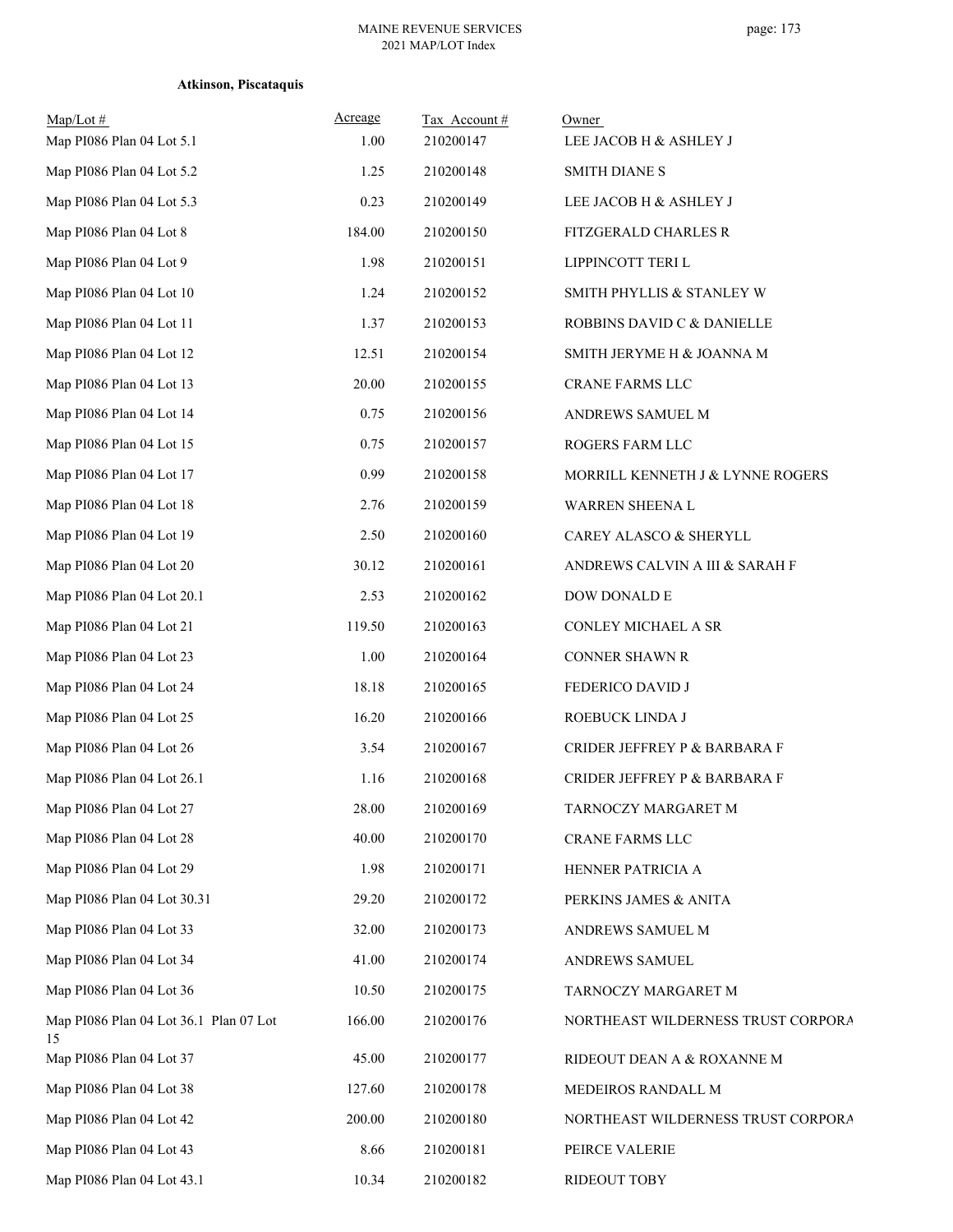| Map/Lot#<br>Map PI086 Plan 04 Lot 44 | Acreage<br>0.50 | Tax Account#<br>210200183 | Owner<br>RIDEOUT DEAN A              |
|--------------------------------------|-----------------|---------------------------|--------------------------------------|
| Map PI086 Plan 05 Lot 6.1            | 42.00           | 210200185                 | BARTON DOUGLAS W & SUELLEN S         |
| Map PI086 Plan 05 Lot 6.2            | 45.00           | 210200186                 | SMITH BRUCE E JR & BRENDA L          |
| Map PI086 Plan 05 Lot 6.4            | 56.00           | 210200188                 | NORTHEAST WILDERNESS TRUST CORPORA   |
| Map PI086 Plan 05 Lot 6.5            | 83.00           | 210200189                 | RAO RALPH F & DONALD I ROAKES ET AL  |
| Map PI086 Plan 05 Lot 13             | 5.50            | 210200192                 | <b>GILMORE ROBERT G II</b>           |
| Map PI086 Plan 05 Lot 13.1           | 4.00            | 210200193                 | MCTIGUE BETTY C & JOHN S SALLS       |
| Map PI086 Plan 05 Lot 13.2           | 2.00            | 210200194                 | <b>SALLS JOHN S JR</b>               |
| Map PI086 Plan 05 Lot 15             | 13.24           | 210200195                 | STELMOK GERALD F                     |
| Map PI086 Plan 05 Lot 15.1           | 3.00            | 210200196                 | STELMOK GERALD F                     |
| Map PI086 Plan 05 Lot 15.2           | 98.00           | 210200197                 | NORTHEAST WILDERNESS TRUST CORPORA   |
| Map PI086 Plan 05 Lot 15.3           | 1.76            | 210200198                 | WARREN DENNIS GEORGE                 |
| Map PI086 Plan 05 Lot 16             | 12.50           | 210200199                 | WALTON DEAN & JILL                   |
| Map PI086 Plan 05 Lot 17             | 12.50           | 210200200                 | WALTON IONA MAE                      |
| Map PI086 Plan 05 Lot 18             | 80.40           | 210200201                 | PEARSON PAUL                         |
| Map PI086 Plan 05 Lot 18.1           | 2.00            | 210200202                 | CHASSE JIMMY M & CHARLENE M          |
| Map PI086 Plan 05 Lot 19             | 6.50            | 210200203                 | DAVIS CLIFFORD I JR & SANDRA S       |
| Map PI086 Plan 05 Lot 19.1           | 5.50            | 210200204                 | CUTHBERTSON BETTY JO & HARLEY III    |
| Map PI086 Plan 05 Lot 19.1           | 0.00            | 210200205                 | <b>CUTHBERTSON BETTY JO</b>          |
| Map PI086 Plan 05 Lot 21             | 12.00           | 210200206                 | <b>CUTHBERTSON BETTY JO</b>          |
| Map PI086 Plan 05 Lot 38             | 4.46            | 210200208                 | RIDEOUT DEAN A & ROXANNE M           |
| Map PI086 Plan 05 Lot 38.1           | 17.40           | 210200209                 | RIDEOUT DEAN A & ROXANNE M           |
| Map PI086 Plan 06 Lot 4              | 1,245.00        | 210200211                 | NORTHEAST WILDERNESS TRUST CORPORA   |
| Map PI086 Plan 06 Lot 4.1            | 60.30           | 210200212                 | CARR RODERICK W & CHRISTOPHER A & JA |
| Map PI086 Plan 06 Lot 4.2            | 30.00           | 210200213                 | CARR RODERICK W & CHRISTOPHER A & JA |
| Map PI086 Plan 06 Lot 5              | 30.00           | 210200214                 | NORTHEAST WILDERNESS TRUST CORPORA   |
| Map PI086 Plan 06 Lot 16             | 1.50            | 210200216                 | MERRILL STEPHEN W                    |
| Map PI086 Plan 06 Lot 22             | 35.00           | 210200219                 | KINNEY KATHERINE D                   |
| Map PI086 Plan 06 Lot 23 25          | 55.00           | 210200223                 | PERKINS HOWARD W                     |
| Map PI086 Plan 06 Lot 23.1           | 5.00            | 210200221                 | ALDEN TIMOTHY F                      |
| Map PI086 Plan 06 Lot 24             | 15.00           | 210200222                 | DECOSTA DOUGLAS & BETTY              |
| Map PI086 Plan 06 Lot 26             | 16.00           | 210200224                 | FOSS BRUCE R & BAILEY R GAWRON       |
| Map PI086 Plan 06 Lot 30             | 97.93           | 210200339                 | <b>STATE OF MAINE</b>                |
| Map PI086 Plan 06 Lot 32             | 30.00           | 210200226                 | FITZGERALD CHARLES                   |
| Map PI086 Plan 06 Lot 33             | 70.00           | 210200227                 | FITZGERALD CHARLES                   |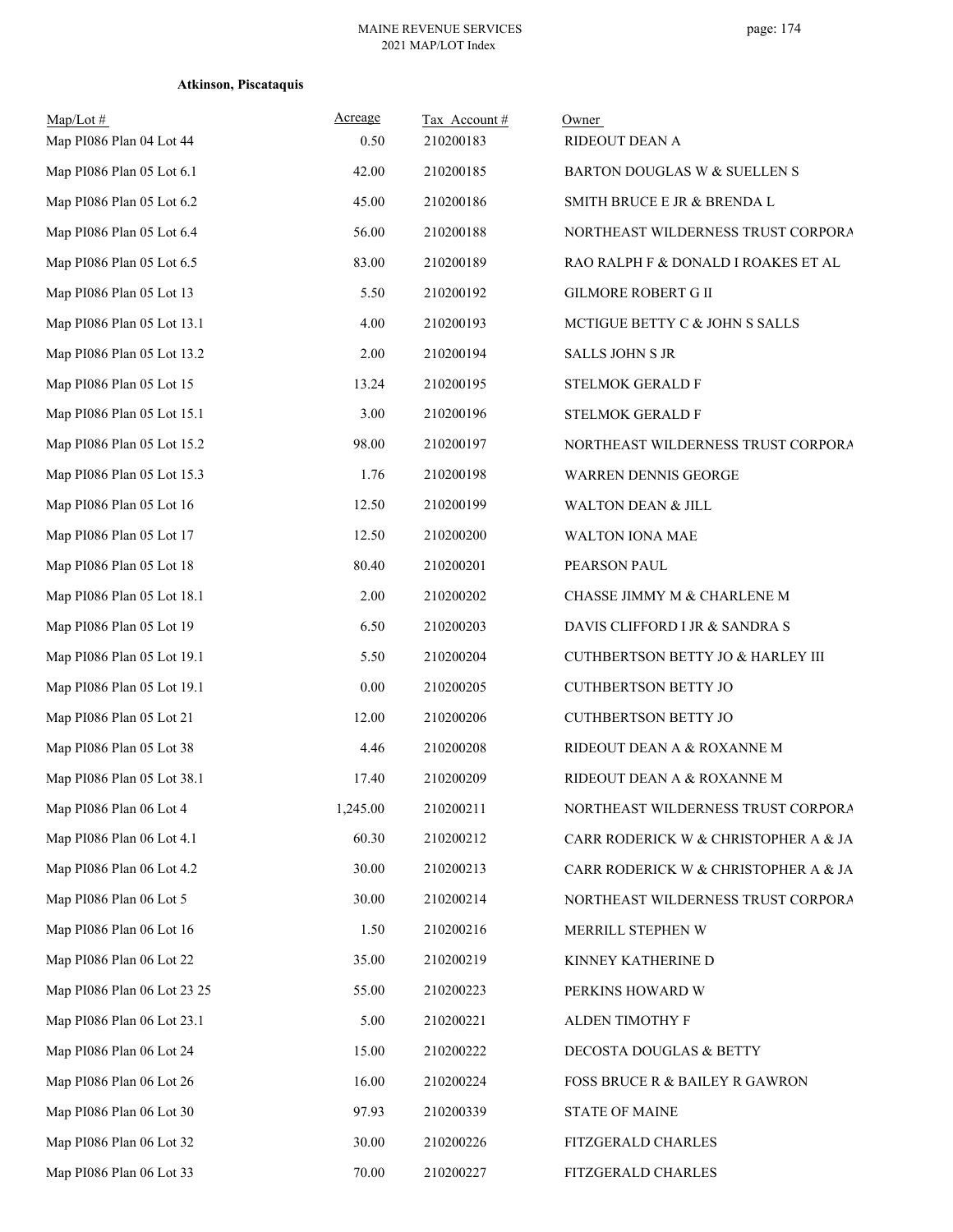| $Map/Lot \#$<br>Map PI086 Plan 07 Lot 2 | Acreage<br>66.00 | Tax Account#<br>210200228 | Owner<br>FITZGERALD CHARLES         |
|-----------------------------------------|------------------|---------------------------|-------------------------------------|
| Map PI086 Plan 07 Lot 3                 | 366.00           | 210200229                 | NORTHEAST WILDERNESS TRUST CORPORA  |
| Map PI086 Plan 07 Lot 3.1 5             | 199.00           | 210200230                 | FITZGERALD CHARLES                  |
| Map PI086 Plan 07 Lot 4                 | 116.00           | 210200231                 | NORTHEAST WILDERNESS TRUST CORPORA  |
| Map PI086 Plan 07 Lot 6                 | 96.00            | 210200233                 | NORTHEAST WILDERNESS TRUST CORPORA  |
| Map PI086 Plan 07 Lot 7                 | 117.00           | 210200234                 | NORTHEAST WILDERNESS TRUST CORPORA  |
| Map PI086 Plan 07 Lot 8                 | 107.00           | 210200235                 | CRANE FARMS LLC                     |
| Map PI086 Plan 07 Lot 9                 | 3.00             | 210200236                 | FARRINGTON EDNA M PERSONAL REP      |
| Map PI086 Plan 07 Lot 10                | 101.00           | 210200237                 | NORTHEAST WILDERNESS TRUST CORPORA  |
| Map PI086 Plan 07 Lot 11 19             | 181.00           | 210200238                 | FITZGERALD CHARLES                  |
| Map PI087 Plan 07 Lot 11.2              | 100.00           | 210200239                 | NORTHEAST WILDERNESS TRUST CORPORA  |
| Map PI086 Plan 07 Lot 12                | 230.00           | 210200240                 | WILLETT DANIEL G & JOSEPH W EMERSON |
| Map PI086 Plan 07 Lot 13.1              | 9.70             | 210200241                 | LYFORD MICHAEL G & JOHN B GOODE     |
| Map PI086 Plan 07 Lot 14                | 0.79             | 210200242                 | SAUNDERS ALAN & DONNA               |
| Map PI086 Plan 07 Lot 16                | 50.00            | 210200244                 | NORTHEAST WILDERNESS TRUST CORPORA  |
| Map PI086 Plan 07 Lot 17                | 15.00            | 210200245                 | KARPOWICZ GREG J                    |
| Map PI086 Plan 07 Lot 18                | 85.00            | 210200246                 | JUSKA DANIEL W & PATRICIA A         |
| Map PI086 Plan 08 Lot 1                 | 150.00           | 210200248                 | NORTHEAST WILDERNESS TRUST CORPORA  |
| Map PI086 Plan 08 Lot 3                 | 150.00           | 210200249                 | ROTH LORETTA & ANDREA POVEROMO      |
| Map PI086 Plan 08 Lot 3.1               | 10.00            | 210200250                 | ROTH LORETTA & ANDREA POVEROMO      |
| Map PI086 Plan 08 Lot 3.2               | 90.00            | 210200251                 | TUCKER JOHN G & JENNIFER F          |
| Map PI086 Plan 08 Lot 5                 | 77.00            | 210200252                 | PYCZ SANDRA E                       |
| Map PI086 Plan 08 Lot 8                 | 50.00            | 210200253                 | RUSSELL MICHAEL G & STACIA E        |
| Map PI086 Plan 08 Lot 10                | 702.00           | 210200254                 | PENOBSCOT FOREST LLC                |
| Map PI086 Plan 08 Lot 11                | 50.00            | 210200255                 | LAKEVILLE SHORES INC                |
| Map PI086 Plan 08 Lot 14                | 247.00           | 210200256                 | <b>GOODWIN ROBIN S</b>              |
| Map PI086 Plan 08 Lot 14.1              | 70.00            | 210200257                 | <b>GOODWIN ROBIN S</b>              |
| Map PI086 Plan 08 Lot 14.2              | 114.00           | 210200258                 | STATE OWNED TAX ACQUIRED 2019       |
| Map PI086 Plan 08 Lot 16                | 50.00            | 210200259                 | TUCKER JOHN G & JENNIFER F          |
| Map PI086 Plan 08 Lot 17                | 11.38            | 210200260                 | BENNETT RICHARD A                   |
| Map PI086 Plan 08 Lot 17.1              | 11.38            | 210200261                 | SCOTT ROBERT L & COLEMAN PERKINS    |
| Map PI086 Plan 08 Lot 20                | 98.00            | 210200262                 | PIRONE NICOLA THOMAS                |
| Map PI086 Plan 08 Lot 21                | 64.00            | 210200263                 | TUCKER JOHN G & JENNIFER F          |
| Map PI086 Plan 08 Lot 22                | 1.00             | 210200264                 | <b>BRICK BRIAN T</b>                |
| Map PI086 Plan 08 Lot 24                | 538.00           | 210200265                 | FRIAS JOSEPH                        |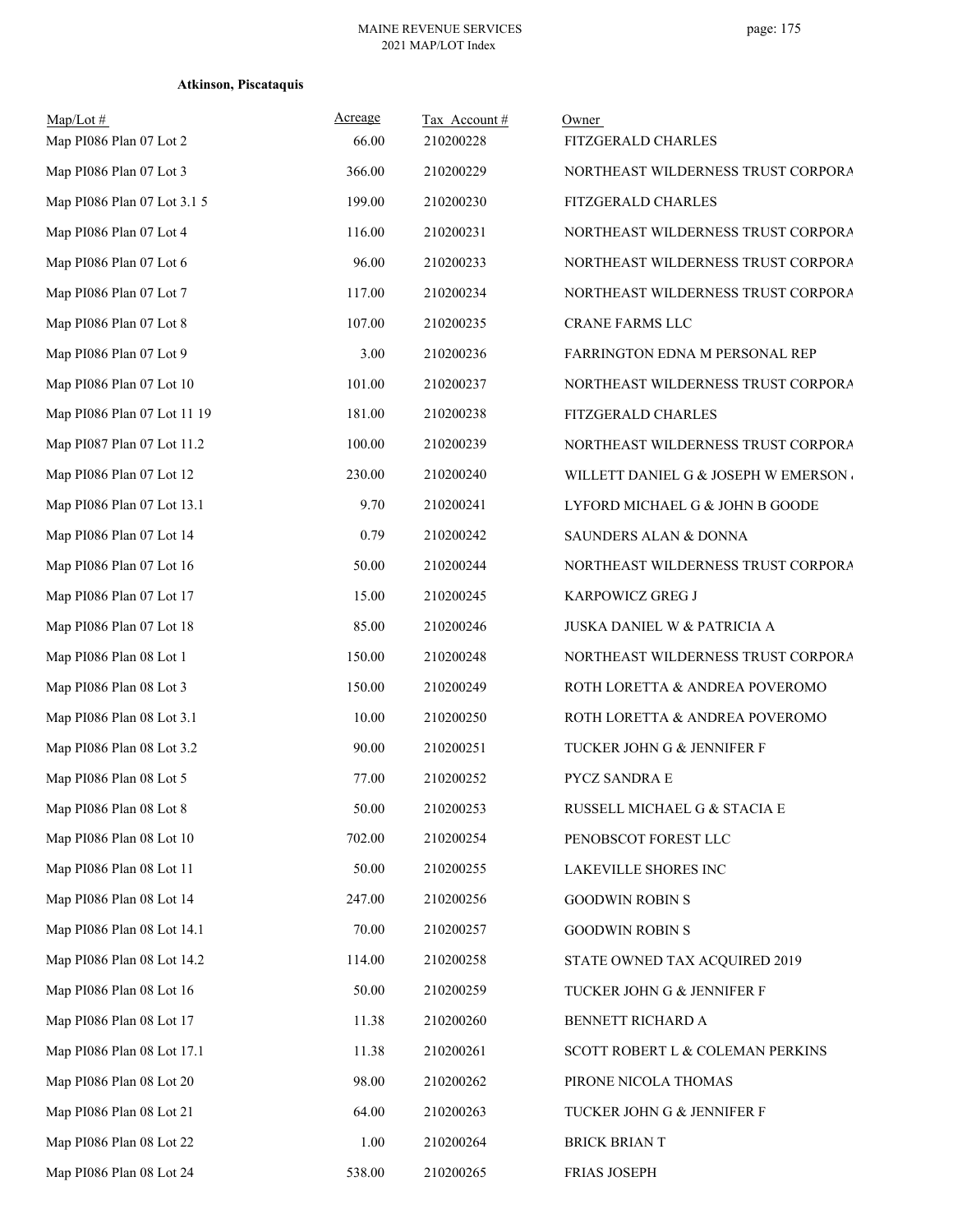| Map/Lot#<br>Map PI086 Plan 08 Lot 26 | Acreage<br>116.00 | Tax Account#<br>210200267 | Owner<br>TUCKER JOHN G & JENNIFER F  |
|--------------------------------------|-------------------|---------------------------|--------------------------------------|
| Map PI086 Plan 08 Lot 27.1           | 3.70              | 210200268                 | WINNIE HARRY M                       |
| Map PI086 Plan 08 Lot 27.2           | 16.90             | 210200269                 | PIPITONE JOSHUA                      |
| Map PI086 Plan 08 Lot 28             | 20.60             | 210200270                 | CONDON RICK REVOCABLE TRUST          |
| Map PI086 Plan 08 Lot 29             | 13.70             | 210200271                 | CONDON RICK REVOCABLE TRUST & RICK ( |
| Map PI086 Plan 08 Lot 30             | 13.70             | 210200272                 | <b>RIBAN JOSEPH</b>                  |
| Map PI086 Plan 08 Lot 31             | 13.70             | 210200273                 | MOWERS RICHARD & CASEY W             |
| Map PI086 Plan 09 Lot 1.1            | 0.63              | 210200276                 | PERKINS DAVID                        |
| Map PI086 Plan 09 Lot 3              | 50.00             | 210200277                 | WINNIE HARRY M                       |
| Map PI086 Plan 09 Lot 4              | 70.00             | 210200278                 | FRIAS JOSEPH                         |
| Map PI086 Plan 09 Lot 5              | 34.00             | 210200279                 | CLARK WALLACE E JR & CAROL           |
| Map PI086 Plan 09 Lot 6              | 47.60             | 210200280                 | <b>CIANCI CHERYL R</b>               |
| Map PI086 Plan 09 Lot 6.1            | 2.40              | 210200281                 | CIANCI DONALD DAVID JR               |
| Map PI086 Plan 09 Lot 7              | 140.00            | 210200282                 | FRIAS JOSEPH                         |
| Map PI086 Plan 09 Lot 8              | 141.00            | 210200283                 | <b>ROSS BRIAN</b>                    |
| Map PI086 Plan 09 Lot 10             | 150.00            | 210200285                 | NORTHEAST WILDERNESS TRUST CORPORA   |
| Map PI086 Plan 09 Lot 14             | 1.24              | 210200288                 | DEITZ LEONARD A & MARCELLA D         |
| Map PI086 Plan 09 Lot 15             | 55.00             | 210200289                 | ROY DANIEL C                         |
| Map PI086 Plan 09 Lot 16             | 21.00             | 210200290                 | DEITZ LEONARD A & MARCELLA D         |
| Map PI086 Plan 09 Lot 18             | 29.00             | 210200292                 | OAKES GREGORY G & DEBORAH A          |
| Map PI086 Plan 09 Lot 19             | 6.30              | 210200293                 | <b>GRAHAM JUSTIN R</b>               |
| Map PI086 Plan 09 Lot 20             | 2.00              | 210200294                 | SPRAGUE COREY L                      |
| Map PI086 Plan 09 Lot 22             | 50.00             | 210200295                 | FITZGERALD CHARLES                   |
| Map PI086 Plan 09 Lot 23             | 20.00             | 210200296                 | SNABLE ALBERT                        |
| Map PI086 Plan 09 Lot 24             | 15.00             | 210200297                 | SPRAGUE COREY L                      |
| Map PI086 Plan 09 Lot 25             | 1.03              | 210200298                 | <b>BREESE CHERYL</b>                 |
| Map PI086 Plan 09 Lot 25.1           | 1.03              | 210200299                 | WORCESTER EVERETT                    |
| Map PI086 Plan 09 Lot 26             | 375.00            | 210200300                 | NORTHEAST WILDERNESS TRUST CORPORA   |
| Map PI086 Plan 09 Lot 27             | 20.00             | 210200301                 | <b>BOWDEN JOSHUA</b>                 |
| Map PI086 Plan 09 Lot 28             | 723.00            | 210200302                 | NORTHEAST WILDERNESS TRUST CORPORA   |
| Map PI086 Plan 09 Lot 28.1           | 11.40             | 210200303                 | JENKINS CHARLES O & IDA M            |
| Map PI086 Plan 09 Lot 29             | 32.00             | 210200304                 | JOHNDRO CODY                         |
| Map PI086 Plan 09 Lot 30             | 40.00             | 210200305                 | HERRICK PAUL W & GLORIA V            |
| Map PI086 Plan 09 Lot 30.1           | 3.75              | 210200306                 | PELLETIER JOHNATHAN MICHAEL          |
| Map PI086 Plan 09 Lot 32             | 31.80             | 210200308                 | ROBINSON JOHN H                      |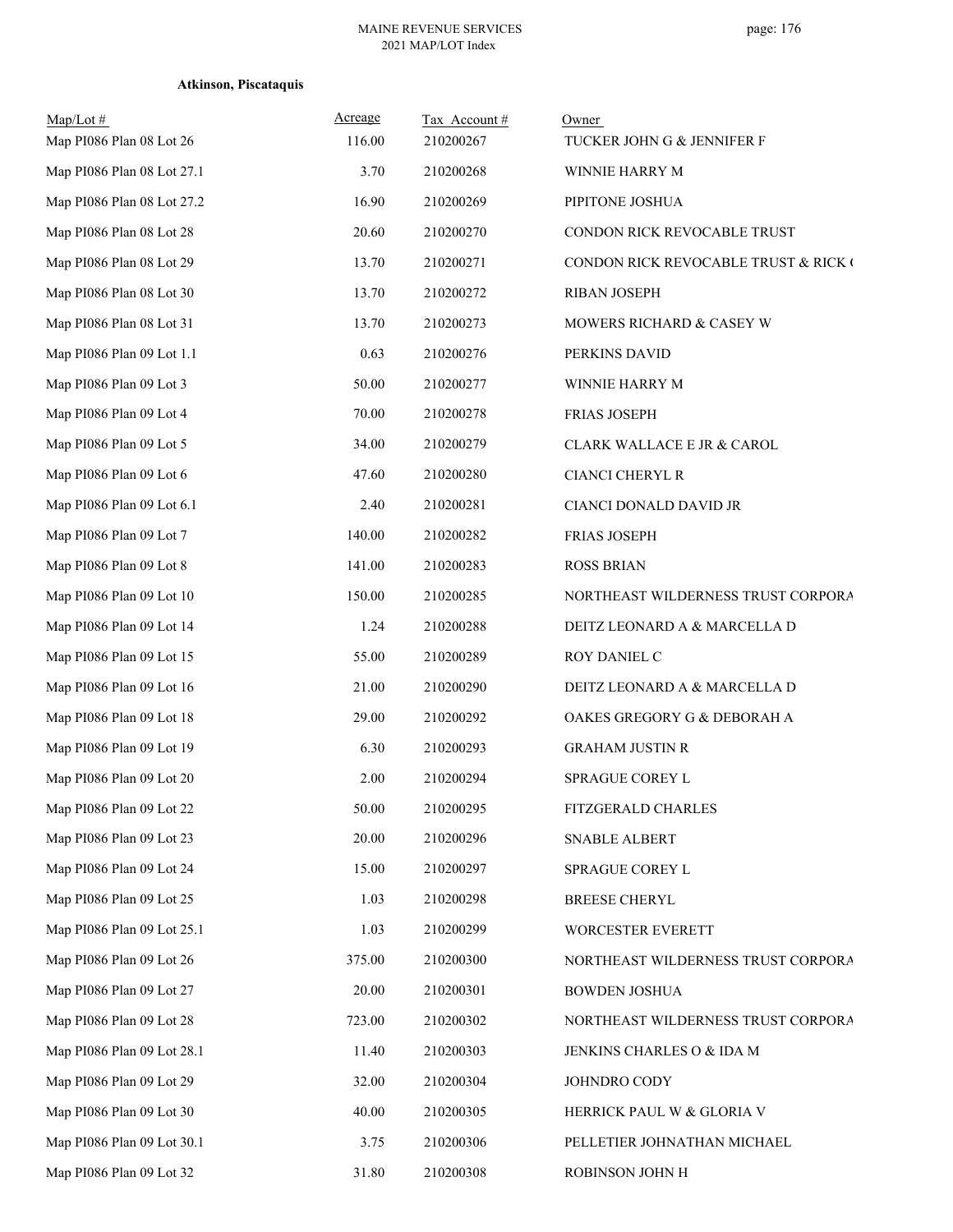| $Map/Lot \#$               | Acreage | Tax Account # | Owner                                |
|----------------------------|---------|---------------|--------------------------------------|
| Map PI086 Plan 09 Lot 33   | 16.50   | 210200309     | MORENO JEAN M                        |
| Map PI086 Plan 09 Lot 34   | 12.00   | 210200310     | MAINE ELECTRIC POWER COMPANY INC     |
| Map PI086 Plan 09 Lot 35   | 11.00   | 210200311     | <b>BROWER HOWARD S</b>               |
| Map PI086 Plan 09 Lot 36   | 11.00   | 210200312     | <b>BROWER HOWARD S</b>               |
| Map PI086 Plan 09 Lot 37   | 11.70   | 210200313     | <b>BROWER HOWARD S</b>               |
| Map PI086 Plan 09 Lot 38   | 10.50   | 210200314     | <b>BROWER HOWARD S</b>               |
| Map PI086 Plan 09 Lot 39   | 11.00   | 210200315     | <b>BROWER HOWARD S</b>               |
| Map PI086 Plan 09 Lot 40   | 10.30   | 210200316     | MILLER CHRISTOPHER C & ELIZABETH K B |
| Map PI086 Plan 09 Lot 41   | 10.20   | 210200317     | <b>BROWER HOWARD S</b>               |
| Map PI086 Plan 09 Lot 42   | 10.50   | 210200318     | HUNT BRYAN A & DANITA G              |
| Map PI086 Plan 09 Lot 43   | 10.20   | 210200319     | <b>BROWER HOWARD S</b>               |
| Map PI086 Plan 09 Lot 44   | 25.00   | 210200320     | MAINE ELECTRIC POWER COMPANY INC     |
| Map PI086 Plan 09 Lot 45   | 37.00   | 210200321     | BESSLER DAVID E & VICTORIA M BEETEL  |
| Map PI086 Plan 09 Lot 45.1 | 43.00   | 210200322     | NORTHEAST WILDERNESS TRUST CORPORA   |
| Map PI086 Plan 09 Lot 46   | 38.24   | 210200323     | LARRY KENNETH J                      |
| Map PI086 Plan 09 Lot 47   | 2.50    | 210200324     | <b>GORDON LARRY</b>                  |
| Map PI086 Plan 09 Lot 47.1 | 1.50    | 210200325     | MCEWEN DEAN V & TRACEY FOSS          |
| Map PI086 Plan 10 Lot 3    | 80.00   | 210200326     | BRENC PETER & SIDNEY S MITCHELL      |
| Map PI086 Plan 10 Lot 6    | 1.26    | 210200327     | LARRY PATRICIA ANN & ROBERT C THURLO |
| Map PI086 Plan 10 Lot 7    | 1.26    | 210200328     | ROBINSON LOGAN                       |
| Map PI086 Plan 10 Lot 8    | 5.47    | 210200329     | ROBINSON WILLIAM & KELLY             |
| Map PI086 Plan 10 Lot 10   | 4.45    | 210200330     | ROBINSON DALE & LEATTA               |
| Map PI086 Plan 10 Lot 10.1 | 2.84    | 210200331     | ROBINSON MICHAEL & DEANNA            |
| Map PI086 Plan 10 Lot 12   | 5.00    | 210200332     | ROBINSON STEVEN D                    |
| Map PI086 Plan 10 Lot 15   | 5.00    | 210200333     | COOKSON DONALD E & SUSAN E MULLANE   |
| Map PI086 Plan 10 Lot 17   | 23.00   | 210200334     | FISCHER DONALD K                     |
| Map PI086 Plan 10 Lot 18   | 0.93    | 210200335     | ROBINSON MICHAEL P                   |
| Map PI086 Plan 10 Lot 19   | 19.50   | 210200336     | FISCHER DONALD K                     |
| Map PI086 Plan 10 Lot 19.1 | 4.50    | 210200337     | HILL NATHAN & PENELOPE               |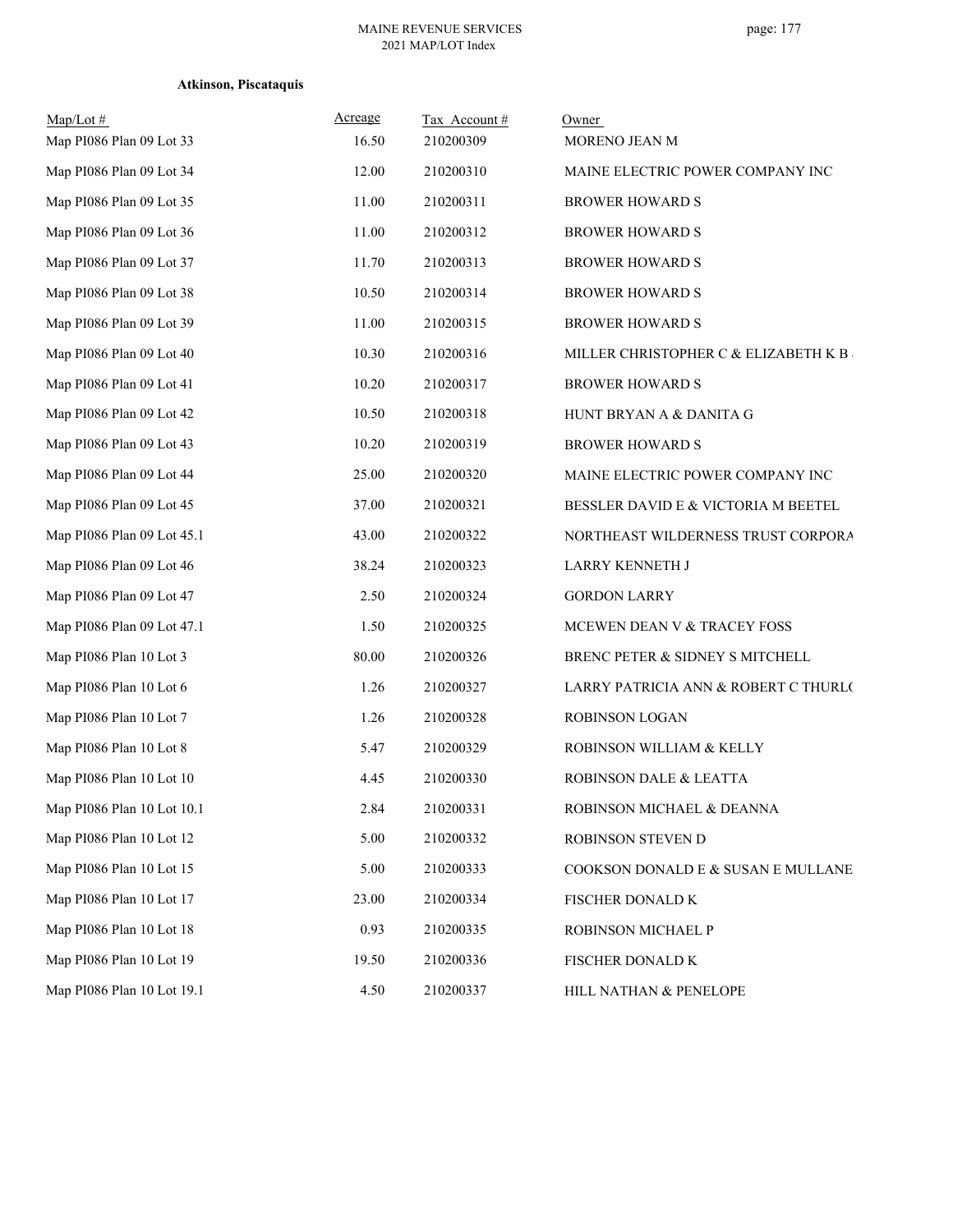# **Kineo Island, Piscataquis**

| $Map/Lot \#$<br>Map PI200 Plan 01 Lot 1 | Acreage<br>800.00 | Tax Account#<br>218130010 | Owner<br>MAINE STATE OF               |
|-----------------------------------------|-------------------|---------------------------|---------------------------------------|
| Map PI200 Plan 01 Lot 1                 | 0.00              | 218130014                 | MAINE STATE OF                        |
| Map PI202 Plan 01 Lot 1.1               | 112.10            | 710080002                 | MAINE STATE OF                        |
| Map PI202 Plan 01 Lot 1.2               | 325.20            | 710080003                 | MAINE STATE OF                        |
| Map PI200 Plan 01 Lot 2                 | 980.00            | 710022001                 | MAINE STATE OF                        |
| Map PI200 Plan 01 Lot 3                 | 0.50              | 710030001                 | <b>BALLARD GLEE</b>                   |
| Map PI200 Plan 01 Lot 4                 | 0.50              | 710040001                 | HUGGINS KIMBERLY J TTE                |
| Map PI205 Plan 01 Lot 4                 | 1.00              | 715590001                 | FAY S LESLIE FAMILY PROTECTION TRUST  |
| Map PI200 Plan 01 Lot 5                 | 0.64              | 710050001                 | AUBREY WILLIAM M JR TTEE              |
| Map PI200 Plan 01 Lot 6                 | 6.00              | 710060003                 | REESE ALGERNON B III TRUSTEE          |
| Map PI200 Plan 01 Lot 7                 | 5.00              | 710070001                 | TROMBLY THEODORE J ET AL              |
| Map PI200 Plan 01 Lot 8                 | 2.50              | 710080001                 | <b>WATTS ELISE P</b>                  |
| Map PI205 Plan 01 Lot 15                | 10.00             | 715580001                 | HILTON BIRGITT K& KAREN H FRESNE & CE |
| Map PI202 Plan 01 Lot 17                | 1.50              | 711300001                 | SHOTWELL STUART M & STUART M SHOTW    |
| Map PI203 Plan 01 Lot 45                | 0.50              | 711500001                 | HILTON BIRGITT K ET AL TTE            |
| Map PI200 Plan 01 Lot 500               | 0.00              | 218130003                 | CENTRAL MAINE POWER CO                |
| Map PI200 Plan 02 Lot 1 2               | 2.16              | 218130009                 | BARBOUR WILLIAM J & JEAN M            |
| Map PI200 Plan 02 Lot 3                 | 1.09              | 218130023                 | BARBOUR WILLIAM J & JEAN M            |
| Map PI200 Plan 02 Lot 4                 | 1.52              | 218130022                 | <b>BILLING MARK</b>                   |
| Map PI200 Plan 02 Lot 5                 | 1.07              | 218130021                 | PFOTENHAUER INGO A & WINSTON C        |
| Map PI200 Plan 02 Lot 6                 | 1.24              | 218130040                 | <b>BRADY SAMUEL</b>                   |
| Map PI200 Plan 02 Lot 7                 | 1.33              | 218130044                 | OLSTER JACQUELINE S                   |
| Map PI200 Plan 02 Lot 8                 | 1.10              | 218130018                 | HUSSEY BENJAMIN                       |
| Map PI200 Plan 02 Lot 9                 | 1.63              | 218130016                 | BILLING CLYDE M & SANDRA              |
| Map PI200 Plan 02 Lot 10                | 1.46              | 218130011                 | MITCHELL ELIZABETH                    |
| Map PI200 Plan 02 Lot 10.1              | 0.29              | 218130001                 | TOJ JR #09-101 REVOCABLE TRUST        |
| Map PI200 Plan 02 Lot 10.1              | 0.29              | 218130001                 | JWJ #09-101 REVOCABLE TRUST           |
| Map PI200 Plan 02 Lot 10.2 10.3         | 1.50              | 218130034                 | ME COTTAGE LLC                        |
| Map PI200 Plan 02 Lot 10.2 10.3         | 1.50              | 218130035                 | GREEN WILLIAM A & PAMELA J            |
| Map PI200 Plan 02 Lot 10.2 10.3         | 1.50              | 218130036                 | PIERI THEODORE W, LAUREN T & CHRISTIA |
| Map PI200 Plan 02 Lot 10.2 10.3         | 1.50              | 218130037                 | PFOTENHAUER INGO A & WINSTON C        |
| Map PI200 Plan 02 Lot 10.2 10.3         | 0.33              | 218130039                 | MUSSER WILLIAM D & KAREN D            |
| Map PI200 Plan 02 Lot 10.5              | 0.32              | 218130015                 | PRINGLE JANE & JAMES                  |
| Map PI200 Plan 02 Lot 11                | 1.20              | 218130045                 | BILLING KENDRICK L & NANCY L          |
| Map PI200 Plan 02 Lot 12                | 1.30              | 218130026                 | CARRIER JEAN PAUL                     |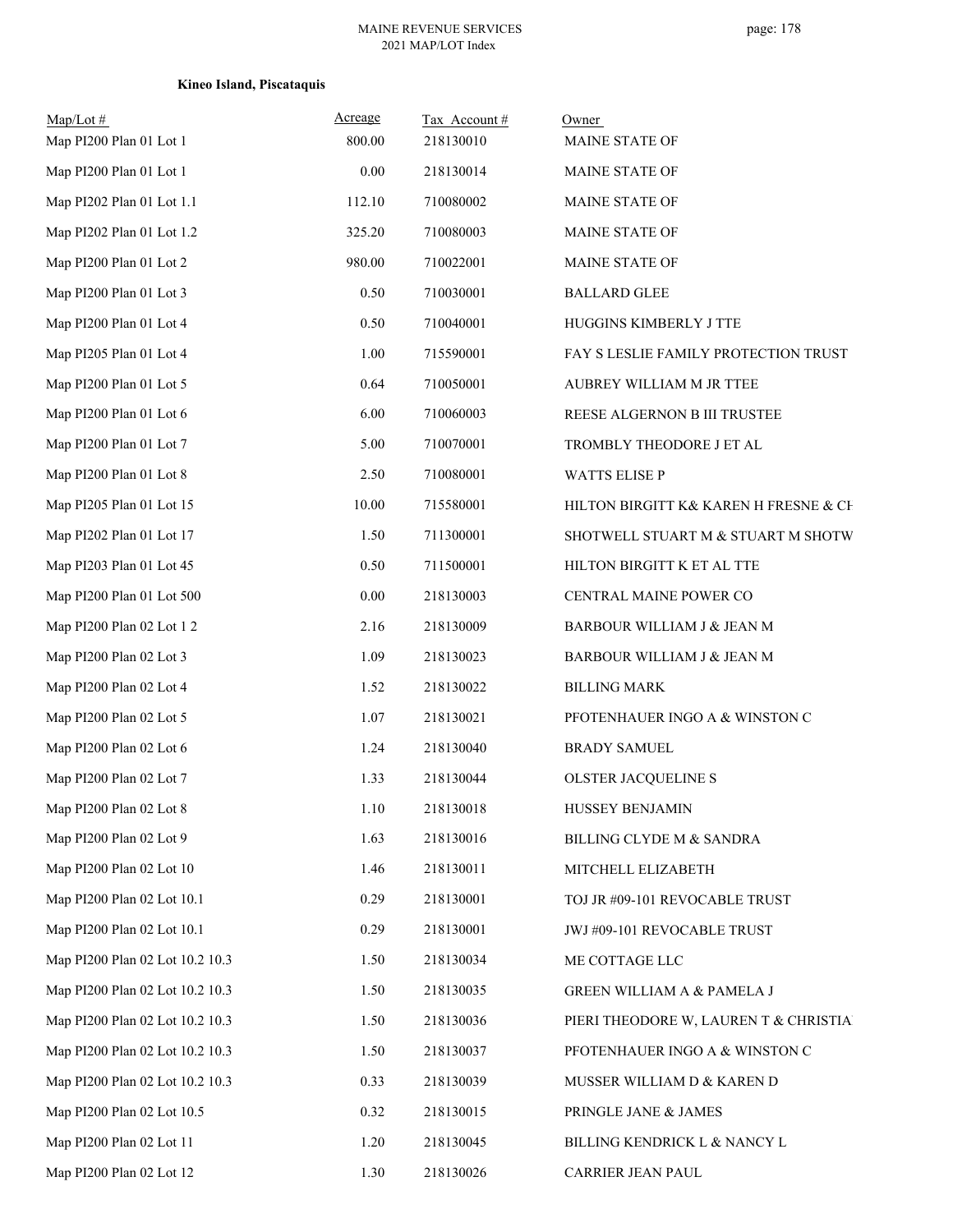# **Kineo Island, Piscataquis**

| $Map/Lot \#$<br>Map PI200 Plan 02 Lot 13 | Acreage<br>1.18 | Tax Account #<br>218130049 | Owner<br>DORAN ELWOOD P & LAURIE J   |
|------------------------------------------|-----------------|----------------------------|--------------------------------------|
| Map PI200 Plan 02 Lot 14                 | 1.52            | 218130024                  | BARBOUR WILLIAM J & JEAN M           |
| Map PI200 Plan 02 Lot 15                 | 1.45            | 218130006                  | SMITH JOHN A & ELIZABETH H           |
| Map PI200 Plan 02 Lot 16                 | 1.12            | 218130031                  | DONAHUE JOHN B & WENDY L             |
| Map PI200 Plan 02 Lot 17                 | 1.22            | 218130030                  | ROMAC CHRISTOPHER W                  |
| Map PI200 Plan 02 Lot 18                 | 1.48            | 218130043                  | ROMAC CHRISTOPHER W                  |
| Map PI200 Plan 02 Lot 19                 | 1.45            | 218130005                  | THAYER ALDEN G & DEBORAH A           |
| Map PI200 Plan 02 Lot 20                 | 1.11            | 218130041                  | BELMONT BRENT & BETTE                |
| Map PI200 Plan 02 Lot 21                 | 1.18            | 218130070                  | <b>FALES SETH D</b>                  |
| Map PI200 Plan 02 Lot 22                 | 1.36            | 218130048                  | PFOTENHAUER INGO A & WINSTON C       |
| Map PI200 Plan 02 Lot 23                 | 1.44            | 218130061                  | PREUCIL DAVID                        |
| Map PI200 Plan 02 Lot 24                 | 1.33            | 218130058                  | WILLARD WILLIAM                      |
| Map PI200 Plan 02 Lot 25                 | 2.04            | 218130073                  | NARBUS MICHAEL C & MARY LOU          |
| Map PI200 Plan 02 Lot 26                 | 1.13            | 218130080                  | HEWITT THERESA & STEPHANIE A BAIRD   |
| Map PI200 Plan 02 Lot 27                 | 1.23            | 218130071                  | HAMMER MICHAEL W & JULIE F           |
| Map PI200 Plan 02 Lot 28                 | 2.40            | 218130067                  | <b>BAIRD STEPHANIE A</b>             |
| Map PI200 Plan 02 Lot 29                 | 1.80            | 218130027                  | DONNELLY JAMES R & ANNE T MCARDLE    |
| Map PI200 Plan 02 Lot 30                 | 1.74            | 218130051                  | MANNING M JOSEPH & MARY ELLEN        |
| Map PI200 Plan 02 Lot 31                 | 1.67            | 218130069                  | MANNING M JOSEPH & MARY ELLEN        |
| Map PI200 Plan 02 Lot 32                 | 1.38            | 218130046                  | PRINGLE JAMES O & JANE P             |
| Map PI200 Plan 02 Lot 33                 | 1.41            | 218130004                  | TEAGUE DANIEL & SOPHIE               |
| Map PI200 Plan 02 Lot 34                 | 1.34            | 218130008                  | PEAY TERRY & ANNE                    |
| Map PI200 Plan 02 Lot 35                 | 1.59            | 218130066                  | KRAMER JAMES R & MIRIAM P            |
| Map PI200 Plan 02 Lot 36                 | 2.20            | 218130047                  | LUMBERT C CHARLES                    |
| Map PI200 Plan 02 Lot 37                 | 2.41            | 218130025                  | RUSSETT SUSAN J                      |
| Map PI200 Plan 02 Lot 38                 | 1.94            | 218130074                  | HOLDEN CHARLES E & MARTHA H TRUSTEI  |
| Map PI200 Plan 02 Lot 39                 | 1.92            | 218130028                  | HOLDEN CHARLES E & MARTHA H TRUSTEI  |
| Map PI200 Plan 02 Lot 40                 | 1.78            | 218130072                  | TOJ JR #09-101 REVOCABLE TRUST       |
| Map PI200 Plan 02 Lot 40                 | 1.78            | 218130072                  | JWJ #09-101 REVOCABLE TRUST          |
| Map PI200 Plan 02 Lot 41                 | 3.35            | 218130050                  | JOHNSON TAPLEY O JR & JEAN W TRUSTEE |
| Map PI200 Plan 02 Lot 42                 | 3.34            | 218130059                  | SERVER ELLIOTT M                     |
| Map PI200 Plan 02 Lot 43                 | 2.48            | 218130062                  | WICKERS WILLIAM C & DIANE L          |
| Map PI200 Plan 02 Lot 44                 | 2.69            | 218130002                  | CAIN WILLIAM & LINDA                 |
| Map PI200 Plan 02 Lot 45                 | 2.64            | 218130019                  | LAROCHELLE CATHERINE & MARC E DUTIL  |
| Map PI200 Plan 02 Lot 46                 | 3.27            | 218130042                  | LAROCHELLE CATHERINE & MARC E DUTIL  |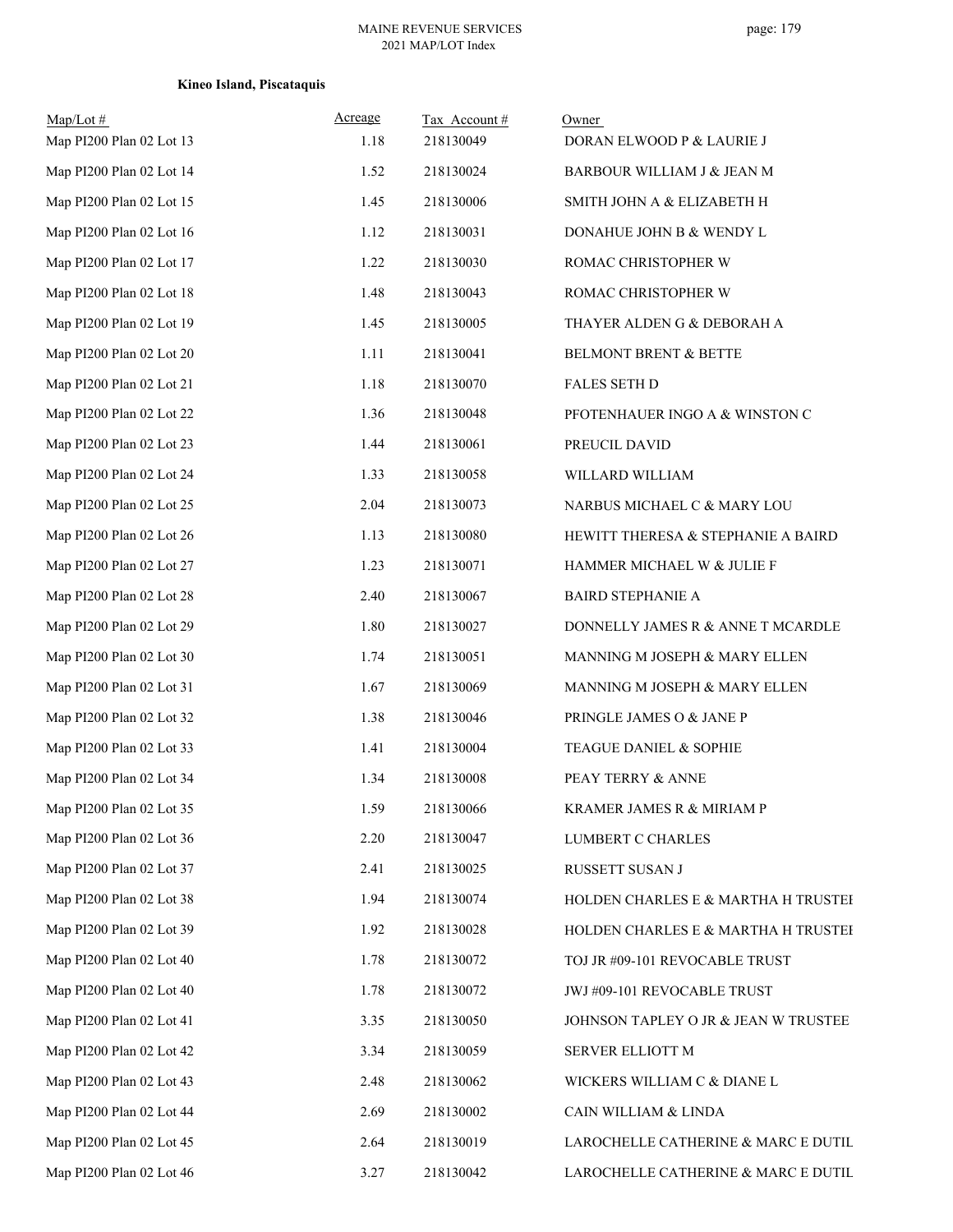# **Kineo Island, Piscataquis**

| Map/Lot #                             | Acreage  | Tax Account# | Owner                                        |
|---------------------------------------|----------|--------------|----------------------------------------------|
| Map PI200 Plan 02 Lot 47              | 2.03     | 218130029    | <b>FALES THEODORE J &amp; MARIA L</b>        |
| Map PI200 Plan 02 Lot 48              | 1.76     | 218130068    | <b>GOODRIDGE LOREN J &amp; ANN H TRUSTEE</b> |
| Map PI200 Plan 02 Lot 49              | 1.48     | 218130007    | HOLDEN CHARLES E & MARTHA H TRUSTEI          |
| Map PI200 Plan 02 Lot 50              | 4.00     | 218130017    | TOJ JR #09-101 REVOCABLE TRUST               |
| Map PI200 Plan 02 Lot 50              | 4.00     | 218130017    | JWJ #09-101 REVOCABLE TRUST                  |
| Map PI200 Plan 02 Lot 51              | 57.00    | 218130065    | ELLIOTSVILLE PLANTATION INC                  |
| Map PI200 Plan 02 Lot 51.1            | $0.00\,$ | 218130020P   | MT KINEO GOLF COURSE LLC                     |
| Map PI200 Plan 02 Lot 51.1            | 47.30    | 218130081    | MT KINEO GOLF COURSE LLC                     |
| Map PI200 Plan 02 Lot 51.11           | 1.10     | 218130060    | <b>BILLING CLYDE M &amp; SANDRA B</b>        |
| Map PI200 Plan 02 Lot 51.2 51.25      | 2.34     | 218130013    | JWJ #09-101 REVOCABLE TRUST                  |
| Map PI200 Plan 02 Lot 51.2 51.25      | 2.34     | 218130013    | TOJ JR #09-101 REVOCABLE TRUST               |
| Map PI200 Plan 02 Lot 51.21 51.4 51.5 | 4.20     | 218130063    | LAMB MARGARET A TRUSTEE &                    |
| Map PI200 Plan 02 Lot 51.22           | 2.67     | 218130075    | PAULENKA S STEVEN & NANCY L                  |
| Map PI200 Plan 02 Lot 51.23           | 1.50     | 218130076    | TOJ JR #09-101 REVOCABLE TRUST               |
| Map PI200 Plan 02 Lot 51.23           | 1.50     | 218130076    | JWJ #09-101 REVOCABLE TRUST                  |
| Map PI200 Plan 02 Lot 51.24           | 2.20     | 218130077    | TOJ JR #09-101 REVOCABLE TRUST               |
| Map PI200 Plan 02 Lot 51.24           | 2.20     | 218130077    | JWJ #09-101 REVOCABLE TRUST                  |
| Map PI200 Plan 02 Lot 51.3            | 51.35    | 218130064    | KINEO COMMUNITY OWNERS ASSOC                 |
| Map PI200 Plan 02 Lot 63.1            | 1.00     | 218130078    | LAMB MARGARET A TRUSTEE                      |
| Map PI200 Plan 02 Lot 63.6            | 1.30     | 218130079    | FRAWLEY STEPHEN M                            |
| Map PI203 Plan 06 Lot 37              | 1.00     | 714190001    | BLADES HAROLD & FREDERICK & NANCY            |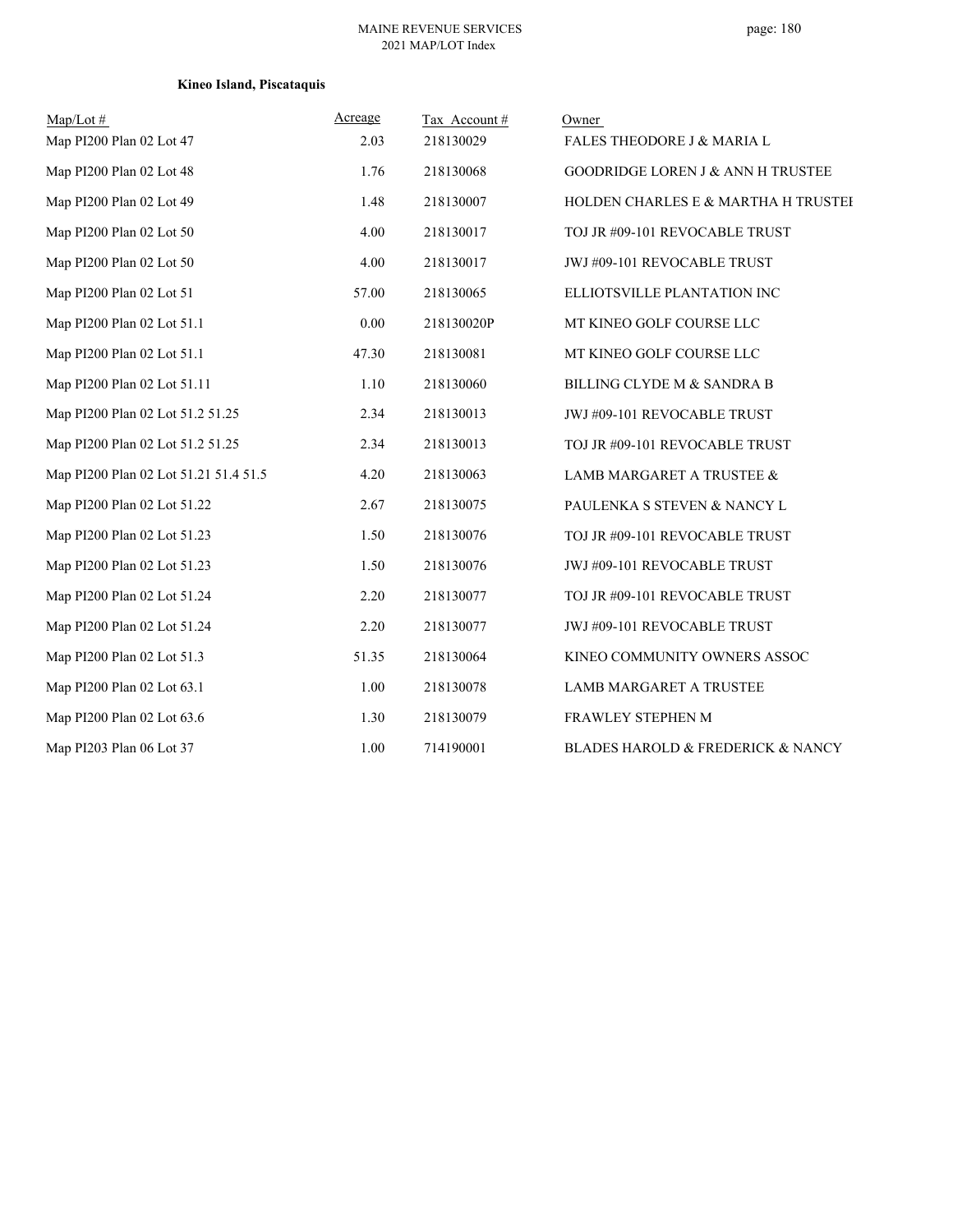# **Sand Bar Island, Piscataquis**

| $\text{Map/Lot} \#$     | <u>Acreage</u> | Tax Account $#$ | Owner                     |
|-------------------------|----------------|-----------------|---------------------------|
| Map PI201 Plan 01 Lot 1 | 18.00          | 710500001       | EAST MIDDLESEX CANAL LLC  |
| Map PI201 Plan 01 Lot 1 | 0.00           | 710500003P      | BROWN RICHARD & CHRISTINE |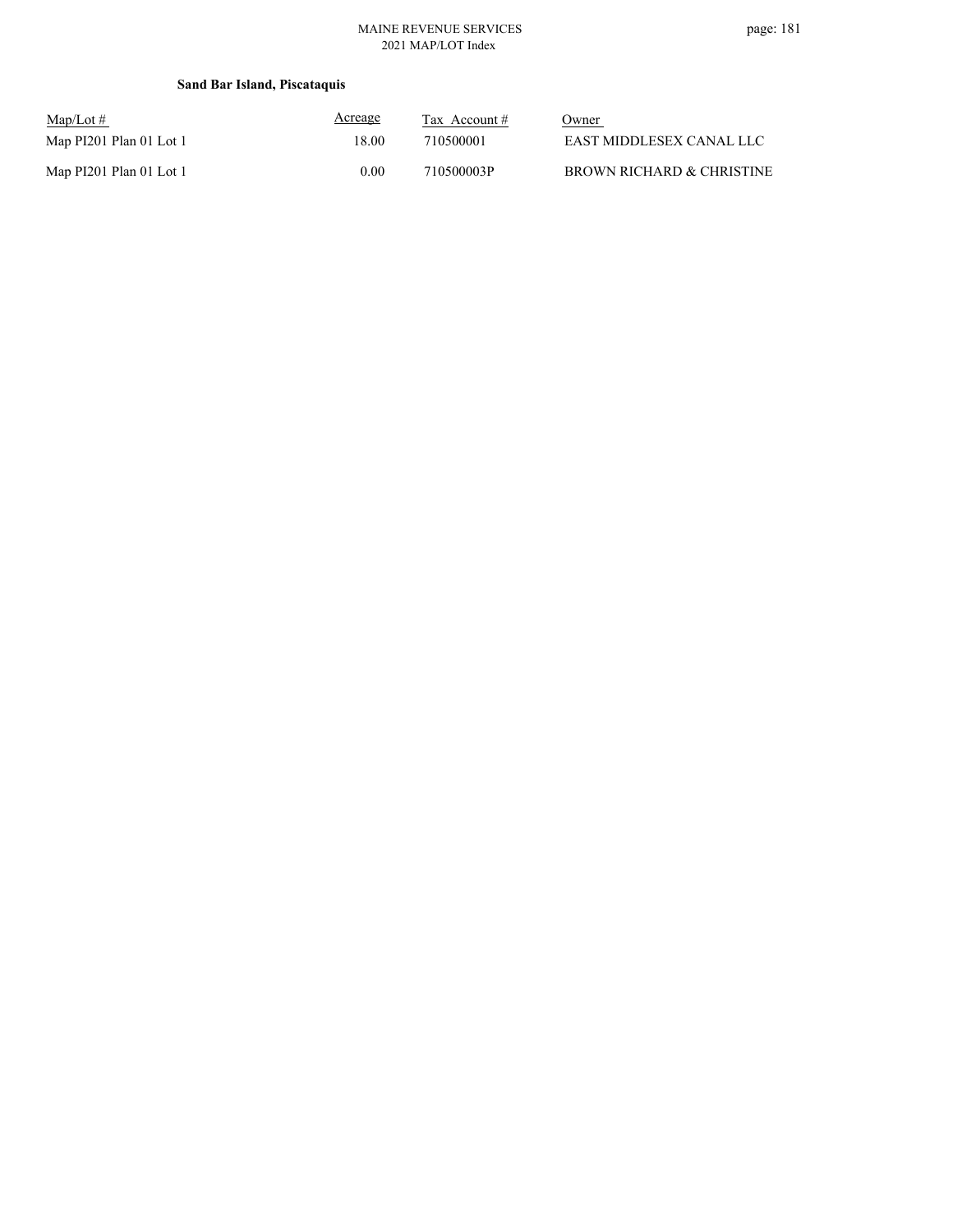# **Sugar Island, Piscataquis**

| $Map/Lot$ #                     | Acreage  | Tax Account# | Owner                                  |
|---------------------------------|----------|--------------|----------------------------------------|
| Map PI202 Plan 01 Lot 1         | 4,208.00 | 711000021    | MAINE STATE OF                         |
| Map PI202 Plan 01 Lot 1         | 2,244.23 | 711010003    | HILTON TIMBERLANDS LLC                 |
| Map PI202 Plan 01 Lot 1         | 69.00    | 711020001    | MOOSE EYELAND SNOWY LLC                |
| Map PI202 Plan 01 Lot 1.1       | 15.86    | 711020002    | MOOSE EYELAND BARRED LLC               |
| Map PI202 Plan 01 Lot 1.11      | 30.90    | 711020004    | MOOSE EYELAND HORNED LLC               |
| Map PI202 Plan 01 Lot 1.12      | 11.40    | 711020005    | MOOSE EYELAND SCREECH LLC              |
| Map PI202 Plan 01 Lot 1.2       | 12.86    | 711020003    | WAGENHEIM CHARLES A & ESTER M          |
| Map PI202 Plan 01 Lot 1.21      | 3.39     | 711020006    | MOOSE EYELAND LLC                      |
| Map PI202 Plan 01 Lot 1.22 1.23 | 24.85    | 711020007    | MOOSE EYELAND SCREECH LLC              |
| Map PI202 Plan 01 Lot 1.24      | 13.46    | 711020009    | FOLSOM RODNEY B SR & VANESSA J         |
| Map PI202 Plan 01 Lot 1.241     | 12.71    | 711020012    | MOOSE EYELAND SCREECH LLC              |
| Map PI202 Plan 01 Lot 1.3       | 69.00    | 711020010    | MOOSE EYELAND SNOWY LLC                |
| Map PI202 Plan 01 Lot 1.4       | 69.00    | 711020011    | MOOSE EYELAND SNOWY LLC                |
| Map PI202 Plan 01 Lot 2         | 3.00     | 711000015    | NEFF ROBERT S MD ET AL TRUSTEES        |
| Map PI202 Plan 01 Lot 2         | 46.00    | 711010001    | DEER ISLAND LLC                        |
| Map PI202 Plan 01 Lot 3         | 3.73     | 711000022    | WILDERNESS CLUB THE INC                |
| Map PI202 Plan 01 Lot 3         | 4.40     | 711010002    | HADLEY CRAIG & KERRY                   |
| Map PI202 Plan 01 Lot 4         | 0.30     | 711000012    | WHITE STONE LLC                        |
| Map PI202 Plan 01 Lot 4.1       | 2.00     | 711010006    | SUDSBURY GARY                          |
| Map PI202 Plan 01 Lot 4.2       | 3.78     | 711010005    | JONES MARY E                           |
| Map PI202 Plan 01 Lot 4.3       | 1.78     | 711010007    | JONES MARY E                           |
| Map PI202 Plan 01 Lot 5         | 1.30     | 711000019    | <b>LAPOINTE DONALD E JR</b>            |
| Map PI202 Plan 01 Lot 5         | 5.25     | 711010004    | ADAMS JOSEPH G                         |
| Map PI202 Plan 01 Lot 6         | 8.00     | 711000001    | E J CARRIER INC                        |
| Map PI202 Plan 01 Lot 7         | 3.00     | 711000018    | MEIKLEJOHN JOHN H & SARAH L TTEE       |
| Map PI202 Plan 01 Lot 8         | 2.00     | 711000020    | SIMINO CLYDE A & SUSAN M               |
| Map PI202 Plan 01 Lot 9         | 4.00     | 711000017    | ROSS DANIEL E & PETER M & CYNTHIA L AI |
| Map PI202 Plan 01 Lot 10        | 8.30     | 711000002    | SUGAR ISLAND TRUST                     |
| Map PI202 Plan 01 Lot 11        | 10.00    | 713500001    | MILLER GEORGE III                      |
| Map PI202 Plan 01 Lot 12        | 1.37     | 711000016    | YOUNG DOUGLAS & DOREEN                 |
| Map PI202 Plan 01 Lot 13        | 0.50     | 711000013    | FREEMAN FAMILY CAMP TRUST              |
| Map PI202 Plan 01 Lot 14        | 1.33     | 711000014    | TOMPKINS SETH A & AMIE MARIE           |
| Map PI202 Plan 01 Lot 15        | 2.08     | 711000003    | MURPHY EDWARD J & DONNA M              |
| Map PI202 Plan 01 Lot 15        | 2.08     | 711000003    | TALARSKI EDWARD                        |
| Map PI202 Plan 01 Lot 15        | 2.08     | 711000003    | TALARSKI, KRISTIN EXECUTOR             |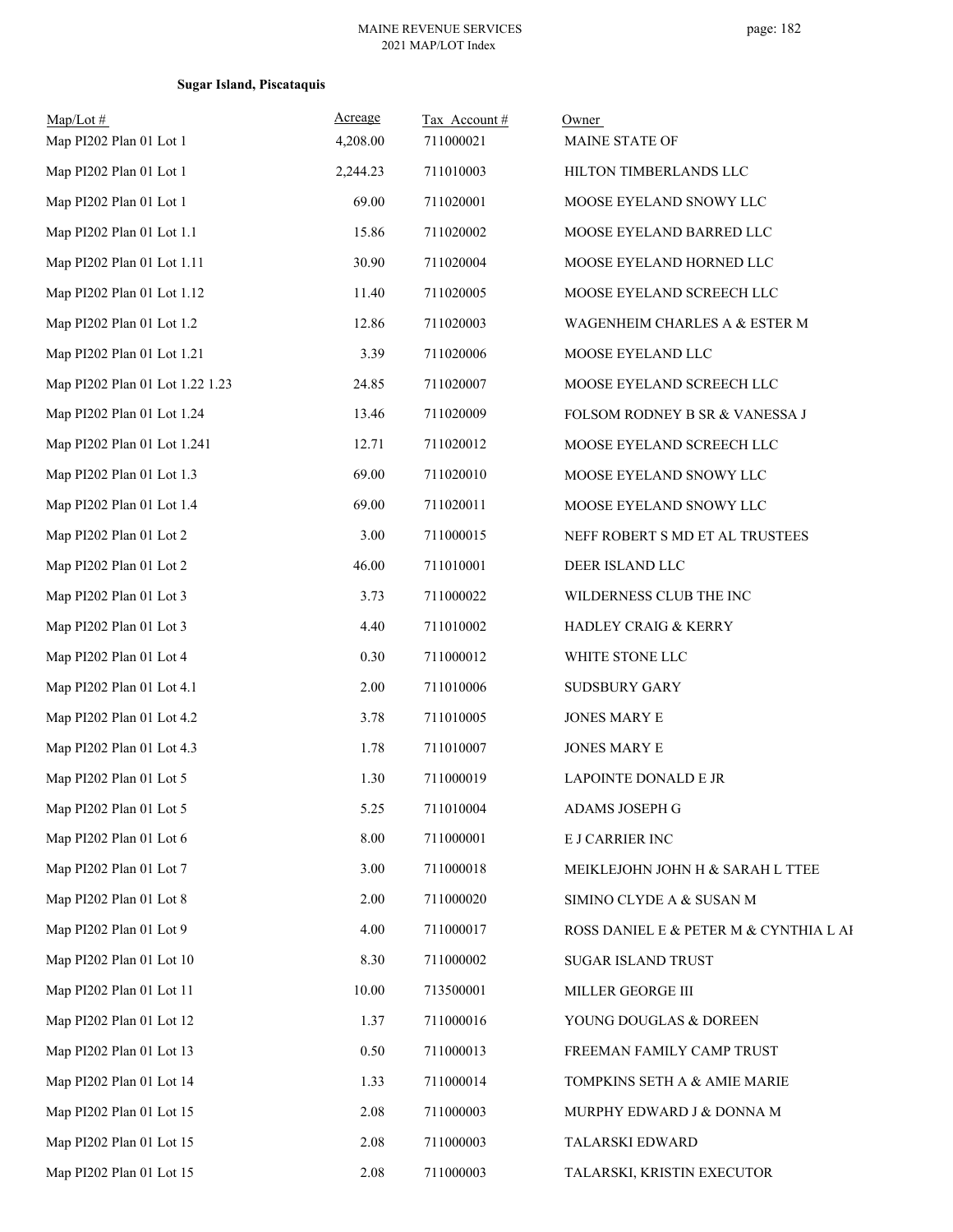# **Sugar Island, Piscataquis**

| $Map/Lot \#$               | Acreage | Tax Account # | Owner                                |
|----------------------------|---------|---------------|--------------------------------------|
| Map PI202 Plan 01 Lot 15   | 2.08    | 711000003     | <b>TALARSKI MICHAEL E</b>            |
| Map PI202 Plan 01 Lot 15   | 2.08    | 711000003     | STRICKLAND KATHERINE R & SEAN E MURI |
| Map $PI202$ Plan 01 Lot 16 | 0.05    | 711080001     | <b>MAINE STATE OF</b>                |
| Map PI202 Plan 01 Lot 17   | 1.16    | 711090001     | <b>MARKEY EDGAR A</b>                |
| Map PI203 Plan 04 Lot 1    | 6.00    | 713000001     | WOODROSE ISLAND PROPERTIES LLC       |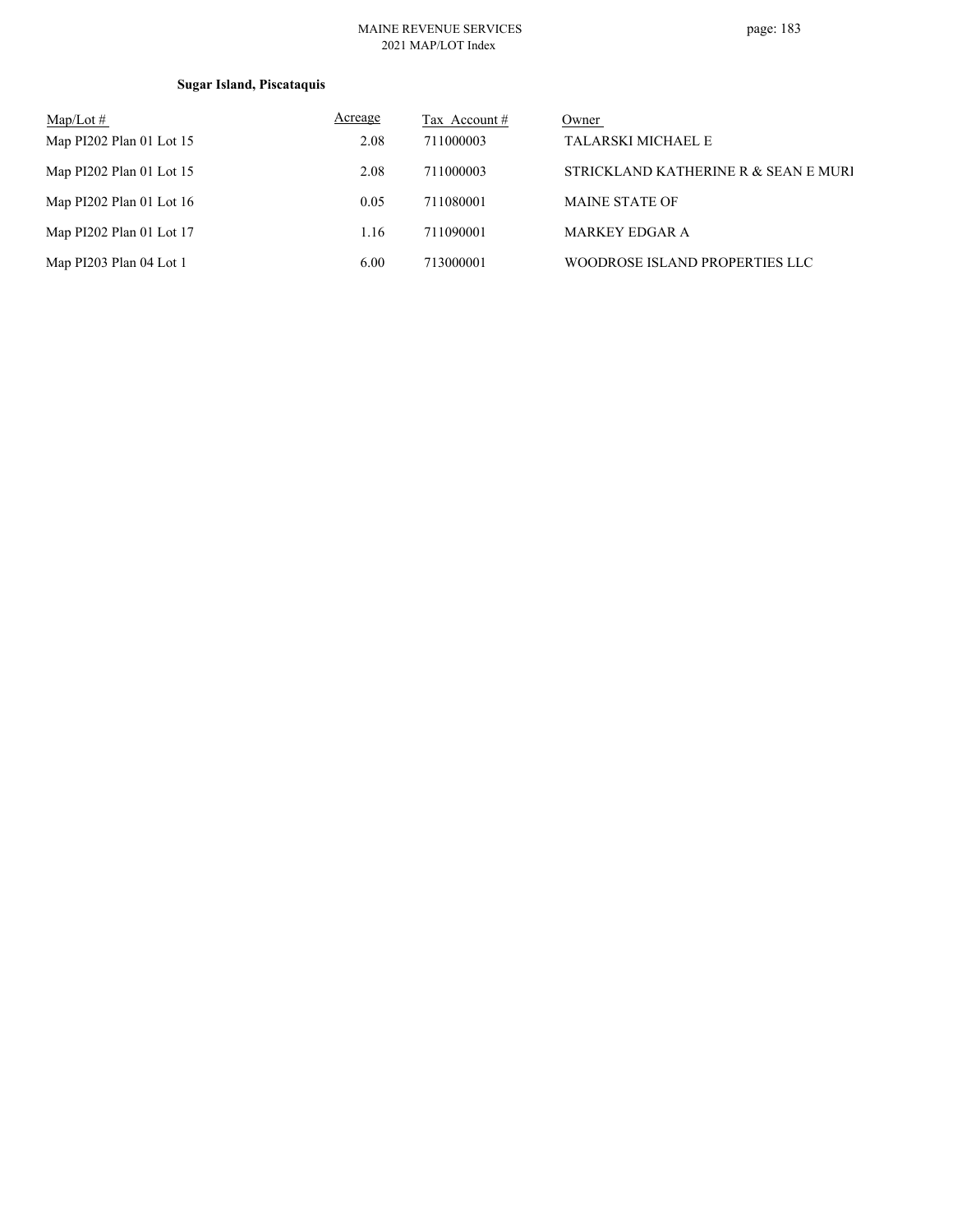# **Snake Island, Piscataquis**

| $Map/Lot \#$<br>Map PI203 Plan 02 Lot 22                        | Acreage<br>4.00 | Tax Account#<br>712000001 | Owner<br>KINGSMILL JULIET P             |
|-----------------------------------------------------------------|-----------------|---------------------------|-----------------------------------------|
| Map PI203 Plan 02 Lot 39                                        | 0.50            | 712010001                 | KLEIN WALDO C & LINDA S                 |
| Map PI203 Plan 02 Lot 48                                        | 3.00            | 712070001                 | SINGLETON WILLIAM D JR TRUSTEE          |
| Map PI203 Plan 03 Lot 1                                         | 0.40            | 712500001                 | THE JK NOMINEE TRUST                    |
| Map PI203 Plan 03 Lot 2 3                                       | $0.20\,$        | 712520001                 | <b>GRAMMONT STEPHEN G</b>               |
| Map PI203 Plan 03 Lot 4                                         | 0.05            | 712510001                 | <b>GRAMMONT STEPHEN G</b>               |
| Map PI203 Plan 05 Lot 17                                        | 1.00            | 713510001                 | <b>SMITH MARK T</b>                     |
| Map PI203 Plan 06 Lot 20                                        | 1.50            | 714020001                 | MOOSEHEAD LAND INVESTMENTS LLC          |
| Map PI203 Plan 06 Lot 21                                        | 3.00            | 714050002                 | PELTIER ELIZABETH                       |
| Map PI203 Plan 06 Lot 21                                        | 1.00            | 714050003                 | SAWYER BARBARA J                        |
| Map PI203 Plan 06 Lot 23                                        | 0.25            | 714040001                 | SAWYER BARBARA J                        |
| Map PI203 Plan 06 Lot 24                                        | 0.30            | 714070001                 | HEGER ROBERT E & JACQUELINE D           |
| Map PI203 Plan 06 Lot 25                                        | 0.45            | 714080001                 | VERVILLE BRIAN D & TARA N               |
| Map PI203 Plan 06 Lot 26                                        | 0.13            | 714090001                 | DEERLEA II LLC                          |
| Map PI203 Plan 06 Lot 27                                        | 2.00            | 714120001                 | RIVERSTONE LLC                          |
| Map PI203 Plan 06 Lot 28                                        | 0.01            | 714100002                 | KLEMPERER JOHN D & CORTNEY L            |
| Map PI203 Plan 06 Lot 29                                        | 0.25            | 714100001                 | HILTON BIRGITT K& KAREN H FRESNE & CE   |
| Map PI203 Plan 06 Lot 31                                        | 0.50            | 714130001                 | STRATER CHADWICK R                      |
| Map PI203 Plan 06 Lot 32                                        | 0.75            | 714140001                 | FOLSOM RODNEY B                         |
| Map PI203 Plan 06 Lot 33                                        | 1.00            | 714150001                 | TRACY JOHN PRESCOTT & LARA TUCK TTEI    |
| Map PI203 Plan 06 Lot 34                                        | 0.33            | 714160001                 | STRAUSS CHRISTOPHER                     |
| Map PI203 Plan 06 Lot 35                                        | 0.25            | 714170001                 | <b>ADAMS JANICE</b>                     |
| Map PI203 Plan 06 Lot 36                                        | 2.50            | 714180001                 | MASUTTI VERA & ANTHONY                  |
| Map PI203 Plan 06 Lot 38                                        | 0.25            | 714210001                 | RICHARDS JAMES D III & MARTINE M        |
| Map PI203 Plan 06 Lot 40                                        | $0.20\,$        | 714200001                 | HILL BARBARA D                          |
| Map PI203 Plan 06 Lot 50                                        | 0.75            | 714060001                 | EDMONDSON GEORGE C & DIANE H            |
| Map PI203 Plan 06 Lot 51                                        | 0.30            | 714010001                 | MOOSEHEAD LAND INVESTMENTS LLC          |
| Map PI203 Plan 07 Lot 2                                         | 0.40            | 714600001                 | <b>GREEN BRYAN DALE &amp; PAMELA JO</b> |
| Map PI203 Plan 07 Lot 3 4 5 7 8 9 10 11<br>12 14 15 41 42 43 50 | 0.00            | 218050005                 | MAINE STATE OF                          |
| Map PI203 Plan 07 Lot 6                                         | 0.80            | 714570001                 | <b>LAHLUM MARY B</b>                    |
| Map PI203 Plan 07 Lot 13                                        | 1.18            | 714520001                 | MAINE STATE OF                          |
| Map PI203 Plan 07 Lot 16                                        | 0.10            | 714710001                 | MCNEIGHT CINDY G                        |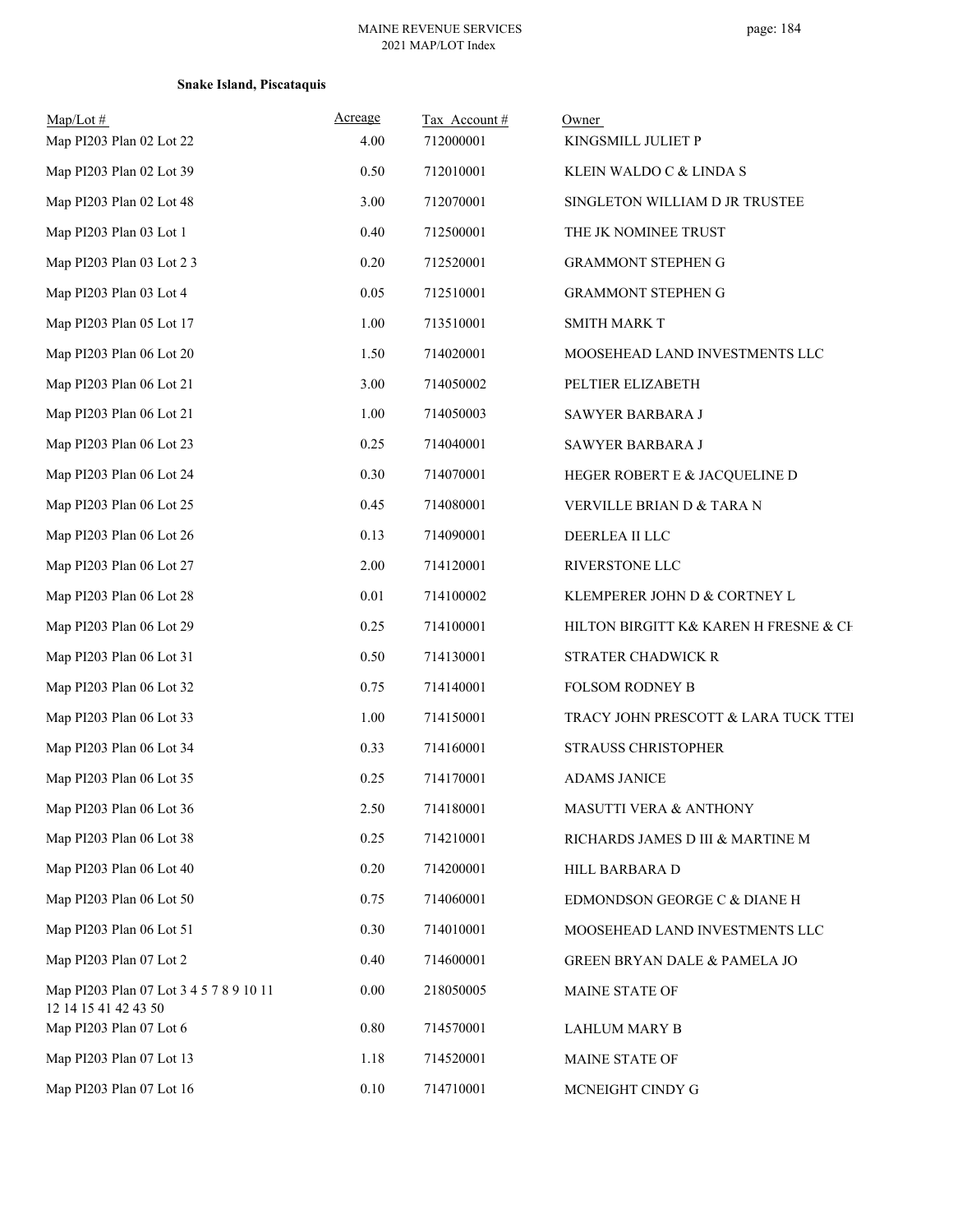# **Carry Brook Island, Piscataquis**

| Map/Lot $#$               | Acreage | Tax Account # | Owner                      |
|---------------------------|---------|---------------|----------------------------|
| Map PI204 Plan 01 Lot 1   | 1.00    | 715000001     | DURGIN LOUIS R & DARLENE E |
| Map PI204 Plan 01 Lot 2   | 1.50    | 715040001     | <b>JONES STEPHEN L</b>     |
| Map PI204 Plan 01 Lot 3.1 | 6.25    | 715020001     | LITTLE W ISLAND LLC        |
| Map PI204 Plan 01 Lot 3.2 | 2.00    | 715030001     | HERRICK MARTHA A           |
| Map PI204 Plan 01 Lot 4   | 0.32    | 715010001     | FLYNN WILLIAM J & NANCY    |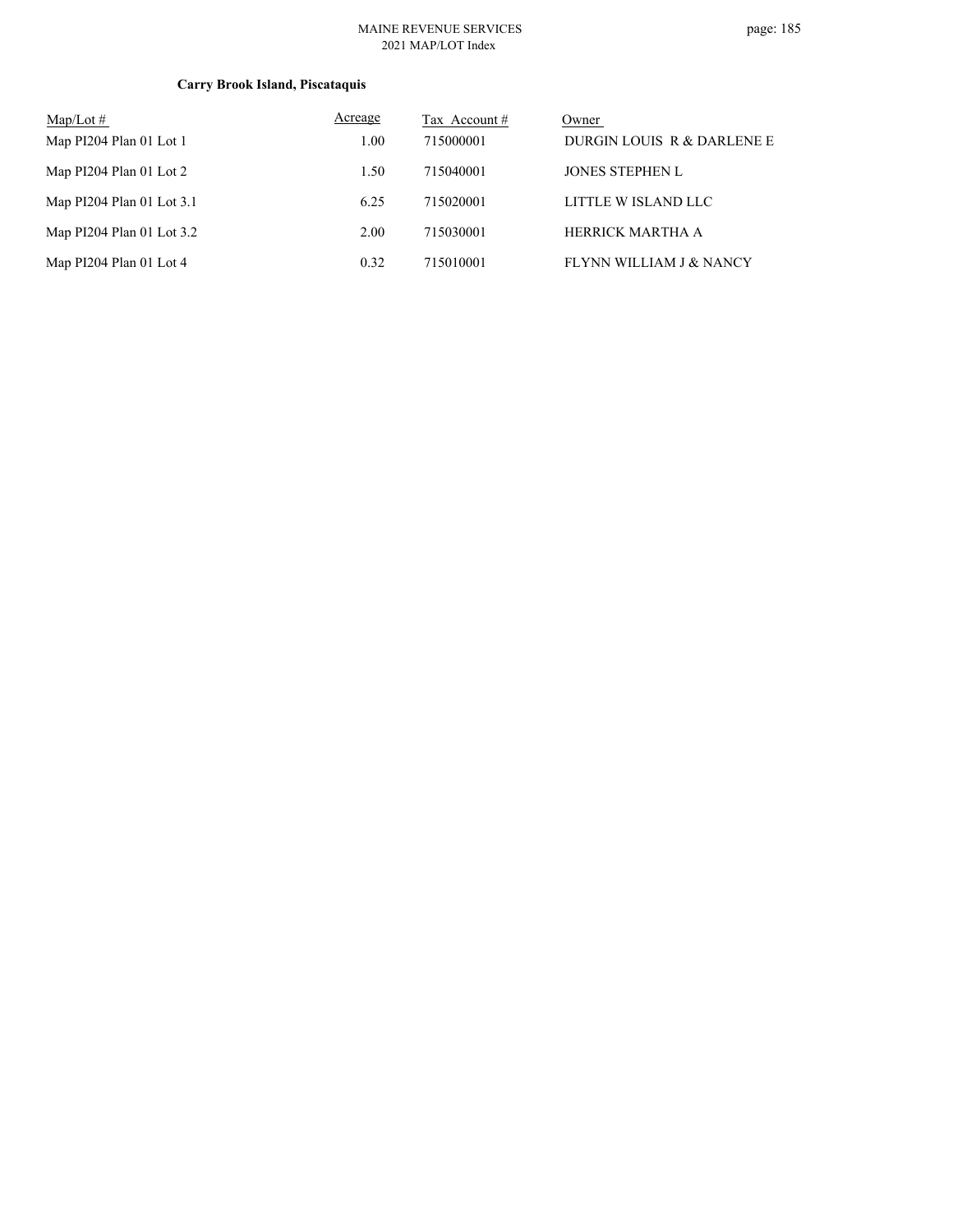# **Salmon Island, Piscataquis**

| $Map/Lot \#$                        | Acreage | Tax Account# | Owner                                          |
|-------------------------------------|---------|--------------|------------------------------------------------|
| Map PI205 Plan 01 Lot 1             | 1.00    | 715730001    | <b>MAINE STATE OF</b>                          |
| Map PI205 Plan 01 Lot 2             | 4.00    | 715720001    | <b>MAINE STATE OF</b>                          |
| Map PI205 Plan 01 Lot 3.1           | 1.50    | 715610001    | ALLEN TELFORD M III & KAREN F                  |
| Map PI205 Plan 01 Lot 5             | 2.00    | 715620001    | WILSON DONALD ALFRED                           |
| Map PI205 Plan 01 Lot 6             | 0.50    | 715520001    | <b>FLOYD RICHARD</b>                           |
| Map PI205 Plan 01 Lot 7             | 7.00    | 715560001    | OLD JOHNSON PLACE LLC                          |
| Map PI205 Plan 01 Lot 8             | 1.00    | 715510001    | <b>MANN SALLY E</b>                            |
| Map PI205 Plan 01 Lot 10            | 0.25    | 715540001    | <b>SANDERS JOHN</b>                            |
| Map PI205 Plan 01 Lot 11            | 0.50    | 715500001    | <b>GREENHILL ROBERT F &amp; RAYMOND M TRUS</b> |
| Map PI205 Plan 01 Lot 12            | 0.46    | 715700001    | SULLIVAN THOMAS & ROBERT B BAPTISTA            |
| Map PI205 Plan 01 Lot 13 13.1 13.12 | 68.20   | 711040001    | <b>SCOUT POINT LLC</b>                         |
| Map PI205 Plan 01 Lot 13.11         | 2.70    | 711040005    | <b>BODINE MATTHEW &amp; NANCY</b>              |
| Map PI205 Plan 01 Lot 14            | 20.00   | 715690001    | KORITZ DOUGLAS & SARAH H & GILDA SIFI          |
| Map PI205 Plan 01 Lot 16            | 1.40    | 715570001    | <b>LOON ENTERPRISES</b>                        |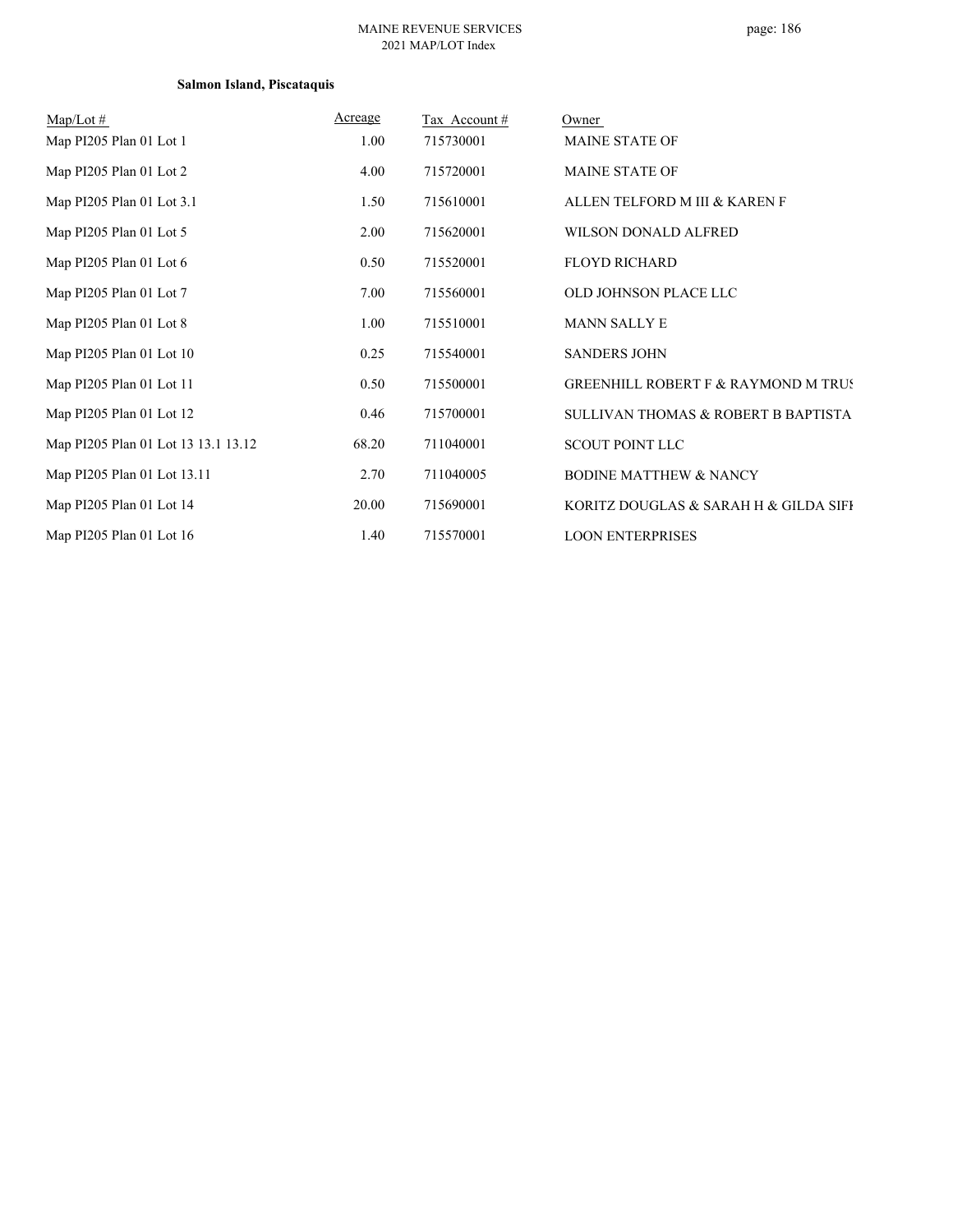# **T3 R9 WELS, Piscataquis**

| $Map/Lot \#$            |  |
|-------------------------|--|
| Map PI500 Plan 01 Lot 2 |  |

Acreage

 $\frac{\text{Tax} \text{ Account #}}{}$  Owner 23,040.00 218182001 MAINE STATE OF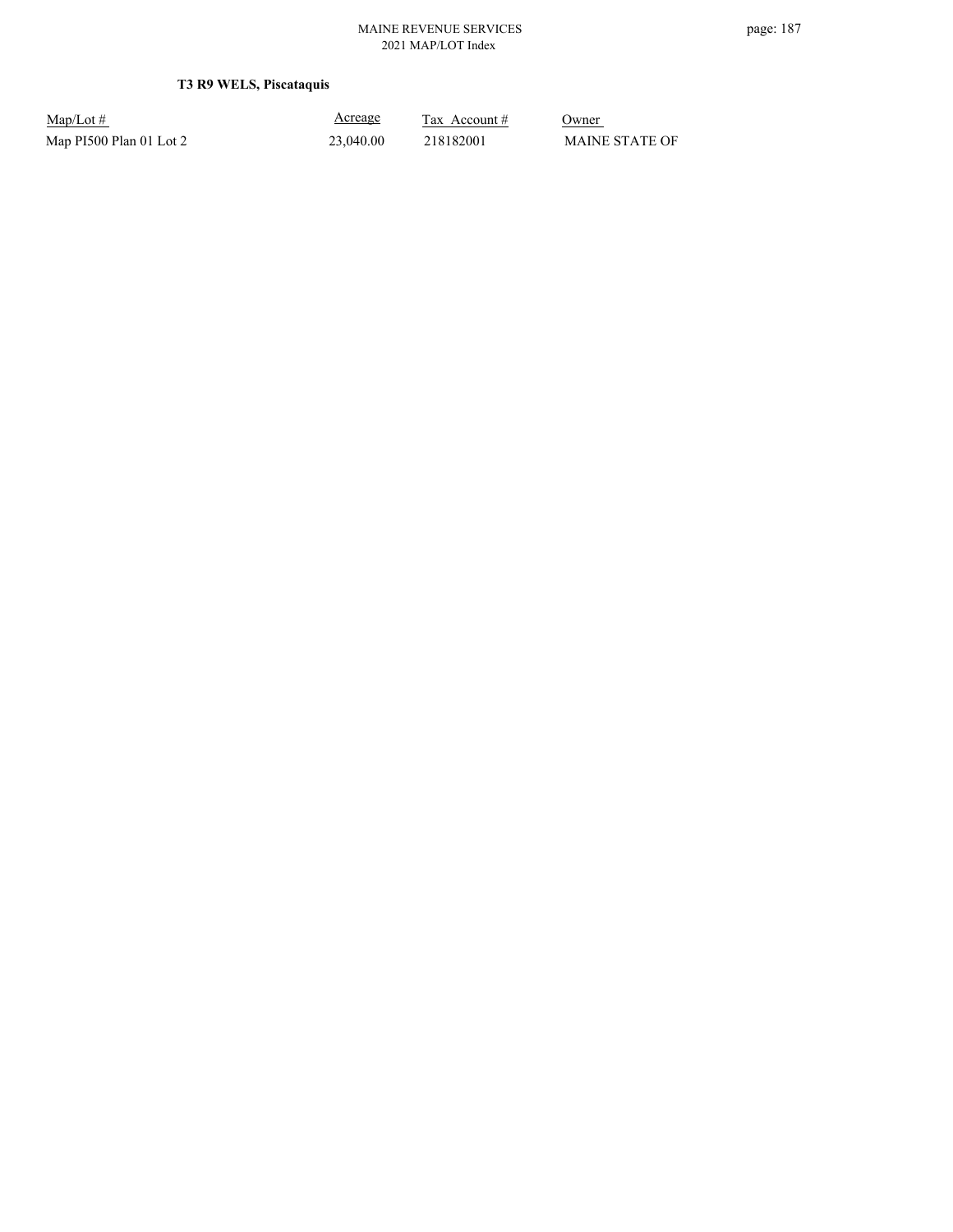# **T4 R9 WELS, Piscataquis**

Map/Lot #  $\frac{\text{Areage}}{\text{2x} + \text{Account}}$  0wner Map PI501 Plan 01 Lot 3 22,881.00 218462001 MAINE STATE OF

Acreage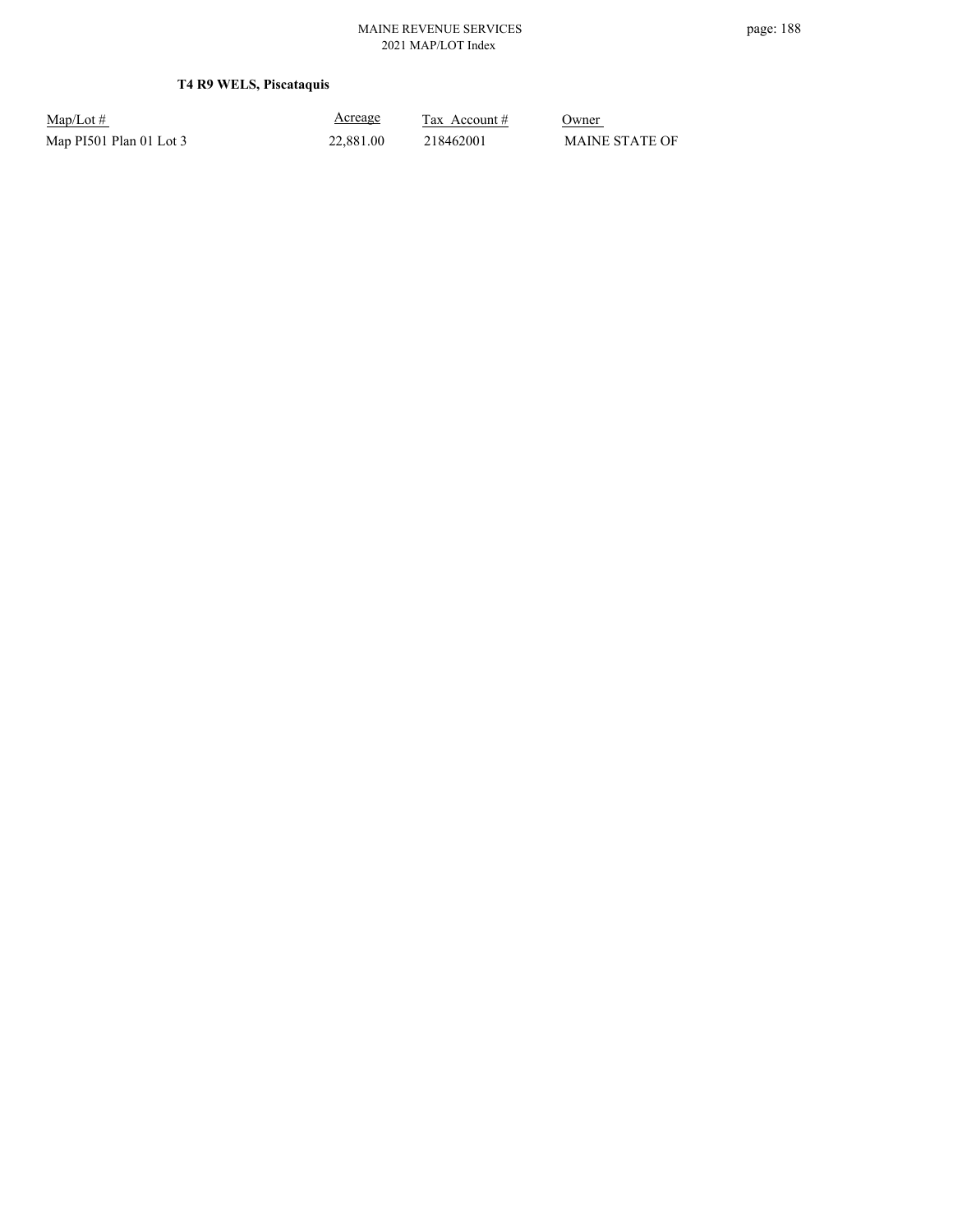# **T5 R9 WELS, Piscataquis**

| $Map/Lot \#$            |  |
|-------------------------|--|
| Map PI502 Plan 01 Lot 4 |  |

Acreage

 $\frac{\text{Tax} \text{ Account #}}{}$  Owner 23,017.00 218542001 MAINE STATE OF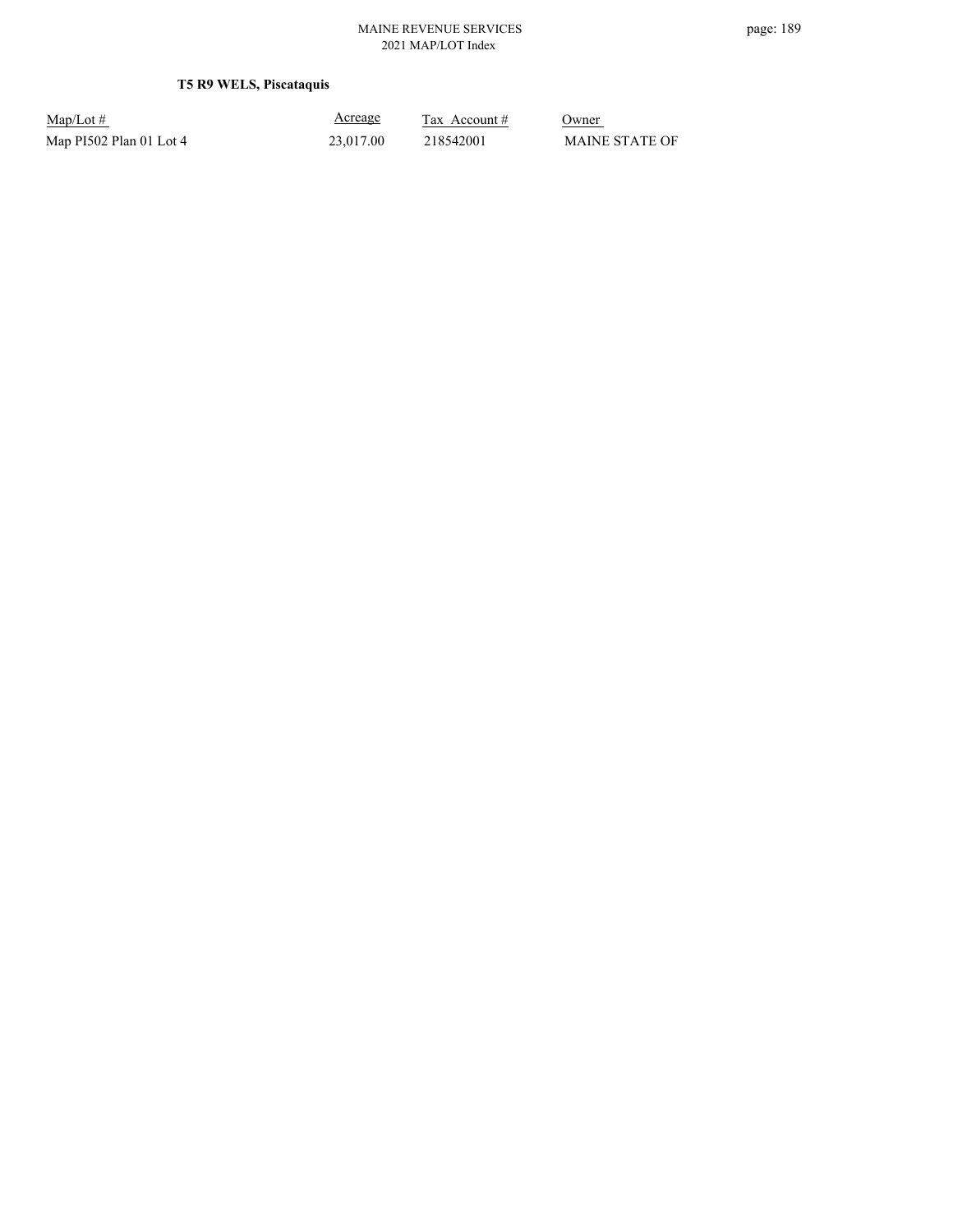# **T6 R9 WELS, Piscataquis**

| $Map/Lot \#$            |  |
|-------------------------|--|
| Map PI503 Plan 01 Lot 5 |  |

Acreage

 $\frac{\text{Tax} \text{ Account #}}{}$  Owner p PI503 Plan 01 Lot 5 25,372.00 218262001 BAXTER STATE PARK AUTHORITY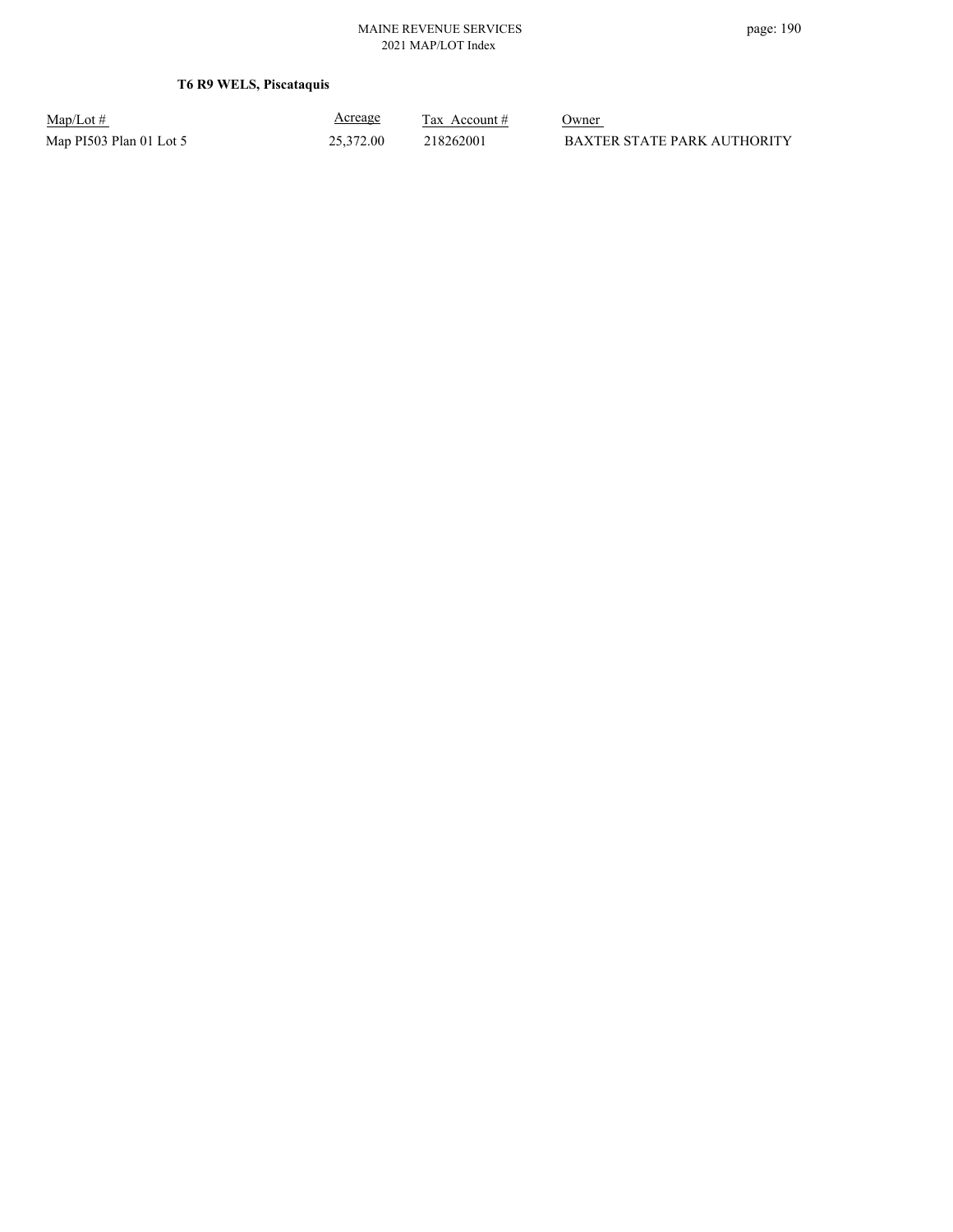# **T3 R10 WELS, Piscataquis**

| $\text{Map/Lot} \#$       | Acreage   | Tax Account # | Owner                 |
|---------------------------|-----------|---------------|-----------------------|
| Map PI504 Plan 01 Lot $6$ | 24,277.00 | 218412001     | <b>MAINE STATE OF</b> |
| Map PI504 Plan 01 Lot $6$ | 0.00      | 218412002     | MAINE STATE OF (IF&W) |
| Map PI504 Plan 01 Lot $6$ | 0.00      | 218412003     | <b>MAINE STATE OF</b> |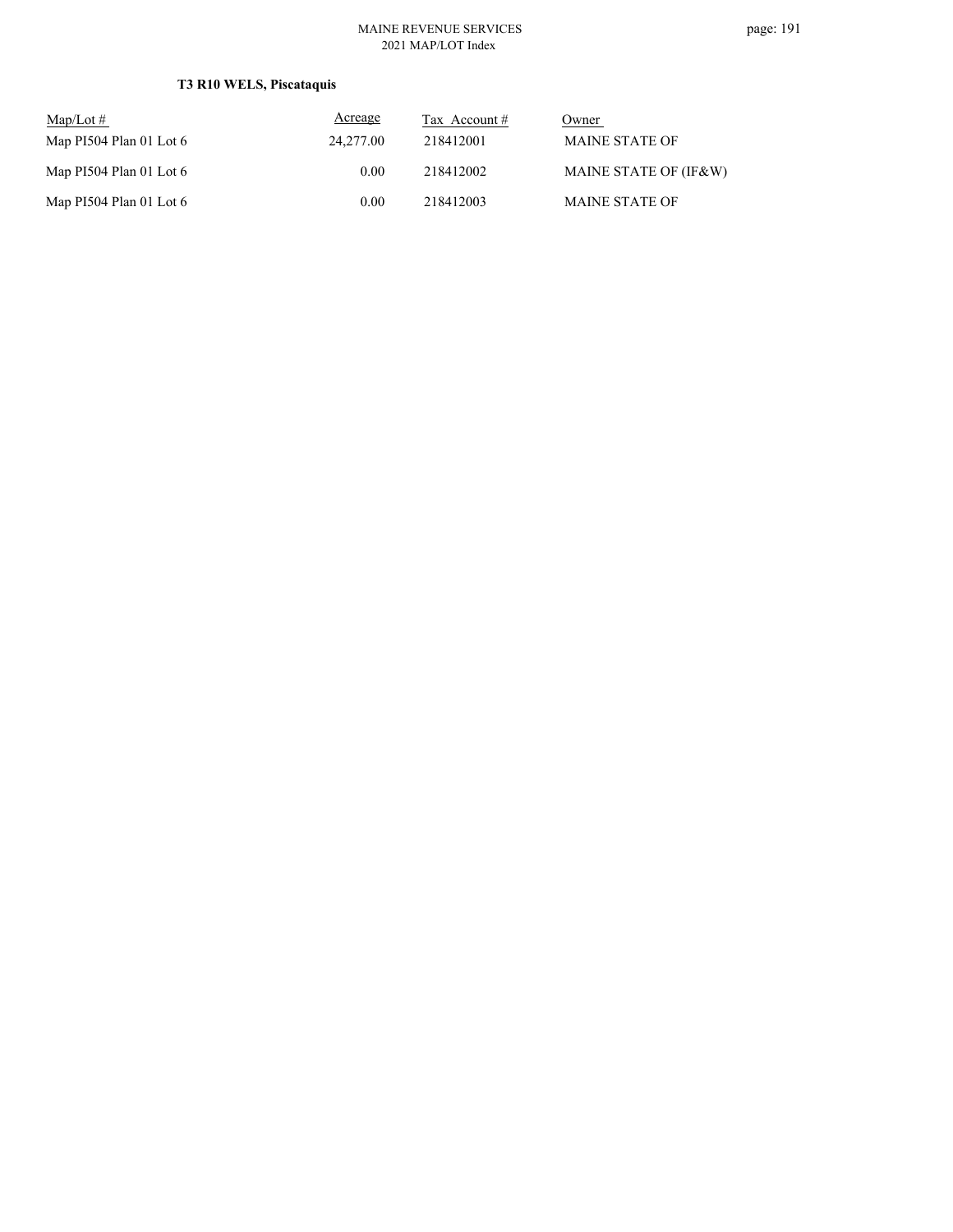# page: 192

# **T4 R10 WELS, Piscataquis**

| Map/Lot $#$                | Acreage   | Tax Account# | Owner                          |
|----------------------------|-----------|--------------|--------------------------------|
| Map PI505 Plan 01 Lot 1.1  | 1.20      | 218470010    | <b>FITZGERALD CHARLES</b>      |
| Map PI505 Plan 01 Lot 7    | 22,360.00 | 218470008    | <b>MAINE STATE OF</b>          |
| Map PI505 Plan 01 Lot 7    | 0.00      | 218470009    | MAINE STATE OF (IF&W)          |
| Map PI505 Plan 01 Lot 11   | 0.00      | 218470001    | PURINGTON LEO T                |
| Map PI505 Plan 01 Lot 11   | 418.20    | 218470002    | KATAHDIN FOREST MANAGEMENT LLC |
| Map PI505 Plan 01 Lot 11   | 0.00      | 218470003    | PURINGTON LEO T                |
| Map PI505 Plan 01 Lot 11   | 0.00      | 218470005P   | PURINGTON LEO T                |
| Map PI505 Plan 01 Lot 11   | 19.19     | 218470011    | KATAHDIN FOREST MANAGEMENT LLC |
| Map PI505 Plan 01 Lot 11.1 | 166.30    | 218470012    | <b>FITZGERALD CHARLES</b>      |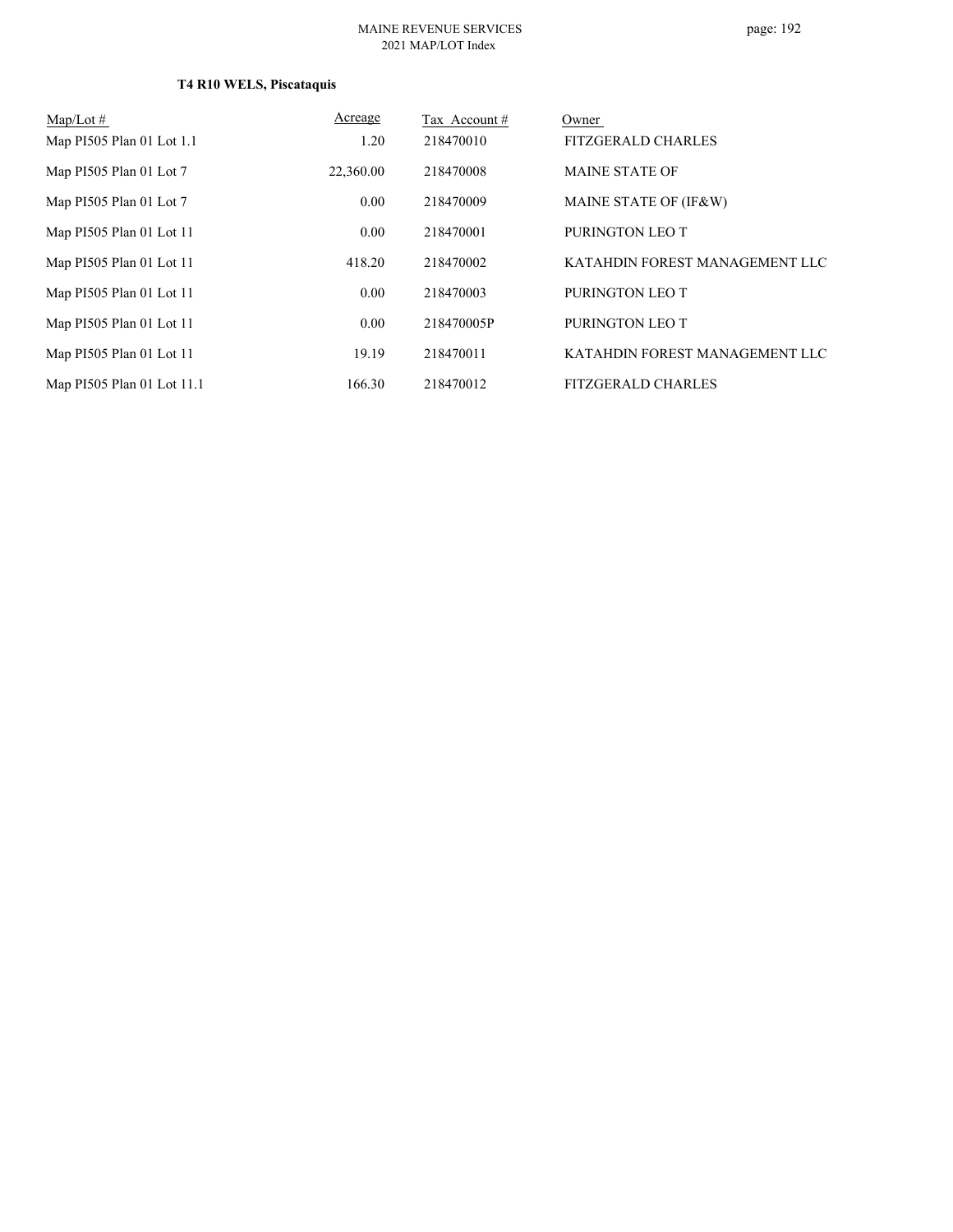# **T5 R10 WELS, Piscataquis**

| Map/Lot#                        | Acreage   | Tax Account# | Owner                                      |
|---------------------------------|-----------|--------------|--------------------------------------------|
| Map PI506 Plan 01 Lot 8         | 0.00      | 218190011    | MAINE STATE OF                             |
| Map PI506 Plan 01 Lot 8 20      | 24,702.55 | 218192001    | MAINE STATE OF                             |
| Map PI506 Plan 01 Lot 8         | 0.00      | 218192002    | BAXTER STATE PARK AUTHORITY                |
| Map PI506 Plan 01 Lot 20.1 20.2 | 9.73      | 218190001    | DAISEY WILLIAM C & ALAINA L TTEES          |
| Map PI506 Plan 01 Lot 21        | 1.24      | 218190002    | DAISEY WILLIAM C & ALAINA L TTEES          |
| Map PI506 Plan 01 Lot 22        | 11.94     | 218190006    | PINFOLD JAMES & ALEXANDRA CARTER           |
| Map PI506 Plan 01 Lot 22        | 11.94     | 218190009    | PAINE DIANA & BARBARA O'BRIEN              |
| Map PI506 Plan 01 Lot 22        | 11.94     | 218190010    | WALSH MICHAEL                              |
| Map PI506 Plan 01 Lot 22        | 11.94     | 218190012    | NESOWADNEHUNK ASSOCIATES                   |
| Map PI506 Plan 01 Lot 22        | 11.94     | 218190013    | PAINE DIANA                                |
| Map PI506 Plan 01 Lot 22        | 11.94     | 218190014    | <b>OWEN JEFFREY C &amp; ALAN B STEARNS</b> |
| Map PI506 Plan 01 Lot 22        | 11.94     | 218190015    | SORLI DUNCAN C & MELISSA-LEE R             |
| Map PI506 Plan 01 Lot 22        | 11.94     | 218190017    | <b>LOAFINGSITE INC</b>                     |
| Map PI506 Plan 01 Lot 22        | 11.94     | 218190018    | MROCH JAMES A & MARY RATNER ET AL          |
| Map PI506 Plan 01 Lot 22        | 11.94     | 218190019    | <b>HYNSON JAMES</b>                        |
| Map PI506 Plan 01 Lot 22        | 11.94     | 218190020    | SMITH GEORGE & LINDA                       |
| Map PI506 Plan 01 Lot 22        | 11.94     | 218190021    | <b>MARNIK ISAAC G TTE</b>                  |
| Map PI506 Plan 01 Lot 22        | 11.94     | 218190022    | LINDSAY SCOTT G & LISA M                   |
| Map PI506 Plan 01 Lot 22        | 11.94     | 218190025    | ROBB PETER B & KATHLEEN K                  |
| Map PI506 Plan 01 Lot 22        | 11.94     | 218190026    | IMBRIANI JOSEPH G TRUSTEE THE CARIBOU      |
| Map PI506 Plan 01 Lot 22        | 11.94     | 218190027    | BROMLEY JULIE WASS & WILLIAM C TRUST       |
| Map PI506 Plan 01 Lot 22        | 11.94     | 218190028    | WASILESKI JOHN B                           |
| Map PI506 Plan 01 Lot 22        | 11.94     | 218190029    | MCLAUGHLIN STEPHEN A & DIANA M             |
| Map PI506 Plan 01 Lot 22        | 11.94     | 218190030    | HADDOW JAMES E & PAULA K ET AL             |
| Map PI506 Plan 01 Lot 22        | 11.94     | 218190032    | <b>BEGIN CHRISTOPHER R</b>                 |
| Map PI506 Plan 01 Lot 22.1      | 4.38      | 218190031    | CAMP PHOENIX OWNERS ASSOC                  |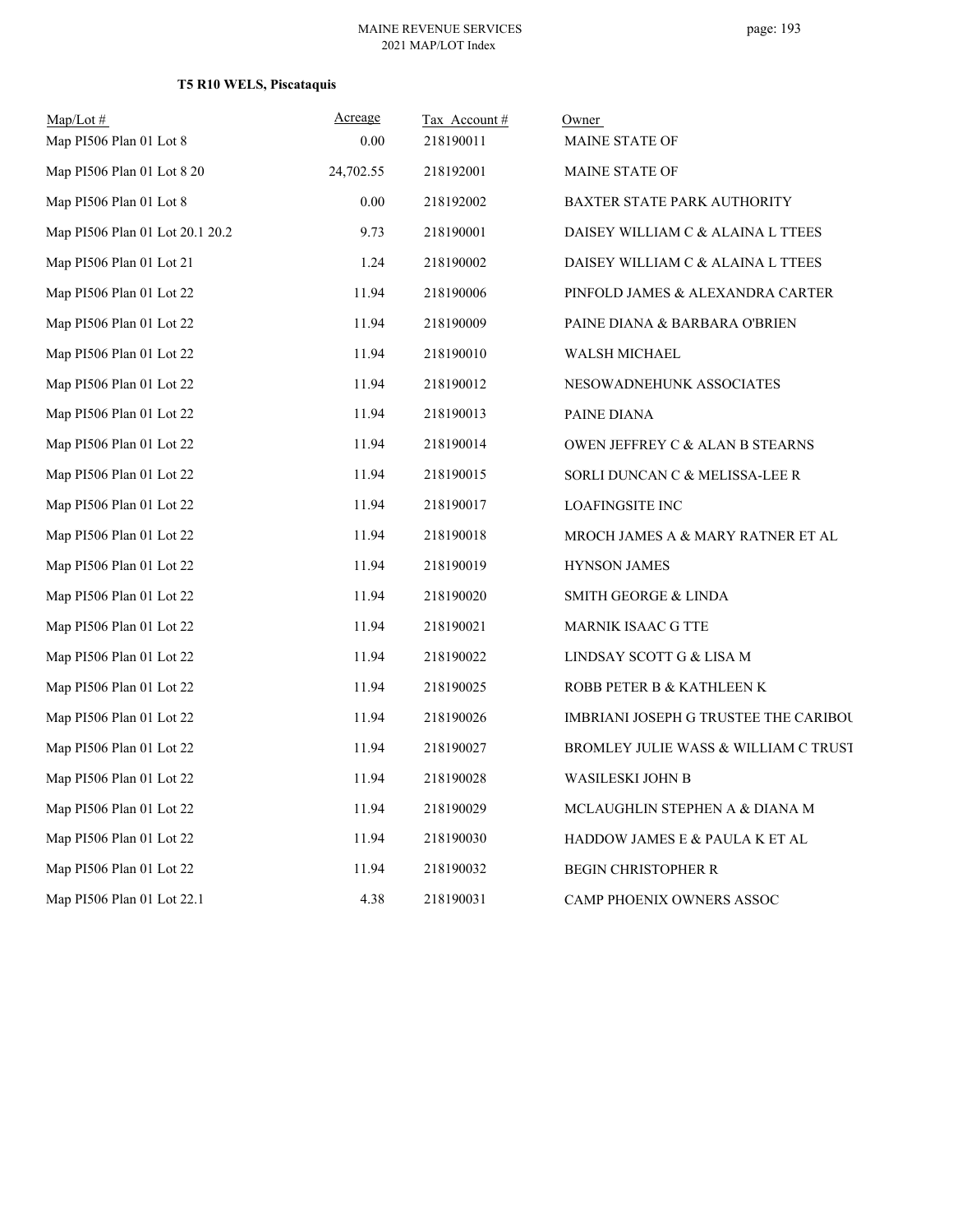# **T6 R10 WELS, Piscataquis**

| $\text{Map/Lot} \#$      | Acreage   | Tax Account # | Owner                       |
|--------------------------|-----------|---------------|-----------------------------|
| Map PI507 Plan 01 Lot 9  | 25,025.00 | 218590004     | <b>MAINE STATE OF</b>       |
| Map PI507 Plan 01 Lot 12 | 25.00     | 218590005     | BAXTER STATE PARK AUTHORITY |